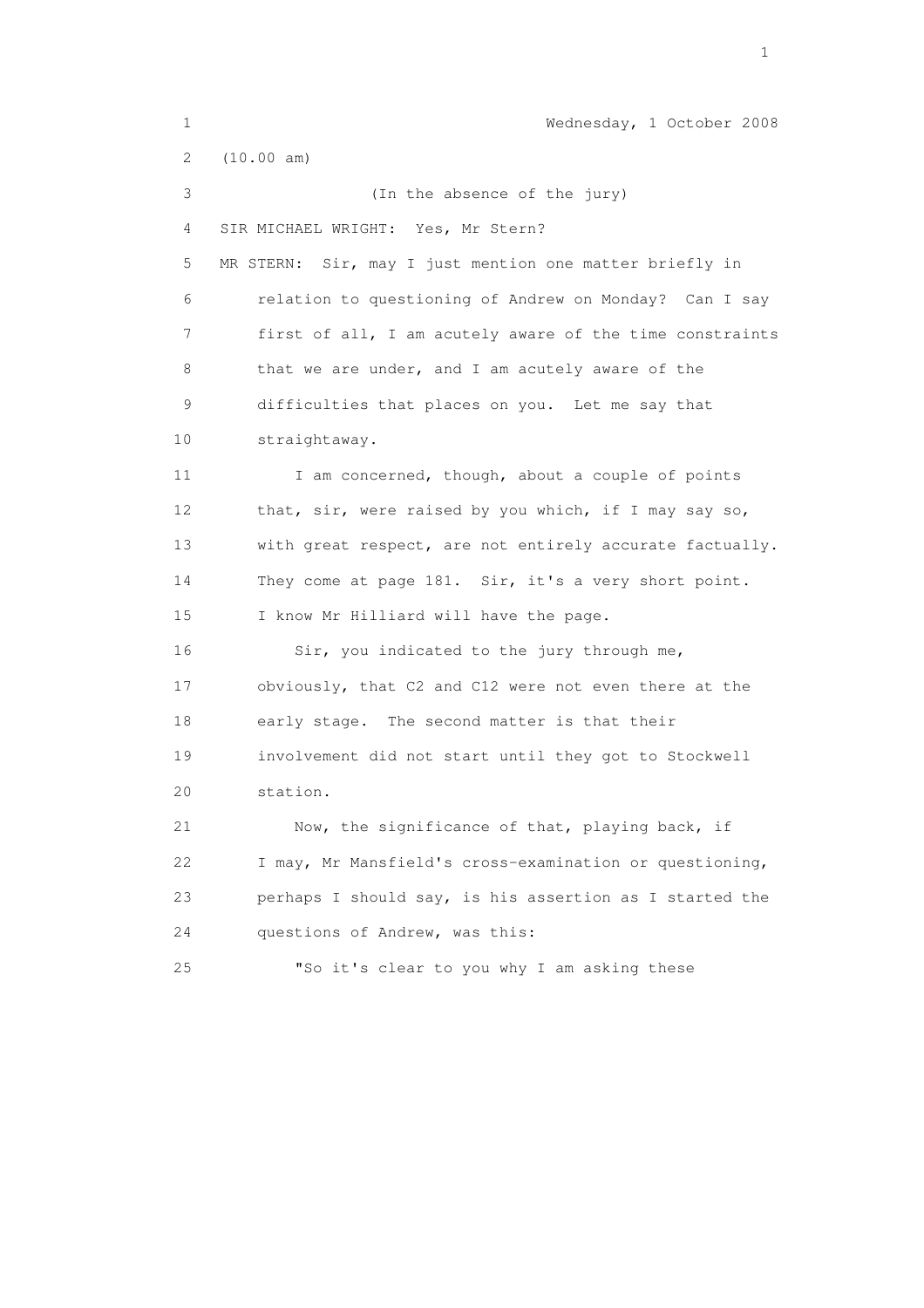1 questions, what I am wanting to demonstrate is that had 2 an orange team with all the right structures actually 3 gone to Scotia Road at a much earlier time and been 4 there at 9.34, it's a possibility..."

 5 You know what he said thereafter: that it wouldn't 6 have happened. That is an assertion that is not 7 accepted and it's important that that fact is not set 8 out as a fact before the jury at this stage. That is 9 the matter that I was trying to deal with. I am sorry 10 if I didn't explain it properly on Monday. 11 SIR MICHAEL WRIGHT: Yes. I remind you that at, I think it 12 was the second pre-inquest review, the one that 13 I presided over the first time, I hoped I had made it 14 clear that while I was perfectly amenable to everybody 15 asking questions of an opinionative nature to those 16 senior police officers who might be reasonably regarded 17 as specialists or experts in their field, I didn't 18 expect, as it were, the rank and file to be asked to 19 offer their views about everybody. I appreciate about 20 Andrew. That's the first point.

 21 The second point, of course, is that the firearms 22 officers, for reasons which I am quite sure are 23 absolutely sensible and admirable, have elected to be 24 separately represented as to the two groups. That's 25 fine but it merely means that the interests that are to

 $\overline{2}$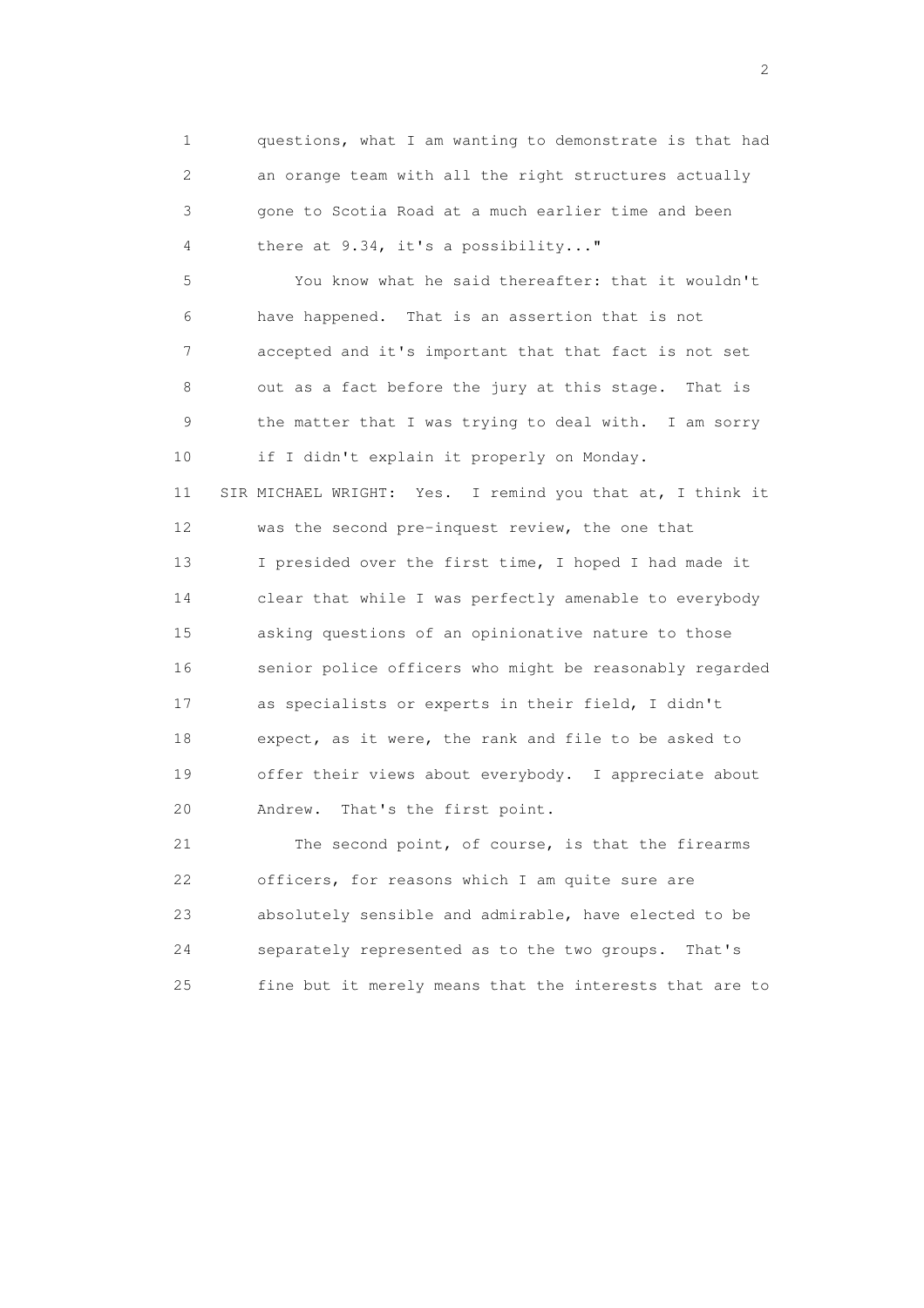1 be protected by each group are different, and in your 2 case, to be blunt, in my view are much narrower because 3 of the limits on their personal involvement. 4 MR STERN: I completely understand that, but may I say first 5 of all that this cause, as you told the jury at the 6 outset --

 7 SIR MICHAEL WRIGHT: Forgive me one moment, just thinking 8 about what you said to me a moment ago, I understand the 9 point you are making about whether or not a team, some 10 team, could have intervened at Scotia Road long before 11 anything else had developed. But that, surely, is to 12 be -- first of all it's questions into which the senior 13 officers, the planners, are interested. I am not 14 decrying C2 and C12's personal qualities, but they were 15 effectively the front line soldiers.

 16 MR STERN: You are absolutely right, sir, but let me say 17 that straightaway, and I take your point entirely that 18 on a very narrow interpretation, I do not have a brief 19 to ask the questions beyond those that you have set out. 20 But this is, of course, an inquisitorial nature inquest, 21 and you can be assured that Ms Leek and I will not 22 duplicate questions because we have obviously discussed 23 matters and ensure that we don't do that.

 24 There are certain things at which she is abundantly 25 more talented than me in dealing with, which is most of

 $\sim$  3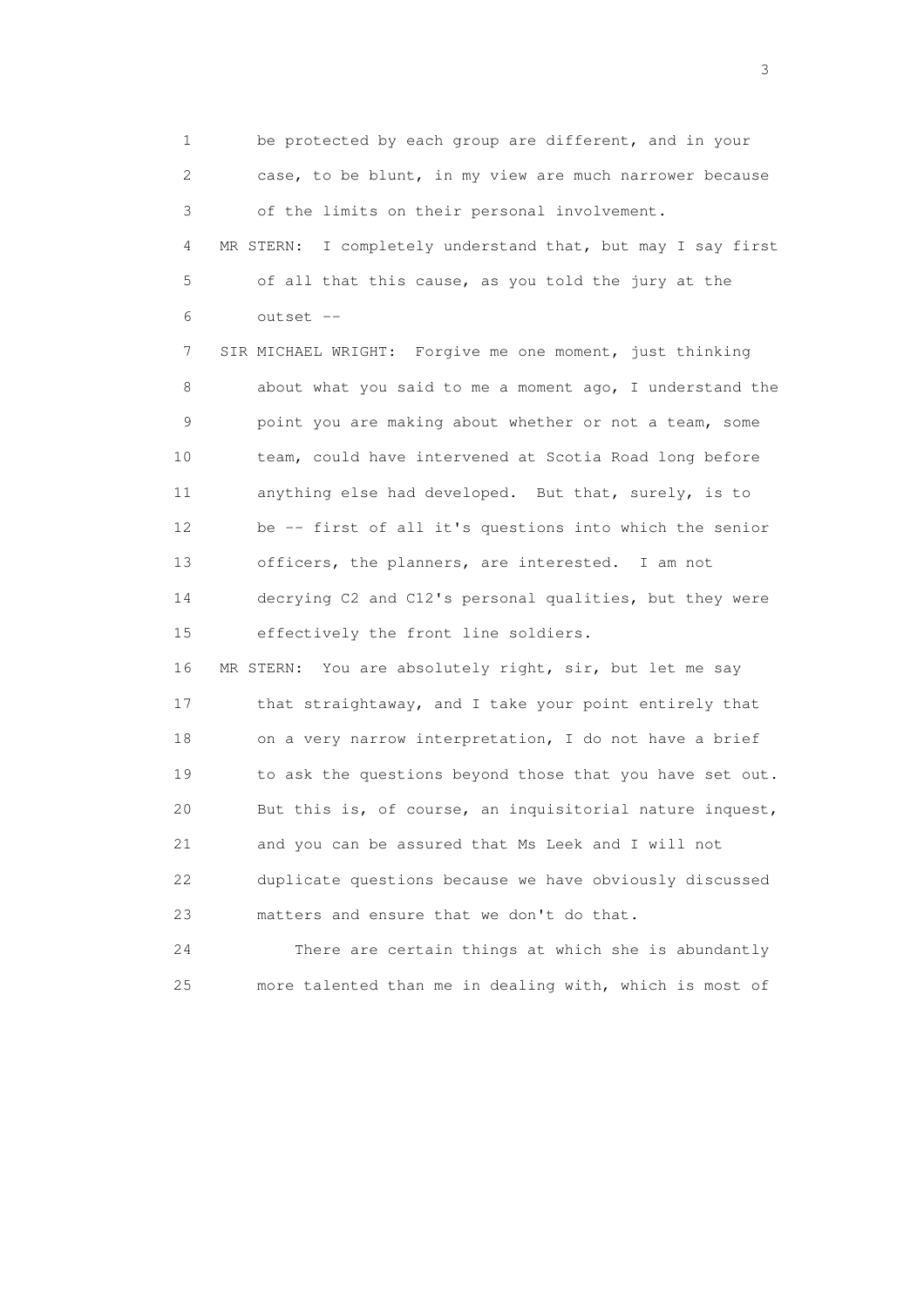1 the case, but in relation to the small part of firearms 2 tactics, I have obviously the ear of those officers who 3 were present at the scene.

 4 Now, it's important that somebody, and I don't mind 5 who it is, but somebody deals with these issues. Sir, 6 you took up the very issue that you curtailed my 7 questioning on, and asked Andrew at the end that very 8 matter because you wanted to deal --

 9 SIR MICHAEL WRIGHT: That's because at the end of the day, 10 what questions are and are not asked are a matter for 11 me.

12 MR STERN: I appreciate that.

13 SIR MICHAEL WRIGHT: I was dealing with other people's

 14 interests at that stage. Mr Stern, let us not labour 15 this.

16 MR STERN: No, I do not want to do that at all.

17 SIR MICHAEL WRIGHT: I am wholly unrepentant.

 18 MR STERN: Without wishing to be discourteous it may be -- 19 SIR MICHAEL WRIGHT: If I have distressed you by curtailing 20 your cross-examination, I apologise. That doesn't mean 21 to say I will not do it again, not necessarily with you. 22 MR STERN: It isn't the first time and it won't be the last, 23 I am absolutely sure.

 24 I do want to address this particular issue because 25 it comes to this, and if I can just explain in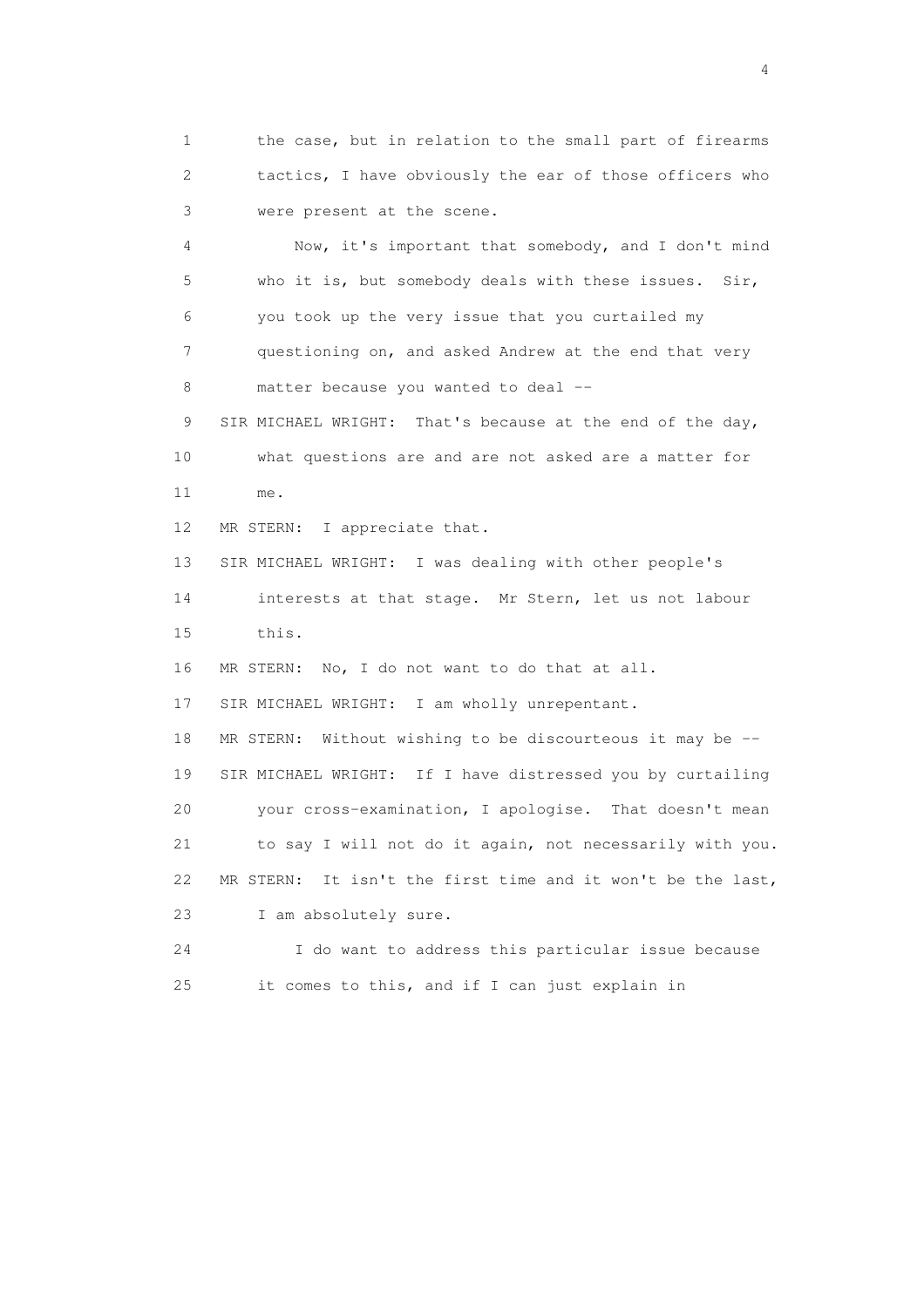1 a sentence what it is. The essential element is this: 2 that the only viable stopping place of Mr de Menezes, as 3 it turned out, it would seem, was between him getting 4 off the bus at Stockwell and going into the tube. 5 SIR MICHAEL WRIGHT: I doubt that very much. 6 MR STERN: Well, that is what I was going to deal with, with 7 Andrew, who is an independent firearms tactical adviser. 8 SIR MICHAEL WRIGHT: I don't think you need to be too 9 worried. You are certainly going to have Mr Tillbrook 10 and Mr Swain to deal with this. 11 MR STERN: Neither of them are firearms officers. 12 SIR MICHAEL WRIGHT: One is a training -- 13 MR STERN: Neither of them are specialist firearms officers. 14 SIR MICHAEL WRIGHT: Forgive me, we have somebody, I may 15 have forgotten the name -- 16 MR STERN: They deal with the training, that's absolutely 17 right but they are not tactical advisers, and that is 18 precisely why I wanted to deal with it through Andrew. 19 SIR MICHAEL WRIGHT: Do you want to have him back? 20 MR STERN: T84 and obviously T80 -- 21 SIR MICHAEL WRIGHT: Yes, they are also tactical firearms 22 officers. 23 MR STERN: They are, but they are witnesses of fact and that 24 is why I wanted to deal with it through Andrew. 25 SIR MICHAEL WRIGHT: So I thought was Andrew.

 $\sim$  5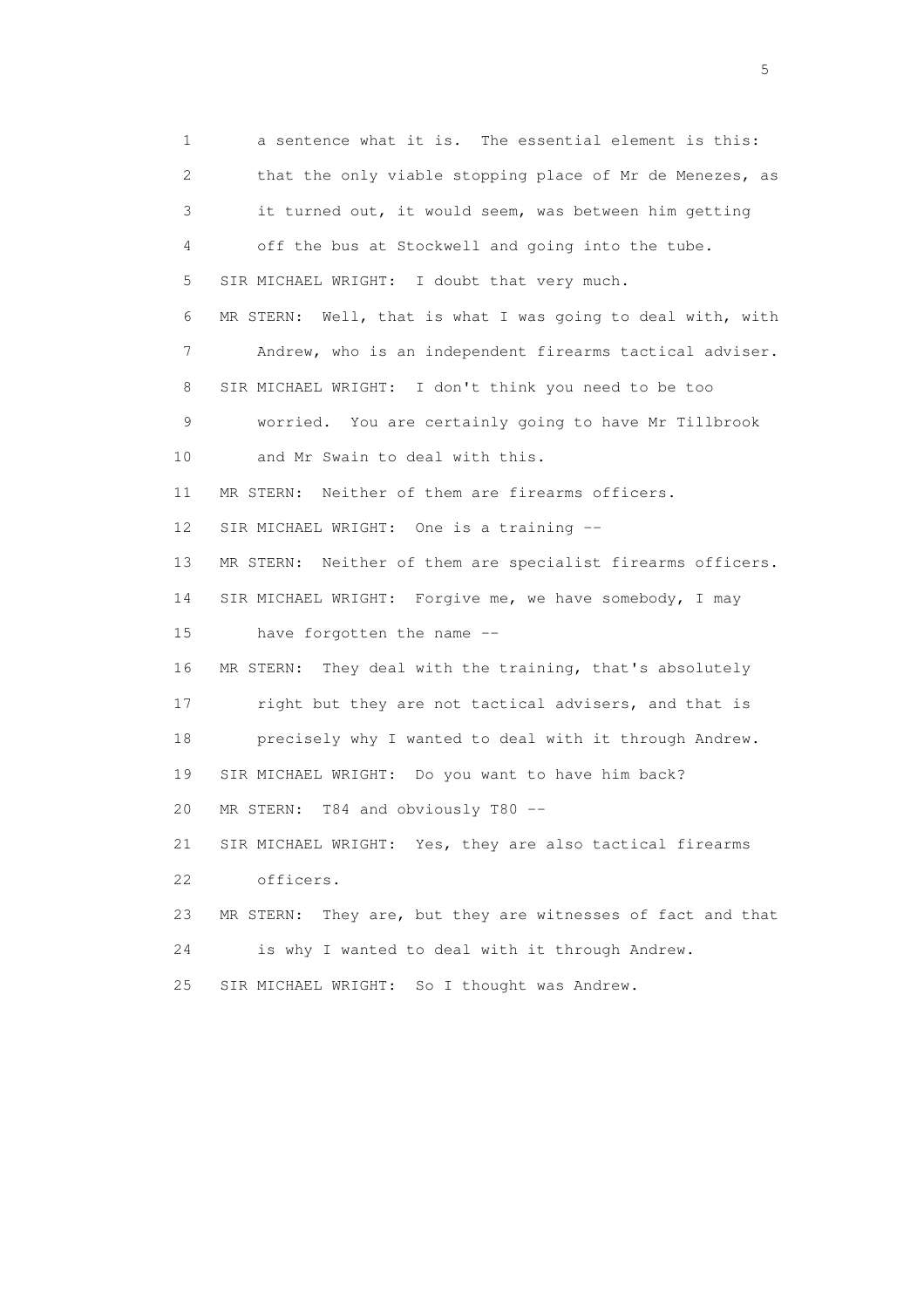1 MR STERN: Mr Mansfield expanded it and I reacted to that. 2 I just mention that.

 3 SIR MICHAEL WRIGHT: Does anybody else want to make any 4 observations about this before I ask Mr Hilliard? 5 Mr Hilliard.

 6 MR HILLIARD: Sir, I was going to say this: there is a short 7 point to this which is that what you indicated, looking 8 at the transcript, was that Mr Stern's questions should 9 be directed towards the interests of those individuals 10 who he represents; and you said that there were plenty 11 of others to deal with this question of intervention at 12 the different stages. As you have indicated, C2 and C12 13 are separately represented from the other firearms 14 officers, and on the face of it there have to be some 15 consequences that flow from that. Neither Ms Leek nor 16 Mr Perry sought to deal with this topic and they perhaps 17 wouldn't have faced the same hurdle that Mr Stern did. 18 SIR MICHAEL WRIGHT: I think that's right. Thank you,

19 Mr Hilliard.

 20 As I have just indicated to Mr Stern, who has raised 21 his objection with, if I may say so, his usual courtesy, 22 it seems to me that the questions that he was asking of 23 Andrew, insofar as they related to C2 and C12, was not 24 dissimilar to counsel acting for two private soldiers in 25 the trenches in 1916 to offer criticism of

 $\sim$  6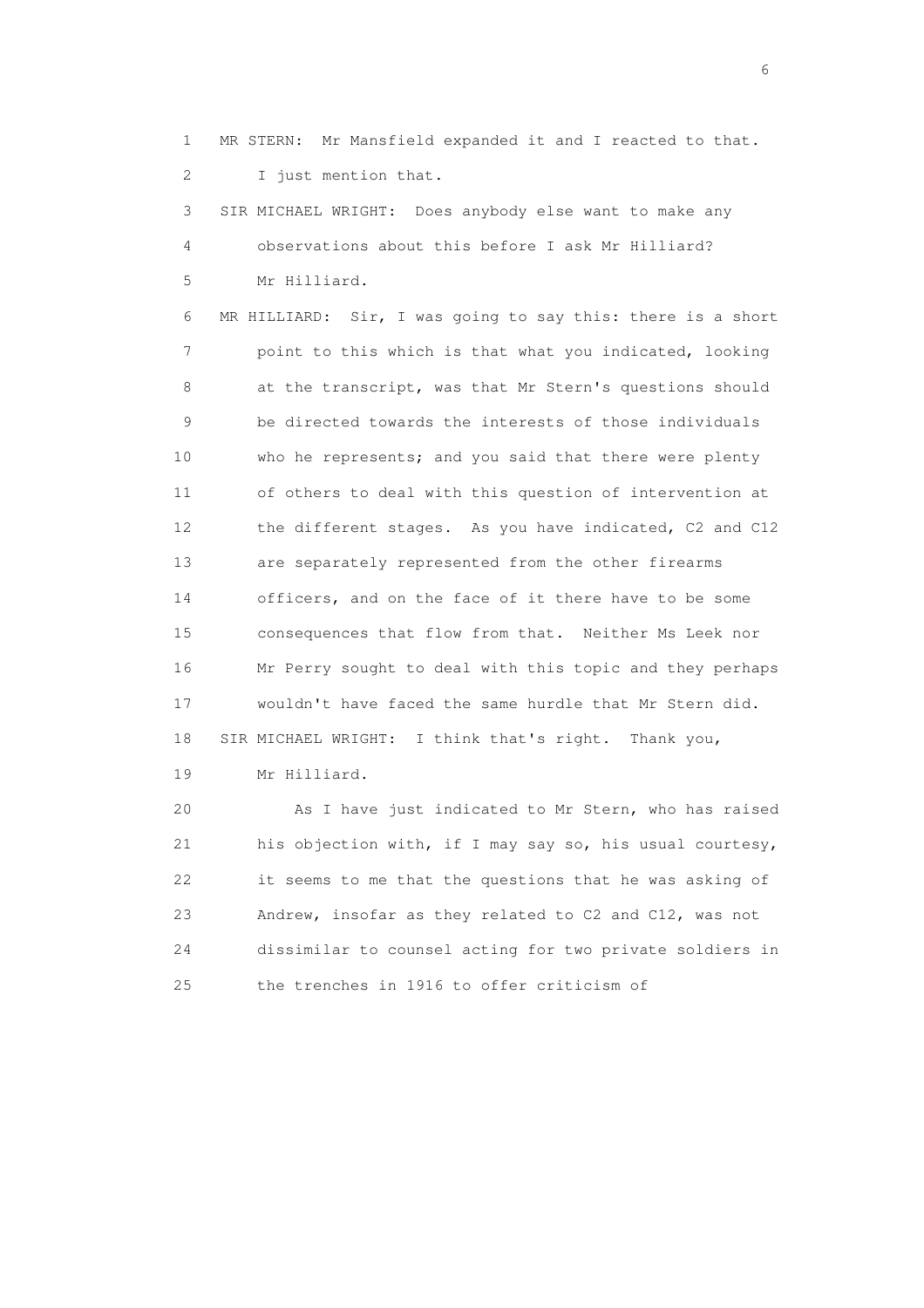1 General Haig's plan of attack, which for those who have 2 read Siegfried Sassoon will know did for them.

 3 I adhere entirely to the view I expressed to 4 Mr Stern. I remind myself and everybody else here that 5 what questions are and are not to be asked by individual 6 counsel in relation to the interests of the interested 7 parties whom they represent are a matter for me and 8 I will seek, so far as I can, to ask people to confine 9 themselves to the issues that they have to relate to, 10 that they have to deal with. I don't doubt, as this 11 inquest goes on, that I shall be in conflict with 12 counsel -- I hope not too often or not too crossly -- on 13 the same issue again and again. But as long as the 14 controversy is dealt with in the amicable way that 15 Mr Stern and I have dealt with it, I don't really think 16 I shall have any complaints and I hope he has not 17 either. 18 MR STERN: None at all, sir. 19 SIR MICHAEL WRIGHT: Very well, can we have the jury back? 20 MR HILLIARD: Please. Thank you. (Pause) 21 (In the presence of the jury) 22 SIR MICHAEL WRIGHT: Good morning, ladies and gentlemen. 23 Sorry to keep you waiting. There was a matter of law 24 that I had to discuss with counsel. As I told you at 25 the outset, I might be sending you out for matters like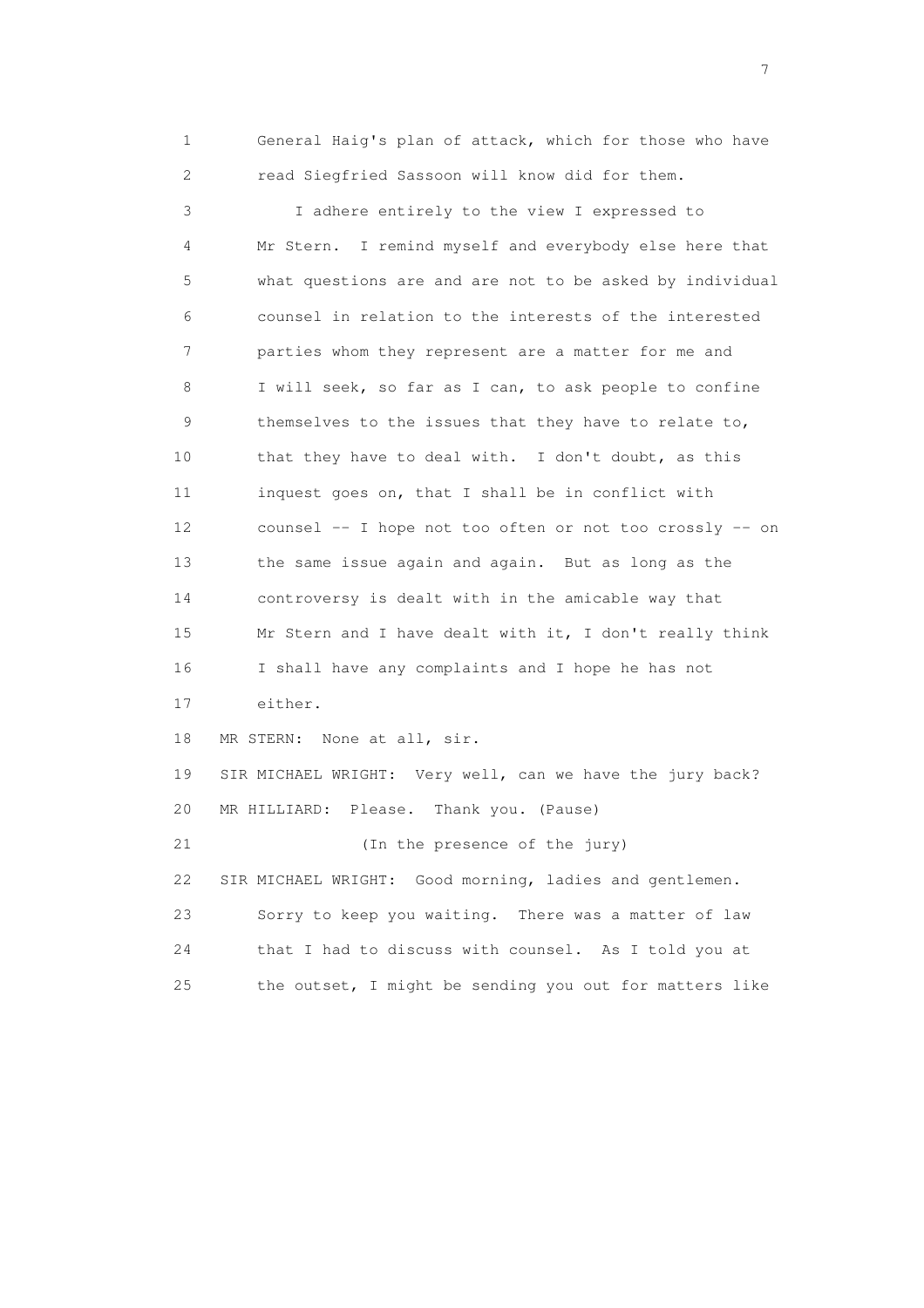1 that. The main reason is that so counsel and I can 2 address each other freely without too much eavesdropping 3 from the interested ranks of the jury box. However, we 4 are ready to go on now. 5 Yes, Mr Hough. 6 MR HOUGH: The witness today is Mr Boutcher. 7 DETECTIVE CHIEF SUPERINTENDENT JON BOUTCHER (sworn) 8 SIR MICHAEL WRIGHT: Thank you, Mr Boutcher. Please sit 9 down. 10 A. Thank you, sir. 11 Ouestions from MR HOUGH 12 MR HOUGH: Could you give your name and rank to the court, 13 please. 14 A. Yes, sir, it's Jon Boutcher, Detective Chief 15 Superintendent attached to the Counter-Terrorism Command 16 at Scotland Yard. 17 Q. My name is Jonathan Hough. I'll ask you questions first 18 on behalf of the Coroner and then you will be asked 19 questions by interested persons. 20 A. Good morning, sir. 21 Q. In July 2005, what rank did you hold? 22 A. I was Detective Superintendent, sir. 23 Q. Were you then in the SO13 Anti-Terrorist Branch? 24 A. That's correct, sir, yes, I was. 25 Q. Had you been working in that branch since November of

en de la construction de la construction de la construction de la construction de la construction de la constr<br>En 1980, en 1980, en 1980, en 1980, en 1980, en 1980, en 1980, en 1980, en 1980, en 1980, en 1980, en 1980, en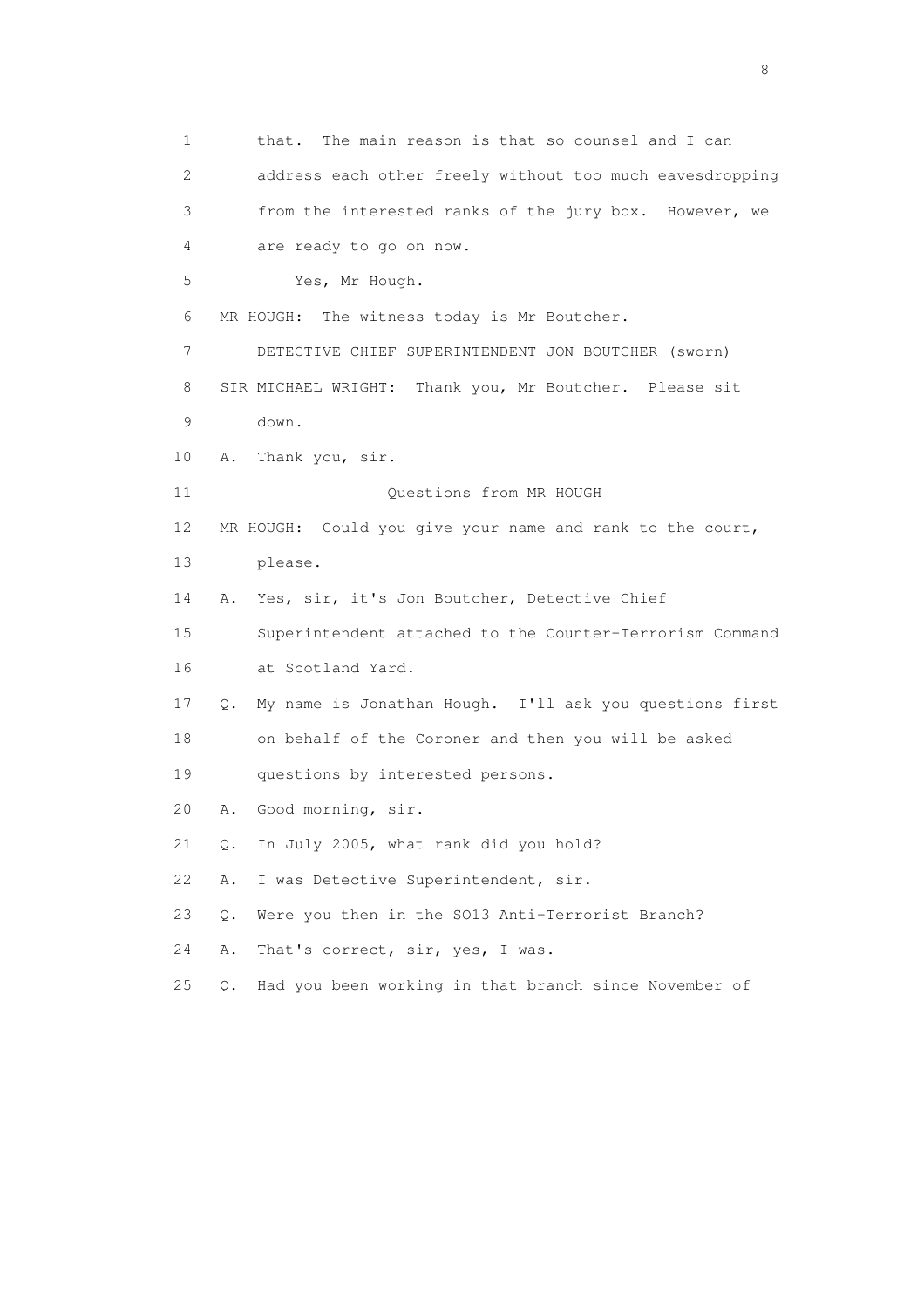- 1 2003?
- 2 A. Yes, sir.
- 3 Q. I think you were actually on secondment but it was
- 4 a rather long secondment?
- 5 A. No, it was a placement there, sir.
- 6 Q. I think you had previously been posted, is this right,
- 7 in the National Crime Squad?
- 8 A. That's correct, sir, yes.
- 9 Q. And in the Flying Squad?
- 10 A. Yes, sir.
- 11 Q. Part of the Serious Crime Directorate which deals with 12 armed robberies and similar offences?
- 13 A. Serious and organised crime, yes, sir.
- 14 Q. In those postings had you been trained as a firearms 15 officer?
- 16 A. I had on the National Crime Squad and the Flying Squad,
- 17 yes, sir.
- 18 Q. Had you performed the role of Silver Commander many 19 times?
- 20 A. I had, sir, yes.
- 21 Q. Both in a control room and on the ground?
- 22 A. Yes, sir.
- 23 SIR MICHAEL WRIGHT: To what level had you been trained as 24 a firearms officer, Mr Boutcher, specialist firearms 25 officer?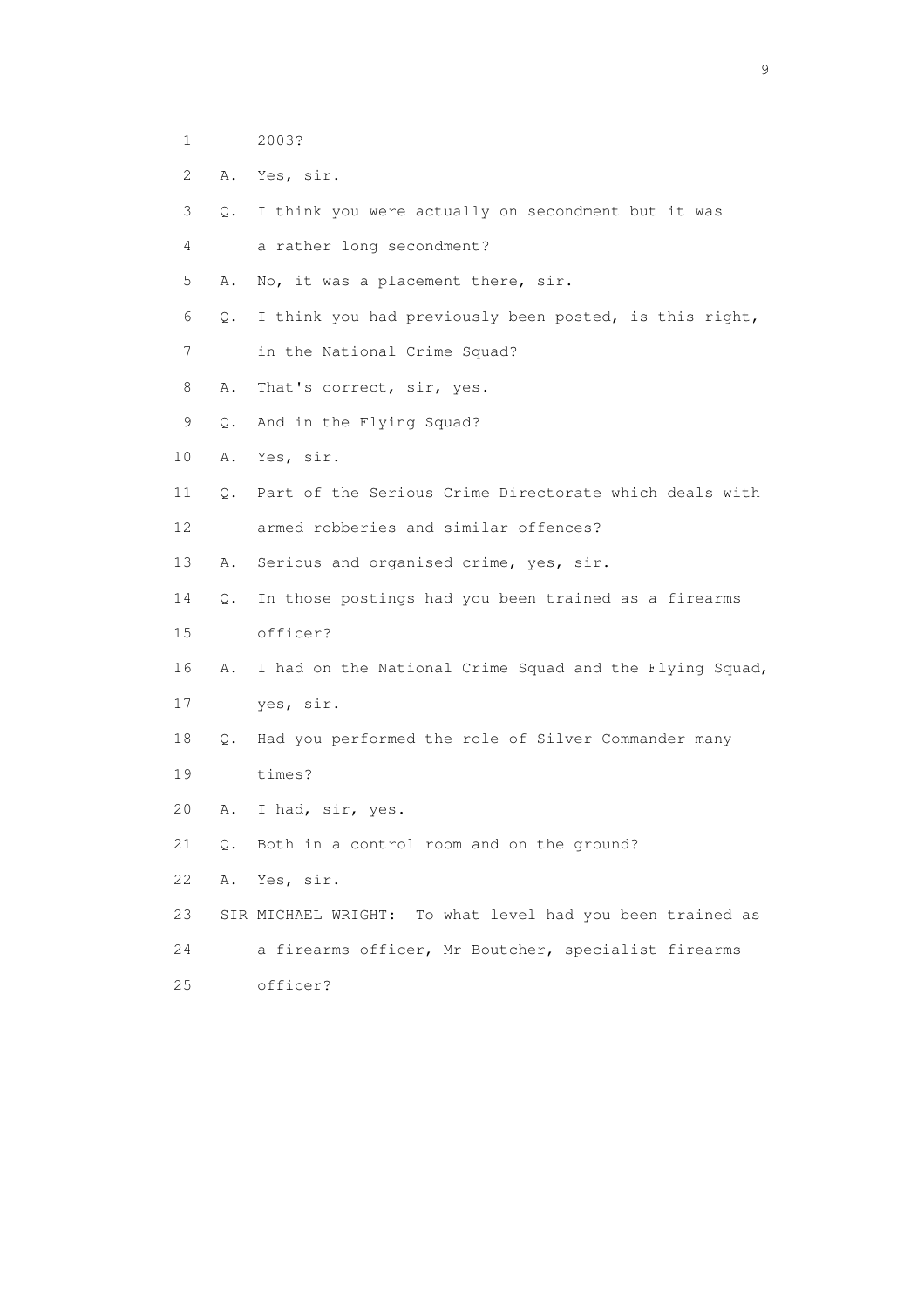1 A. It's slightly different on the National Crime Squad, 2 sir. We deal with armed interventions. So not the 3 level of specialist firearms officer, but dealing with 4 MP5s, machine guns, automatic handguns, and to do armed 5 interventions, arrests, if you like crime in action type 6 of style of arrests. 7 SIR MICHAEL WRIGHT: Thank you. 8 MR HOUGH: After the attacks on 7 July 2005, I think you 9 were appointed as senior investigating officer for the 10 proactive investigation? 11 A. That's correct, yes, sir. 12 Q. Does that mean you were in general managerial 13 responsibility of the operation to find those 14 responsible? 15 A. Yes, that's correct, sir. My responsibility was to 16 identify and locate those responsible for the attacks on 17 7/7 and 21/7. 18 Q. Now, we will get to the detail of how you were 19 appointed, but is this right, from 21 July you performed 20 the same role in respect of the attempted attacks on 21 that day? 22 A. I did, sir, yes. 23 Q. So is this right, on the 21st you had both those 24 responsibilities?

25 A. Yes, sir. If I could just expand on that. Colleagues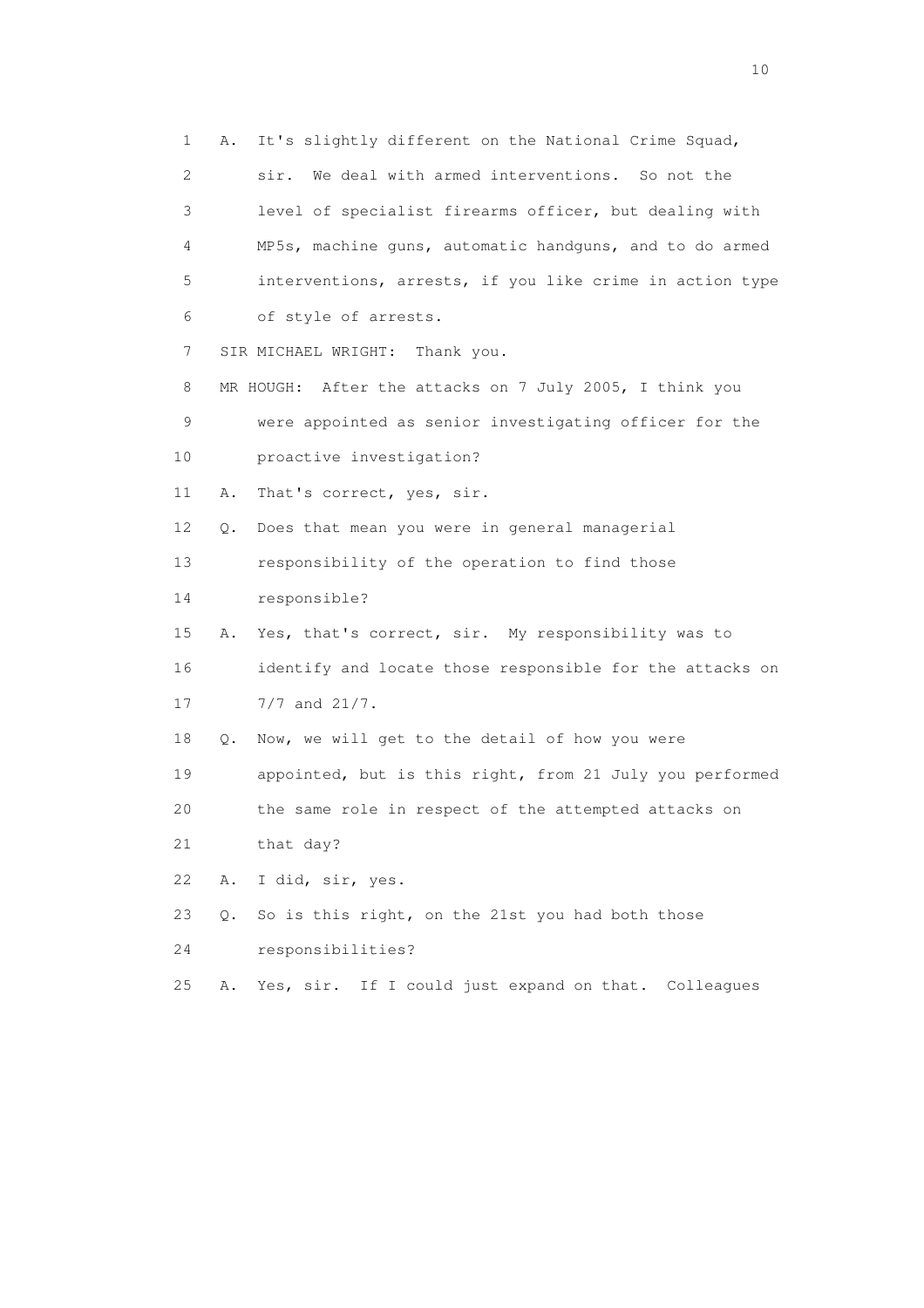1 were appointed, senior investigating officer roles for 2 the 7 July attacks dealing with the reactive 3 investigation, the collection of evidence from the 4 scenes, which was obviously an enormous responsibility 5 and investigation. And my responsibility from 7 July 6 was to deal with the key and high priority leads to 7 identify those responsible for the event, and similarly 8 with 21 July. 9 Q. Yes. We have heard about at least one of the people 10 appointed in the reactive investigation, that is to say 11 finding evidence at the scene and communicating that 12 evidence to those at Scotland Yard? 13 A. Yes. 14 Q. I think you made three significant records of what went 15 on on 21 and 22 July, and if I can just go through them. 16 First of all, in time, there is your red book, and we 17 have heard about that kind of document, sketchy 18 handwritten notes made by you of things that you were 19 doing or had to do? 20 A. Yes, sir. 21 Q. I think you have got your red book with you? 22 A. I have, sir, yes. 23 Q. Second in time, I think you made a tape recording on the 24 evening of 23 July, which has been transcribed? 25 A. That's correct, sir, yes.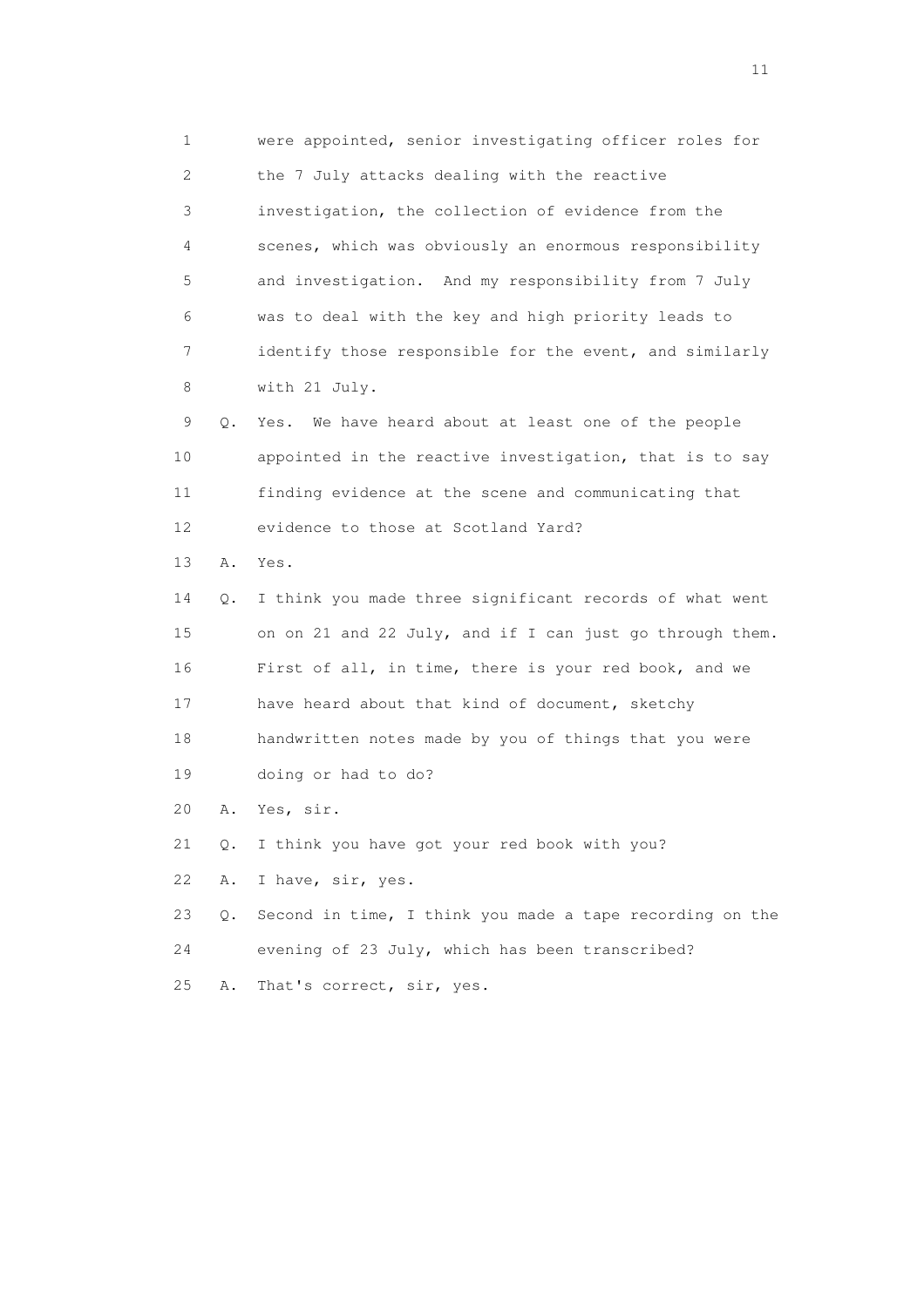- 1 Q. That focused on events on the 21st and 22nd?
- 2 A. Yes, it did, sir.

| 3  | Q. | Then third in time, there is an electronic running log          |
|----|----|-----------------------------------------------------------------|
| 4  |    | of the operation, the relevant section of which was,            |
| 5  |    | I think, completed by you on 2 August 2005?                     |
| 6  | Α. | If I could just explain that, sir, there is                     |
| 7  |    | an electronic log. It was finalised on 2 August when            |
| 8  |    | I signed the original as it being completed, but it was         |
| 9  |    | a document that existed from the 21st, and I'm adding to        |
| 10 |    | it throughout that period.                                      |
| 11 |    | SIR MICHAEL WRIGHT: Yes. Was it exclusive to you or was it      |
| 12 |    | being contributed to by other officers?                         |
| 13 | Α. | No, sir, the document has a reference section for those         |
| 14 |    | who are inputting a particular part of the document.<br>So      |
| 15 |    | it identifies --                                                |
| 16 |    | SIR MICHAEL WRIGHT: So it's a composite effort?                 |
| 17 | Α. | Yes, sir.                                                       |
| 18 |    | When I need to show you elements of $-$ to entries<br>MR HOUGH: |
| 19 |    | in those different records, I will ask them to be put on        |
| 20 |    | screen.                                                         |
| 21 | Α. | Certainly.                                                      |
| 22 | Q. | That's for speed. So that in case others want to direct         |
| 23 |    | the jury to hard copies, and because they are important         |
| 24 |    | documents, we are going to have them handed to the jury         |
| 25 |    | These will all go into tab 44 of the bundle, and<br>now.        |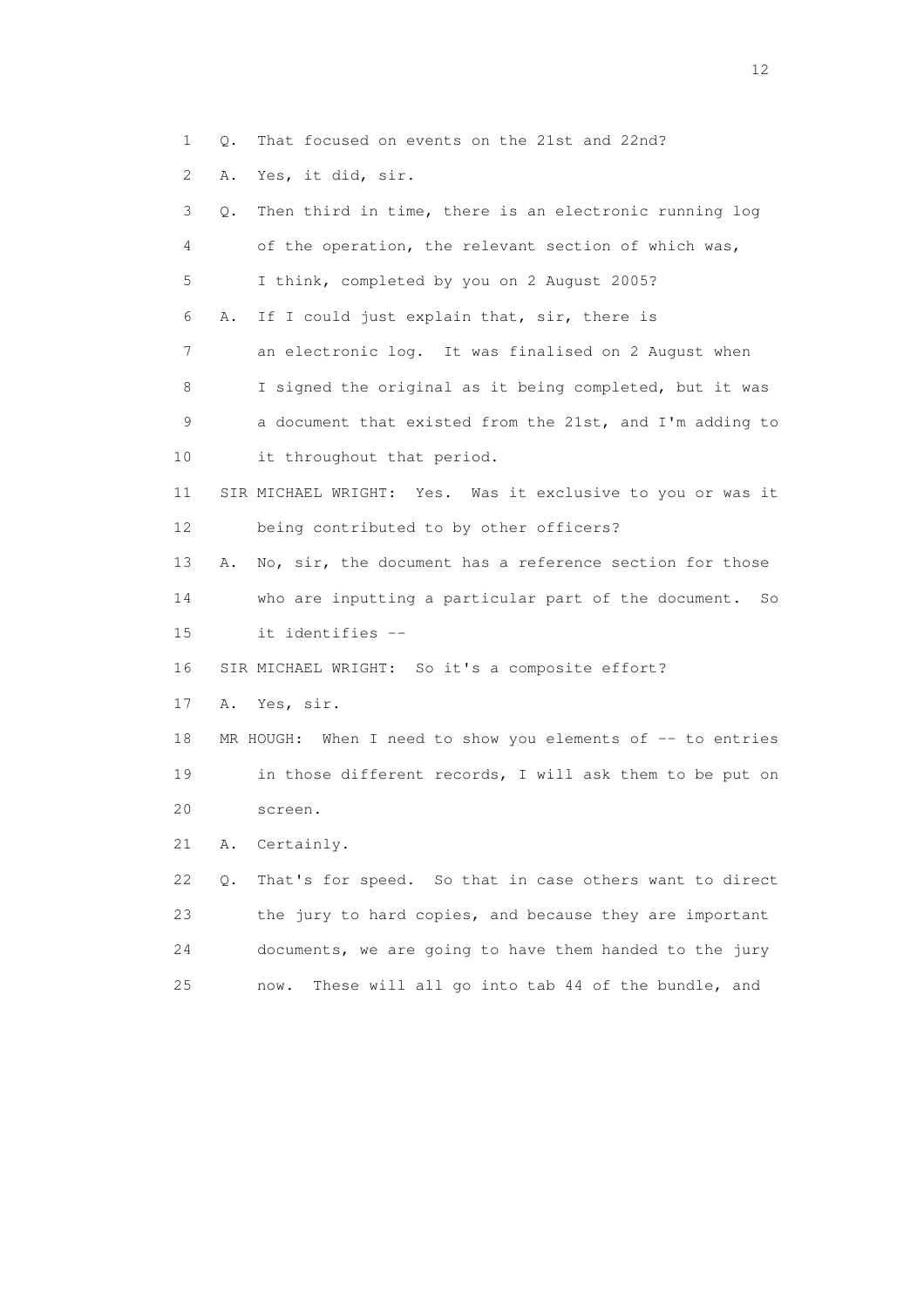1 first of all into tab 44 if you put in what's being 2 handed to you first, which is the transcript of the tape 3 recording. (Handed) 4 Just to be clear on this, Mr Boutcher, when the jury 5 come to look at this, it's dated at the bottom 6 16 November 2005. I think that's just the date you 7 authenticated the transcript? 8 A. That would be correct, sir, yes. 9 Q. You actually made the recording just a couple of days 10 after the events? 11 A. The following day, sir, yes. 12 Q. The next thing I am asking to be handed up is a copy of 13 the log, and the jury will be able to see the pages of 14 that because each page has the word "secret" at the top. 15 (Handed) 16 That goes into tab 44 immediately after the 17 transcript. Then finally, a smaller document, a set of 18 handwritten notes with the word "Vivace" on the top. If 19 that can go in as the third part of tab 44, and that's 20 the entry from your red book that you were jotting on 21 the day? 22 A. Yes, sir. (Handed) 23 Q. As I say, I'll have entries put up on screen so that the 24 jury don't need to flick through those while we are 25 going along, but what I will ask you to have to hand is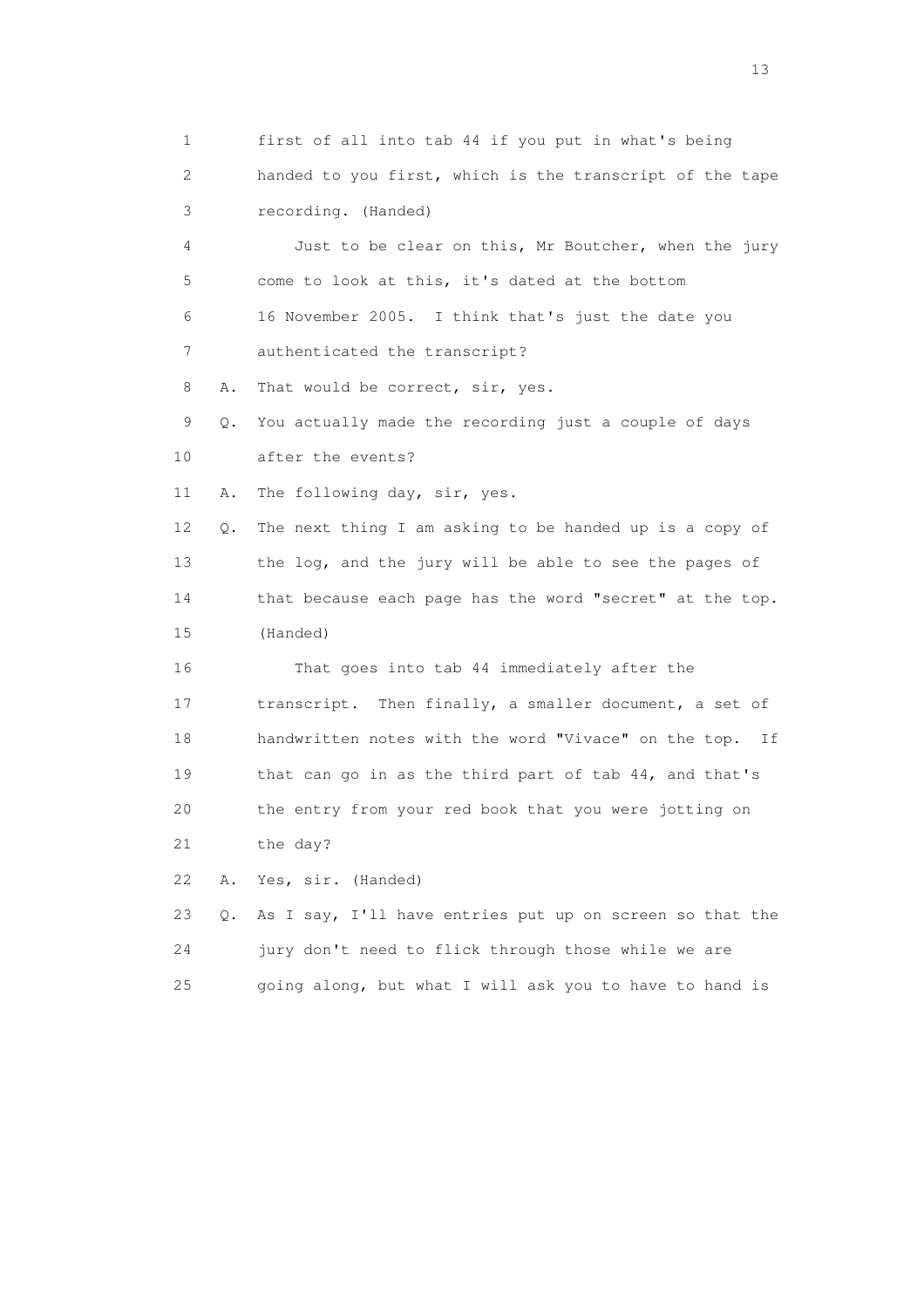| $\mathbf 1$ |    | a statement which you made, I think, on                   |
|-------------|----|-----------------------------------------------------------|
| 2           |    | 16 November 2005.                                         |
| 3           | Α. | Yes, sir.                                                 |
| 4           | 0. | Do you have that there with you?                          |
| 5           | Α. | Yes, sir.                                                 |
| 6           | Q. | Can I begin with the period from 7 July to 21 July?<br>Is |
| 7           |    | this right, over that period, you were pursuing leads     |
| 8           |    | from the investigation into the 7 July bombings?          |
| 9           | Α. | Yes, sir.                                                 |
| 10          | Q. | In the course of that, I think you sometimes had to       |
| 11          |    | deploy both firearms teams and surveillance teams?        |
| 12          | Α. | Yes, sir, that's correct.                                 |
| 13          | 0. | And also other assets, some of which may be secret?       |
| 14          | Α. | That's correct, sir, yes.                                 |
| 15          | Q. | I think that also involved working with a range of        |
| 16          |    | agencies both within and outside the                      |
| 17          |    | Metropolitan Police?                                      |
| 18          | Α. | Yes, sir.                                                 |
| 19          | Q. | Over that period, were you initially using a suite in     |
| 20          |    | New Scotland Yard called the C3000 suite?                 |
| 21          | Α. | Not continually, sir, for part of the period, for part    |
| 22          |    | of the operation, we did use that suite, but not          |
| 23          |    | continually.                                              |
| 24          | Q. | Did a time come when you stopped using that suite?        |
| 25          | Α. | We used it, sir, if I could explain, to resolve           |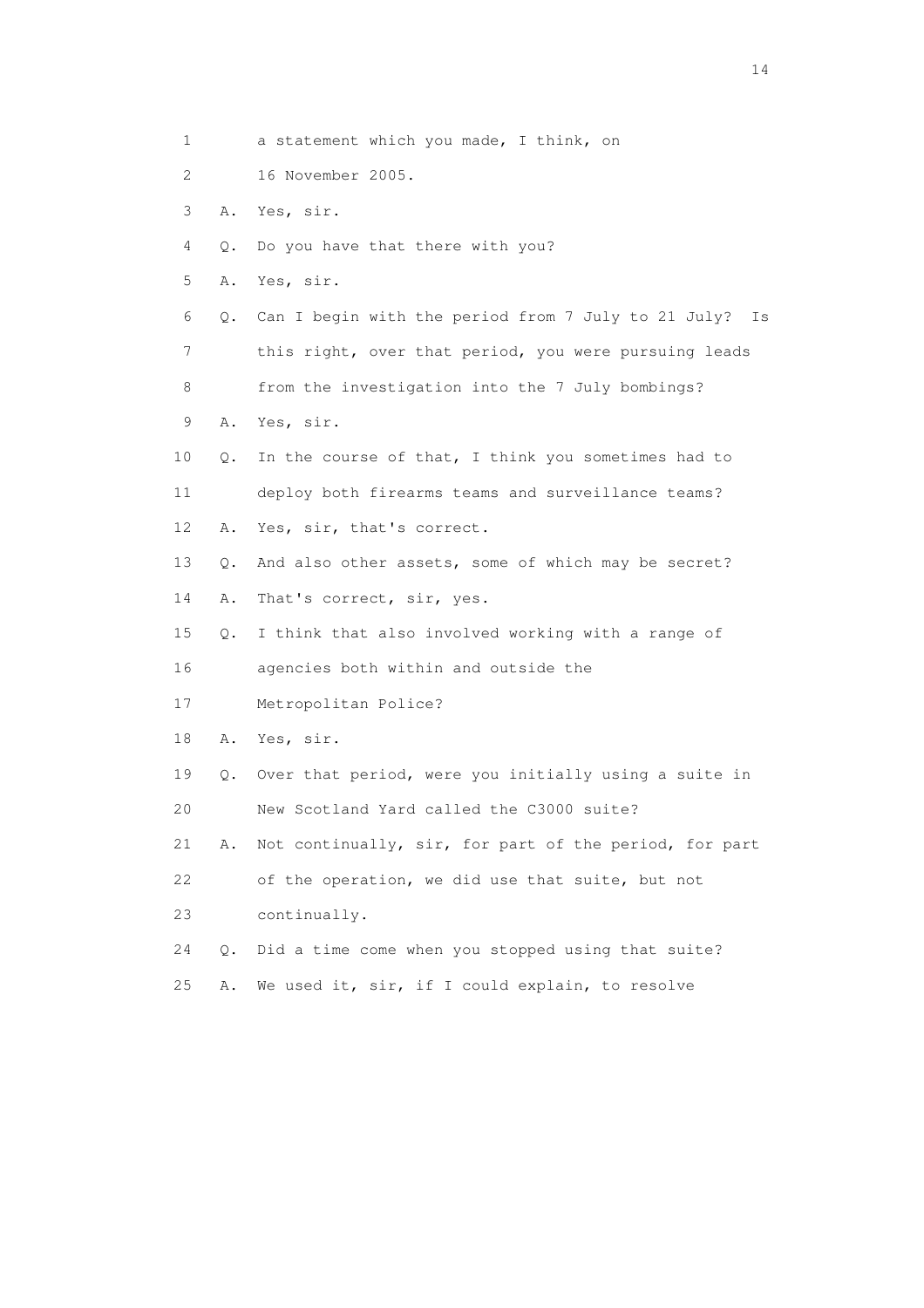1 a particular line of inquiry at some premises in London, 2 to control them with armed surveillance and a specialist 3 firearms team at that location. 4 Q. Did a time come when you decided to use the 16th floor 5 operations room? 6 A. For future deployments, yes, sir. 7 Q. Did you perform an exercise to test the suitability of 8 that room? 9 A. If I can explain again, sir, between the periods of the 10 7th and the 21st, I convened a number of stakeholders 11 together, both from within the Metropolitan Police and 12 outside, partner agencies, to test interoperability, 13 radio communications, chain of command. And an exercise 14 was devised and it was run on my behalf or following my 15 request by Superintendent Connell from Special Branch 16 and it was run on 15 July. 17 Q. Was that operation called Operation CATTO, C-A-T-T-O? 18 A. I believe it was, sir, yes. 19 Q. Was that exercise both to test the interrelation between 20 the police and other agencies, other 21 intelligence-gathering agencies? 22 A. Other intelligence-gathering agencies and other partner 23 agencies working in terrorism as well, sir. 24 Q. In the course of that, did you also test such matters as 25 the use of the 16th floor room and also the connection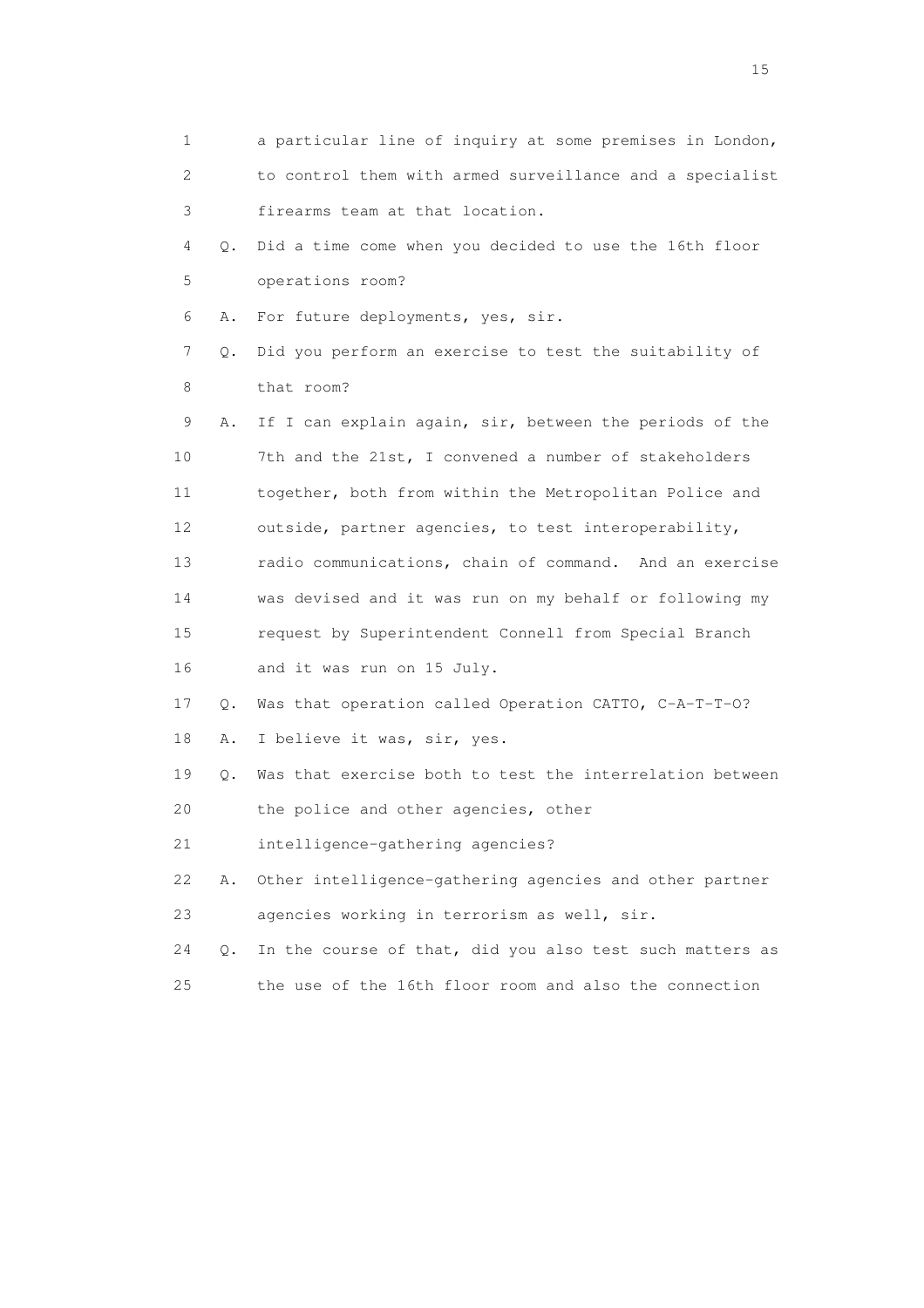1 of the DSO, designated senior officer position, with 2 other agencies? 3 A. I wasn't there on the date, on the 15th, sir. I would 4 need to look at documents to establish that, I am 5 afraid. 6 Q. Are you aware, did that exercise throw up any 7 difficulties? 8 A. I have subsequently read a debriefing document, and some 9 issues were identified from that with regards to, you 10 know, learning and improving, sir, certainly. 11 Q. Did it throw up any concerns about the 16th floor room? 12 A. I think we are always looking to improve, sir, so there 13 were some issues in the document which I would need to 14 look at to refresh my memory, but I think there were 15 some issues identified, yes. 16 Q. Could we have D07797 on screen, please. 17 Do you recognise this as one of the debrief 18 documents? 19 A. I do, sir, yes. 20 Q. I am just going to read from the section "Operations 21 Room": 22 "It was generally agreed that the increased number 23 of personnel coupled with the numerous 24 visitors/observers added to the already chaotic initial 25 environment. The increased sound level generated by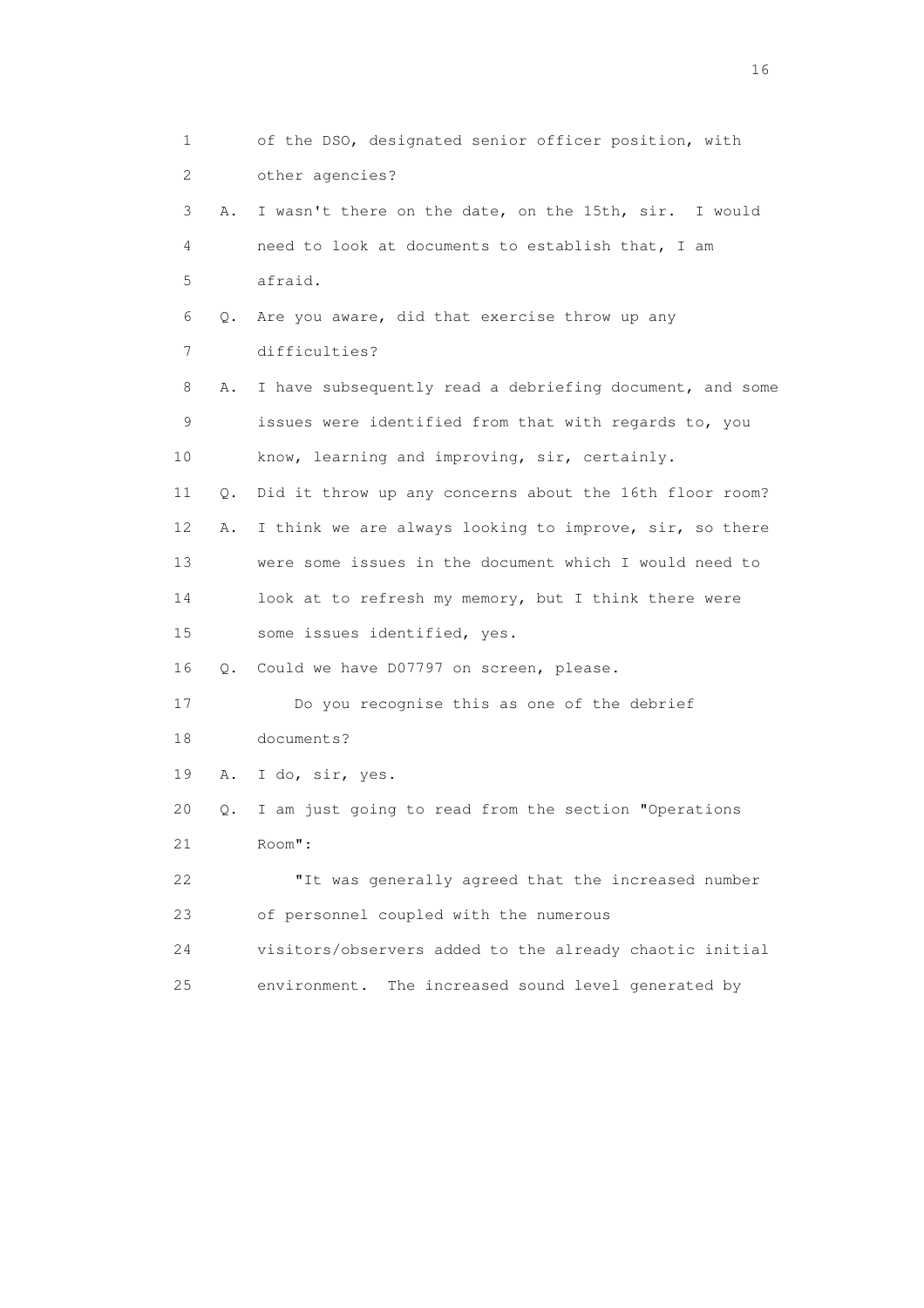1 this and the radio traffic, see comms, also contributed 2 to the sometimes confusing picture. It was also 3 mentioned that by perhaps grouping agency units together 4 per subject, it would have been easier to quickly 5 establish a clearer picture." 6 Then there is a discussion about assigning 7 designated seats and so on. 8 A. Yes, sir. 9 Q. Can you explain what that concern related to? 10 A. I wasn't there at the time, sir. That was Mr Connell. 11 It was some three years ago. Superintendent Connell was 12 responsible for the debrief document, the learning 13 document, and he was there on the events of 21 and 14 22 July to ensure that any best practice that had been 15 identified could be adopted for the operation we 16 conducted on the 21st. 17 Q. So any concern like that had been identified and was 18 being taken into account on the 21st and 22nd? 19 A. Through Mr Connell, sir, yes. 20 Q. I think that can be taken off screen now. 21 Now, moving on to 21 July, were you in New Scotland 22 Yard when information was coming in about the attempted 23 bombings? 24 A. I was, sir, yes. 25 Q. I won't give you the times of all of them, but the first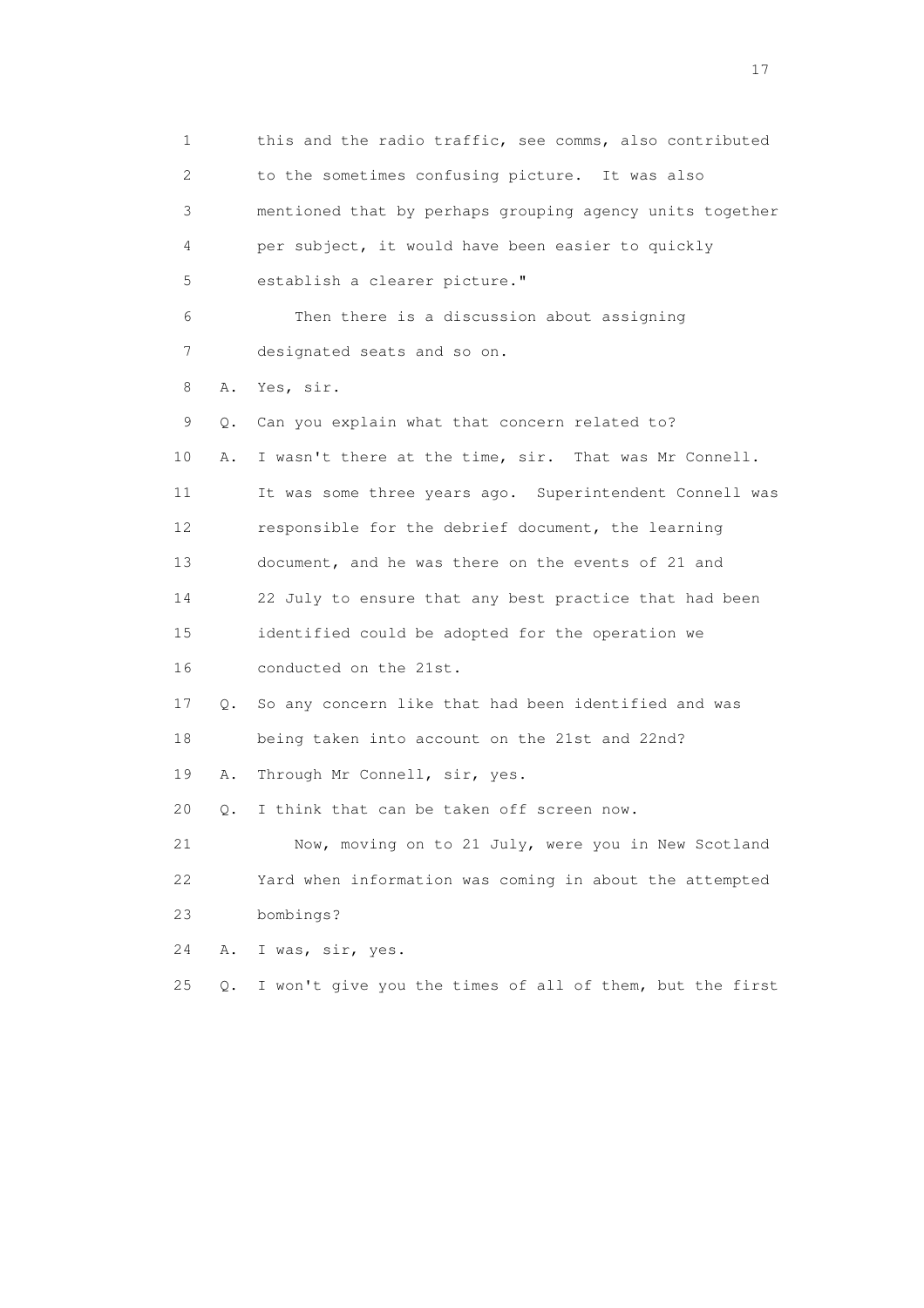| 1                         |    | we know is timed at 12.36 and the last at 11 minutes     |
|---------------------------|----|----------------------------------------------------------|
| $\mathbf{2}^{\mathsf{I}}$ |    | past 1 in the afternoon?                                 |
| 3                         | Α. | Yes, sir.                                                |
| 4                         | Q. | Did you immediately note similarities with the 7/7       |
| 5                         |    | bombings?                                                |
| 6                         | Α. | I did, sir, yes.                                         |
| 7                         | Q. | What were those similarities, the obvious ones?          |
| 8                         | Α. | The obvious ones, because the locations, transport,      |
| 9                         |    | infrastructure being attacked and the actual devices,    |
| 10                        |    | hydrogen peroxide devices which we had only seen         |
| 11                        |    | previously on 7 July.                                    |
| 12                        | Q. | During the afternoon, in your statement -- I am at       |
| 13                        |    | paragraph 7 -- you say that you were tasked by           |
| 14                        |    | Commander McDowall to "prepare a proactive capability as |
| 15                        |    | a contingency should those responsible be identified"?   |
| 16                        | Α. | That's correct, sir, yes.                                |
| 17                        | Q. | Can you expand on the meaning of that, what were you to  |
| 18                        |    | do?                                                      |
| 19                        | Α. | That was for me to prepare and continge a proactive      |
| 20                        |    | capability which involved such things as surveillance,   |
| 21                        |    | as a firearms response, as a control room capability     |
| 22                        |    | being staffed, technical support assets so that we could |
| 23                        |    | try to deploy sensitive means to obtain intelligence,    |
| 24                        |    | and to have a command structure for that.                |
| 25                        | Q. | Could we have on screen, please, document page 240.      |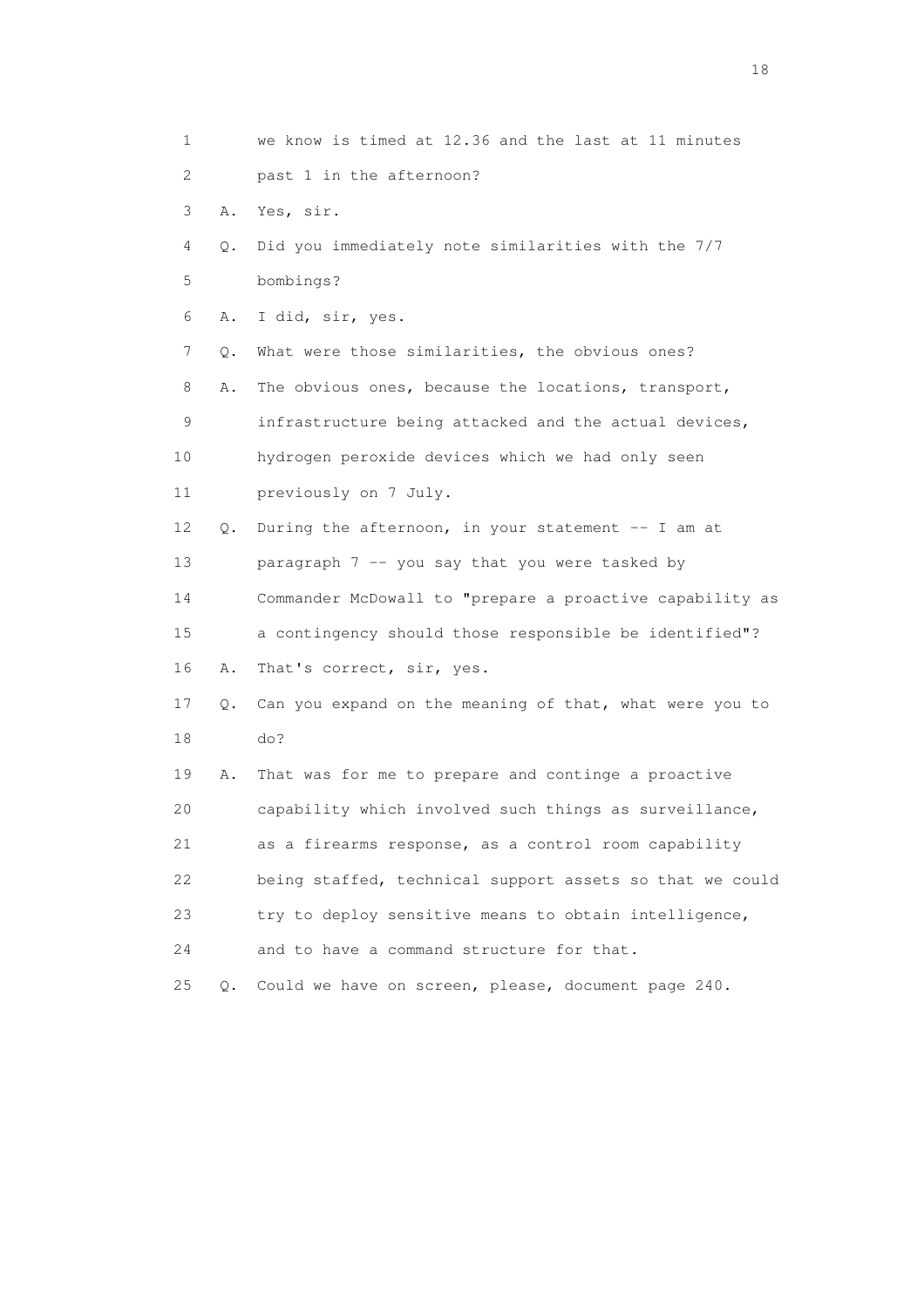1 Now, this is the first page, relevant page, of your red 2 book? 3 A. Yes, sir. 4 Q. We see at the top of that the various locations of the 5 attempted bombings being noted? 6 A. Yes, sir. 7 Q. Then towards the bottom, do we see the words "things to 8 do" just above the word "McDale" or "McDaid"? 9 A. Oh, yes, sir, sorry. 10 Q. "Things to do". Then underneath that, do you see the 11 acronyms, "SCD11"? 12 A. Yes, sir. 13 Q. Is that a division of the Serious Crime Directorate? 14 A. That's the surveillance element, sir. 15 Q. Then SO19? 16 A. Yes, sir. 17 Q. So SCD11 is another source of surveillance teams other 18 than SO12 Special Branch? 19 A. Yes, sir, that's correct. 20 Q. So are you there recording that you need to do something 21 about having sufficient resources of SCD11, surveillance 22 teams, and CO19 firearms teams? 23 A. Yes, sir, and next to that is Joe Connell, the 24 superintendent that I asked to assist me in arranging 25 those assets.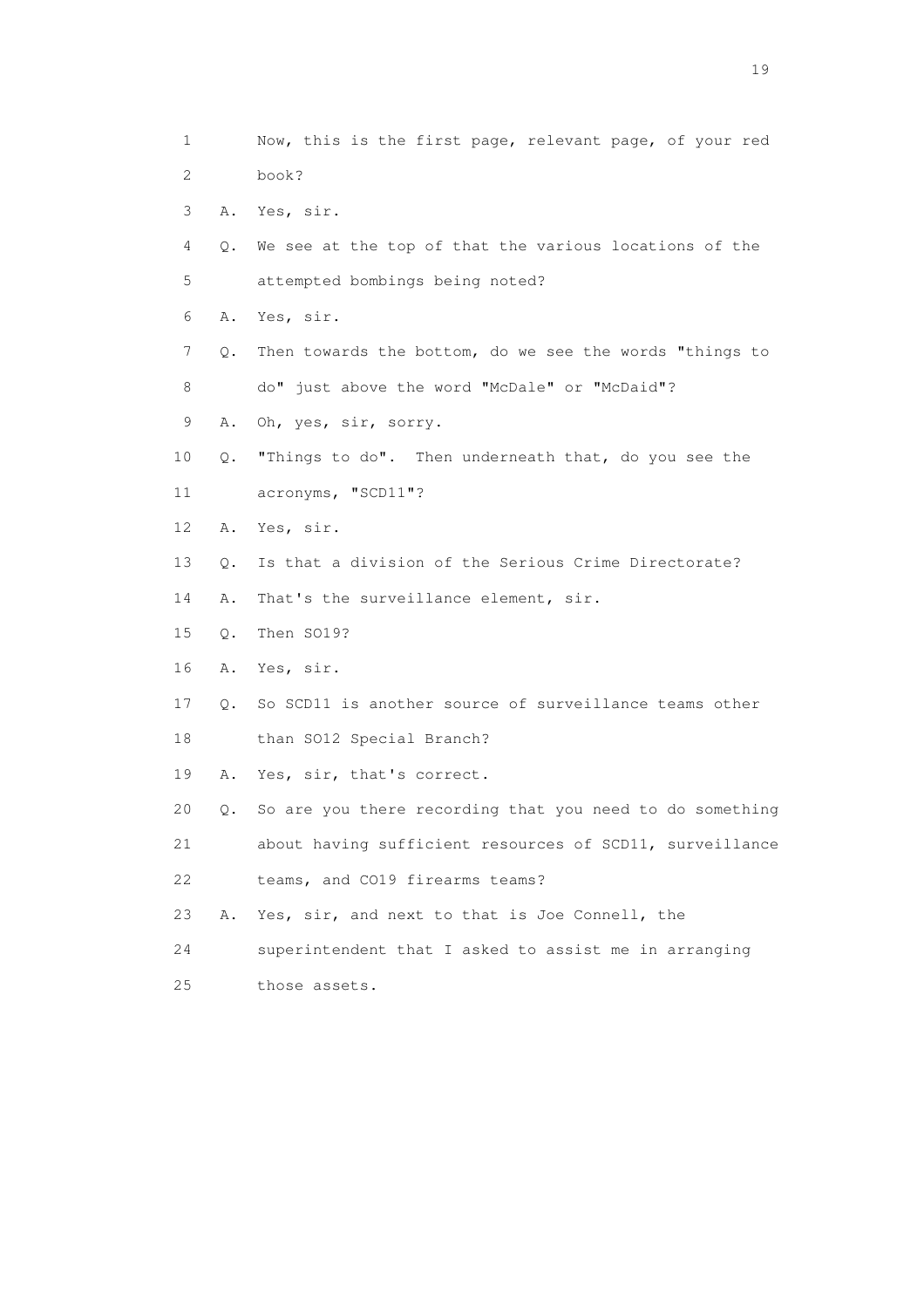1 Q. That can come off screen now. Roughly what time of the 2 day did you have the discussion with 3 Superintendent Connell? 4 A. It was some three years ago now. I couldn't be precise, 5 I am afraid, sir, but during the evening I think I spoke 6 to him on a number of occasions. 7 Q. Did you also speak to somebody separate in the CO19 8 firearms division? 9 A. I did, sir, yes. 10 Q. Who was that? Well, in fairness, I should tell you he 11 has been anonymised so if you don't know his anonymous 12 name, I can give you a prompt. 13 A. I believe I do. Perhaps you could prompt me, sir. 14 Q. He may be Inspector ZAJ? 15 A. Yes, sir. Yes. 16 Q. Was he the oncall CO19 tactical adviser at the time you 17 spoke to him? 18 A. Yes, sir, he was. 19 Q. And therefore responsible for arranging resources? 20 A. Yes, sir. 21 Q. Did you see him in the CO19 reserve room? 22 A. No, sir. I contacted the reserve room at CO19 and he 23 attended Scotland Yard. 24 Q. What did you ask of him? 25 A. Obviously I basically explained the situation and that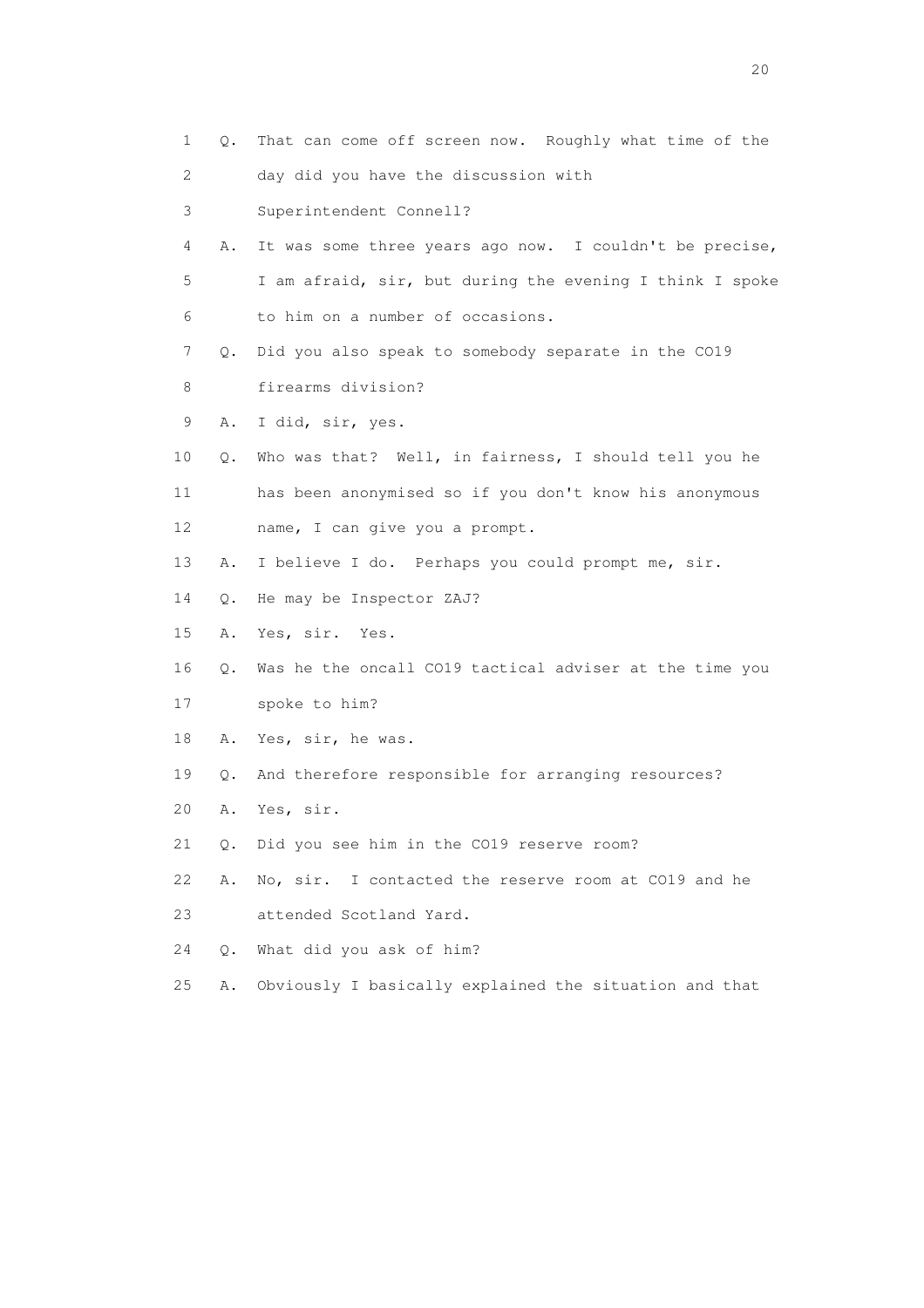1 we would require a firearms capability, both overnight 2 and as an emergency contingency and for the following 3 day, and indeed for the longer term for the likely 4 deployments over a period of time from that point. 5 Q. So we have you speaking to Superintendent Connell to 6 arrange surveillance, and Inspector ZAJ to arrange 7 firearms cover? 8 A. That's correct, sir, yes. 9 Q. And all on a contingency basis? 10 A. Yes, sir. 11 Q. Did you also ask for the operations room to be opened 12 and staffed? 13 A. I did, sir, yes. 14 Q. Perhaps we can have page 231 of the documents on screen. 15 This is another page from your red book, I think. 16 It's part of the tape transcript. At the very 17 bottom of the page, do you see these words: 18 "I similarly had a conversation with 19 Superintendent Connell. Superintendent Connell also 20 undertook to open the 16th floor operations room of 21 SO12." 22 A. Yes, sir, that's correct. 23 Q. So did you arrange the opening of that room through 24 Superintendent Connell? 25 A. I did, sir, yes.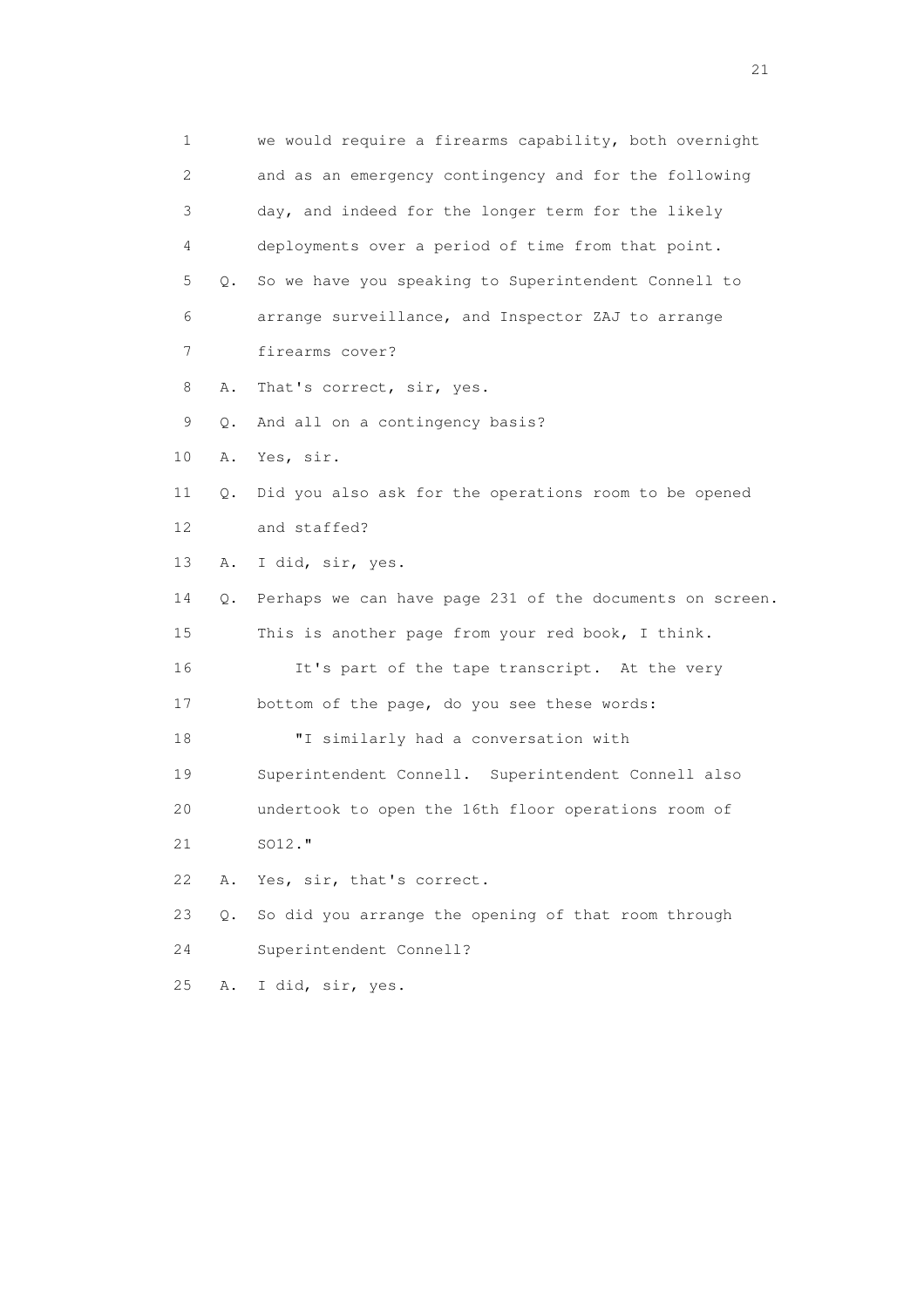1 Q. Now, again, if that can be taken off screen, and on the 2 screen perhaps page 242. This is a page from your red 3 book. Towards the bottom of that page, do we see the 4 words: 5 "Six teams, four times SCD11 teams, two times SO12". 6 A. That's correct, sir. As I said, the SCD11 is the 7 surveillance element from the Serious Crime Directorate, 8 and the two SO12 teams are surveillance teams and that's 9 for the next morning, so we have got six surveillance 10 teams available from the next day. 11 Q. From what time the next day? 12 A. 7 am, sir. 13 Q. So those are the surveillance resources you will have 14 from 7 am on 22 July? 15 A. Yes, sir. 16 Q. Then two lines down: 17  $\frac{17}{2}$   $\frac{2}{3}$   $\frac{12}{3}$ . 18 What does that mean? 19 A. That was -- I was told by Mr Connell we had sort of two 20 to three SO12 in numbers, surveillance teams available 21 to cover the overnight contingency. 22 Q. So we have you during the afternoon and evening 23 arranging cover for surveillance, and two to three teams 24 overnight, six teams coming onstream in the morning? 25 A. That's correct, sir, yes.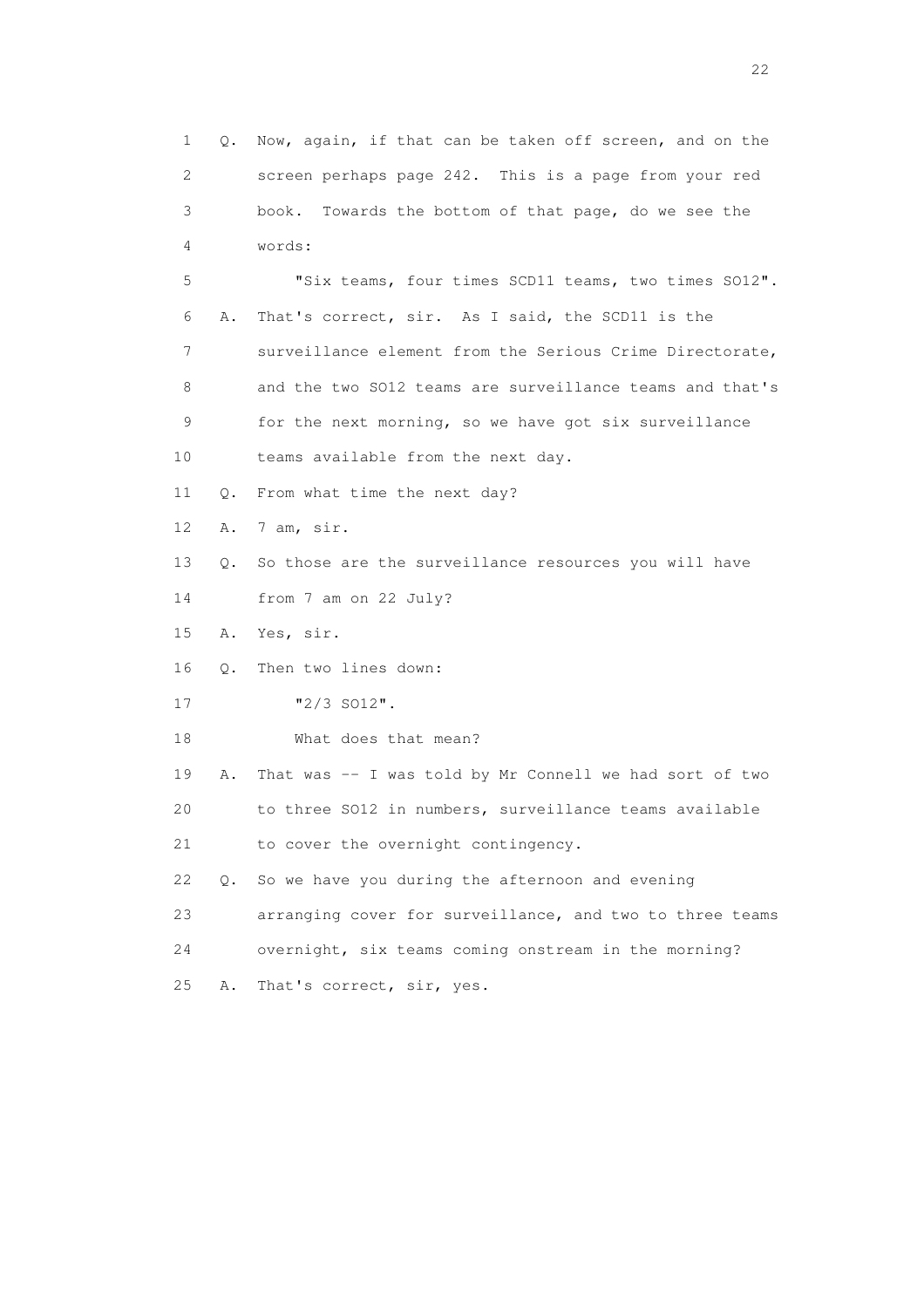1 Q. Then a few lines down, "SO19". What does that refer to? 2 A. Again, the requirement to contact SO19 to arrange 3 coverage as well, sir. 4 Q. Then "ops room" with a tick by that. Is that 5 a reference to opening the operations room? 6 A. I believe so, sir, yes. 7 Q. Again that can be taken off screen. Did you also make 8 contact with the technical support unit of the 9 Serious Crime Directorate to ensure that they prepared 10 any assets they might have? 11 A. Yes, it was to make contact with a detective inspector 12 again for the nights, and a detective inspector for the 13 day shift to enable us to deploy again sensitive 14 techniques to obtain intelligence. 15 Q. Inspector ZAJ, did you expect that he would remain at 16 Scotland Yard for a period of time, or did you expect 17 him to leave at some particular point? 18 A. From my recollection, sir, following speaking to 19 Inspector ZAJ, a further tactical adviser, who -- I know 20 Inspector ZAJ and a further tactical adviser who 21 I believe is Andrew. 22 Q. Andrew, yes? 23 A. Andrew came to Scotland Yard to be the senior tactical 24 adviser in the operations room for that night shift. 25 Q. So as far as you knew, at the time, it was going to be

23 and 23 and 23 and 23 and 23 and 23 and 23 and 23 and 23 and 23 and 23 and 23 and 23 and 23 and 23 and 23 and 24 and 25 and 25 and 26 and 26 and 26 and 26 and 26 and 26 and 26 and 26 and 26 and 26 and 26 and 26 and 26 an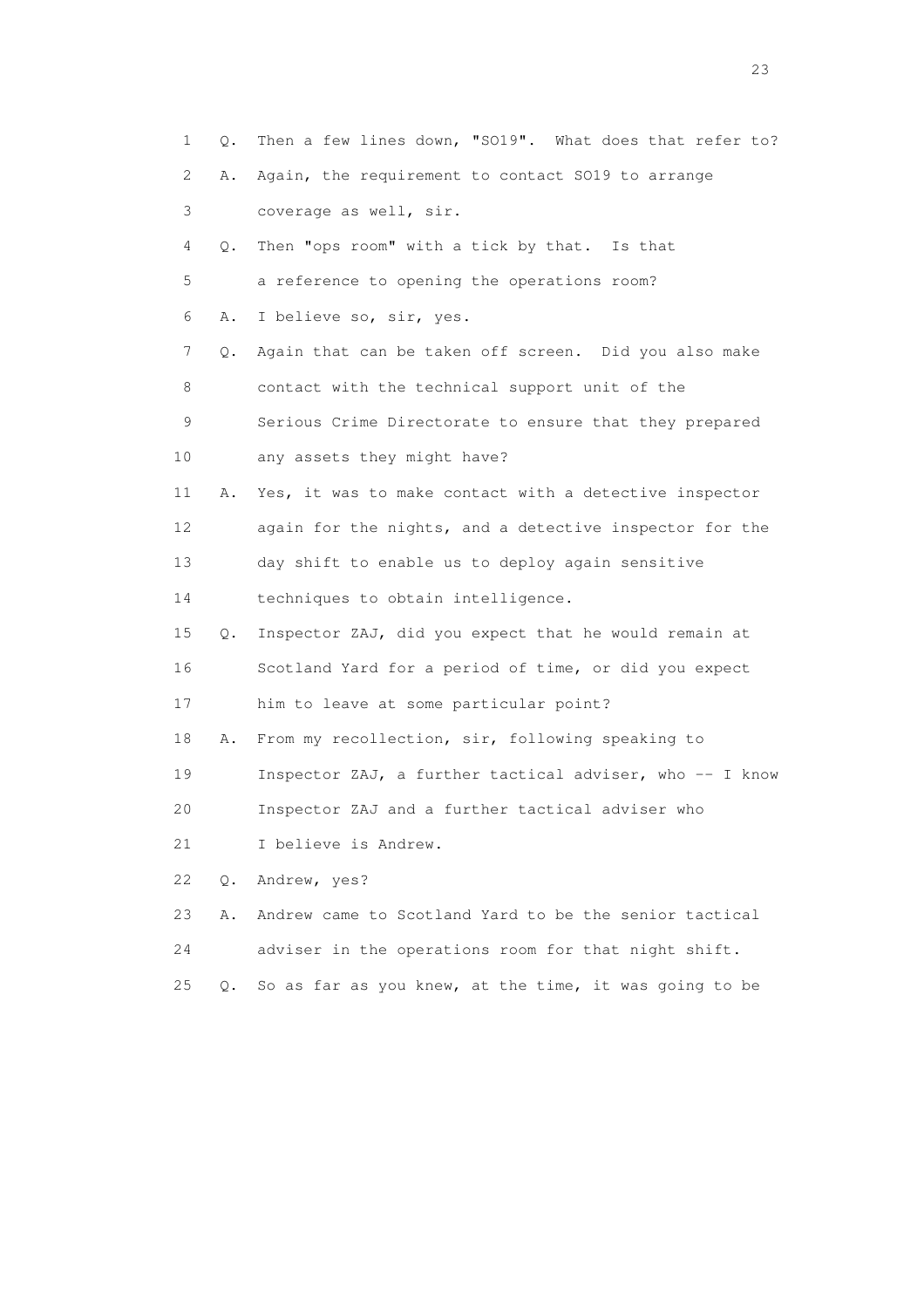1 ZAJ, then Andrew responsible for arranging the resources 2 which you knew you needed? 3 A. I think, sir, my understanding was that I had spoken to 4 Inspector ZAJ and his senior officer, the Chief 5 Inspector Andrew, then came to speak to me because of 6 the seriousness, to actually be the specific point of 7 contact for arranging the firearms overnight. 8 Q. I'll try to do this without showing you a record for 9 fear of breaching anonymity of one witness. 10 Did you establish that afternoon and evening the 11 need for a structure of senior investigating officer and 12 deputy? 13 A. Yes, sir. 14 Q. Who was going to be the senior investigating officer? 15 A. It would have been myself, sir. 16 Q. Who was going to be your deputy? 17 A. DCI Angie Scott, sir. 18 Q. Did you speak with her and make that agreement? 19 A. Yes, sir. 20 Q. Can I now move to a series of meetings to put things in 21 a context of time. We have heard about a meeting at 22 5.05 in the late afternoon of the 21st when four 23 explosives officers gave a detailed briefing about the 24 nature of the devices that had been found? 25 A. Yes, sir.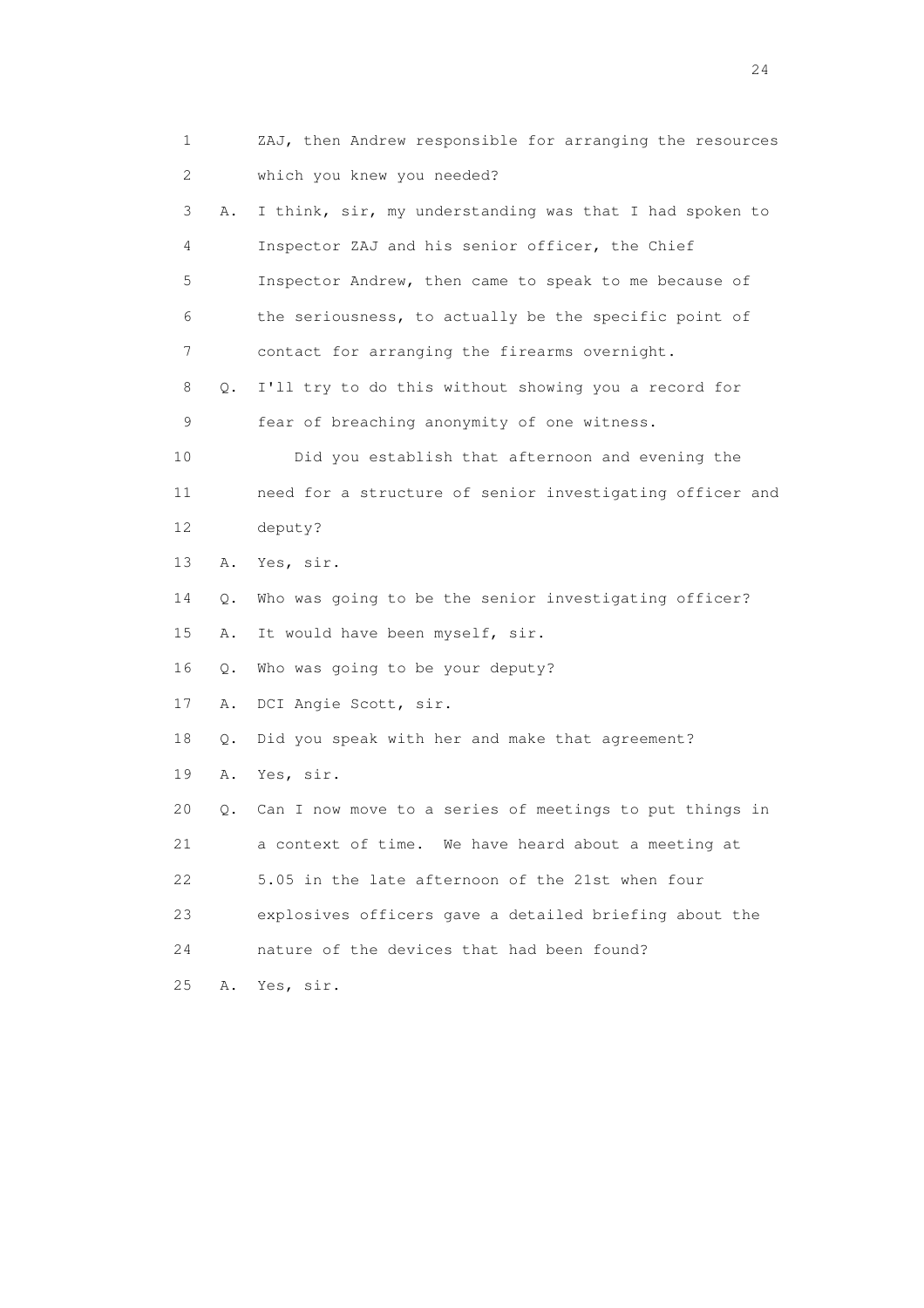1 Q. Do you recall being present for that meeting? 2 A. Approximately 5 pm, sir, yes. 3 Q. We have also heard about a meeting at which 4 an operational overview was given, that meeting at 6.15. 5 A. I have no record of that in my statement, sir, I can 6 see. 7 Q. Well, perhaps we can have on the screen page 853 of the 8 exhibits. This that you will be seeing in a moment is 9 a page from a log kept by Mr Forteath, who was the staff 10 officer for Mr McDowall. Zero in on the 6.15 time: 11 "Full meeting and a conference call to 12 West Yorkshire." 13 Then record of various people making contributions 14 to the meeting. Just before halfway down the set of 15 bullet points: 16 "DCS Boutcher, SO11, TSU, SO19 briefed". 17 A. That's helpful, yes, sir, I was at that meeting. 18 Q. By that time, does that record you saying that those 19 three divisions had received some form of briefing about 20 what was needed of them? 21 A. I think some form of update as to what the situation was 22 at that time, sir, yes. 23 Q. Can we next have page 232 of the documents, please. 24 This is another page of the transcript of your tape 25 recording. Right at the top of the page, do you see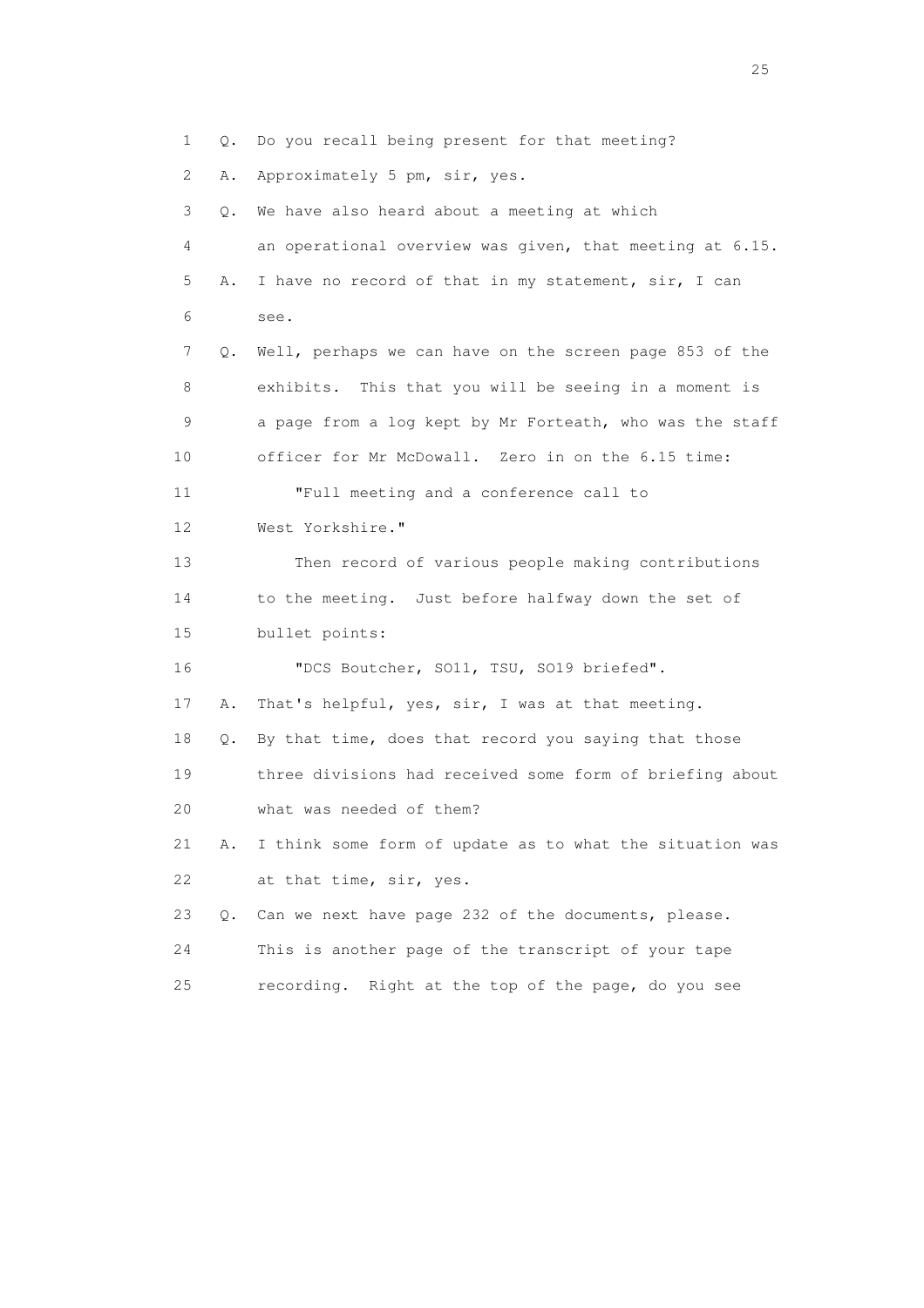1 these paragraphs:

 2 "Later on that evening I spoke to Andrew, explaining 3 the detail of what I was aware. I discussed the 4 firearms authority for which I was applying with him and 5 also with Detective Chief Superintendent Tim White, who 6 would be the authorising officer ..." 7 Then: 8 "At 11.50 pm on Thursday 21 July ... Mr White 9 authorised upon my application to him for the deployment 10 of SFO SO19 teams, with regards to the intention to 11 locate and identify the people who were responsible for 12 the attacks, as produced from the images of the CCTV 13 footage." 14 So does that record you discussing with both Andrew 15 and with Mr White the need for a contingent 16 authorisation for the use of firearms by CO19 officers? 17 A. Yes, sir, it does. 18 Q. Andrew, in the operational policy log -- I can show it 19 on screen if I need to -- puts a time of a discussion 20 with you at about 9.50 that evening. Is that something 21 you recall? 22 A. I spoke to Andrew through that period, sir. The timing 23 I am afraid now I probably can't help you with. 24 Q. Moving on to another meeting, 10.10 that evening, one we 25 have heard about many times, that was another meeting of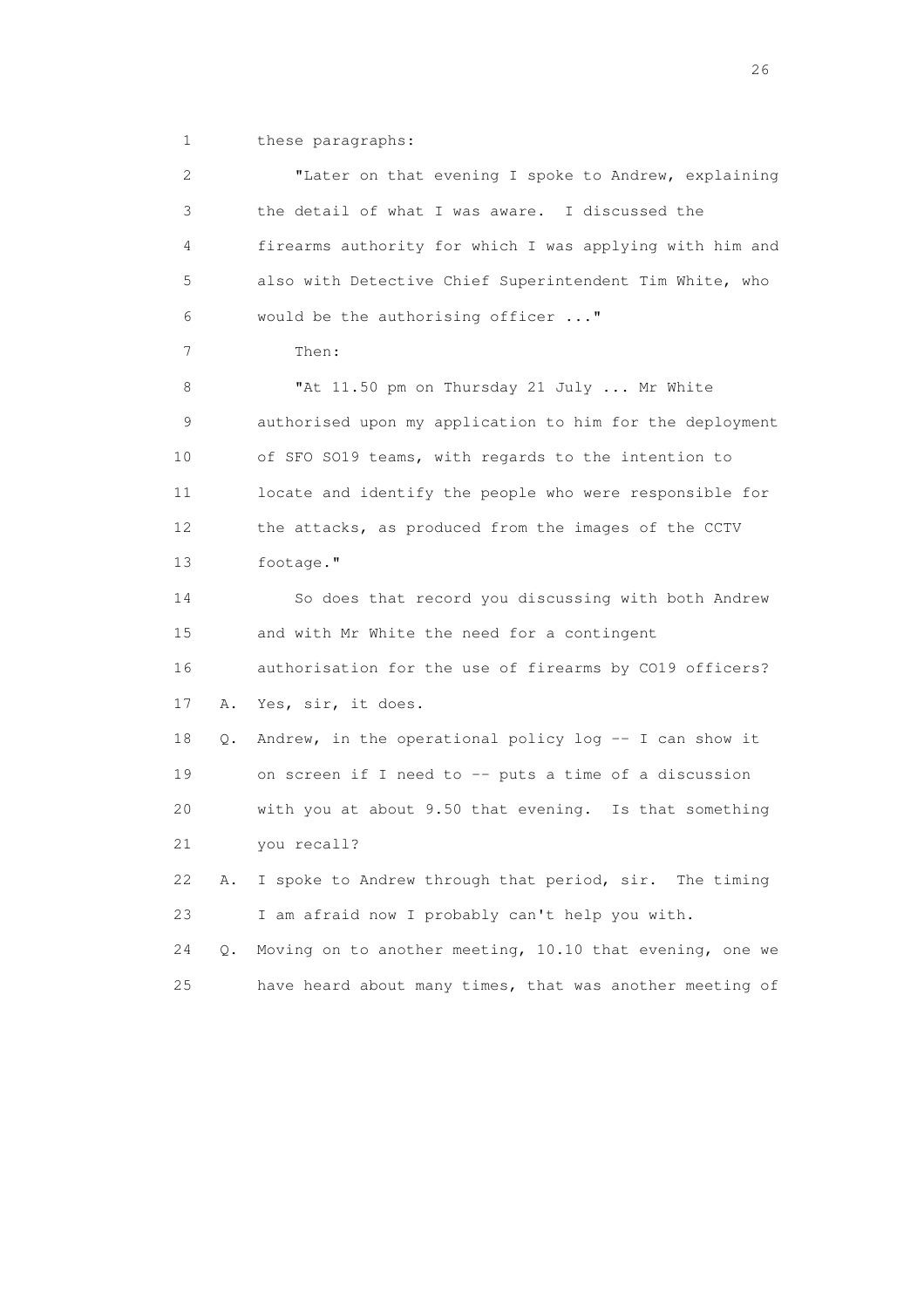| 1                         |           | the command team. Do you recall being present at that    |
|---------------------------|-----------|----------------------------------------------------------|
| $\mathbf{2}^{\mathsf{I}}$ |           | one?                                                     |
| 3                         | Α.        | Yes, sir, I do. Approximately 10 pm, I have.             |
| 4                         | О.        | Was that a general review of the investigation?          |
| 5                         | Α.        | Yes, sir.                                                |
| 6                         | Q.        | Was anything said at that meeting about the possibility  |
| 7                         |           | of a media appeal?                                       |
| 8                         | Α.        | Yes, it was discussed, yes.                              |
| 9                         | Q.        | At that stage, did that seem to be finding favour with   |
| 10                        |           | the command team?                                        |
| 11                        | Α.        | Yes, sir, for the following morning, because of the      |
| 12                        |           | public safety responsibility we have.                    |
| 13                        | $\circ$ . | I am at paragraph 10 of your statement now.<br>Was       |
| 14                        |           | an instruction given to                                  |
| 15                        |           | Detective Superintendent Macbrayne who was responsible,  |
| 16                        |           | I think, for forensics at that meeting?                  |
| 17                        | Α.        | It was, sir, yes.                                        |
| 18                        | Q.        | What was that instruction?                               |
| 19                        | Α.        | It was to establish the contents of the bags or of any   |
| 20                        |           | clothing discarded by the attackers as a priority and    |
| 21                        |           | that followed from our learning from 7 July when each of |
| 22                        |           | the bombers had carried forms of identification.         |
| 23                        | Q.        | Just pursuing that point through, were you aware of any  |
| 24                        |           | difficulties or delays that occurred in examining the    |
| 25                        |           | rucksack from the Shepherd's Bush attack to which        |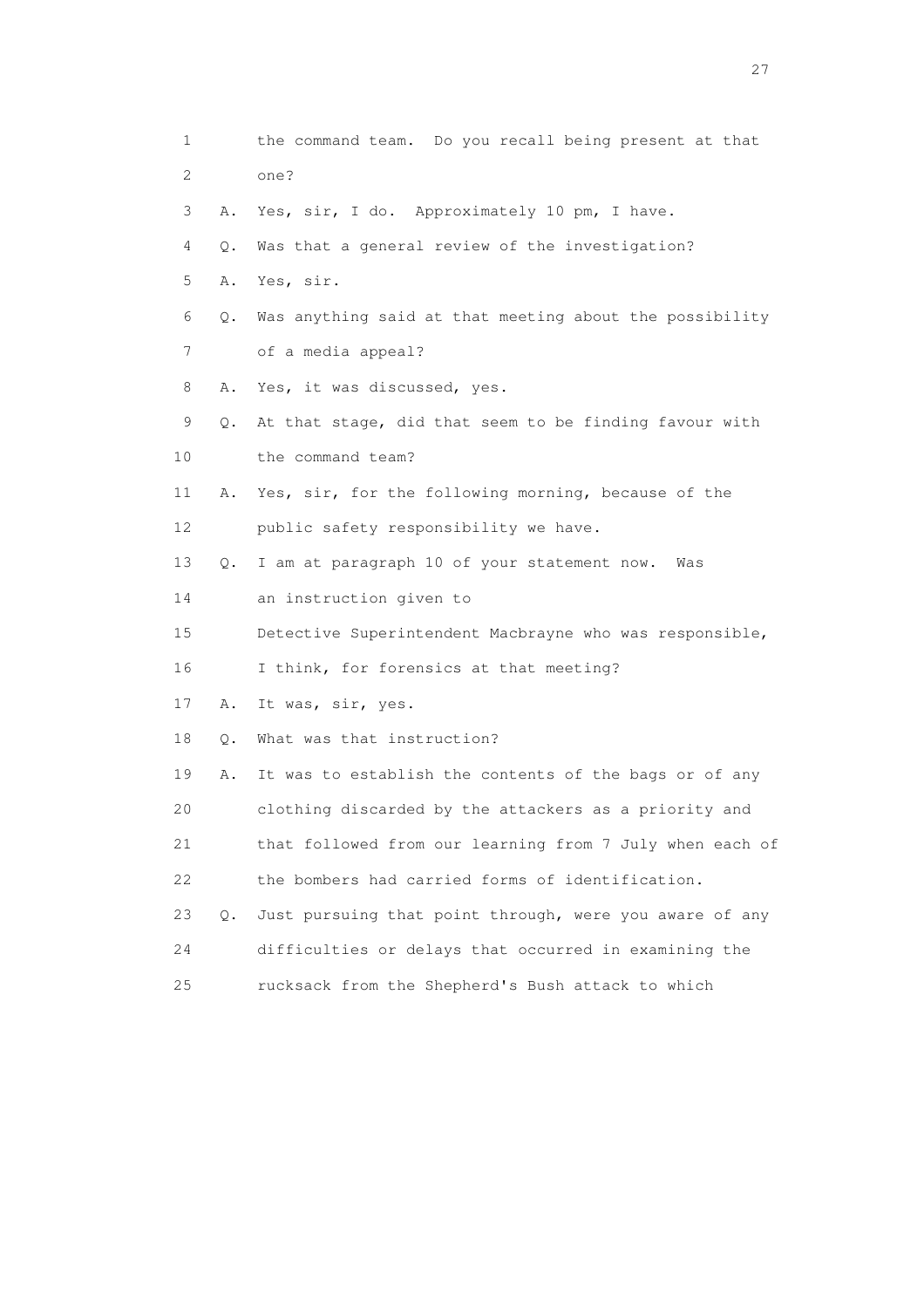- 1 Mr Osman was linked?
- 2 A. At that time, no, sir.
- 3 Q. Did you later become aware of such difficulties?
- 4 A. Recently, sir, yes.
- 5 Q. Can you say what they were or would you rather not?
- 6 A. It wouldn't be for me to say, I don't think, sir.
- 7 Q. I see. Now, at the time of the 10.10 meeting, is this
- 8 right, a CCTV trawl was underway; the MPS was fervently
- 9 looking through the CCTV footage in various places to
- 10 try to find good images of the suspects?
- 11 A. That's correct, sir.
- 12 Q. Is this right, at that time, at the time of that
- 13 meeting, there were two good images?
- 14 A. There were, sir, yes.
- 15 Q. From which sites were they?
- 16 A. They were from the Oval and from the bus attack, sir.
- 17 Q. So not Mr Osman, not Shepherd's Bush?
- 18 A. Not at that time, sir, no.
- 19 Q. Was anything decided at that meeting about firearms 20 authorisation?
- 21 A. It was shortly after that meeting, sir, that I certainly 22 approached Mr White and obtained the authority for the
- 23 firearms.
- 24 Q. We have heard that he gave oral authority just before 25 midnight?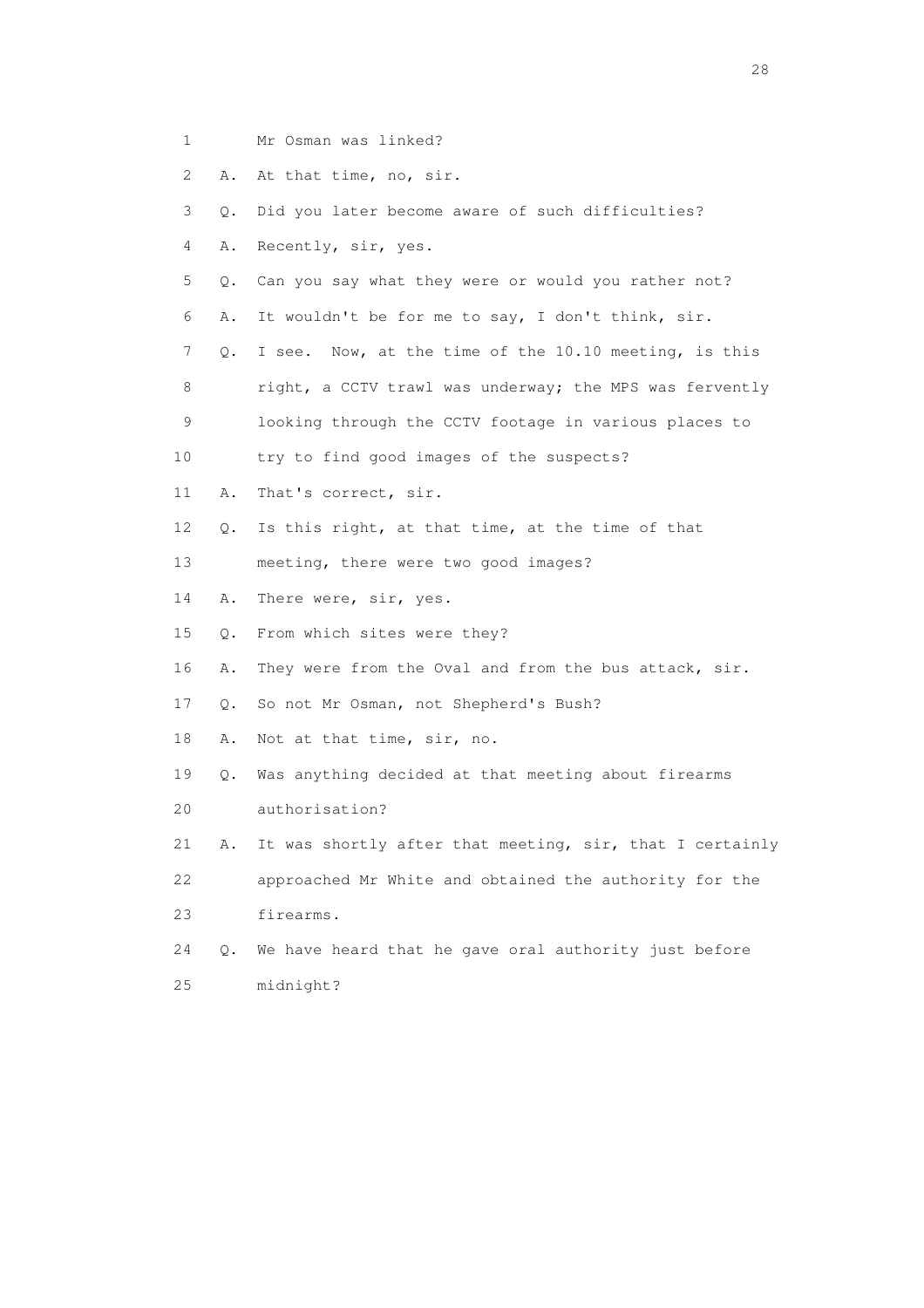- 1 A. Yes, sir, I believe it was 11.50.
- 2 Q. And that authority was later written up?
- 3 A. Yes, sir.
- 4 Q. He has told us that the authority contains your
- 5 reasoning but signed off by him?
- 6 A. That's correct, sir, yes.
- 7 Q. I am at paragraph 11 of your statement now. Did you 8 give DCI Scott any instruction about arranging firearms 9 cover?
- 10 A. I asked DCI Scott to identify the Silver firearms
- 11 commanders for potential deployment for the morning, 12 sir.
- 13 Q. So for potential deployment because no specific address
- 14 or operation had been identified by this stage?
- 15 A. That's correct, sir.
- 16 Q. Perhaps the jury could look in tab 40 of the jury bundle 17 at page 31 of that. I don't know if the jury bundle can 18 be made available to the witness.
- 19 A. There is a jury bundle here, sir.
- 20 Q. Good. I don't know if it's been updated, if tab 40 has
- 21 the firearms authority in it.
- 22 A. Yes, sir, it's here.
- 23 Q. Good. Now, I am not asking for this to be put on screen 24 in case a redaction has not been made. Page 31 in the
- 25 bottom right-hand corner, please. I'll read out the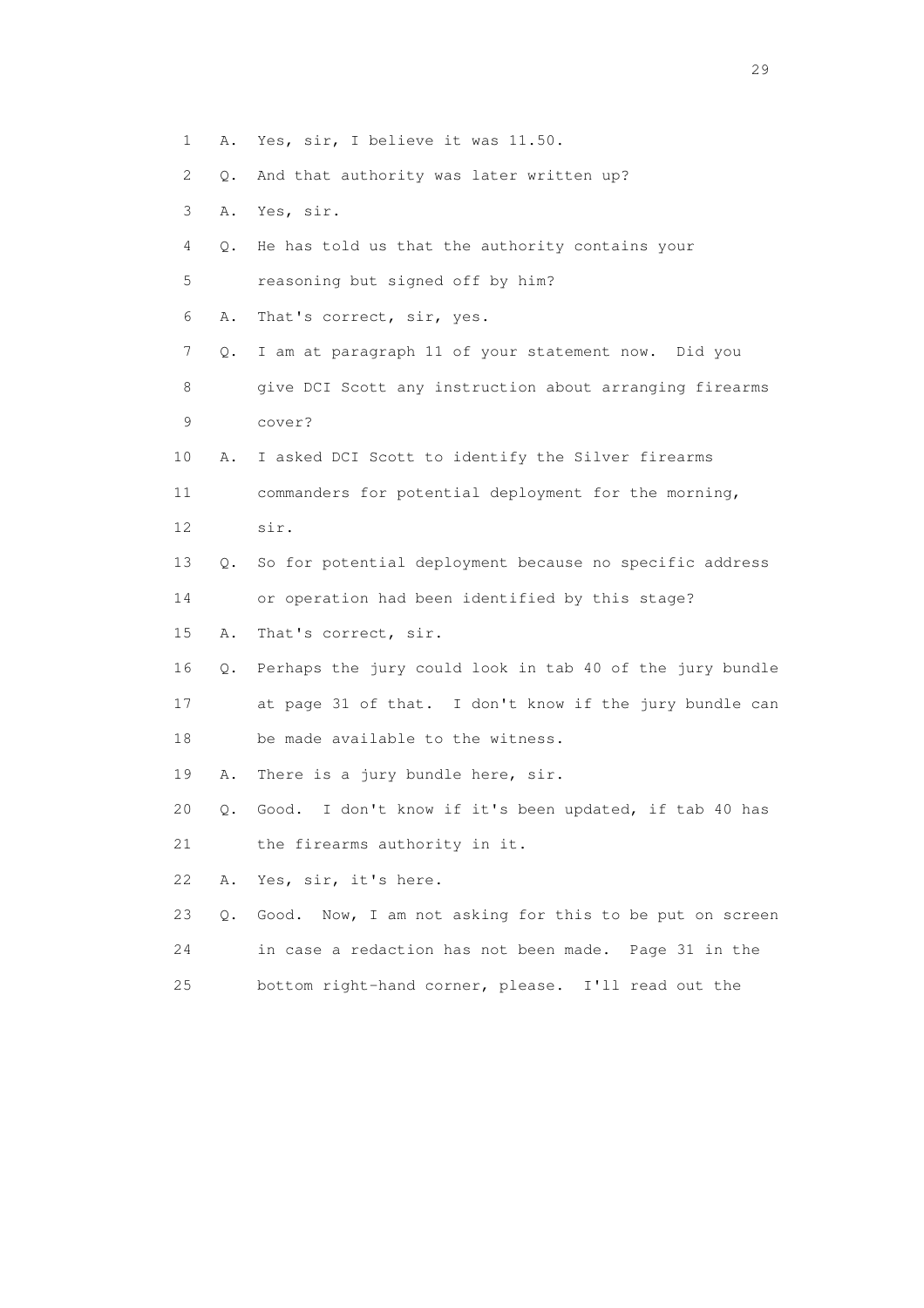1 entry:

| $\mathbf{2}^{\mathsf{I}}$ |    | "DCI Scott tasked to identify and brief Silver            |
|---------------------------|----|-----------------------------------------------------------|
| 3                         |    | Commander for deployment with SFO standby team who will   |
| 4                         |    | remain at base awaiting intelligence developments."       |
| 5                         | Α. | Yes, sir.                                                 |
| 6                         | Q. | Now, you have said that the task for DCI Scott was to     |
| 7                         |    | identify Silver Commanders for possible deployment?       |
| 8                         | Α. | That's correct, sir, yes.                                 |
| 9                         | Q. | The reference here is to "brief Silver Commander for      |
| 10                        |    | deployment with SFO standby team". Had a standby team     |
| 11                        |    | been identified by this stage?                            |
| 12                        | Α. | This document, sir, if I put this in context, this is --  |
| 13                        |    | I wrote this document after the meeting with Mr White.    |
| 14                        |    | I think I went off shortly after 2.30 and this is the     |
| 15                        |    | document I was doing before I went off. That entry is     |
| 16                        |    | for DCI Scott, as I have already explained, to arrange    |
| 17                        |    | the Silver Commanders for the teams in the morning. By    |
| 18                        |    | brief, it's to make sure that $-$ and however she did it, |
| 19                        |    | to make sure that they were aware that they were          |
| 20                        |    | a contingency for the morning teams, of which we had      |
| 21                        |    | two.                                                      |
| 22                        |    | SIR MICHAEL WRIGHT: This is in fact your document, is it? |
| 23                        | Α. | I wrote this, yes, sir.                                   |
| 24                        |    | Mr White confirmed that Mr Boutcher --<br>MR HOUGH:       |
| 25                        |    | SIR MICHAEL WRIGHT: You are quite right, he did, yes.     |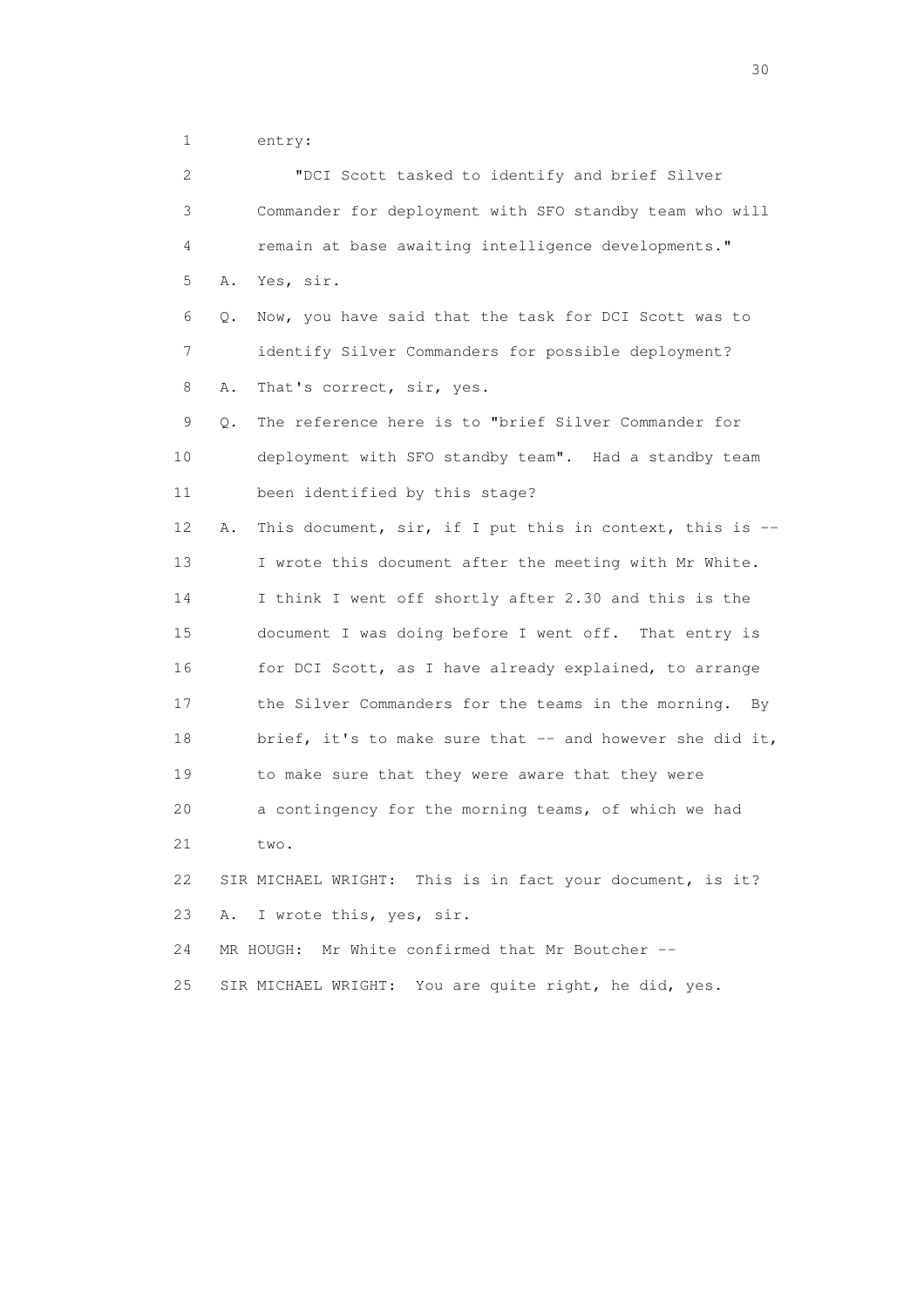1 MR HOUGH: I think in fact this page has been redacted, so 2 page 31 of the jury bundle can now be put on screen. 3 It's the middle part of the page, "DCI Scott tasked". 4 Then does it go on to say: 5 "Surveillance teams from SCD11 [which you have 6 spoken about] and SO12 also mustered as contingency and 7 teams allocated to day and night cover under the 8 direction of..." 9 Then an officer from SO12? 10 A. Yes, sir. 11 Q. So is that recording what had been done by the time you 12 left to set up the resources for deployment of, first of 13 all, firearms teams and secondly surveillance teams? 14 A. Yes, sir. 15 Q. Was the purpose of having a standby team and having 16 Silver Commanders briefed to allow for a specialist 17 firearms officers team to be sent at short notice? 18 A. This document, sir, as I say, was what I was doing 19 over -- well, until I left at 2.30. So this covers the, 20 if you like, arrangements I have made for the morning, 21 but I had put in place a contingency overnight with 22 surveillance and with the senior tactical adviser, 23 Andrew, in the operations room, and a single team 24 existed on standby in a Central London location, as 25 I understood it.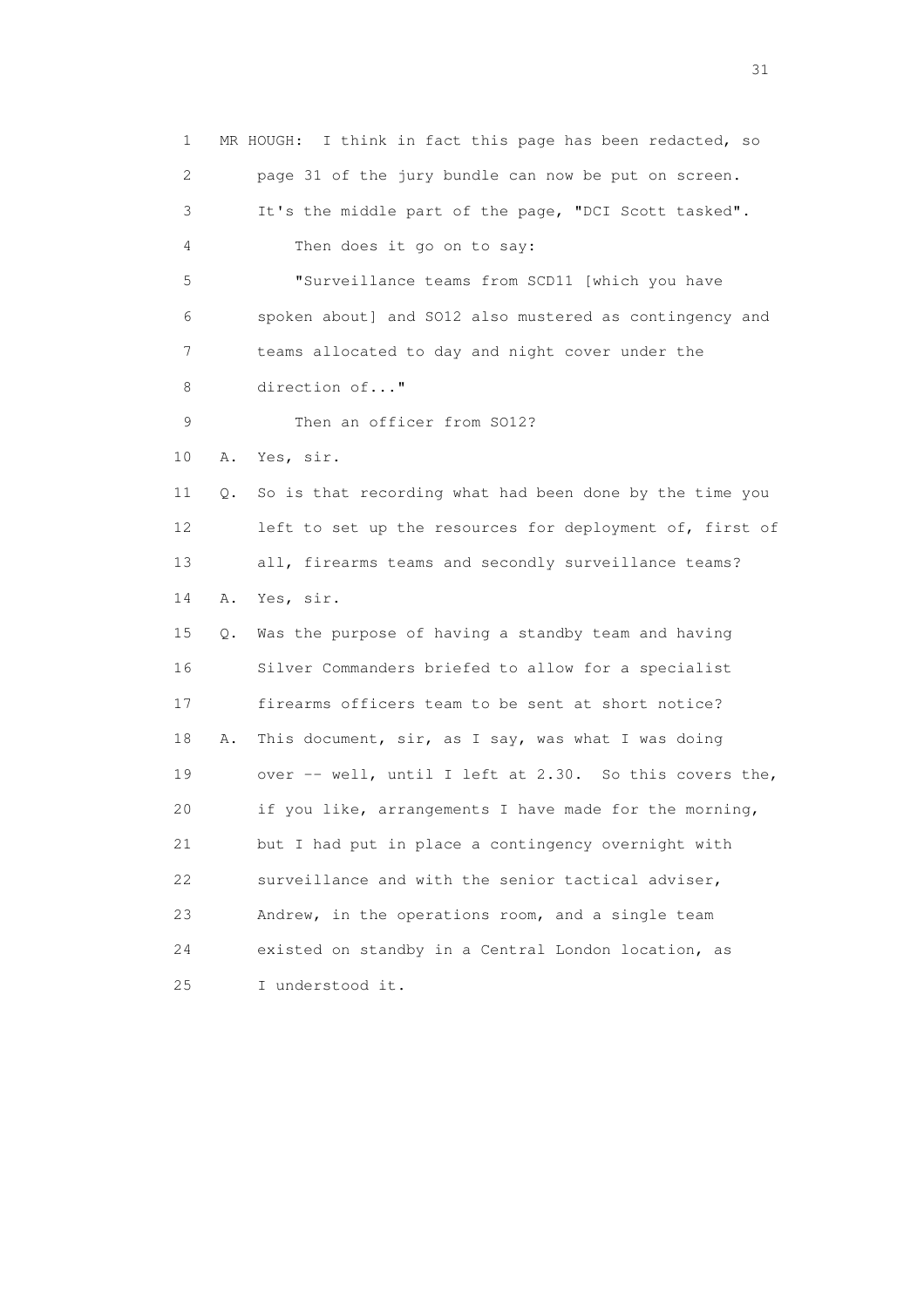| 1  | Q.    | I don't think we need to be mysterious about that,       |
|----|-------|----------------------------------------------------------|
| 2  |       | because it's been discussed before; that was the base at |
| 3  |       | Leman Street; is that right?                             |
| 4  | Α.    | My understanding was, sir, yes.                          |
| 5  | Q.    | I think that can be taken off screen for the moment.     |
| 6  |       | I am now at paragraph 12 of your statement. Did you      |
| 7  |       | discuss the firearms strategy with Mr McDowall?          |
| 8  | Α.    | Yes, sir.                                                |
| 9  | Q.    | Did you also discuss it with Mr White?                   |
| 10 | Α.    | Yes, sir, I did.                                         |
| 11 | Q.    | What was the conclusion of those discussions?            |
| 12 | Α.    | In effect, if we identified that suspects were at        |
| 13 |       | a given premises, inside a specific location, we would   |
| 14 |       | be likely to adopt a negotiation, a containment and      |
| 15 |       | negotiation strategy at that location.                   |
| 16 | Q.    | As opposed to?                                           |
| 17 | Α.    | As opposed to -- that would, if you like, that tries to  |
| 18 |       | articulate where we finally identified where our bombers |
| 19 |       | are, and I can explain as the operation continued, we    |
| 20 |       | did on occasion identify where our bombers were, as      |
| 21 |       | opposed to watching, learning, listening to try to find  |
| 22 |       | out where they had in fact gone after the events of the  |
| 23 |       | 21st, through surveillance and various other techniques  |
| 24 |       | to try to locate them.                                   |
| 25 | $Q$ . | Can we have page 205 on screen, please. This is a page   |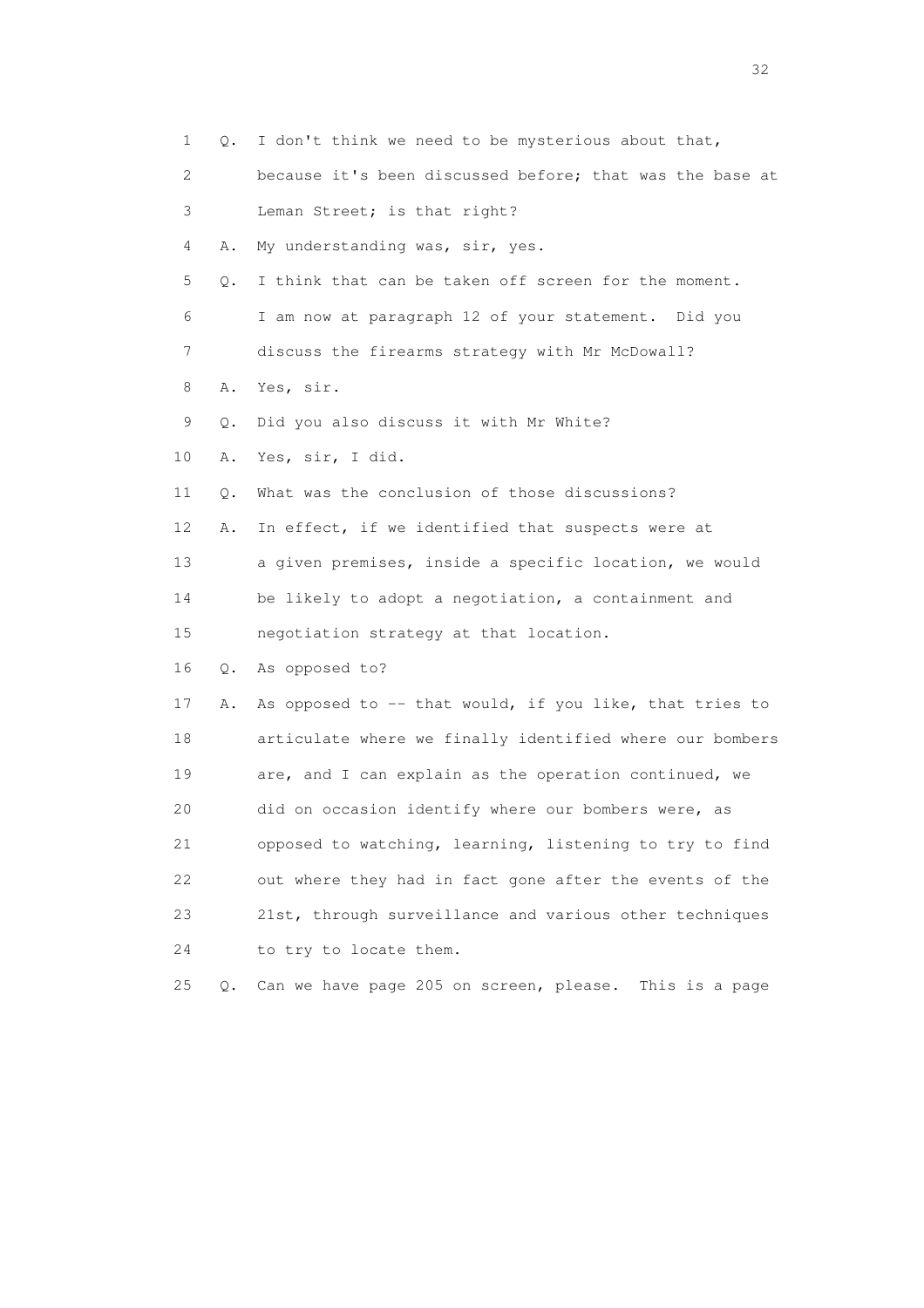1 from your running log?

2 A. Yes, sir.

 3 Q. It's about halfway down the page: 4 "DCS White authorised the firearms deployment." 5 We know, and then you are recording this: 6 "Should intelligence develop and suspects be located 7 and identified within premises, this would be 8 a containment and negotiation strategy. The tactical 9 option of a rapid entry is not likely under the 10 circumstances of this investigation. Upon being 11 identified and located, subjects shown in any CCTV 12 imagery will be arrested at the earliest and safest 13 opportunity. There will be no evidence-gathering 14 process. Public safety dictates the need to urgently 15 arrest these men." 16 A. Absolutely, yes, sir. 17 Q. Does that accurately record the tenor of your 18 discussions with Mr McDowall? 19 A. Yes, sir. 20 Q. That can be taken off screen now. In the course of this 21 evening, did Andrew make any recommendation to you about 22 the use of specific ammunition? 23 A. He did, sir, yes. 24 Q. Which ammunition was that? 25 A. That was a particular round of ammunition used by the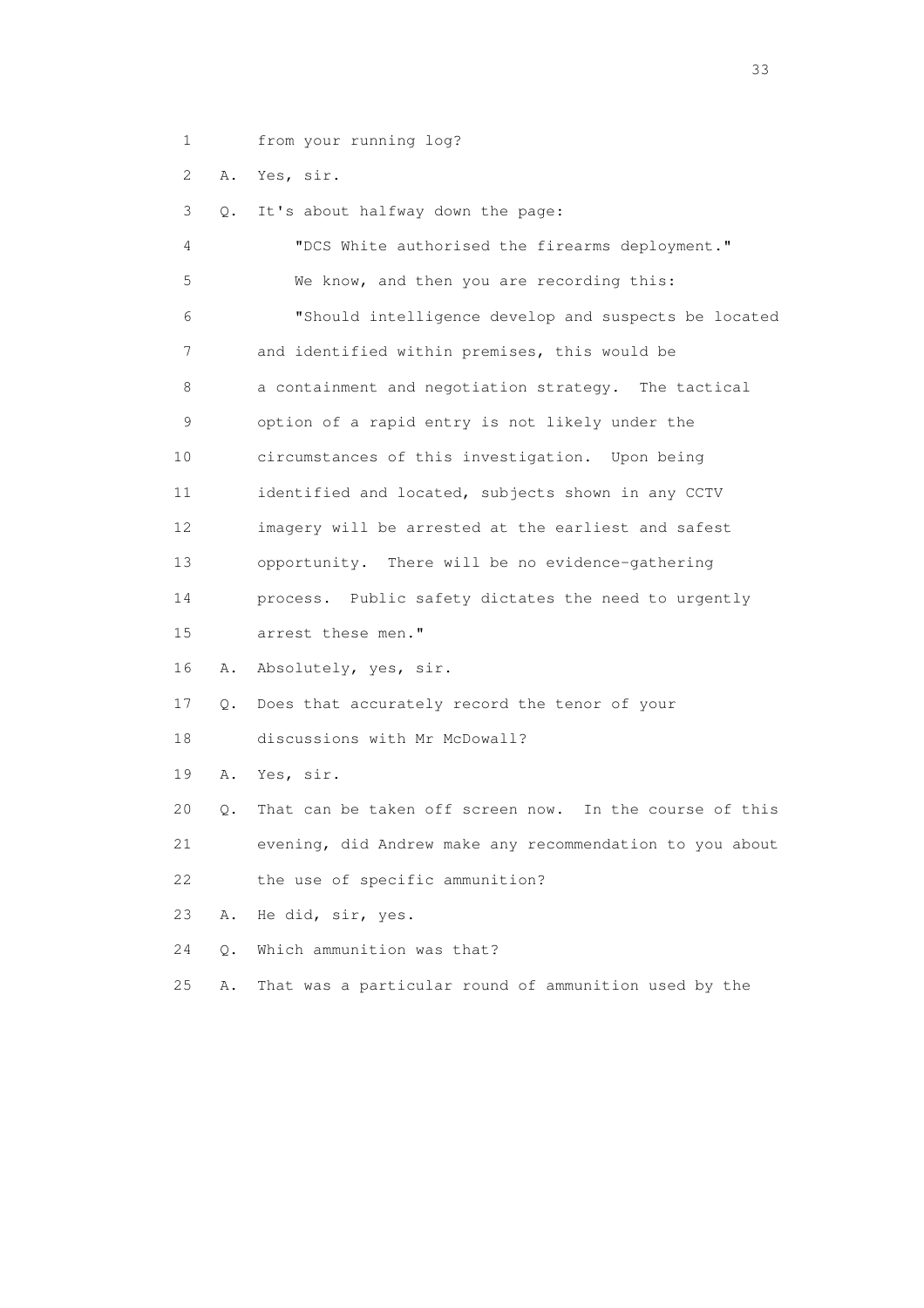|    | 1       | sky marshals that specifically has a far better stopping |
|----|---------|----------------------------------------------------------|
|    | 2       | capability and because of the energy in the round, it    |
|    | 3       | tends to stop in what it hits, so it won't go through    |
|    | 4       | a human being and then have an effect on a passing       |
|    | 5       | person or somebody standing next to the person that's    |
|    | 6       | shot with it.                                            |
|    | 7<br>О. | Did you mention this to Mr White when applying for the   |
|    | 8       | firearms authorisation?                                  |
|    | 9<br>Α. | I did, sir, yes.                                         |
| 10 | Q.      | We know that Andrew later wrote up the rationale for the |
| 11 |         | use of that ammunition?                                  |
| 12 | Α.      | Yes, I believe he did, yes, sir.                         |
| 13 | Q.      | Can I now move on to decisions taken after that          |
| 14 |         | 10 o'clock meeting. Did you have a discussion with       |
| 15 |         | Mr McDowall and Mr White at any stage about the need for |
| 16 |         | a designated senior officer specific to this operation?  |
| 17 | Α.      | I did, sir, yes.                                         |
| 18 | Q.      | Did that lead to a further meeting with commanders       |
| 19 |         | Carter and Allison in a nearby hotel at about 1.15 on    |
| 20 |         | the morning of the 22nd?                                 |
| 21 | Α.      | That's correct, sir, yes.                                |
| 22 | Q.      | Can we please have on screen page 232 of the documents.  |
| 23 |         | Again this is part of your tape recording from a day or  |
| 24 |         | so after the events?                                     |
| 25 | Α.      | Yes, sir.                                                |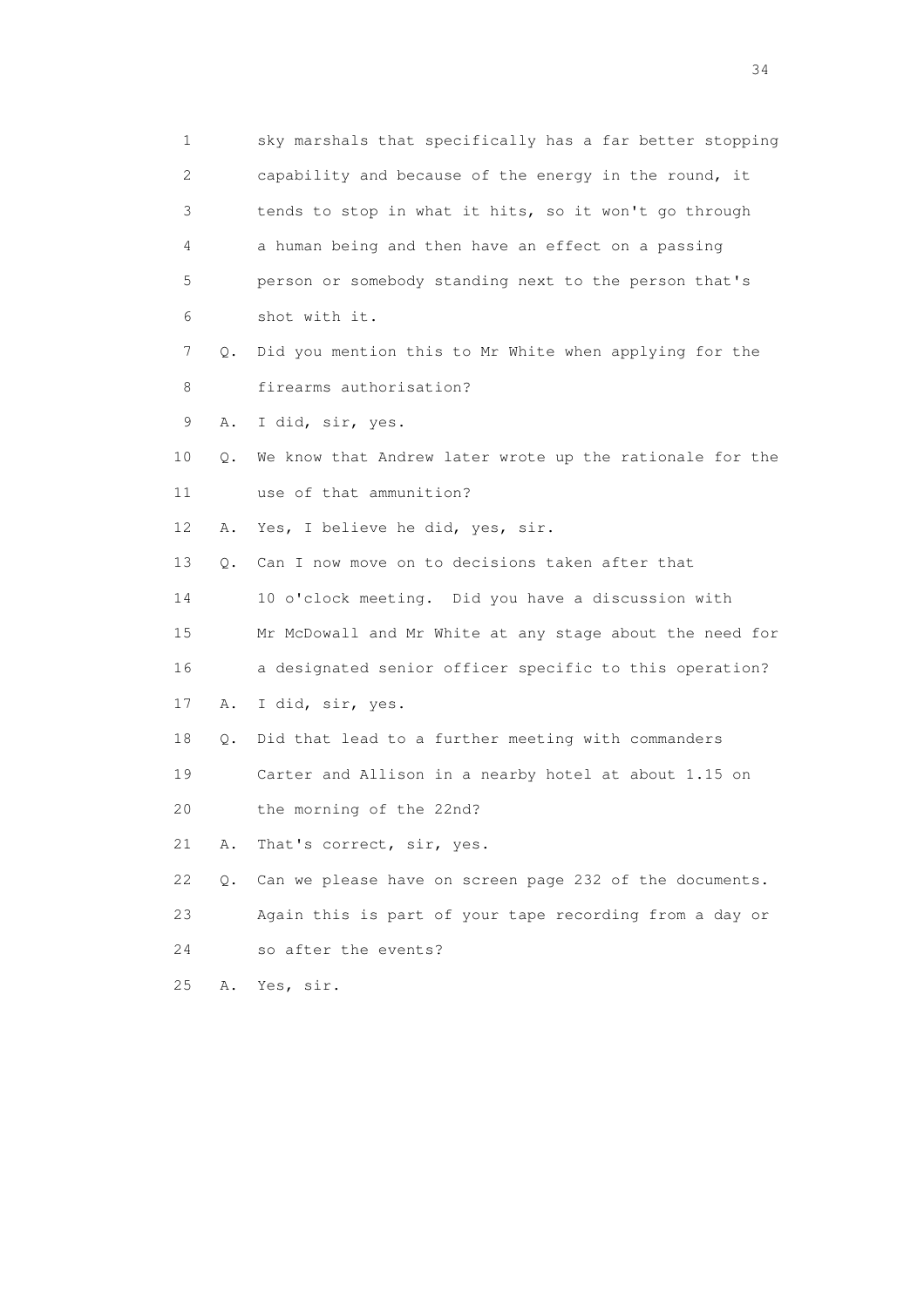1 Q. At the very bottom of the page, do we see this:

 2 "In the early hours of the morning, approximately 3 1.15 am, Andrew, DCI Scott and myself went and spoke to 4 Commander Carter and Allison with regards to the rather 5 unique position of requiring a DSO in the pre-planned 6 operation we were preparing. The circumstances we 7 currently face are outside the conventional and well 8 rehearsed operations, generic operations Kratos and 9 Clydesdale, which deal with suicide attacks and 10 pre-planned public events, to address the threat of 11 a suicide attacker. The position of having four failed 12 suicide bombers in London, proactive investigation to 13 seek out these suicide bombers, could clearly lead to 14 a position of locating, controlling and attempting to 15 secure and arrest a suicide bomber. This clearly 16 required the contingency of a DSO within the operations 17 room to be conscious of the developing intelligence 18 should the scenario emerge and be able to step in and 19 take control should a DSO be required to make decisions 20 with regards to a critical shot. Then a decision was 21 taken that evening that a DSO would be appointed to the 22 ops room and Commander Cressida Dick was to attend New 23 Scotland Yard at 7 am."

24 A. That's correct, sir, yes.

25 Q. Perhaps that can be taken off screen again for the

<u>35</u> and the state of the state of the state of the state of the state of the state of the state of the state of the state of the state of the state of the state of the state of the state of the state of the state of the s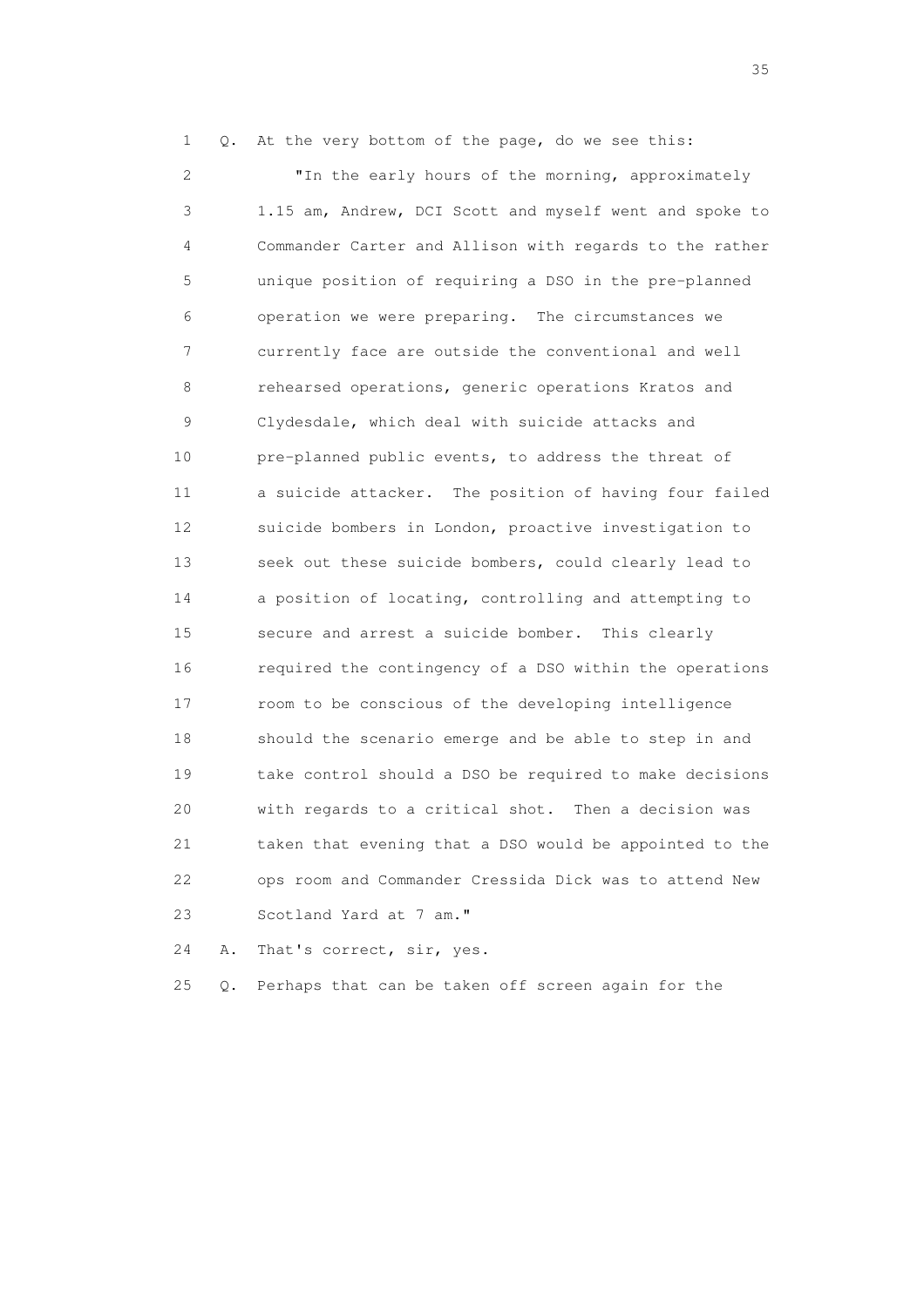1 moment. So were you on that evening thinking that this 2 was a scenario which didn't neatly fit into either 3 Operation Kratos, spontaneous events, or Operation 4 Clydesdale, pre-planned events? 5 A. Yeah, precisely, sir, yes. 6 Q. What did that lead you to conclude about the need for 7 a DSO? 8 A. As a contingency we might be confronted through the 9 operations room with a subject who was one of the failed 10 suicide bombers, and we may require the DSO capability 11 to manage the firearms option to address the threat of 12 a suicide bomber. 13 Q. Does that record accurately that Commander Dick was 14 warned immediately to attend New Scotland Yard at 7 am? 15 A. She was telephoned at the end of the meeting, sir, yes. 16 Q. I think just to fill in what you were doing after 10 pm, 17 just to show that you weren't sitting idle, you were 18 dealing with quite a number of matters after that time, 19 weren't you? 20 A. Yes, sir. 21 Q. Information, I think, was coming in from the various 22 scenes of the attempted attacks, and did you have to 23 deal with that information? 24 A. During that period, sir, I was making sure that we had 25 the relevant people in place; the ops room staff, the

 $36<sup>2</sup>$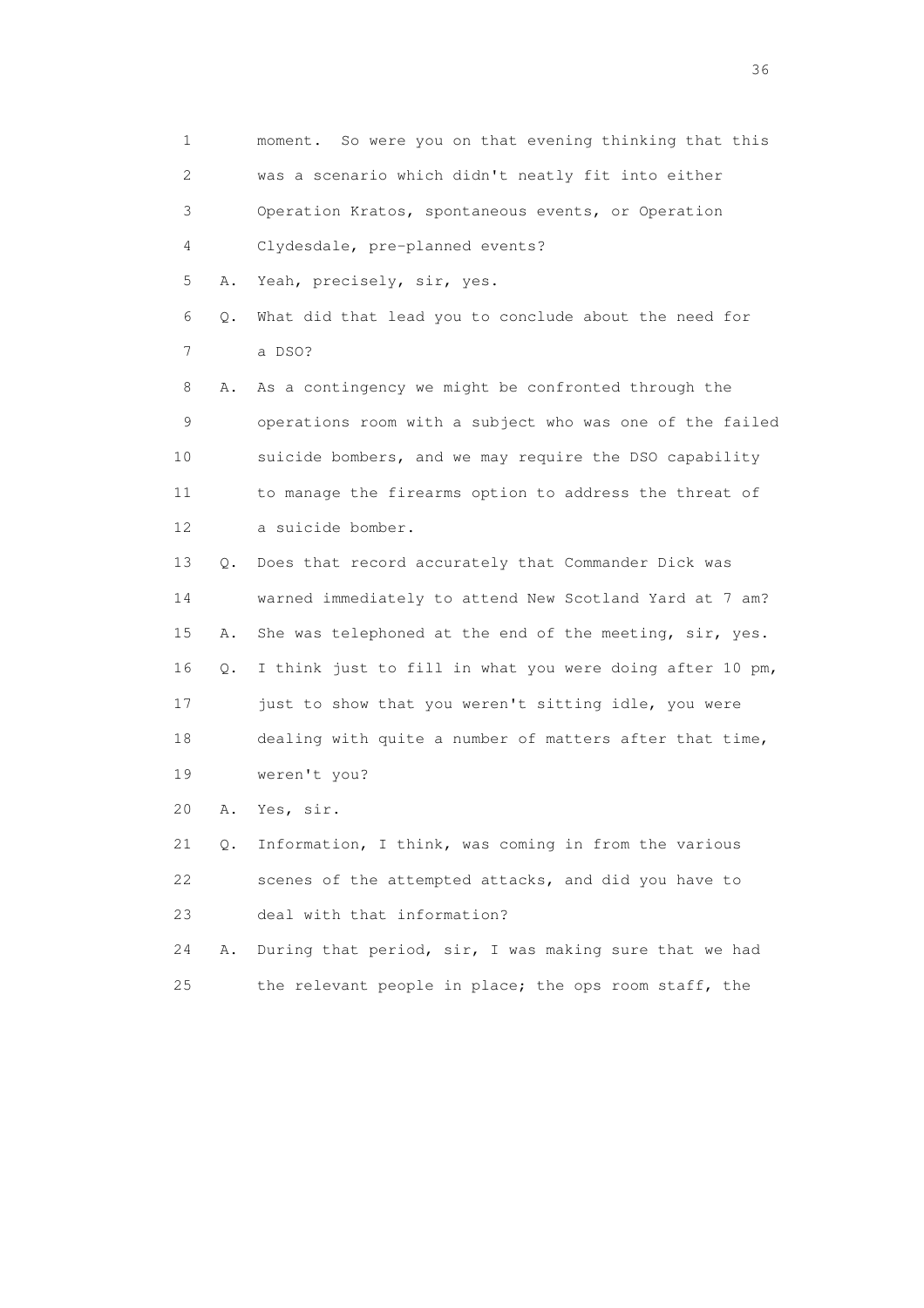1 ops room co-ordinator and deputy for the evening, that 2 they understood what Andrew's role was; the firearms 3 authority took some time to put together; and generally 4 just to make sure there was a clear understanding of 5 what was in place overnight; and the intelligence feeds 6 and in fact briefing and informing the thirst for 7 knowledge from partner agencies, intelligence agencies 8 were significant, so they understood exactly where we 9 were and the up-to-date position as far as the police 10 were concerned. 11 Q. Did you occupy an important position in relation to the 12 question of co-ordinating the Metropolitan Police with 13 other agencies? 14 A. Certainly with regards to the intelligence agencies and 15 what we knew and when we knew it, yes, sir. 16 Q. Did you also have a discussion with Andrew over this 17 period about the use of CO19 outside the area for which 18 the Metropolitan Police is responsible for policing? 19 A. I did, sir, yes. 20 Q. What was his advice about deploying CO19, his people, 21 outside the MPS area? 22 A. He was against that, sir. He thought that we needed to 23 keep what we had, firearms capability, within London.

 24 Q. Did you make any plans for deployment of anybody outside 25 of London?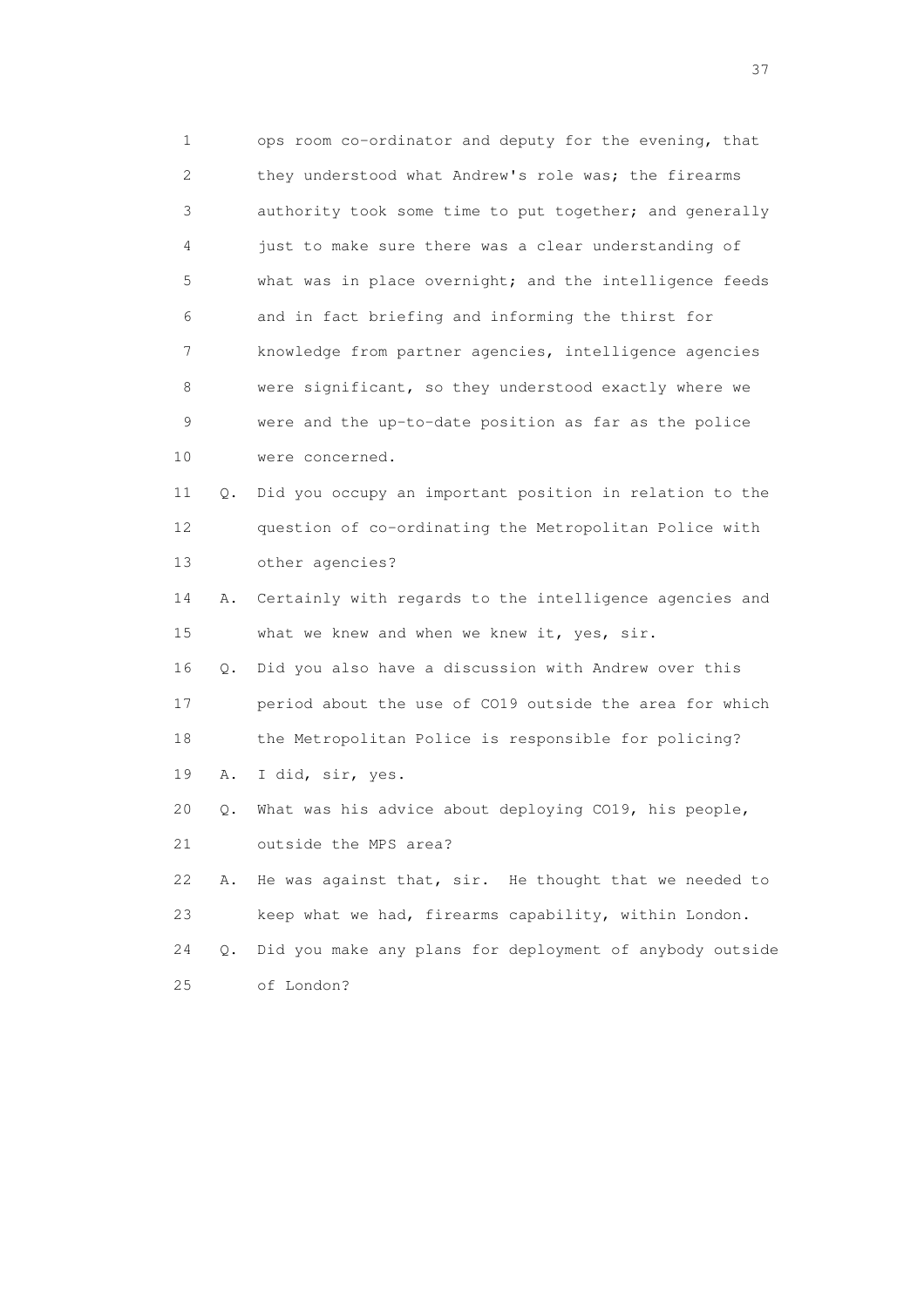1 A. Because of, we didn't know the scale of this, we had had 2 the attacks on the 7th and the 21st, my assessment was 3 London was going through a unique period, and I was 4 trying to make contingency for further attacks 5 potentially elsewhere, so I did seek to make measures, 6 put measures in place for firearms capabilities outside 7 London including military assets, sir. 8 Q. When the jury is taken to various pages in your notes, 9 they may see the words "fly teams". Can you explain 10 what those were? 11 A. That was something that that evening we discussed 12 putting together effectively. We came to the conclusion 13 of two teams with specialisms within the team to be able 14 to go anywhere in the country to, if you like, start 15 a proper co-ordination facility if there was an attack 16 in Birmingham or Manchester, to assist local police 17 forces with regards to the learning we had had in 18 London. That would include intelligence functions, 19 command functions, the learning we had had from 7/7, so 20 that there was an ability to put people around the 21 country very quickly. 22 Q. Was that something else you were doing that evening 23 after the 10 pm meeting?

24 A. Yes, it was, sir.

25 Q. Could we next have page 206 of the documents on screen.

and the state of the state of the state of the state of the state of the state of the state of the state of the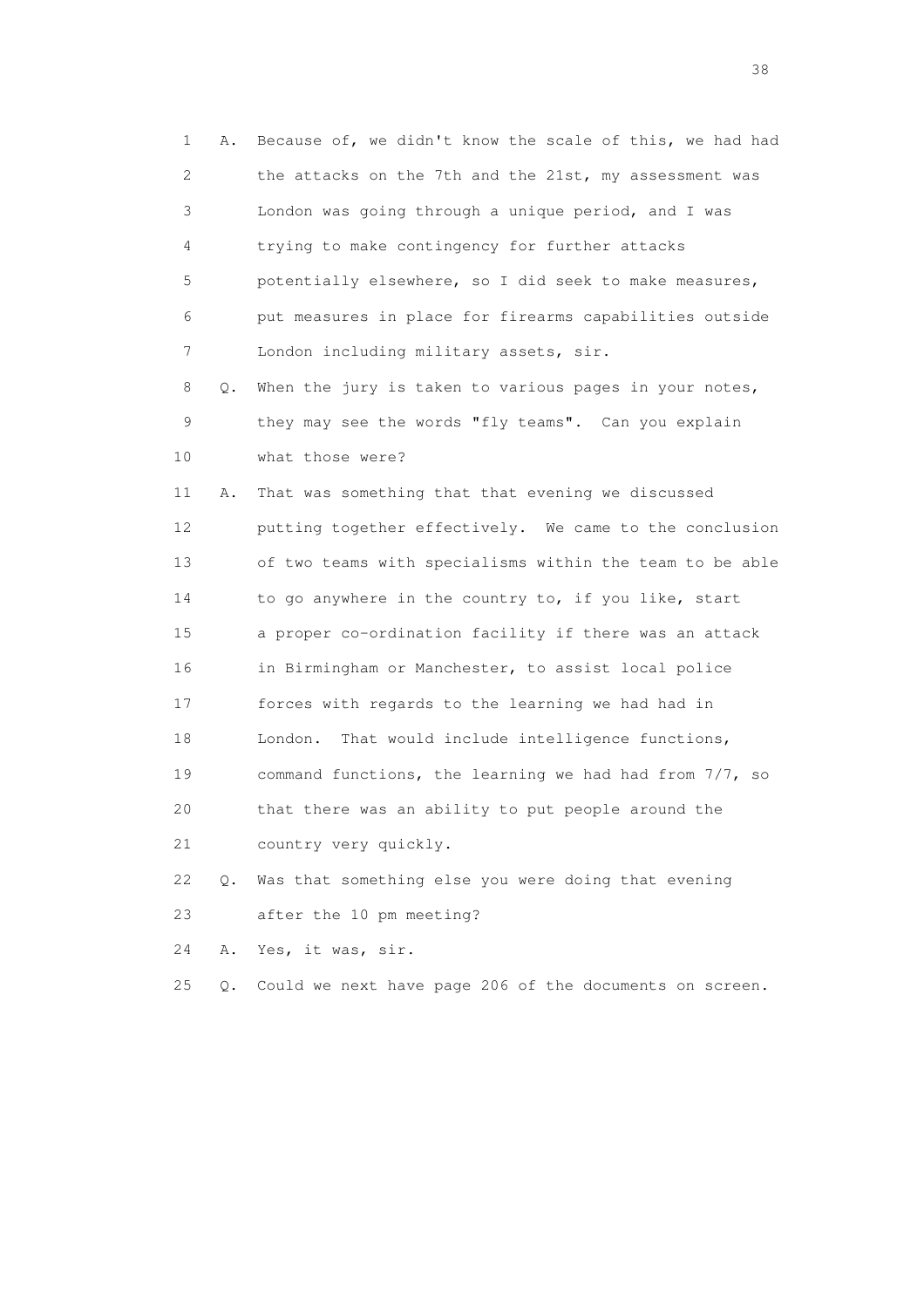1 This is part of your log, again, and it's the top of the 2 page: 3 "Detective Superintendent Mick Taylor of SO13 4 intelligence head to ensure operations room and 5 Commander Carter ..." 6 He was the oncall DSO, we have heard? 7 A. Yes, sir. 8 Q. "... receive all intelligence available to service 9 Mr Carter's role. All intelligence relevant to the GT 10 DSO ..." 11 GT is the place he was, I think? 12 A. That's another location in Scotland Yard, sir, yes. 13 Q. "... known to the SO12 operations room will be passed 14 immediately." 15 A. And that, I think, sir, was from my recollection from 16 the meeting I had with Mr Carter at the hotel to make 17 sure there was also an intelligence flow to him. 18 Q. So as well as dealing with the appointment of 19 Commander Dick, were you also ensuring that intelligence 20 that you got on the 16th floor permeated down to him in 21 this other location? 22 A. Any relevant intelligence that there was a line of 23 communication to ensure that he got that, sir, yes. 24 Q. Did you also consult with Andrew to arrange for 25 explosives officers to attend at Leman Street where the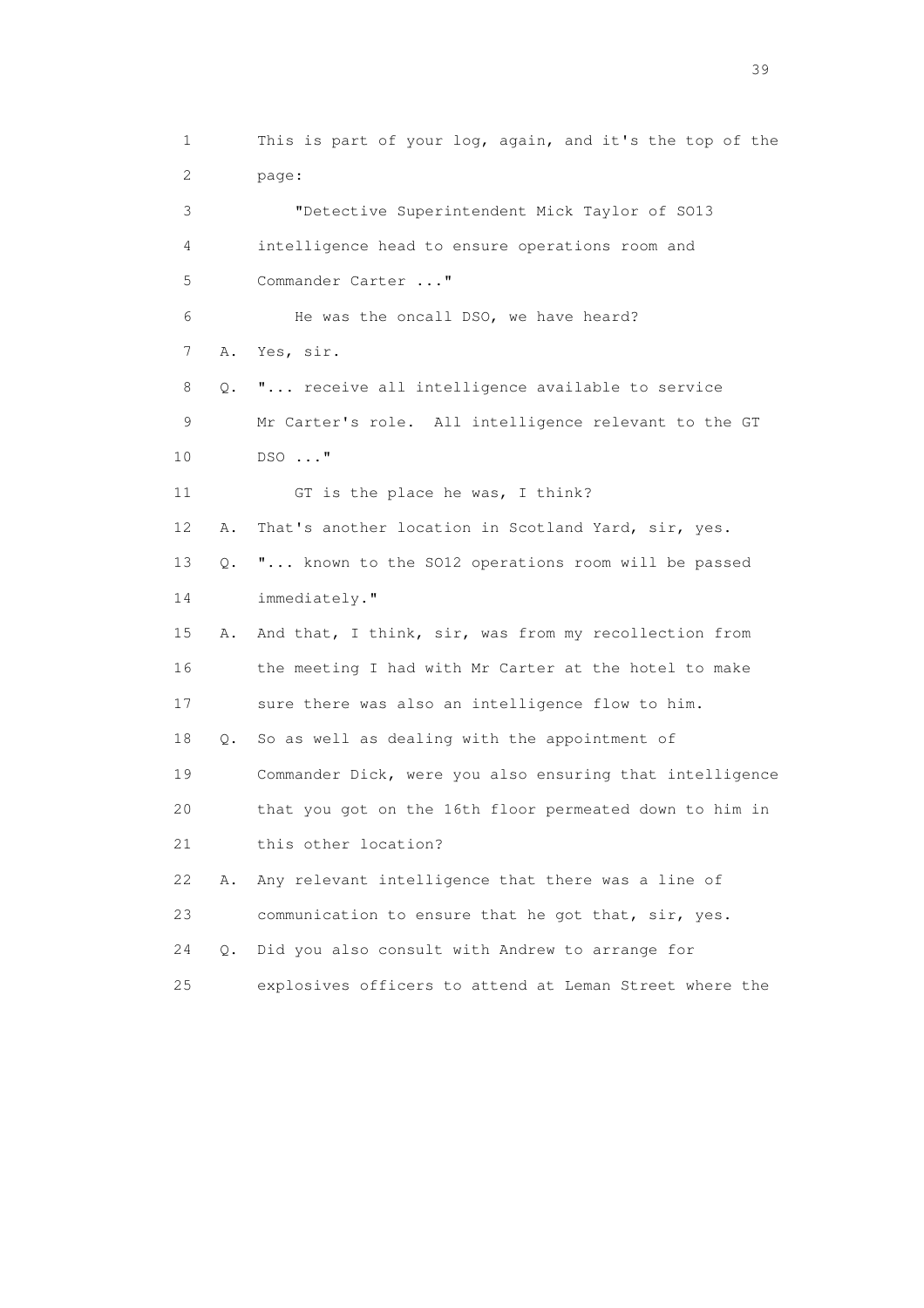1 firearms officers were?

| 2  | Α. | Yes, sir, Andrew had said to me he would want our         |
|----|----|-----------------------------------------------------------|
| 3  |    | explosives officers to give some information and          |
| 4  |    | awareness and expertise about the devices and I think     |
| 5  |    | the effect of firearms on the devices, to properly        |
| 6  |    | inform these firearms teams that morning at 7 o'clock.    |
| 7  | Q. | Sorry, perhaps we can have that document back on screen.  |
| 8  |    | Is that recorded in the second paragraph of that page?    |
| 9  | Α. | Yes, it is, sir.                                          |
| 10 | Q. | Then in the third paragraph:                              |
| 11 |    | "Commander McDowall as Gold Commander will liaise         |
| 12 |    | with relevant DSO to ensure that fast-time intelligence   |
| 13 |    | is being passed without delay and the command structure   |
| 14 |    | remains fit for purpose."                                 |
| 15 |    | Now, relevant DSO there, is that Mr Carter,               |
| 16 |    | Commander Dick or somebody else?                          |
| 17 | Α. | I believe that from my recollection was actually          |
| 18 |    | Commander Carter.                                         |
| 19 |    | SIR MICHAEL WRIGHT: He being the oncall DSO?              |
| 20 | Α. | Yes, sir, in GT, yes.                                     |
| 21 |    | SIR MICHAEL WRIGHT: He wasn't specifically allocated to   |
| 22 |    | this operation; he was there as the DSO to deal with any  |
| 23 |    | problems that arose during the night?                     |
| 24 | Α. | If I can expand, Operation Kratos, there was<br>Yes, sir. |
| 25 |    | a model in place where for spontaneous calls from         |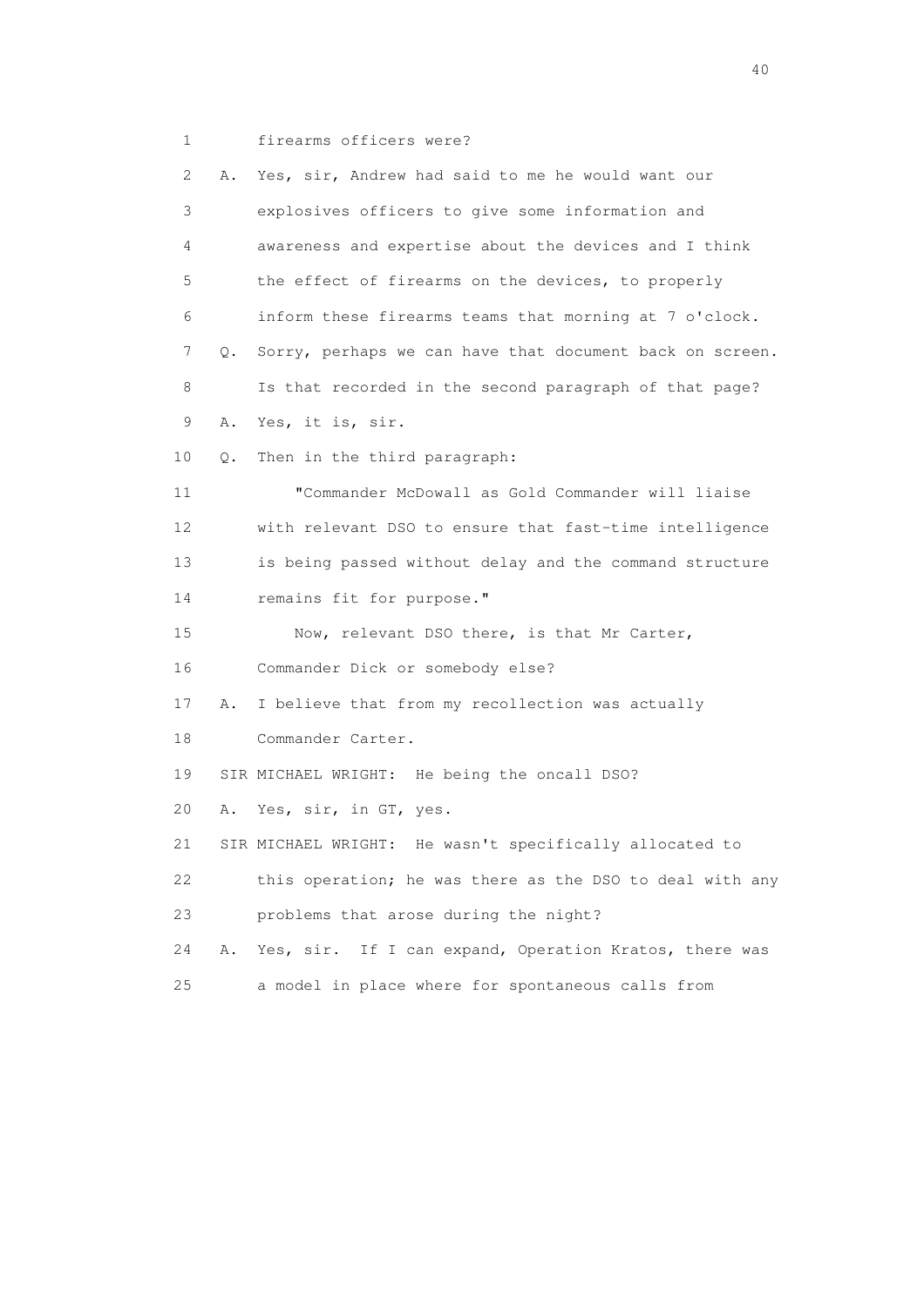1 a member of the public or as a result of police officers 2 in uniform being called to something and having 3 concerns, there was a model in place, a structure, where 4 a DSO would be in a communications centre effectively to 5 manage that risk. That role was performed that day on 6 the 21st by Mr Carter, and I believe the next day as 7 well, sir. 8 MR HOUGH: Then just going down the page to finish the 9 entries here, you record that Andrew, the night team 10 tactical adviser, will record firearms options in a log, 11 and we have seen that log. 12 Then you write this: 13 "Chief Inspector Noel Baker, ops co-ordinator, night 14 duty, informed 0300..." 15 Is that the time or a place? 16 A. I think that's me, sir, because of doing the firearms 17 log, that must be the time I actually left approximately 18 having finished writing up the firearms authority. 19 Q. "... informed [at 3 o'clock] to contact me regarding any 20 developments and informed of RH hotel..." 21 That's a nearby hotel? 22 A. It is, sir, yeah. 23 Q. "... where I would be staying." 24 A. I put that, sir, because I had stayed there previously 25 because of the recent attacks and my role, and the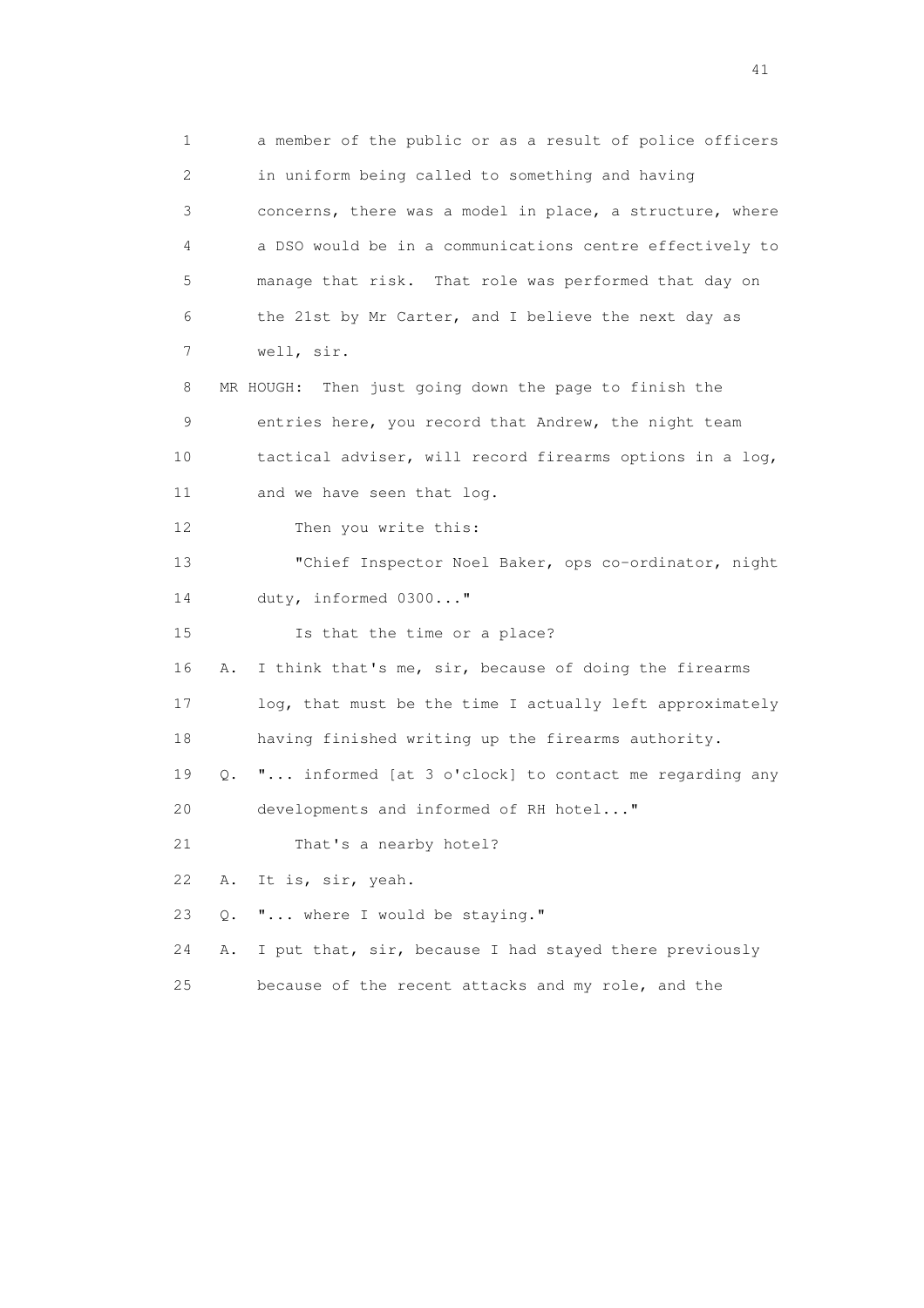1 mobile phone signal was partial, so I was concerned, so 2 I wanted them to know what hotel I was in, and it went 3 on the board in the ops room as well, what hotel I was 4 staying in. 5 Q. Thank you very much. That document can be taken off 6 now. 7 Can we draw some threads together. At around 2.30, 8 3 o'clock, you were going off duty to snatch a very 9 short period of sleep? 10 A. I went home to get some clothes actually first, sir, and 11 then came back to the hotel and rested. 12 Q. By that stage you have a firearms team on standby at 13 Leman Street? 14 A. Yes, sir. 15 Q. That's the orange team, I think? 16 A. It was, sir, yes. 17 Q. DCI Scott, you have instructed to identify Silver 18 Commanders and give them an update? 19 A. To make sure they understand they are in place for the 20 morning, sir. 21 Q. Did you know, by the time that you left, who those 22 Silver Commanders were that she had identified? 23 A. I didn't, sir, no. 24 Q. Were you aware whether there was anybody on duty 25 overnight who would perform a Silver Commander role if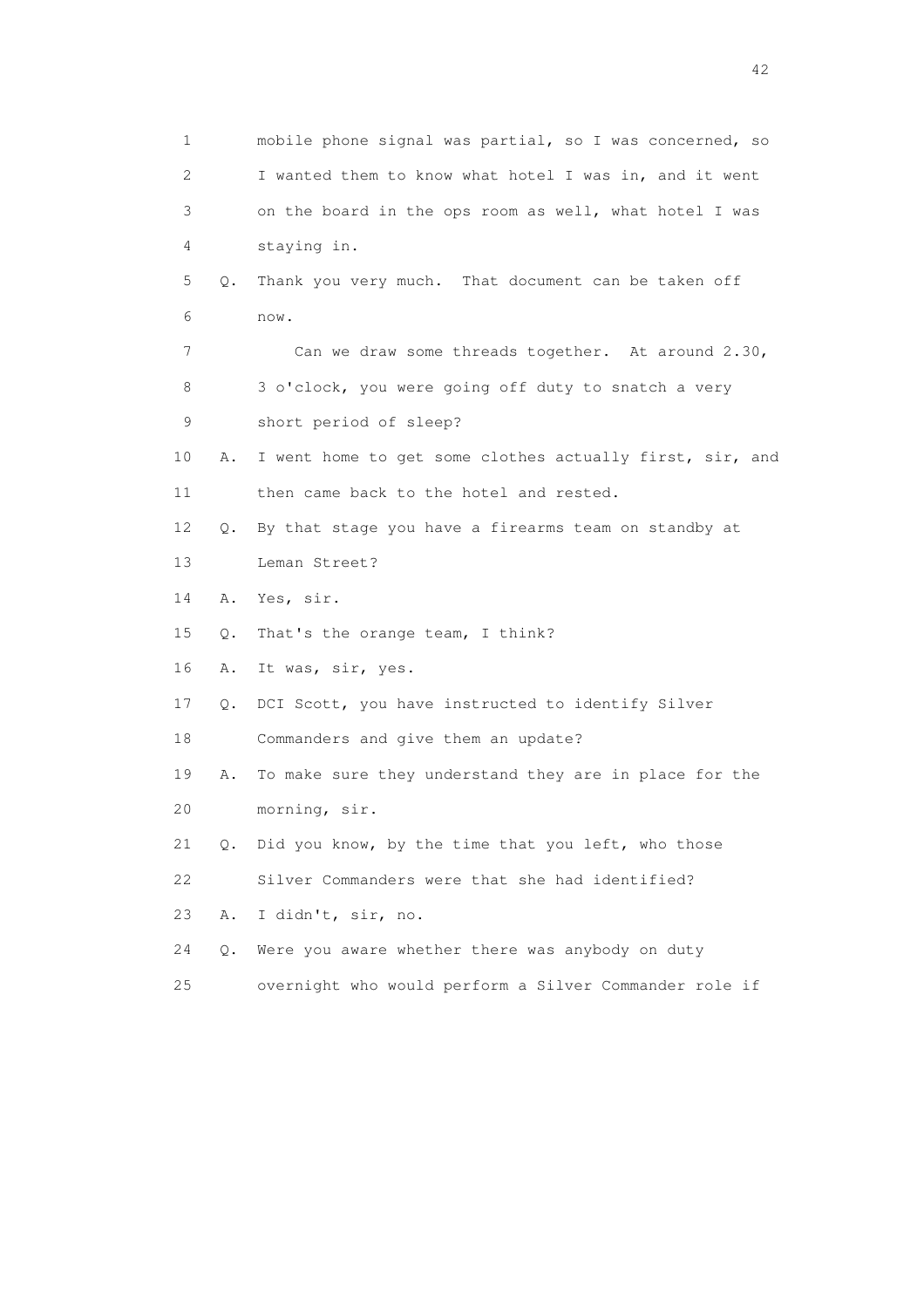1 that was required, somebody was required to go out with 2 the firearms team while you were away?

 3 A. If there would have been, and we had it subsequently in 4 the investigation, somebody phone up to say, one of the 5 bombers is at a given address and a relative or friend 6 or something of that nature or a source to the police, 7 if that had happened, there were people there who could 8 do that role. Particularly, and I had discussed it with 9 him briefly, DCI Mellody, who like myself is 10 an ex-Flying Squad officer, who has performed the role 11 of Silver quite a lot, and overnight, obviously this is 12 subsequent to the events, I know that Alan, who is the 13 deputy ops room co-ordinator, he was the Silver for the 14 surveillance team that went out during the evening. 15 Q. So if information had come in that a bomber was in 16 a specific place -- 17 A. Yes, sir. 18 Q. -- and the desire had been to send out the orange team

19 while you were absent?

20 A. Yes, sir.

 21 Q. First of all, who at New Scotland Yard would have made 22 the decision to send out that team?

 23 A. Well, the ops co-ordinator is in charge of arranging and 24 facilitating the command and control of the ops room, so 25 he would be -- which is when Andrew was situated and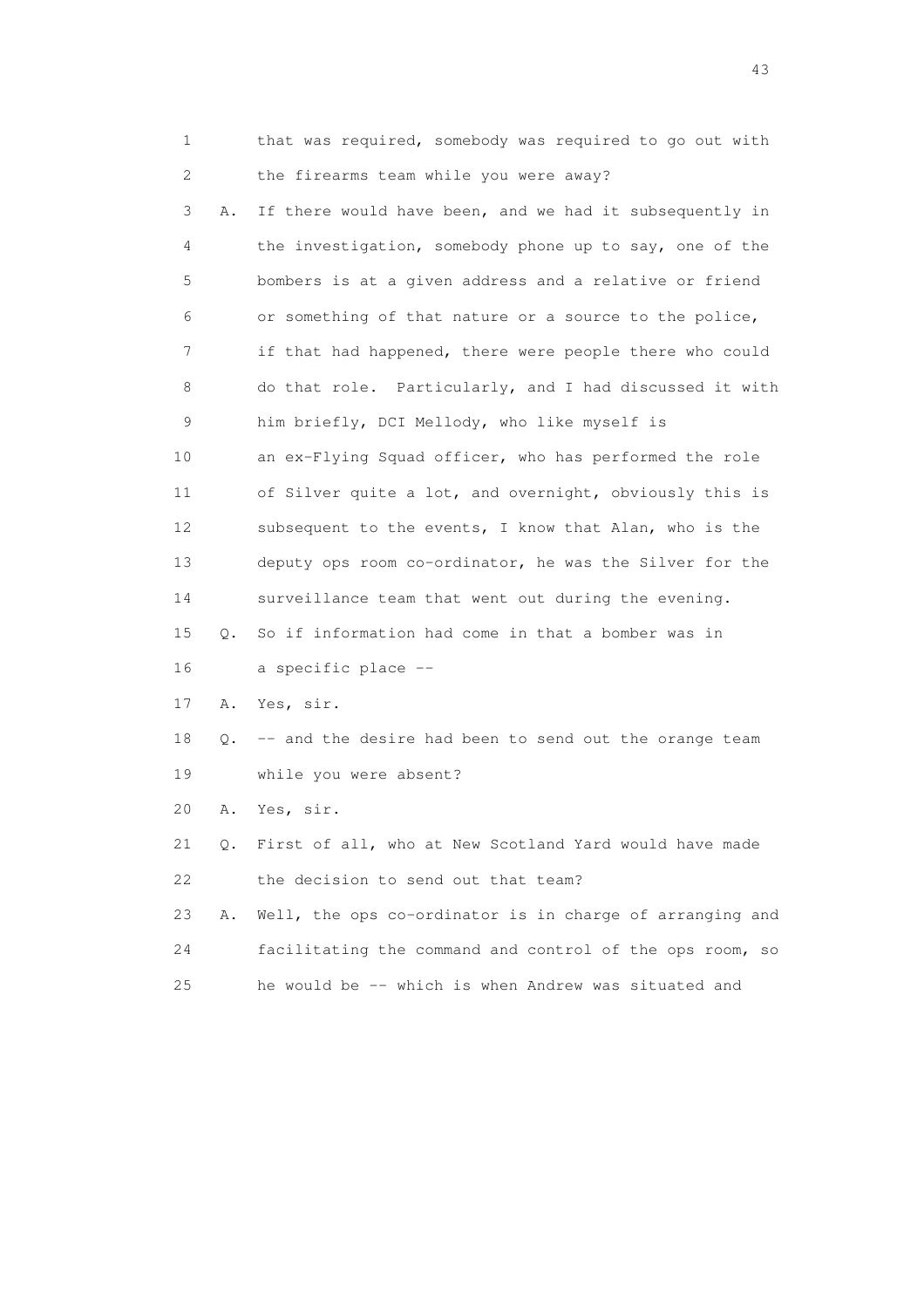1 where the surveillance is managed and run from, they 2 report into that command room -- so the ops 3 co-ordinator, who is the DCI, Mr Baker, would have been 4 responsible for that. 5 Q. So if a 999 call had come in or some intelligence had 6 come in, that would have been routed to Mr Baker and he 7 would have made the decision to send out the orange 8 team? 9 A. Again, sir, what I would say overnight there, you had 10 Mr Macbrayne, who is a senior investigating officer, 11 superintendent; you have Mr Mellody, who is a senior 12 investigating officer; you have Mr Baker. I am sure 13 there would have been a collection of expertise and 14 views, but Mr Baker was in charge of actually managing 15 those specialisms that go out on the ground. 16 Q. He had, over that period of time, a number of people, 17 notably Mr Mellody, who could have gone out with the 18 team, had that been wanted? 19 A. Yeah, and indeed, sir, the deputy, and this is looking 20 at it now, the deputy ops room co-ordinator was in fact 21 the Silver Commander for the firearms teams, Alan 22 performed that role. 23 Q. I think you said he was Silver for the surveillance 24 teams? 25 A. Sorry, he was Silver for the surveillance, but he could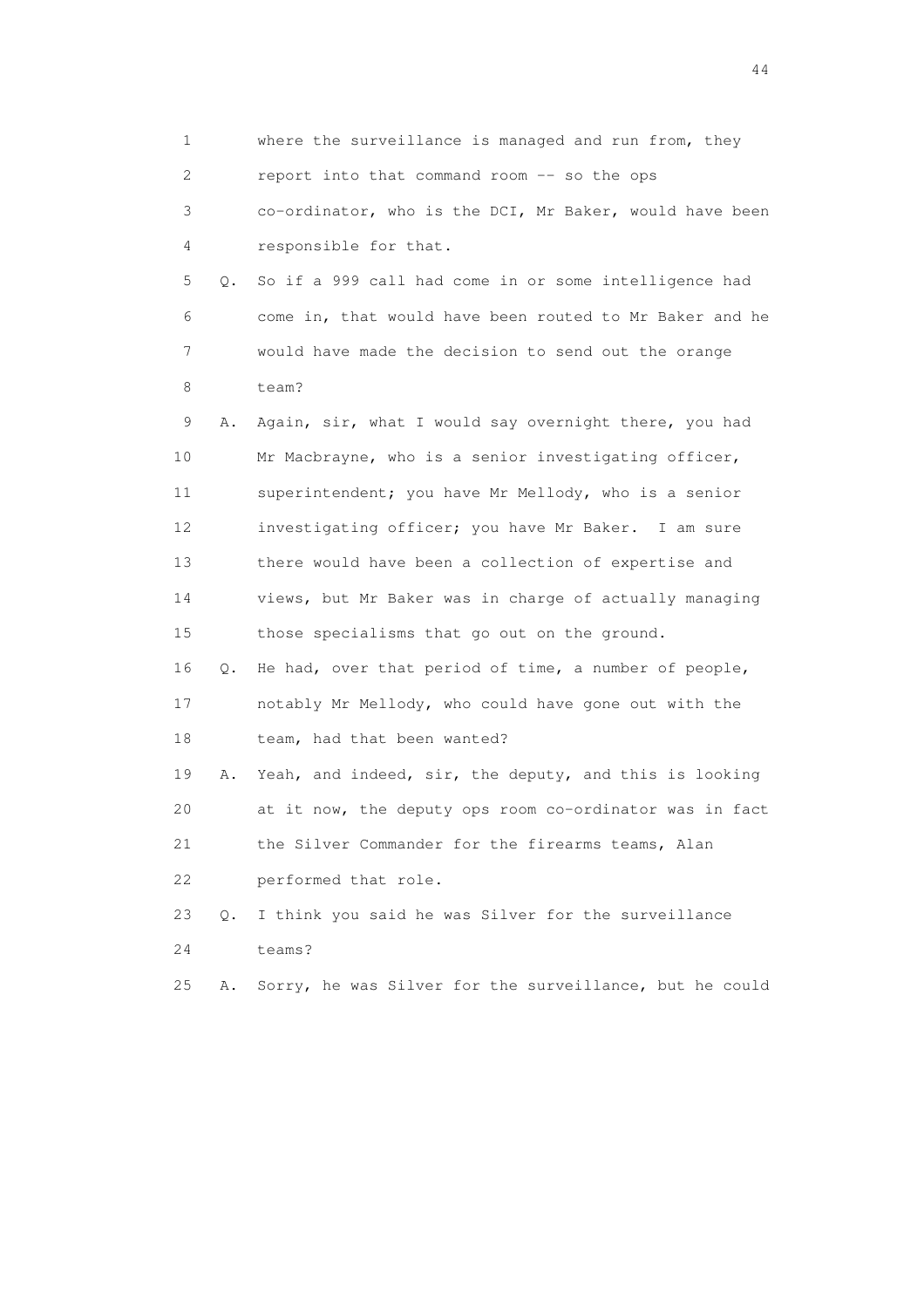1 have performed the role of Silver. That's an example 2 of, he performed that role of Silver that night. And 3 what had been put in place, I don't know if it's been 4 fully explained, there was the SO13 sort of operational 5 room which co-ordinated a lot of the assets and the 6 staffing, and they were able to call people in, and 7 a lot of people were staying in local hotels in very, 8 very few minutes, 10, 15, 20 minutes people could have 9 been at Scotland Yard. And I think effectively that's 10 what happened with regards to some of the events in the 11 evening. 12 Q. The SO13 operational room you have just referred to, is

13 that different from the 16th floor?

 14 A. Yes, it is, sir. It's on the 15th floor and it's more 15 knowing what officers have what particular skills 16 because you have to have certain training, specialisms 17 to perform certain roles, so they would be, if you like, 18 the co-ordination centre for those people being 19 allocated to certain requirements that I might have or 20 other colleagues.

21 Q. So you went off duty at sometime between 2.30 and

22 3 o'clock?

23 A. Yes, sir.

 24 Q. Paragraphs 16 and 17 of your statement, did you receive 25 a call to your hotel while you were there?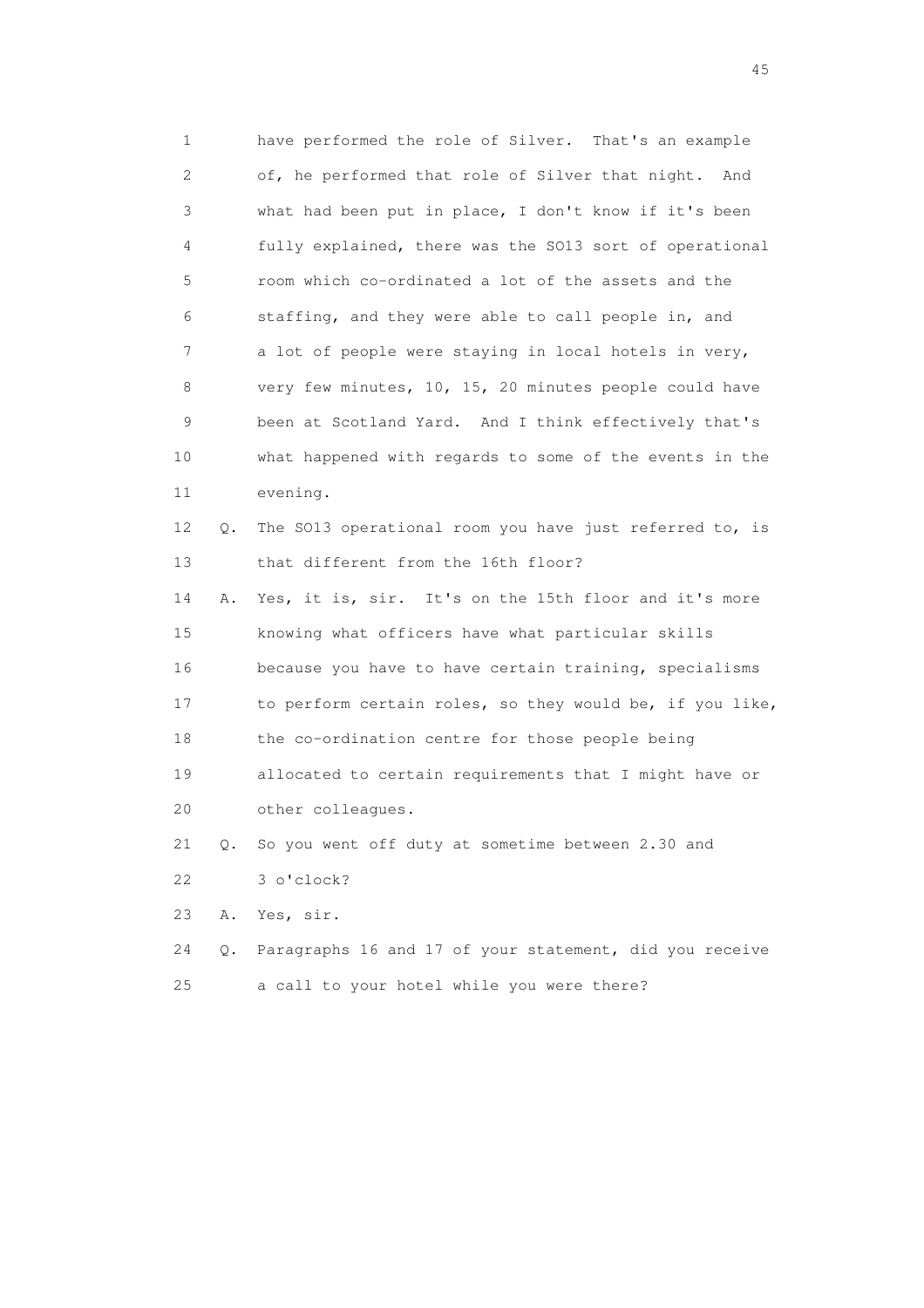- 1 A. I did, sir, yes.
- 2 Q. What time was that call?
- 3 A. I believe around about 6 am from recollection, sir.
- 4 Q. Who was that from?
- 5 A. I am trying to find it in my statement at the moment.
- 6 That was Mr Forteath, sir.
- 7 Q. Did you return to New Scotland Yard having received that 8 call?
- 9 A. I did, sir, yes.
- 10 Q. When did you arrive?
- 11 A. 7.10 in the morning, sir, I arrived on to the 15th 12 floor.
- 13 Q. By that time, I think a number of developments had
- 14 occurred?
- 15 A. Yes, sir.
- 16 Q. First of all, the gym card we know had been found, and
- 17 that that had communicated Osman's name, photograph and
- 18 the Scotia Road address?
- 19 A. Yes, sir.
- 20 Q. I think also the gym had been visited and a name and
- 21 photograph of Mr Omar had been identified?
- 22 A. That's correct, sir, yes.
- 23 Q. Had Osman's photograph been compared with CCTV footage
- 24 which had now been obtained of the Shepherd's Bush
- 25 attempted bomber?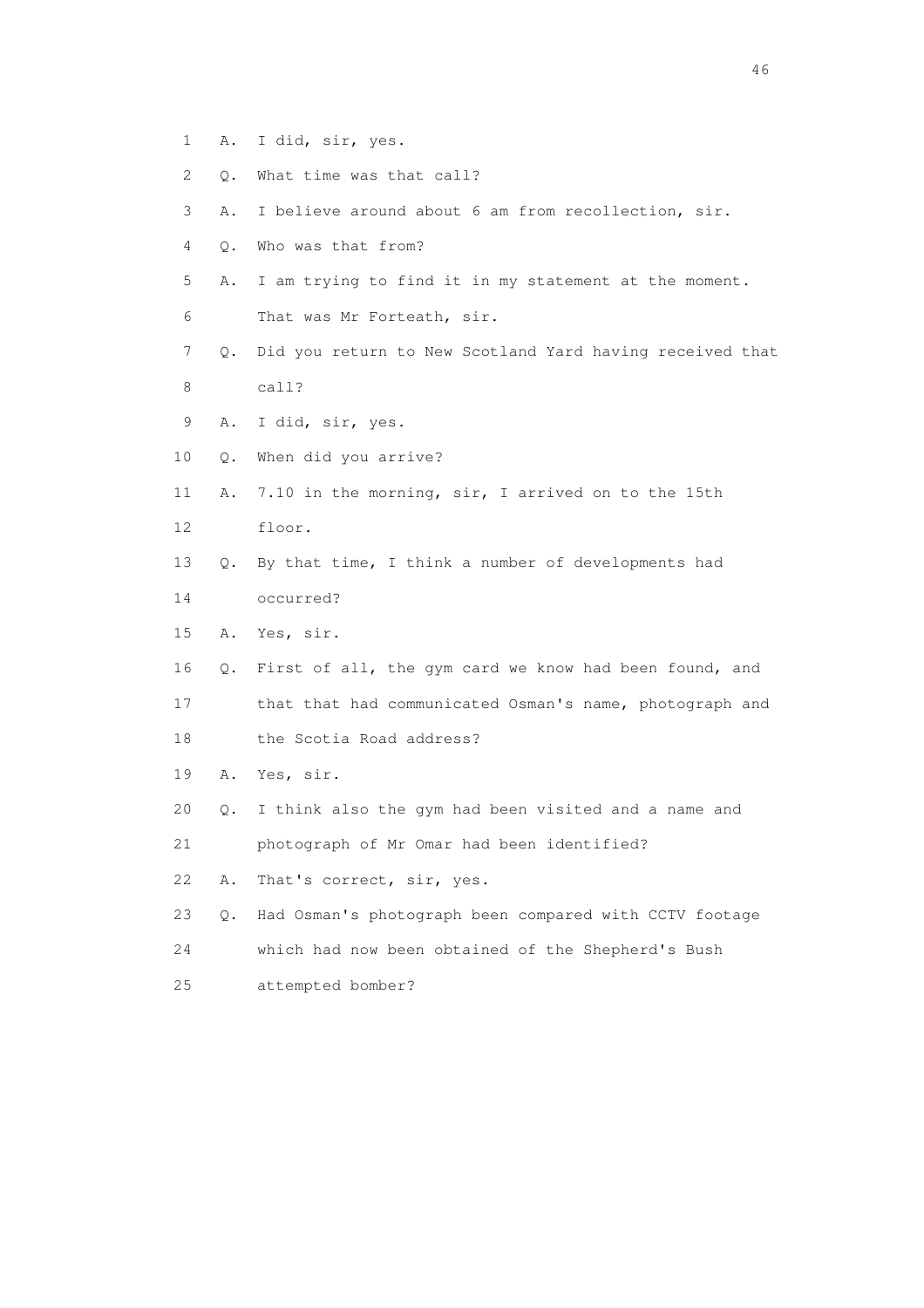- 1 A. Yes, sir, that's correct.
- 2 Q. What was the conclusion of that comparison?
- 3 A. That there was a likeness, sir.
- 4 Q. Was Omar's photo compared with any of the other
- 5 suspects?
- 6 A. Warren Street, sir, yes, attacker, and similarly there 7 was assessed to be a likeness.
- 8 Q. By this stage, you are back at 7.10, I think the

9 Portnall Road address had been identified from DSS

- 10 records as being linked to Omar?
- 11 A. Yes, sir.
- 12 Q. The Nissan Primera car, had that been identified also?
- 13 A. Yes, sir.

14 Q. How had that been identified?

 15 A. My understanding from then establishing the facts is 16 that a surveillance team had done a trawl of the area 17 and had found the vehicle in close proximity to the 18 Scotia Road address.

 19 Q. Before they had done the trawl, I think the car had been 20 found through some driving records as being linked to 21 Mr Omar?

 22 A. It had been found through an intelligence database as 23 linked to Mr Omar, yes, sir.

 24 Q. Now, can we now look at page 234 on screen? This is 25 another page from the transcript of your tape. You, in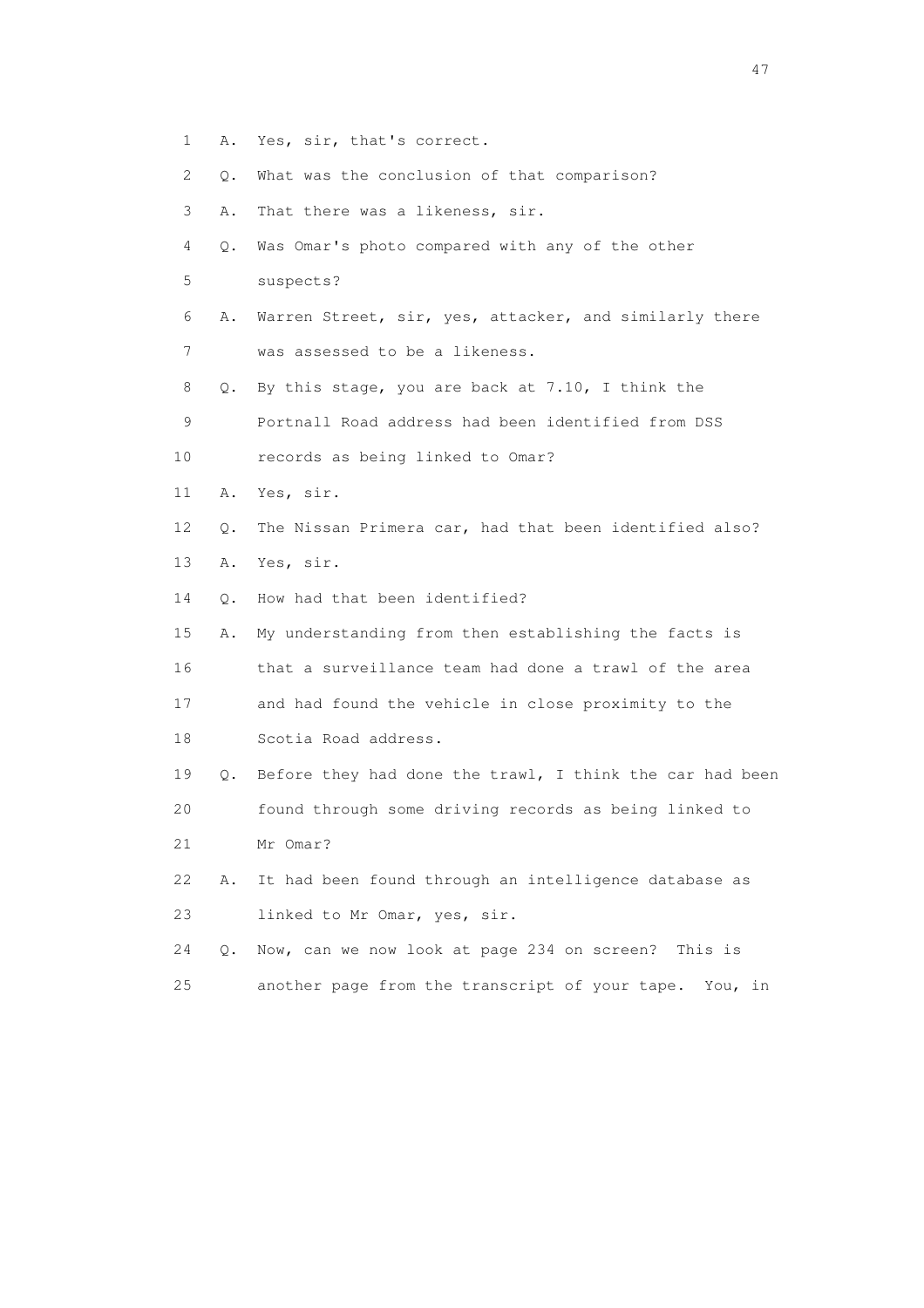1 the first two main paragraphs on the page, describe your 2 return to New Scotland Yard and then the third 3 paragraph, does that summarise the events that we have 4 just gone through which had happened overnight and which 5 you were informed of on your return? 6 A. Yes, sir, it does, yes. 7 Q. Then the next paragraph, do you note that the CCTV 8 footage trawl had identified images of all four 9 attackers by that stage? 10 A. It had, sir, yes. 11 Q. Again that can be taken off screen now. I'm at 12 paragraph 17 of your statement. In the last sentence of 13 that, you say that a CO19 team were at that stage to be 14 deployed to Scotia Road to provide an armed intervention 15 capability? 16 A. Both Scotia Road and Portnall Road actually, sir, yes. 17 Q. Had teams been allocated to each of those two addresses 18 by the time that you arrived? 19 A. They had, sir, and Silver Commanders appointed and 20 tactical firearms advisers appointed, sir. 21 Q. I think the black team, or a team primarily composed of 22 the black team, had been identified for the Scotia Road 23 address? 24 A. That's correct, sir, yes. 25 Q. And the orange team for the Portnall Road address?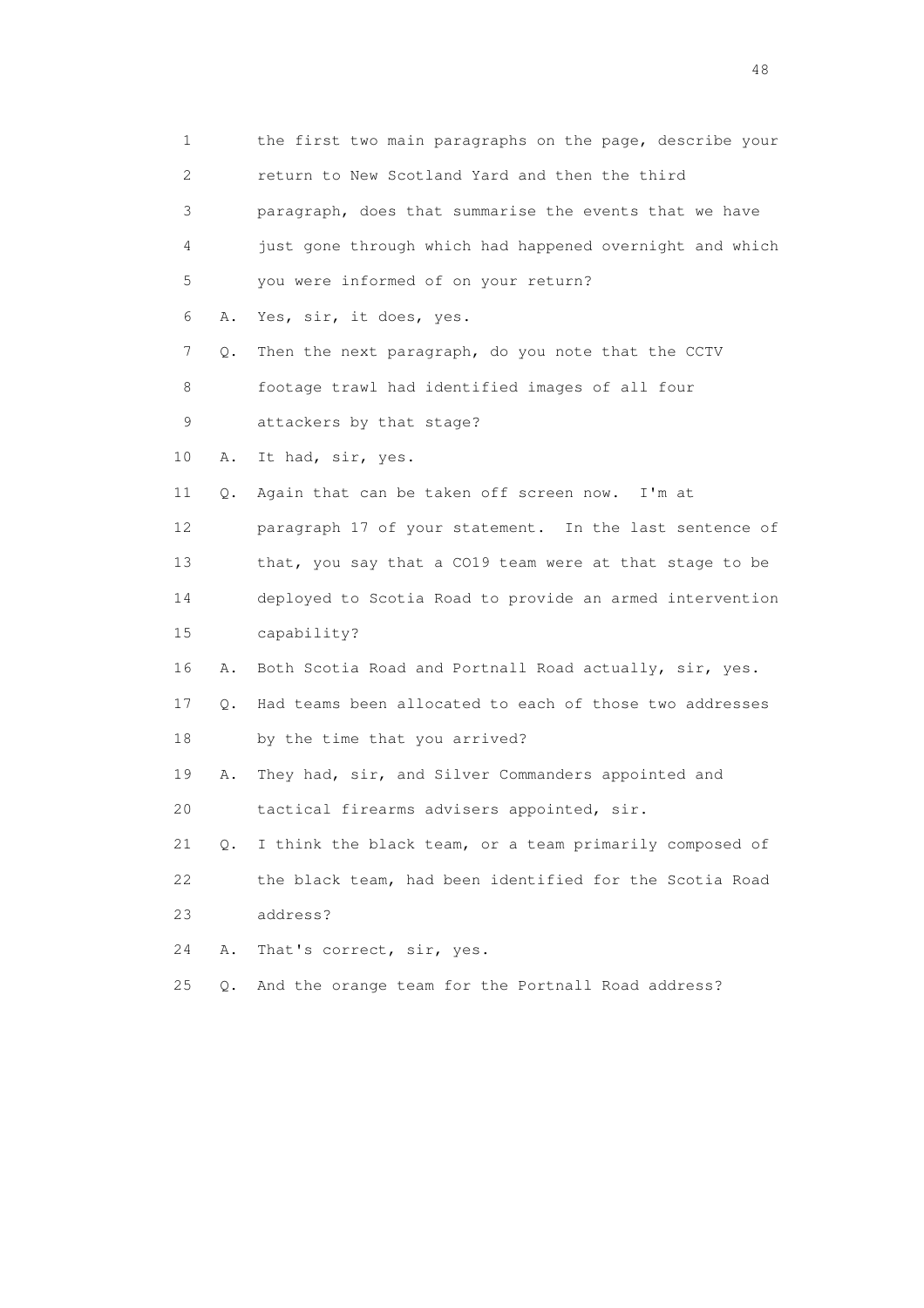- 1 A. That's correct, sir, yes.
- 2 Q. Who was to be the Silver for the Scotia Road address?
- 3 A. Scotia Road was Chief Inspector Purser, sir.
- 4 Q. And for Portnall Road?
- 5 A. Was Detective Inspector Merrick Rose, sir.
- 6 Q. When you arrived, did you attend a meeting? 7 SIR MICHAEL WRIGHT: I think I have just had a question from 8 the jury, which I think has just this minute been 9 answered. Presumably those officers, Mr Purser and 10 Mr Rose, had been identified by Chief Inspector Scott? 11 A. I am not sure of the provenance of that, sir. When 12 I arrived in the meeting at 7.10, it was quite apparent 13 to me and I spoke to people immediately afterwards to 14 establish the position that Mr Purser had been allocated 15 to Scotia and Mr Rose to Portnall.
- 16 SIR MICHAEL WRIGHT: Whether that was Chief Inspector
- 17 Scott's doing or somebody else, you don't know?
- 18 A. Subsequently, I believe that Mr Rose was called out when
- 19 we had the one address, and I believe Mr Purser was
- 20 called in slightly earlier but he was one of the
- 21 officers, I think, to come in anyway at 7 am, but he

22 would have to account for that, sir.

- 23 SIR MICHAEL WRIGHT: Very well.
- 24 MR HOUGH: We heard yesterday about precisely when Mr Rose 25 was called in, and saw some documents about that.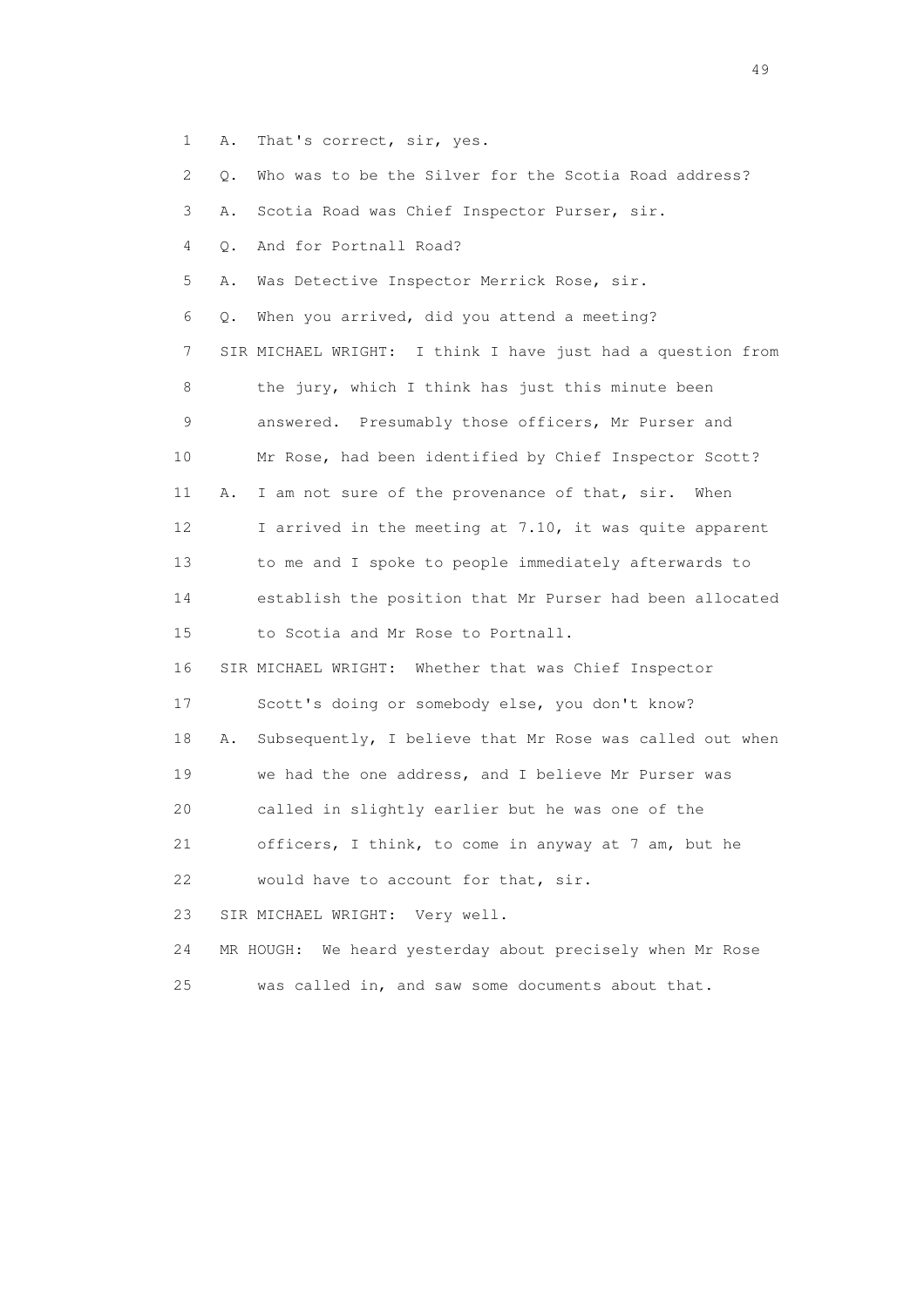| 1  |    | You arrive at 7.10. Did you attend a meeting            |
|----|----|---------------------------------------------------------|
| 2  |    | involving Mr McDowall at that point?                    |
| 3  | Α. | I did, sir, yeah. I came into the meeting at 7.10 that  |
| 4  |    | was concluding, really, I think.                        |
| 5  | Q. | That was a meeting which I think had started at about   |
| 6  |    | 6.50 in the SO13 conference room?                       |
| 7  | Α. | Yes.                                                    |
| 8  | Q. | As a result of that meeting, did you give any           |
| 9  |    | instruction to DCI Scott?                               |
| 10 | Α. | I can't find that bit in my statement, sir.             |
| 11 | Q. | Perhaps I can prompt you with a document, page 255,     |
| 12 |    | please.                                                 |
| 13 | Α. | Thank you, sir.                                         |
| 14 | Q. | The last two sentences on that page, perhaps you can    |
| 15 |    | interpret your hieroglyphics?                           |
| 16 | Α. | I don't think even I can do that, sir. I think it's     |
| 17 |    | just to make sure that the intelligence that we had got |
| 18 |    | has -- that Silver Commanders are aware of the updated  |
| 19 |    | position, and one of the things I certainly did after   |
| 20 |    | the meeting, following on from my conversations with    |
| 21 |    | Andrew the night before, was to ensure that the best    |
| 22 |    | images that had been made available during the evening  |
| 23 |    | were being issued to the firearms officers and, indeed, |
| 24 |    | those best images through the surveillance manager, who |
| 25 |    | I don't believe has a pseudonym, for the early turn?    |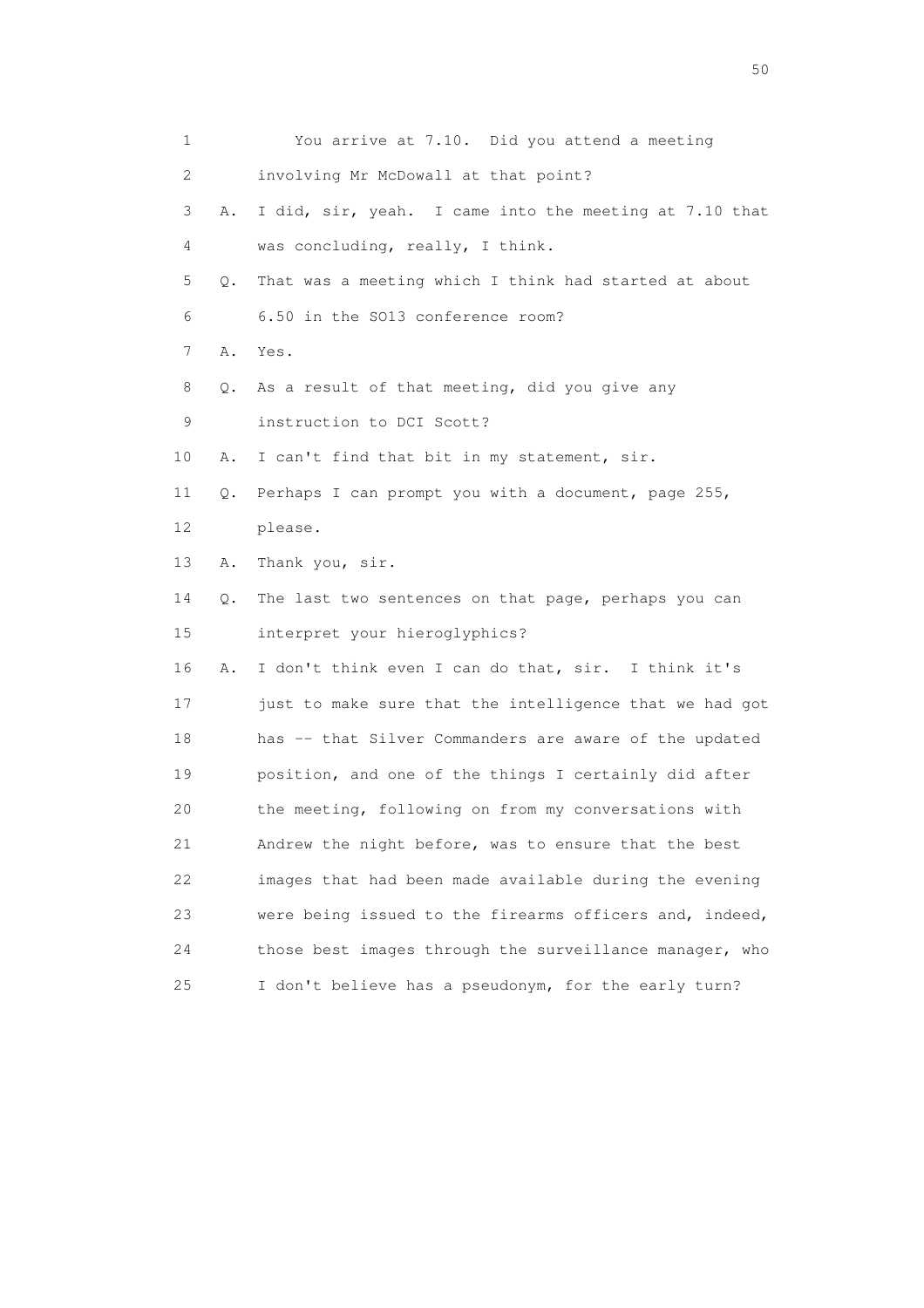- 1 May I say the name? An inspector. 2 Q. Let us leave it at that for the sake of caution. 3 A. I ensured that the early turn surveillance teams also 4 had been given the best photographs that were available 5 from the CCTV trawl. 6 Q. Yes. You can't say what the word to the left of -- is 7 there a word "Angie" there? 8 A. Yes, it does appear to be, sir. 9 Q. I am wondering whether that referred to an instruction 10 to DCI Scott? 11 A. That may look like "full research Andy, intelligence to 12 Silver", ie to make sure -- this was some three years 13 ago, sir, so forgive me -- that everything that we knew 14 at that time was collected together and that those 15 Silver Commanders who were going out were aware of the 16 information as it stood at that time. 17 Q. Can we have the previous page on screen, 254. These are 18 the entries in your red book when you come back, and we 19 see 22.7.05? 20 A. Yes, sir. 21 Q. Can you just read for us the first few sentences on that 22 page? 23 A. From the 22/7, sir? 24 Q. Yes.
- 25 A. "Any person out of the address is a challenge and" --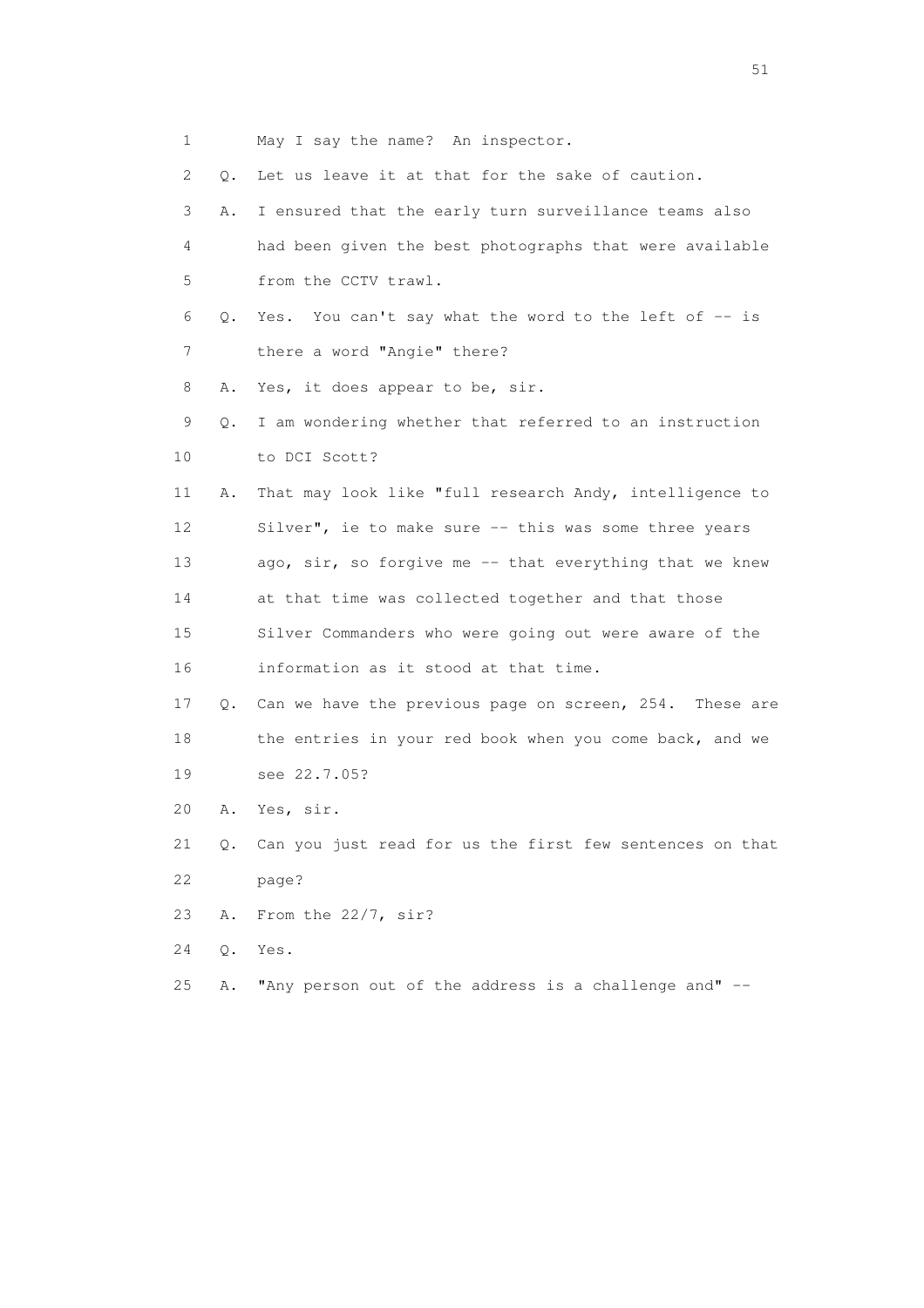| 1  |           | " is a challenge and detain to Paddington.               |
|----|-----------|----------------------------------------------------------|
| 2  |           | Support team SO13 to bolt on"                            |
| 3  |           | Which is to effectively be arrest teams is my            |
| 4  |           | assessment of that, sir.                                 |
| 5  | Q.        | Pausing there, did you do anything about arranging       |
| 6  |           | a SO13 support team?                                     |
| 7  | Α.        | Again, I believe I asked, but it is a long time ago,     |
| 8  |           | I believe I asked Angie Scott to arrange that, sir.      |
| 9  | Q.        | She has given evidence that you asked her to arrange     |
| 10 |           | that and she spoke to a DS Dingemans about arranging     |
| 11 |           | that?                                                    |
| 12 | Α.        | Right, sir.                                              |
| 13 | Q.        | Then going on, the next line, please?                    |
| 14 | Α.        | "Briefing document photos, SCD11 and SO19".              |
| 15 |           | And these items are ticked.                              |
| 16 | $\circ$ . | So that's a to do?                                       |
| 17 | Α.        | Yes, sir.                                                |
| 18 | Q.        | Providing a briefing document and photographs to         |
| 19 |           | surveillance and firearms teams?                         |
| 20 | Α.        | Yes, sir.                                                |
| 21 | Q.        | Then the next line, please?                              |
| 22 | Α.        | "SO13 support teams to each address".                    |
| 23 |           | Which would refer to the entry or the remark you         |
| 24 |           | made, sir, about Angie Scott and arranging Mr Dingemans  |
| 25 |           | and a team also to support the address of Portnall Road, |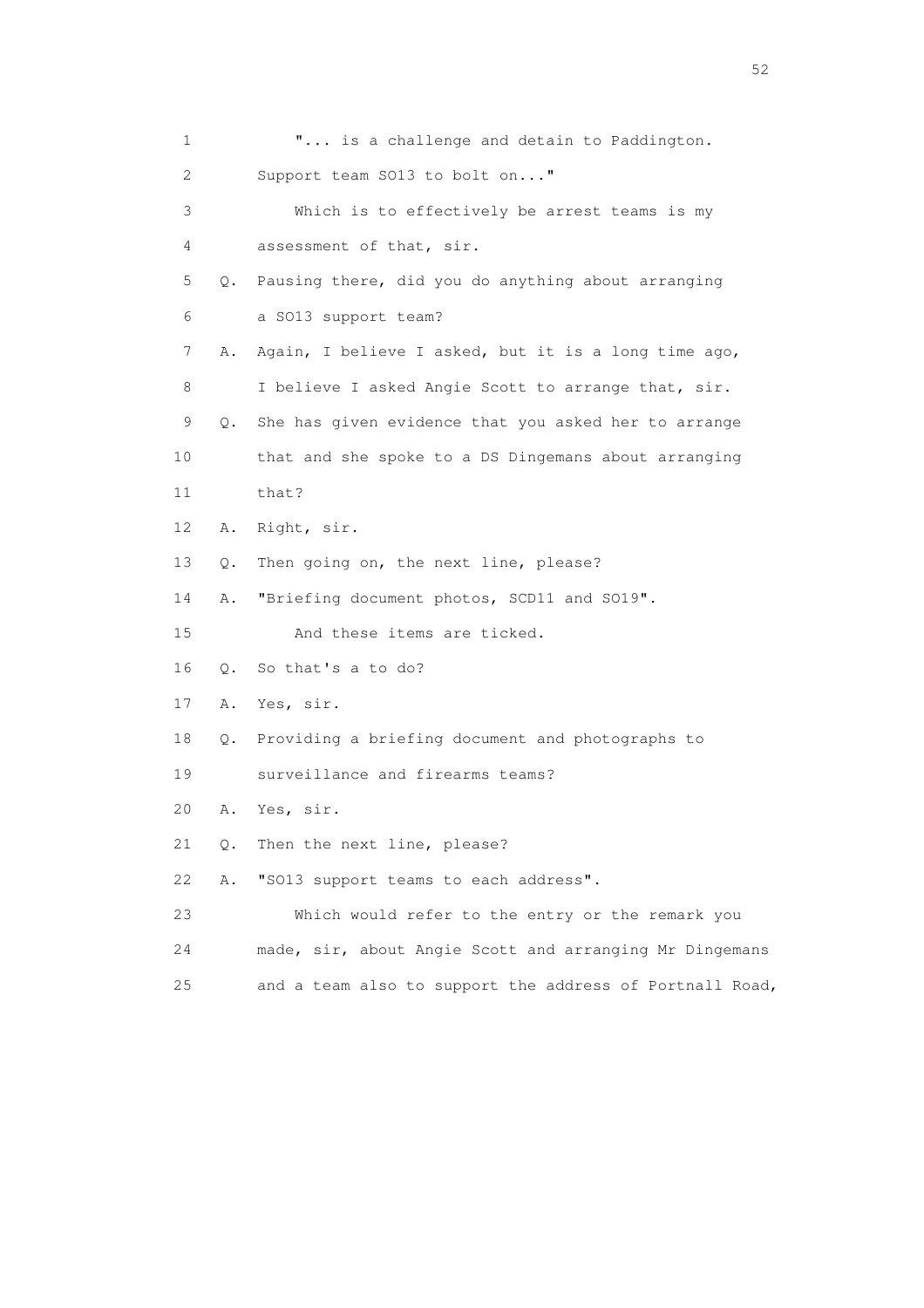- 1 of course.
- 2 Q. Then the next line, please?
- 3 A. "Expo [which is the explosives officers] to link with 4 SO19".

 5 And that fits in with Andrew's request to have 6 explosives officers brief the firearms teams that he had 7 requested the evening before.

- 8 Q. I don't think we need the next line but what are the few 9 lines after that?
- 10 A. "Take subjects away from the address and establish
- 11 the" --
- 12 Q. Arrest situation?
- 13 A. "... the arrest situation regarding the premises and the 14 subjects".
- 15 Q. Perhaps we can take that off.
- 16 A. That may be "current situation", actually, sir, "the 17 current situation".

 18 Q. I think it is, sorry. That was my incorrect prompt. So 19 just drawing that together, when you returned, and you 20 were in the meeting, was there any discussion in your 21 presence of the strategy?

 22 A. Not in my presence, sir. What I established after the 23 meeting, sir, I certainly arrived as it was concluding, 24 was what the strategy was. Then I actually sought to 25 obtain from Mr Mellody, from recollection, who was in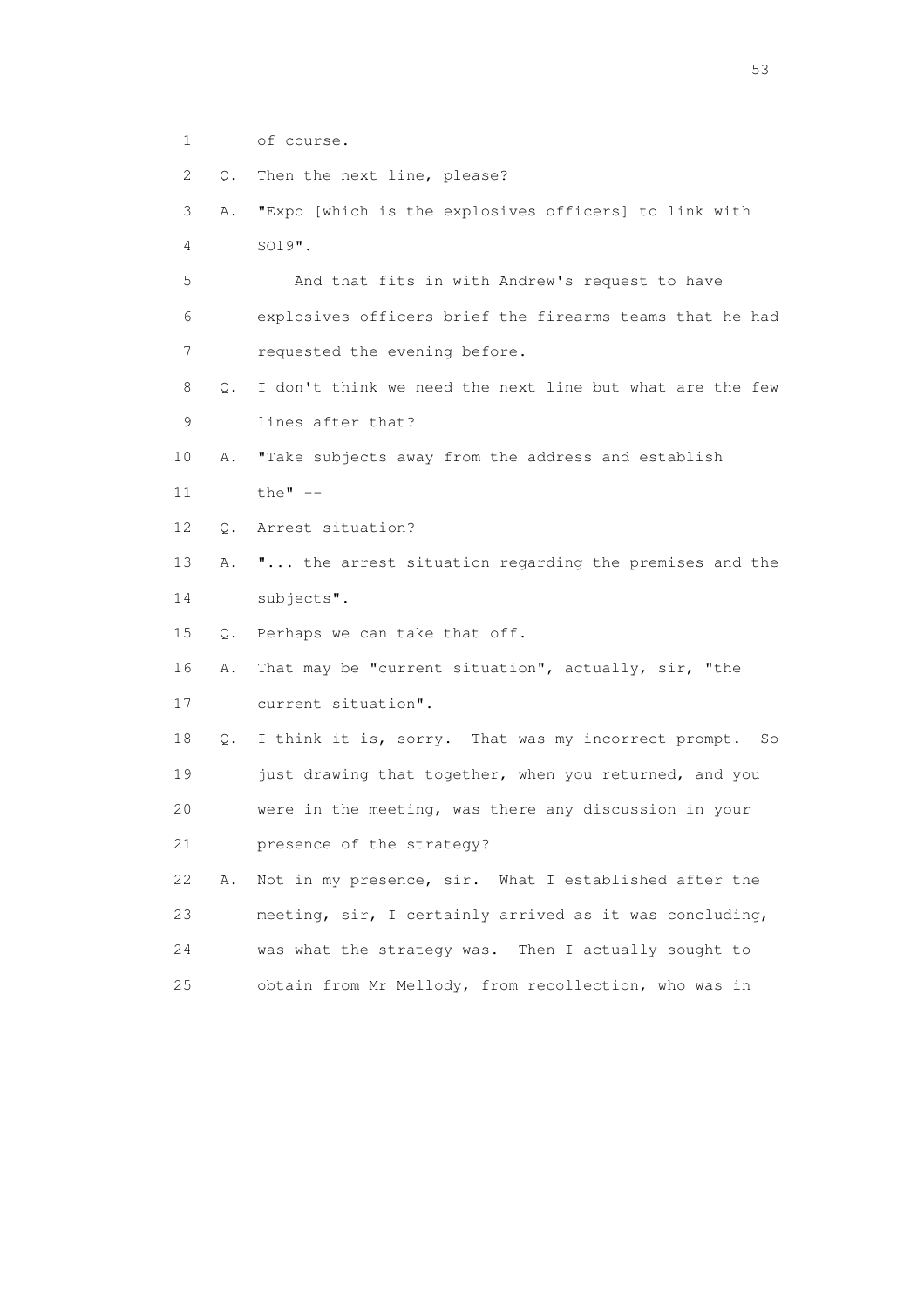1 charge of the intelligence effectively overnight, what 2 had occurred and he explained to me what had happened. 3 Then as you have explained, I was speaking to DCI Scott 4 to make sure that we had what we needed and also the 5 inspector in charge of the surveillance to reassure 6 myself that they had the appropriate photographs, the 7 most up-to-date ones, and if they were any emerging ones 8 that obviously something was in place for them to 9 receive those. And I would have been then appraised 10 also during that period and found out about the 11 strategy. 12 Q. Who told you about the strategy? 13 A. I don't specifically recall, sir, now. I think it was 14 Mr Mellody. It may even have been Mr McDowall. 15 Q. In that document we see a reference to dealing with 16 suspects and we also see a reference to the SO13 support 17 team as a bolt-on? 18 A. Yes, sir. 19 Q. As you understood it at the time, from what you were 20 told by whoever, what was the strategy for dealing with 21 suspects? 22 A. Suspects, there was no evidence-gathering process as we 23 had discussed the evening before, and any suspects would 24 be arrested, controlled by surveillance, until we were 25 able to get firearms officers to arrest them, the SFO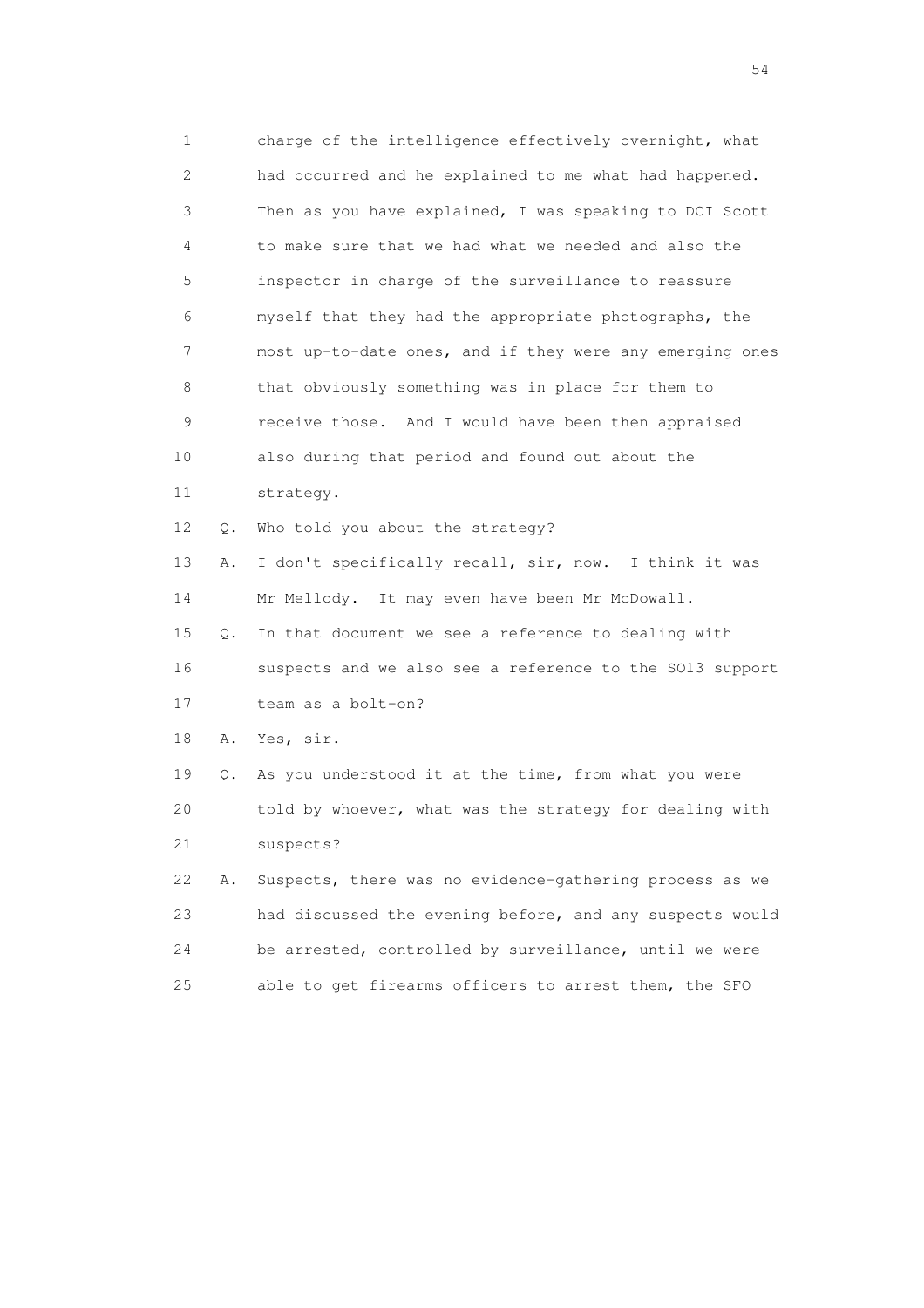1 firearms officers, the specialist firearms officer 2 teams. 3 Q. By controlled by surveillance, do you just mean followed 4 and watched? 5 A. Yeah, and in all the operations I have conducted, the 6 surveillance team will secure surveillance control of 7 a subject, and then at an appropriate point when safe to 8 do so and it's managed locally on the ground in normal 9 circumstances, the subject is arrested. 10 Q. That's subjects. What was the role of the SO13 support 11 team to be? 12 A. They had something of a dual role, because they would 13 have been then the arrest officers to go forward. In 14 circumstances such as this the SO19 officers effectively 15 detain the subject. And then the SO13 officers would go 16 forward to take the responsibility for those subjects 17 and if you like, that prisoner handling process through 18 to the police station at Paddington. 19 Equally, they were responsible here as a contingency 20 for any intelligence gathering and potentially stopping 21 of other people that could have occurred, if any 22 opportunities presented themselves. 23 Q. Potentially stopping other people? 24 A. Yes, sir. 25 Q. What kind of people?

the state of the state of the state of the state of the state of the state of the state of the state of the state of the state of the state of the state of the state of the state of the state of the state of the state of t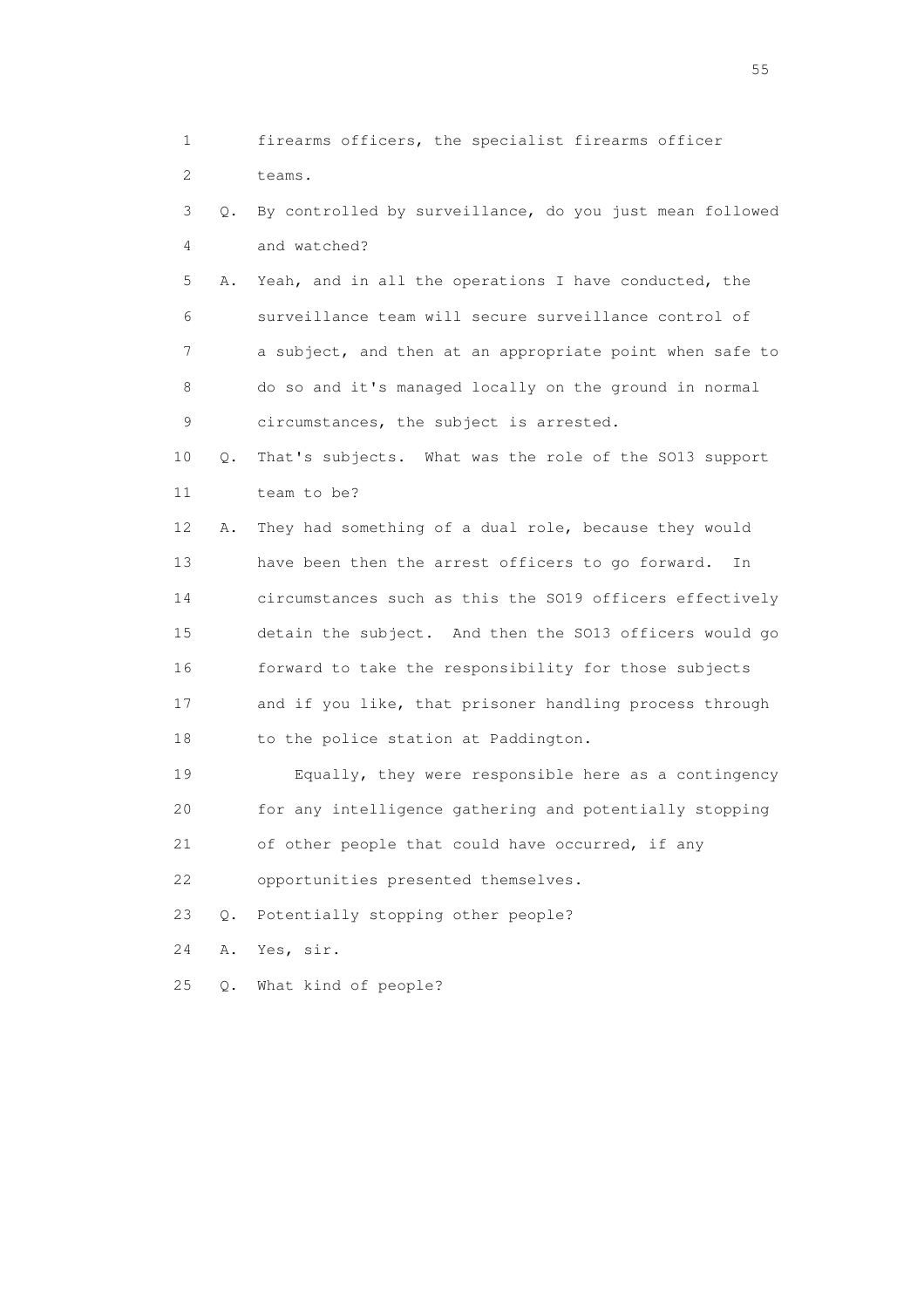1 A. Well, if there was a decision taken that somebody wasn't 2 connected with or wasn't believed to be a suspect, and 3 as a contingency we thought there was an opportunity to 4 speak to people and we certainly didn't want to 5 compromise the operation and we didn't want to conduct 6 a firearms stop on the street on somebody, to have a 7 more discreet response, then they could perform that 8 role. 9 Q. At the time of that meeting, was there any discussion 10 about the nature of the premises at Portnall Road or 11 Scotia Road? 12 A. Not from my recollection, sir, no. 13 Q. Was there any discussion at that meeting, the tail end 14 of it there that you were there for or with the person 15 you spoke to about the strategy, about where 16 surveillance and firearms teams physically were? 17 A. At that stage, sir, I was quite aware that the Silver 18 firearms commanders were there. I came into the end of 19 that meeting and Mr Rose and Mr Purser were there, so 20 I was quite aware that the firearms teams would have 21 been at Scotland Yard, my assumption, or locally waiting 22 to be briefed by those Silver firearms officers. 23 Q. Because you don't send out an SFO team without its 24 Silver Commander? 25 A. Without that appropriate control vehicle with the Silver

 $56<sup>o</sup>$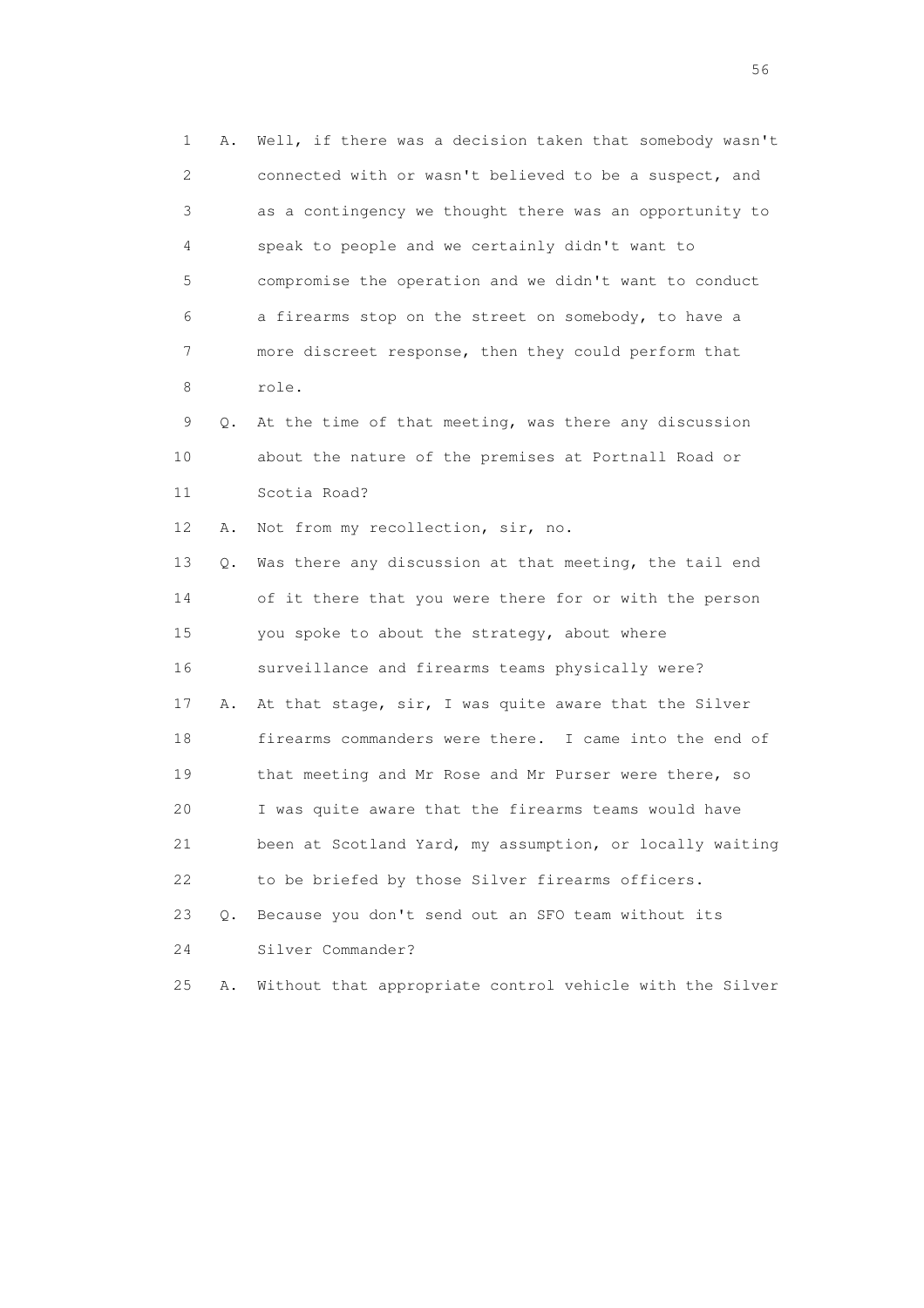1 Commander, yes, sir.

2 Q. And without the Silver Commander having briefed?

- 3 A. Yes, sir.
- 4 Q. Did you know anything about the surveillance teams, 5 where they might be?

 6 A. I became aware that the surveillance teams had been 7 deployed, sir, and were watching the addresses. 8 Q. The time that you were at the meeting, were you 9 surprised at all that there was a surveillance team, 10 certainly at Scotia Road, but no firearms team there? 11 A. Not when I arrived, sir, no. There is an inevitable 12 period in an initial deployment where the firearms team 13 will be slower in deploying than the surveillance team. 14 The surveillance team are put out there for the eyes, 15 the watching, learning, understanding of what's

 16 happening at an address, and they can control people 17 from the address, and by control, forgive me, sir, 18 I mean surveill people.

 19 Then the firearms team, especially when this is the 20 first morning, will be briefed. They have a tactical 21 briefing. They have a Silver Commander's briefing and 22 then they would deploy to an area that is secreted and 23 discreet away, so as not to compromise their existence 24 locally and join in any activity where anybody is 25 controlled from the address, surveilled from the address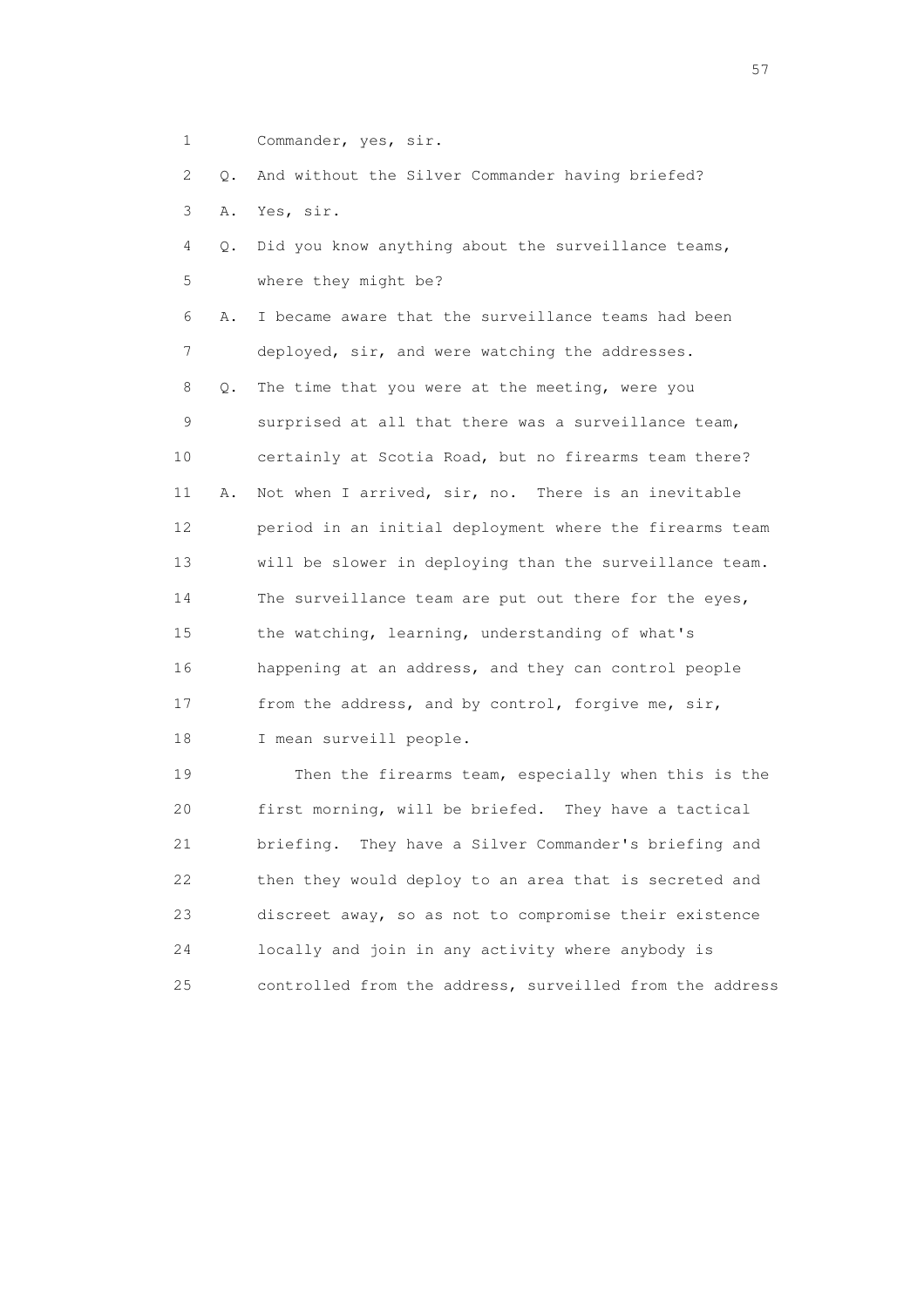1 and conduct an arrest.

 2 Q. Was there any discussion at that meeting of when the 3 firearms team might get there or what might be done in 4 the meantime about stopping people coming out of the 5 premises? 6 A. No, sir, I came to the meeting at the end of the 7 meeting. It was literally concluding, so unfortunately 8 I can't give any information about that. What I was 9 then doing was trying to establish what the position 10 was, if you can appreciate, and subsequently I did go 11 into the ops room and we had a meeting in there. 12 Q. Now, you are in the -- attending the end of the meeting 13 at 7.10. What do you do over the next hour? 14 A. I have explained some of it, sir, to make sure the 15 photographs, and if you like, there was a bit of a list 16 from Andrew with regards to what he required for the 17 deployments to make sure that he was happy things were 18 in place, to make sure the surveillance manager was 19 happy and things had been done as he would wish. 20 Then from a -- from experience of operations, and 21 certainly recently, I was very focused on a particular 22 element of intelligence that has been exceedingly 23 fruitful, to make sure that we were exploiting those 24 opportunities and that they were in place, both within 25 my organisation and partner organisations, and then

the state of the state of the state of the state of the state of the state of the state of the state of the state of the state of the state of the state of the state of the state of the state of the state of the state of t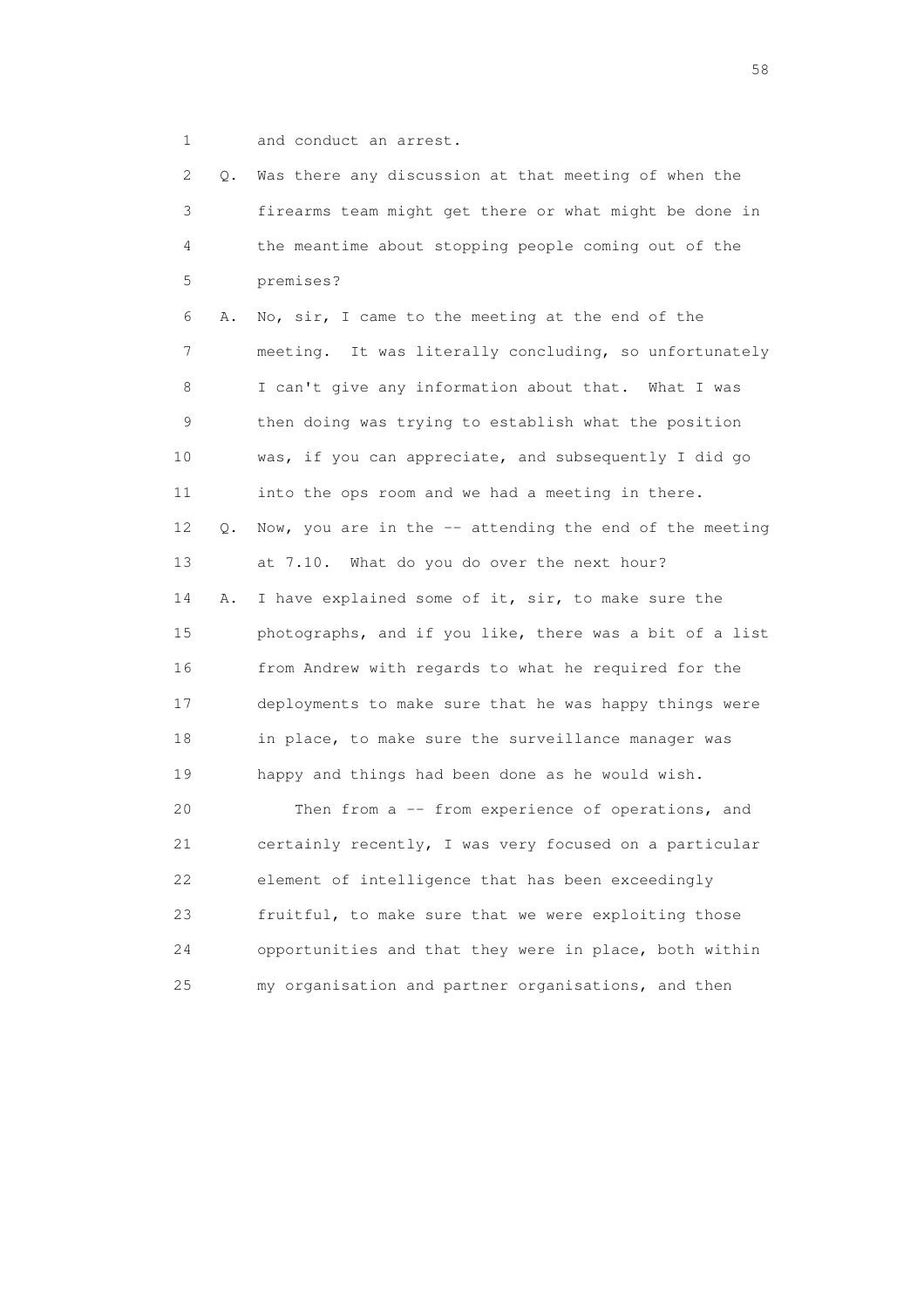1 having done those various things I went into the 2 operations room.

 3 Q. During that period, were you also trying to ensure that 4 intelligence leads coming in from the various 5 investigations would get to the operations room? 6 A. Yeah. At the time there existed SO12, Special Branch, 7 and SO13, the Anti-Terrorist Branch, and you will see 8 references, and it can be quite confusing, to SCD, which 9 is the Serious Crime Directorate which is another part 10 of the Metropolitan Police that has its own 11 intelligence-gathering capability, to deal with, 12 I explained hopefully, organised crime. And all had 13 a part to play in this to provide some value to 14 identifying those responsible. But the important thing 15 is that they all channel that information into one 16 place, and that it's prioritised in the right way so 17 that the ops room receives it as quickly as possible.

 18 So I was trying to make sure that all of that was 19 focused into the operations room and that that had been 20 put in place; and that, forgive me, sir, also we have 21 some other agencies we work with, to make sure that they 22 were fully briefed, understood what we were doing, where 23 we were going, they had been updated; and that they were 24 also, and that was one thing I did before I went into 25 the operations main room, they were tasked around adding

 $59<sub>2</sub>$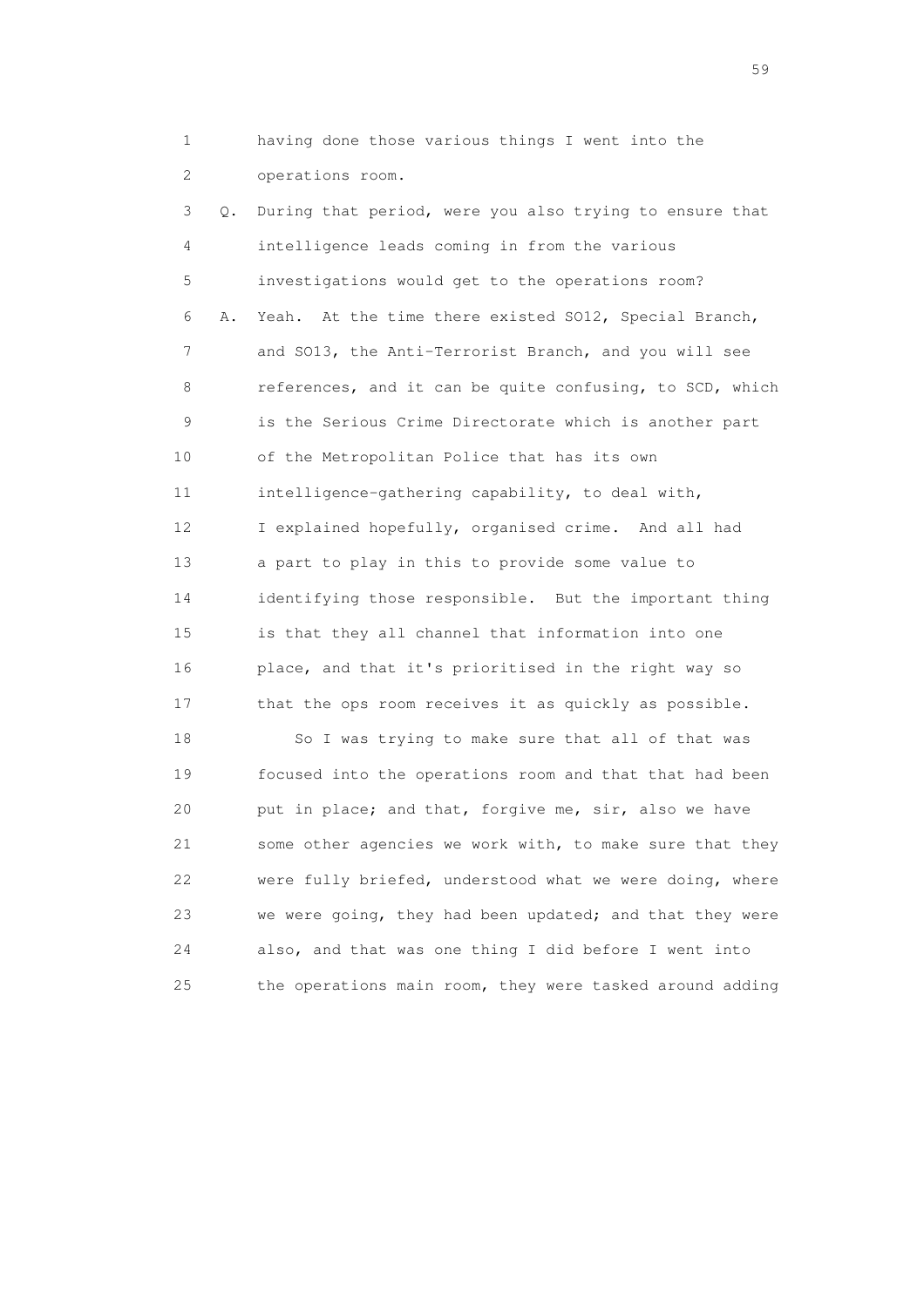1 value to the investigation with regards to the 2 intelligence they can provide. 3 Q. After doing all those things following the meeting that 4 you joined at 7.10, what time did you arrive in the 5 operations room? 6 A. I did -- I would have swiped in. I did ask that the 7 swipe records were kept. I haven't got a recollection 8 but if the swipe records are available, we would be able 9 to see, sir, but I am imagining around about anywhere 10 between 7.30 and 8 o'clock. That's the best I could say 11 now, sir. 12 MR HOUGH: Sir, would that be a convenient moment for 13 a ten-minute break? 14 SIR MICHAEL WRIGHT: You must be psychic. Ten minutes, 15 ladies and gentlemen. 16 (11.30 am) 17 (A short break) 18 (11.40 am) 19 (In the presence of the jury) 20 SIR MICHAEL WRIGHT: Yes, Mr Hough. 21 MR HOUGH: Mr Boutcher, so you are into the operations room 22 some time between 7.30 and 8 o'clock. Did a time come 23 when you attended a meeting in the forward intelligence 24 cell? 25 A. It did, sir, yes.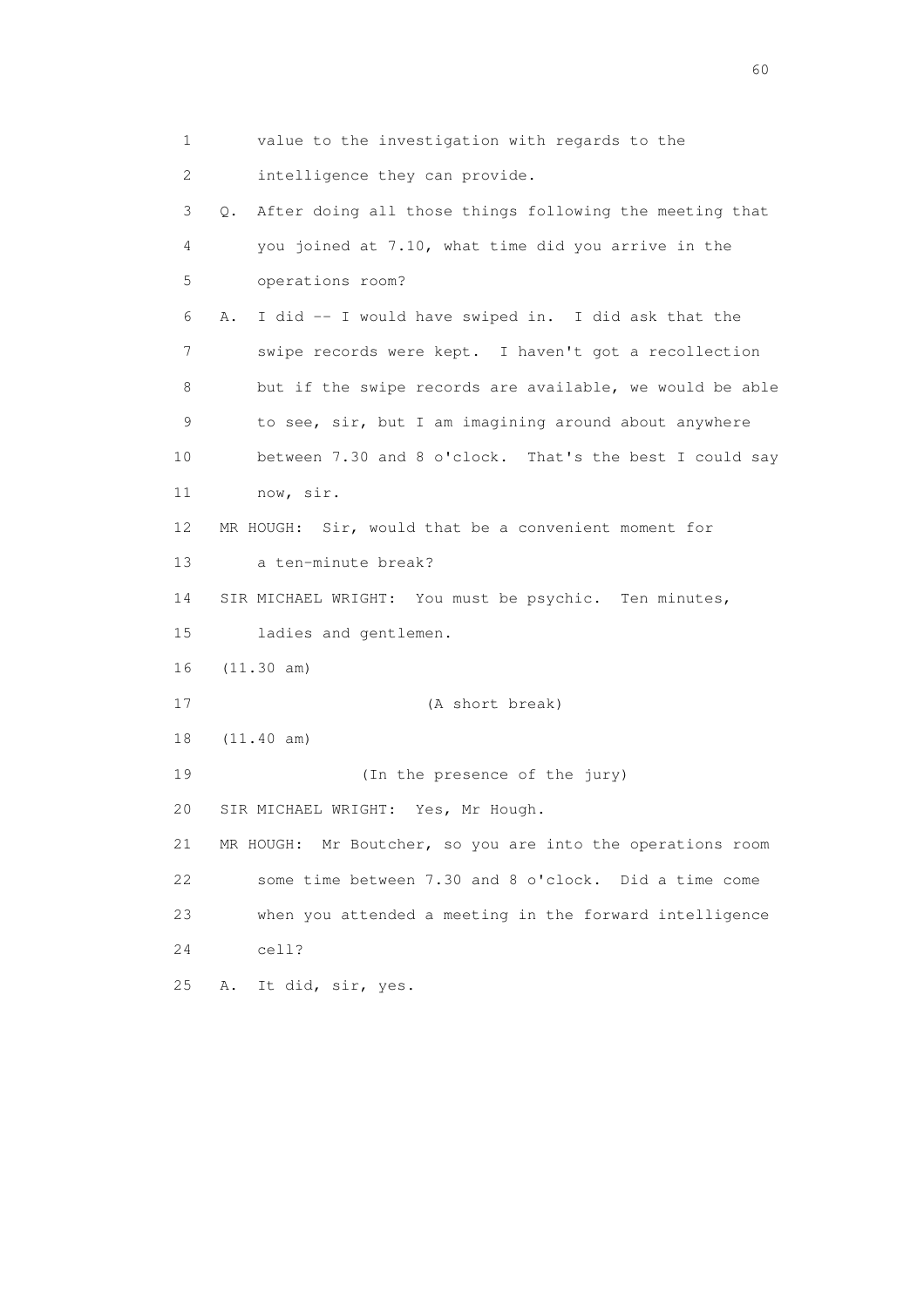1 Q. What time was that?

2 A. I believe it was 8.15, sir.

| 3               | О. | Can we have tab 20 of the jury bundle open and on        |
|-----------------|----|----------------------------------------------------------|
| 4               |    | This is a plan of the room which I think you<br>screen.  |
| 5               |    | have probably seen before. Before we zoom in on          |
| 6               |    | anything, the words "intelligence cell", that's the area |
| 7               |    | where the meeting is taking place?                       |
| 8               | Α. | Sorry, just orientating myself on this. Yes, sir,        |
| 9               |    | sorry, yes.                                              |
| 10              | Q. | That's an overhead view. Looking in your statement, if   |
| 11              |    | you need some assistance, who was present at that        |
| 12 <sup>°</sup> |    | meeting?                                                 |
| 13              | Α. | From my statement, I have Mr Connell,                    |
| 14              |    | Superintendent Connell; Superintendent Johnston, who was |
| 15              |    | the day shift ops room co-ordinator, who took the role   |
| 16              |    | from Mr Baker; Detective Chief Inspector Mellody; DI     |
| 17              |    | Southworth, who was a DI dealing with intelligence;      |
| 18              |    | members of the forward intelligence cell themselves; the |
| 19              |    | staffing people present there; myself; Commander Dick;   |
| 20              |    | and I am sure that Mr Esposito, the firearms day senior  |
| 21              |    | tactical adviser was there.                              |
| 22              | Q. | Did Commander Dick at that meeting explain anything      |
| 23              |    | about how she proposed to implement Mr McDowall's        |
| 24              |    | strategy?                                                |
| 25              | Α. | She did.<br>She explained that firstly that she was in   |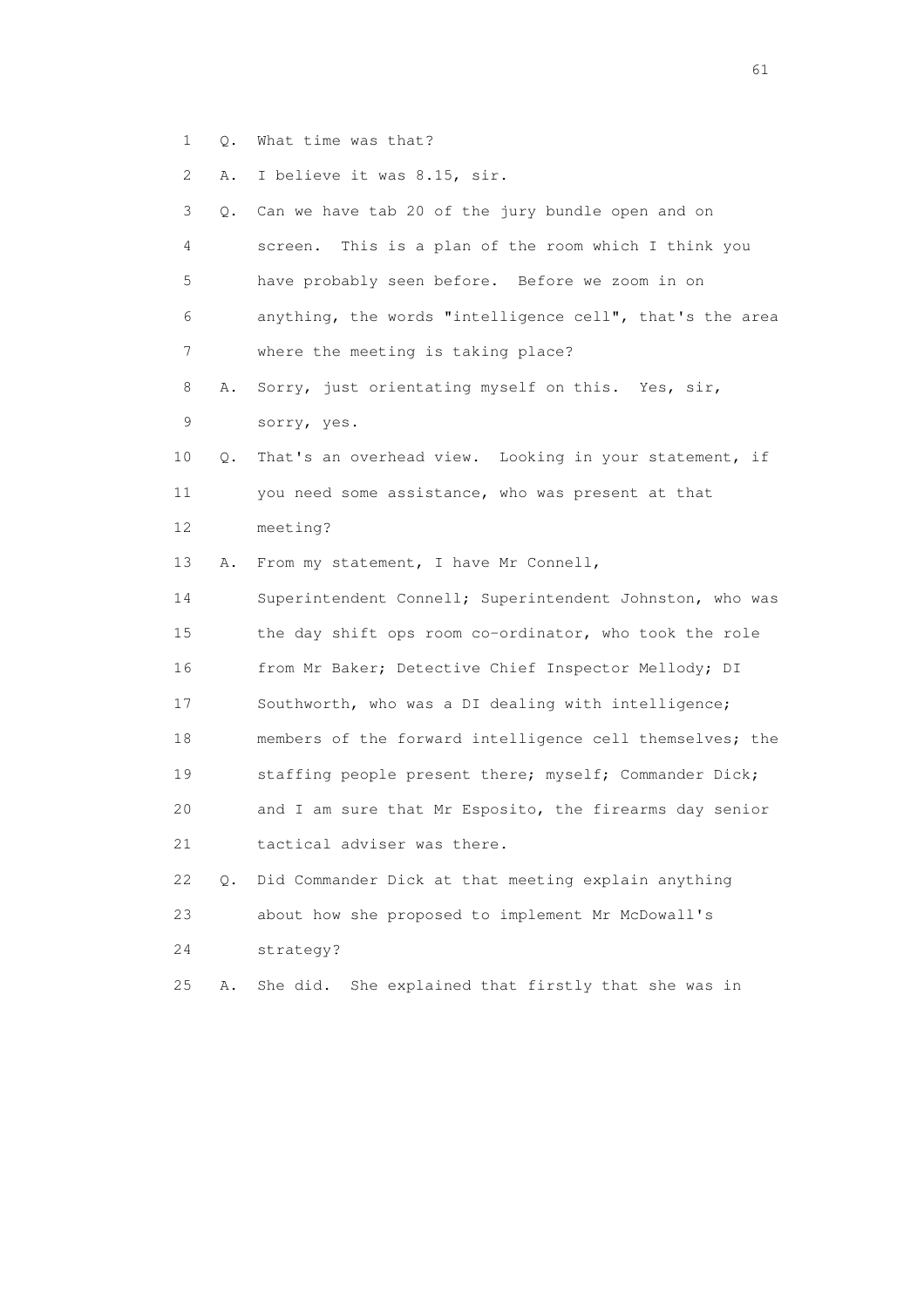1 charge of the operations room, as the commander, to make 2 it very clear that she was taking the responsibility for 3 the room. Then she set out the Gold strategy of 4 Mr McDowall. 5 SIR MICHAEL WRIGHT: Could you explain this to me, 6 Mr Boutcher: Commander Dick now had made it plain that 7 she was in command of the operations room. 8 A. Yes, sir. 9 SIR MICHAEL WRIGHT: What was then going on was the 10 operation, as far as we are concerned, to contain and 11 control the possible presence of suicide bombers at 12 Scotia Road? 13 A. If I may, sir, you have Portnall Road and Scotia Road -- 14 SIR MICHAEL WRIGHT: I know, but I have left Portnall Road 15 because we are not particularly concerned with it. 16 Scotia Road. 17 A. Yes. 18 SIR MICHAEL WRIGHT: Go on. 19 A. As it was at that stage, there was a surveillance team 20 at Scotia Road. 21 SIR MICHAEL WRIGHT: That's right. 22 A. And it would have been a case of identifying anybody 23 going from that address who was a possible suicide 24 bomber. 25 SIR MICHAEL WRIGHT: You appreciate we have all this in the

 $\sim$  62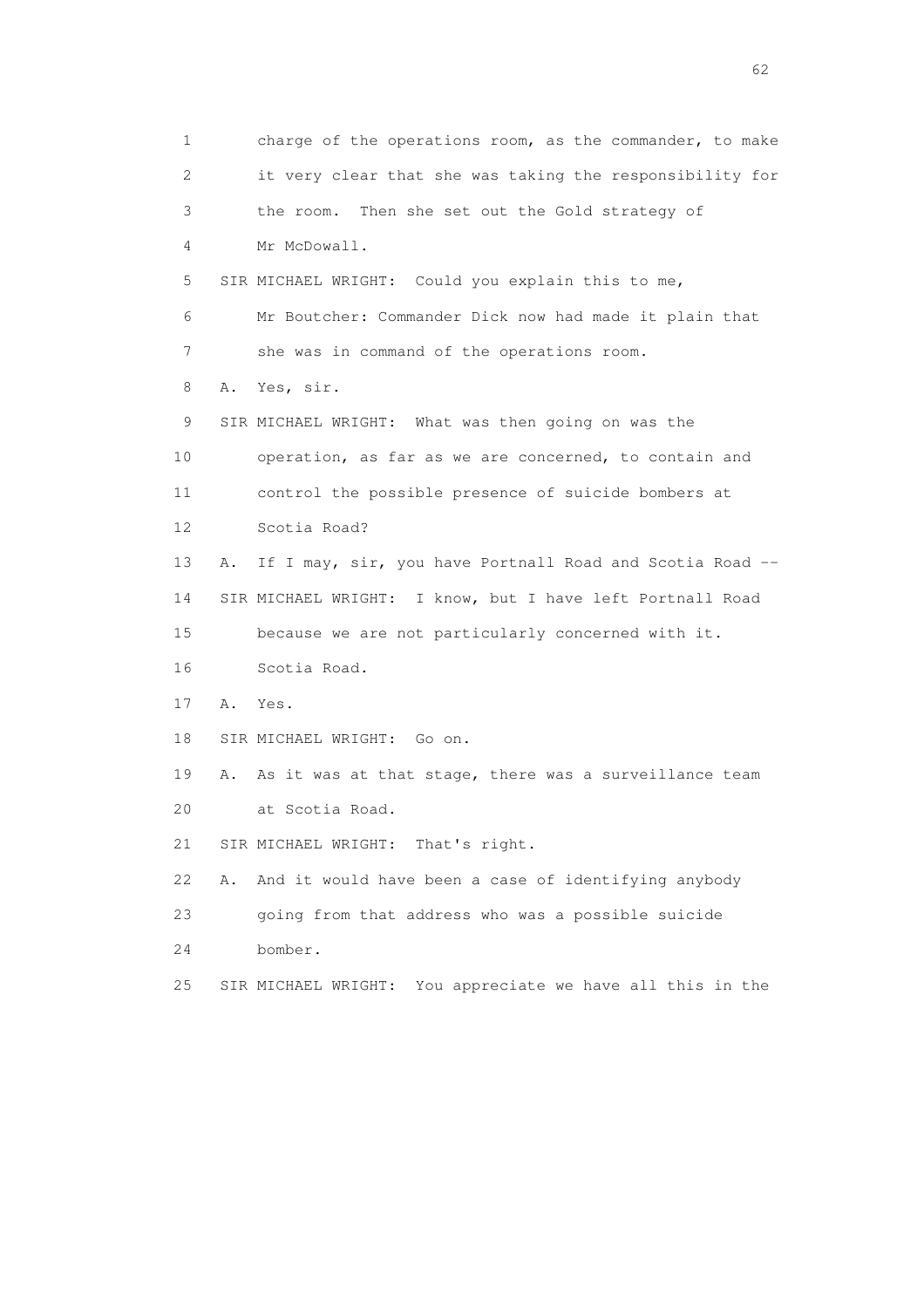1 sense that we understand that. That was the operation 2 that was then going to be controlled from this control 3 room? 4 A. That's correct, sir, yes. 5 SIR MICHAEL WRIGHT: What I want to be clear about is: 6 I know that you were the SIO for proactive 7 investigations. 8 A. Sir. 9 SIR MICHAEL WRIGHT: What, if anything, was your function in 10 relation to this specific operation? 11 A. Well, for instance, if I may, sir, I may have 12 established the fact through the enquiries that we 13 didn't need to be at this address, and I would have 14 instructed Commander Dick: I need the firearms 15 capability at that address now, at this address. The 16 information is emerging, it's developing, and through 17 a myriad of different sources, which is what I expected 18 to occur, we now need to move because we are tracking 19 the people responsible from the events on the 21st 20 through various means. So I had been responsible for 21 actually directing where people were going, and 22 Commander Dick was responsible for managing the arrest 23 and the nature of arrest of those individuals. 24 SIR MICHAEL WRIGHT: If it was required. 25 A. If it was required, sir, yes.

experience of the contract of the contract of the contract of the contract of the contract of the contract of the contract of the contract of the contract of the contract of the contract of the contract of the contract of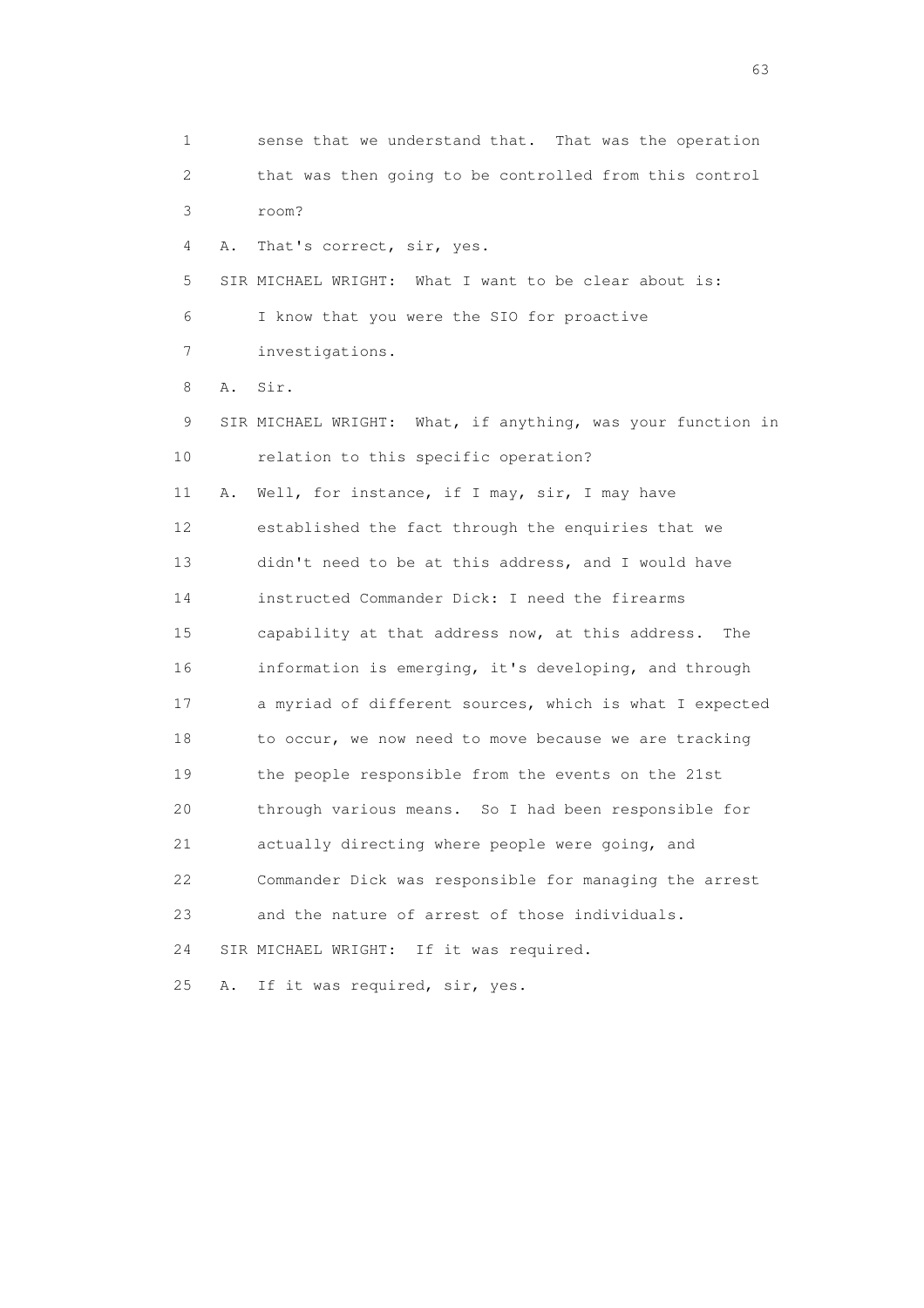1 SIR MICHAEL WRIGHT: So your position would be, if this is 2 the right way of expressing it, you were the liaison 3 between the operation that was going on for Scotia Road 4 and Portnall Road if you like, I will accept that. 5 A. Yes, sir. 6 SIR MICHAEL WRIGHT: And the intelligence that was coming in 7 as to whether or not either of those operations was 8 necessarily needing to be pursued? 9 A. Yeah, what I was doing, sir, was making sure that -- and 10 there is some innovative and imaginative ways that we 11 can do this -- that everything was being done to track 12 them and make some of the decisions as to where we 13 needed to focus. 14 So I might have taken the decision, because there 15 were some difficult decisions to take during this 16 period, that the priority needs to be actually somewhere 17 else, and we are simply going to move those assets away 18 to this address. 19 Then, as hopefully I have explained, Commander Dick 20 would, if we decided we were going to arrest people, 21 would be responsible for managing that, as we term it, 22 executive action, the arrest of those people on the 23 street, managing and being in control of the firearms 24 element and the surveillance element in effect. 25 SIR MICHAEL WRIGHT: Thank you. That's what I wanted to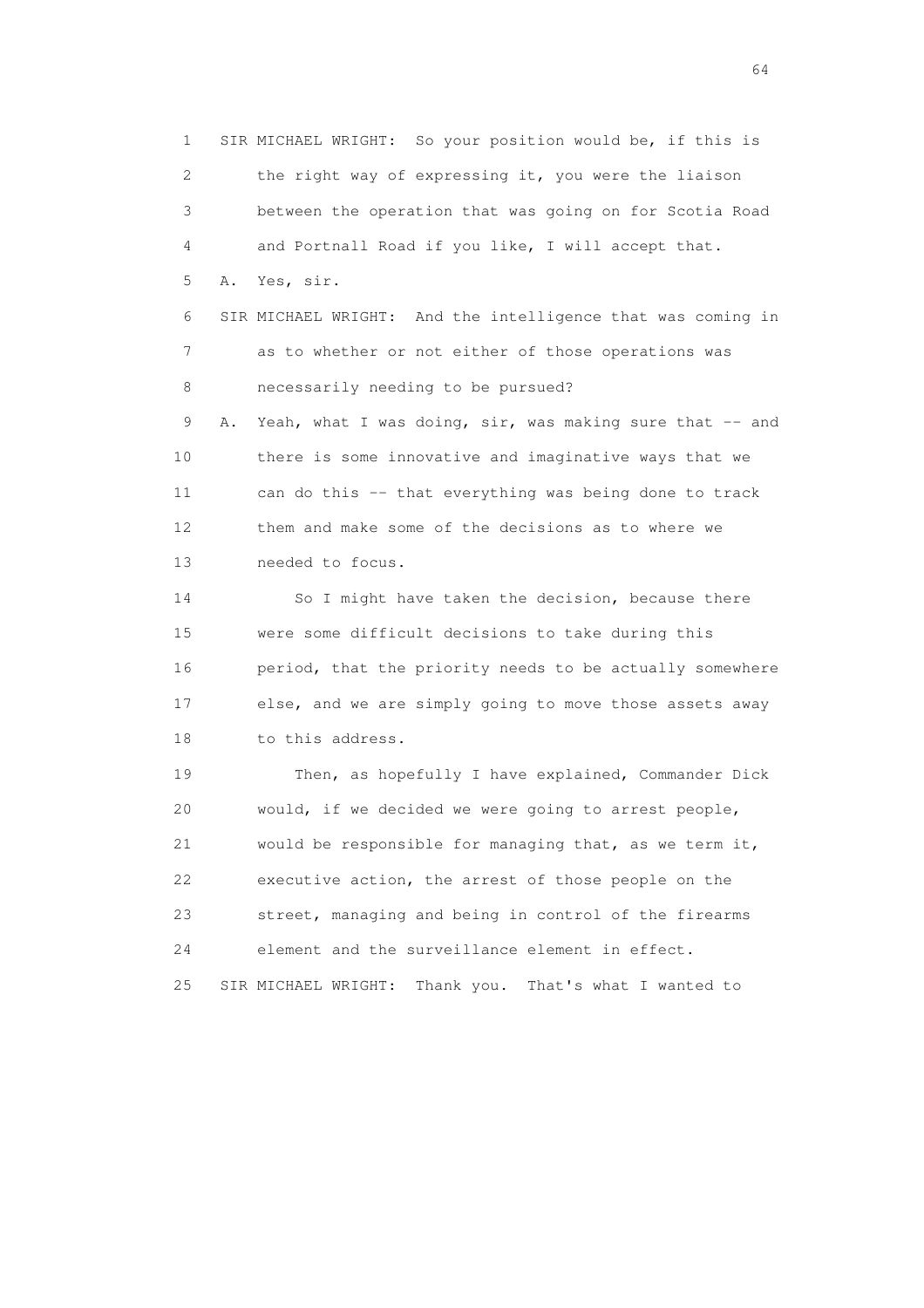1 know.

| $\mathbf{2}^{\mathsf{I}}$ |           | MR HOUGH: A few questions arising out of those. First of |
|---------------------------|-----------|----------------------------------------------------------|
| 3                         |           | all, we need to be clear, I think, that this is not      |
| 4                         |           | an operation directed at just one address or even just   |
| 5                         |           | two addresses?                                           |
| 6                         | Α.        | No, sir. I think there is a document that Mr McDowall    |
| 7                         |           | provided or Mr McDowall's staff officer provided that    |
| 8                         |           | had four addresses on it that morning, and there were    |
| 9                         |           | other addresses that I became aware of very quickly, and |
| 10                        |           | was focusing upon with regards to where these            |
| 11                        |           | individuals were, and in effect who was supporting them, |
| 12 <sup>°</sup>           |           | who was going to provide them with clothing, travel      |
| 13                        |           | documents; was it going to be a case that they had       |
| 14                        |           | simply fled, or were they -- which was my main           |
| 15                        |           | concern -- reorganising somewhere to come back and       |
| 16                        |           | attack London, especially conscious of what we had       |
| 17                        |           | learned from 7 July, and that a bomb factory existed     |
| 18                        |           | there that had more than sufficient materials, component |
| 19                        |           | parts and mixture to make additional devices.            |
| 20                        |           | So the focus was to find people as quickly as            |
| 21                        |           | possible.                                                |
| 22                        | $\circ$ . | I will not take us back to Mr Forteath's log because we  |
| 23                        |           | have looked at it umpteen times, but by 8.15, four       |
| 24                        |           | addresses noted in that, Scotia Road, Portnall Road,     |
| 25                        |           | Blair House, Corfe House?                                |

 $\sim$  65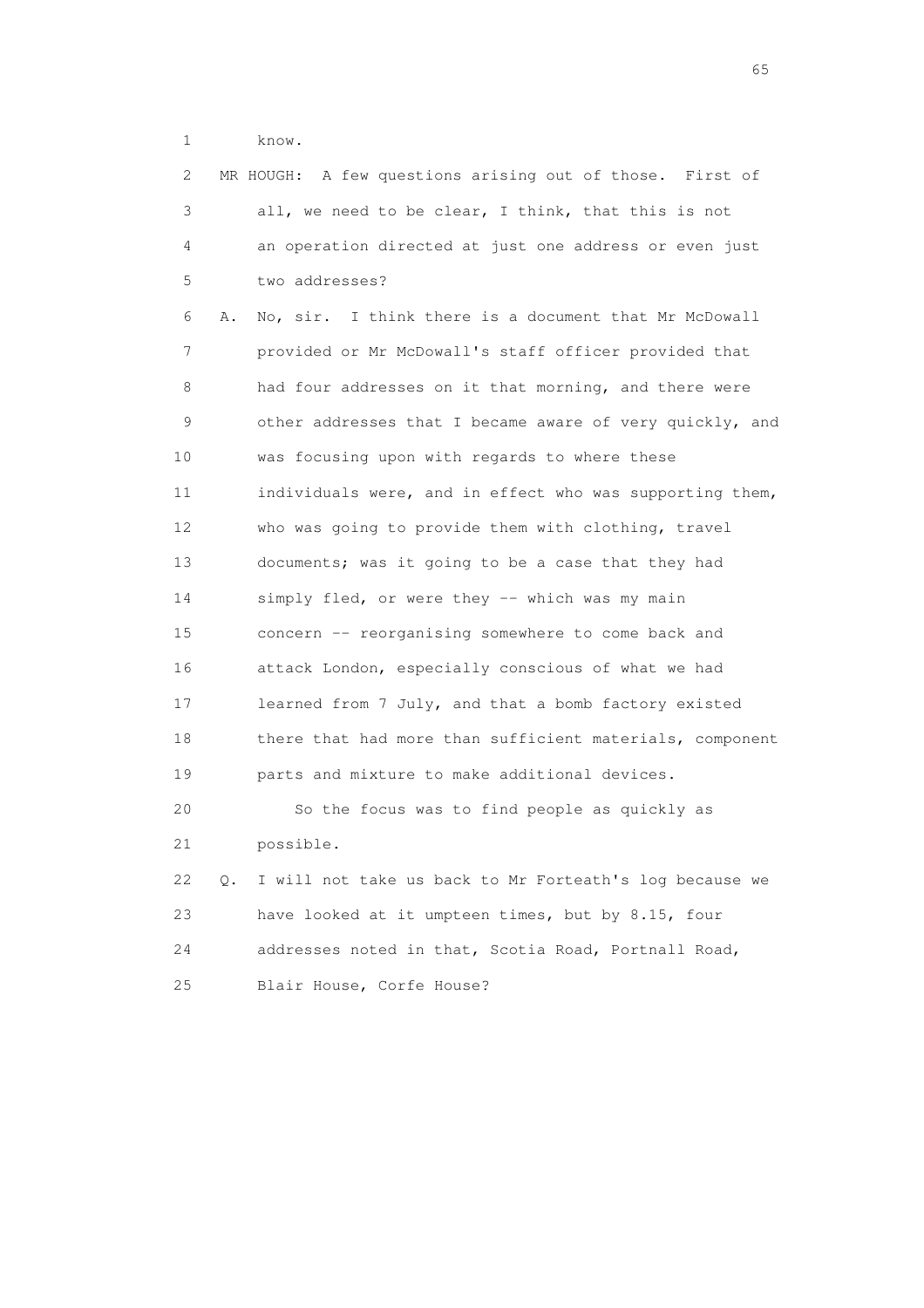1 A. Yes, I believe that's correct, sir.

| 2.       | You were responsible not just for co-ordinating the<br>Q. |
|----------|-----------------------------------------------------------|
| 3        | operations against Scotia and Portnall, but as you have   |
| 4        | said, also identifying if resources needed to be moved    |
| 5        | from them to other addresses or new resources brought     |
| 6        | onstream and sent to those addresses?                     |
| 7<br>Α.  | That's correct, yes, sir.                                 |
| 8<br>Q.  | Another area arising out of the learned Coroner's         |
| 9        | questions, Commander Dick we know was appointed as DSO,   |
| 10       | and we know that that's in textbook terms anyway, a role  |
| 11       | which is required where a suspected suicide bomber is     |
| 12       | confronted, actually confronted?                          |
| 13<br>Α. | That's correct, sir.                                      |
| 14<br>Q. | Were there any discussions between you and                |
| 15       | Commander Dick when you arrived at the operations room    |
| 16       | about the respective roles the two of you would play?     |
| 17<br>Α. | Yes, there was, sir. Obviously this was a new             |
| 18       | challenge. The DSO function that existed for Kratos       |
| 19       | People, Kratos Vehicle and Clydesdale, as I think you     |
| 20       | mentioned, this situation sat outside of that.<br>Those   |
| 21       | were part of my thoughts and decision-making the evening  |
| 22       | before to get contingency for a DSO, and Commander Dick   |
| 23       | and I discussed and decided that she would manage the     |
| 24       | operations room executive action, if I can term it that,  |
| 25       | the arrest, because she was the senior officer and        |

 $\sim$  66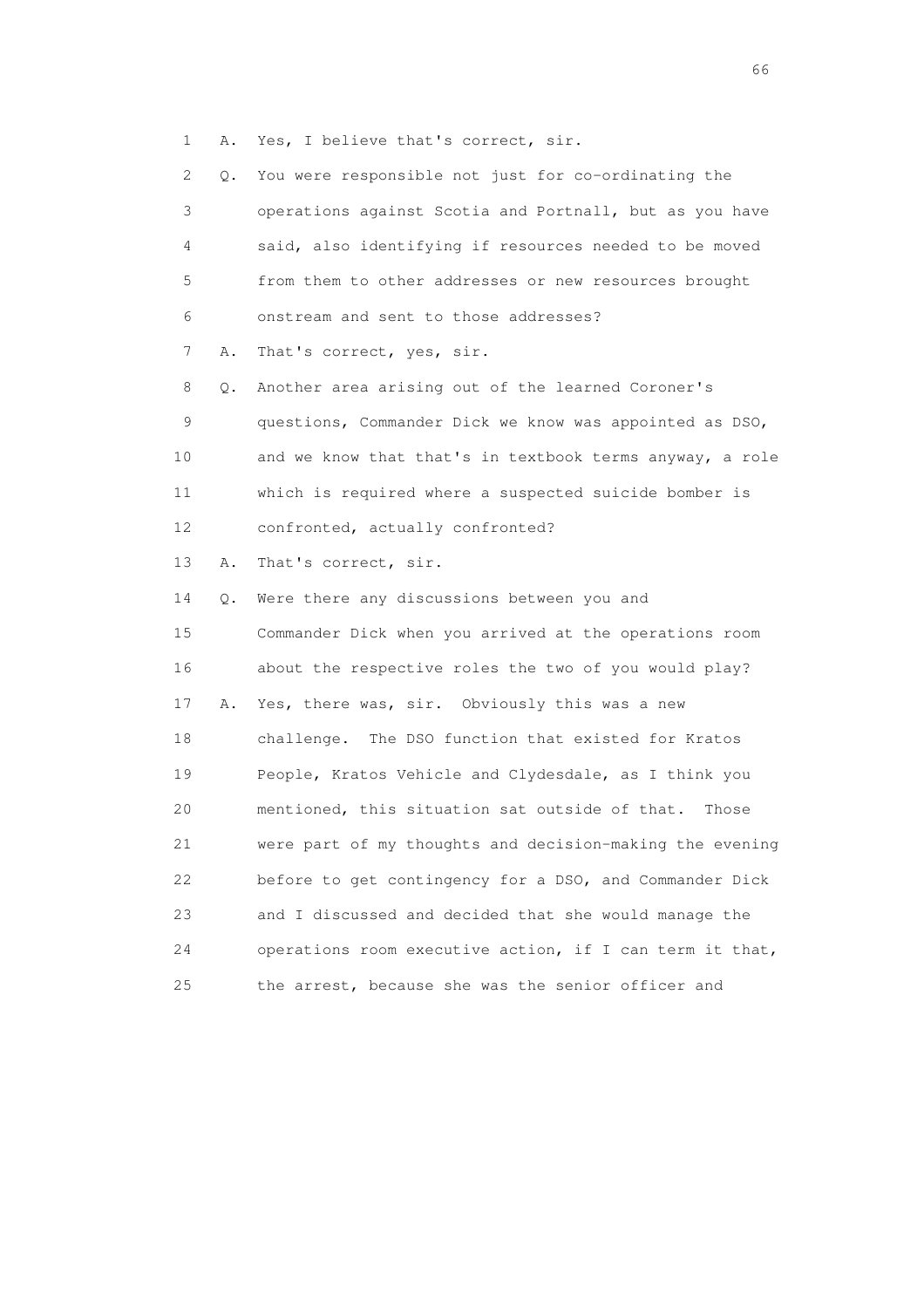1 because of the possibility that there may be

2 a requirement for that DSO element in the

 3 decision-making process; but it was something that we 4 devised that morning because it was new to us. It 5 really was new to us.

 6 Q. As far as you were concerned about how you would 7 interact, was she just going to stand back until there 8 was a confrontation with the suspected bomber or was she 9 going to play a more active part before that? 10 A. No, not at all, sir, forgive me, she would have played 11 and did play a very active part. I was there to liaise

 12 with her, inform her, advise her as a Silver Commander, 13 and in effect had there not been the suicide element, if 14 this had been criminals that weren't considered 15 a suicide threat, that role would have been performed by 16 me, because this was something new that we had not faced 17 before.

 18 So the evening before, before we had considered the 19 DSO element, I would in fact have performed that role, 20 and only potentially in as a school of thought, had we 21 had information to suggest there was definitely going to 22 be a suicide attack by that individual, would you 23 introduce the DSO element.

 24 We made the decision, though, for ease and 25 simplicity of understanding that Commander Dick would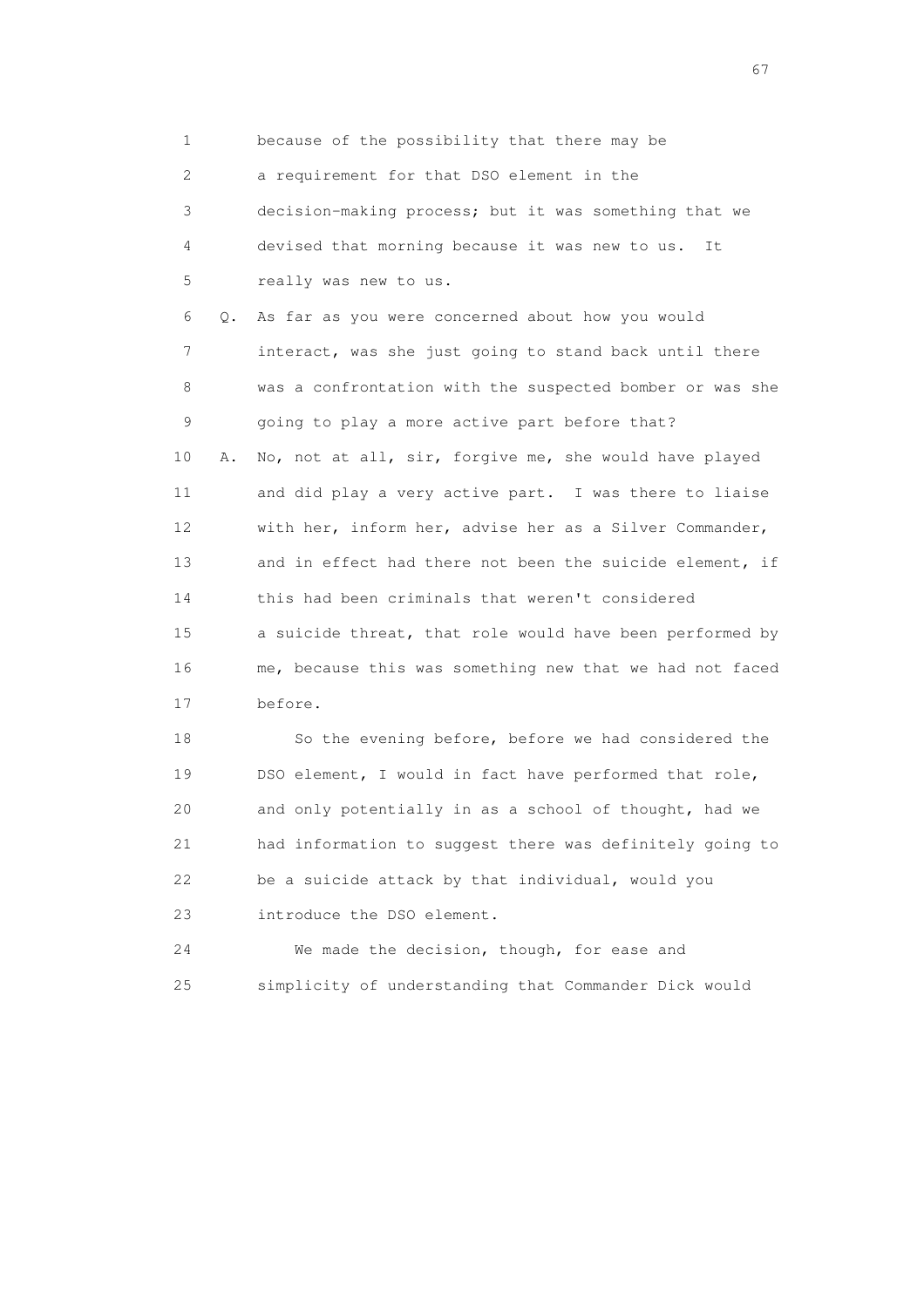1 control the room as the senior officer and would manage 2 all of the arrest functions. What she would do is 3 enable the firearms Silver Commanders at the front end 4 to arrest people coming from the address if she saw it 5 as something they could manage, and she was happy with 6 that; if it was a potential suicide bomber that was 7 identified as a similarity to somebody the day before, 8 then she would manage that herself from the control 9 room. But she would make those decisions. She might 10 pass that responsibility to the Silver Commander for 11 those that weren't likely bombers but she would still 12 make that decision. 13 Q. The intention was that she would have on the scene both 14 the firearms team and the SO13 arrest team under 15 DS Dingemans? 16 A. They would be there ultimately, yeah, yes, absolutely, 17 sir. 18 Q. Dingemans says that he was instructed, I think, by 19 DCI Scott, to liaise with Mr Purser, the Silver 20 Commander -- 21 A. Yes, sir. 22 Q. -- at the scene, and so he went from New Scotland Yard 23 to Nightingale Lane? 24 A. Okay, I don't know that, sir. 25 Q. Was that something you were controlling at the time or

entration of the contract of the contract of the contract of the contract of the contract of the contract of the contract of the contract of the contract of the contract of the contract of the contract of the contract of t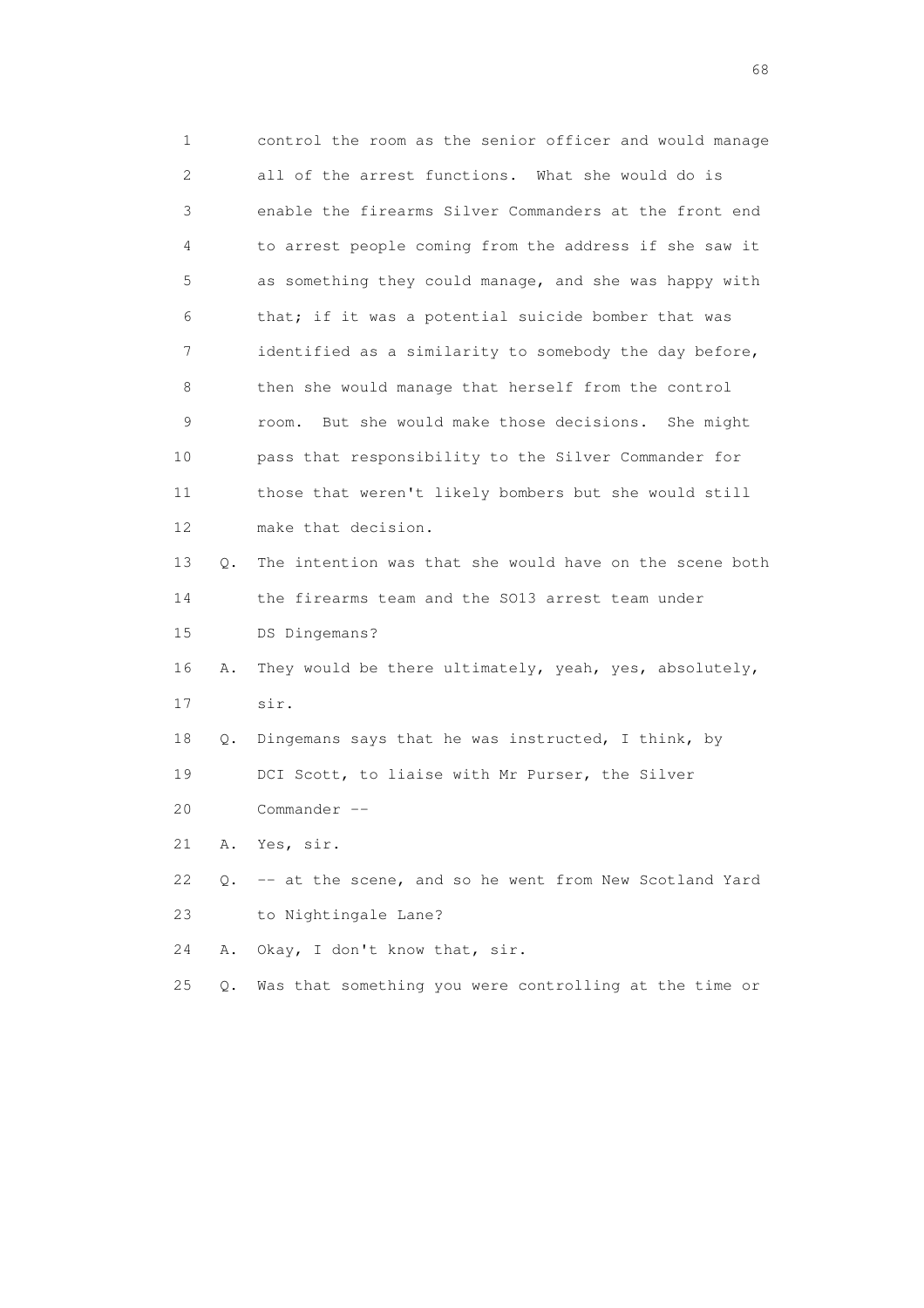1 was that something that simply followed from the 2 instructions you were giving to DCI Scott? 3 A. That would follow from the instructions, sir, that those 4 people, then, they have been given a specific role and 5 they would be expected to fulfil that and go and meet at 6 an agreed location. 7 Q. At around the time of the 8.15 meeting in the forward 8 intelligence cell, you and Commander Dick there, was it 9 realised at that time that the entrance to the 10 Scotia Road premises was communal for several flats? 11 A. I have to say my recollection, either shortly before 12 that meeting or immediately afterwards, and I don't know 13 which, I am afraid, sir, now, some time since, we became 14 aware it was a communal door. 15 Q. Were any decisions made by Commander Dick or yourself as 16 a result of that information coming in? 17 A. Well, again, if I can explain, people had been, in my 18 view rightly, allowed to leave the communal door. 19 I think the communal door services nine flats at that 20 location. 21 Q. That's correct. 22 A. On the basis that our information and our strategy was 23 to stop people coming from 21 Scotia Road, obviously to 24 arrest those who may have a likeliness to the bombers 25 from the day before, and to stop any other people away

entral de la construction de la construction de la construction de la construction de la construction de la co<br>1990 : la construction de la construction de la construction de la construction de la construction de la const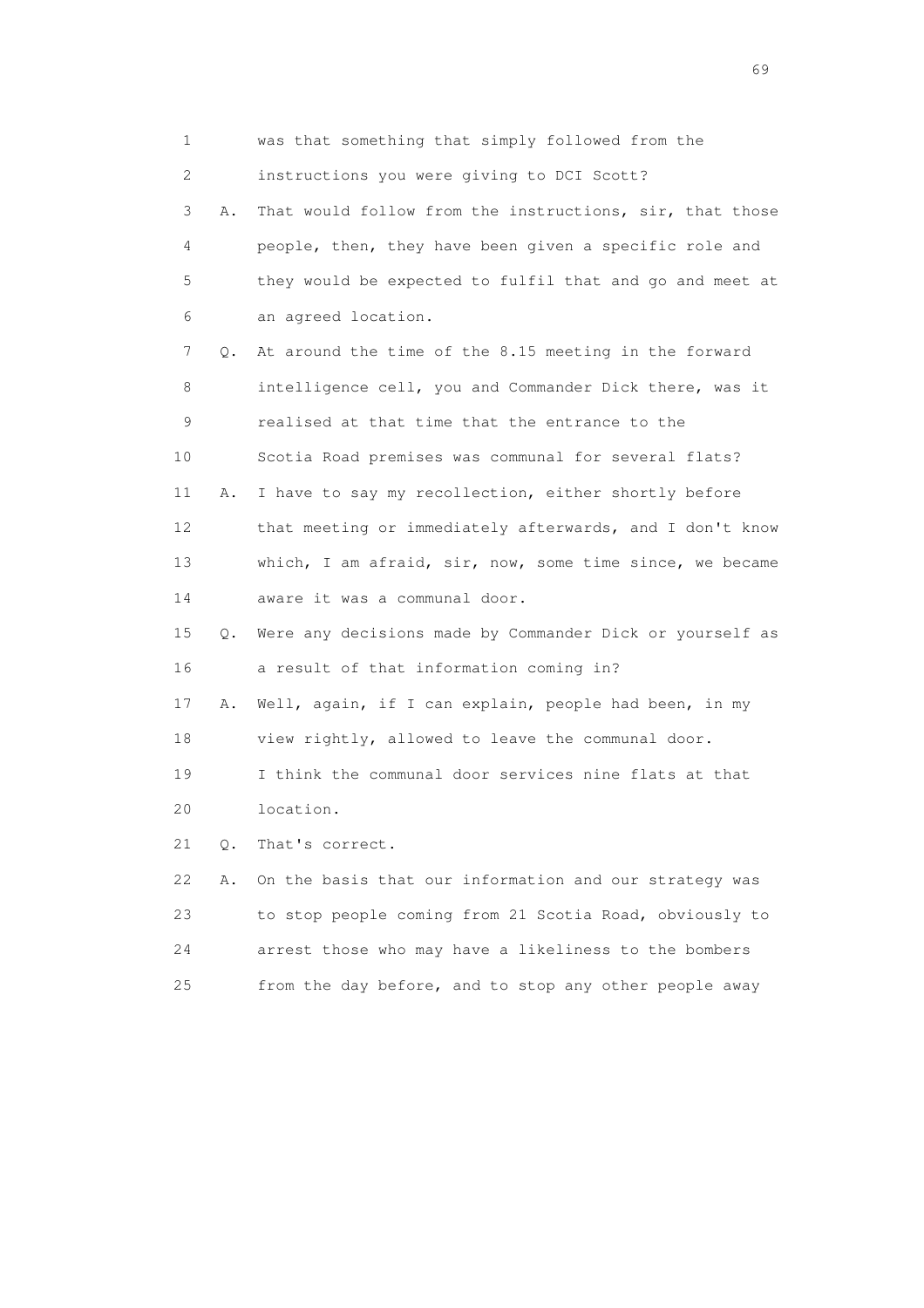1 from the address when safe to do so and to serve that as 2 an intelligence opportunity about what may be at that 3 address.

 4 Because we have got the communal door, we took the 5 position that, if anybody came from that address who was 6 a likeness to one of the bombers, obviously and rightly 7 they would be surveilled by the surveillance team and 8 then arrested by the firearms team.

 9 As the morning developed, my expectation and hope 10 was we would get control of the front door or the flat 11 at 21 Scotia Road, and by control, sir, I mean have 12 a clear understanding of when people left that flat 13 within that block.

 14 Q. We don't need to go into quite how you would have done 15 that --

16 A. No, sir --

17 Q. -- but by technical means, I think.

 18 A. -- but in effect that would have then allowed us to stop 19 other people going from that address. Coming from the 20 communal door, rightly, in my view, people weren't being 21 stopped. We became aware of that, and Commander Dick 22 agreed with the decision, we discussed it, and we 23 allowed that to continue.

 24 Q. You were asked about this at the trial, the Health and 25 Safety trial last year, and it's page 163 for those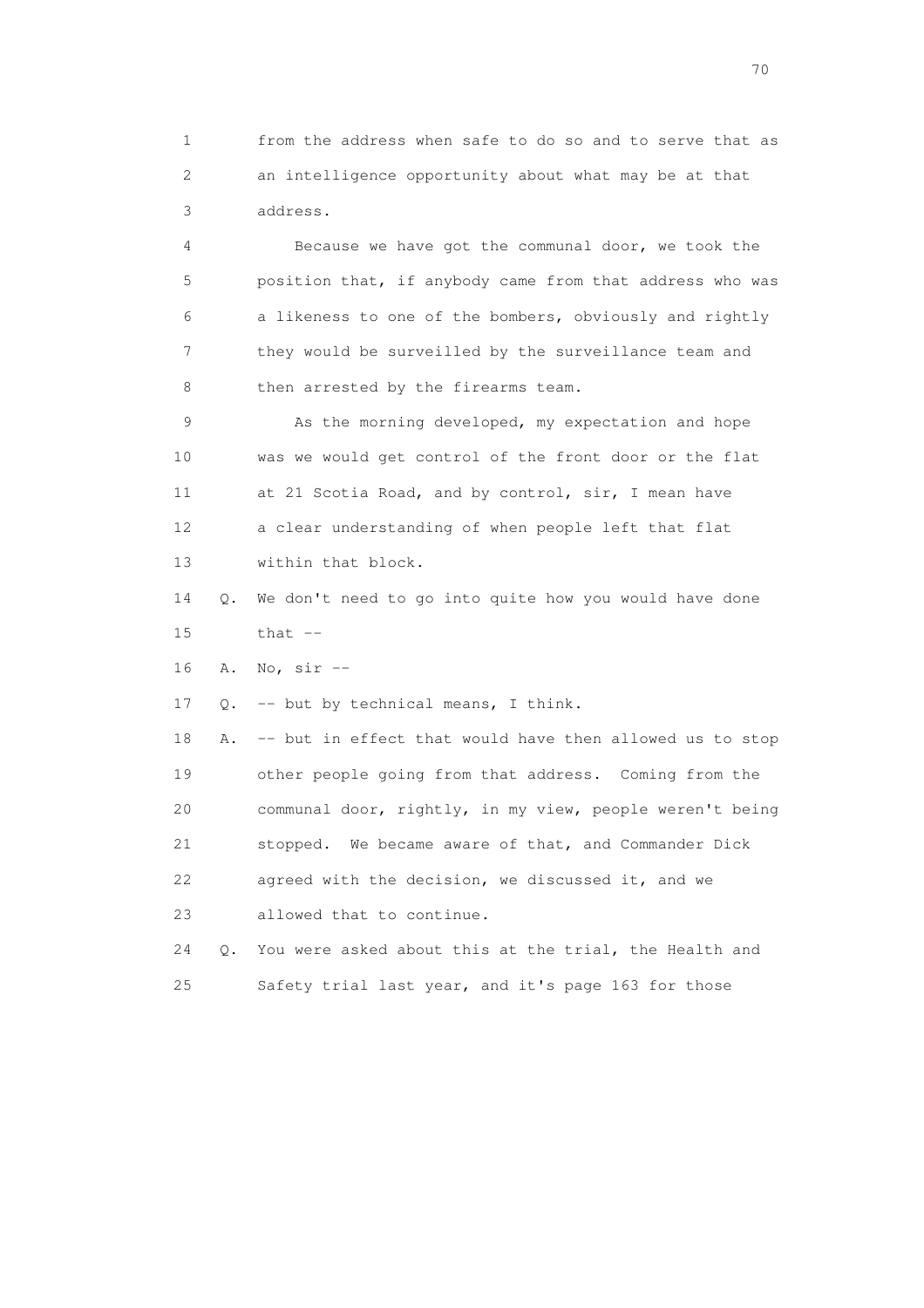1 following, who have that transcript, of 3 October. You 2 said there:

 3 "I had a conversation with Commander Dick either 4 shortly before or shortly after [that's the 8.10 5 meeting] and the decision was taken that we wouldn't 6 stop people coming from the communal door unless there 7 was a likeness or the surveillance team believed they 8 were the suspects from the imagery on the 21st." 9 A. Yes, sir.

 10 Q. Now, the decision, you say, was taken "that we wouldn't 11 stop people coming from the communal door" either 12 shortly before or shortly after the meeting. Would you 13 accept that in fact people had come out and had not been 14 stopped before that decision was taken?

 15 A. Absolutely, sir. What I think I became aware of, that 16 people were leaving the block and hadn't been stopped, 17 so I think that precipitated the question: why hadn't 18 they been stopped; and then there was the understanding 19 that because it was a communal door.

 20 In effect then myself and Commander Dick had that 21 discussion and agreed that the best way to remain 22 covert, to find out enough about the address, just one 23 of the first addresses we had identified, was not to 24 stop people that may be from the other eight flats 25 coming from the address; and again, the learning we have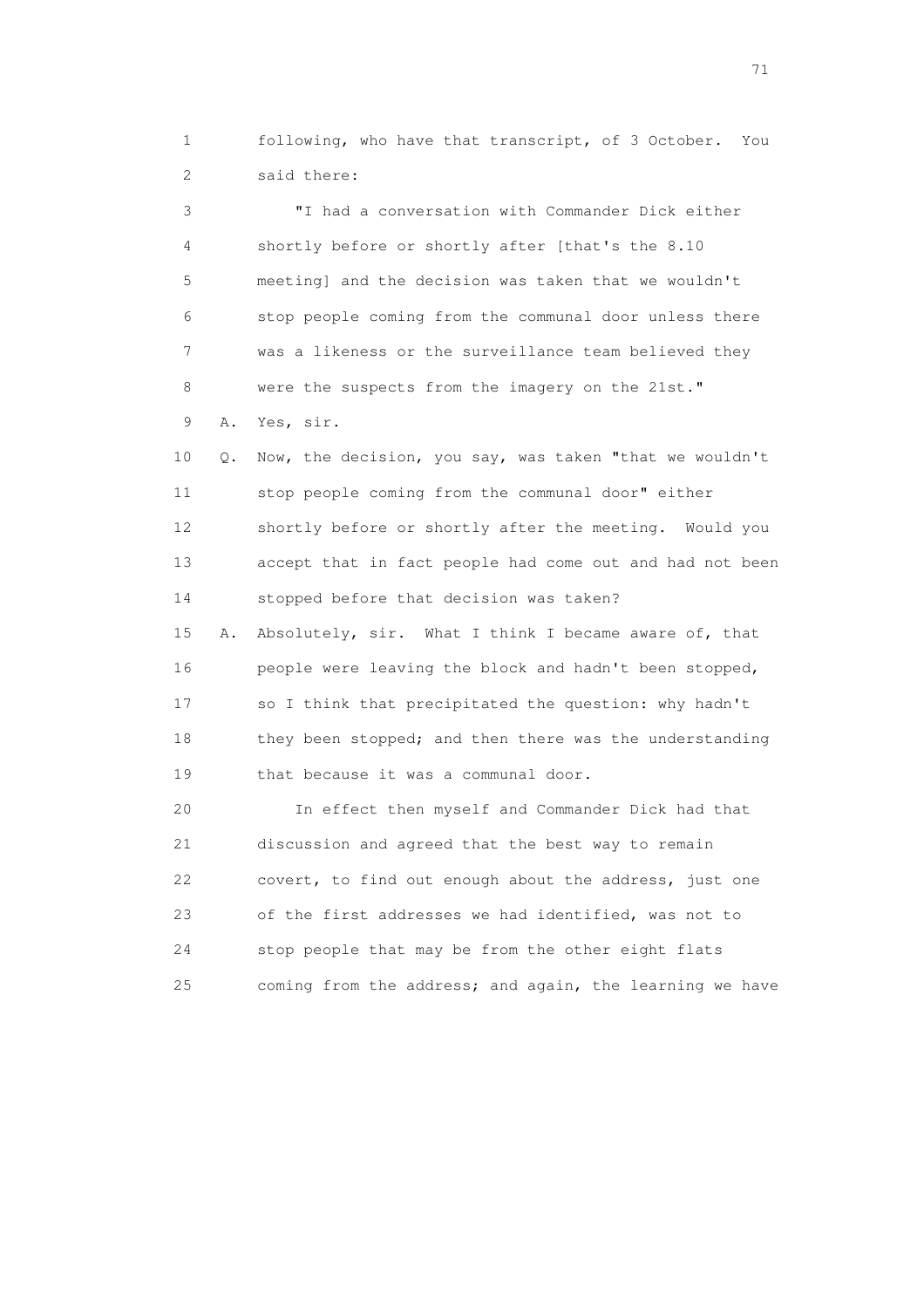1 and subsequently in this investigation, key addresses 2 that we went to in blocks, and we may become aware of 3 Curtis House in this inquiry, there were two flats 4 within Curtis House, which is where the bomb factory was 5 for the attacks of 21 July in the one block. 6 So you have to be very cautious about who you stop. 7 You really do need to get a better understanding of what 8 linkages may be there. So the decision was taken by 9 Commander Dick then, rightly in my view, to enable 10 people to leave unless they were a likeness to the 11 suspect. 12 Q. Before that decision had been taken, it was happening on 13 the ground? 14 A. Yes, sir. 15 Q. Was that happening on the ground, ie people not being 16 stopped, because of a decision which had been made or 17 just because of a judgment call made by the surveillance 18 officers on the ground? 19 A. I don't know because I wasn't part of that process, sir. 20 My sense is it was probably a judgment call and rightly 21 so by the surveillance team. 22 SIR MICHAEL WRIGHT: I think we can work it out, because 23 this meeting in the forward cell was about 8.10, 8.15. 24 A. Yes, sir, 8.15, sir, I believe.

25 SIR MICHAEL WRIGHT: My recollection is from what we heard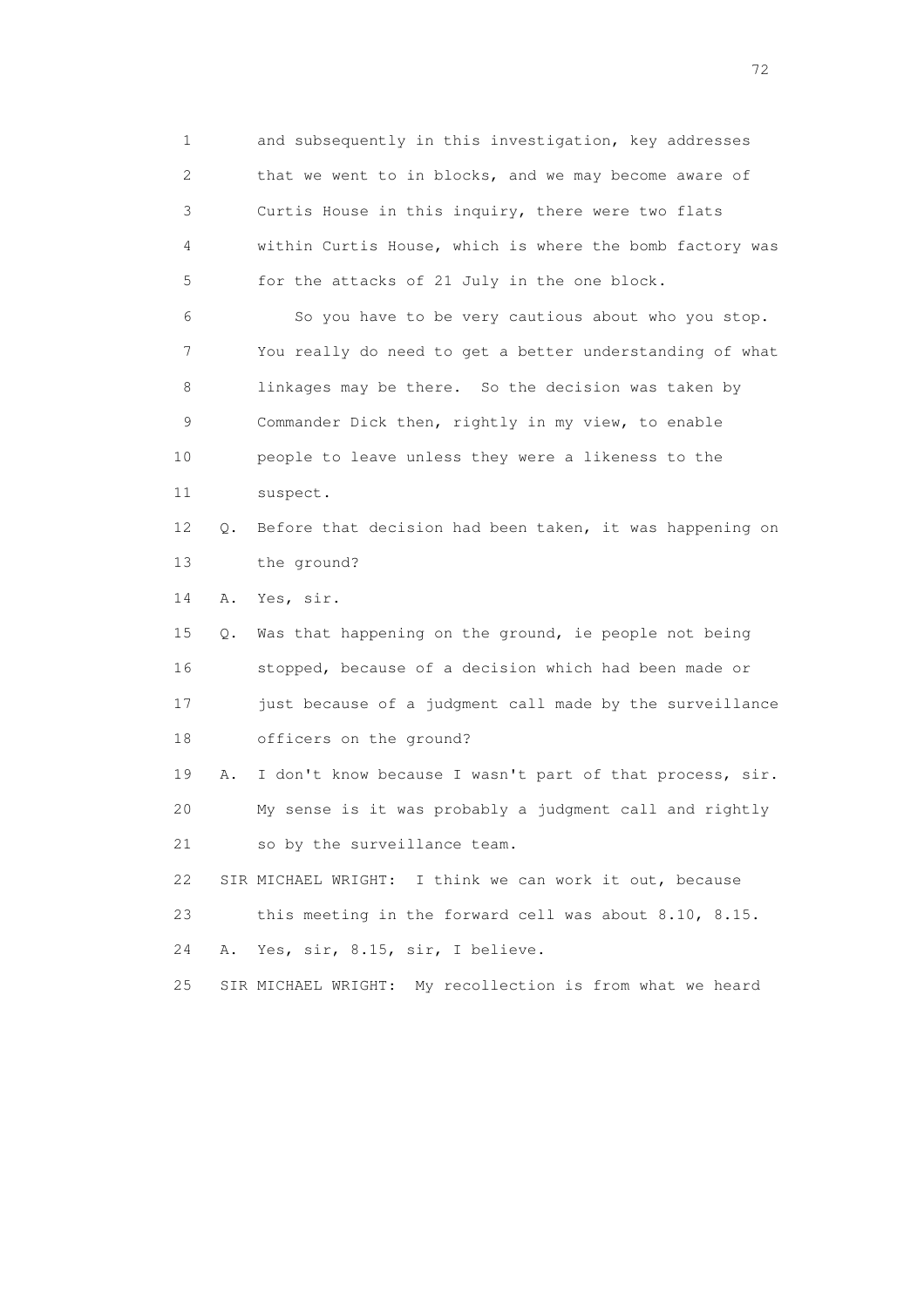1 yesterday that some half dozen people left the house, 2 left the communal door, my recollection, between 6.30 3 and about 7.15. 4 MR HOUGH: I think it's -- no, I think that's wrong. 5 I think there were a number of people who left -- 6 a couple of people I think left before 8.15 and then 7 four left between 8.15 and 9.34. 8 SIR MICHAEL WRIGHT: Sorry, I got my times wrong. 9 MR HOUGH: I am seeing nods. So only a couple before the 10 meeting, but I think four after the meeting. 11 SIR MICHAEL WRIGHT: The point is the same. Even if it was 12 only a couple, those first two presumably were allowed 13 to go as a result of a judgment call, as Mr Hough put 14 it, by the officers on the ground. 15 A. Yes, sir, I think so. 16 SIR MICHAEL WRIGHT: Yes. 17 MR HOUGH: Now, after that meeting, was anything done to 18 make everybody in the operations room aware of 19 Mr McDowall's strategy? 20 A. Yes, sir, there was -- what we did in the meeting was 21 make sure that everyone understood it who was there, and 22 then Commander Dick went to speak to the Silver 23 Commanders, who are the control element for what happens 24 out at each address, control vehicle, to speak to them 25 personally, and I believe it was Mr Johnston, who is the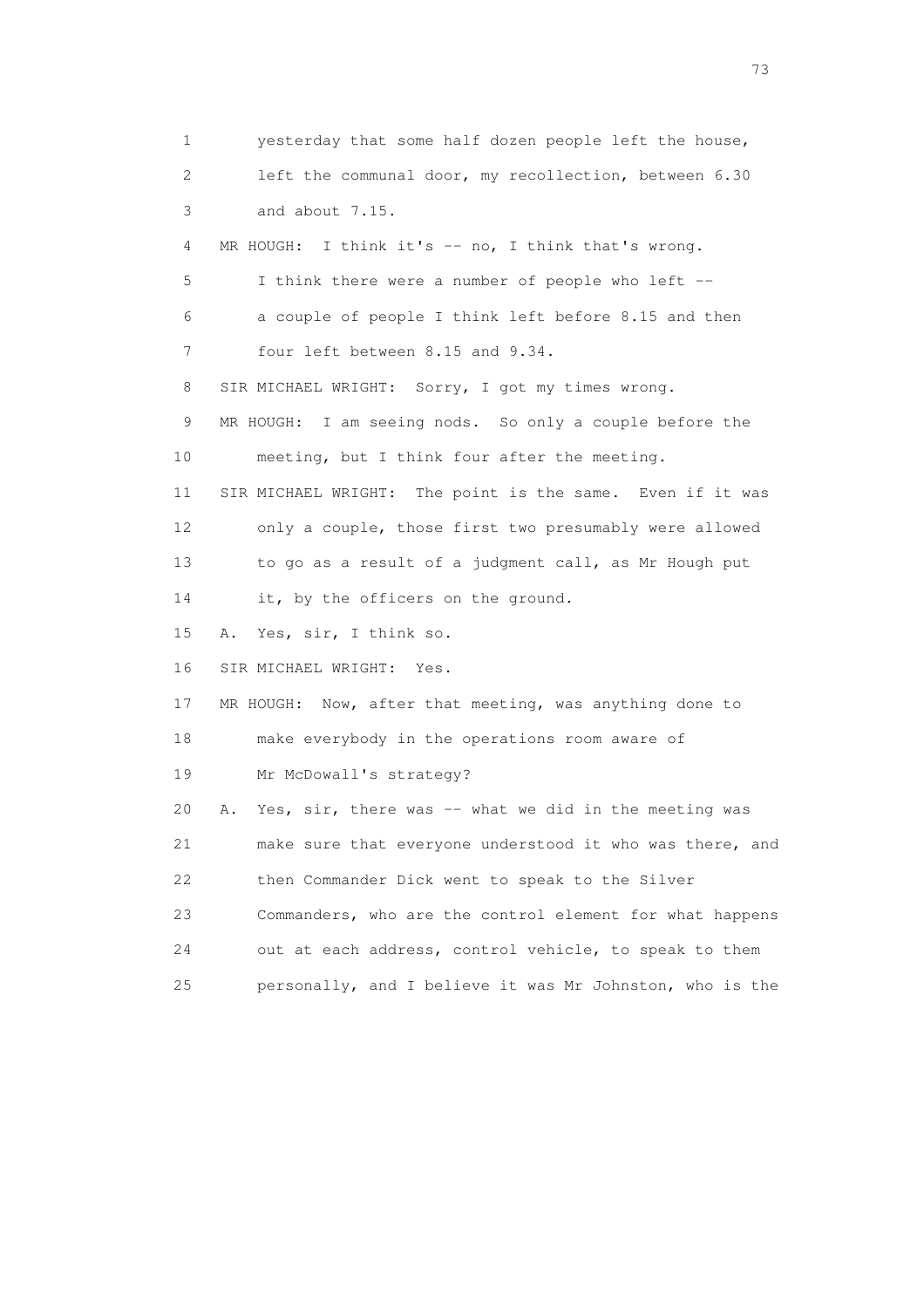1 ops co-ordinator, Superintendent Johnston, wrote on 2 the -- there is a number of white boards in the 3 operations room, wrote on one of the white boards the 4 details of the strategy. 5 Q. Can you remember what he wrote? 6 A. I did make a note of it, sir. 7 Q. It may be helped by page 236 in your tape transcript, if 8 that's put on screen. It's the second main paragraph: 9 "Following the meeting, Commander Dick provided the 10 aims and objectives to the operation. These aims and 11 objectives were recorded by Superintendent Johnston. 12 Those aims were in effect to ensure public safety, to 13 control the addresses, where possible taking people away 14 from the addresses and detaining them as an intelligence 15 capture and to arrest the suspects from the addresses 16 and secure and search any identified premises." 17 A. Yes. 18 Q. Breaking that down, "taking people away from the 19 addresses and detaining them as an intelligence 20 capture", is that using the SO13 arrest team? 21 A. That would be Commander Dick's decision, but 22 potentially, sir, yes, and I believe in the decision 23 log, it may be because of my recording in the decision 24 log I think might have come from the white board, there 25 might be a more accurate, almost word for word if my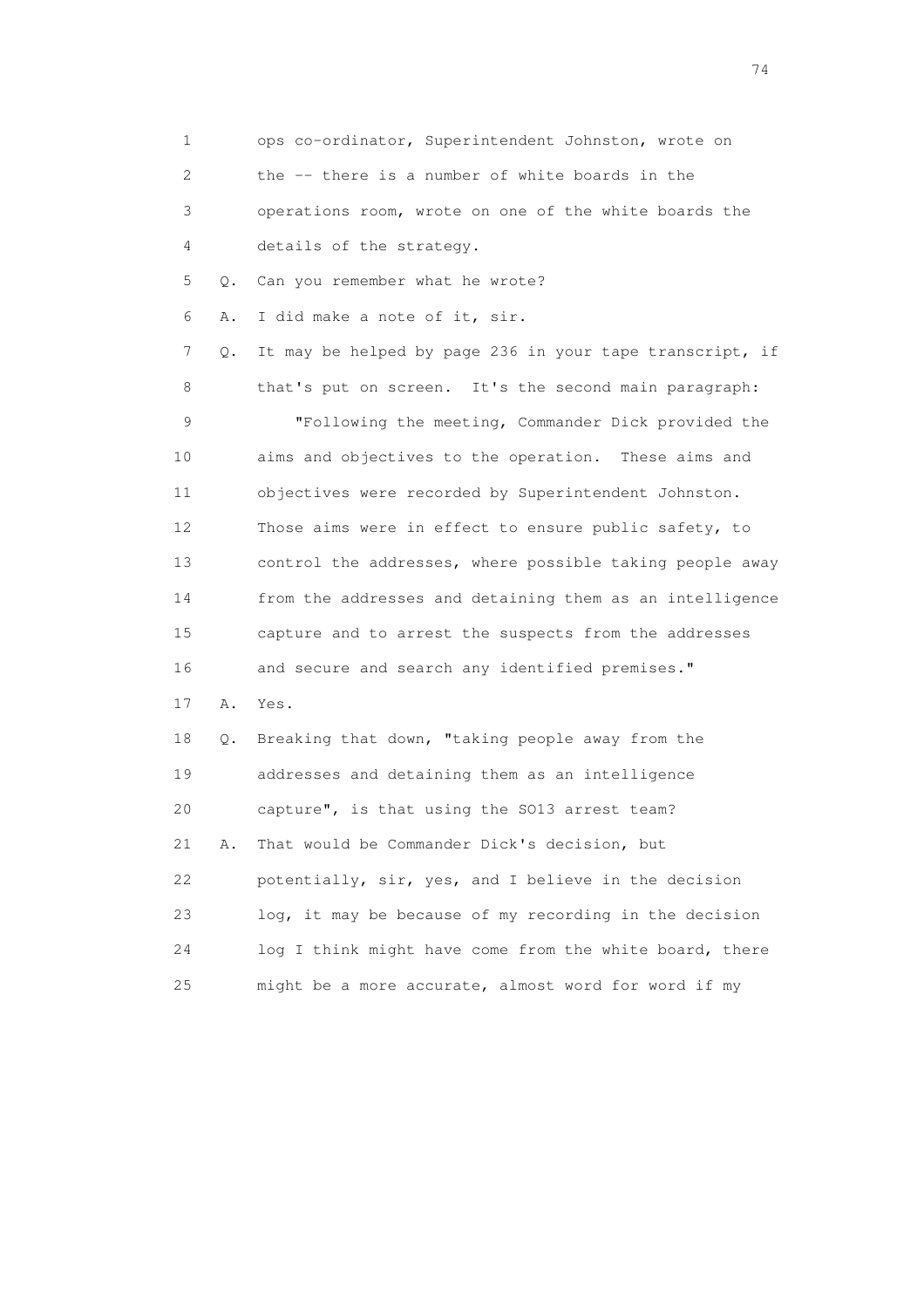1 recollection is correct, record of what was taken from 2 the white board.

 3 Q. If we look, then, at page 208, please, on the page, if 4 that's a more accurate record, top of the page, on the 5 previous page it just says:

 6 "The aims of the deployments are as given by Gold 7 Commander McDowall to control, challenge and arrest the 8 suspects as identified from the CCTV imagery. At the 9 addresses linked to the suspects, persons identified as 10 emerging from those venues but not the subjects were to 11 be controlled [so watched] going from the address. At 12 a safe distance those persons of interest will be 13 detained in order that an intelligence capture could 14 occur, regarding the occupiers of the addresses. This 15 process will serve to eliminate what may be historical 16 addresses and to establish the connectivity of the 17 suspects to these locations."

18 Then you write:

 19 "At this time the priority was to ensure each 20 address was under proper control, establishing that each 21 front door is fully viewed to establish the movement of 22 and assist with the identification of occupiers." 23 Then you talk about other technical assets which

24 aren't of relevance to us.

25 A. Yes, sir, I do actually believe, and it's just my memory

na matsay na katalog as na kasang na mga 175 may 2008. Ang isang isang nagsang nagsang nagsang nagsang nagsang<br>Tagapang nagsang nagsang nagsang nagsang nagsang nagsang nagsang nagsang nagsang nagsang nagsang nagsang nagsa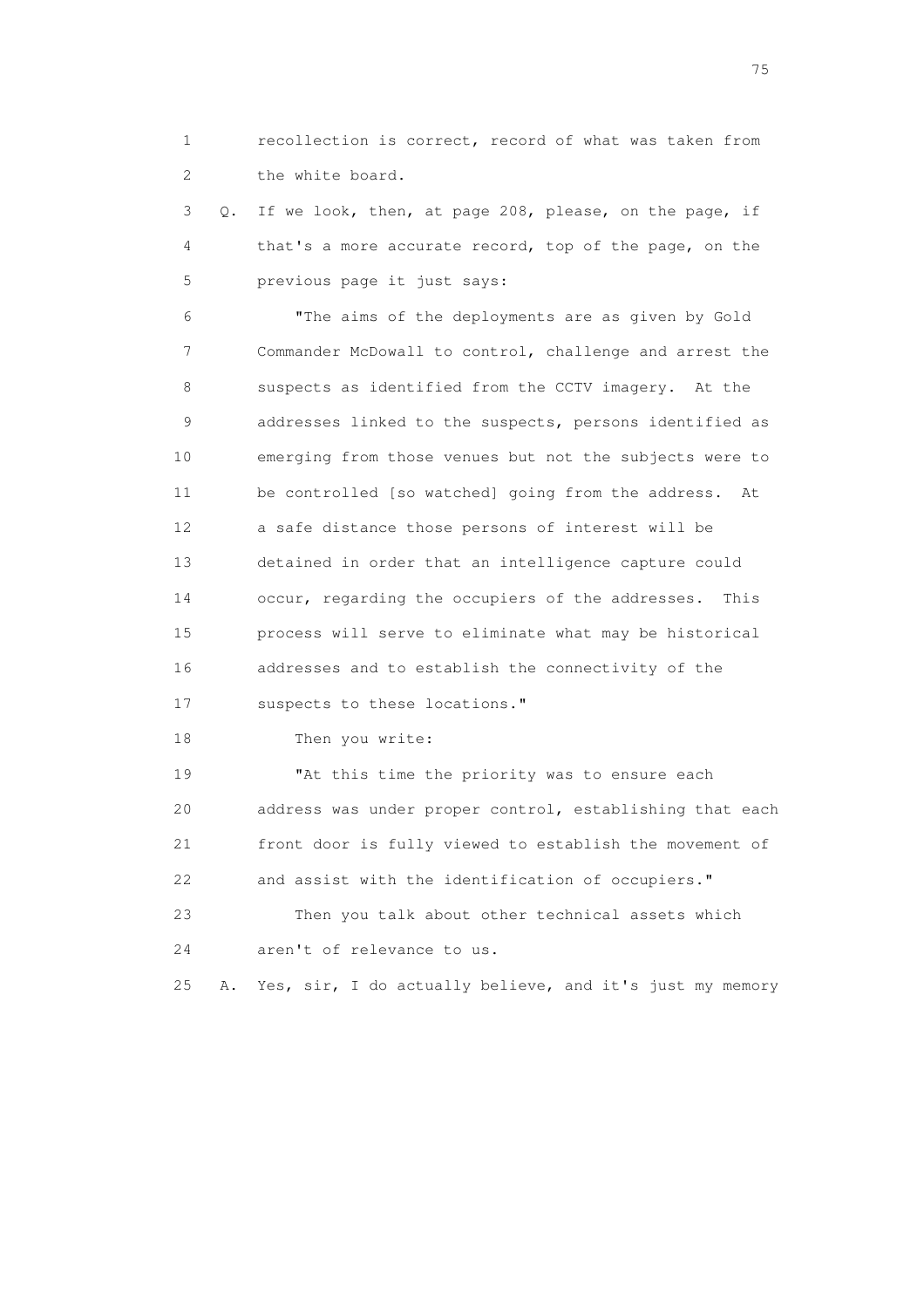1 now because of the time, that there was an entry that 2 numbered, in a numbered forum. Forgive me. (Pause) 3 I think it's at 1300, sir. That it's actually 4 written in the decision log. Mr Johnston may be able to 5 assist you, but I think that was what he wrote on the 6 board, exactly. 7 Q. 1300? Ah, I see, yes, page 13 of the log or page 240 in 8 the bottom right. 9 A. I may be confused by that, sir, but I have recollection 10 now that might have been what was on the board, but 11 Mr Johnston could assist you with that, I think. 12 Q. We will ask him. But we there see the numbered points: 13 "Ensure public safety, control addresses". 14 That's surveillance control? 15 A. Yes, sir. 16 Q. "Where possible take people away from addresses and 17 detain". 18 A. Yes, sir. 19 Q. So that's people other than the suspects? 20 A. Yes, sir, yes. 21 Q. "Arrest suspects". 22 Then three names, Nettle Tip which was Osman? 23 A. That's correct, sir. 24 Q. Regal Wave which was Omar? 25 A. Yes, sir.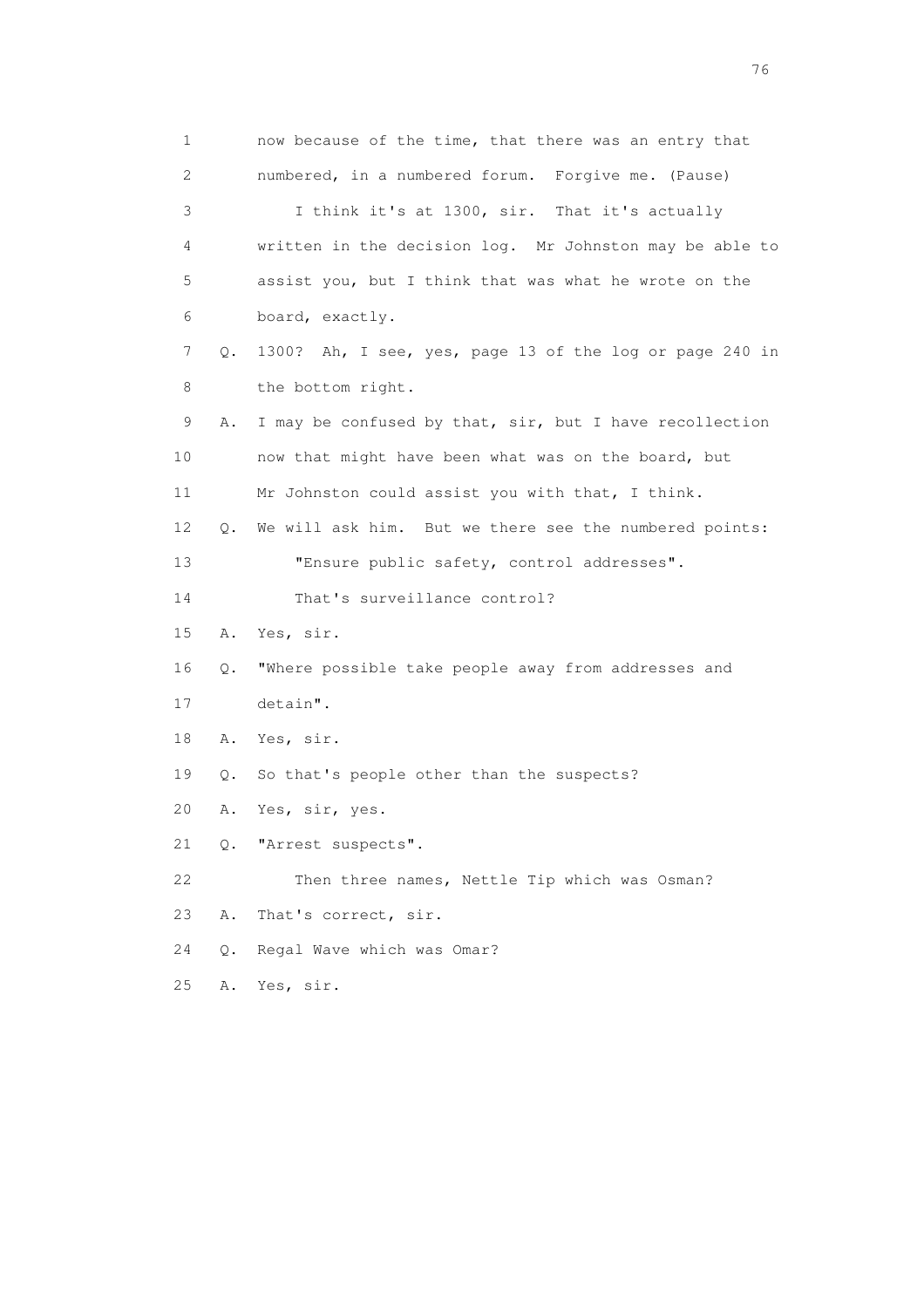| $\mathbf{1}$ | Q. | Then:                                                   |
|--------------|----|---------------------------------------------------------|
| 2            |    | "5.<br>Secure and search identified addresses".         |
| 3            | Α. | Yes, sir.                                               |
| 4            | Q. | Obviously when that became practicable?                 |
| 5            | Α. | Yes, sir.                                               |
| 6            | Q. | So something like that is written in --                 |
| 7            | Α. | Yes.                                                    |
| 8            | О. | -- the ops room by Mr Johnston. We can ask him about    |
| 9            |    | that. A couple of other questions about the ops room:   |
| 10           |    | how many people roughly were present in the ops room in |
| 11           |    | the period from 8 o'clock to 10 o'clock?                |
| 12           | Α. | I would estimate around about a dozen, 15 -- a dozen,   |
| 13           |    | Again swipe records may help with that. I don't<br>15.  |
| 14           |    | know if they have been captured.                        |
| 15           | Q. | We have seen photographs of the operations room and     |
| 16           |    | I don't ask them to be brought up yet. What was the     |
| 17           |    | atmosphere in the room and what was the noise level?    |
| 18           | Α. | The atmosphere was the first morning of the operation,  |
| 19           |    | what happened the day before, it was very energetic,    |
| 20           |    | very focused. Noise level as I would have expected;     |
| 21           |    | people are talking, communicating, clarifying issues.   |
| 22           |    | Noise level certainly wasn't quiet but it wasn't noisy, |
| 23           |    | or you know, too noisy that people couldn't understand  |
| 24           |    | or couldn't carry out their functions; energetic,       |
| 25           |    | I would say, sir.                                       |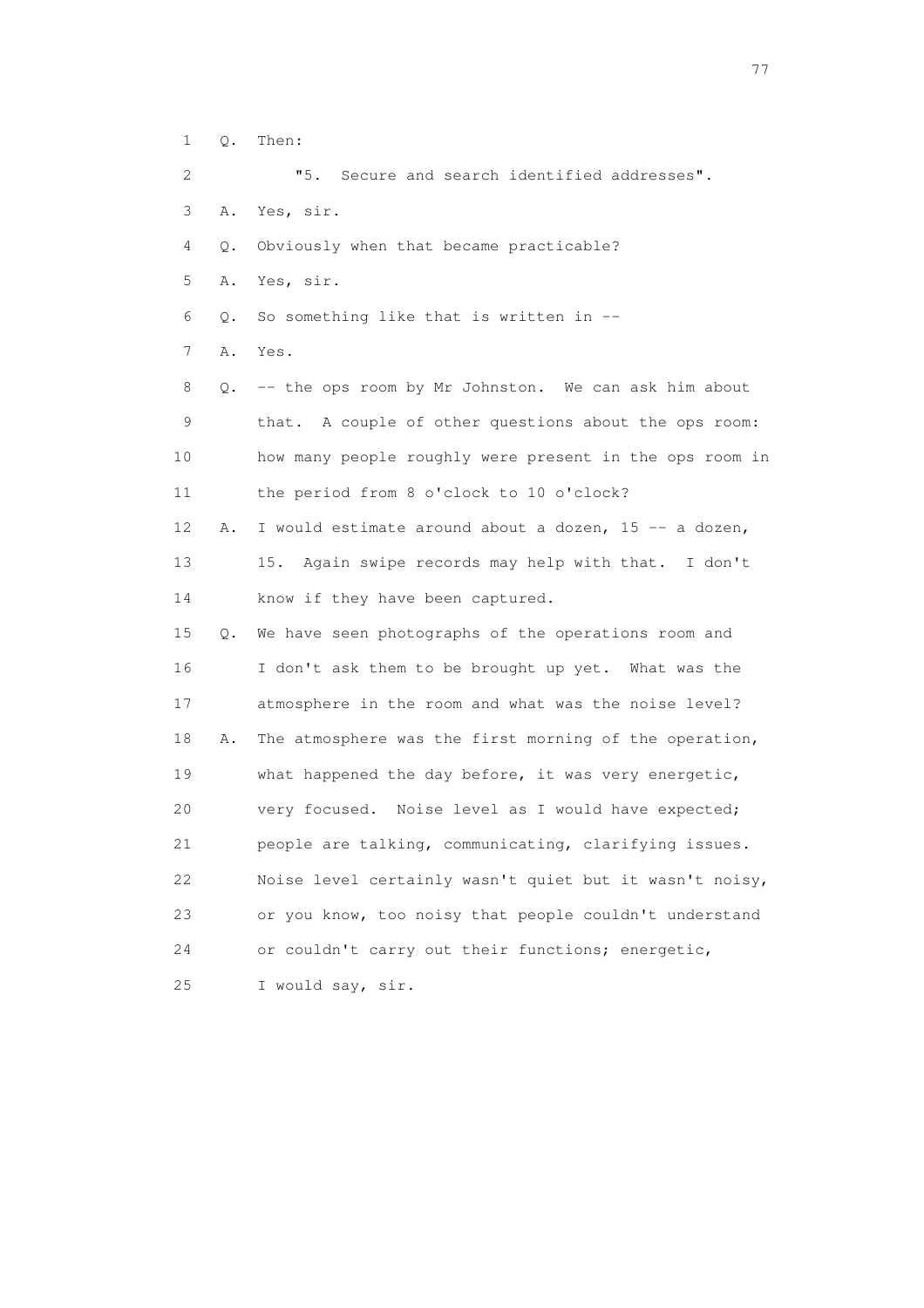1 SIR MICHAEL WRIGHT: How did it compare with the noise 2 levels generated in Operation CATTO, which would have 3 been a week earlier. 4 A. Sadly, sir, I wasn't -- because of what I was doing on  $5 \t 7/7 -$  6 SIR MICHAEL WRIGHT: You can't answer that question. 7 A. No. What might be helpful as a comparison is that 8 subsequently we have conducted some additional training, 9 and it's part of a surveillance training programme that 10 we have introduced for this sort of incident over 11 a three-day scenario, and the control room plays a main 12 function in that. Very similar levels of energy and 13 communication, I noticed, were replicated in the recent 14 training programmes where people really do need to 15 communicate very clearly what's happening in a fast time 16 environment. Certainly not quiet. 17 SIR MICHAEL WRIGHT: Certainly what? 18 A. Not quiet. 19 SIR MICHAEL WRIGHT: Well, I asked you. You couldn't answer 20 my question -- well, can you identify someone fairly 21 senior who was both present in Operation CATTO and was 22 present in the operations room during this period? 23 A. That would be Mr Connell, sir. 24 SIR MICHAEL WRIGHT: Mr Connell? 25 A. Yes, sir.

na na matsayang mga kasang mga kalendaryon ng mga kasang mga kasang mga kasang mga kasang mga kasang mga kasan<br>Mga kasang mga kasang mga kasang mga kasang mga kasang mga kasang mga kasang mga kasang mga kasang mga kasang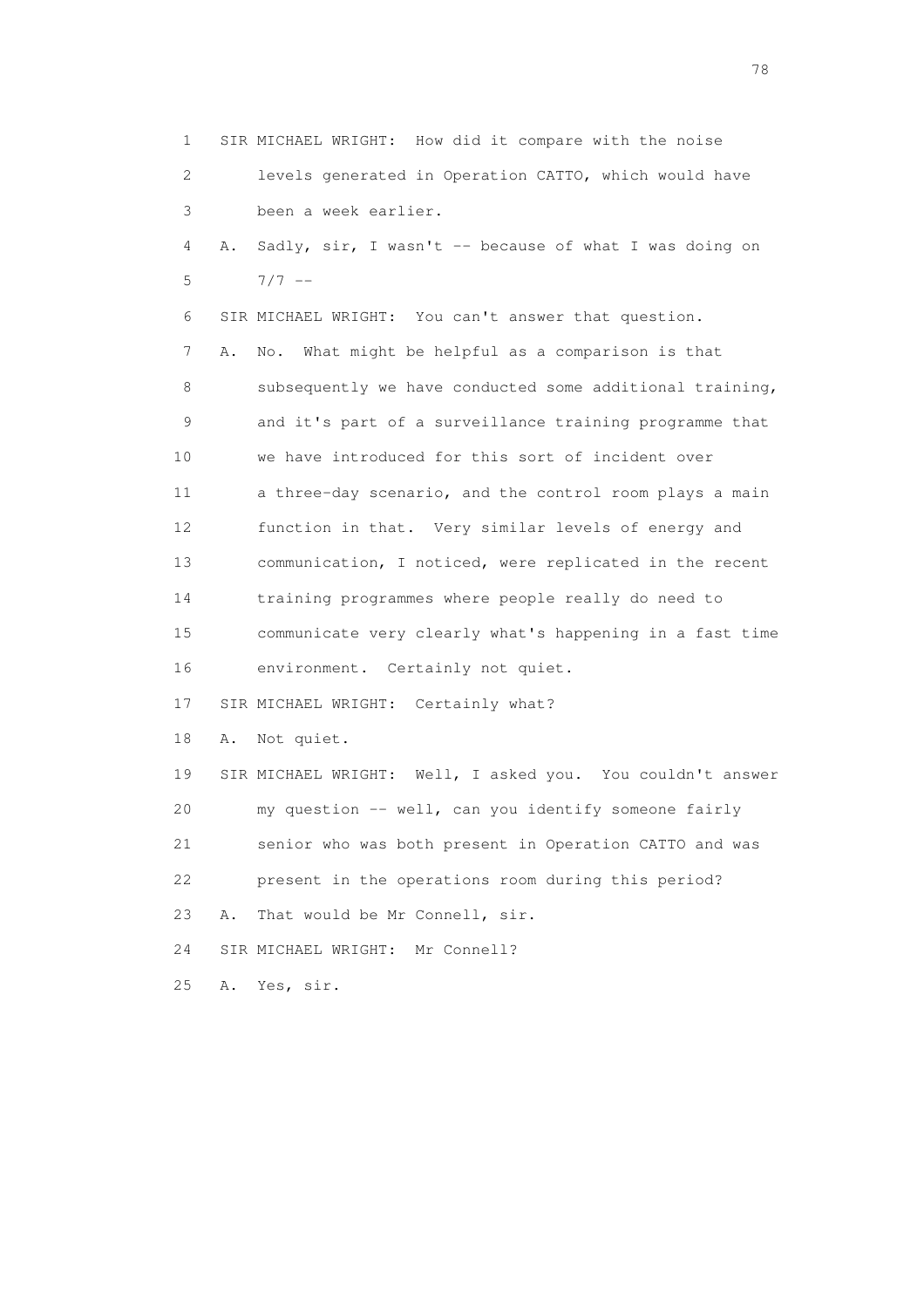1 SIR MICHAEL WRIGHT: All right.

 2 MR HOUGH: Now, can we have tab 20 of the jury bundle, the 3 plan back on screen, please. 4 Focus in, please, on the operations room. Now, just 5 to remind ourselves of how this room was laid out, you 6 have the straight desk of surveillance team monitors? 7 A. Yes, sir. 8 Q. Then a horseshoe-shaped configuration of desks behind 9 them? 10 A. Yes, sir. 11 Q. And some big screens in front of them? 12 A. That's correct, sir. 13 Q. So screens both immediately in front of each one and 14 larger screens above? 15 A. Yes, sir, terminals on the desk in effect, and there is 16 sort of TV screens above the front end, if you like, at 17 the top of the overhead. 18 Q. What was showing, if anything, on the higher and larger 19 screens? 20 A. There is an ability to show things like the surveillance 21 monitors log. I can't recall if that was being shown at 22 the time. You can actually put CCTV imagery and things 23 of that nature on there. News bulletins. I can't 24 actually recall at that time, I am afraid, sir. 25 Q. During the period from 8 o'clock to 10 o'clock were you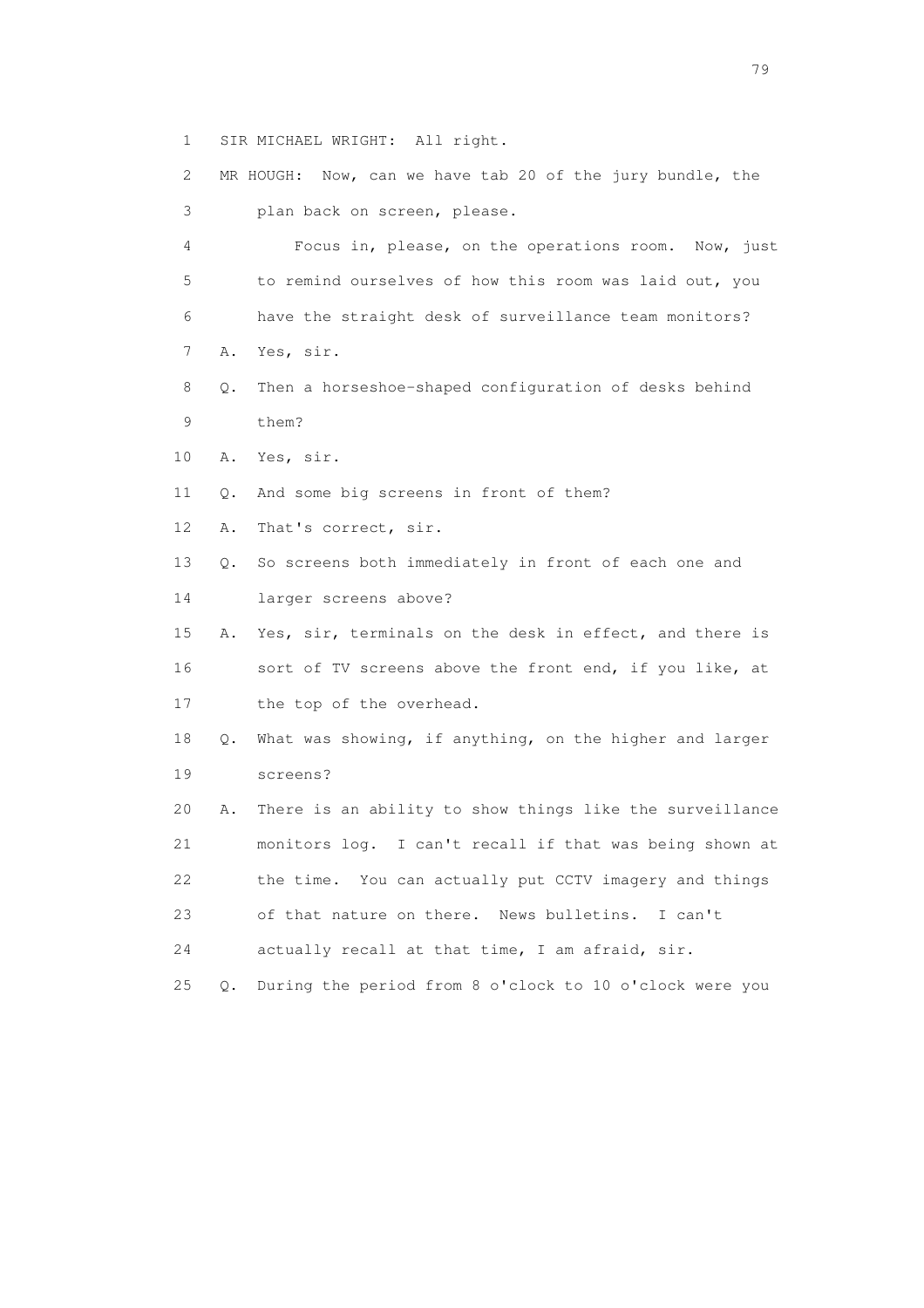1 standing or sitting in any particular place or were you 2 moving around? 3 A. I was generally, where it actually is written 4 "operations room", sir, I was generally in that area 5 between the front and back rows of desks, the straight 6 row and the back row, and situated more towards, as you 7 look at the screen, the right-hand side where the words 8 "operations room" are written. 9 Q. We have heard that the surveillance monitor for 10 Scotia Road, who was called Pat, or has been given the 11 name Pat, was seated on the left of those straight desks 12 where we can see S1? 13 A. Yes, sir, that's correct. 14 Q. Does that accord with your recollection? 15 A. Yes, sir. 16 Q. Between 8.15 and 9.34, as we have heard, a number of 17 people, I think it's four people, came out of the 18 communal entrance of the block at Scotia Road? 19 A. Right, sir, yes. 20 Q. Were any decisions taken by Commander Dick about those 21 four people? 22 A. No, sir, as I say, the timing I am afraid I can't be 23 exact on, but people were allowed to leave the communal 24 door if they weren't known to come from 21 or not 25 a likeness of one of the suspects.

entration of the state of the state of the state of the state of the state of the state of the state of the state of the state of the state of the state of the state of the state of the state of the state of the state of t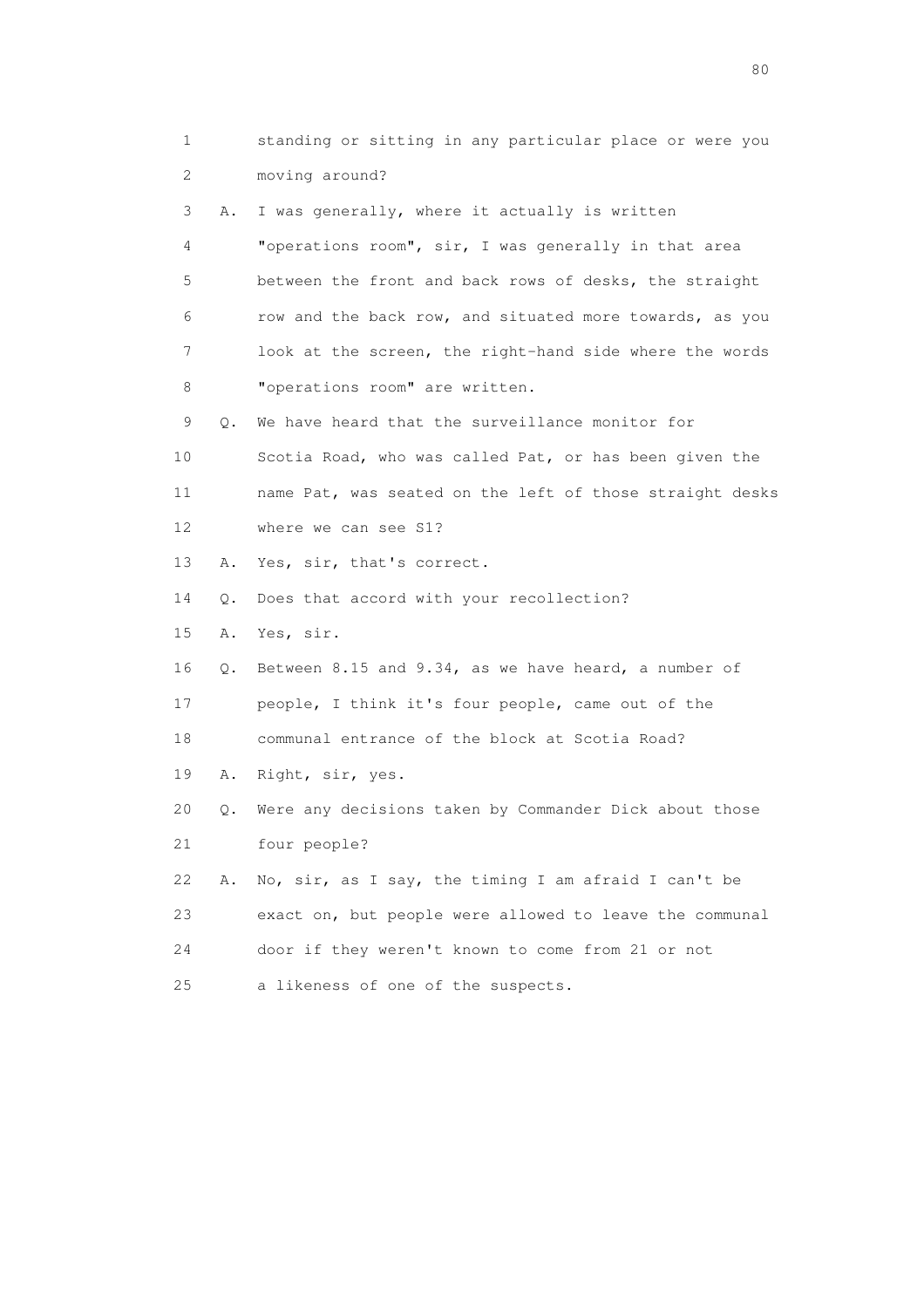1 Q. Was that an as a result of a positive decision 2 Commander Dick was making or was it just being allowed 3 to happen without thought or consideration? 4 A. There had been the discussion around it, sir, which 5 I hope I have explained, so from that point forward, and 6 it was a decision that had already certainly been taken 7 because I became aware of people leaving the communal 8 door, rightly, by the surveillance team, and from that 9 point forward with Commander Dick's agreement, because 10 she could have changed that, people were rightly allowed 11 to leave.

 12 Q. Who was forming an assessment of whether the information 13 from the surveillance monitors indicated that the people 14 were a good likeness to the suspects or not?

 15 A. The surveillance monitors have got headphones on, to 16 understand your question, sir. They listen to the 17 surveillance channel and if anything of interest occurs 18 they would communicate that immediately to those in the 19 room, Commander Dick in this case is the most important 20 person, and myself, as to any -- anything that they want 21 us to be aware of, he, in this case, would speak to us 22 about.

 23 Q. So Pat would swivel round and speak to one of you and 24 say: somebody has come out, they look like this. 25 A. Yes, and as the operation occurred, and we had many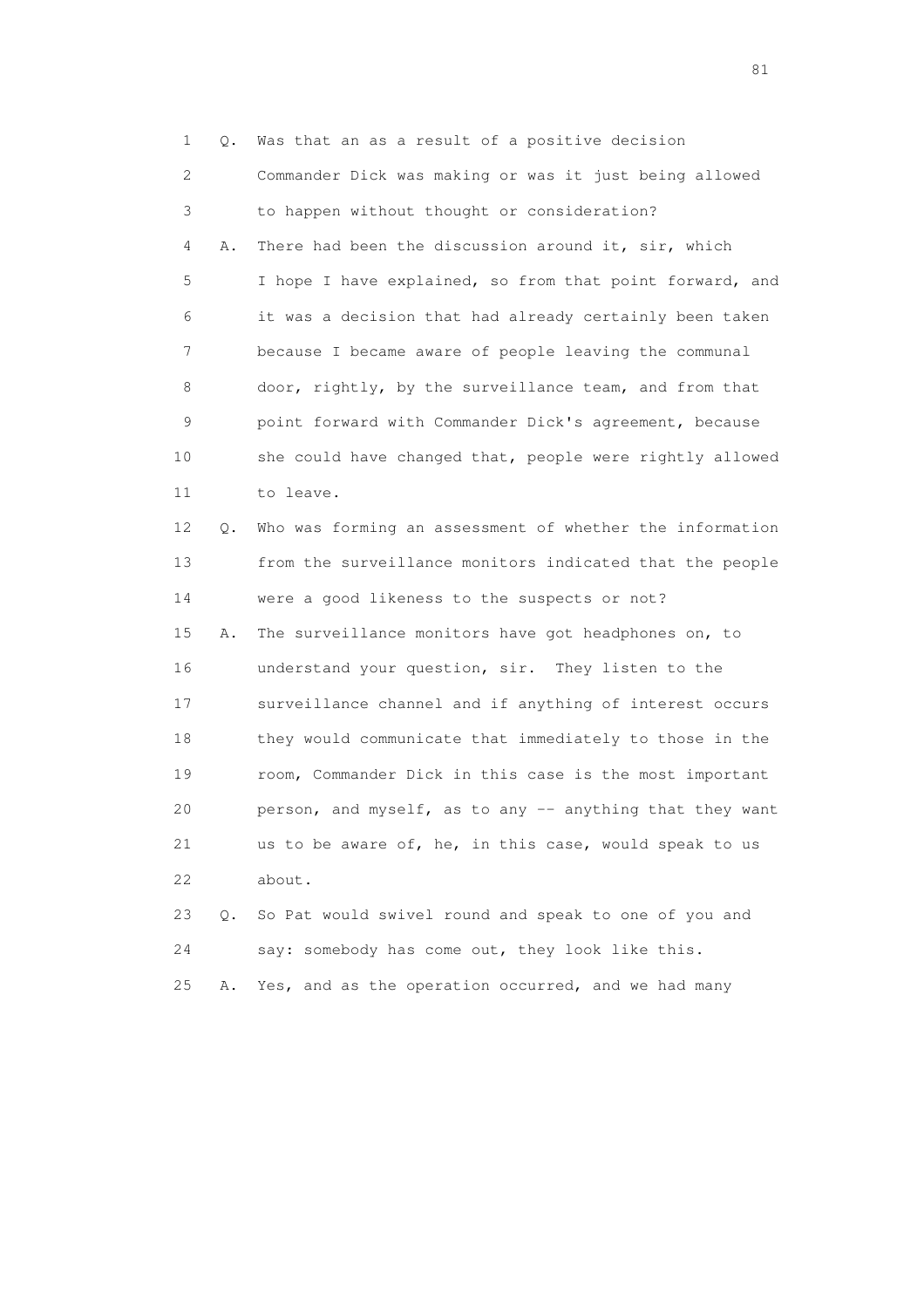1 surveillance teams out, each one would turn round and 2 say: this is now a significant development. 3 Q. During this period from the end of the meeting to when 4 Mr de Menezes comes out of Scotia Road, was there any 5 discussion of stopping bus routes in the area? 6 A. I don't personally recall that, sir, I am afraid, no. 7 Q. Another point, over this period, were you made aware of 8 any concerns or problems being identified by the 9 surveillance teams on the ground and passed to their 10 monitors? 11 A. Not at this time, sir. I mean, just if I can explain 12 the structure, the surveillance team would speak to the 13 monitors or in fact the gentleman I referred to earlier, 14 the surveillance inspector who was there, who I have 15 spoken to about making sure the images were there, I am 16 sure it was him, obviously it was a long time ago, he is 17 responsible with the monitor for making sure the 18 surveillance team's needs are met. They communicate 19 with them repeatedly, so anything would have been 20 brought to our attention that they couldn't deal with or 21 that was something they felt needed to go further up the 22 chain of command. 23 Q. Was anything brought to your attention in that way?

24 A. No, sir.

25 Q. 9.34, Mr de Menezes comes out of the communal door.

experience of the state of the state of the state of the state of the state of the state of the state of the s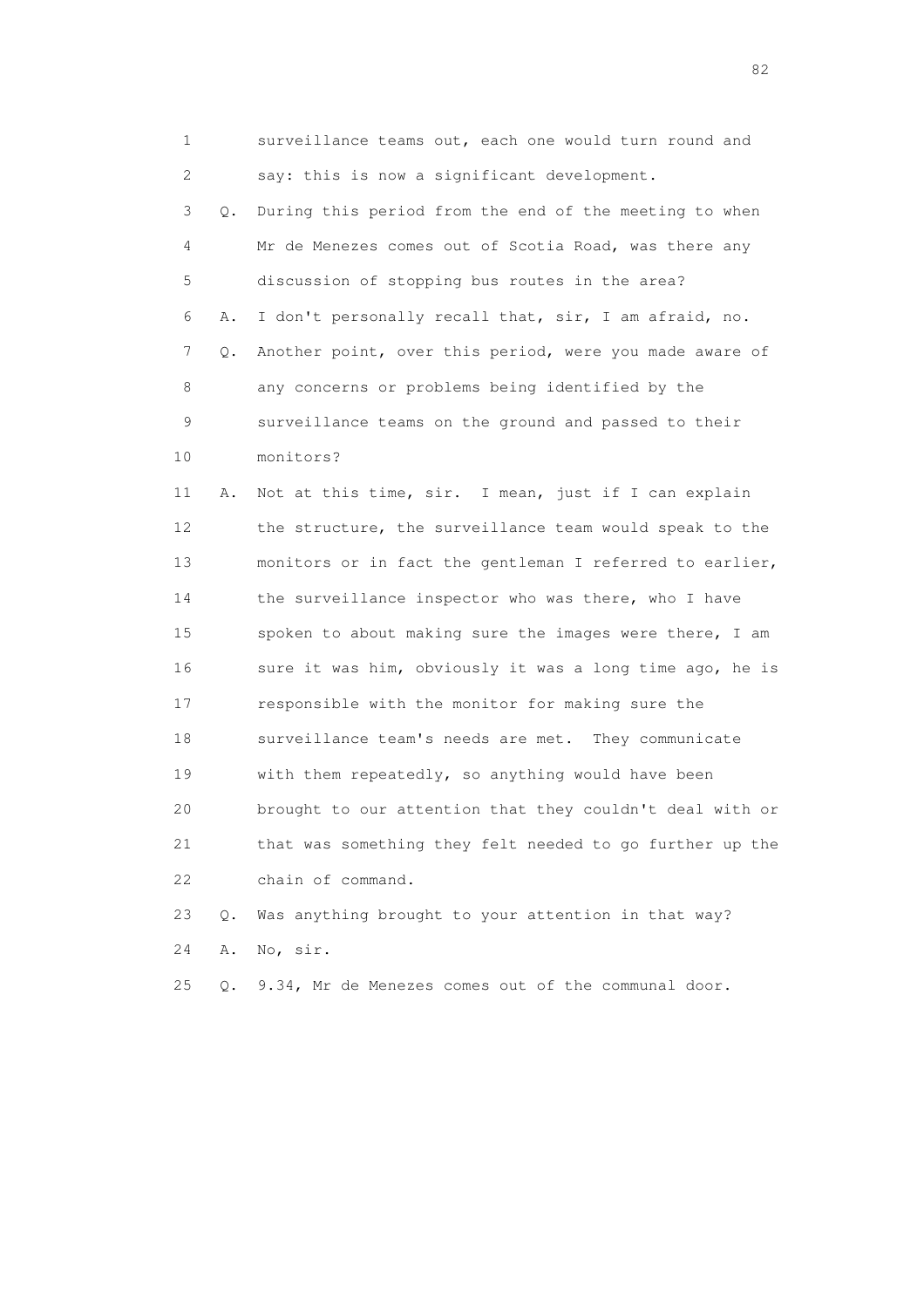1 That's been fixed in time.

2 A. Yes, sir.

| 3  | Q.        | Perhaps we can have the timeline at page 3 of tab 1 of   |
|----|-----------|----------------------------------------------------------|
| 4  |           | the jury bundle on screen, so that we can help ourselves |
| 5  |           | with the timings. This is agreed timings. Were you       |
| 6  |           | notified by Pat when Mr de Menezes came out of the       |
| 7  |           | communal entrance and was identified by Frank and the    |
| 8  |           | other surveillance officers as being of a particular     |
| 9  |           | description?                                             |
| 10 | Α.        | Pat told us when at 9.34 somebody came out of the        |
| 11 |           | address who was a possible, I think, at that stage.      |
| 12 |           | Yes, sir.                                                |
| 13 | Q.        | I think over the next five or six minutes, while he      |
| 14 |           | walked to the bus stop, he was observed by various       |
| 15 |           | surveillance officers?                                   |
| 16 | Α.        | That's from the timeline, that's correct, sir, yes.      |
| 17 | Q.        | Their entries were going into the log and I am not going |
| 18 |           | to take you to those entries, because we can deal with   |
| 19 |           | those with the officers, but we know that at 9.39 he     |
| 20 |           | boards the bus on Tulse Hill. 9.47, he gets off the bus  |
| 21 |           | at Brixton and then a couple of minutes later he         |
| 22 |           | reboards at Brixton. So that's the timeframe.            |
| 23 | Α.        | Yes, sir.                                                |
| 24 | $\circ$ . | Before I ask you a couple of questions.                  |
| 25 | Α.        | Yes, sir.                                                |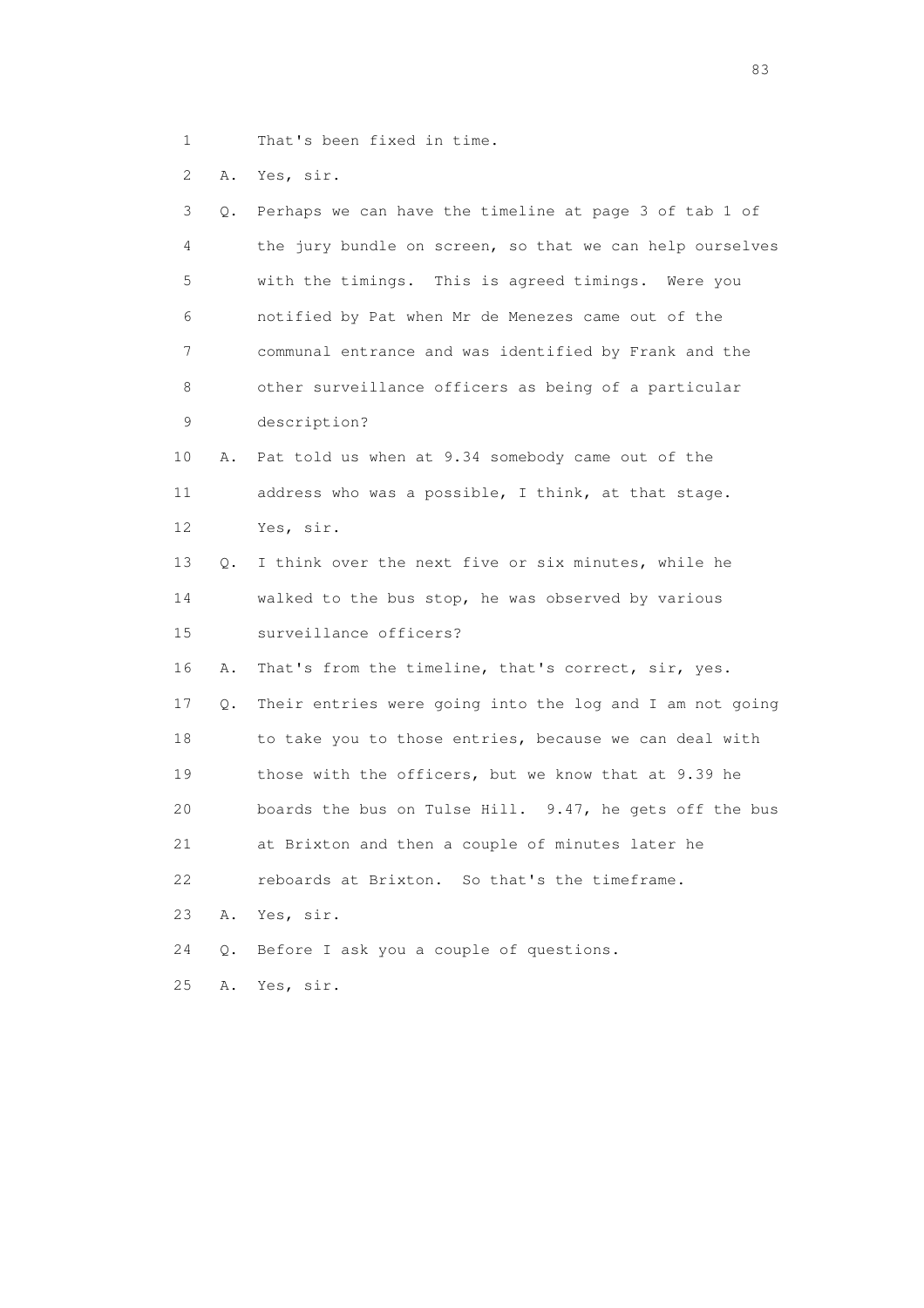1 Q. Did a time come when you gave an order in relation to 2 this man? I am at paragraph 28 of your statement, if 3 that helps.

 4 A. Thank you, sir. Yeah, what occurred was that at first 5 there was at some level, and subsequently I have heard 6 additional information, at some level, a belief that 7 this gentleman was worth a second look or it could be 8 the suspect. Then it became apparent that he wasn't, 9 was not believed to be the suspect, and the surveillance 10 team had followed him on to a bus, as I understood it.

 11 So there was, if you like, an opportunity that 12 somebody who had come from that address and had got on 13 to a bus, now not believed to be the suspect, was 14 travelling well away from the address. So I asked Chief 15 Inspector Scott to arrange for DS Dingemans, who was the 16 SO13 detective sergeant, if you like, the bolt-on phrase 17 that I used to support the firearms element, to be 18 tasked to stop that individual, using relevant theatre 19 and disguise not to reveal the police operation, of 20 course, to see if we could find out a little bit about 21 the address but in a discreet way, not to show out that 22 we were looking at the address in any way, shape or 23 form.

 24 Q. So by the time that you gave that order, the feeling in 25 the control room was that from the information you were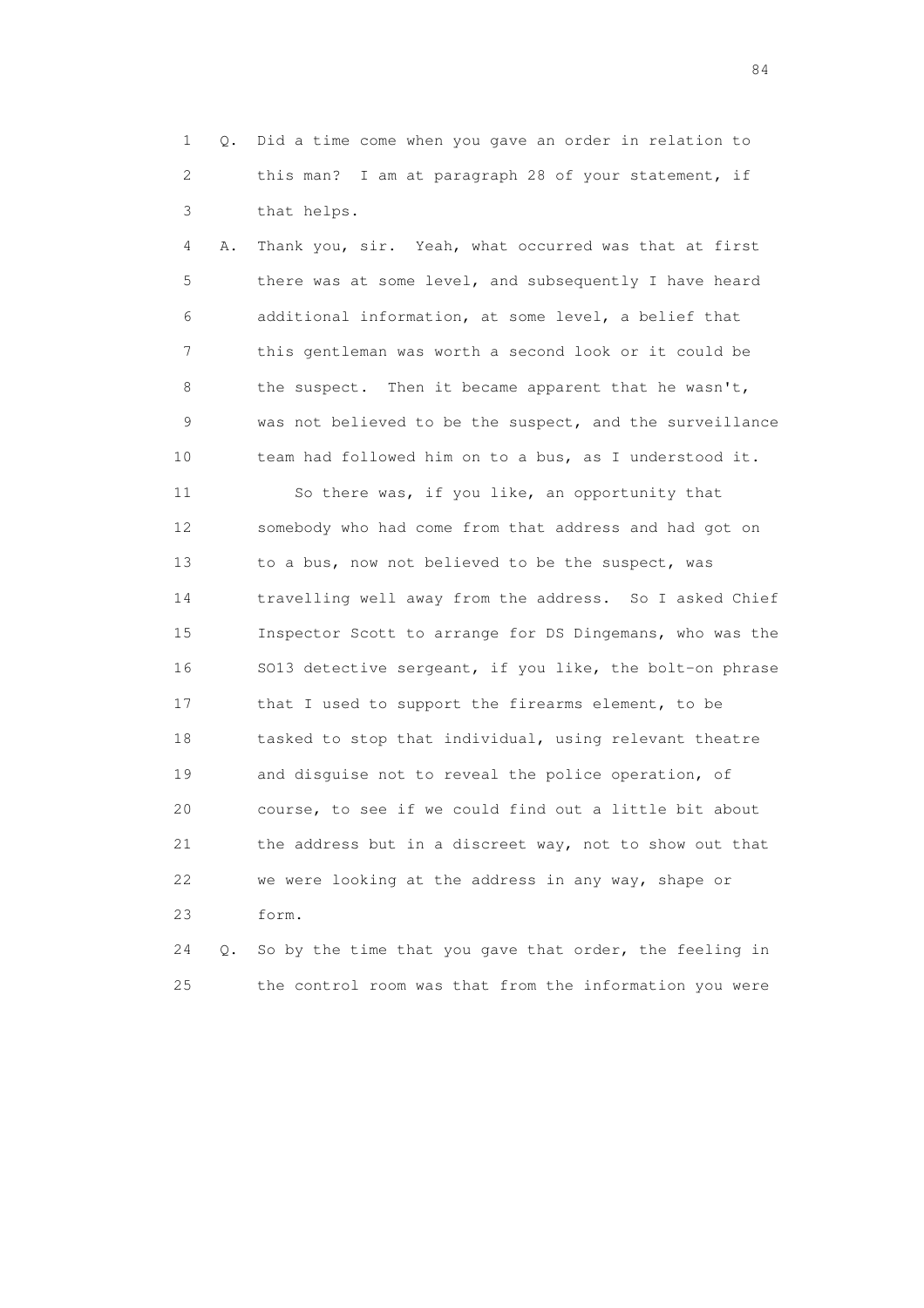1 receiving, this was not one of your suspects?

2 A. Yes, sir.

 3 Q. With what degree of certainty did you and others in the 4 control room hold that belief?

5 A. That it wasn't the suspect, sir?

6 Q. Yes.

 7 A. Absolutely that it wasn't, and that's indicative of the 8 fact that Dingemans was asked to go to stop him.

 9 Q. Now, Dingemans himself says, certainly in a statement, 10 and we will hear from him in due course, that the order 11 actually came through the Silver Commander, Mr Purser?

12 A. Right, sir.

13 Q. Is that something you know anything about?

 14 A. What I am aware of is that Commander Dick is in the room 15 and she is speaking to Mr Purser, so as the decision is 16 being made and myself and Commander Dick were talking, 17 completely joined up during this process and agreeing 18 these decisions, she would have been speaking to 19 Mr Purser who would have obviously had, as he is the 20 Silver Commander, communication with the different 21 groups on the ground.

 22 Q. Just to pinpoint the timing, we know that Mr Purser 23 called Mr Dingemans at just before 9.49?

24 A. Right, sir.

25 Q. So that, at about the time that Mr de Menezes is going

experience of the contract of the contract of the contract of the contract of the contract of the contract of the contract of the contract of the contract of the contract of the contract of the contract of the contract of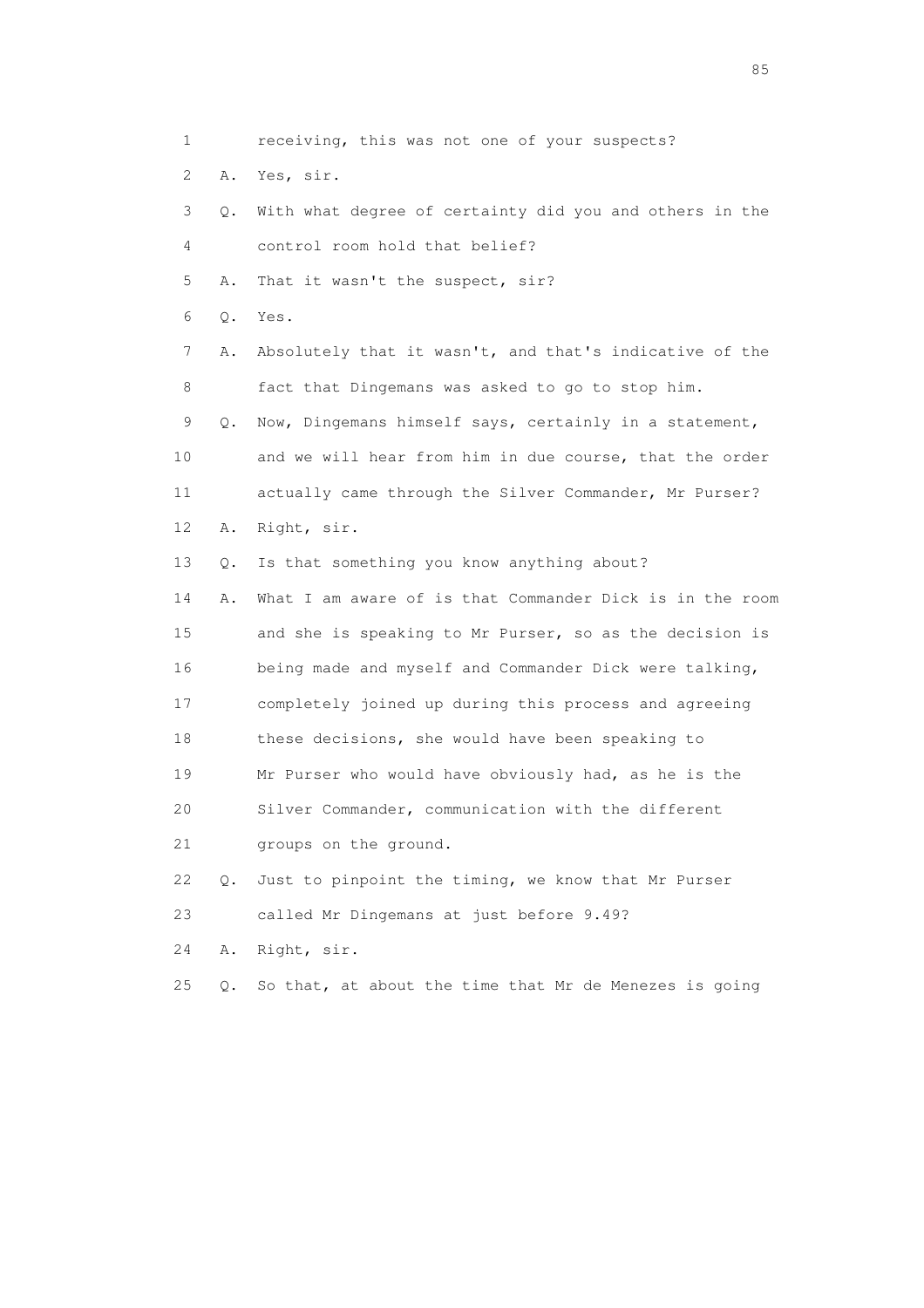- 1 up to reboard the bus in Brixton?
- 2 A. Right, sir.
- 3 Q. If that was the time of the order, and if your order was 4 given maybe a minute or two before that --
- 5 A. Yes, sir.
- $6$  Q. -- then the order would have been given around the time 7 that the bus was coming towards Brixton?
- 8 A. I see that, sir, yes.
- 9 Q. Okay. Did a time later come when you countermanded the
- 10 order to Mr Dingemans?
- 11 A. Yes, it did, sir.
- 12 Q. Roughly how long after the first order was the new order 13 given?
- 14 A. It's very difficult now to say, sir. The surveillance 15 log may assist, but what happened was Pat, the monitor, 16 informed me or informed the room in effect, that they 17 did now believe the subject to be Hussain Osman.
- 18 Q. With what degree of certainty or confidence did he say 19 that?
- 20 A. Well, I tried to establish something that we have used 21 previously in another surveillance environment I have 22 been in on a scale of 1 to 10 of what that likeness was, 23 just to see how strong the likeness was viewed to be, 24 which Pat did very much try to establish, but was unable 25 to do so. And it's very difficult when you are doing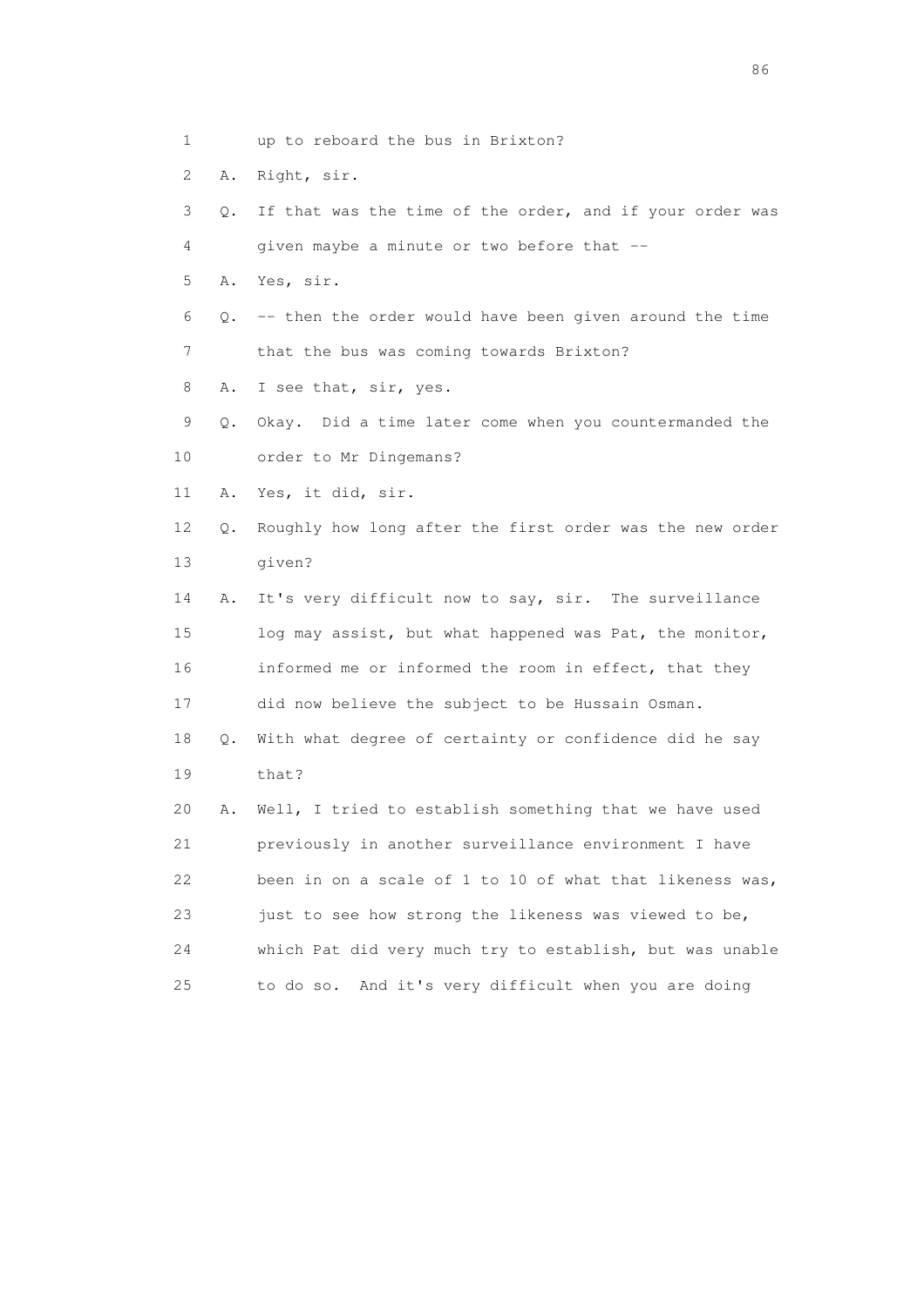1 surveillance to be able to communicate sometimes. If 2 I can explain, the person with sight of the suspect may 3 not be able to talk, so we weren't able to establish by 4 that means. 5 But Pat was saying then that it was believed to be 6 him, it was him. 7 Q. Did you ask this question about the 1 to 10 scale of 8 identification, did you ask that before or after you 9 gave the new order to Mr Dingemans? 10 A. I actually think I was focused on asking that question 11 to establish the likeness, and then I cancelled 12 Dingemans, from my recollection, sir. 13 Q. Certainly the surveillance officers at the scene are 14 likely to say that when they got that question, they 15 said it's an impossible question to answer. Is that 16 a sentiment that got through to you? 17 A. Not at the time, sir, I have heard it subsequently, but 18 having run -- and I have no criticism of the 19 surveillance whatsoever, they have a very challenging 20 job, and there are slight variances on how different 21 surveillance units work, but on the National Crime Squad 22 and certainly when we were working on the Flying Squad, 23 it was that type of -- to give people a bit of clarity 24 about certainly in an early stage of an operation when 25 the subject has not been seen before, the likeness on

experience of the state of the state of the state of the state of the state of the state of the state of the s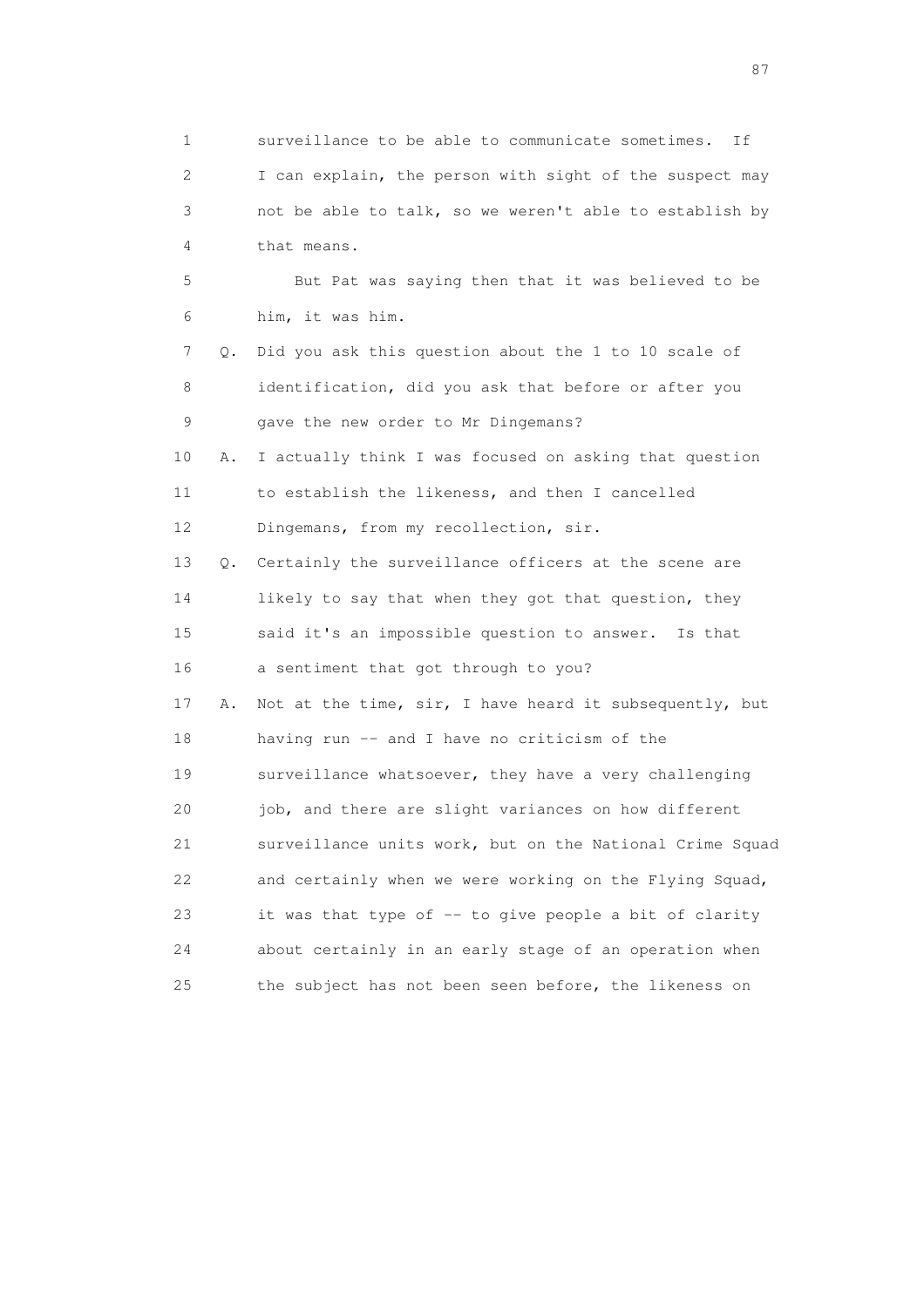1 a scale is something that we have used elsewhere. 2 Q. Now, you have said you have made an order to -- 3 SIR MICHAEL WRIGHT: Sorry, could you just pause there one 4 minute. Your recollection is that Pat, on this occasion 5 was saying, the words you used, "it was believed to be 6 him, it was him". 7 A. Yes, sir. 8 SIR MICHAEL WRIGHT: What did you take that to mean, so far

 9 as the level of identification was concerned? 10 A. In my experience, sir, although Pat was saying that, the 11 first morning of an operation, the subject has not been 12 seen before, and I know the enormous challenges there 13 are in identification, I took that to be a good likeness 14 because it's really difficult to absolutely identify 15 somebody from a lot of experience of making mistakes 16 through surveillance teams and that being positive, 17 positive, sir. 18 SIR MICHAEL WRIGHT: Do I understand you correctly to say 19 that you would not have regarded that phraseology as 20 a positive identification? 21 A. A strong likeness, sir, on the first morning of 22 an operation, absolutely correct, sir.

23 SIR MICHAEL WRIGHT: Not a positive identification.

24 A. Not positive.

25 SIR MICHAEL WRIGHT: Thank you.

en de la construction de la construction de la construction de la construction de la construction de la constr<br>1880 : le construction de la construction de la construction de la construction de la construction de la const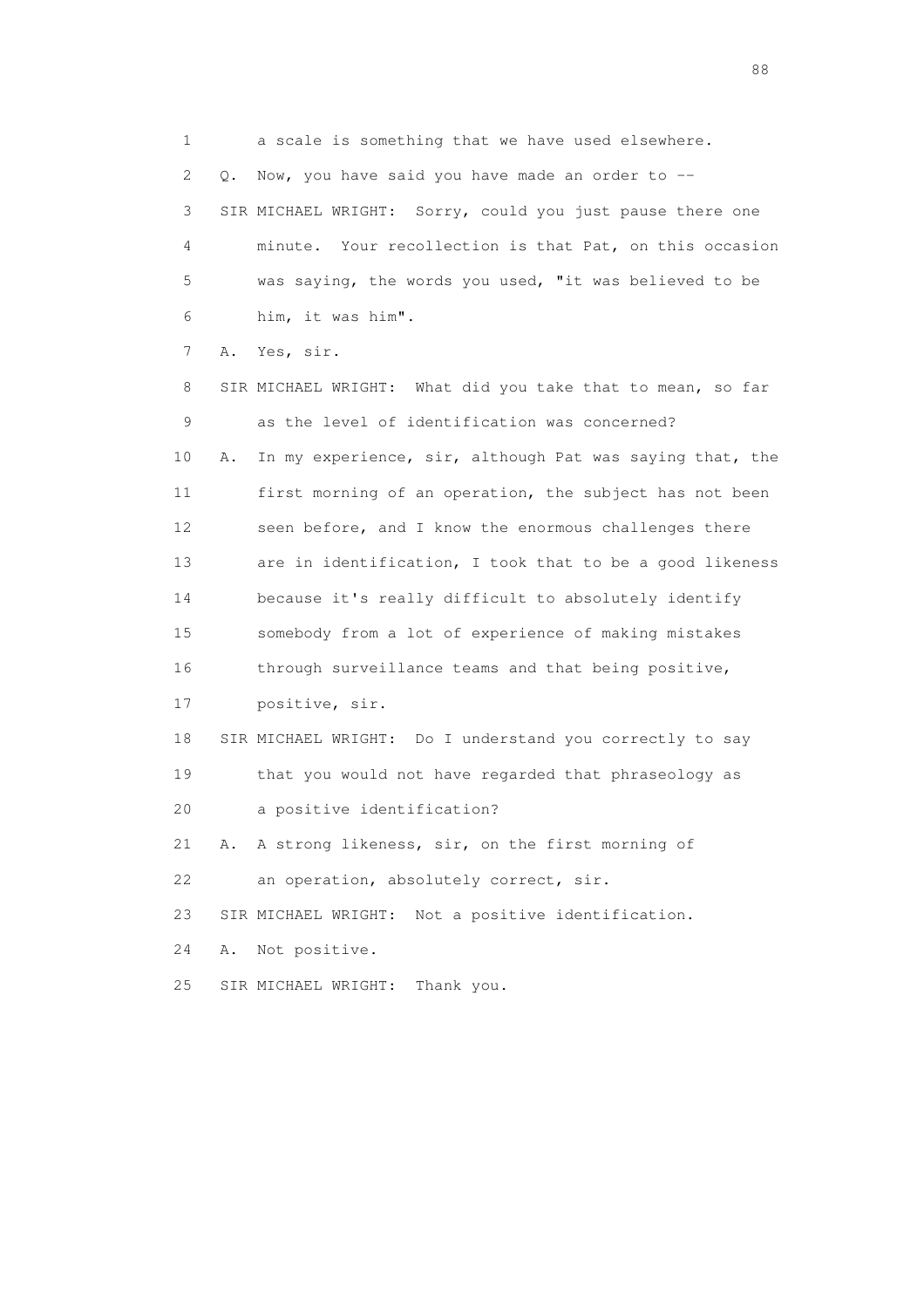1 MR HOUGH: So we have heard that you gave an order to 2 countermand Mr Dingemans; was that order given with 3 the intention of then giving another order to somebody 4 else. 5 A. Yes, that was to cancel Dingemans and then I said that 6 the SO19 team, the firearms team should now be moved up 7 to support the surveillance in anticipation of 8 an arrest. 9 Q. Can I just show you two pages of the surveillance 10 running log, the one you have been talking about, on the 11 screen. It's page 447 of the documents, please. This, 12 as you see, is the surveillance running log, 13 a print-out. Just for everybody's benefit, I think that 14 the times here are the time that the entry is made? 15 A. Right, sir. 16 Q. That may be a minute or two after the thing happens and 17 the information comes in. 18 A. Yes, sir. 19 Q. 9.34, unidentified IC6 or IC2, are they ethnic 20 descriptives? 21 A. They are, sir, yes. 22 Q. What are they, just for everybody's benefit? 23 A. A few years ago, I would have been able to tell you, 24 sir; now my memory fades from my surveillance. 25 Q. We may hear that from others. "Male, fattish face,

en andere de la provincia de la provincia de la provincia de la provincia de la provincia de la provincia de l<br>En 1910, en la provincia de la provincia de la provincia de la provincia de la provincia de la provincia de la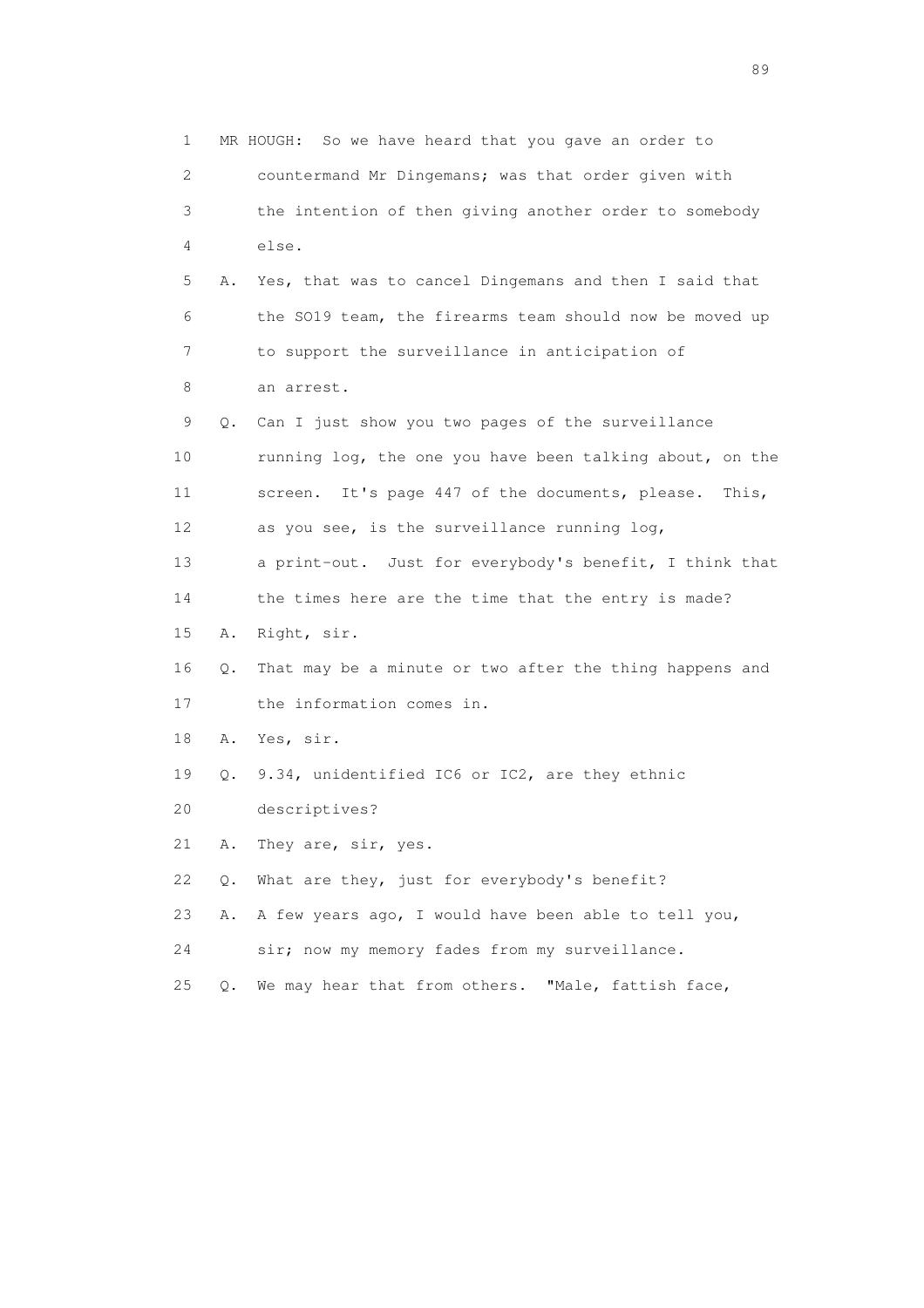1 stubbled, 5-foot 10". "PIW"? 2 A. My interpretation of that, but the person who wrote this 3 needs to give that interpretation as to what they meant, 4 but would be "person ident with". Or "possible ident 5 with", actually, it could be. 6 Q. I think the explanation which may be given is "possible 7 ident with". "NT", is that Nettle Tip? 8 A. Yes, sir, I believe so. 9 Q. "... in jeans out of communal door". Then 9.39, 10 "Unidentified male on to bus". 11 A. Yes, sir. 12 Q. Then further information about the bus. 9.48, 13 "Unidentified male of bus". That probably means "out of 14 bus"? 15 A. Yes. 16 Q. "And on foot towards further bus stop"? 17 A. Yes, sir. 18 Q. Over the page, please: 19 **"Unidentified male waiting at bus stop".**  20 That's him in Brixton? 21 A. Yes, sir. 22 Q. 9.52, "Unidentified male back on to same bus". 9.54, 23 "Believed unidentified male using mobile phone, possibly 24 texting, on the bus". Yes? 25 A. Yes, sir.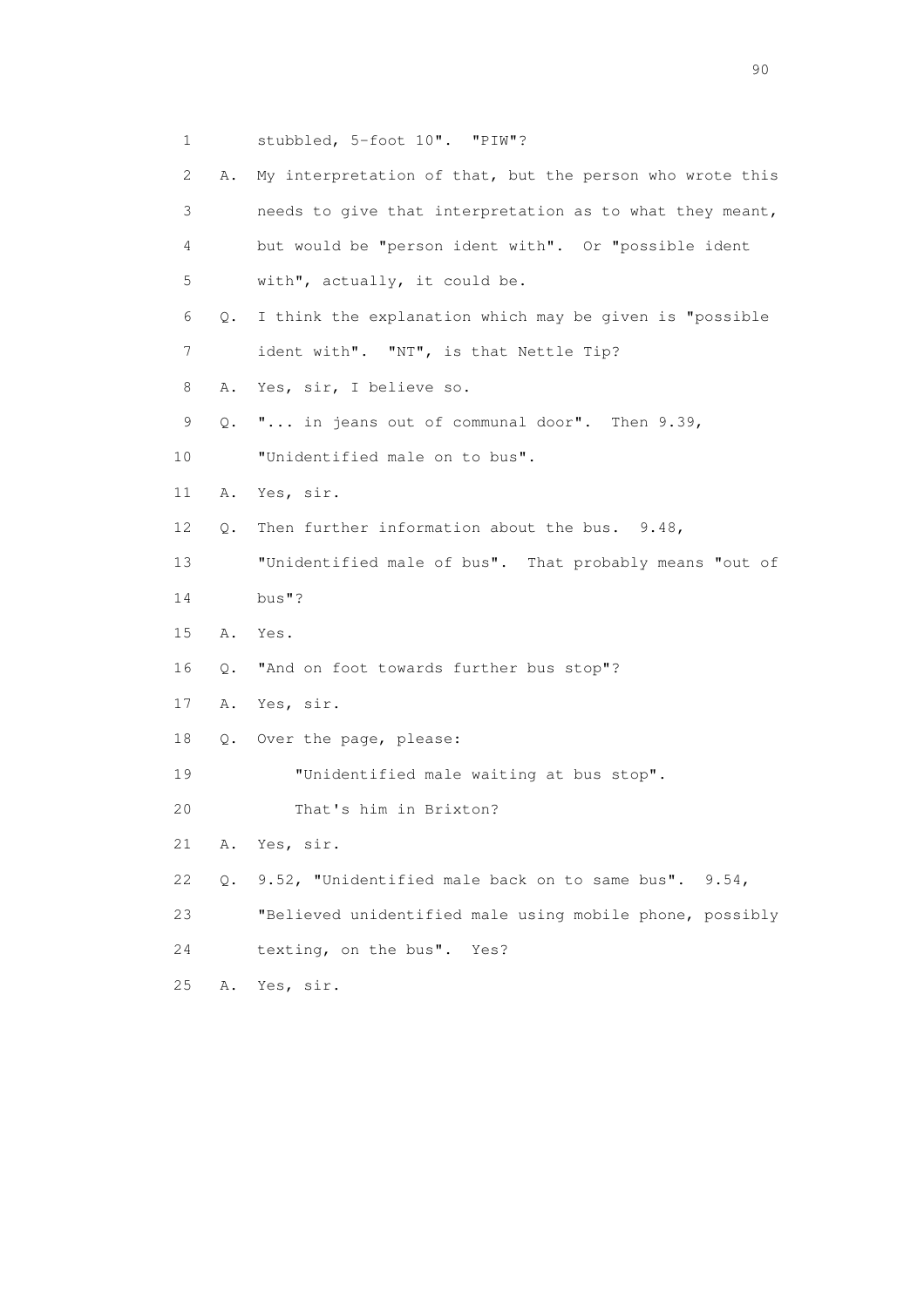1 Q. Then 9.56 and 57, some further entries about the route 2 of the bus. Then 10 o'clock: 3 "Unidentified male on top deck but appears heading 4 down". 5 10.03, "Unidentified male off the bus". 6 10.05, "Unidentified male running on to escalators". 7 A. Yes, sir. 8 Q. It's an obvious point so it's one that I will put to 9 you. The running log coming up on the screen in front 10 of you, always referred to the subject of the 11 surveillance, Mr de Menezes, as "unidentified male"? 12 A. Can I go back to the last page, please, sir, if I may. 13 Yes, I agree with that. It's -- I notice it's the reds, 14 and then the grey seem to take the commentary, if you 15 like, in the log from 9.39. PIW is the key, and it has 16 to be the loggist and the person who made that remark 17 who will have to give the evidence about that, sir. 18 Q. That was at a very early stage when he was just out of 19 the door. We know that after that, the information that 20 you certainly say you received was that he was regarded 21 as not the suspect? 22 A. Yes, sir. 23 Q. Then later, the additional information comes through 24 that you have described that caused you to call off

25 Mr Dingemans?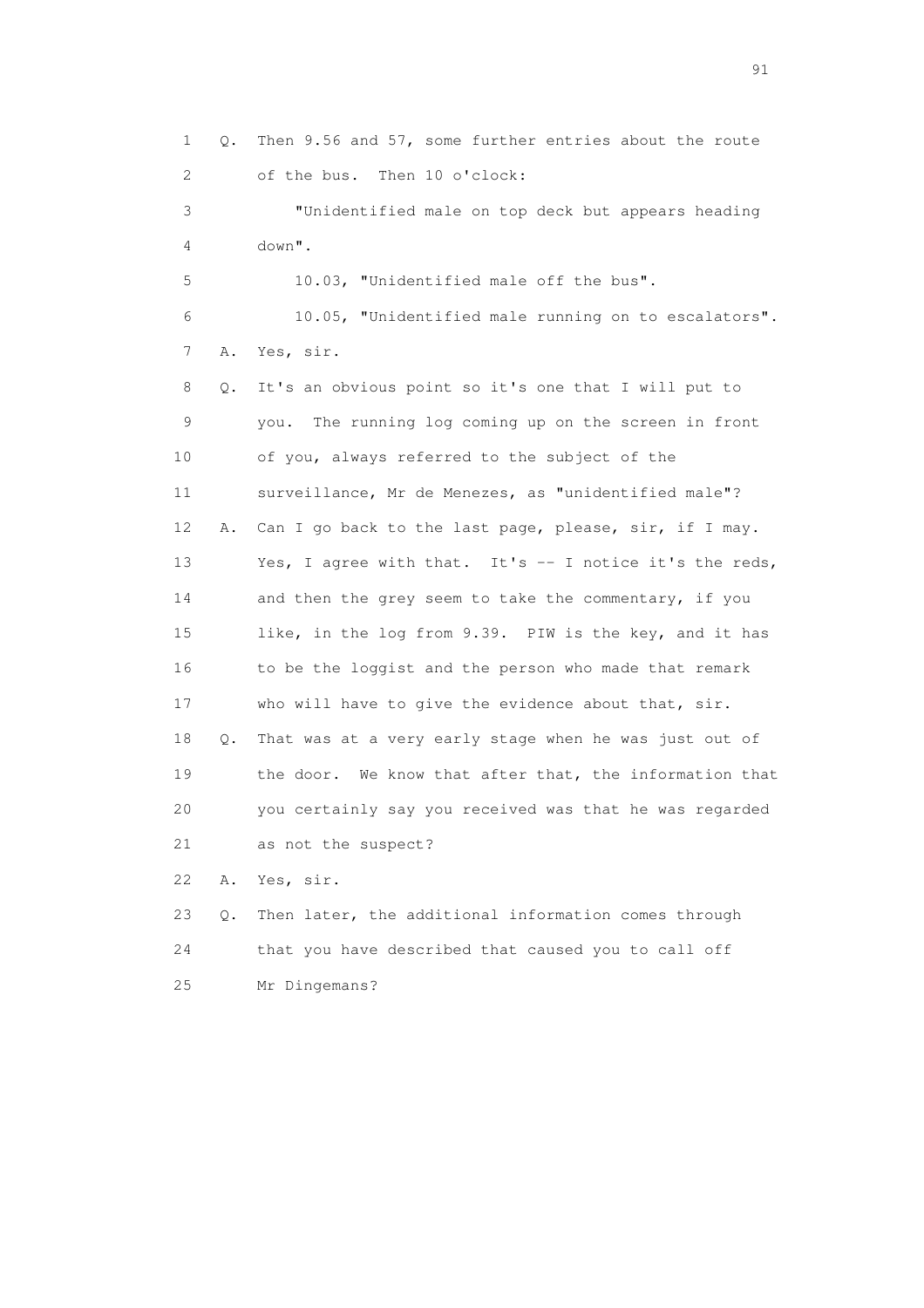1 A. Yes, sir.

| 2  | Q.        | But throughout, even in that later stage, he is referred |
|----|-----------|----------------------------------------------------------|
| 3  |           | to as "unidentified male"?                               |
| 4  | Α.        | I haven't seen that log before, sir, but that doesn't    |
| 5  |           | correlate with what we were told in the ops room.        |
| 6  | $\circ$ . | Were you looking at what was coming up on screen while   |
| 7  |           | you were giving the orders in the ops room?              |
| 8  | Α.        | No, sir, I was talking directly to Pat, directly to Pat. |
| 9  | Q.        | Thank you very much, I think that can come off screen.   |
| 10 |           | Now $--$                                                 |
| 11 | Α.        | Sorry, sir, forgive me. That was the running log from    |
| 12 |           | the ops room, not the surveillance log obviously.        |
| 13 | Q.        | Not the log kept by the teams?                           |
| 14 | Α.        | Right, okay.                                             |
| 15 | Q.        | Yes. That's from the ops room. Each of the               |
| 16 |           | surveillance teams, grey and red, had a handwritten log  |
| 17 |           | which was separate from that?                            |
| 18 | Α.        | They should do, yes, sir.                                |
| 19 | Q.        | Again, we will deal with all those in due course but     |
| 20 |           | I will not swamp you with documents at this stage, just  |
| 21 |           | because that's something that's coming into your room,   |
| 22 |           | that's why I am taking you to it and giving you the      |
| 23 |           | opportunity to comment on it.                            |
| 24 |           | Can I move on to the time after Mr Dingemans has         |
| 25 |           | Over this time, is this right,<br>been cancelled.        |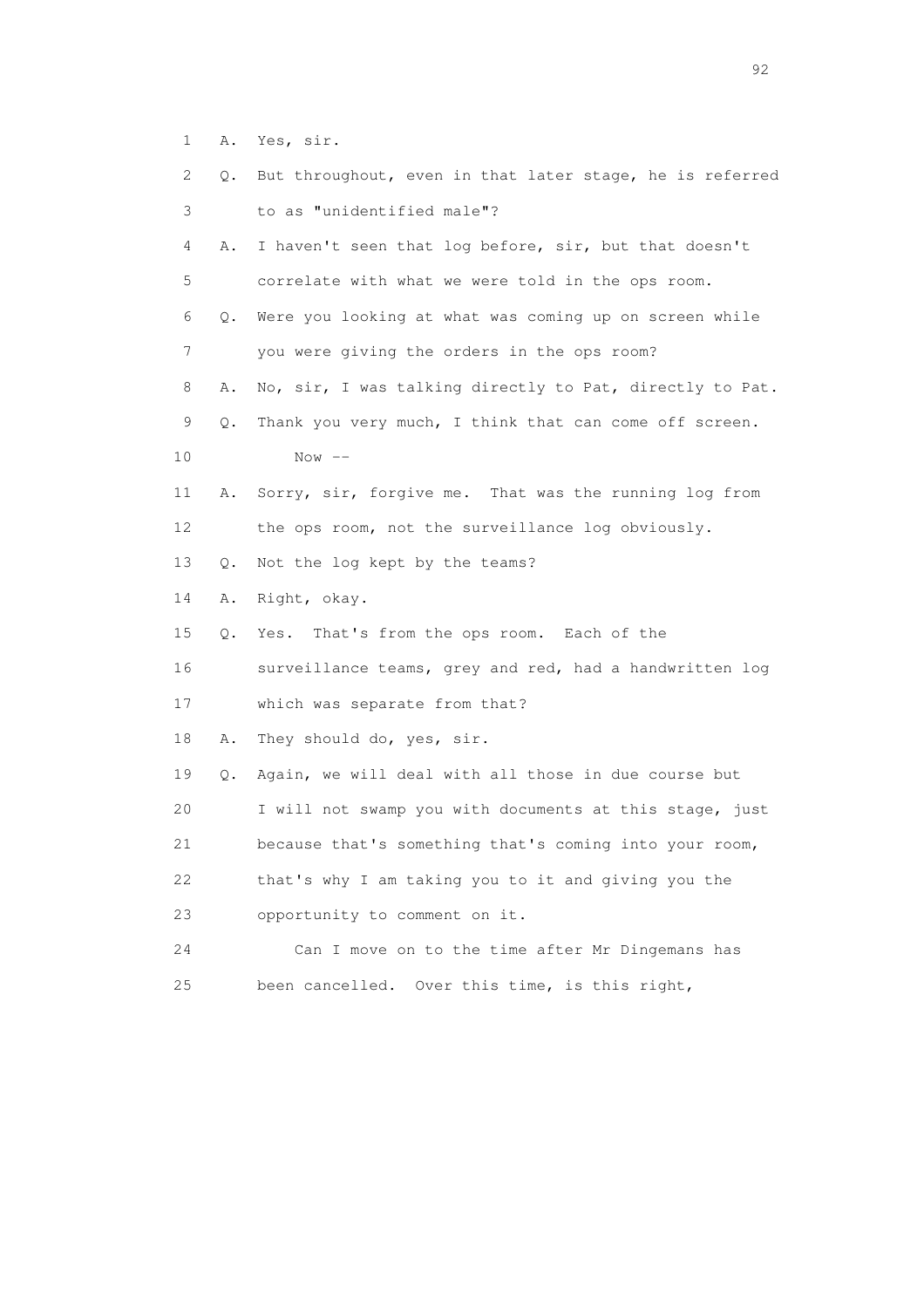- 1 Commander Dick had an open telephone line to Silver?
- 2 A. Yes, sir.
- 3 Q. And that's Mr Purser?
- 4 A. It is, sir, yes.
- 5 Q. With the firearms teams?
- 6 A. Yes, sir.
- 7 Q. Mr Esposito, her tactical adviser, had an open telephone 8 line to Trojan 84?
- 9 A. He was in direct contact with, yes, the tactical leader
- 10 in the vehicle, sir, yes.
- 11 Q. So tactical adviser with Silver?
- 12 A. Yes, sir.
- 13 Q. So two lines of communication direct by phone?
- 14 A. That was my understanding, sir.
- 15 Q. At this point, so from 9.55 to the time of the shooting,
- 16 where were you and Commander Dick standing in the
- 17 operations room?
- 18 A. May I show you on the screen, sir?
- 19 Q. Of course, tab 20, please. (Pause)
- 20 A. Thank you. Commander Dick, as you look at the
- 21 right-hand side of the plan, I think it's shown as
- 22 Charlie 2, Charlie 1 and Charlie 3. Charlie 3 is where
- 23 the sort of surveillance managers are, surveillance
- 24 co-ordinators both for the Special Branch element and
- 25 the Serious Crime Directorate element. And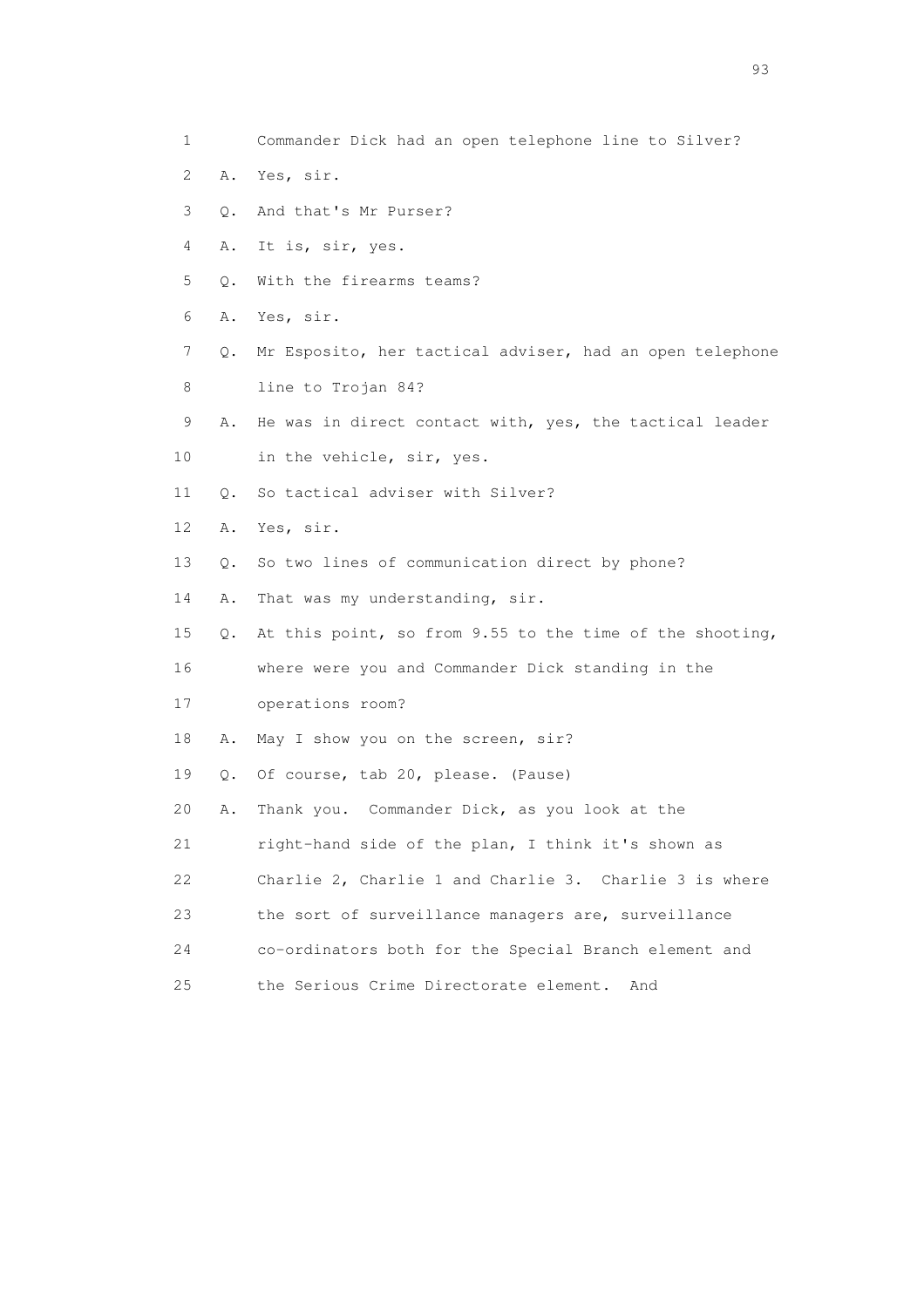| 1                         |    | Commander Dick was standing, I would say, on the side    |
|---------------------------|----|----------------------------------------------------------|
| $\mathbf{2}^{\mathsf{I}}$ |    | between those row of desks opposite C2 and towards S4    |
| 3                         |    | with the phone on that sort of desk in that area.        |
| 4                         | Q. | So just behind the words we can see "Aquarius PC"?       |
| 5                         | Α. | More towards the right. The phone she was using was on   |
| 6                         |    | the desks that you see that serviced chairs C1 and C2.   |
| 7                         |    | It was one of the phones sort of in that area.           |
| 8                         | Q. | Can a cursor be put on the screen, please?               |
| 9                         | Α. | Thank you.                                               |
| 10                        | Q. | Can you just direct the operator.                        |
| 11                        | Α. | If the cursor moves sort of basically to the right and   |
| 12                        |    | slightly down now, yeah, around about there, standing    |
| 13                        |    | with a phone on that desk.                               |
| 14                        | Q. | Can a mark be put there?                                 |
| 15                        | Α. | In that area, certainly. All the time it was ago.<br>But |
| 16                        |    | certainly around that area.                              |
| 17                        | Q. | Where were you at this time?                             |
| 18                        | Α. | I was standing again between Pat, I was more over        |
| 19                        |    | towards the S1 chair, if you like, and turning round and |
| 20                        |    | speaking to both Commander Dick and certainly where the  |
| 21                        |    | marker is there, perhaps a little bit to the right of    |
| 22                        |    | there I was, maybe a little bit further. About there,    |
| 23                        |    | I would suggest. And Mr Esposito --                      |
| 24                        | О. | Can we just put a mark there? Thank you very much.       |
| 25                        | Α. | And Mr Esposito was seated at one of the, either at A3   |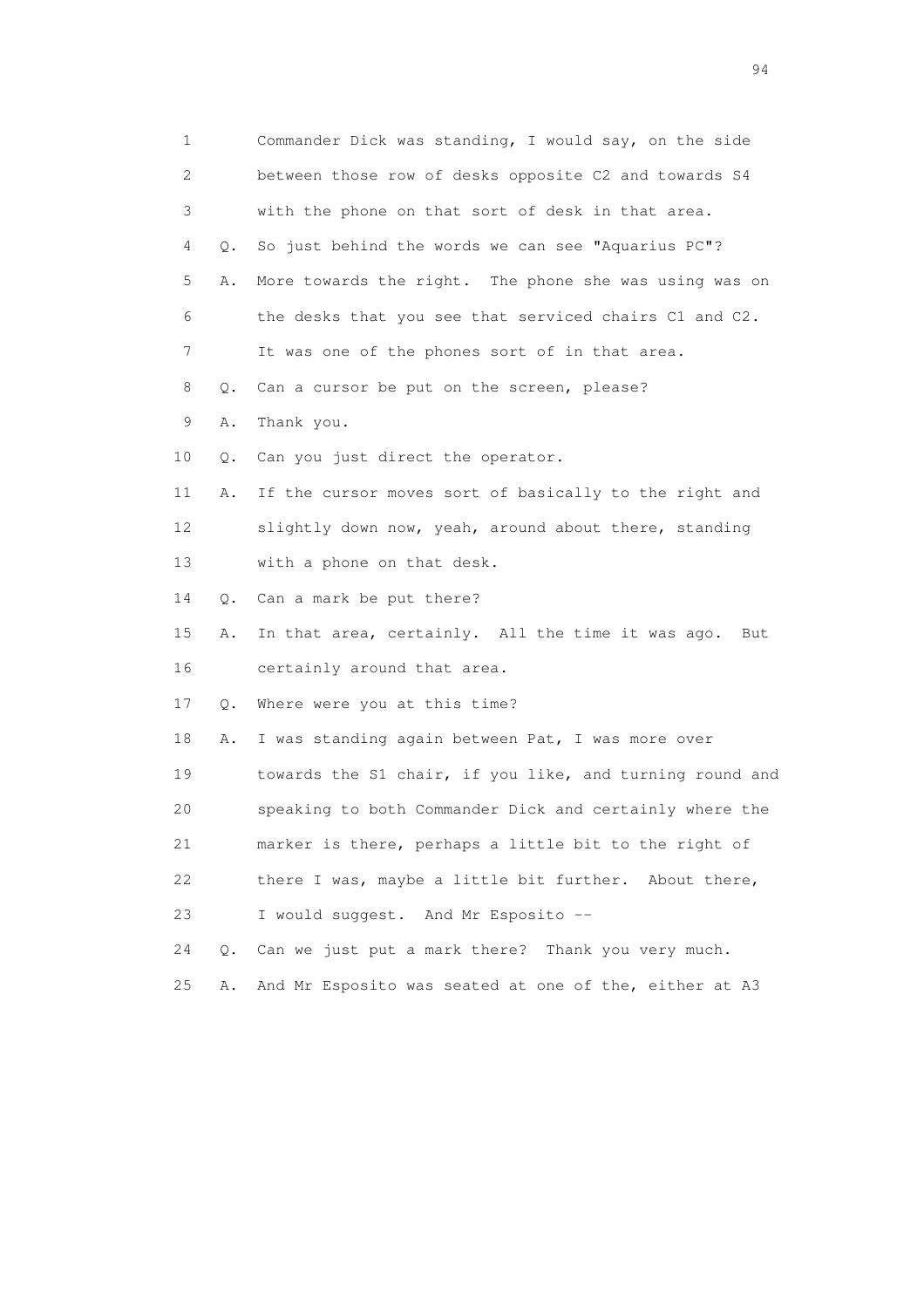1 or is that A6, chairs, they are the sort of areas that 2 the firearms -- 3 Q. I think it's A4. 4 A. Is it? Forgive me. 5 Q. Immediately below the words "operations room"? 6 A. Yes, sir, that sort of area was where the firearms 7 managers were. 8 Q. We know that Mr de Menezes gets off -- 9 SIR MICHAEL WRIGHT: Do you want that marked? 10 MR HOUGH: It would be as well, yes. 11 SIR MICHAEL WRIGHT: You think he was sitting there, do you? 12 A. Mr Esposito was sitting down, he may have stood up from 13 time to time, but he is on the seat side of those desks 14 and he has a seat. Commander Dick was standing on the 15 phone, as you can see there is no chairs there, sir, and 16 I was standing moving between -- 17 SIR MICHAEL WRIGHT: I have got that. We have marked that. 18 It's only where Mr Esposito was. 19 A. He was sitting down. 20 SIR MICHAEL WRIGHT: In A4? 21 A. Either A4 or A3, I think A4. But at times he would 22 stand, sir, as well, I have to say. 23 SIR MICHAEL WRIGHT: Thank you. 24 MR HOUGH: We know that Mr de Menezes gets off the bus at 25 10 am. Was that relayed to the control room through the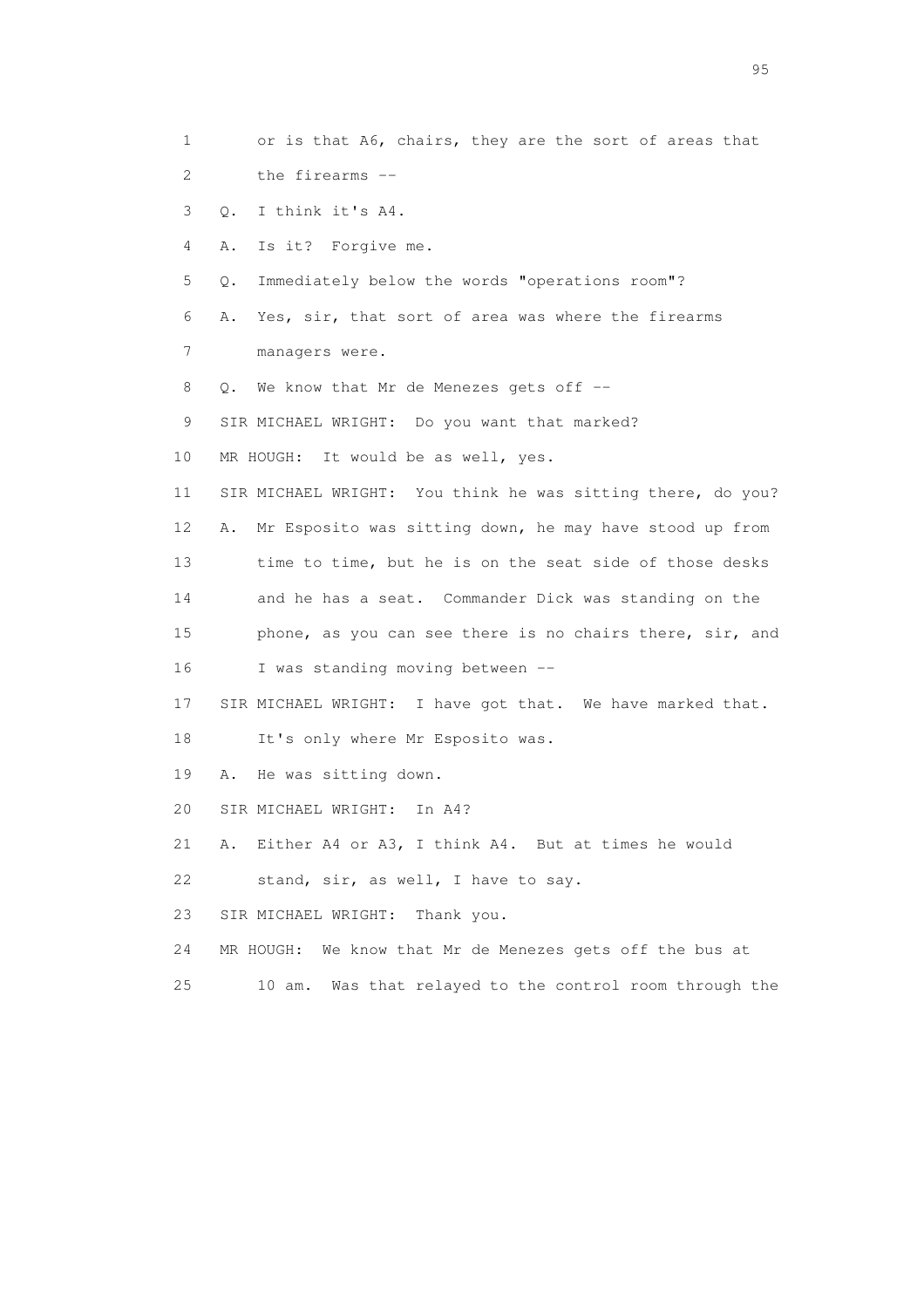1 surveillance monitor?

 2 A. Yes, sir, I think there was an indication that he was 3 standing up, so that, if you like, signalled the fact he 4 was about to get off the bus. 5 Q. Was it known in the control room at that time whether he 6 was carrying anything? 7 A. I have to refer to my notes, sir. I don't believe so at 8 that stage, no. 9 Q. Could we have page 237 on screen, please. 10 A. I found a note in my statement, actually, sir. 11 Q. I see. I don't think we need the document on screen, 12 then. 13 A. I have the note that: 14 **"The subject remained on the London Transport bus**  15 travelling towards Stockwell tube station. Pat 16 indicated that the subject was apparently texting, using 17 his mobile phone, and was described as being nervous, 18 but he was not in possession of a bag." 19 Q. Thank you. He is getting up to get off the bus? 20 A. Yes, sir. 21 Q. That information comes through. Was any order given in 22 reaction to that? 23 A. I think I have explained that I turned to instruct the 24 SO19, Mr Esposito, to get the SO19 officers to move

25 forward for an arrest when safe to do so. But I heard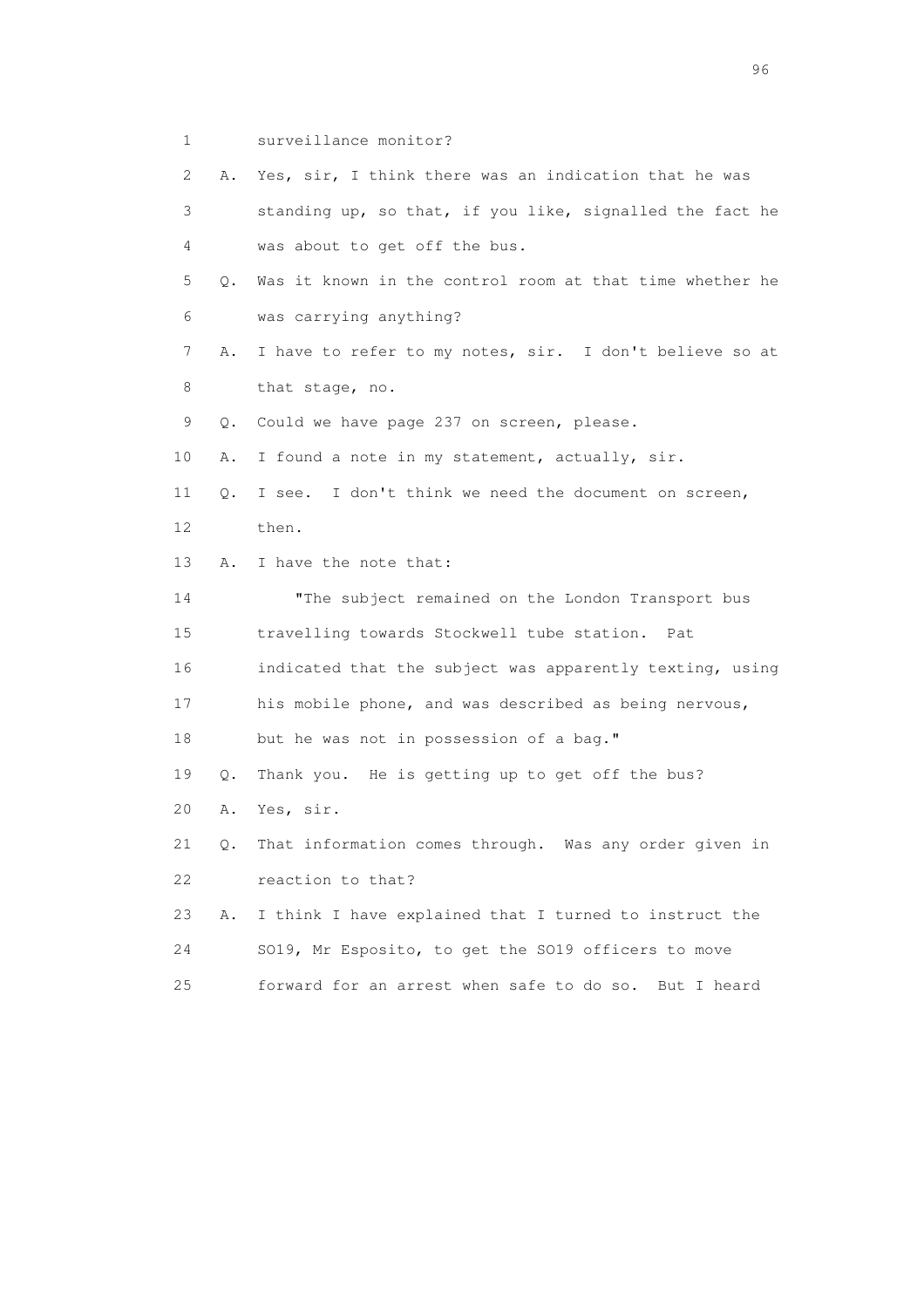| 1                         |    | Commander Dick instructing the SO19 officers to move     |
|---------------------------|----|----------------------------------------------------------|
| $\mathbf{2}^{\mathsf{I}}$ |    | forward literally at the same time. And she was, as      |
| 3                         |    | I have explained, on a telephone speaking directly to    |
| 4                         |    | Detective Chief Inspector Purser, who is the Silver      |
| 5                         |    | Commander in the control vehicle at that location for    |
| 6                         |    | the Scotia Road address.                                 |
| 7                         | Q. | What response was given to those orders coming through?  |
| 8                         | Α. | I can't say what was said to Commander Dick because she  |
| 9                         |    | is on the telephone speaking directly to the --          |
| 10                        | Q. | What does Mr Esposito say to you?                        |
| 11                        | Α. | Mr Esposito said that they weren't in a position at that |
| 12                        |    | stage to take control of the subject.                    |
| 13                        | Q. | Does Commander Dick take any action in response to       |
| 14                        |    | whatever information she is getting?                     |
| 15                        | Α. | Well, the subject left the bus, sir, and started to walk |
| 16                        |    | towards the Underground station. I informed              |
| 17                        |    | Commander Dick that she could instruct the Special       |
| 18                        |    | Branch surveillance team, the SO12 team as it's referred |
| 19                        |    | to, to detain the subject, mindful of SO12 officers are  |
| 20                        |    | not trained in armed intervention, so it's not a tactic  |
| 21                        |    | they are trained to do, arrest someone at gunpoint.      |
| 22                        |    | They carry weapons for their self-protection. But in my  |
| 23                        |    | judgment, it was the right thing to do, it was           |
| 24                        |    | proportionate and a reasonable option, balanced against  |
| 25                        |    | the subject getting into the Underground network, if     |

experience of the contract of the contract of the contract of the contract of the contract of the contract of the contract of the contract of the contract of the contract of the contract of the contract of the contract of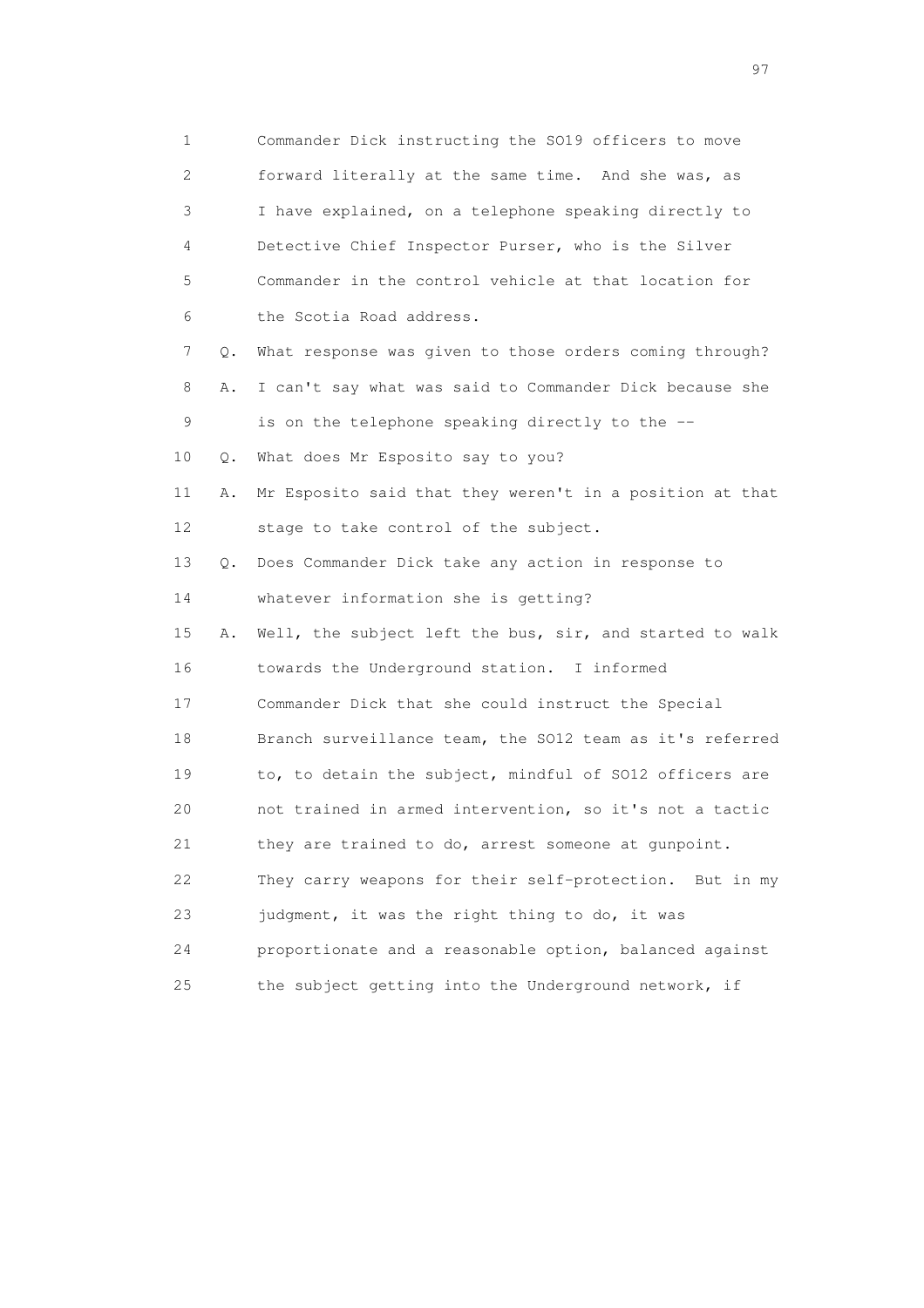1 indeed he was going to go into the Underground station, 2 because he is walking towards it, he could obviously 3 have walked past it, and potentially being lost to us 4 from surveillance because of the challenges of following 5 someone on the Underground system. 6 SIR MICHAEL WRIGHT: We have been told that another reason 7 why SO12 officers, Special Branch officers, would not be 8 asked to carry out arrests is because it might 9 compromise their covert status. I don't know how 10 important that would have been in this situation. 11 A. In this case, sir, it's an option of last resort for me, 12 because indeed, and we have to be conscious of 13 legislation and our responsibilities, we should use the 14 officers who are trained to conduct tactics such as 15 these to do them. 16 SIR MICHAEL WRIGHT: I understand that was a major 17 consideration. What I wanted to know was whether the 18 loss of covert status was also important. 19 A. In this case, proportionately, sir, not at all. That 20 would have been something that I would have seen as 21 a very small issue. 22 SIR MICHAEL WRIGHT: Thank you. 23 MR HOUGH: The jury may hear that certain officers on the 24 surveillance teams will say that they communicated and 25 actually positively suggested that they might take some

en 1988 en 1989 en 1989 en 1989 en 1989 en 1989 en 1989 en 1989 en 1989 en 1989 en 1989 en 1989 en 1989 en 19<br>De grote en 1989 en 1989 en 1989 en 1989 en 1989 en 1989 en 1989 en 1989 en 1989 en 1989 en 1989 en 1989 en 19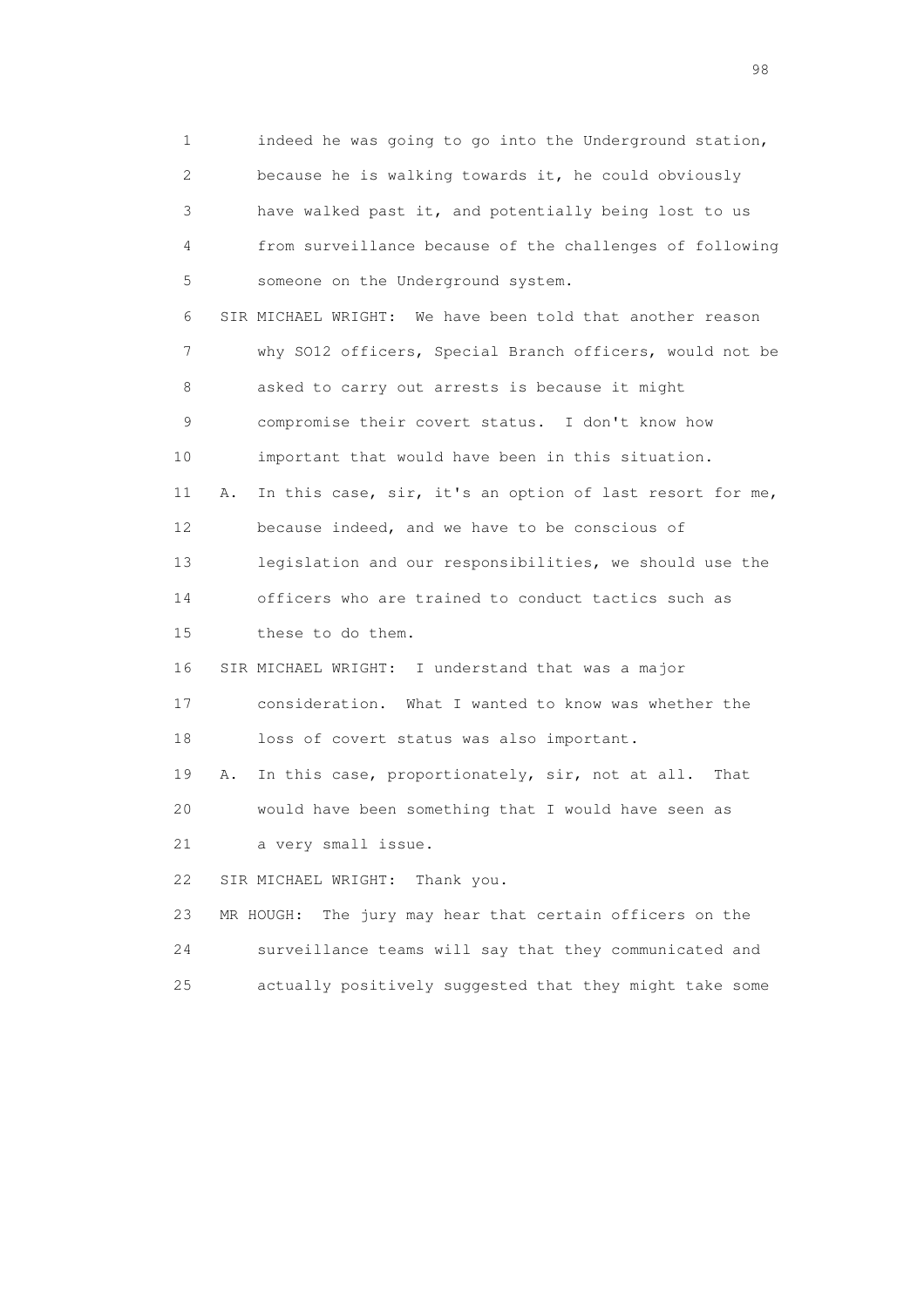1 action. Is that something that got through to you at 2 that time?

 3 A. No, sir, but it's quite possible that they were saying 4 that to the surveillance monitor because as I have 5 explained, he's got the headphones on and the 6 surveillance channel isn't being broadcast in the ops 7 room, but that's quite feasible.

 8 Q. So that's the decision that's been taken about SO12 9 officers. What comes through next to the control room? 10 A. Commander Dick does actually instruct the SO12 officers 11 to stop the subject, and Pat did, the monitor did relay 12 that. I heard him relay that to them. I have to say 13 Commander Dick was completely clear and calm in the 14 decision-making and the instructions she gave.

 15 It was very clear, it was to conduct using SO12 16 an armed intervention and arrest. But almost 17 immediately, and it was literally immediately, sir, 18 I recall this well, we were then told that the SO19 team 19 were now in a position to arrest the subject. So if 20 I can explain, they are clearly making ground in their 21 vehicles to catch up with the surveillance and the 22 surveillance control of the individual who's now stepped 23 off the bus and is walking towards the Underground 24 station, so they are making that progress, and then we 25 got the information that they were in a position to do

en de la construction de la construction de la construction de la construction de la construction de la constr<br>1990 : la construction de la construction de la construction de la construction de la construction de la const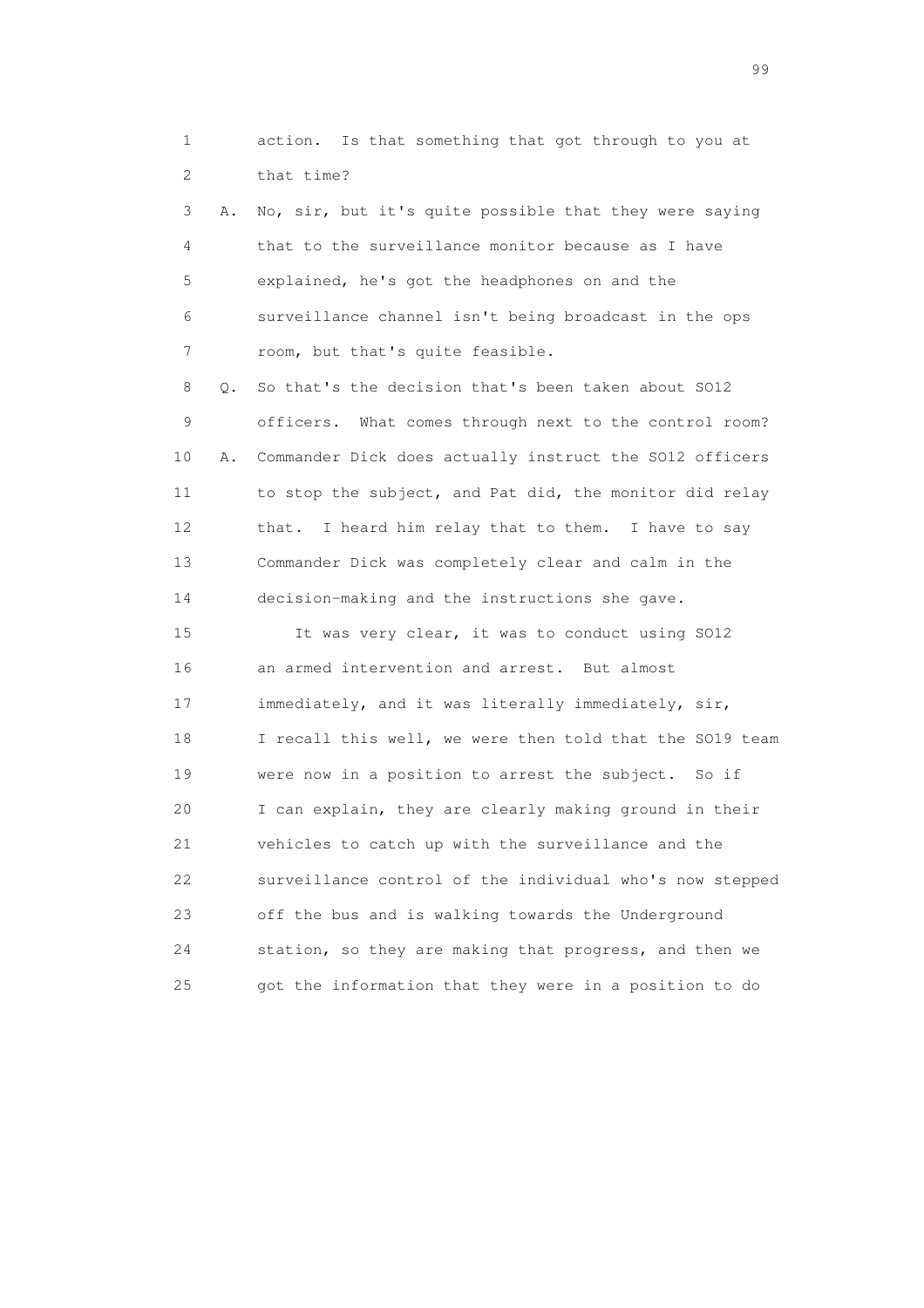1 it.

|    | 2<br>Q. | May I pause you there. You said almost immediately, and  |
|----|---------|----------------------------------------------------------|
|    | 3       | I know this may be an impossible question, like the 1 to |
|    | 4       | 10 scale or things like that. Can you say roughly, 10    |
|    | 5       | seconds, 20 seconds, a minute?                           |
|    | 6<br>Α. | It certainly wasn't a minute, sir, I think it was        |
|    | 7       | a matter of seconds, I would have said a matter of       |
|    | 8       | seconds but it's very difficult to say exactly.          |
|    | 9<br>Q. | So going back to that, you said that at this point the   |
| 10 |         | information came through that CO19 are now in a position |
| 11 |         | to make an intervention; what order was given in         |
| 12 |         | response to that information coming through?             |
| 13 | Α.      | Well, again rightly, because the team that are trained   |
| 14 |         | to conduct that activity are there, Commander Dick       |
| 15 |         | instructed DCI Purser on the telephone that SO19         |
| 16 |         | officers would now conduct that arrest.                  |
| 17 | Q.      | Just pausing there, we have asked this of your deputy,   |
| 18 |         | DCI Scott, as well: can you remember the precise words   |
| 19 |         | she used in giving her order to CO19?                    |
| 20 | Α.      | I don't know if, sir, in the other logs that you have of |
| 21 |         | mine whether I have recorded that, but I do recall she   |
| 22 |         | said to stop the subject before he got on to the         |
| 23 |         | Underground system, but I don't know if I have made      |
| 24 |         | a note of -- and I very rarely make notes of exact       |
| 25 |         | speech, relying on recording devices rather than memory. |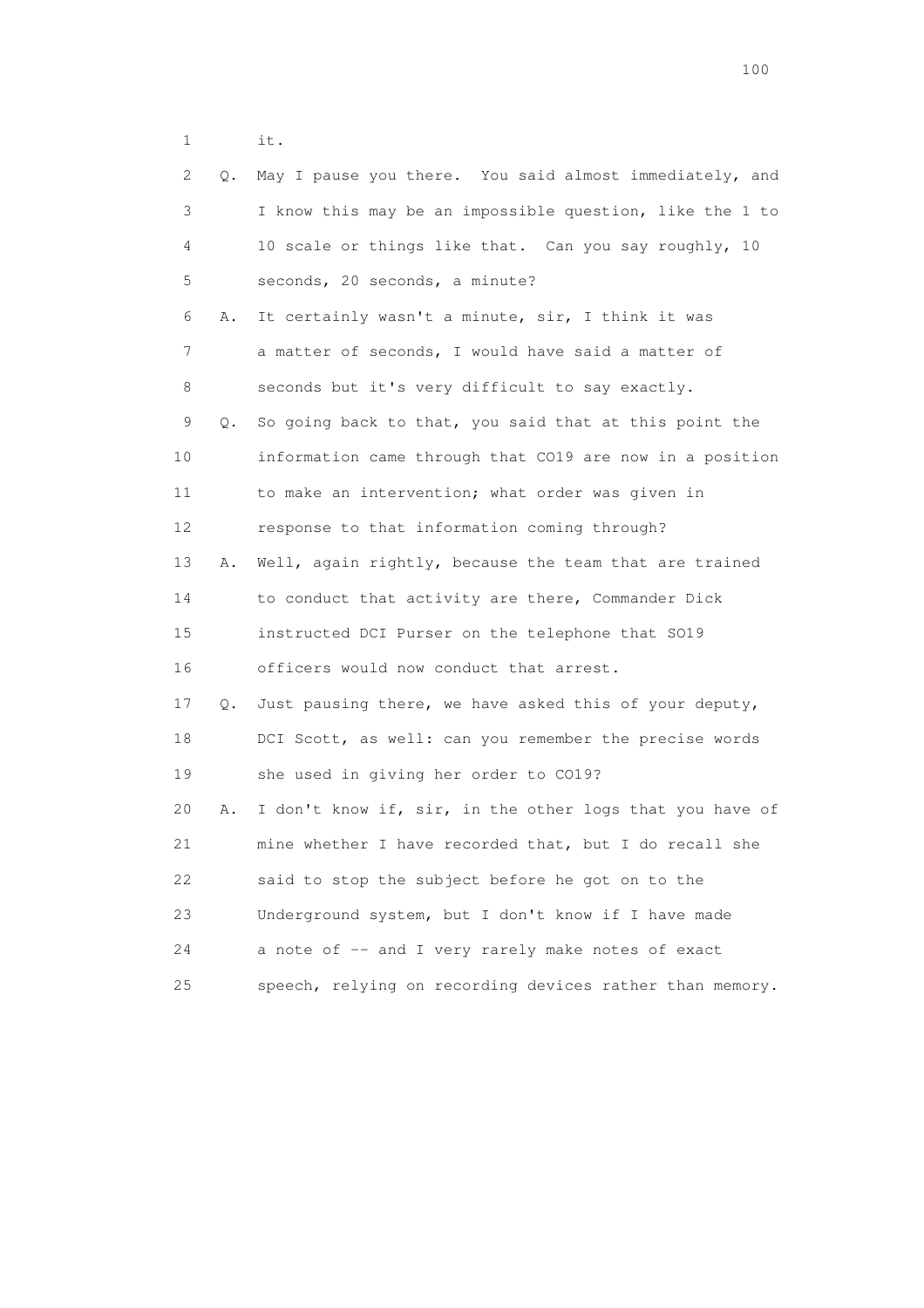1 Q. I'll come to that note in just a second. I will deal 2 with a couple of other questions first. That order, was 3 that given before or after it was known that 4 Mr de Menezes had passed the barriers and was going down 5 the escalator? 6 A. It's very difficult in the operations room, sir. You 7 have no visual understanding of where the subjects are. 8 My belief, my expectation was that the subject was 9 walking towards the Underground station and as the 10 events emerged and the information was given that SO19 11 were in a position -- and I know Stockwell, sir, I used 12 to work at Brixton, I know the Underground station very 13 well -- that he would be arrested literally immediately 14 outside or in the hallway area, it was quite a wide open 15 expanse area, of the Underground station. 16 Q. Did the information in fact later come through that he's 17 got through the barriers before CO19 have arrived? 18 A. There is the delay waiting which normally happens when 19 you instruct for an arrest to occur, there is normally 20 a delay while that takes place, is communicated and the 21 officers on the ground perform that tasking. The next 22 thing we are aware of, and we are told by Pat, is that 23 the subject was descending the escalator, still under 24 the control of the surveillance officers. 25 Q. At that stage, I think you lose radio and telephone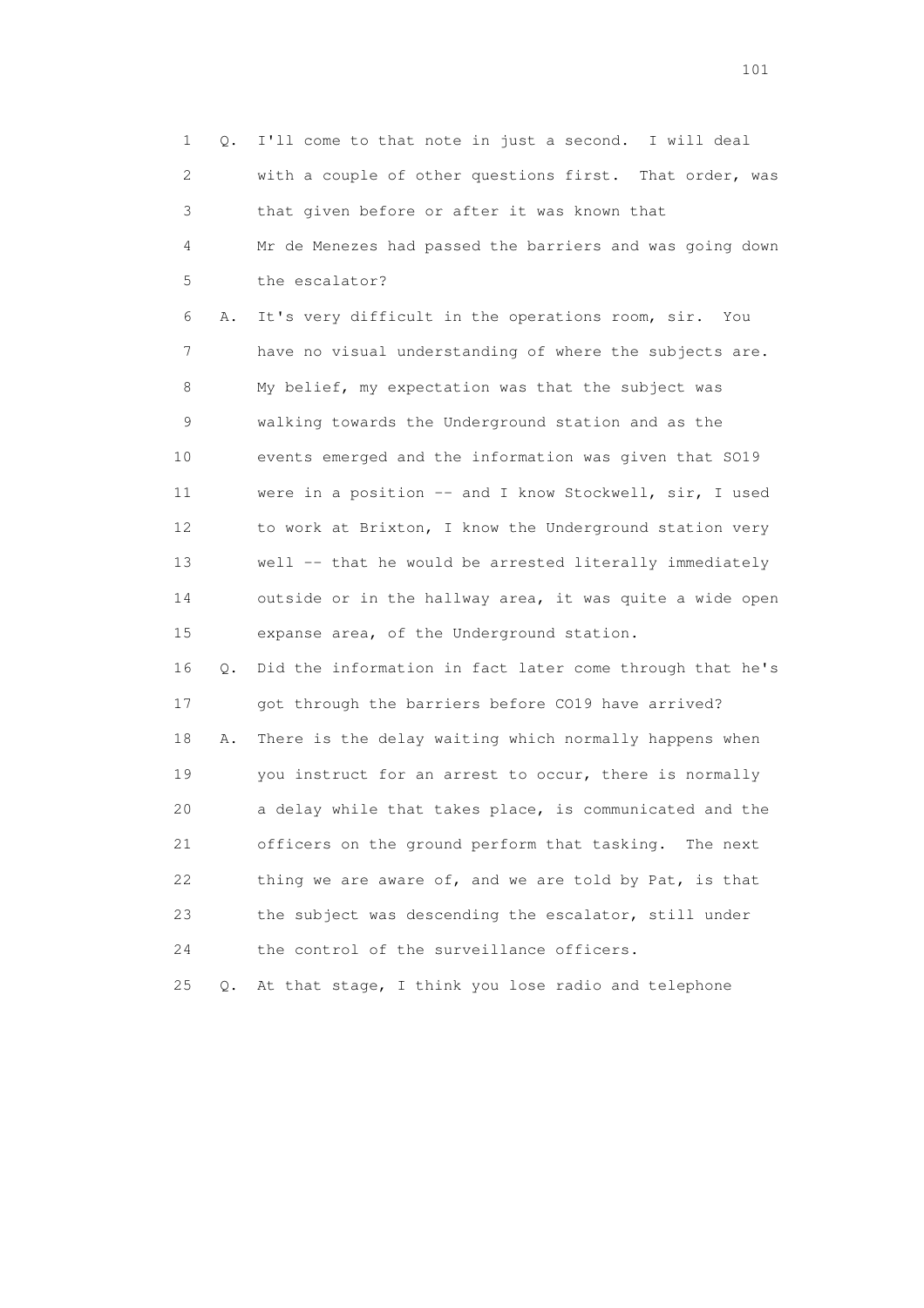1 communication?

 2 A. Yeah. Unfortunately because of the Underground station, 3 at the time our radios weren't -- didn't enable us to 4 listen to what happened when they went into the 5 Underground station. 6 SIR MICHAEL WRIGHT: Does it follow from that that as Pat 7 was saying that he was still under the control of the 8 surveillance officers, that means that however far 9 behind they were, SO19 hadn't yet got to him, as it 10 were? 11 A. My expectation, sir, was that he was going to be 12 arrested in the entrance to the Underground station. 13 SIR MICHAEL WRIGHT: Upstairs. 14 A. Absolutely, sir, upstairs, ground level, as you walk in, 15 it's quite a wide open area as you enter. 16 SIR MICHAEL WRIGHT: From what you were told just then, by 17 this time he was going down the escalators, still under 18 the control of the surveillance officers. 19 A. Clearly, sir, yes. 20 SIR MICHAEL WRIGHT: The inference from that would be that 21 CO19 hadn't yet got to him. 22 A. They hadn't yet -- that catching-up process, yes, sir. 23 MR HOUGH: Can we have page 211 on screen. This is part of 24 your operational log. 25 I am going to read a section and then ask a couple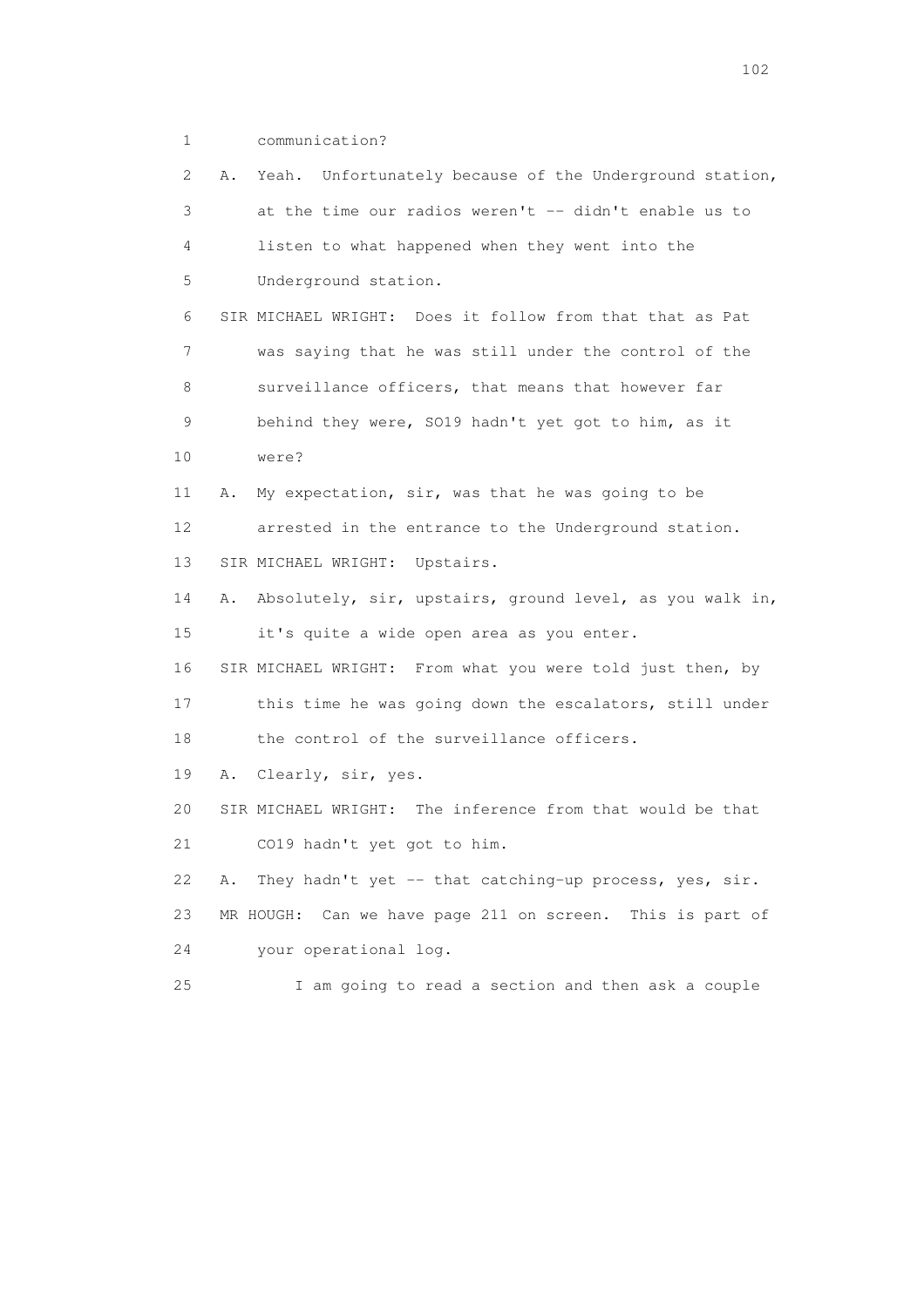1 of questions about it:

| 2  |    | "Commander Cressida Dick instructed DCI Purser that      |
|----|----|----------------------------------------------------------|
| 3  |    | the subject should be detained before entering the tube  |
| 4  |    | No communications were then heard due to the<br>system.  |
| 5  |    | effects of officers being underground. 10.15 hours,      |
| 6  |    | I was informed that the subject had been shot by SO19."  |
| 7  |    | Pausing there, these two paragraphs, can you recall      |
| 8  |    | when you entered these into your log?                    |
| 9  | Α. | I can't, sir. What I did ask again to be done, and       |
| 10 |    | I don't know if it has been achieved, the log obviously, |
| 11 |    | it's an electronic log, can be captured, because it's    |
| 12 |    | a living document as you enter on to it, and I asked     |
| 13 |    | that that be done after the event. The log was           |
| 14 |    | finalised by me at the end of the operation. This was    |
| 15 |    | begun that day. When exactly I made that entry           |
| 16 |    | hopefully can be verified electronically but certainly   |
| 17 |    | very quickly, you know, shortly afterwards.              |
| 18 | Q. | You asked about a record you made about the words of     |
| 19 |    | Commander Dick or at least the summary of what she said, |
| 20 |    | and do we see there the record --                        |
| 21 | Α. | Yes, sir.                                                |
| 22 |    | Q. -- made at some point of those words?                 |
| 23 | Α. | Yeah.                                                    |
| 24 | Q. | Going on:                                                |
| 25 |    | "GT [that's the other room in New Scotland Yard]         |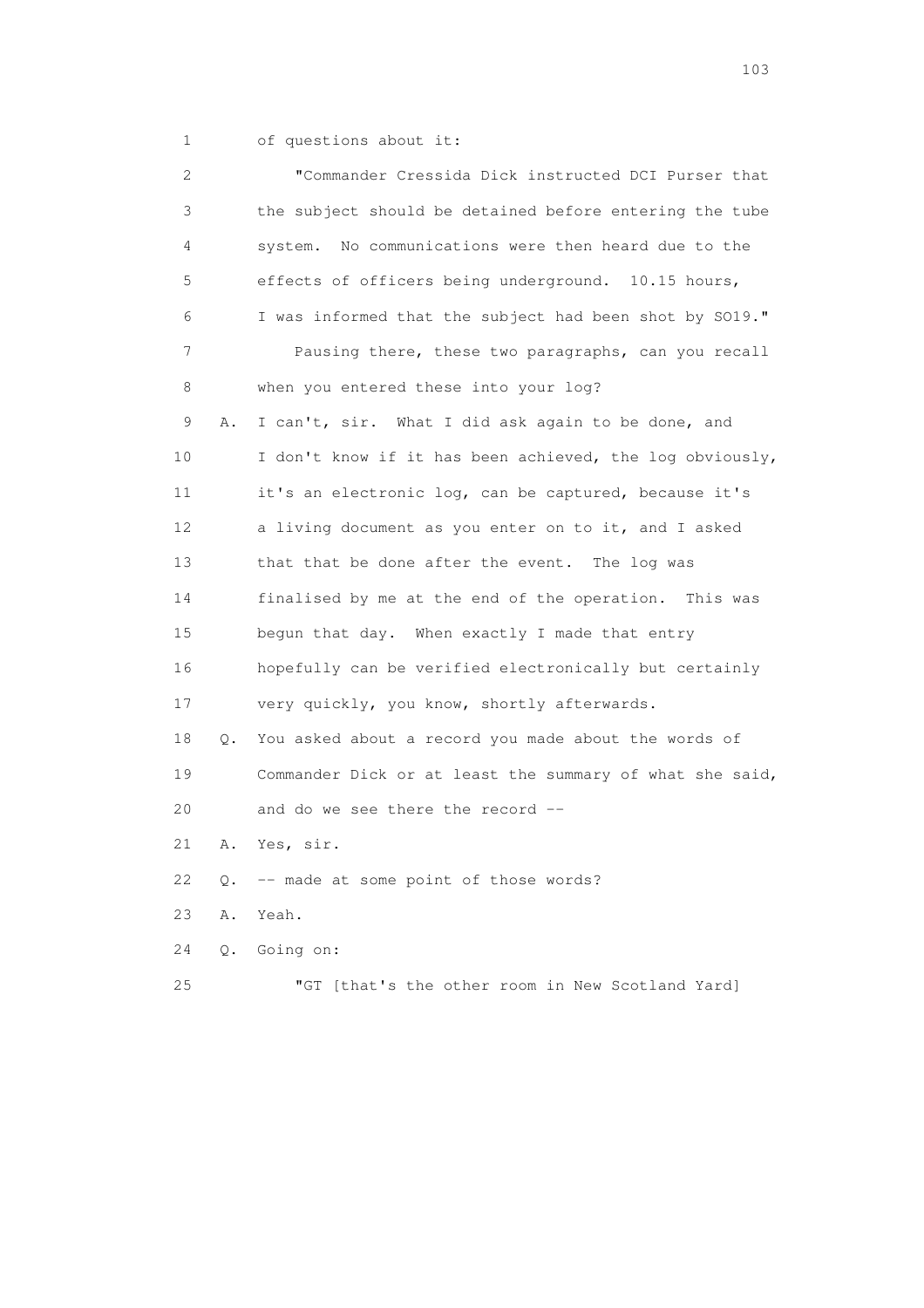1 were informed, ambulance called, and DCI Purser to 2 attend scene."

3 Then this:

 4 "I spoke to Chief Inspector Esposito, SO19 tactical 5 adviser, to clarify the position regarding the 6 intervention of the subject. Chief Inspector Esposito 7 stated that the SO19 officers were conducting 8 an orthodox armed intervention and the officers' 9 instructions were clear. The officers will have 10 challenged the subject and his responses will have 11 resulted in the officers' actions. This was not 12 a Kratos incident."

13 A. Yes, sir.

 14 Q. Those words of Chief Inspector Esposito that are 15 recorded there, were they spoken before or after he had 16 heard from anybody at the scene?

 17 A. Literally immediately that I had been informed that the 18 subject had been shot, sir, I said to Mr Esposito for 19 clarification because it was -- the events as I have 20 described them are how they occurred; that clearly this 21 was not a Kratos; this was an instruction to detain, 22 arrest somebody. And then whatever event occurred on 23 the Underground I cannot obviously give testimony for, 24 but the instructions to the officers were clearly to 25 detain that subject, not a Kratos, and because of the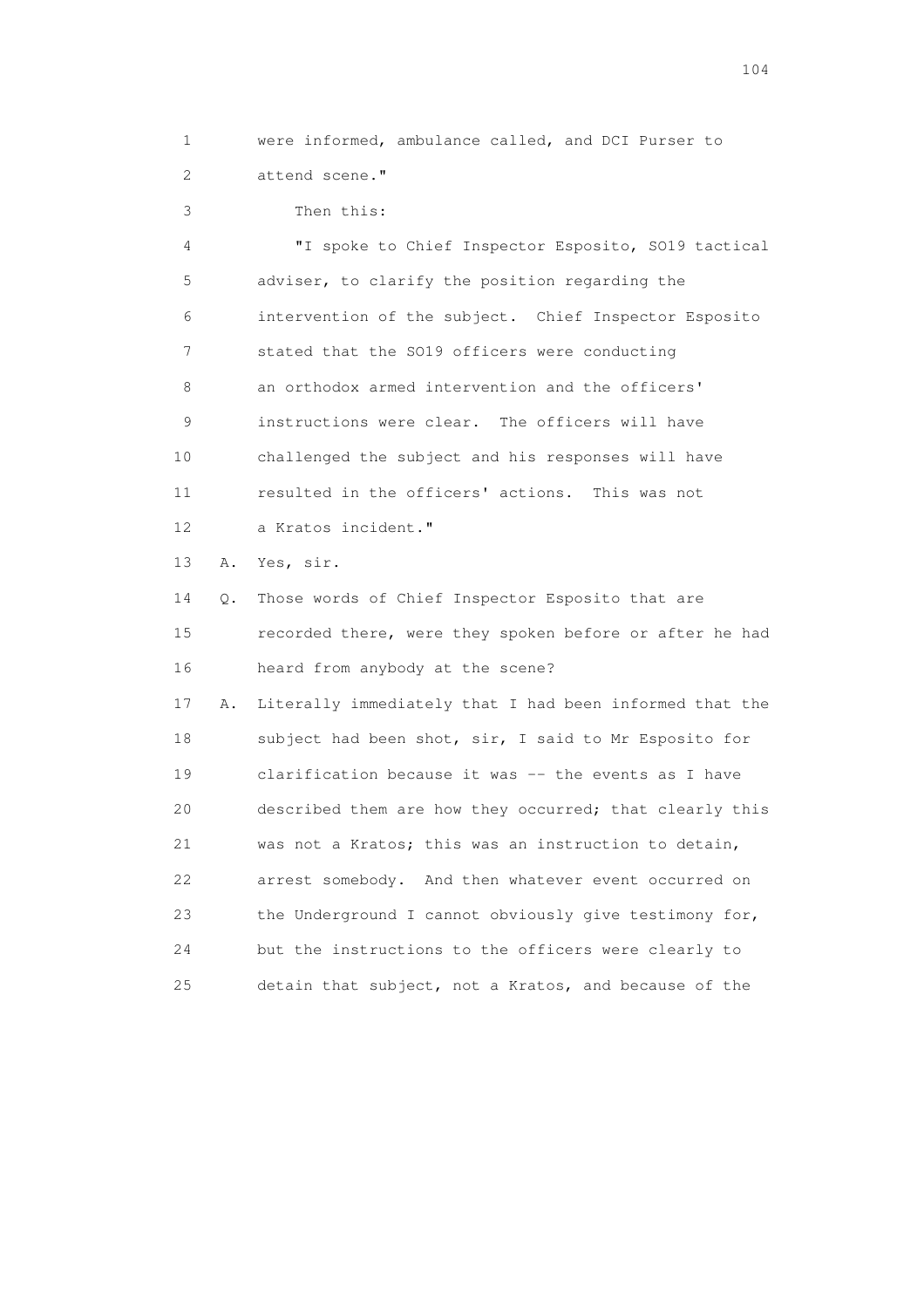| 1  |    | unique circumstances of what we were facing and the role  |
|----|----|-----------------------------------------------------------|
| 2  |    | of the DSO, I sought clarification of that with           |
| 3  |    | Mr Esposito and he agreed.                                |
| 4  | Q. | So you are recording there, is this right, that no order  |
| 5  |    | was given from the control room for a critical shot to    |
| 6  |    | be taken?                                                 |
| 7  | Α. | That's correct, sir.                                      |
| 8  | Q. | From the orders you heard, could any of those have been   |
| 9  |    | misinterpreted by those on the ground as requiring        |
| 10 |    | a critical shot?                                          |
| 11 | Α. | No, sir, absolutely not. Commander Dick was very clear,   |
| 12 |    | and it was to detain the subject.                         |
| 13 | Q. | We have heard about you then being informed. We have      |
| 14 |    | seen in the log you were then informed of the -- of what  |
| 15 |    | had happened.                                             |
| 16 | Α. | Yes.                                                      |
| 17 | Q. | I think you then stayed on in the operations room to      |
| 18 |    | manage and continue the investigation?                    |
| 19 | Α. | I remained running the operations room then until it      |
| 20 |    | ceased to operate when we had arrested the relevant       |
| 21 |    | people involved, I think around 1 or 2 August, sir.<br>It |
| 22 |    | remained open 24 hours until the end of -- the            |
| 23 |    | resolution of arresting those responsible for 21/7.       |
| 24 | Q. | Without going through all the different addresses you     |
| 25 |    | had to deal with and all the different actions you had    |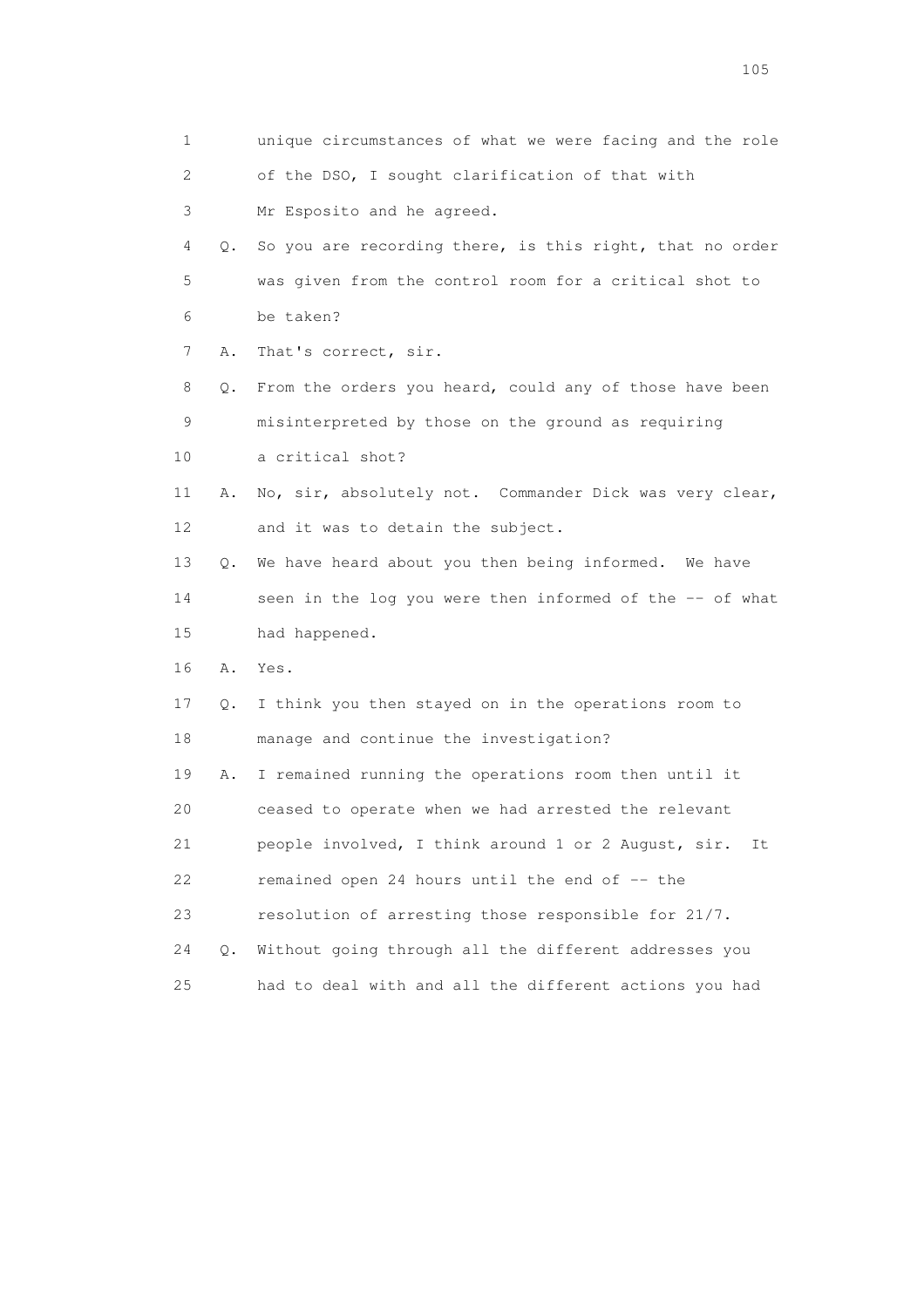1 to take, can you tell the jury briefly what the results 2 of the investigation were? 3 A. We conducted numerous armed arrests and armed call-outs 4 and entries to addresses. Records will reflect them. 5 Certainly considerable numbers. We arrested some 30 6 people, 16 of which, from the arrests from the control 7 room, were convicted for their responsibility either in 8 conducting the attacks 21/7 or aiding and abetting those 9 who conducted the attacks on 21/7, and that came through 10 the operations room. 11 Q. Did you ultimately arrest all those who were seen on the 12 CCTV as the suspects? 13 A. We did, sir, yes. 14 Q. Were any lives, either officers or theirs or third 15 parties, lost in the operation other than that of 16 Mr de Menezes? 17 A. Other than the tragic death of Mr de Menezes, no, sir. 18 MR HOUGH: Thank you very much, those are my questions. 19 SIR MICHAEL WRIGHT: Yes, Mr Mansfield. 20 Questions from MR MANSFIELD 21 MR MANSFIELD: Mr Boutcher, good morning, my name is 22 Michael Mansfield and I represent the family of 23 Jean Charles de Menezes. 24 A. Good morning, sir. 25 Q. Can I just before lunch deal with one thing since you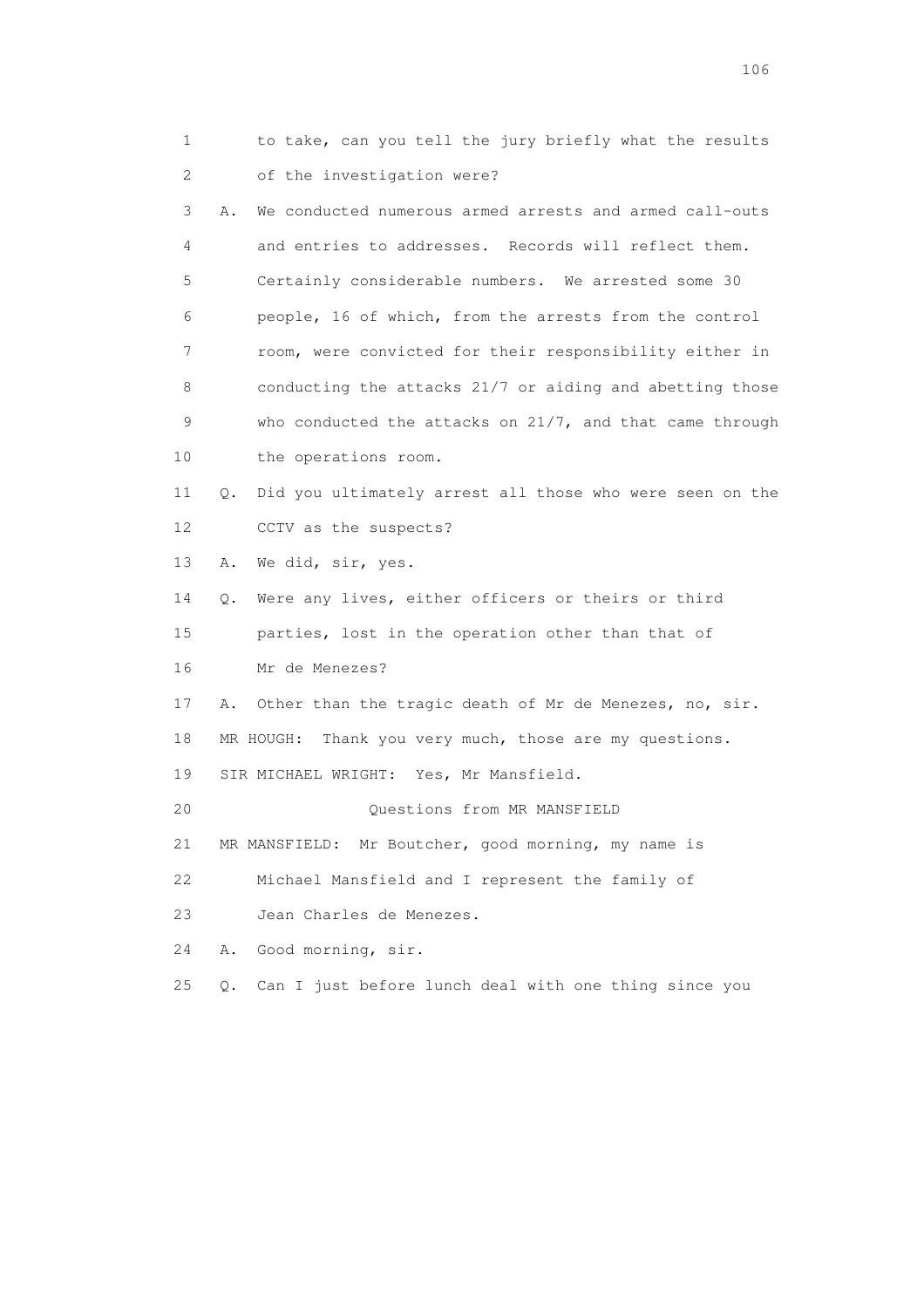1 have been asked about events afterwards. One of the 2 things that must have been foremost in your mind once 3 you realised somebody had been shot dead was: who was 4 that person. 5 A. Yes, sir. 6 Q. Because this is right up your street, if I may put it 7 that way? 8 A. Yes, sir. 9 Q. Because you are looking at leads and so on and you might 10 want to know whether the person shot was in fact one of 11 the people you were looking for or may have been. So 12 did you fast-track that inquiry? 13 A. I spoke to Mr Purser, sir, at the time, who was the 14 Silver Commander at that location, and then subsequently 15 there was a DI who is a Detective Inspector from SO13, 16 who was Mr Pover, and through him I was seeking that 17 information, sir. 18 Q. Yes. The reason I want to ask you this is that: were 19 you aware that Jean Charles de Menezes had a wallet on 20 him. 21 A. Later on that day, I was, sir, yes. 22 Q. Were you aware that the wallet was discovered very 23 shortly after he had been shot? It was on a tube train 24 seat nearby, 10.40 am in the morning. Did you know 25 that?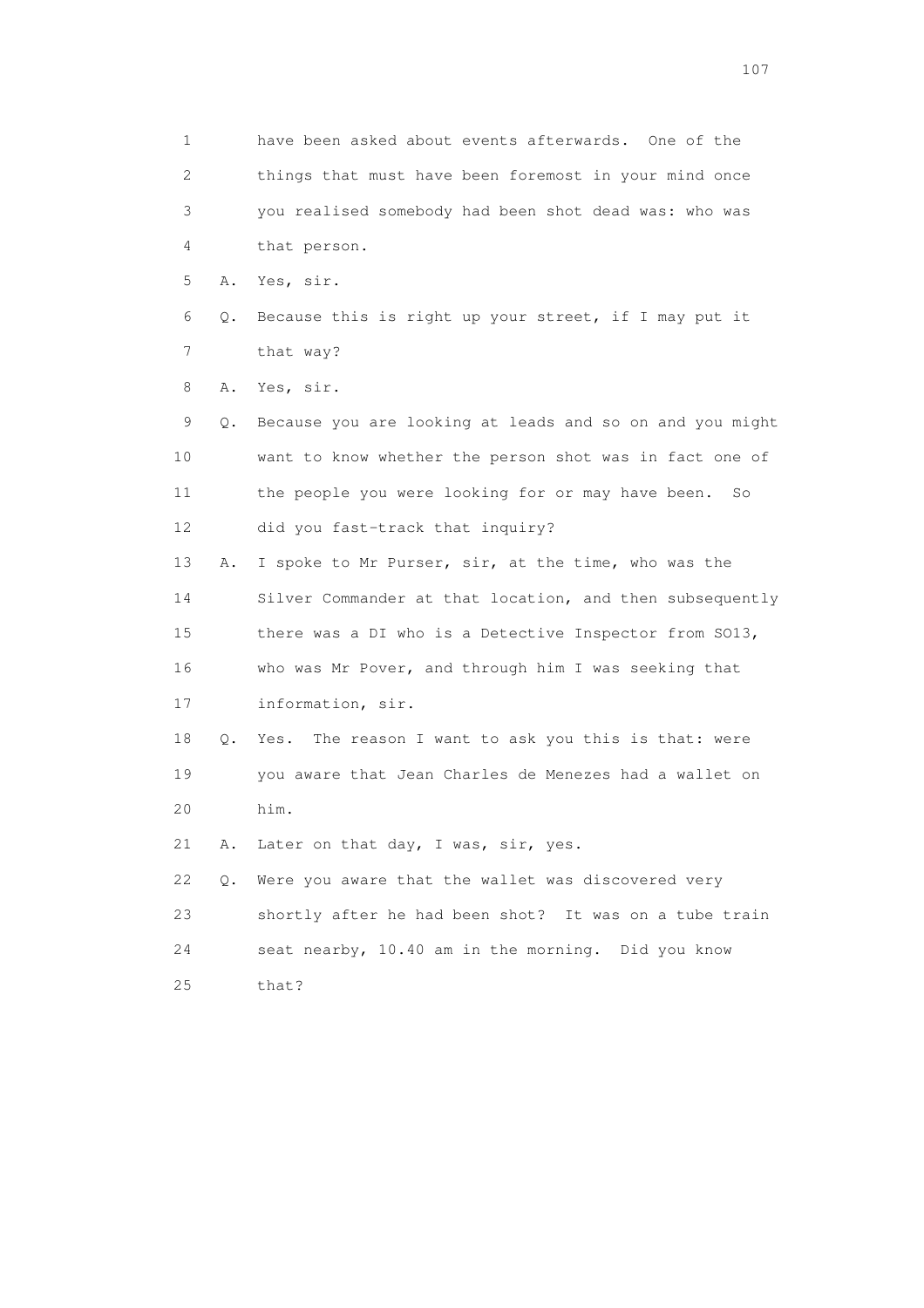1 A. No, sir, I didn't get that information.

2 Q. You didn't get that information?

3 A. No, sir.

4 Q. Should you have been given that information?

 5 A. Well, sir, because of the event that had occurred, the 6 event was then being managed by officers locally and the 7 complaints procedure occurs. I would have hoped to have 8 received as much information as I could as soon as 9 I could, but I didn't get that, and I think they are 10 dealing with the scene and the event that's occurred. 11 Q. I want to just follow through, because it may reflect on 12 what happened before, you see. You talk about the 13 complaints procedure. In fact the complaints procedure 14 didn't begin straight away, did it? It was precluded 15 from doing so? 16 A. I don't know the details of that, I am afraid, sir. 17 Q. You know it was precluded, don't you? 18 A. I don't know the detail of that at all, sir, I can't 19 give that testimony, I am sorry. 20 Q. I'm not asking for the detail. You know it was 21 precluded from entering into its investigation? 22 A. The police complaints procedure, I don't know that at

23 all, sir, no, I am sorry.

24 Q. You don't?

25 A. No.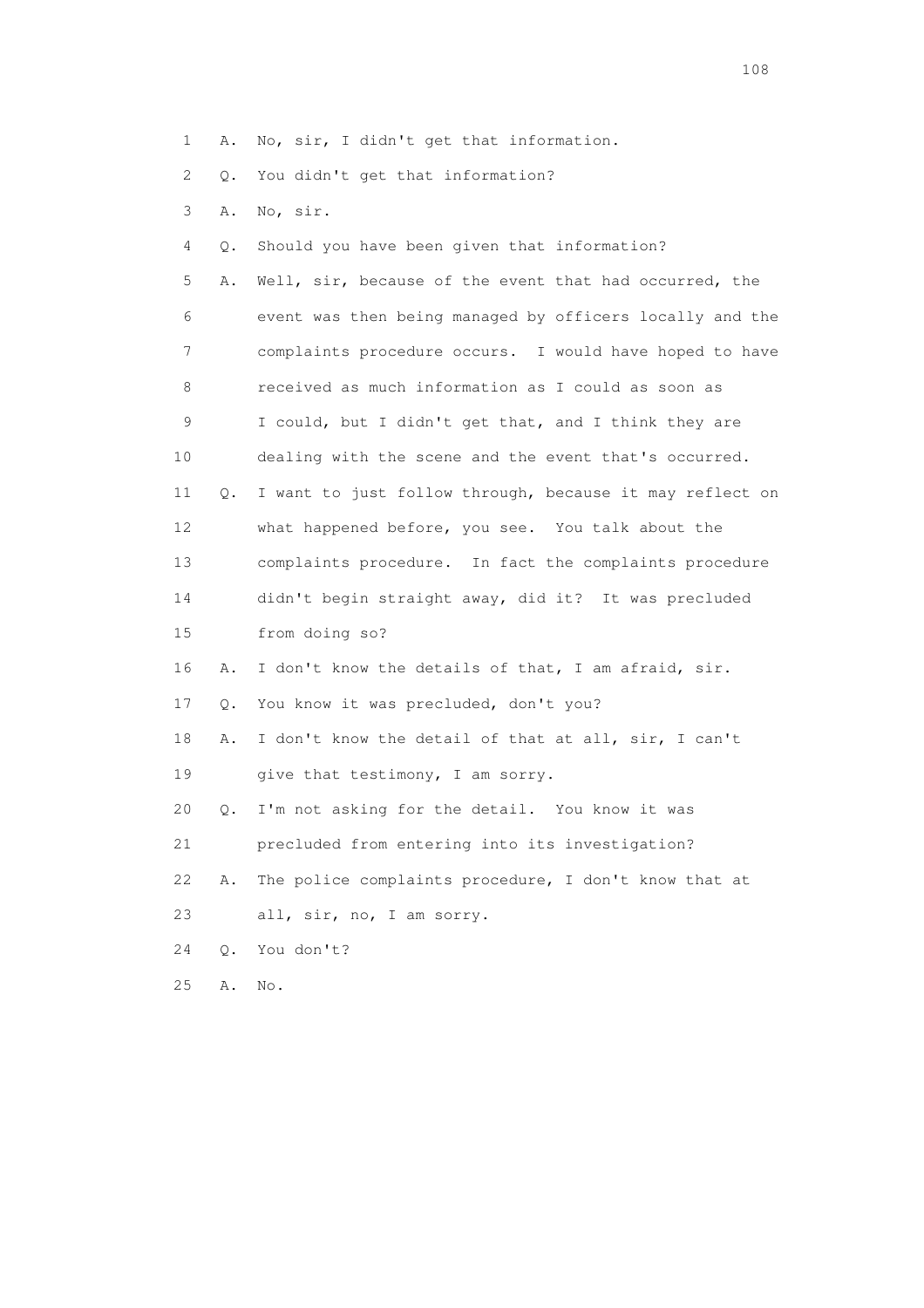1 Q. I leave that to one side for the moment. You had 2 fast-tracked this aspect, and I appreciate there are 3 lots of other aspects. It seems there are a large 4 number of officers dealing with different aspects. The 5 aspect is: who was the man who has been shot. The 6 wallet is sitting on a tube train seat at 10.40. 7 A. Right, sir. 8 Q. Did you know that the wallet contained a number of items 9 of identification? 10 A. Sir, I am trying to help you; I didn't know about the 11 wallet; I didn't know the items of identification, 12 therefore, in the wallet at that stage, no, sir. 13 SIR MICHAEL WRIGHT: Mr Mansfield, I am sure you can see 14 this coming. What does this have to do with the causes 15 of Mr de Menezes' death? 16 MR MANSFIELD: Because, sir, I suggest that what didn't 17 happen after, where there was a wallet and it's clear 18 with his name, date of birth and so on, was also 19 replicated in relation to rucksacks -- which I am coming 20 to -- in relation to the bombings and identification 21 there. 22 SIR MICHAEL WRIGHT: I am being obtuse. What do you mean? 23 MR MANSFIELD: I want to ask this officer about other items 24 of identification that were not communicated to him in 25 relation to the 21st.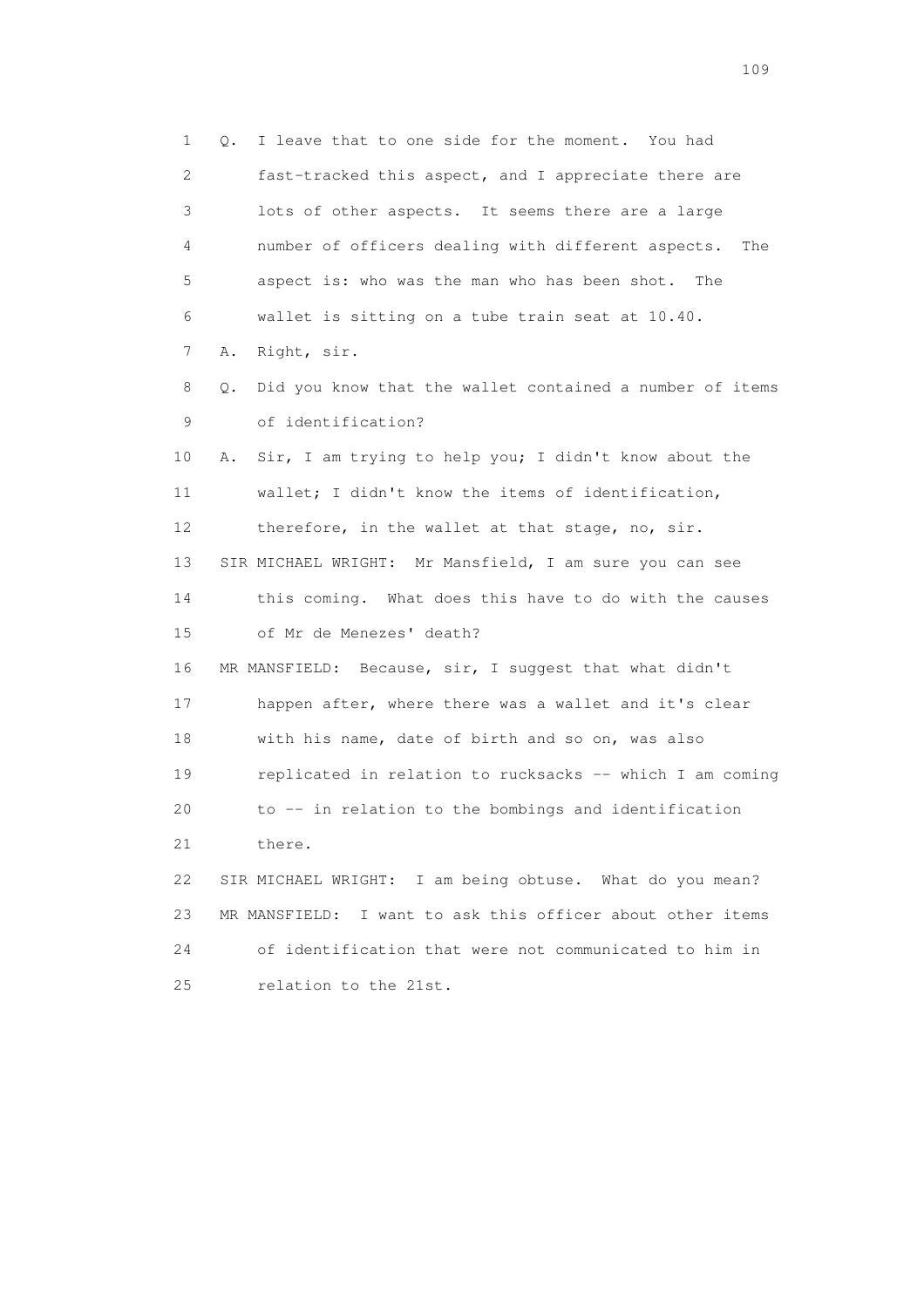1 SIR MICHAEL WRIGHT: Well, I am still not sure that 2 I follow. You may take it on, but at the moment I am 3 bothered that you are going outside the legitimate range 4 of what it is this jury has to inquire into. 5 MR MANSFIELD: I appreciate that. I am being careful. In 6 fact, he has been asked just recently a large number 7 of -- well, a quantity of questions about what happened 8 later and who was arrested. 9 SIR MICHAEL WRIGHT: Yes. 10 MR MANSFIELD: And strictly speaking, that's got really 11 nothing -- 12 SIR MICHAEL WRIGHT: I thought that was simply narrative, as 13 far as Mr Hough was concerned. 14 MR MANSFIELD: Yes, it may be but then this is simply 15 narrative as well. Anyway, can I restrict it to one 16 question? 17 When did you discover that the person who was shot 18 had identification documents in the name of Jean Charles 19 de Menezes? 20 A. There is an entry in the log, sir, that I looked at the 21 following day that refers to the identity of 22 Mr de Menezes, which I will try to seek and find for 23 you. I didn't know, and if it does help, some of the 24 considerations we have, which may be relevant, often 25 people -- this was obviously a tragic death -- use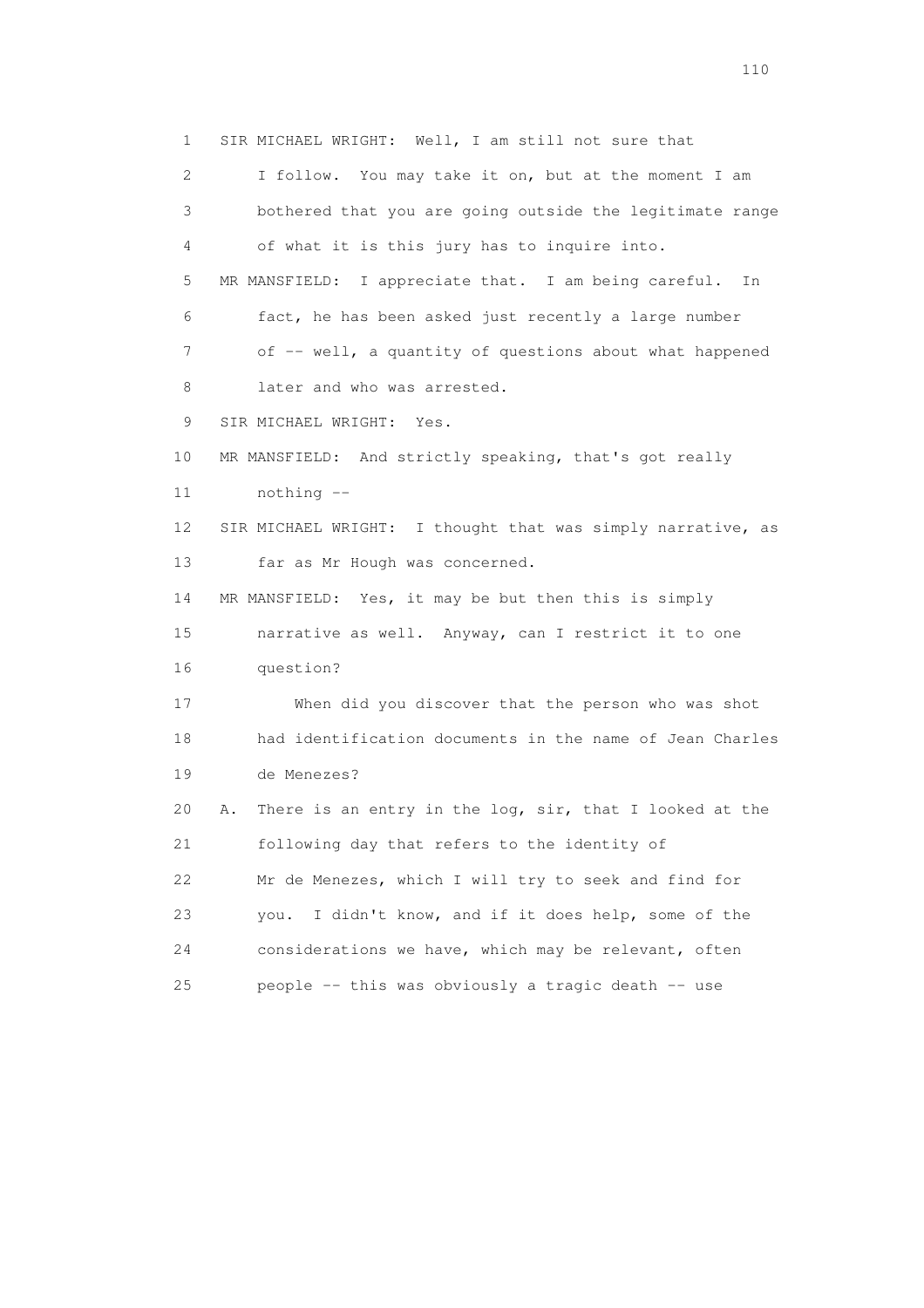1 different identification documents, and in fact with one 2 of the bombers who is known by the name of Manfo Asiedu, 3 he actually took that identification from somebody in 4 a flat that he moved into, so we didn't establish that 5 actually he wasn't that individual at all. So there are 6 a lot of factors and challenges for us that we face with 7 regards to even simple identification documents, sir. 8 I wasn't informed of the detail that I think you 9 believe I should have been shortly after this incident. 10 I simply didn't know that. 11 Q. You see, I am not asking about whether it was verified. 12 It was merely when did you first, as you had 13 fast-tracked it, discover or when were you first 14 informed that he had documents on him with his name, 15 date of birth, origin and other documents, an identity 16 card he had on him; when did you first learn that? 17 A. I haven't got a record of that, sir, because that was 18 being dealt with by colleagues, and as I say, there is 19 this -- and we learn from the events in this 20 operation -- 21 Q. I am sorry to intervene, I know there are problems about 22 identification. 23 A. There are, sir.

 24 Q. That is understood. The question is a simple one. It's 25 not when did you verify but when did you discover that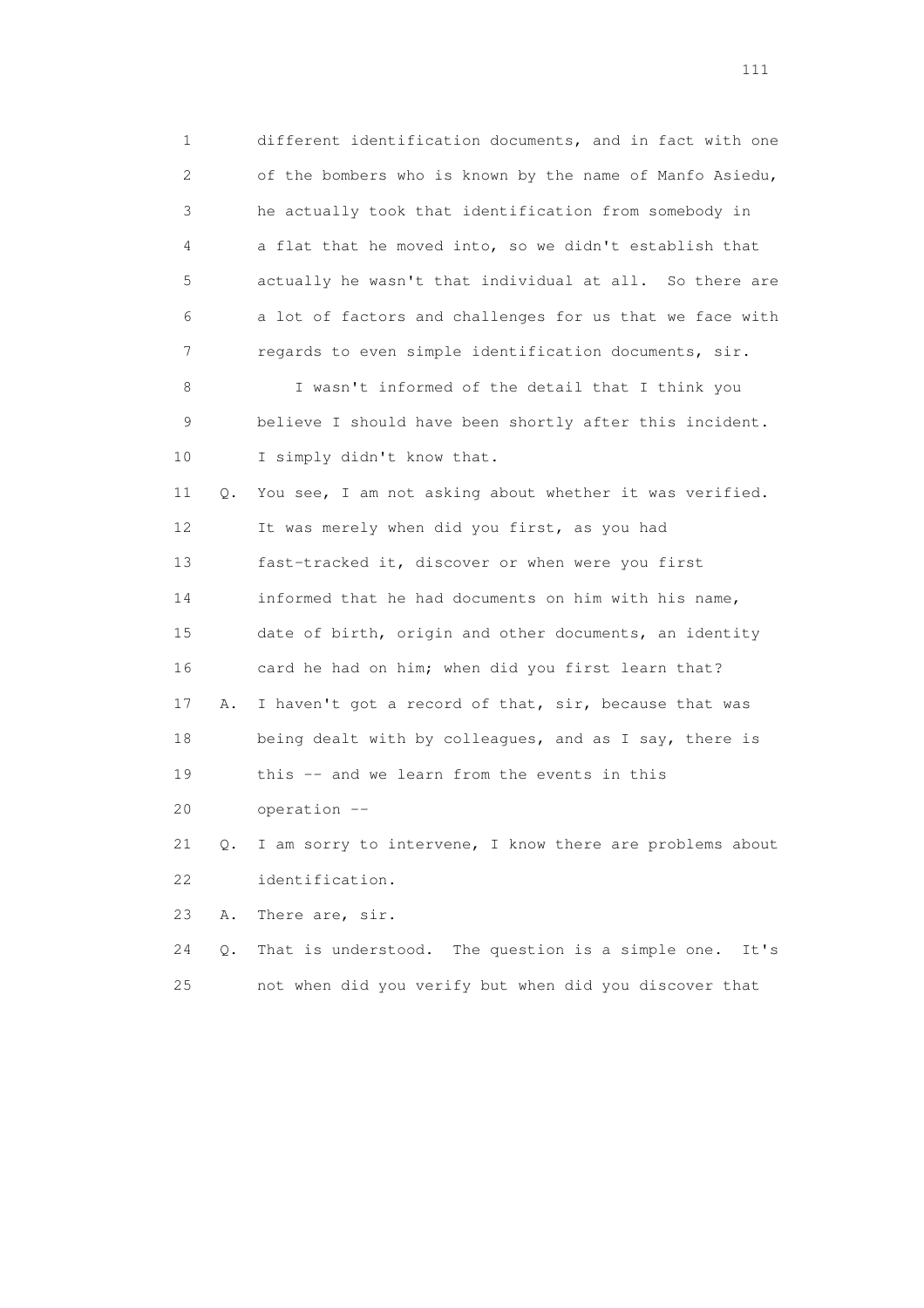| 1    |           | he had documents in that name?                           |
|------|-----------|----------------------------------------------------------|
| 2    | Α.        | I haven't got a note of that, sir, and I certainly       |
| 3    |           | wasn't told in the immediacy afterwards.                 |
| 4    | Q.        | The reason I have asked you those questions is really    |
| 5    |           | to, as it were, examine how careful you were in relation |
| 6    |           | to matters surrounding the 21st. Do you follow?          |
| 7    | Α.        | I am sure I will, sir.                                   |
| 8    | Q.        | I think you will. I won't manage to do it all before     |
| 9    |           | 1 o'clock. One of the things you were -- now I am going  |
| 10   |           | back to before the shooting --                           |
| 11   | Α.        | Thank you, sir.                                          |
| 12   | Q.        | -- after the attempted bombings on the 21st, and I am    |
| 13   |           | concentrating on your area of expertise, proactive,      |
| 14   |           | there was an obvious route to possibly identifying the   |
| 15   |           | bombers, the attempted bombers, wasn't there?            |
| 16   | Α.        | Well, if you would like to help me, Mr Mansfield.        |
| 17   | Q.        | I just have actually earlier on by indicating why I was  |
| 18   |           | asking the other questions. Rucksacks.                   |
| 19   | Α.        | Right, sir. There was a tasking that went out which      |
| 20   |           | I think I have referred to already to search the         |
| 21   |           | rucksacks because of the learning of 7/7.                |
| 22   | $\circ$ . | Yes, I want to come to this, you see. The learning of    |
| 23   |           | 7/7, as you have indicated, was that the rucksacks on    |
| 24   |           | that occasion, two weeks before, contained identity      |
| $25$ |           | documents which actually were referring to the people    |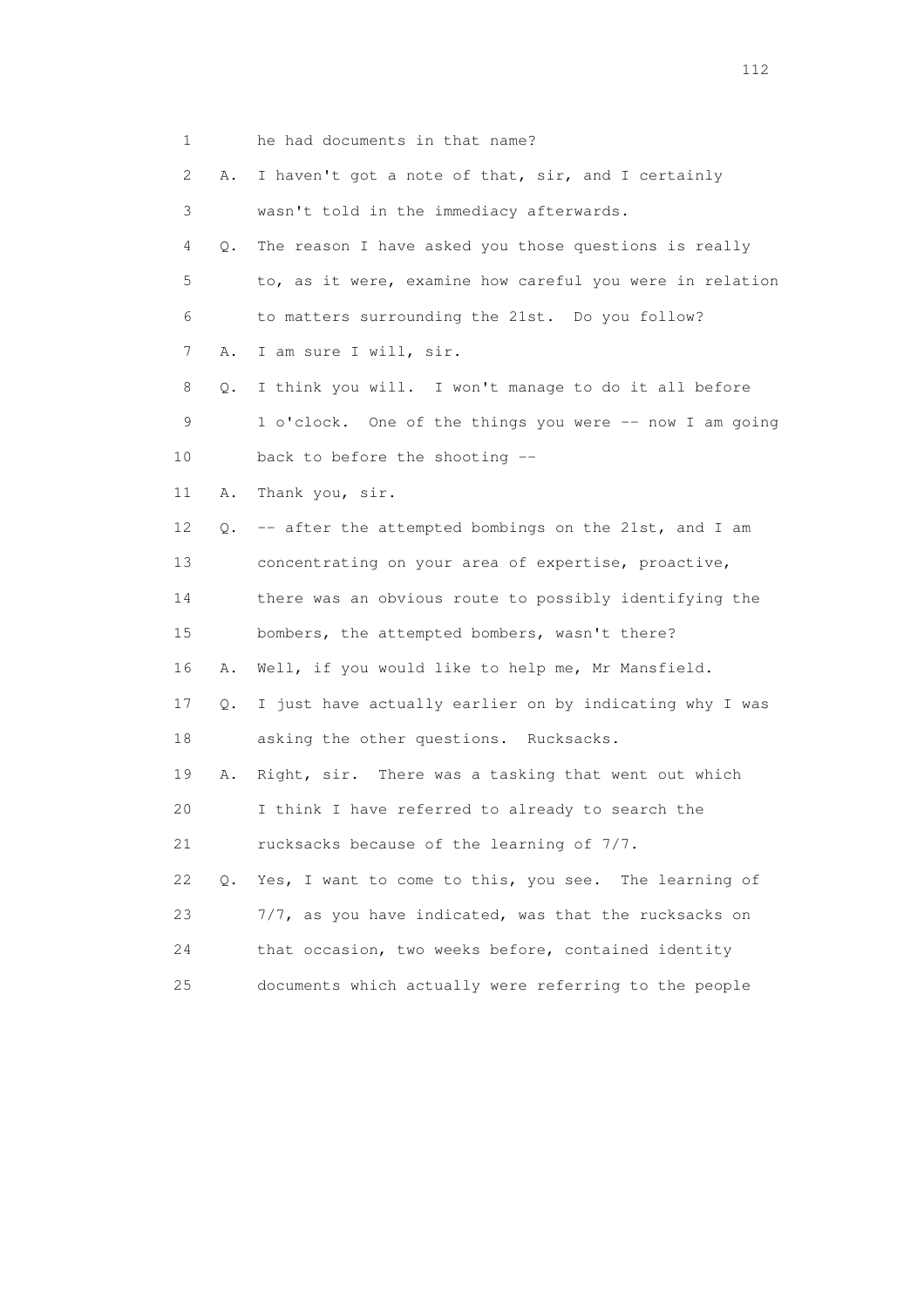1 who were the suicide bombers?

2 A. That's correct, sir, yes.

| 3  | Q. | In one case, I think the name Khan, he had documentation |
|----|----|----------------------------------------------------------|
| 4  |    | relating to him in all the rucksacks or some of them?    |
| 5  | Α. | A number of the scenes, sir, yes.                        |
| 6  | Q. | All right, a number of the scenes. The reason -- well,   |
| 7  |    | there may be many reasons, but one of the reasons why    |
| 8  |    | that had happened on the 7th, you considered, was that   |
| 9  |    | of course the suicide bomber may want to be remembered   |
| 10 |    | and identified, and so therefore leaves, if you like,    |
| 11 |    | an audit trail or at least a means of identifying, for   |
| 12 |    | the reasons that he is doing the bombing in the first    |
| 13 |    | place?                                                   |
| 14 | Α. | Some people have assessed that's the reason, yes, sir.   |
| 15 |    | I don't think we will ever truly know.                   |
| 16 | Q. | Right. So anyway that's part of the thinking. So when    |
| 17 |    | you get to the 21st, with your particular responsibility |
| 18 |    | for proactivity, that thought must have occurred to you  |
| 19 |    | fairly early on after the bombings which occurred        |
| 20 |    | midday-ish?                                              |
| 21 | Α. | Well, when the bombings occurred midday, I was asked to  |
| 22 |    | put up the proactive, you know, the resources which      |
| 23 |    | I think I have explained as well as I can, sir, and yes, |
| 24 |    | of course we have to make the scene safe, which takes    |
| 25 |    | a period of time, and I am sure others can inform you    |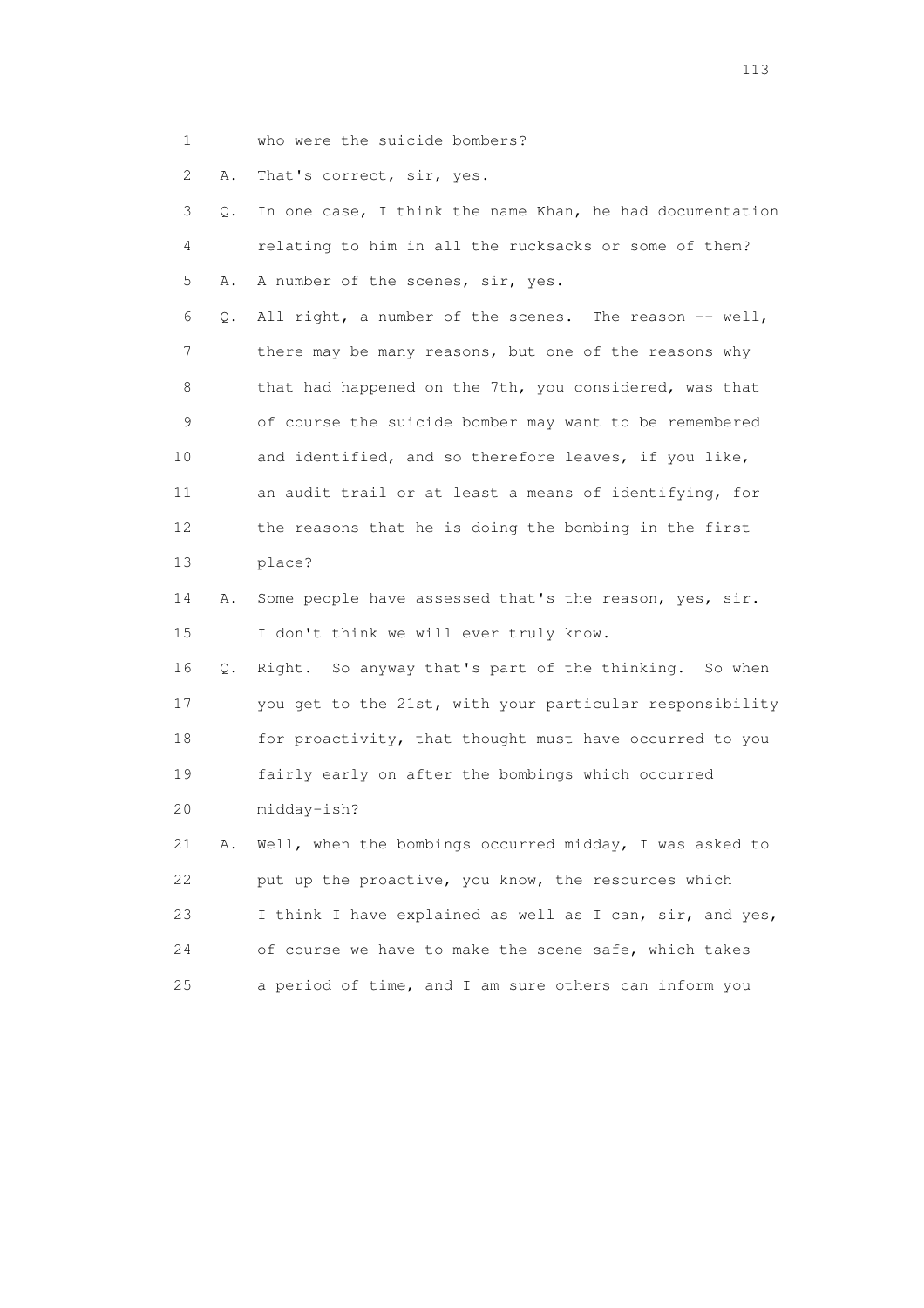| 1  |    | about the frustrations of actually getting access to the |
|----|----|----------------------------------------------------------|
| 2  |    | bags because of the risks of --                          |
| 3  | Q. | I will cut through this, really again it's about timing. |
| 4  |    | We know there are lots of difficulties. When did you     |
| 5  |    | first task anybody with the, as it were, research to     |
| 6  |    | find whether there was any identification linked to the  |
| 7  |    | scenes or the rucksacks?                                 |
| 8  | Α. | Well, the first tasking for any of that, sir, came from  |
| 9  |    | a meeting, I think, with Mr McDowall, and forgive me     |
| 10 |    | because I can't recall the time but I think it's         |
| 11 |    | given --                                                 |
| 12 | 0. | Yes, the time you have given so far -- I am going to cut |
| 13 |    | across, sorry, just to save a bit of time -- the time    |
| 14 |    | you have given today, this morning, was 10.10 in the     |
| 15 |    | evening?                                                 |
| 16 | Α. | Right, sir.                                              |
| 17 | Q. | The question I want to ask was: was that the first time  |
| 18 |    | anybody was tasked to look for identification.           |
| 19 | Α. | Certainly from my perspective, it was the first time     |
| 20 |    | that I have made a note of that to occur, sir.<br>I have |
| 21 |    | to say, I am sure you will appreciate, the officers      |
| 22 |    | dealing with the scenes and the reality is, and I am     |
| 23 |    | sure you will agree with this, making those scenes safe  |
| 24 |    | and being able to get access to those bags does take     |
| 25 |    | some time, and the officers performing those functions   |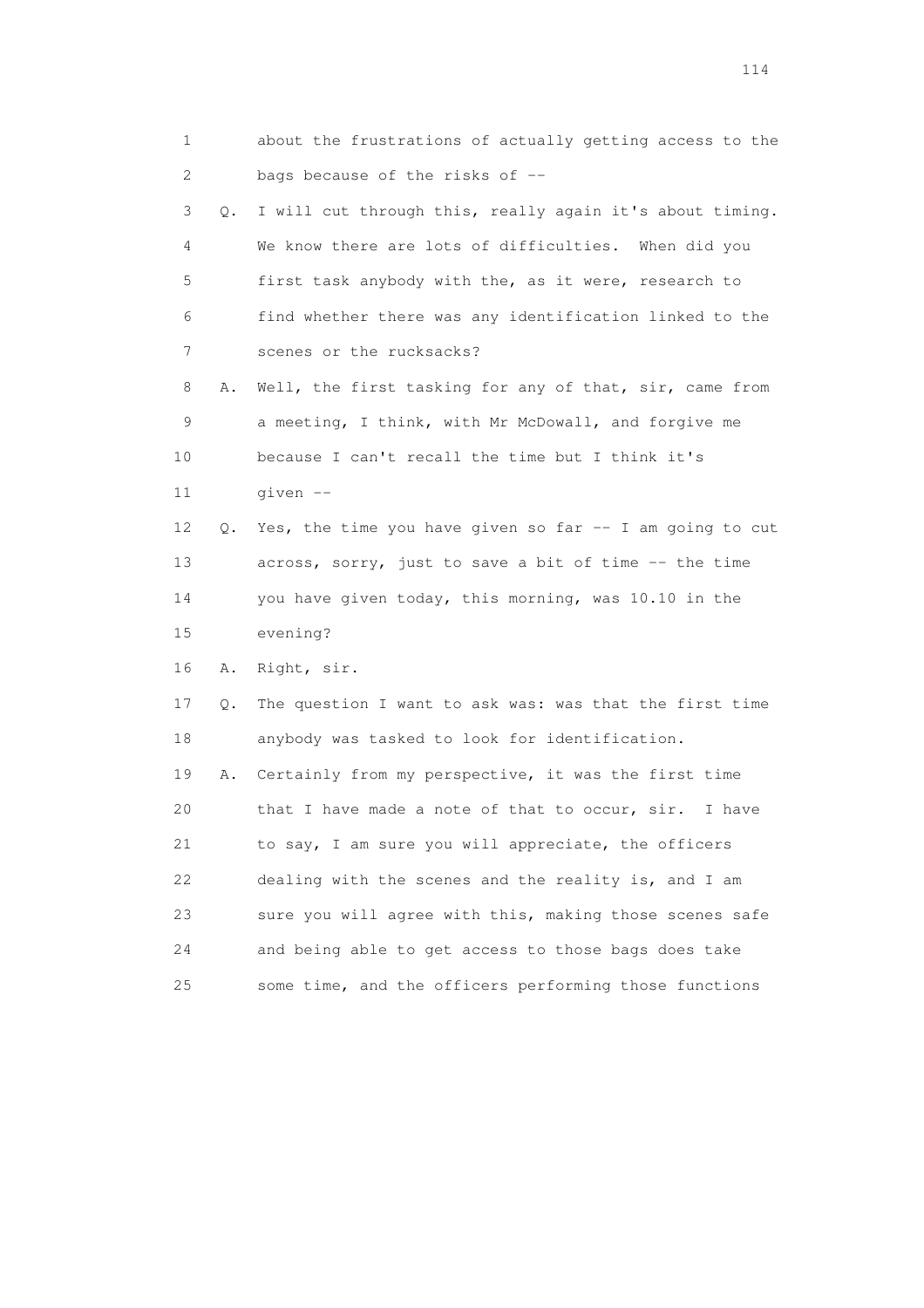1 are the same officers that dealt with the 7/7 attacks. 2 So they will be looking for all of the similarities. 3 We were trying to establish if these were linked to 4 7 July, because we simply didn't know, sir. Equally, we 5 didn't know what was going to happen the day after even 6 at that stage. So that would have been an inevitable 7 course of action for those officers to take. 8 I think my note is merely a confirmation that that's 9 being done. 10 Q. So you had had a meeting a little earlier that afternoon 11 at 5 o'clock with officers who were explaining what they 12 had found? 13 A. I think they were the explosives officers, sir, to try 14 and give us some understanding of the similarity -- 15 Q. I understand that. Do you remember any of them as to 16 who they were? 17 A. They were the explosives officers, sir, the actual bomb 18 disposal experts. 19 Q. When they had their meeting, you can look at your notes, 20 and you were present? 21 A. Yes, sir. 22 Q. Did the question of identification being found at the 23 scene arise at all? 24 A. We asked, sir, for every bit of information they could 25 give us.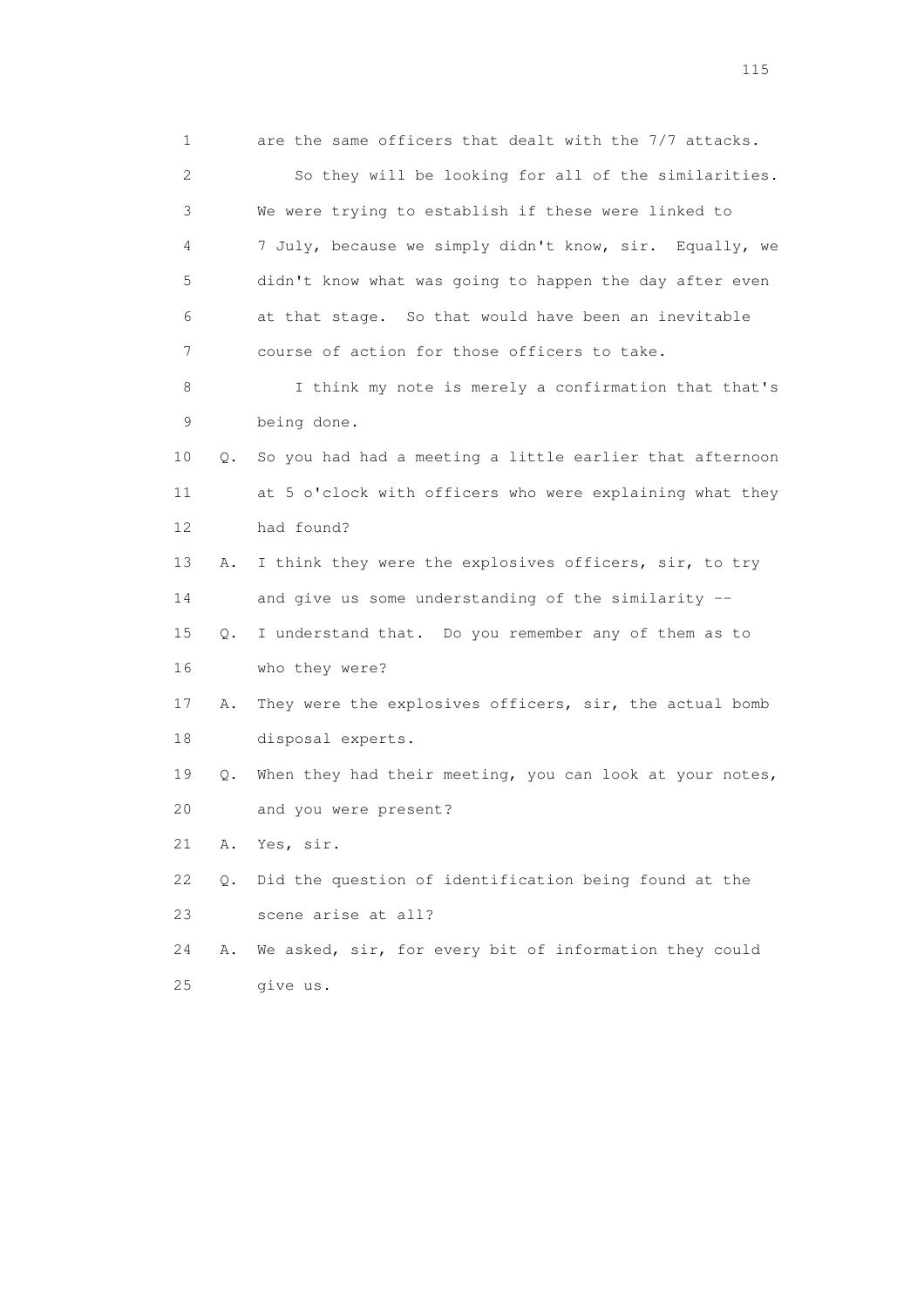| 1  |    | Q. Please answer, it will be much quicker, and I am doing      |
|----|----|----------------------------------------------------------------|
| 2  |    | this because I have read your evidence in the Health and       |
| 3  |    | Safety. Please just stick to the question. Did anyone          |
| 4  |    | raise the issue of identification during the 5 o'clock         |
| 5  |    | meeting?                                                       |
| 6  | Α. | If you let me answer, sir, I asked and others asked for        |
| 7  |    | every bit of information that those explosives officers,       |
| 8  |    | who aren't detectives, could give about the devices and        |
| 9  |    | the bags.                                                      |
| 10 | Q. | What's the answer to my question?                              |
| 11 | Α. | I have just given it, sir.                                     |
| 12 | Q. | Did anyone ask about identification?                           |
| 13 | Α. | Sir, I have given my answer. If you want to say three          |
| 14 |    | years ago, do I remember specifically saying were there        |
| 15 |    | any bank cards or driving licences or identification           |
| 16 |    | documents in there, I don't recall. What we sought to          |
| 17 |    | do, as I am sure you would expect us to do, was find out       |
| 18 |    | as much as we possibly could about those devices, both         |
| 19 |    | links to 7/7 and 21/7 and any other information that           |
| 20 |    | would help --                                                  |
| 21 |    | SIR MICHAEL WRIGHT: I think the answer to the question then    |
| 22 |    | as I interpret it is no.                                       |
| 23 | Α. | That I can recall specifically about that, sir, I have         |
| 24 |    | no record of it.                                               |
| 25 |    | You have made the point to Mr Mansfield<br>SIR MICHAEL WRIGHT: |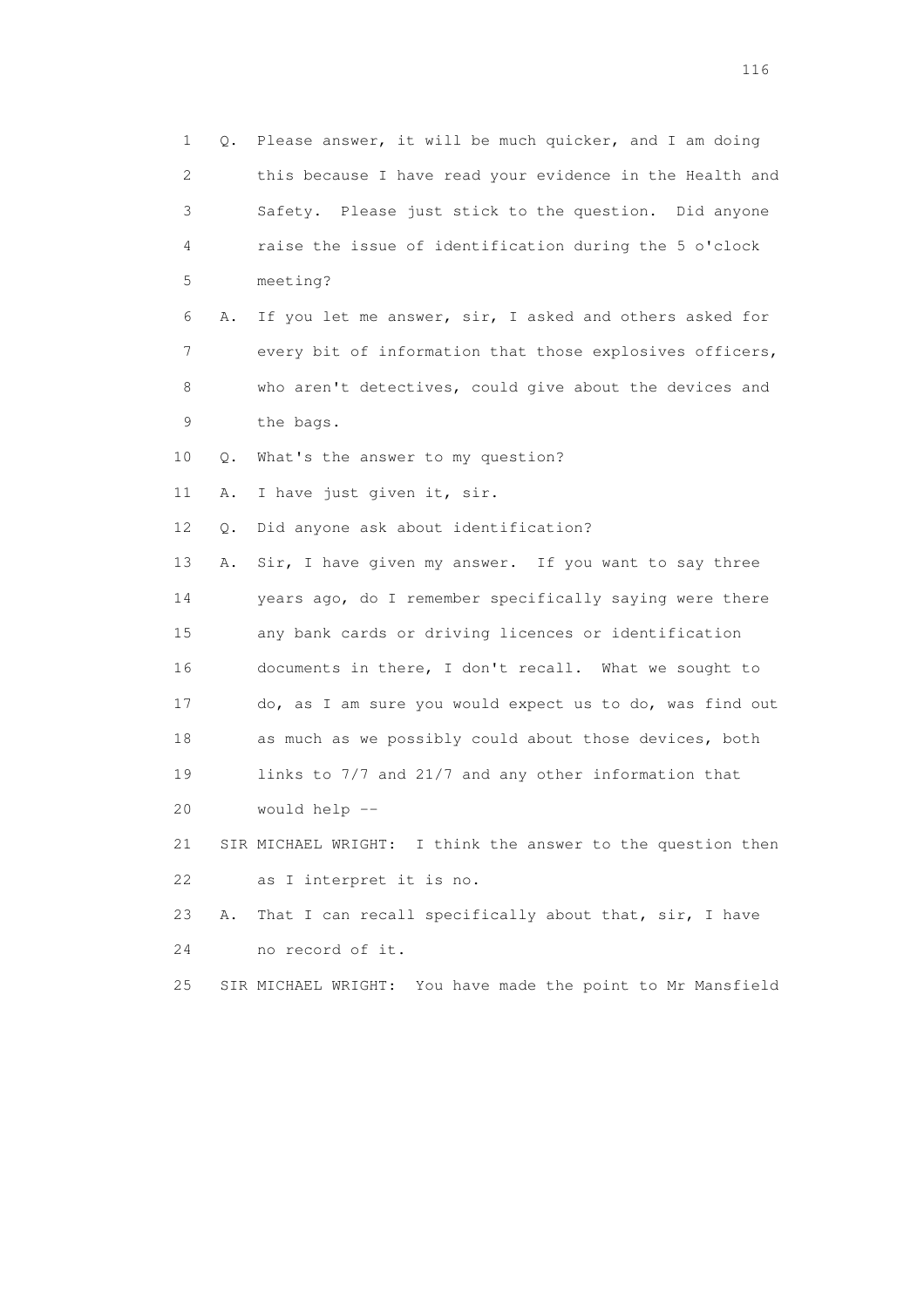1 that these were explosives officers. 2 A. They were, sir, yes. 3 SIR MICHAEL WRIGHT: Bomb disposal experts because you might 4 well have had four unexploded bombs -- 5 A. Yes, sir. 6 SIR MICHAEL WRIGHT: -- they were bombs, they had not gone 7 off. 8 A. Yes, sir. 9 SIR MICHAEL WRIGHT: First priority, I fully understand, is 10 to make sure they are safe. 11 A. Yes, sir. 12 SIR MICHAEL WRIGHT: As far as the officers you were talking 13 to, the explosives officers, would they have had any 14 responsibility, as it were, to carry out any part of 15 your proactive intelligence work? 16 A. Their responsibility, sir -- 17 SIR MICHAEL WRIGHT: I wish you would answer the question. 18 A. -- the devices, sir. 19 SIR MICHAEL WRIGHT: Sorry? 20 A. Just to the devices -- 21 SIR MICHAEL WRIGHT: As I say, the answer to my question and 22 Mr Mansfield's question is no. 23 A. Sir. 24 SIR MICHAEL WRIGHT: Is that right? 25 A. Yes, sir.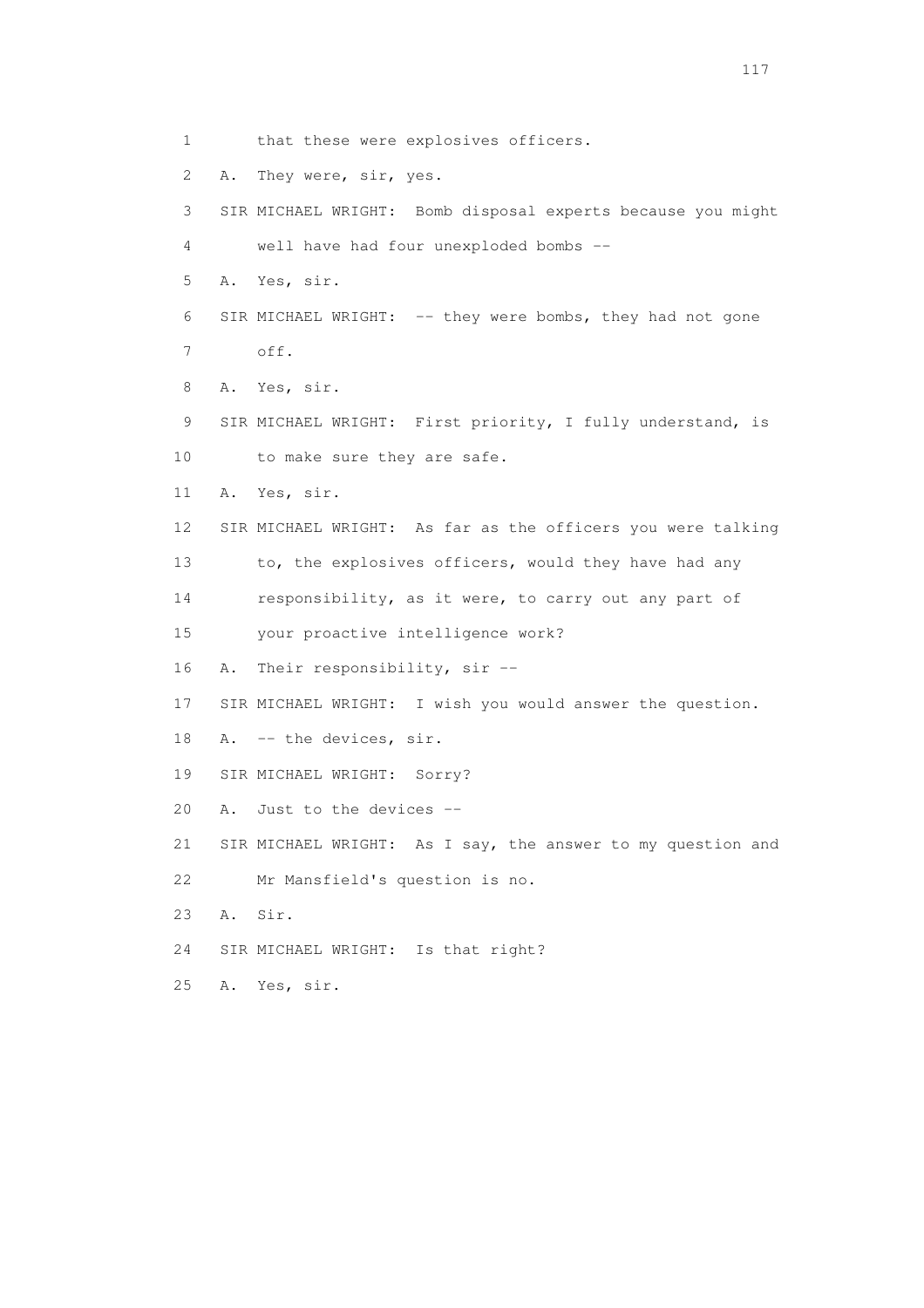1 MR MANSFIELD: Sir, would that be an appropriate moment? 2 SIR MICHAEL WRIGHT: Thank you. 2 o'clock. Would you like 3 to go on, members of the jury; there is something I want 4 to sort out about documentation. Please carry on. 5 (In the absence of the jury) 6 SIR MICHAEL WRIGHT: I just want to be clear what the jury 7 have and haven't got, Mr Hough. In the course of your 8 examination-in-chief of this witness, you were putting 9 up on the screen a different set of logs, surveillance 10 logs. 11 MR HOUGH: The surveillance running log, which is the 12 print-out, as I understand it, from what was coming up 13 on the screen as the surveillance monitors were typing 14 it in. 15 SIR MICHAEL WRIGHT: They were paginated. My bundle stops 16 at page 230. 17 MR HOUGH: They don't appear in the jury's bundles. 18 I wasn't proposing to put them in there at this stage 19 because we have surveillance monitors and the like 20 coming on. 21 SIR MICHAEL WRIGHT: I only wanted to be clear what the jury 22 had. I thought my bundle might have gone short. 23 MR HOUGH: You are absolutely right, and your bundle is up 24 to date. 25 SIR MICHAEL WRIGHT: 2 o'clock, ladies and gentlemen.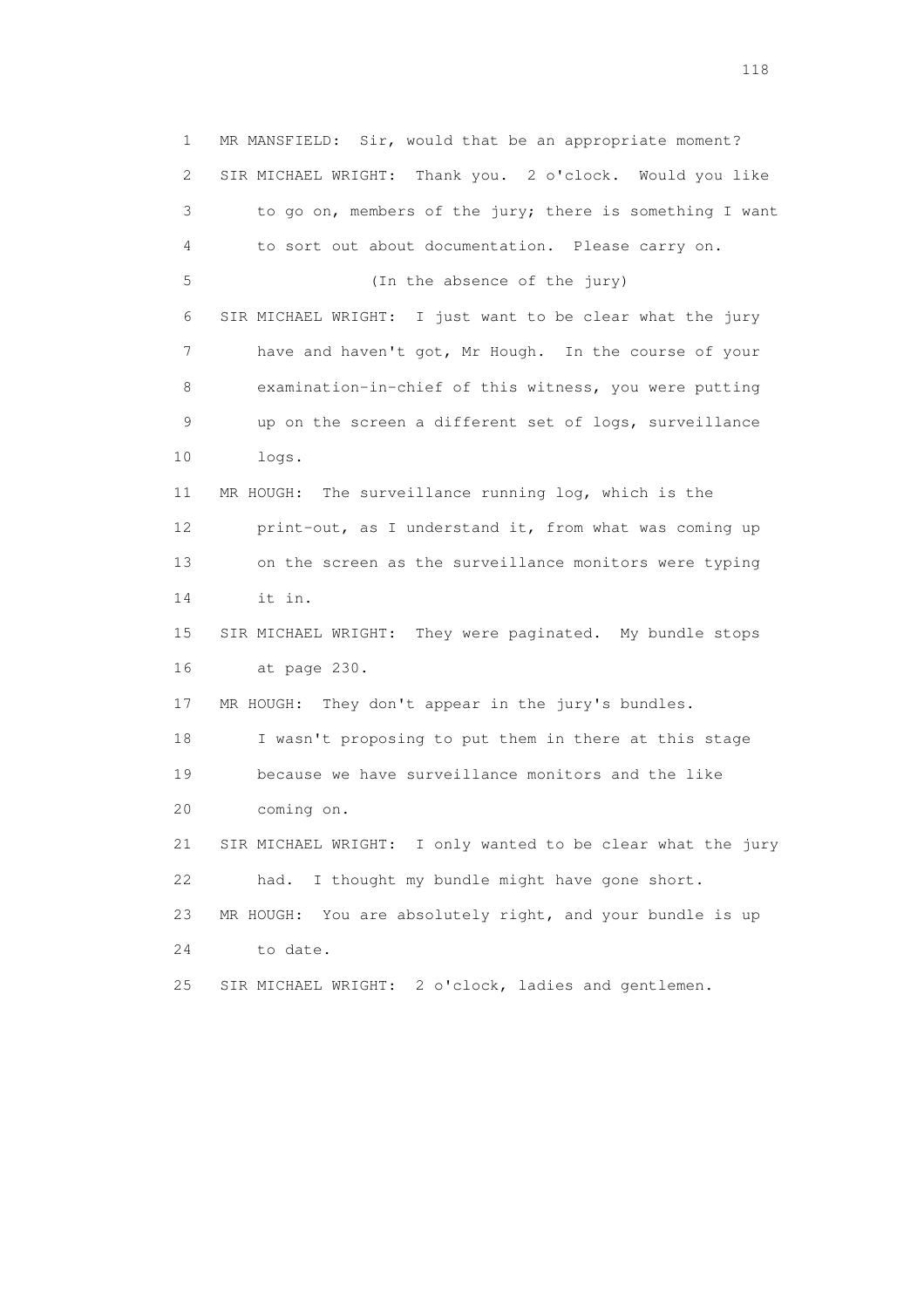1 (1.00 pm) 2 (The short adjournment) 3 (2.00 pm) 4 (In the presence of the jury) 5 SIR MICHAEL WRIGHT: Mr Mansfield, just to help with the 6 timetabling, do you think you are going to be able to 7 finish this witness this afternoon? 8 MR MANSFIELD: Yes. 9 SIR MICHAEL WRIGHT: Thank you, that will be helpful. 10 MR MANSFIELD: Now, Mr Boutcher, I want to start this 11 afternoon by asking you a question which I have asked 12 already of Mr McDowall, and I will only ask of very 13 senior officers in relation to this operation. 14 You gave evidence at the Health and Safety trial 15 last year? 16 A. Yes, sir. 17 Q. We know that you have made a statement, tape recording, 18 a decision log, and so on. So it's right to say, isn't 19 it, you have had a lot of time to reflect on the tragic 20 events of the 22nd? 21 A. Yes. 22 Q. Now, the question is this: on reflection, what do you 23 think went wrong with the operation? 24 A. On reflection, sir, inevitably that's happened. I am 25 not sure anything did actually go wrong. Without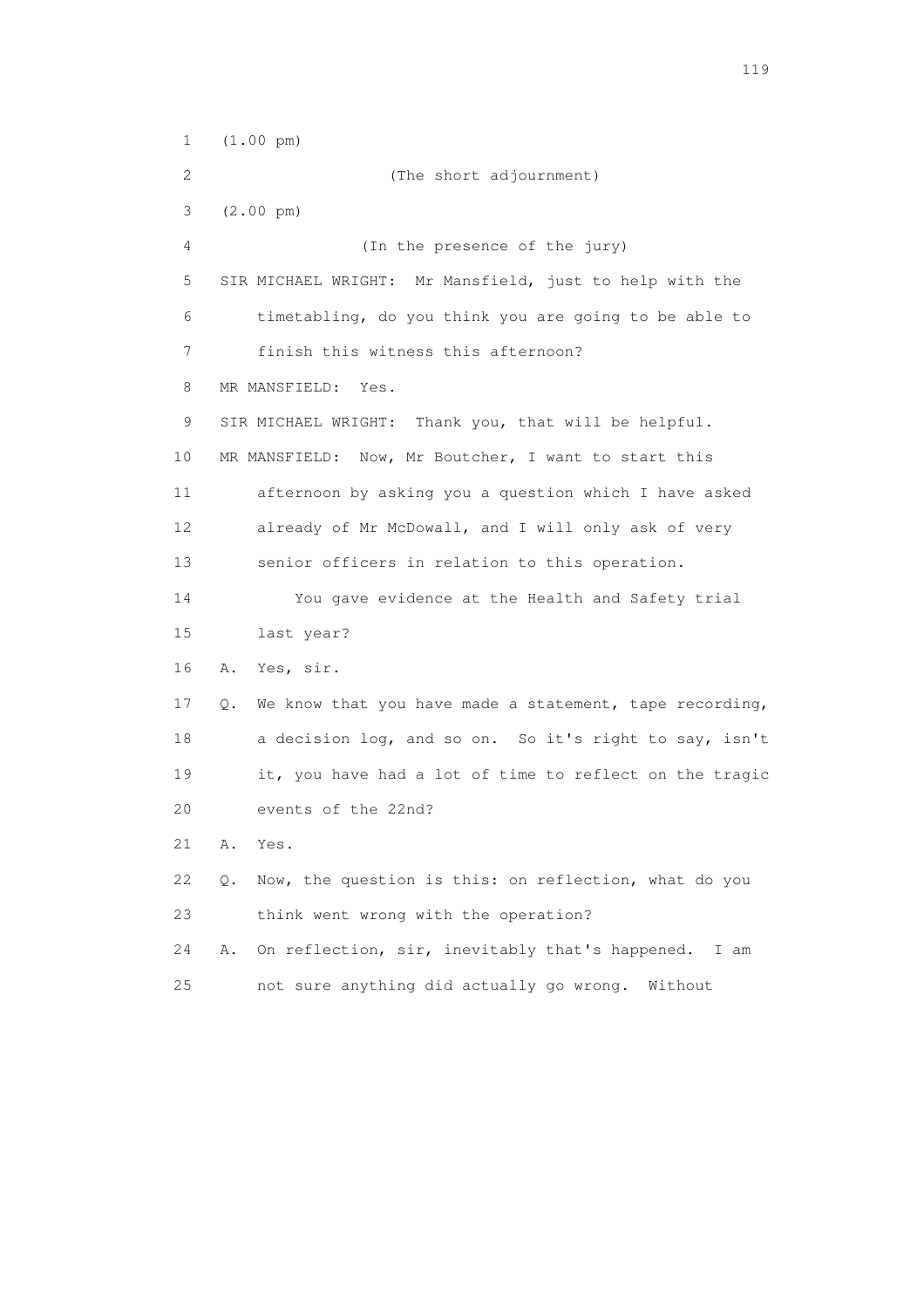1 apportioning blame to anybody, the way the events 2 emerged and the identification and the efforts to arrest 3 Mr de Menezes, I think if they occurred today, this 4 afternoon, the difference would be that we now have, 5 that we would have recorded the firearms briefing, audio 6 recorded the firearms briefing. We now have audio 7 recording in the control room, two different types of 8 recording, ambient noise recording devices. We would 9 have a recording of the surveillance channel, so the 10 activity on the surveillance channel would be recorded. 11 And we have recording in the control room of the 12 telephone lines, so the communications with the 13 Silver Commander would all have been recorded. 14 SIR MICHAEL WRIGHT: If you pause there a minute, I am not 15 sure that's answering the question. I can understand 16 that that's something that's been introduced, but that 17 merely means that what has happened is much easier to 18 identify. What the question was is what do you think 19 went wrong? 20 A. I don't think anything went wrong, sir, I don't. 21 I think we are not able to recapture the events to show 22 exactly what happened because of human memory and 23 note-taking, but I can't see anything that we could have

 24 done that would have changed the course of the tragedy 25 of Mr de Menezes.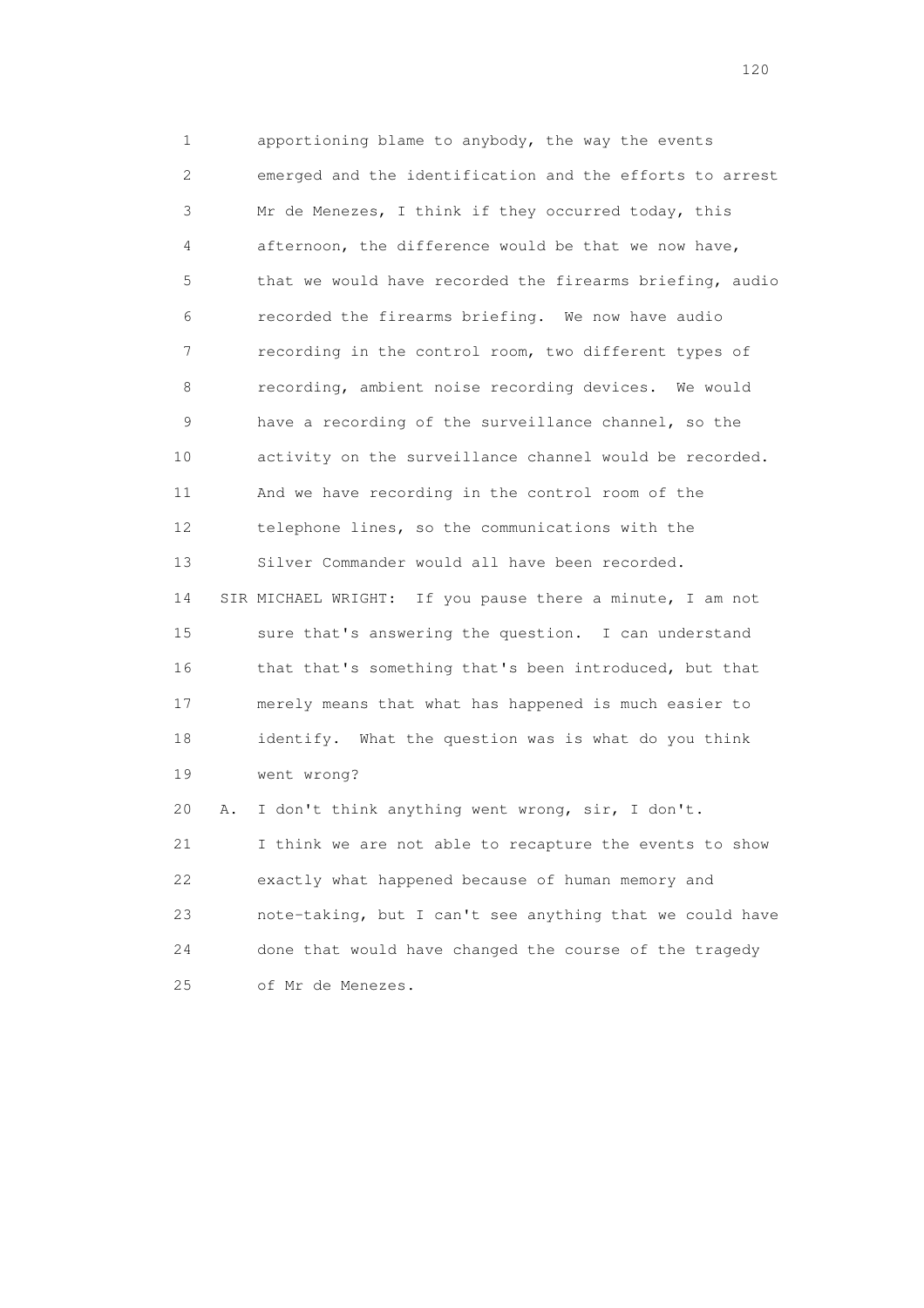1 SIR MICHAEL WRIGHT: Very well.

 2 MR MANSFIELD: On that basis, there is a real risk, then, it 3 could happen again. 4 A. There is, sir, yes. 5 Q. I am going to go through with you some areas which 6 I suggest, when looked at not with hindsight but with 7 foresight, are areas which were predictable and which, 8 if had been handled quite differently, would have led to 9 a different result. Do you follow? 10 A. Yes. 11 Q. I just want to deal with areas where I suggest that 12 could happen, since you don't think anything went wrong. 13 It might be sensible if we work, in your case, 14 backwards, as it were, from the moment of the shooting. 15 I am going to deal with the immediate events that led up 16 to it in an attempt to begin to identify some of the 17 things surrounding the immediate shooting. All right? 18 A. Yes, sir. 19 Q. Now, at 9.34, you had information, and you can have your 20 statement or any other document you wish, if you wish to 21 open the statement -- 22 A. Thank you, sir. 23 Q. -- the place in your statement is obviously much later. 24 It's paragraph 28 onwards if you want to look at that. 25 A. Thank you, sir.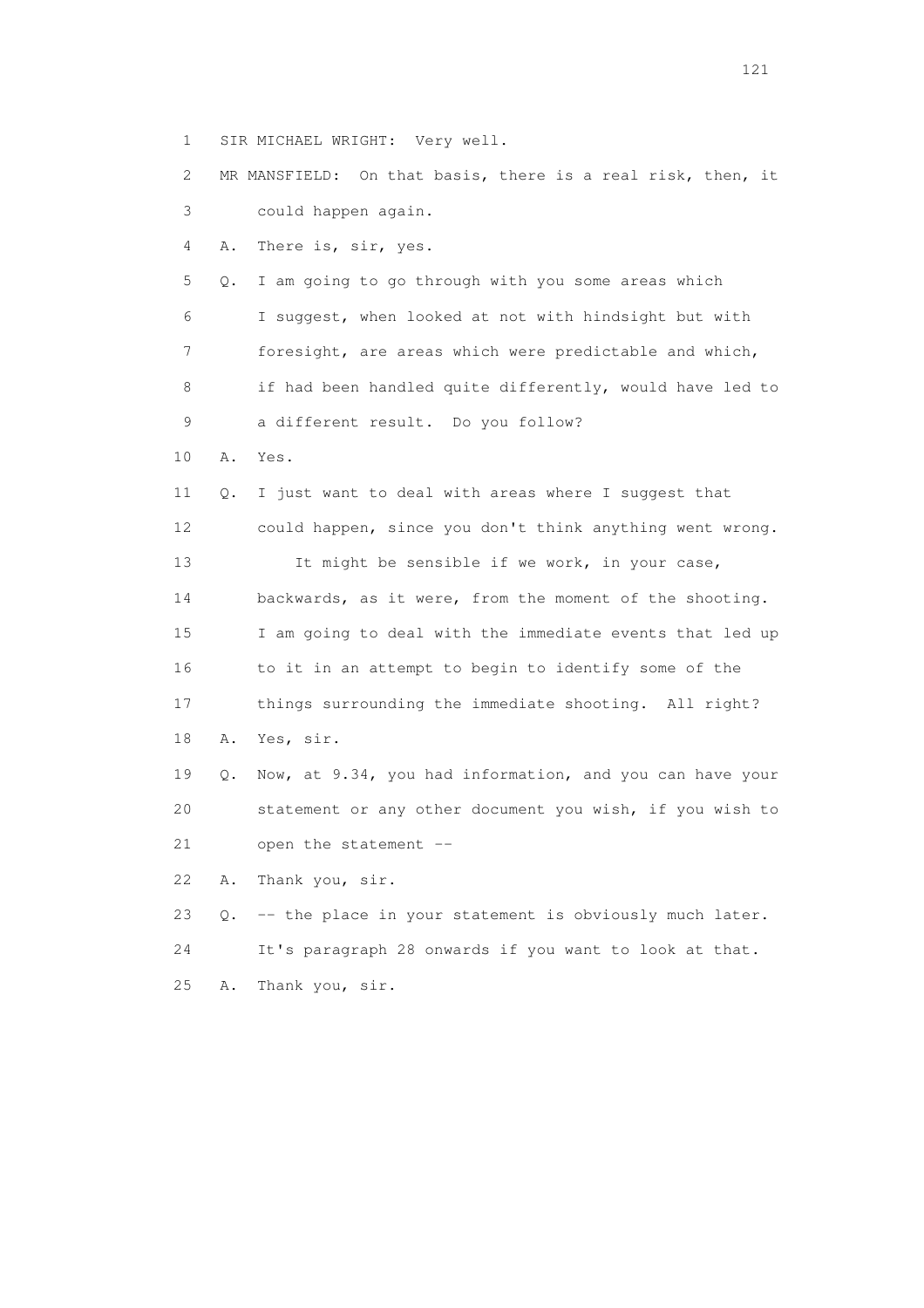- 1 Q. All right?
- 2 A. Yes.
- 3 Q. Now, the context for this sequence of events, in 4 a sense, you have already put your finger on it. 5 Identification is a notoriously difficult area, isn't 6 it? 7 A. Yes, sir. 8 Q. I wonder -- I don't know whether you can be heard all 9 right. 10 A. Sorry. Yes, sir. 11 Q. If you put the microphone a little closer. 12 So you have agreed it's a notoriously difficult 13 area, and that juries in criminal trials and in other 14 trials but certainly in criminal ones, are warned very 15 carefully by the trial judge about the dangers of 16 misidentification, aren't they? 17 A. Yes, sir. 18 Q. And officers such as yourself are only too well aware of 19 the dangers of misidentification, aren't you? 20 A. Yes, sir. 21 Q. Now, on operations such as this, the surveillance 22 officers themselves would be very aware of the dangers 23 of misidentification?
- 24 A. Yes, sir.
- 25 Q. So would the firearms officers; is that right?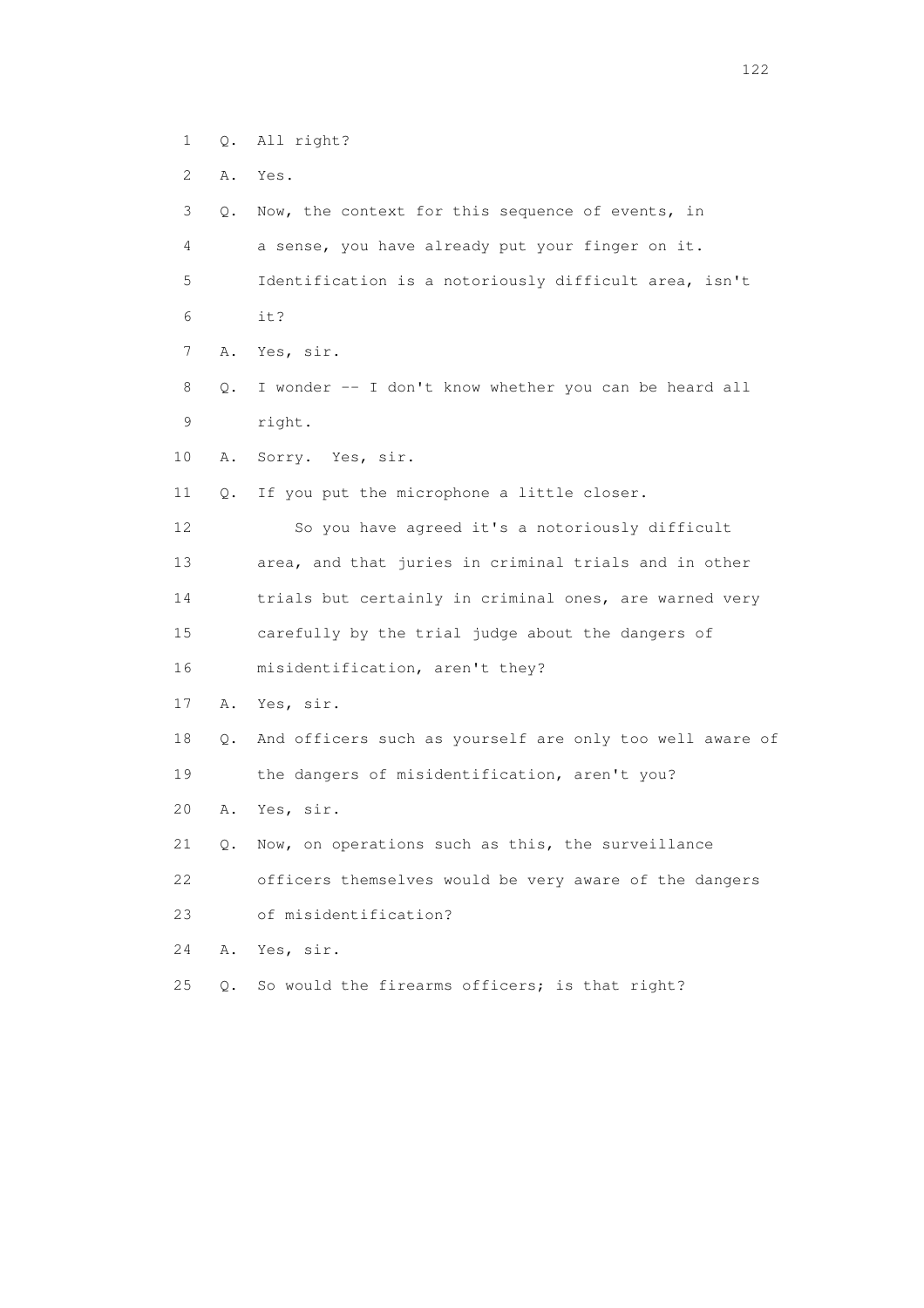1 A. All officers are aware of it, sir, yes.

| 2  | 0. | You see, because I'm going to go straight in on an area  |
|----|----|----------------------------------------------------------|
| 3  |    | which is, I suggest, one of the main areas that led to   |
| 4  |    | the death: he was misidentified. That's fairly clear,    |
| 5  |    | isn't it?                                                |
| 6  | Α. | Yes, sir.                                                |
| 7  | Q. | That's one of the things that went wrong, isn't it?      |
| 8  | Α. | The identification was incorrect, sir, yes.              |
| 9  | Q. | It led to certain decisions. You have already indicated  |
| 10 |    | that, in fact, it's particularly difficult when you are  |
| 11 |    | dealing with a subject -- because I think that's the     |
| 12 |    | term you use for the suspect -- the subject of the       |
| 13 |    | surveillance is not known to those who are doing the     |
| 14 |    | surveillance; that makes it a little more difficult,     |
| 15 |    | doesn't it?                                              |
| 16 | Α. | Yes, sir, the first day particularly of an operation     |
| 17 |    | with the surveillance team, it's even more challenging,  |
| 18 |    | obviously.                                               |
| 19 | Q. | Right. Now, it would not be unfair to say that if you    |
| 20 |    | are going to be briefing -- and you have done briefings, |
| 21 |    | I presume?                                               |
| 22 | Α. | I have, sir, yes.                                        |
| 23 | Q. | Many times, and I think you said in the Health and       |
| 24 |    | Safety you had done something like, what, 200 armed      |
| 25 |    | operations?                                              |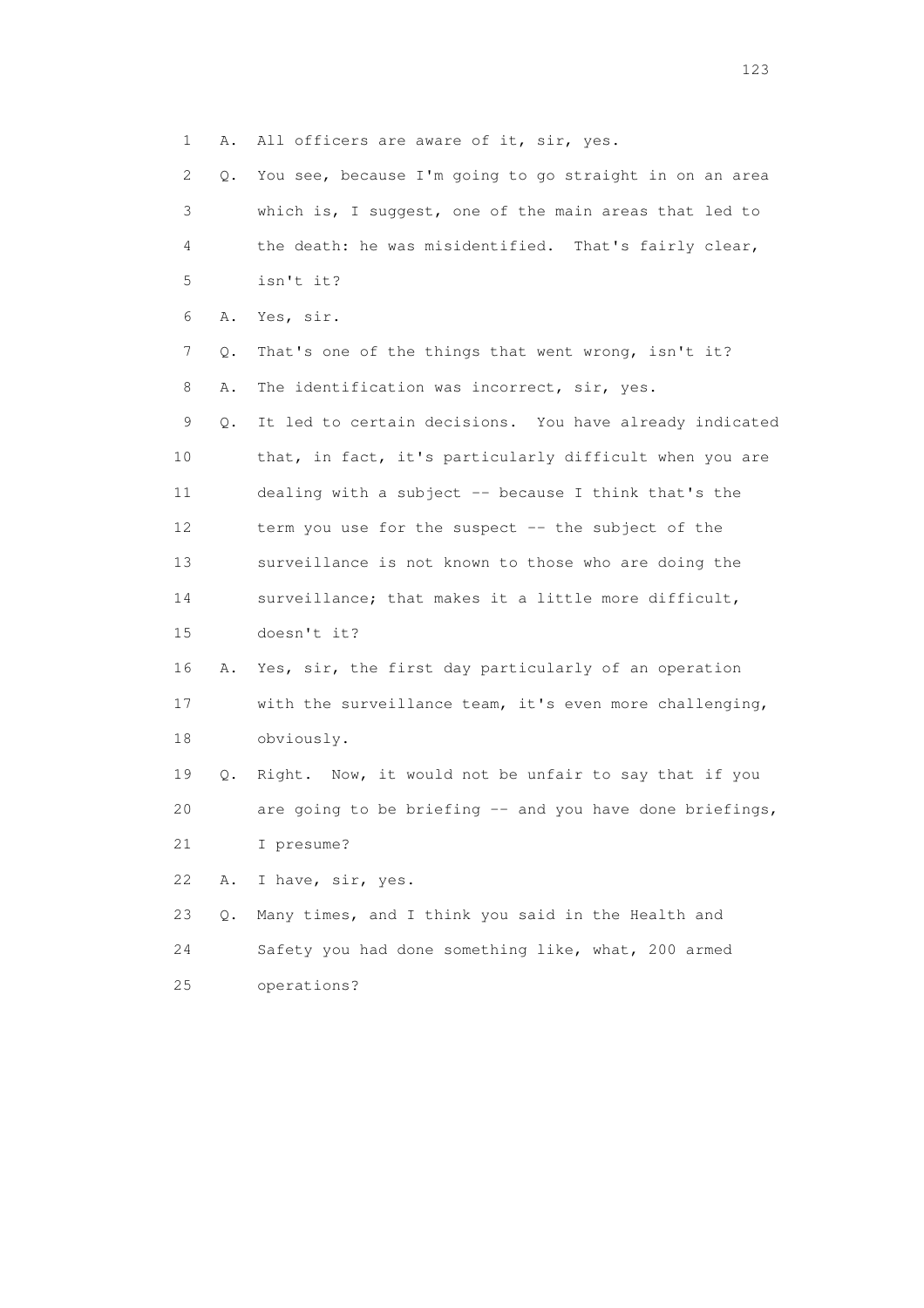1 A. Around 100, probably, sir.

| 2  | Q. | When it comes to a briefing, one of the things the         |
|----|----|------------------------------------------------------------|
| 3  |    | briefing officers -- and you have put in your notes        |
| 4  |    | about the need for a proper briefing, that's obvious,      |
| 5  |    | isn't it? You have to have a proper briefing?              |
| 6  | Α. | As good a briefing as possible, sir, yes.                  |
| 7  | Q. | Yes. One of the things you need to be able to convey       |
| 8  |    | every time somebody goes out if identification is going    |
| 9  |    | to be the threshold for action, is care?                   |
| 10 | Α. | Yes, sir.                                                  |
| 11 | Q. | Is that fair? I know it's rather obvious.                  |
| 12 | Α. | Care in the briefing, sir?                                 |
| 13 | Q. | Well, the briefing has to be careful and the officer       |
| 14 |    | doing the briefing has to say for the surveillance         |
| 15 |    | officers: you are there to identify or not, we have to     |
| 16 |    | take decisions based on that or not, so we need for you    |
| 17 |    | to be particularly careful as we don't know this person    |
| 18 |    | and in fact we have only got one image, possibly two       |
| 19 |    | from a CCTV, and some of you won't even have it with       |
| 20 |    | Now, in those circumstances, surveillance officers<br>vou. |
| 21 |    | do really have to be extremely careful what they say,      |
| 22 |    | don't they?                                                |
| 23 | Α. | They have a very difficult job, sir.                       |
| 24 | Q. | They do, and I accept that, extremely difficult job.       |
| 25 |    | Because often surveillance, in order to identify, takes    |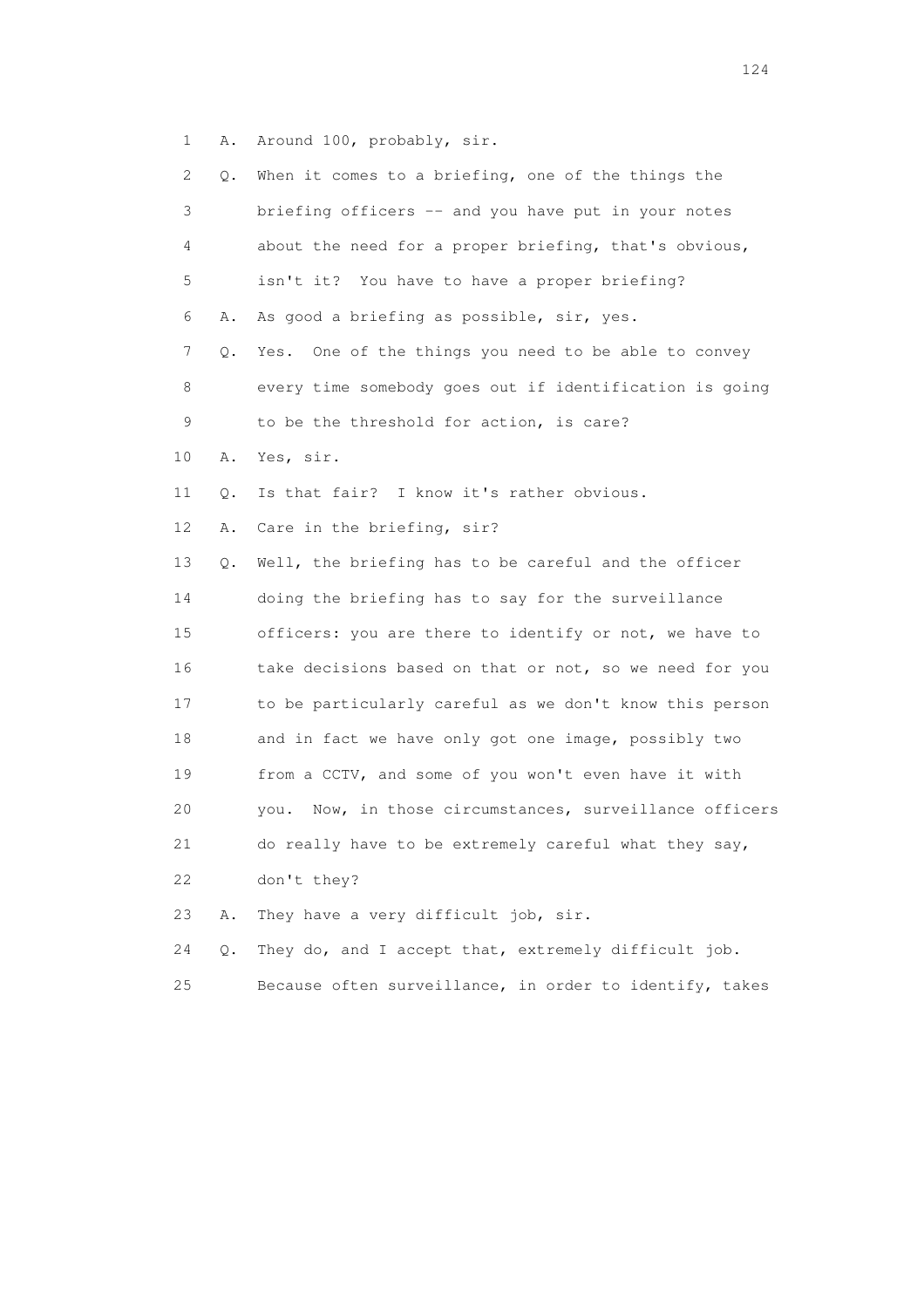1 place over a much longer period when it's somebody you 2 don't know? 3 A. Yes, sir, yes. 4 Q. Right. I appreciate it's quicker when you know the 5 person. Now, the firearms officers, when they are being 6 briefed, this was a MASTS operation, in one sense, 7 wasn't it? 8 A. Yes, sir. 9 Q. Just to remind the jury, that's a term, an acronym that 10 you use to convey to others that it's mobile armed 11 support for surveillance? 12 A. For surveillance, yes, sir. 13 Q. Right, so surveillance in a sense comes first. It's the 14 trigger, and the platform perhaps is more ready 15 explanation, that's the platform, the CO19 are coming in 16 on the back of whatever surveillance sees, and of course 17 direction from a central officer. 18 So that the firearms, who are also being given the 19 same image, have to be warned to be very careful about 20 what they do in relation to somebody and their 21 identification, don't they? 22 A. Yeah, they receive a set number of warnings in effect, 23 sir, in the briefing. 24 Q. Right. Of course the problem with -- and I am not 25 dealing with you in the actual briefings because you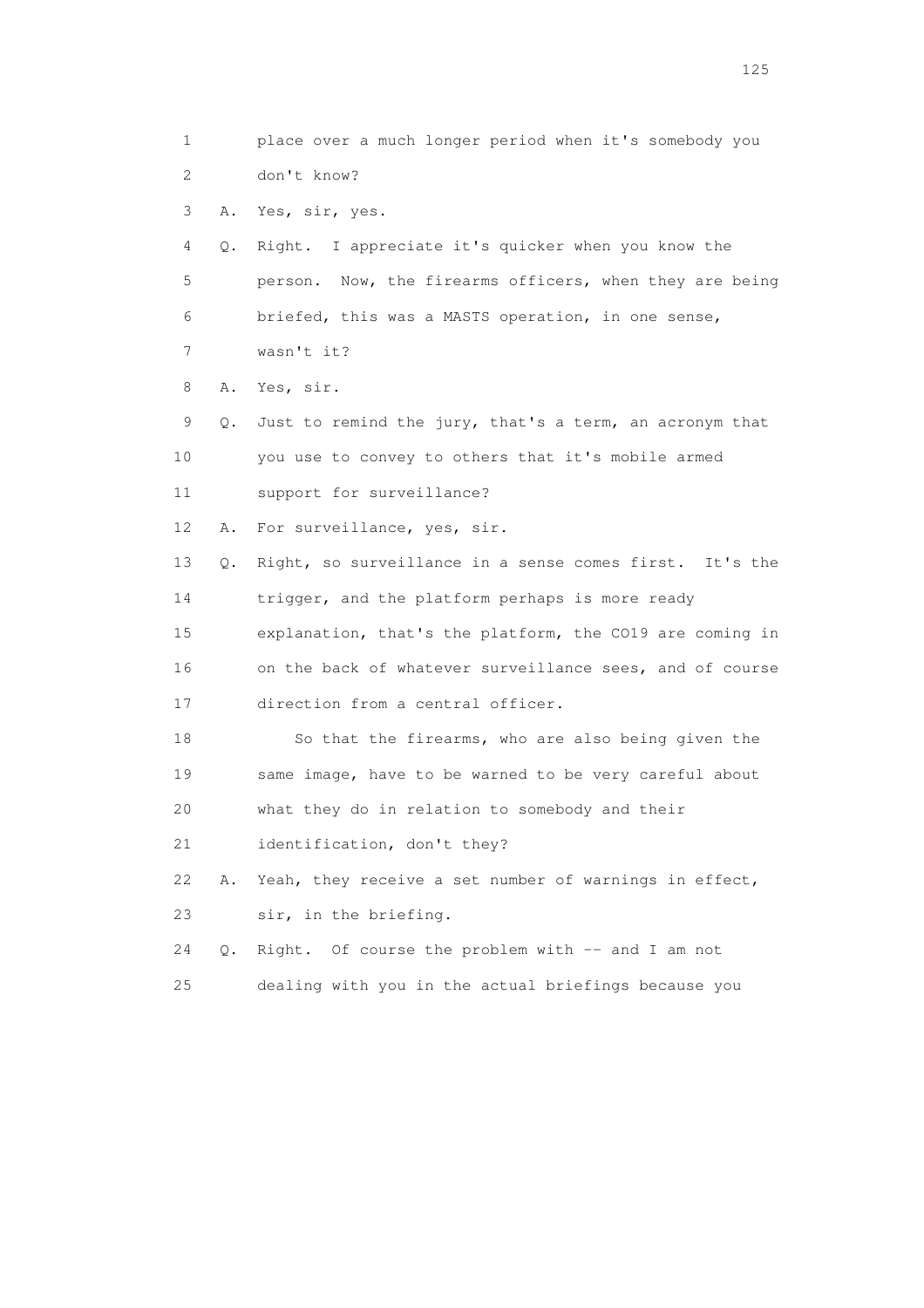| 1                         |    | weren't there -- of course following a formula briefing    |
|---------------------------|----|------------------------------------------------------------|
| $\mathbf{2}^{\mathsf{I}}$ |    | is that people don't necessarily take it on board.<br>It's |
| 3                         |    | rather like safety instructions on an aircraft. People     |
| 4                         |    | often don't listen to what's being said because they       |
| 5                         |    | think they know. So there is a problem, isn't there,       |
| 6                         |    | about ensuring that care is communicated and even with     |
| 7                         |    | professionals that it's taken on board?                    |
| 8                         | Α. | I think if I may, sir, in this event, because of what      |
| 9                         |    | happened on the $-$ in that time in July, I think          |
| 10                        |    | everybody was very careful with regards to those           |
| 11                        |    | responsibilities.                                          |
| 12                        | Q. | Right, well, when we get to the officers, obviously this   |
| 13                        |    | is an avenue we will have to examine with the officers.    |
| 14                        |    | You accept all of that as a precursor for this             |
| 15                        |    | situation?                                                 |
| 16                        | Α. | Yes, sir.                                                  |
| 17                        | Q. | Of course the other aspect of this, that the officers on   |
| 18                        |    | surveillance as well as SO or CO19, is of course the       |
| 19                        |    | suicide bomber, can I put them in that term, may not       |
| 20                        |    | actually be at this address at all?                        |
| 21                        | Α. | Absolutely, sir, yes.                                      |
| 22                        | Q. | In fact, your personal view, I think, was that, what,      |
| 23                        |    | probably they won't be because it was a footprint          |
| 24                        |    | address?                                                   |
| 25                        | Α. | I had an open mind, sir, but my expectation, my fear was   |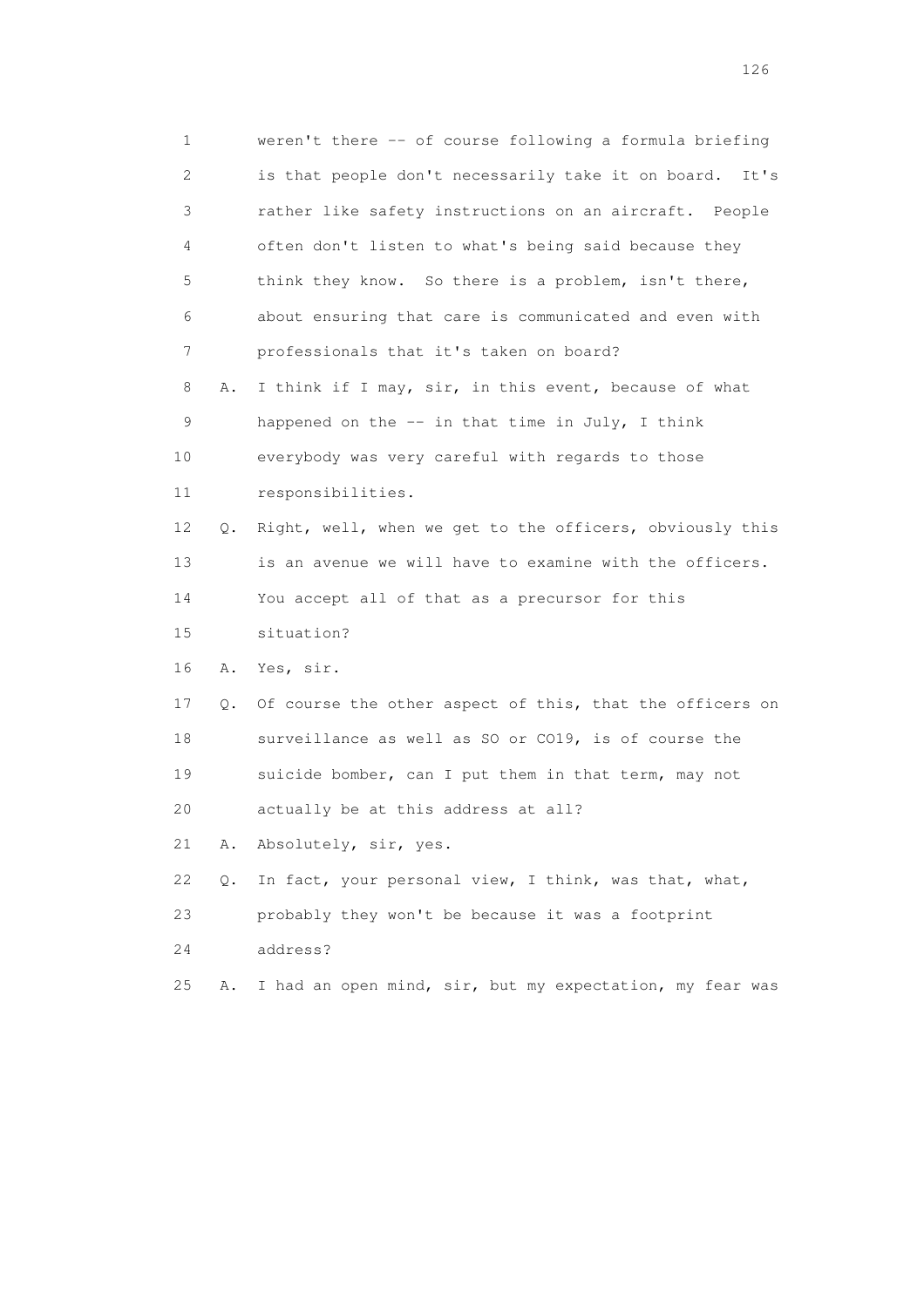| 1  |    | they would have gone to another address that we would    |
|----|----|----------------------------------------------------------|
| 2  |    | find more difficult to find to reorganise to attack us.  |
| 3  |    | That was my priority.                                    |
| 4  | Q. | Almost, as you thought, that was right?                  |
| 5  | Α. | Between that and my second fear about fleeing, yes, sir. |
| 6  | Q. | Yes, and that as well. So you would have to be making    |
| 7  |    | sure that the officers who are going out on the street   |
| 8  |    | are not in the mindset, "we are going to see a suicide   |
| 9  |    | bomber" but in the mindset, "there might be, there might |
| 10 |    | not, we have to be careful"; is that fair?               |
| 11 | Α. | That's fair, sir, yes.                                   |
| 12 | Q. | So that's the second area. Did you in fact, just to get  |
| 13 |    | this as again a precondition for this sequence of events |
| 14 |    | after you really come back from the hotel through to the |
| 15 |    | shooting itself, were you involved in any way in         |
| 16 |    | advising on briefings or not?                            |
| 17 | Α. | On advising on them, sir, sorry?                         |
| 18 | Q. | Yes, the contents of them?                               |
| 19 | Α. | No, I was very focused because of Andrew's request about |
| 20 |    | the photographs, to make sure, because I know the        |
| 21 |    | importance of that, that the latest photographs, the     |
| 22 |    | best -- and that's a living process, they may get better |
| 23 |    | CCTV imagery photographs through the period of the       |
| 24 |    | trawl, if you will, that they had the best photographs   |
| 25 |    | available for the briefing, and the intelligence had     |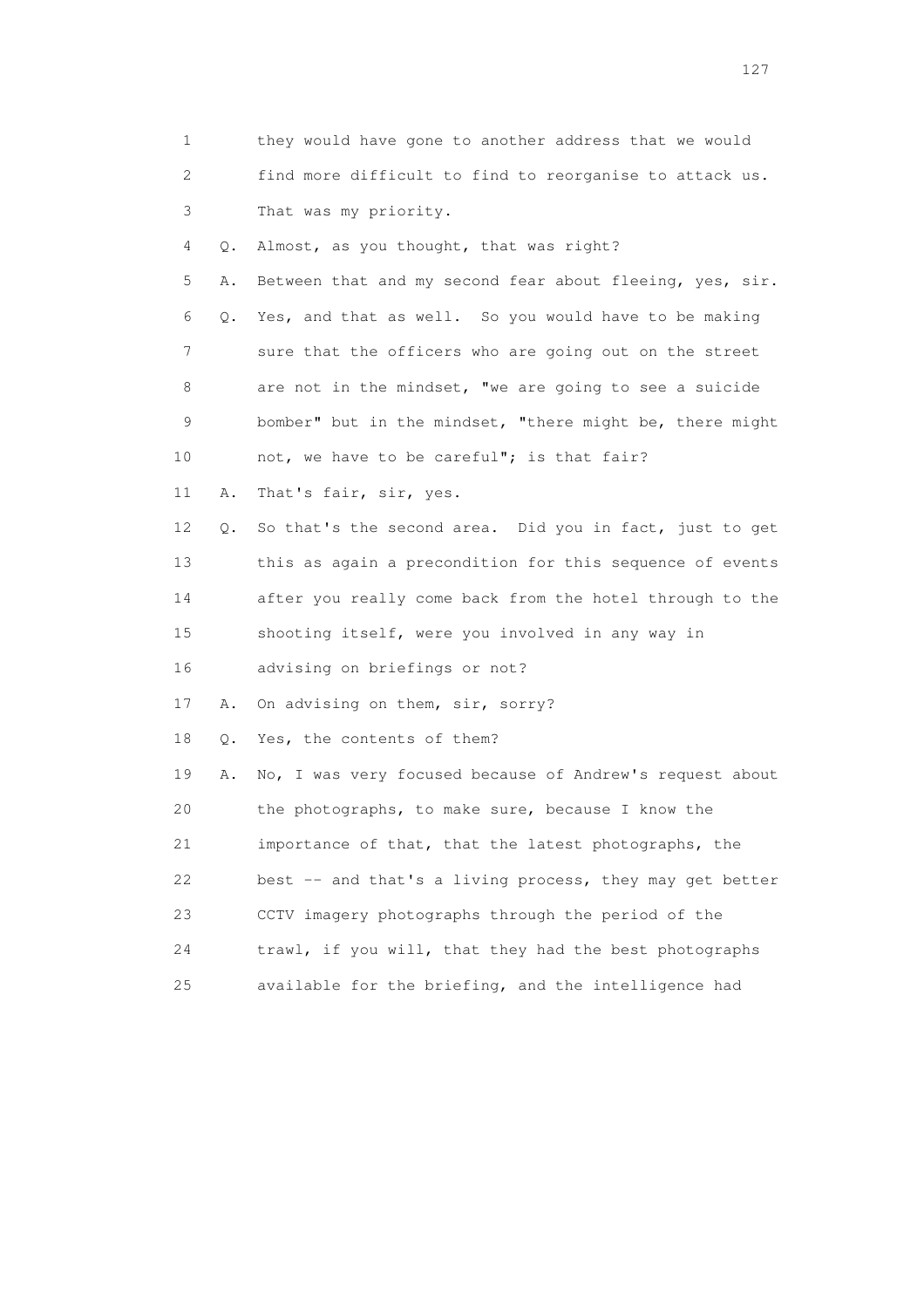1 obviously emerged in the night during my absence. 2 Q. I think there was one other aspect besides wanting the 3 best photographs available, because it stands to reason 4 that somebody who's going out to look for somebody they 5 haven't ever met before or seen before, you need to have 6 clearly the best images you can get of the person they 7 are looking for? 8 A. Yes, the CCTV images, that's correct, that's what I was 9 focused upon. 10 Q. I appreciate that. In addition to that, I think you 11 made a note in your book, or somewhere, anyway, that it 12 would be desirable to have an explosives officer from 13 SO13 attend Leman Street to give the SO19 officers 14 a clear idea of the kind of devices that may confront 15 them? 16 A. That was a request from Andrew, sir, yes. 17 Q. I am sorry, all right, from Andrew. Did that happen? 18 A. It was put in place, sir, because of the events as they 19 occurred. I can't answer that, I am afraid. I don't 20 know if it did or not. 21 Q. So you can't help me as to whether an explosives officer 22 from SO13 went to Leman Street? 23 A. No, I wasn't part then of the briefing, sir. 24 Q. I can't -- 25 A. It was put in place. Whether it occurred or not,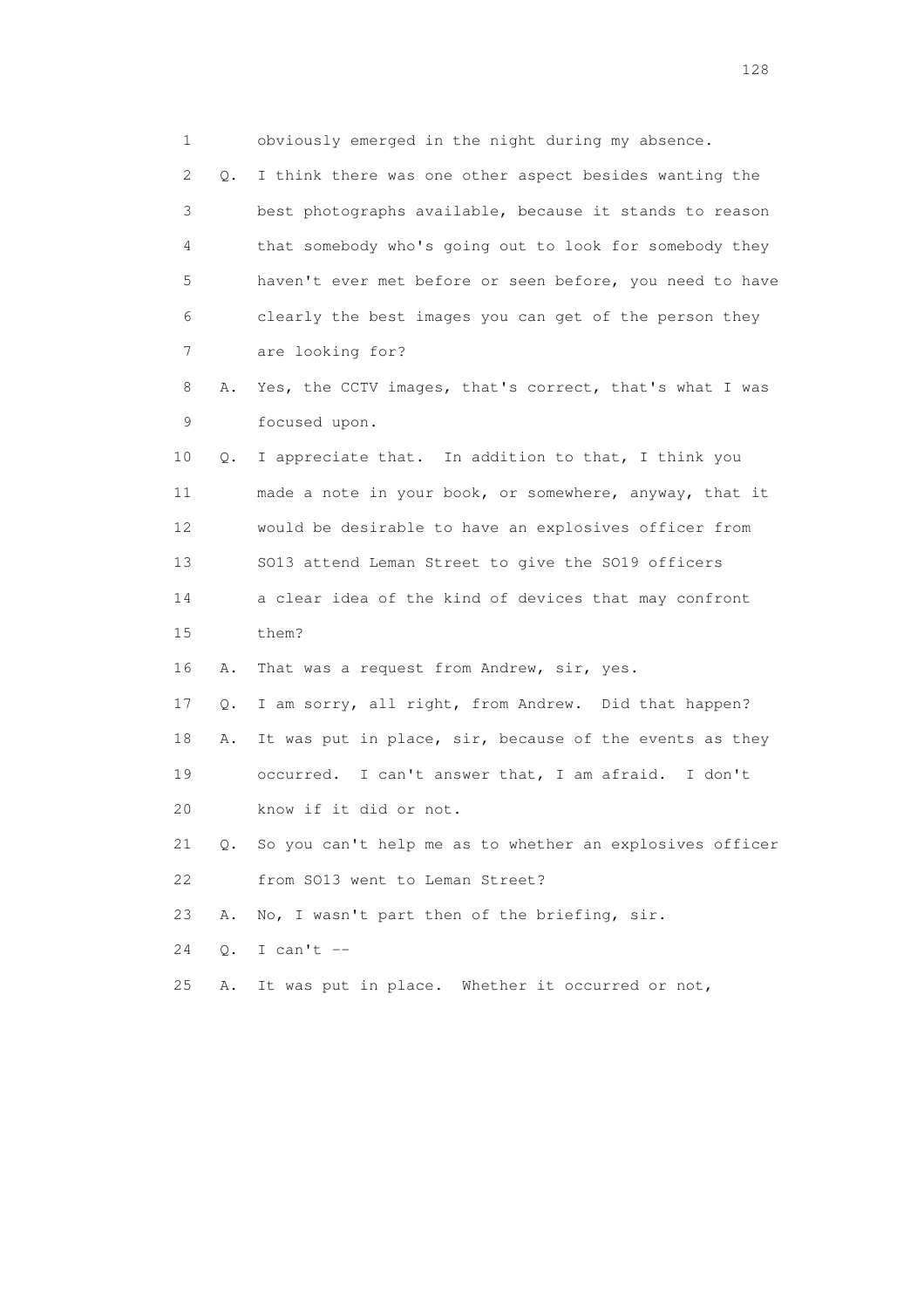1 I don't know.

| 2  | Q. | Those are some of the precursors before, and I said      |
|----|----|----------------------------------------------------------|
| 3  |    | I would deal with the immediate events just before the   |
| 4  |    | shooting. So at 9.34 and you have the paragraph there,   |
| 5  |    | Pat says words to the effect -- I mean, what does Pat    |
| 6  |    | say at this point?                                       |
| 7  | Α. | Are we going to 9.34, sir, sorry?                        |
| 8  | Q. | Yes, I am going straight to the crucial period first of  |
| 9  |    | all, please.                                             |
| 10 | Α. | Could you assist me with the paragraph again? Sorry,     |
| 11 |    | Mr Mansfield.                                            |
| 12 | Q. | Yes, the paragraphs that deal with this are on my        |
| 13 |    | page 46, and it's paragraph 27.                          |
| 14 | Α. | I have it, yes, thank you.                               |
| 15 | Q. | I know pages and paragraphs can differ. You will see     |
| 16 |    | 9.34 is there. I am not expecting you now to remember    |
| 17 |    | off the top of your head what he said, but it may be     |
| 18 |    | quite important, do you see, because I'm going to        |
| 19 |    | suggest to you one of the other problems here, besides   |
| 20 |    | the briefings which touched on with you, is of course    |
| 21 |    | how information is relayed to the control room; all      |
| 22 |    | right?                                                   |
| 23 | Α. | Yes, sir.                                                |
| 24 | Q. | We will learn that what Frank actually said is one       |
| 25 |    | thing, but what is your note of what you heard from Pat, |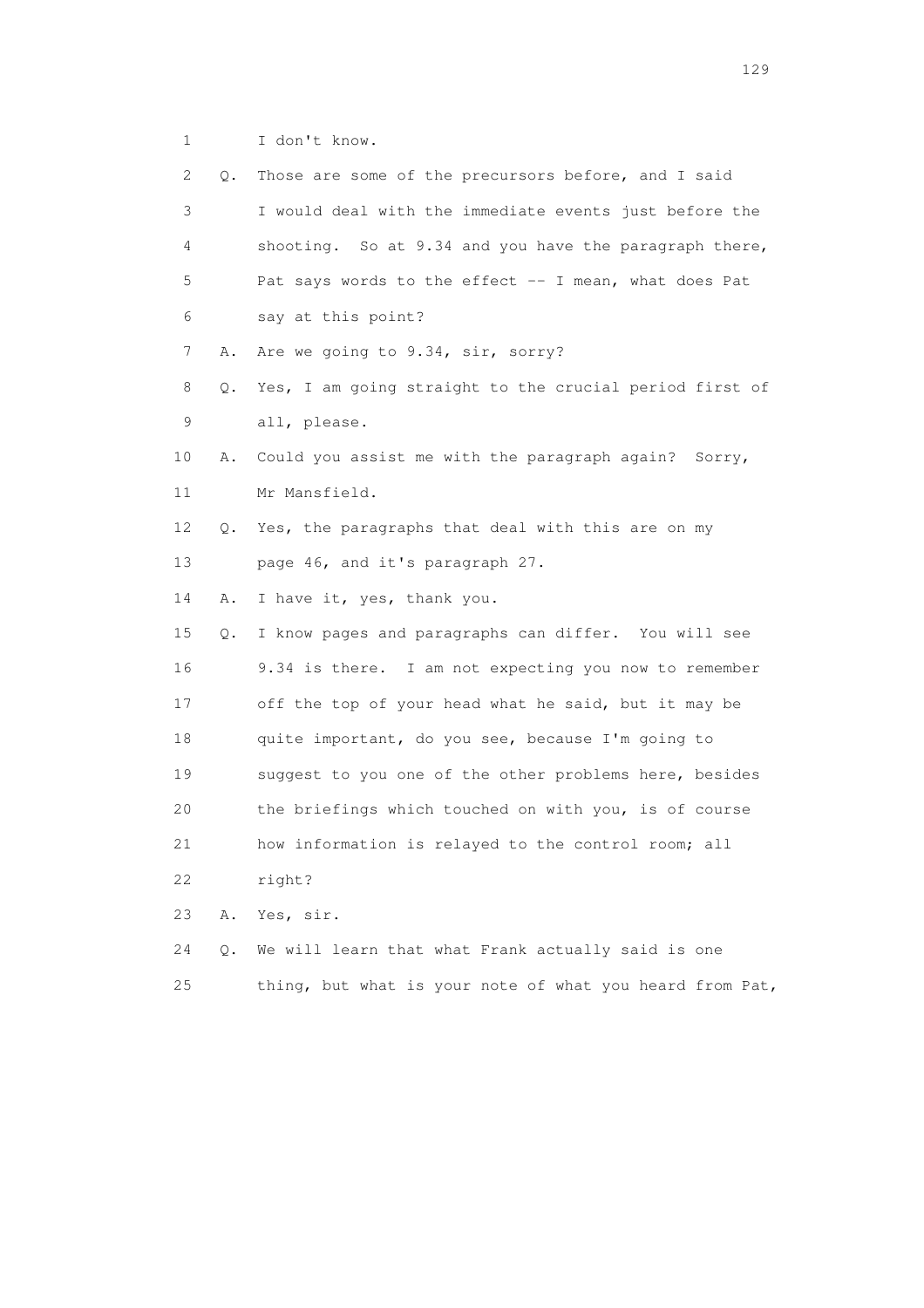1 the surveillance monitor?

| 2  | Α.        | I have that Pat said that a man possibly identical with  |
|----|-----------|----------------------------------------------------------|
| 3  |           | Hussain Osman had left the Scotia Road address at 9.34.  |
| 4  | $\circ$ . | Well, that actually wasn't what the person on the ground |
| 5  |           | said; did you know that?                                 |
| 6  | Α.        | No, sir, I don't hear that. There is the headset         |
| 7  |           | system.                                                  |
| 8  | Q.        | I want to come straight to this point: you see, one of   |
| 9  |           | the things that went wrong that particular morning       |
| 10 |           | was -- and I want to come through what information you   |
| 11 |           | got and where you got it from -- that there was too much |
| 12 |           | going on in that control room, information coming in     |
| 13 |           | from different sources with different people on mobiles  |
| 14 |           | and headsets, and with confused information being        |
| 15 |           | relayed; is that a fair description?                     |
| 16 | Α.        | That's not fair at all, sir, no.                         |
| 17 | 0.        | You don't think so?                                      |
| 18 | Α.        | No, I disagree with that.                                |
| 19 | Q.        | Even looking back on it now?                             |
| 20 | Α.        | Very much so, sir, and we had five firearms teams out    |
| 21 |           | subsequently run from a control room, so I don't agree   |
| 22 |           | with that.                                               |
| 23 | $Q$ .     | I appreciate, I am just dealing with this incident,      |
| 24 |           | I have specifically asked you what went wrong, you said  |
| 25 |           | basically nothing, and I want to deal with this.<br>Then |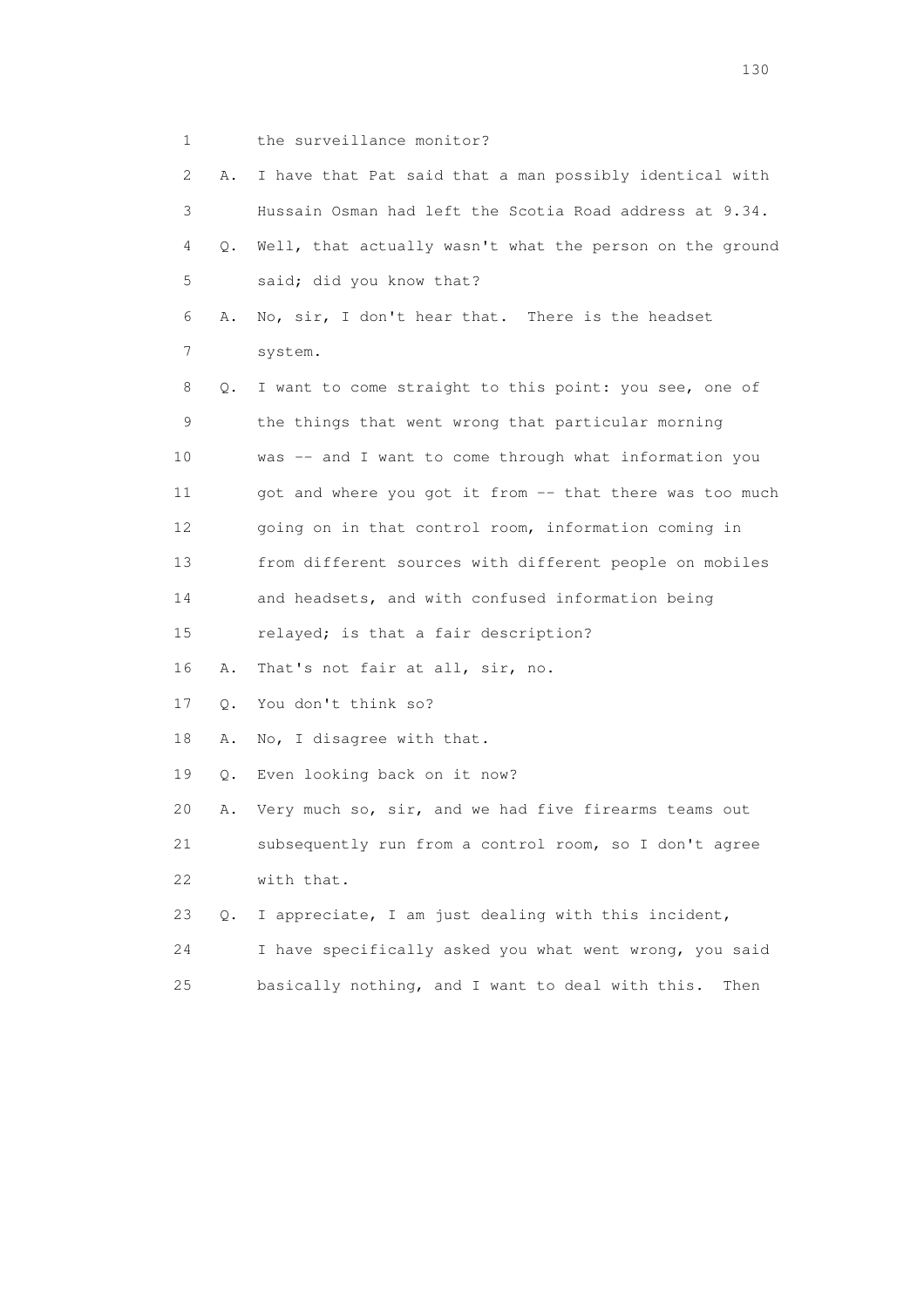1 the first bit of information, actually what Frank will 2 tell this jury, Frank being in the van opposite the 3 door, or near the door with a view of the communal door, 4 at least those coming from it, was that he was worth 5 a second look.

 6 Now, that wasn't conveyed to you in those terms, was 7 it?

8 A. It wasn't, sir, no.

 9 Q. What I want to suggest to you is that if you are going 10 to have a system which you devised for that day whereby 11 a DSO a long way from the scene in New Scotland Yard is 12 going to have to take critical decisions about who to 13 follow, because either they are not a suspect but worth 14 following, or who to, as it were, intervene with because 15 they are a suspect or they are possibly a suspect, it's 16 all going to hinge on the reliability of identification, 17 isn't it?

 18 A. The identification is obviously important, sir, yes. 19 Q. It's going to hinge on it to start with, isn't it? 20 A. As to whether we follow a person, obviously, sir, yes. 21 Q. The problem that day was that there was in fact at the 22 stage that Frank alerted the control room via Pat, that 23 there was not, as it were, an audio channel; in other 24 words, you say to the control room "Shh", and everybody 25 can either hear or see exactly what the surveillance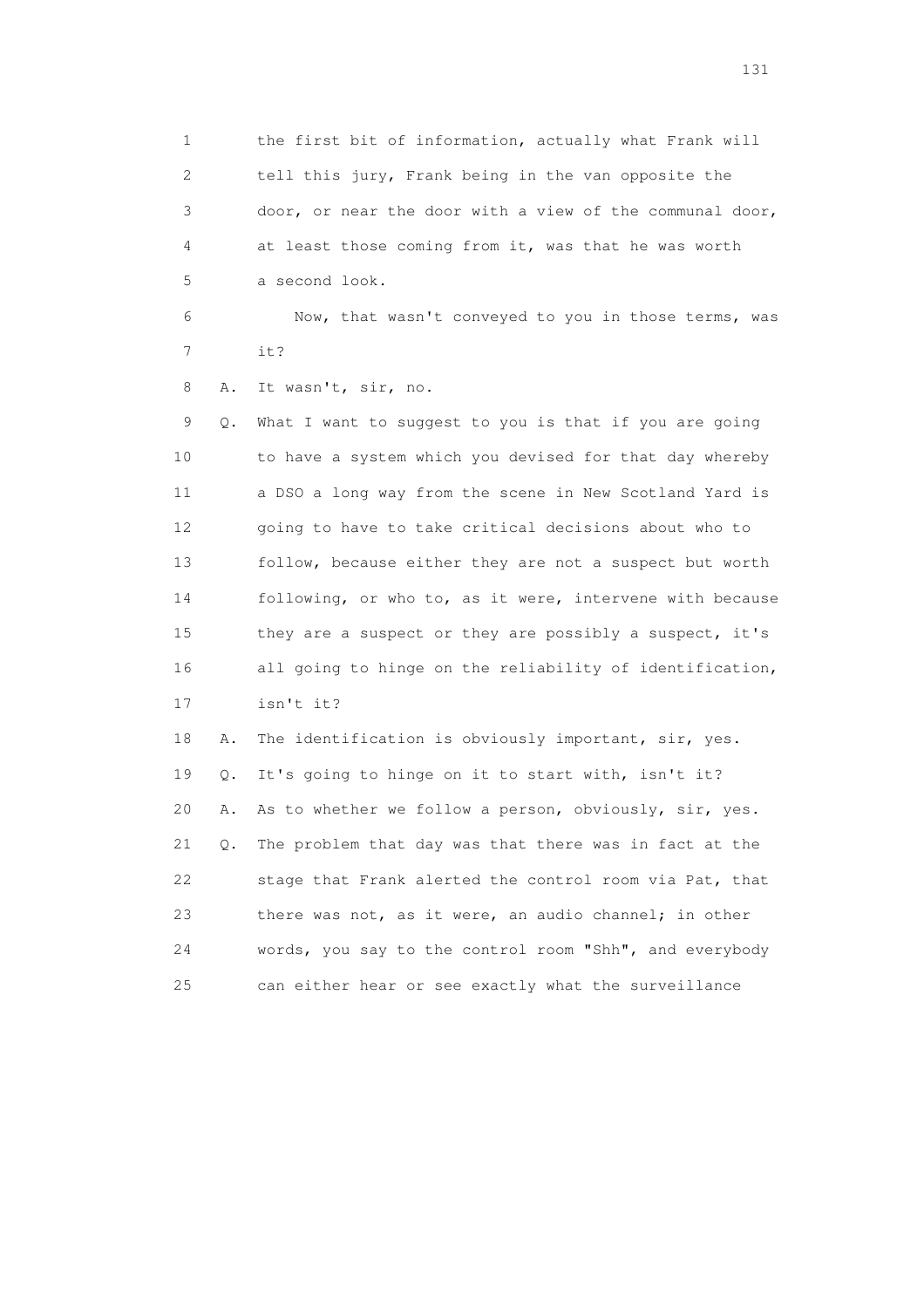1 team are saying.

| $\mathbf{2}^{\mathsf{I}}$ |    | Do you follow?                                           |
|---------------------------|----|----------------------------------------------------------|
| 3                         | Α. | I understand your point, sir, yes.                       |
| 4                         | Q. | That wasn't in place, was it?                            |
| 5                         | Α. | You can play the surveillance, sir. At that time Pat     |
| 6                         |    | had his headphones on, so Pat is hearing the             |
| 7                         |    | surveillance. But we are in operations room where we     |
| 8                         |    | are in two surveillance operations which I understand    |
| 9                         |    | your point, sir, that escalates to more, so you are not  |
| 10                        |    | able to do that with the different surveillance          |
| 11                        |    | channels.                                                |
| 12 <sup>°</sup>           | Q. | Right. What I want to suggest is, and I am not doing     |
| 13                        |    | this with hindsight because you had had a little         |
| 14                        |    | exercise a few days before. If you have got two          |
| 15                        |    | exercises running in parallel or tandem, however you     |
| 16                        |    | want to put it, one at Scotia Road and one at            |
| 17                        |    | Portnall Road, you may need quite separate -- and        |
| 18                        |    | I don't know what you want to call them -- control units |
| 19                        |    | or control pods within New Scotland Yard so that the     |
| 20                        |    | same person isn't having to deal with simultaneous       |
| 21                        |    | information that's coming in.                            |
| 22                        |    | Is that a fair point?                                    |
| 23                        | Α. | Unfortunately not from my perspective, sir, no, because  |
| 24                        |    | during these operations you need to have a single person |
| 25                        |    | responsible from that control function, and it might be  |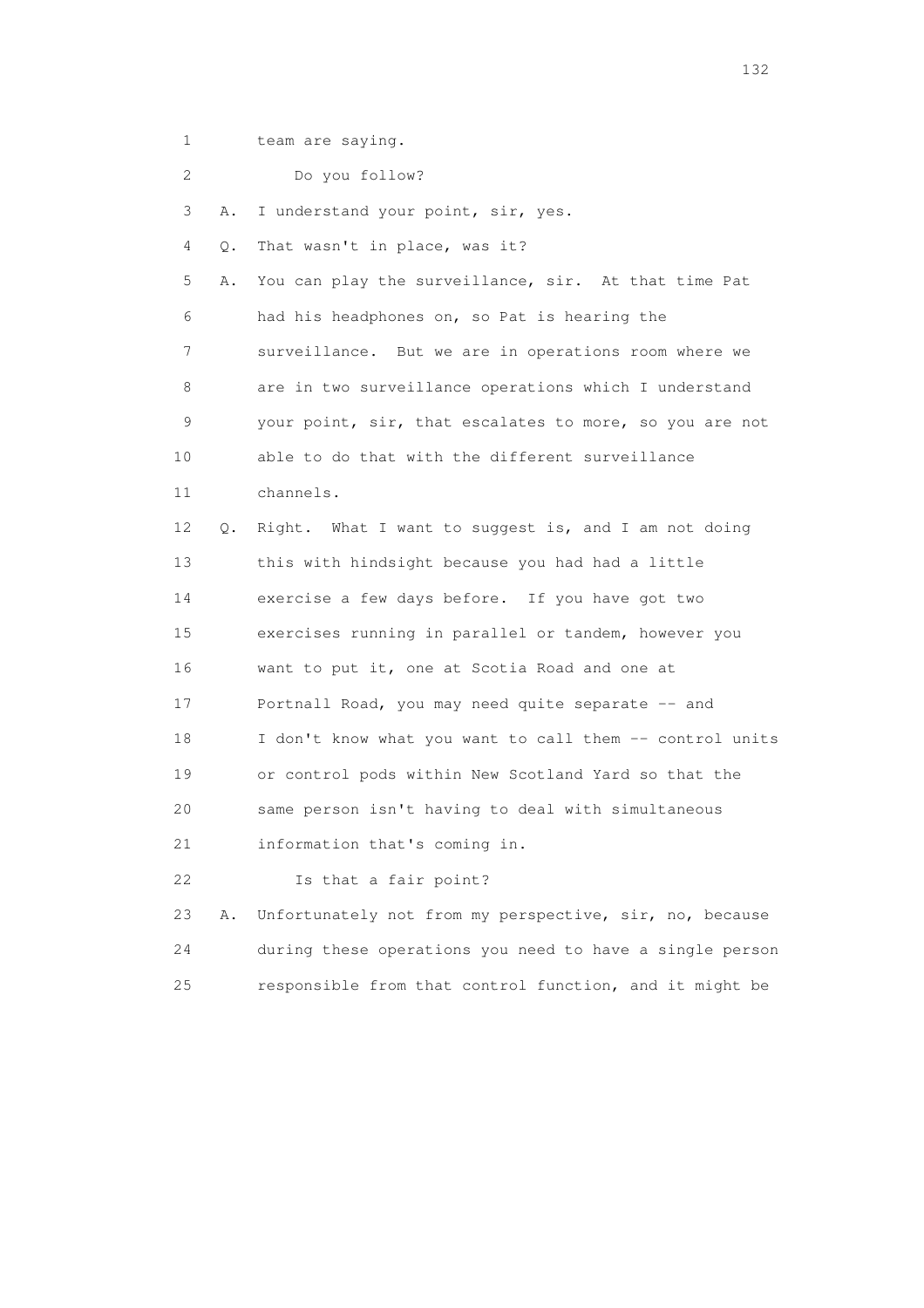1 you need to -- one event has a significant effect on 2 another event. You need a single control room, sir. 3 Q. All right. But I think you agree that what did not 4 happen here was Commander Dick or you or somebody saying 5 to the control room in whatever language they want to 6 use, "Just shut up for a minute, let's us listen to 7 what's being said", because this is the first time -- in 8 fact by this stage obviously Portnall Road is being 9 covered -- 10 A. Yes, sir, it was. 11 Q. -- at 9.34, and there doesn't appear to be, as far as 12 we know, crucial messages coming through from 13 Portnall Road at that point. So for Dick to say, "Shut 14 up", so that she can have a direct link to the 15 information rather than it coming through either Pat or 16 one of the Trojans or you or someone else. Do you 17 follow the point? 18 A. I follow your point, sir, absolutely. Pat had the 19 headsets on and was listening to it, as you know. 20 Commander Dick was then in touch with Mr Purser direct 21 on the telephone to get an information update from him, 22 but I absolutely understand your point. 23 Q. The reason I am putting it to you is, as the jury will 24 again hear over the course of the next two to 25 three weeks, is that people have serious disagreements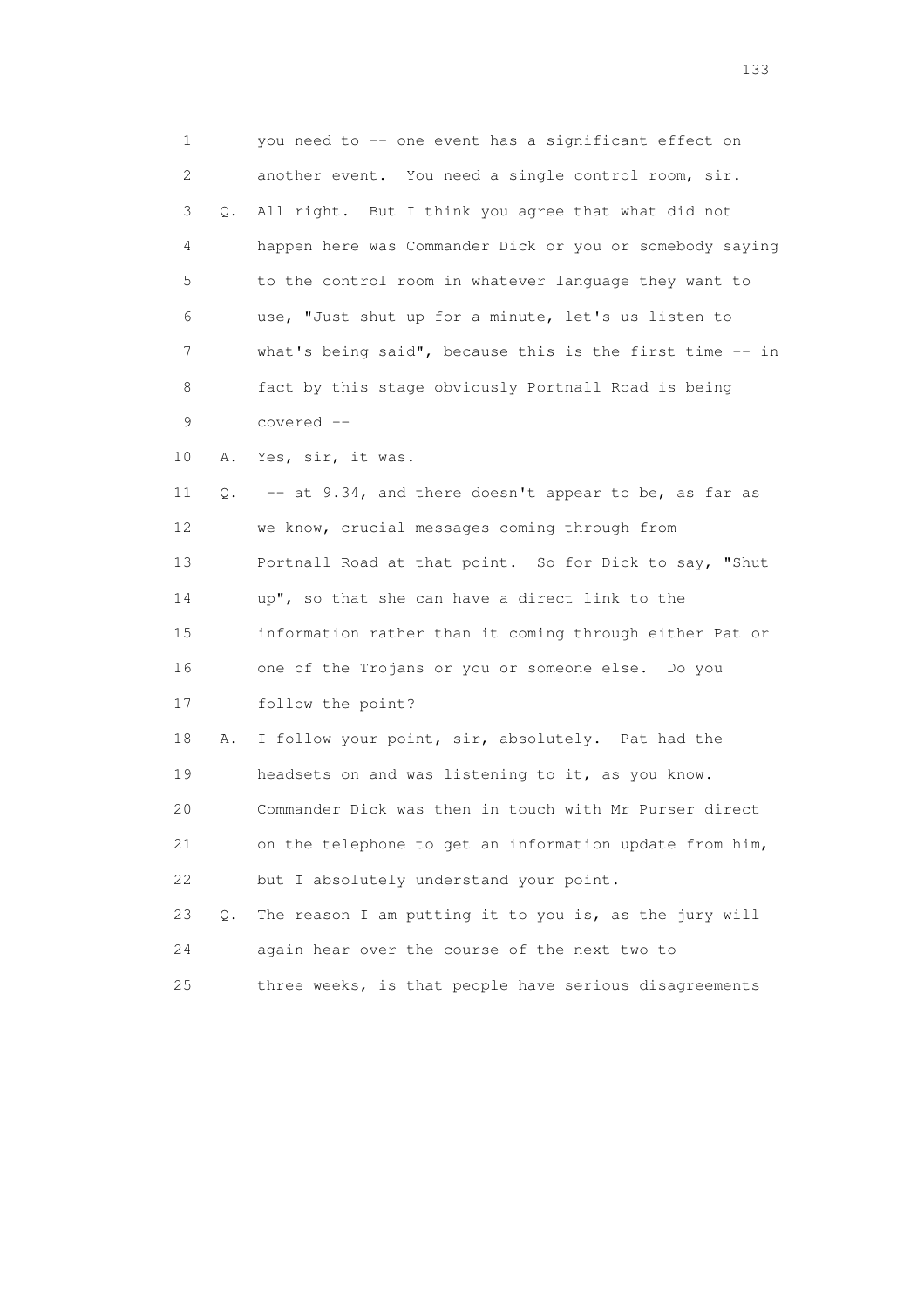1 about what was said. You do know that now? 2 A. I know that now, sir, yes. 3 Q. You may not agree with what some are saying, but on the 4 other hand this is one of the problems. So Pat says, 5 according to you, "possibly identical". Can we move on, 6 because the next stage is quite important. 7 A. Yes, sir. 8 Q. I think you have noted, and if you want the paragraph, 9 since you are following from your statement, I am moving 10 to the next stage, which is at 28. 11 A. Thank you, sir. 12 Q. Paragraph 28, all right? 13 A. Yes, thank you. 14 Q. If I'm going too fast, please say. This is the stage 15 which you described before lunch as where you are told 16 in the control room that he is not believed to be Osman, 17 effectively? 18 A. Yes, sir, that's correct. 19 Q. This is quite important, this is a negative, and it 20 triggers the possibility, as happened here, of an order 21 via you. Now, who told you that he absolutely wasn't or 22 was believed to be not, or whatever the words were used? 23 Who told you, first of all, before we get to what words? 24 A. Chief Inspector Esposito, sir, who was the tactical 25 adviser.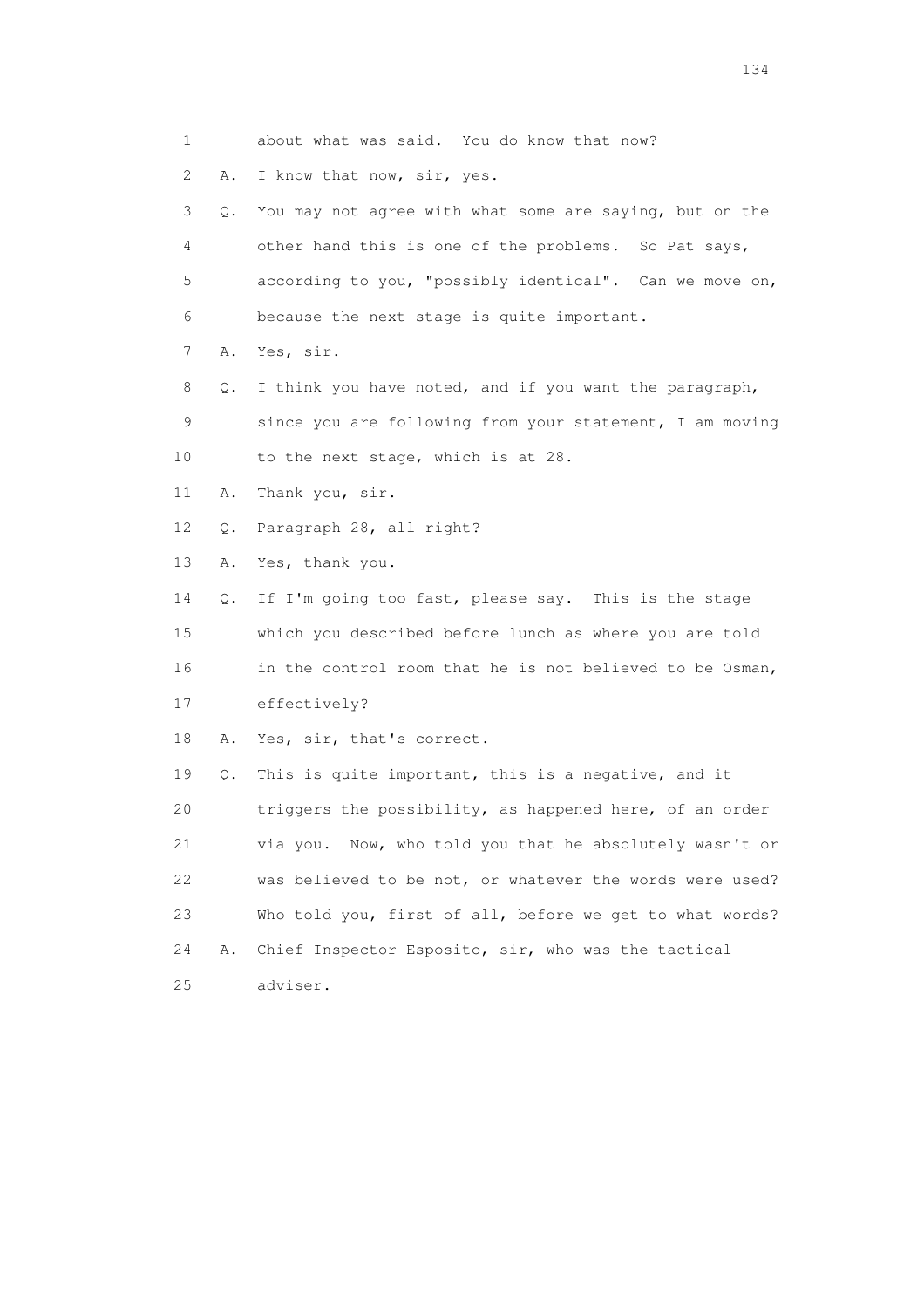1 Q. He is not on the ground, is he? 2 A. No, sir, he is listening to the monitoring, similar to 3 Pat. 4 Q. So you would want to check, since it's second-hand at 5 the very least and possibly third, whether that is 6 right? 7 A. Sir. 8 Q. There is a way of doing that, isn't there? Was a way, 9 sorry. 10 A. I am assuming that's done, sir, because we have then got 11 Dingemans going forward and contacting the surveillance 12 team to go and stop him. 13 Q. All right, I'll come to how this could have been handled 14 quite differently in a moment. So you say it's 15 Trojan 80 who tells you it's not? 16 A. Esposito, sir, yes. 17 Q. Sorry, Esposito. 18 SIR MICHAEL WRIGHT: That's the same chap. 19 MR MANSFIELD: It's the same person. 20 A. Yes. 21 Q. It's just he is referred to in that way in some of the 22 documents, so the jury can follow as well. 23 So it's Trojan 80 or Esposito who tells you that, 24 and then you use the bolt-on team. Now, that's the 25 Dingemans team, because they are there with a dual role,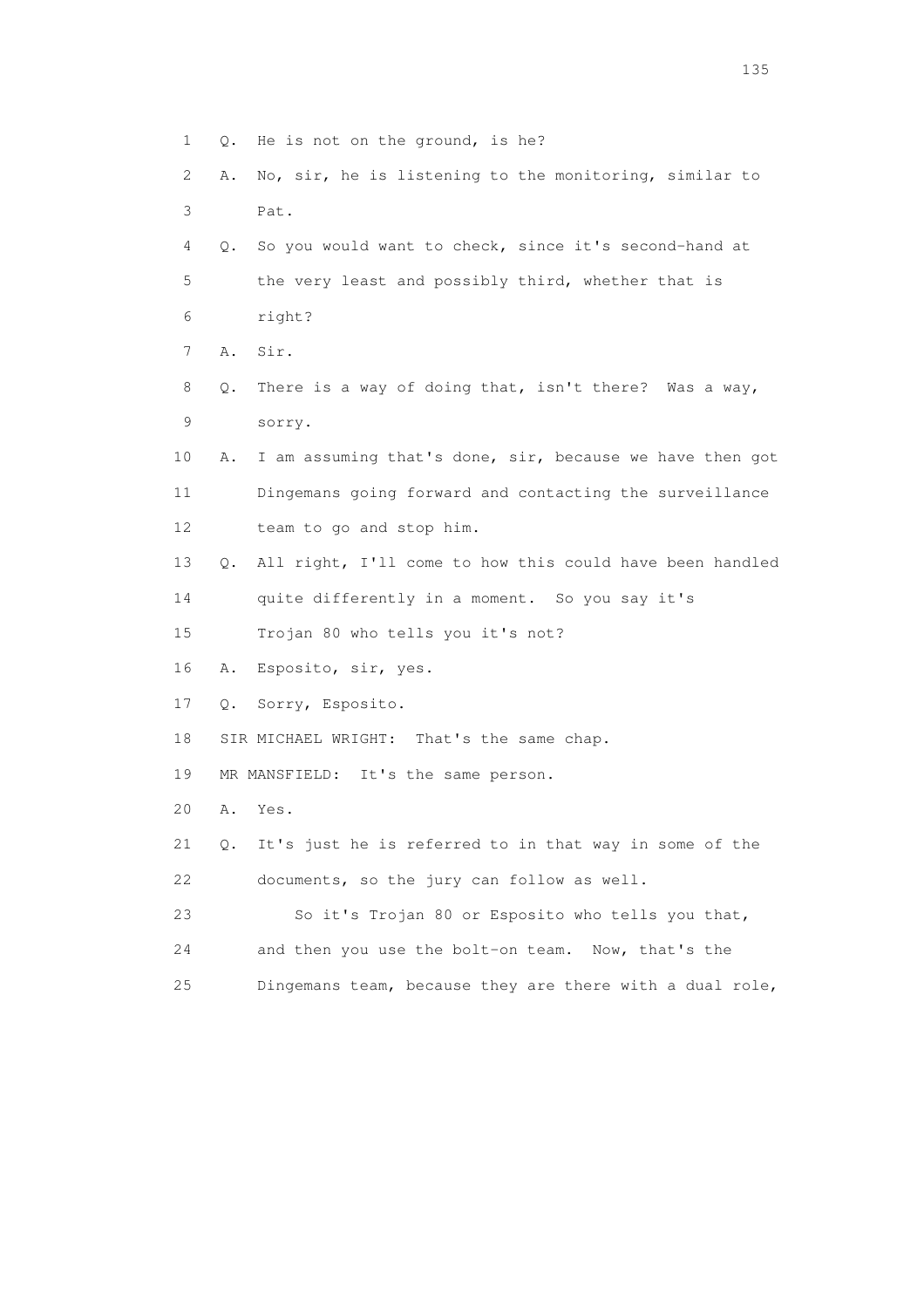1 one of which is pursue people for information or 2 intelligence? 3 A. Yes, sir. 4 Q. When was he deployed? 5 A. By "deployed", sir? 6 Q. Sorry. When did you ask -- I think you have given, so 7 I will leave times with you. You have indicated to us 8 that you spoke to your deputy, Angela Scott, at 9 an earlier time after the 7 o'clock meeting? 10 A. Oh, right, sir, yes. 11 Q. Right? 12 A. Yes. 13 Q. About the possibility, well, more than that, you spoke 14 to her and she's told us what she did, she goes to 15 Dingemans or rings him up or whatever she does, speaks 16 to Dingemans: we need a back-up bolt-on -- she didn't 17 use that term -- but back-up team of SO13 unarmed 18 officers down there in case there are people we need to 19 pursue for intelligence; right? 20 A. She was asked to do that, yes, sir. 21 Q. And she did that. So somewhere after 7.15, 7.30 in the 22 morning, they have been effectively briefed, or 23 Mr Dingemans has, by Angela Scott. Now, do you know 24 when that team actually got to Scotia Road? 25 A. I don't, sir, no.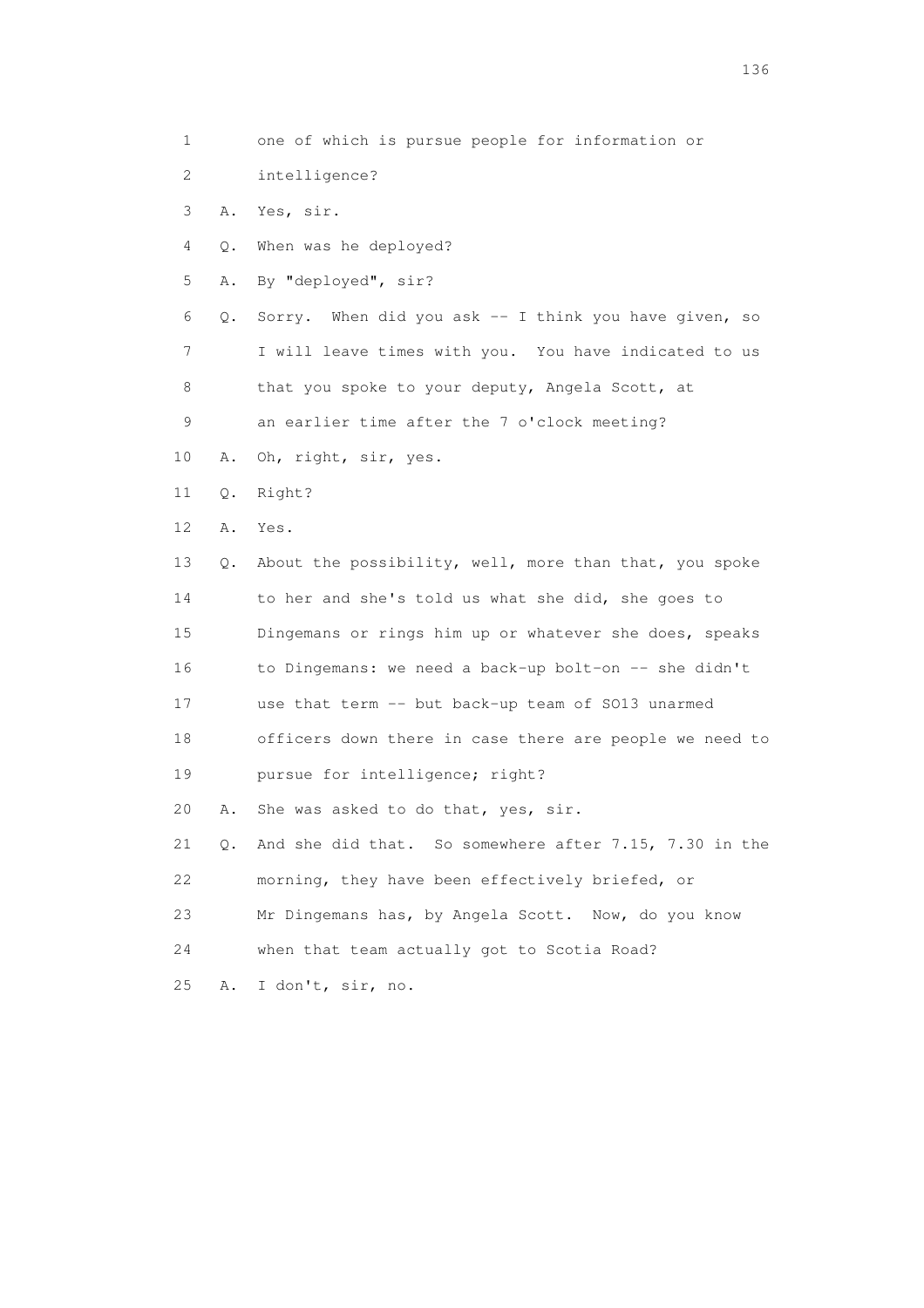| 1                         | Q. | When you gave the order, is it, that the Dingemans<br>No. |
|---------------------------|----|-----------------------------------------------------------|
| $\mathbf{2}^{\mathsf{I}}$ |    | team go into action, did you have a clue as to where      |
| 3                         |    | they were?                                                |
| 4                         | Α. | Where they were, sir, no, I didn't.                       |
| 5                         | Q. | This is a little unsatisfactory, isn't it?<br>No.         |
| 6                         | Α. | No, sir. They had been given a responsibility and         |
| 7                         |    | a role. My expectation is that they will be in the        |
| 8                         |    | vicinity of or close to the surveillance team to conduct  |
| 9                         |    | that task.                                                |
| 10                        | Q. | I suggest -- it may not be your particular                |
| 11                        |    | responsibility, and I am not suggesting it is, to         |
| 12                        |    | monitor exactly where they are, but of course things can  |
| 13                        |    | go wrong. They could have broken down on the way,         |
| 14                        |    | couldn't they?                                            |
| 15                        | Α. | Had they done that, sir, and they weren't able to comply  |
| 16                        |    | with their task, I would hope they would let us know and  |
| 17                        |    | we would get somebody else to do it.                      |
| 18                        | Q. | You would hope that, wouldn't you? Do you now know        |
| 19                        |    | where they were at 9.34?                                  |
| 20                        | Α. | No, sir, I don't, exactly, no.                            |
| 21                        |    | Q. When you say nothing went wrong, you have not really   |
| 22                        |    | apprised yourself of all the detail of this operation,    |
| 23                        |    | have you?                                                 |
| 24                        | Α. | No, I have, sir. I still don't see how something has      |
| 25                        |    | gone wrong yet, sir.                                      |
|                           |    |                                                           |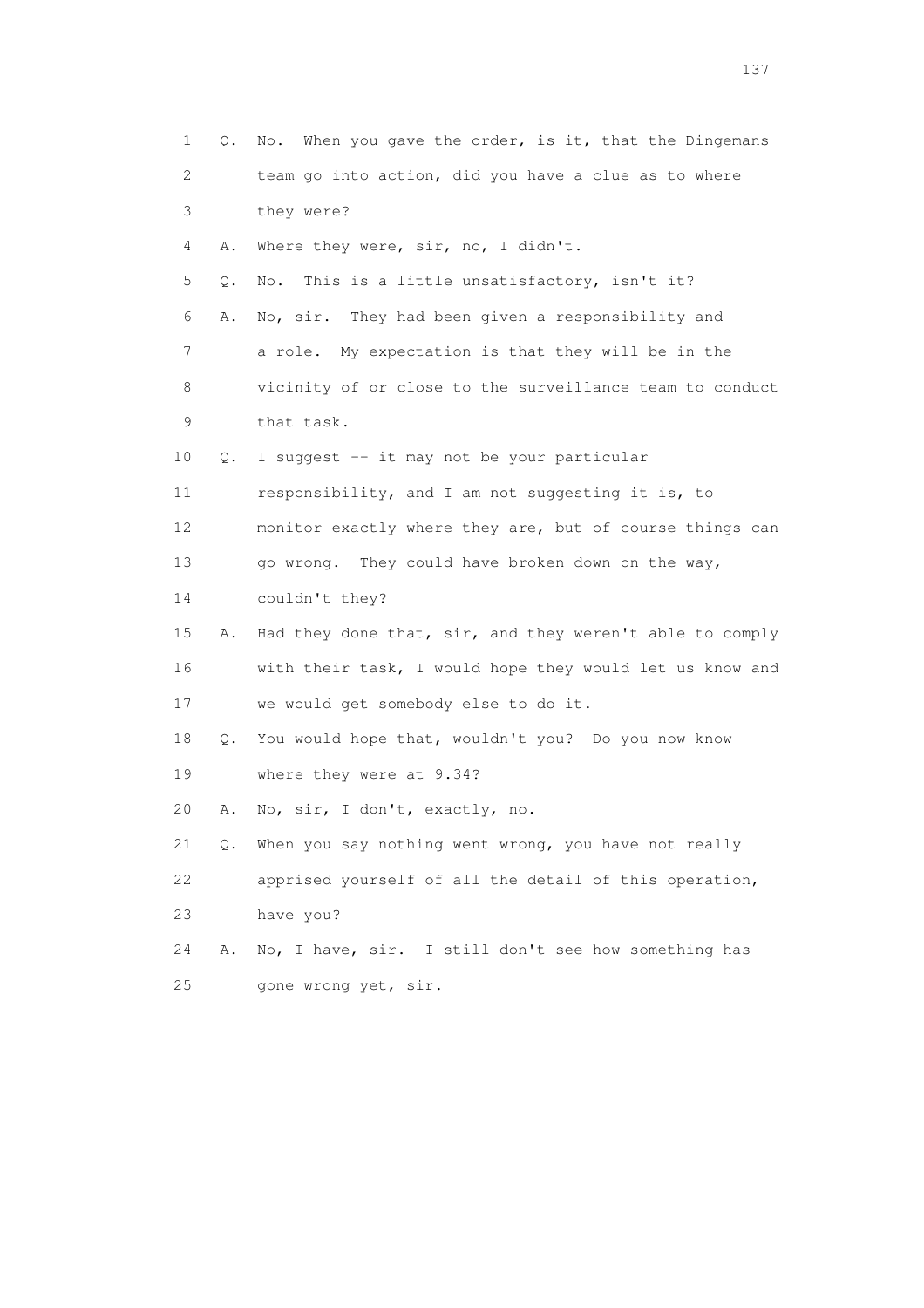1 Q. Because Dingemans was nowhere near being able at 9.34 to 2 intercept this person or pursue this person because he 3 was at Nightingale Lane still? 4 A. Forgive me, Mr Mansfield, how would that have made 5 a difference? 6 Q. You know where Scotia Road is, you know that area? 7 A. I do, sir, yes. 8 Q. You know where Nightingale Lane is? 9 A. Yes, sir, I do. 10 Q. You know the premises in Nightingale Lane? 11 A. Yes, I do. 12 Q. Right, and you know in the rush hour between 8 and 10 in 13 the morning, 8 and 9.30 in the morning, the journey 14 between Nightingale Lane and Scotia Road, or the number 15 2 bus because he has got on that by then, is a difficult 16 journey, isn't it? 17 A. I can't comment on that, sir, I am just wondering if 18 Dingemans -- my understanding is then, sir, the subject 19 is on the bus? 20 Q. That's right. Well, we don't know precisely but he is 21 probably on the bus at that point. 22 A. So, sir, if the subject is probably on the bus and 23 Dingemans has been asked to go and support the 24 surveillance team to do an intelligence stop when he 25 gets off the bus, Dingemans goes from Nightingale --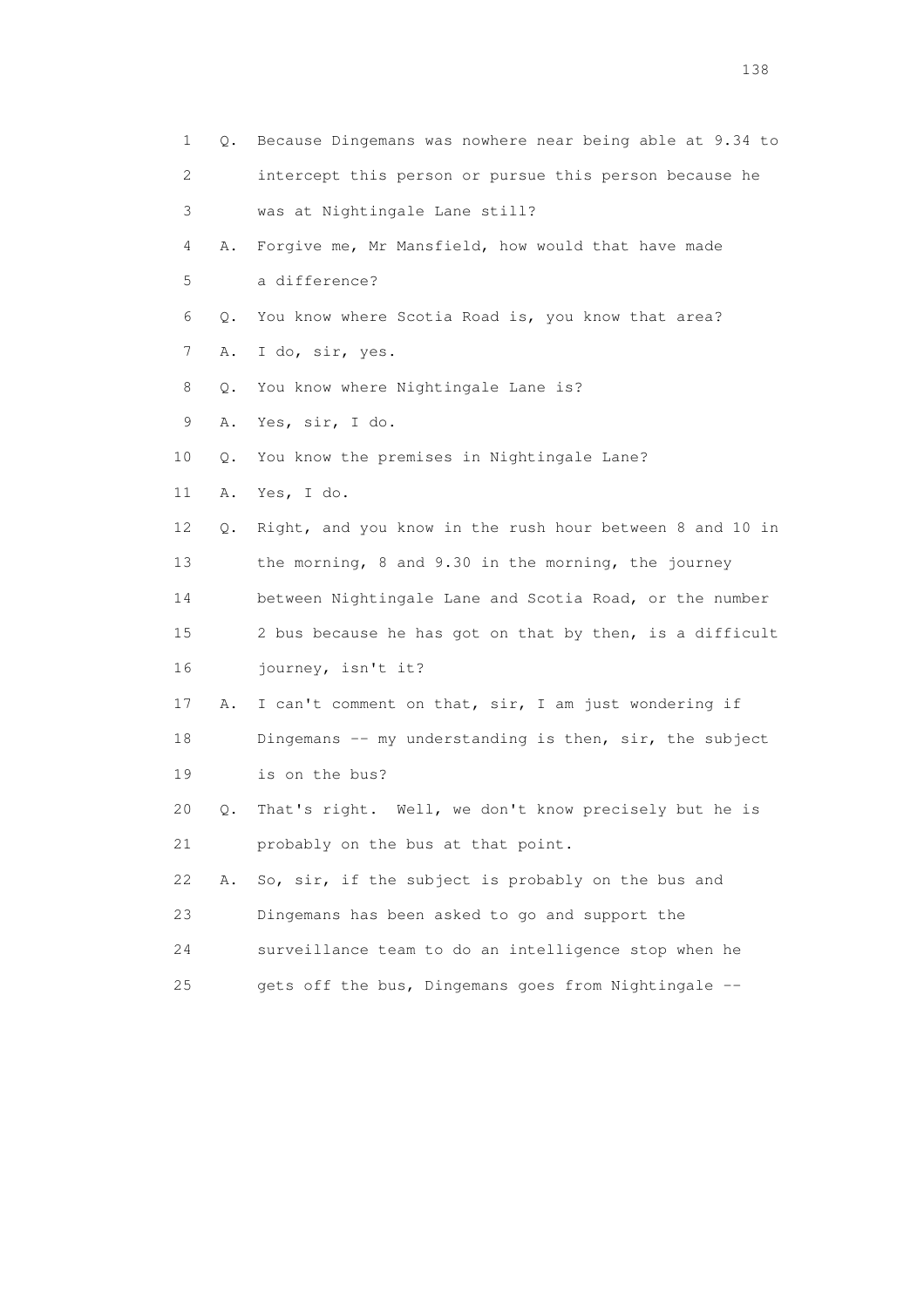1 which is within a couple of miles of Scotia Road, as 2 a guess, sir, I couldn't be precise -- and supports the 3 surveillance team to conduct that stop. 4 Q. The problem was, he had to do catch-up and he couldn't 5 catch up. Did you know that? 6 A. I don't think Mr de Menezes had got off the bus at that 7 stage. I have not seen the timeline for this, sir, 8 obviously, but from your point I am not quite with you, 9 clearly. 10 Q. No. All right. To return to base, as it were. You 11 don't know when you make that order where that team is, 12 and it may not matter so much at that stage that you 13 didn't know where he was, but the later, I suggest, 14 does. Can we move on from sending them in. 15 Now, the next stage, and again you can follow it 16 from your statement, is that he boards the bus again at 17 Brixton and now he's believed at some point to be Osman; 18 all right? 19 A. Yes, sir. 20 Q. What's the wording that's used now and who says it? 21 A. I have at 28, sir, that I was then informed that the 22 subject had exited Scotia Road -- forgive me, I am at 23 the wrong section, we have moved on. 24 Q. It's a little later than that. It's when you then ask 25 for a percentage?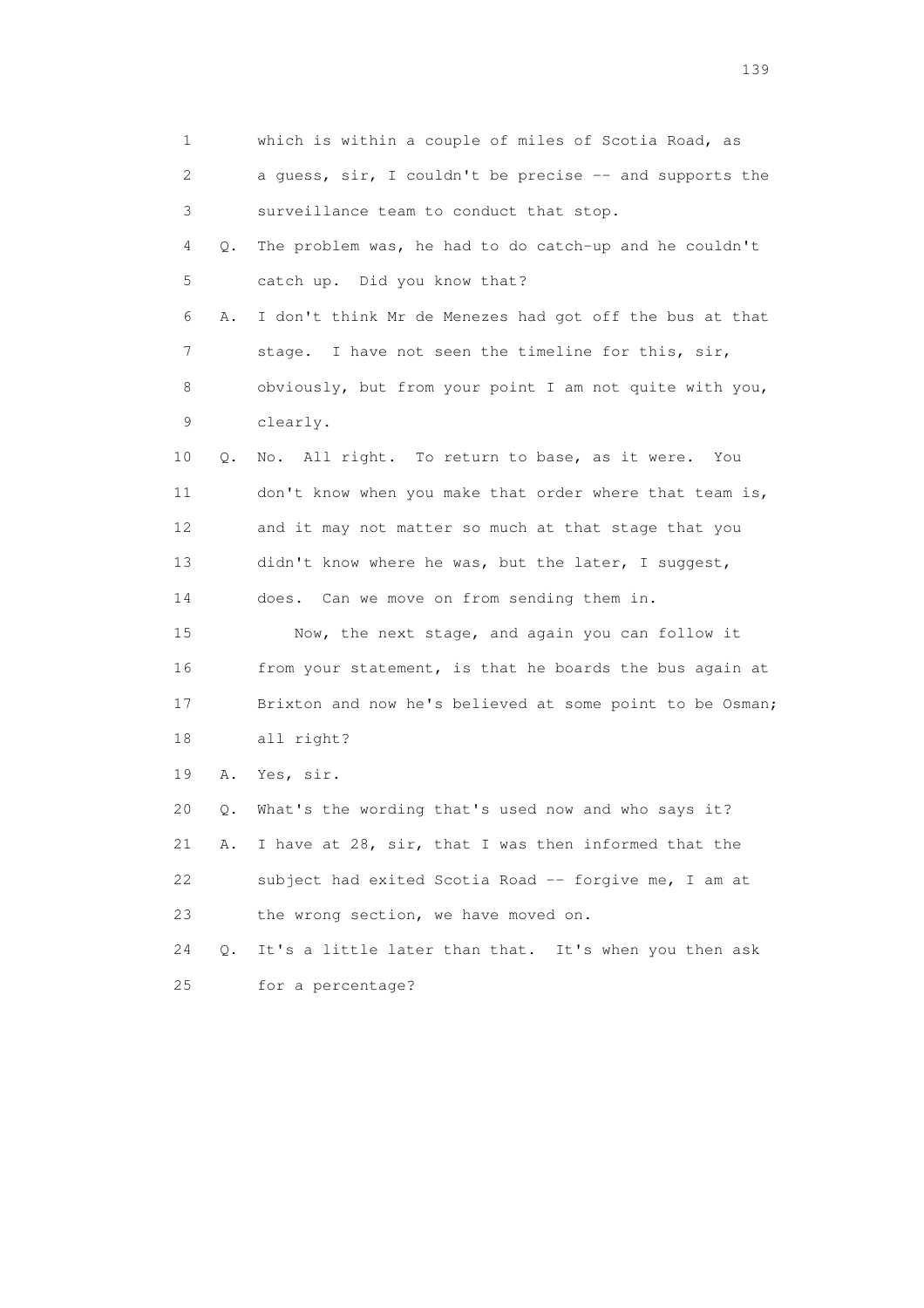- 1 A. Yes, sir.
- 2 SIR MICHAEL WRIGHT: 29.
- 3 A. Thank you, sir.

 4 Pat informed me that the subject was believed to be 5 Hussain Osman.

6 MR MANSFIELD: Right. This is very important, isn't it,

 7 this one, because as a result of that you call off 8 Dingemans, who hasn't actually got there anyway, and you 9 are asking for a percentage and so on. So we are now at 10 that stage.

- 11 A. Yes, that's right, sir.
- 12 Q. So the position is now switching to the firearms team, 13 isn't it?
- 14 A. Yes, sir.
- 15 Q. Right. You didn't know where the Dingemans team was; 16 did you know where the firearms team was?
- 17 A. Exact location of them, sir, no.
- 18 Q. Was there in the room something which I am going to
- 19 suggest was terribly simple to do, was a map on the
- 20 wall? Was there?
- 21 A. There wasn't, sir, no.
- 22 Q. It's not so difficult, is it?
- 23 A. Again, sir, with the number of deployments that we have 24 in these operations, it's simple looking at this and it
- 25 is hindsight, sir, at one address, it's not as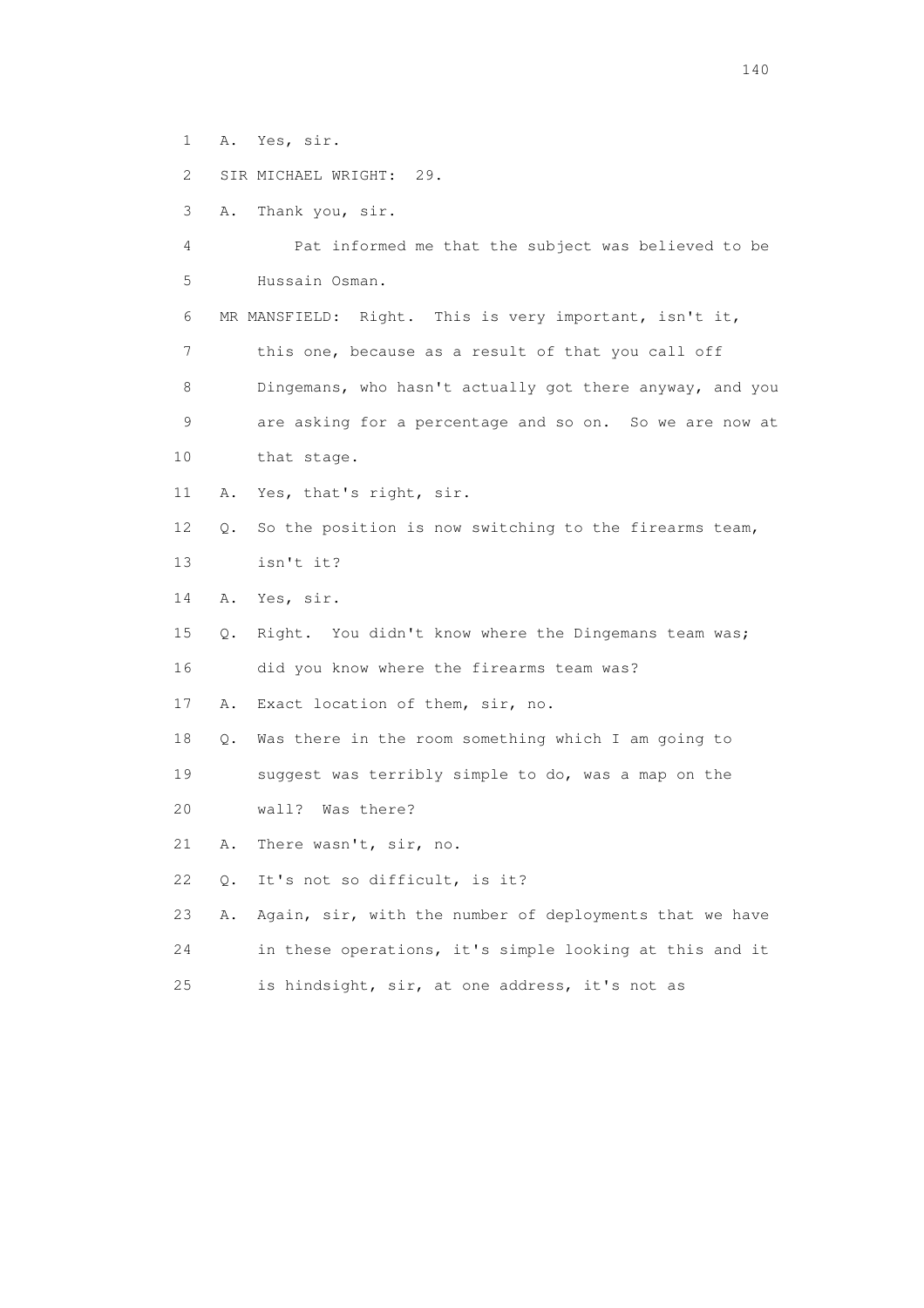1 simplistic as you say.

| 2  | Q. | No, I am not suggesting it's simple. I am suggesting     |
|----|----|----------------------------------------------------------|
| 3  |    | it's straightforward to have on the wall -- you have two |
| 4  |    | addresses that this operation, at this point --          |
| 5  | Α. | Yes, sir.                                                |
| 6  | Q. | -- okay, at this point, so that you actually can place   |
| 7  |    | on the map, even with your eye if not something else,    |
| 8  |    | and track the movements of subjects that are really      |
| 9  |    | interesting, because they are suspects?                  |
| 10 | Α. | Yes, sir.                                                |
| 11 | Q. | All right? And the positions of surveillance where you   |
| 12 |    | need to, and the positions of firearms where you need    |
| 13 |    | That really is straightforward, isn't it?<br>to.         |
| 14 | Α. | It is, sir. If it helps, if I want to know where the     |
| 15 |    | firearms team are located at any stage, I would simply   |
| 16 |    | ask the senior tactical adviser, who would be able to    |
| 17 |    | tell me, similarly with the surveillance teams, who is   |
| 18 |    | in the room, sir.                                        |
| 19 | Q. | Unless you know the area very well, you happen to?       |
| 20 | Α. | Yes, sir.                                                |
| 21 | Q. | But you can't be assured that everybody else knows the   |
| 22 |    | area very well in that control room, do you?             |
| 23 | Α. | No.                                                      |
| 24 | Q. | So you don't know where Dingemans is, you don't know     |
| 25 |    | where SO19 are at the point at which, in a fast-moving,  |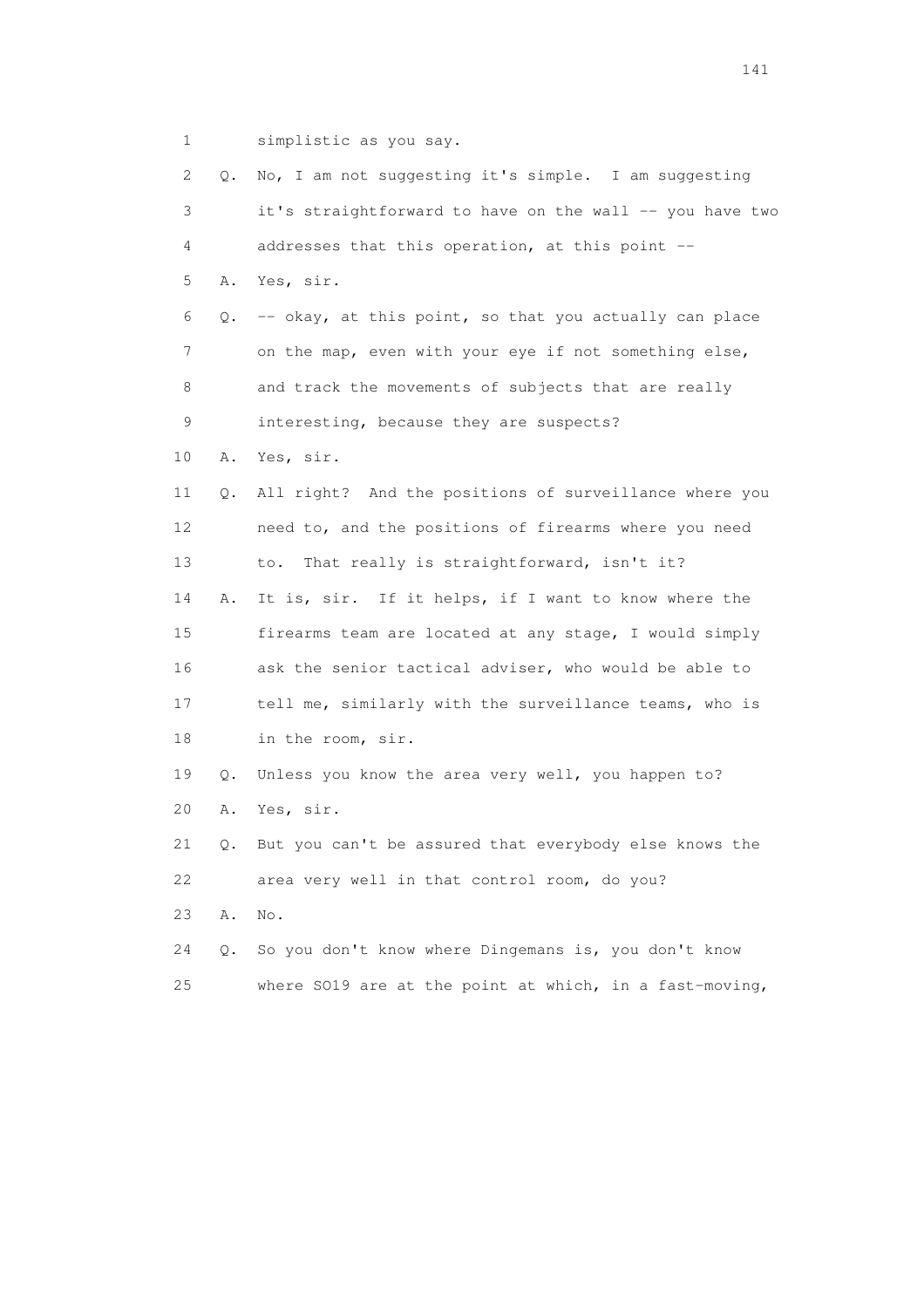| 1               |    | obviously, situation, that it's now thought that it is  |
|-----------------|----|---------------------------------------------------------|
| 2               |    | Osman. I want to ask you this carefully: Pat --         |
| 3               | Α. | Yes, sir.                                               |
| 4               | Q. | -- told you this; right?                                |
| 5               | Α. | Yes, he did, sir.                                       |
| 6               | Q. | You are quite sure that that's what he said?            |
| 7               | Α. | I am sir, yes.                                          |
| 8               | Q. | Do you know what he says about this?                    |
| 9               | Α. | I don't know the exact words he now uses, sir, no.      |
| 10              | Q. | You don't. Well, I want to put two points to you so you |
| 11              |    | know where they come from. He doesn't recall ever       |
| 12 <sup>°</sup> |    | saying that; do you follow?                             |
| 13              | Α. | I do, sir.                                              |
| 14              | Q. | Could you be wrong?                                     |
| 15              | Α. | No, sir. Why would we then change from the position of  |
| 16              |    | Mr Dingemans doing the stop, sir, to the firearms       |
| 17              |    | officers doing the stop?                                |
| 18              | Q. | Because I suggest everything wasn't quite as calm and   |
| 19              |    | collected as you say it was.                            |
| 20              | Α. | Sir, I have run a number of these operations.<br>It was |
| 21              |    | energetic, focused. There was certainly no confusion,   |
| 22              |    | no doubt with regards to what Pat said at all, and      |
| 23              |    | because of what he said, and then we changed the        |
| 24              |    | response of the firearms team and Dingemans, with       |
| 25              |    | everybody there, it led to that chain of events.        |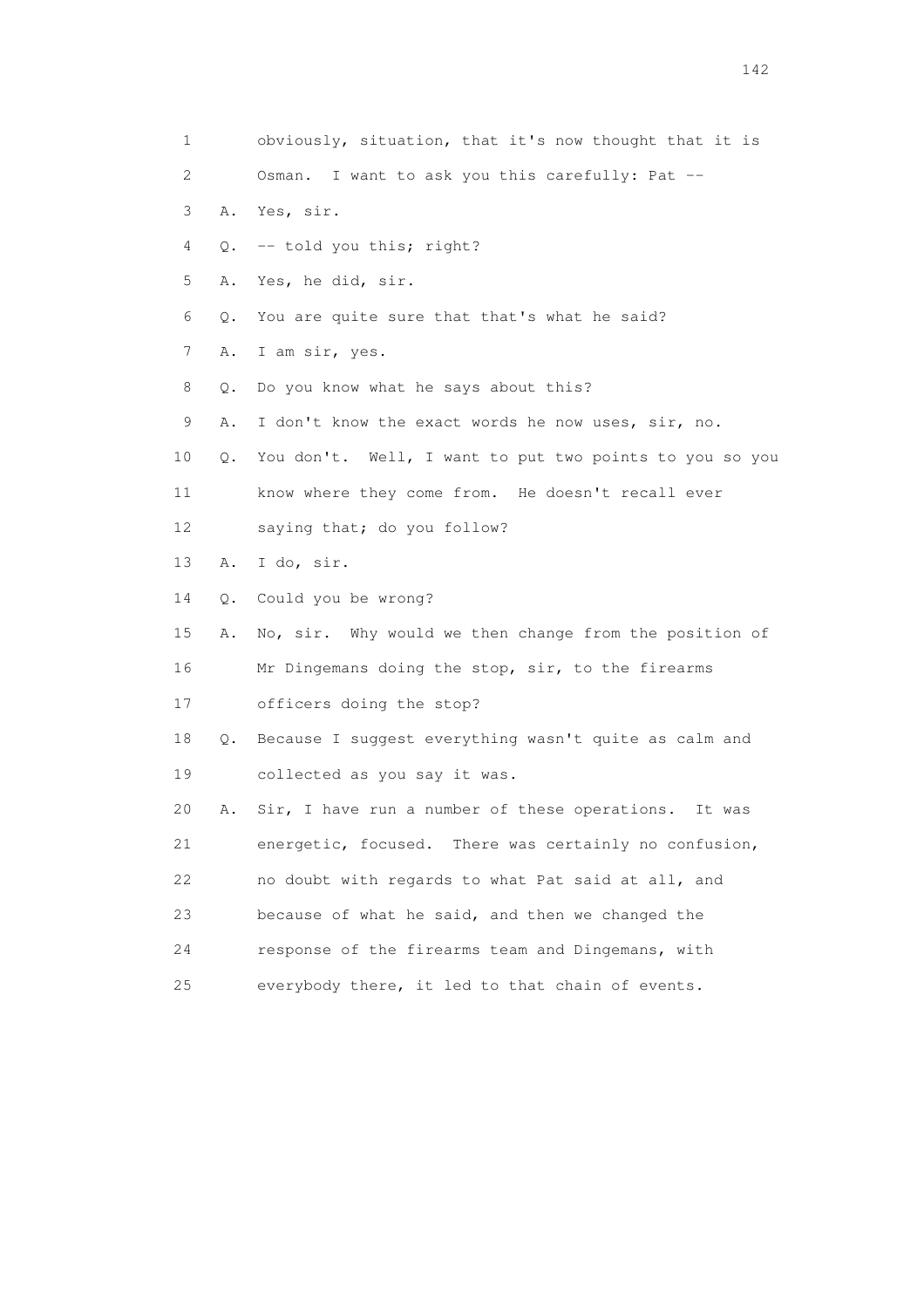| 1               | Q.    | Yes. Well, I just want to read you a very short         |
|-----------------|-------|---------------------------------------------------------|
| 2               |       | description from Pat himself in relation to this very   |
| 3               |       | stage where he's being asked by you to get a clearer    |
| 4               |       | assessment of the identification:                       |
| 5               |       | "Although the noise level in the room did drop, it      |
| 6               |       | was still such that communicating with the senior       |
| 7               |       | officers was by shouting across the room."              |
| 8               |       | Is that right?                                          |
| 9               | Α.    | That is absolutely incorrect, sir.                      |
| 10              | Q.    | I see. Could we have, please, since we have got to      |
| 11              |       | again, as it were, another crucial stage, the running   |
| 12 <sup>°</sup> |       | log in the operations room, 447. Could we just have it  |
| 13              |       | back on screen for a moment. You have seen it. In fact  |
| 14              |       | I think you have said today that you have not seen this |
| 15              |       | before?                                                 |
| 16              | A.    | Yes, sir.                                               |
| 17              | Q.    | Well, what is the point of this log in the operations   |
| 18              |       | room?                                                   |
| 19              | Α.    | It's for any significant event with regards to          |
| 20              |       | a particular surveillance operation to be recorded by   |
| 21              |       | the monitor.                                            |
| 22              | $Q$ . | Yes, for whose benefit?                                 |
| 23              | Α.    | Well, for everybody's benefit, sir.                     |
| 24              | Q.    | Yes, including yourself, and including the DSO          |
| 25              |       | Cressida Dick, isn't it?                                |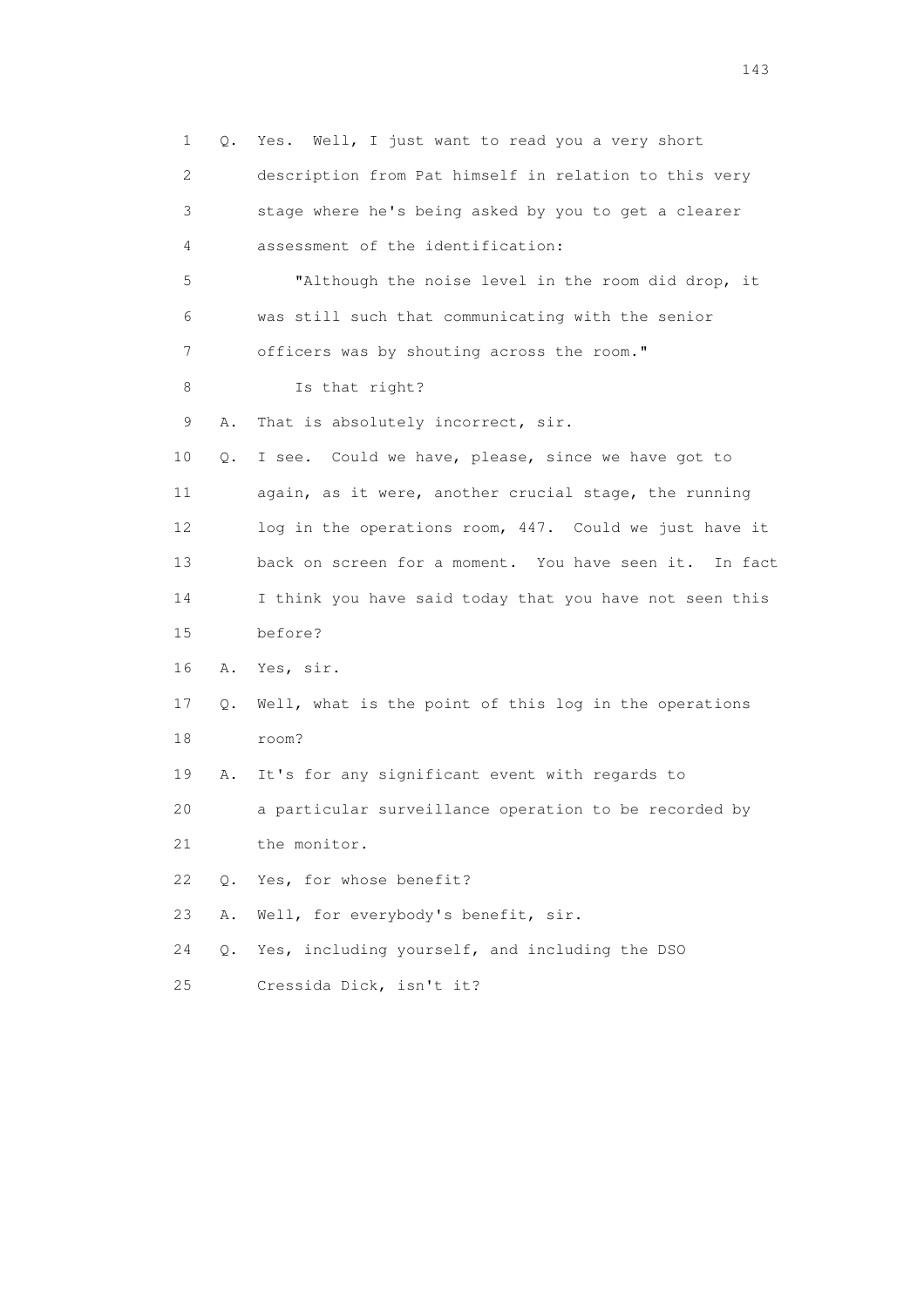1 A. It is, sir, but again if I can explain, I can hear Pat 2 quite clearly, I don't need to look at this log, I was 3 there communicating with Pat, standing very closely to 4 Cressida Dick. The log would assist me more readily 5 when I come in in the morning to see any significant 6 events that have occurred, because this isn't like 7 a normal surveillance log which includes everything; 8 this is very much just key events.

 9 So I can look at the surveillance logs to make sure 10 that I am satisfied that, if you like, we have not 11 missed anything; there is not something there that would 12 be pertinent to the investigation that I know about and 13 others don't realise, but at the time in the ops room, 14 I am not going from this log, I am listening directly to 15 Pat.

 16 Q. We have a number of different people all listening to 17 different conversations, haven't we?

 18 A. I can't account for other people, sir. I am listening 19 to Pat and I can clearly hear what he says, sir. 20 Q. You recognised yourself in this very critical period, 21 one, that identification is difficult; you were asking 22 for assessments; and you don't look at the log to see 23 whether there is any help there because of course it's

 24 "unidentified male" all the way through, isn't it? 25 A. Again, sir, with this log, this is Pat's log -- sorry,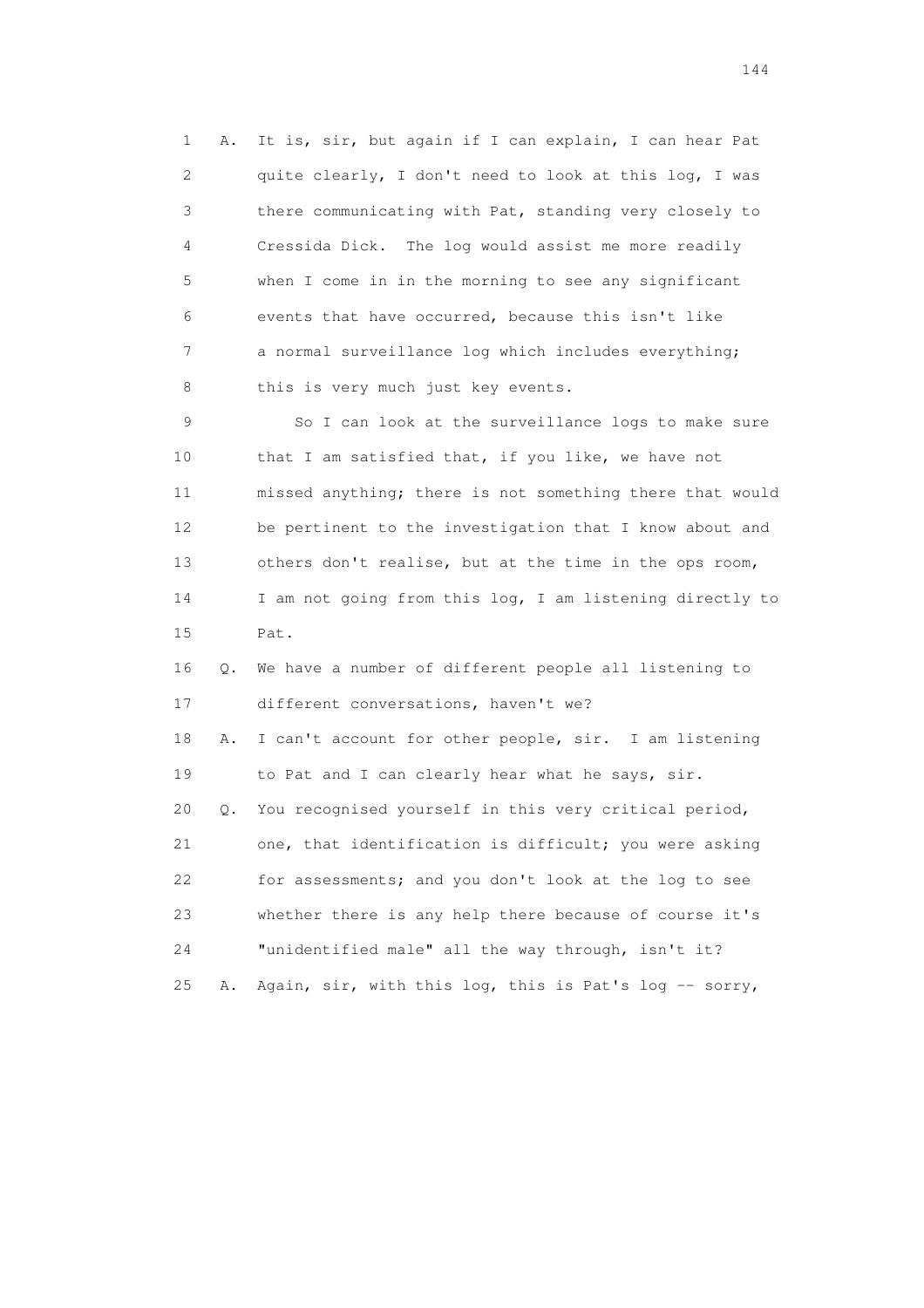1 sir, the surveillance is obviously the element at the 2 front end on the ground. This isn't what was 3 necessarily said. It's Pat's reflection of what he can 4 hear. 5 SIR MICHAEL WRIGHT: Yes, but it's Pat who is actually 6 speaking directly to the surveillance team? 7 A. It is, sir, and if I may, to me, so at the time I am not 8 checking the log. 9 SIR MICHAEL WRIGHT: That's a different point. Pat's 10 recording in his surveillance running log represents 11 what he heard from the surveillance team. 12 A. It should do, sir, yes. 13 MR MANSFIELD: I am going to move forward. You don't look 14 at that. You say Pat tells you it's believed to be him, 15 and according to what you said this morning, you then 16 ask Esposito about the firearms team moving forward; is 17 that right. 18 A. I believe so, sir, yes, that's correct. 19 Q. Did you know where the firearms team were then? 20 A. No, I didn't, sir. 21 Q. Did you ask Esposito when he said they weren't in 22 a position to move in at that point, did you say, "Well, 23 where on earth are they?" 24 A. Can I just clarify something, sir? I do know that the 25 firearms team have gone to Nightingale Lane. I know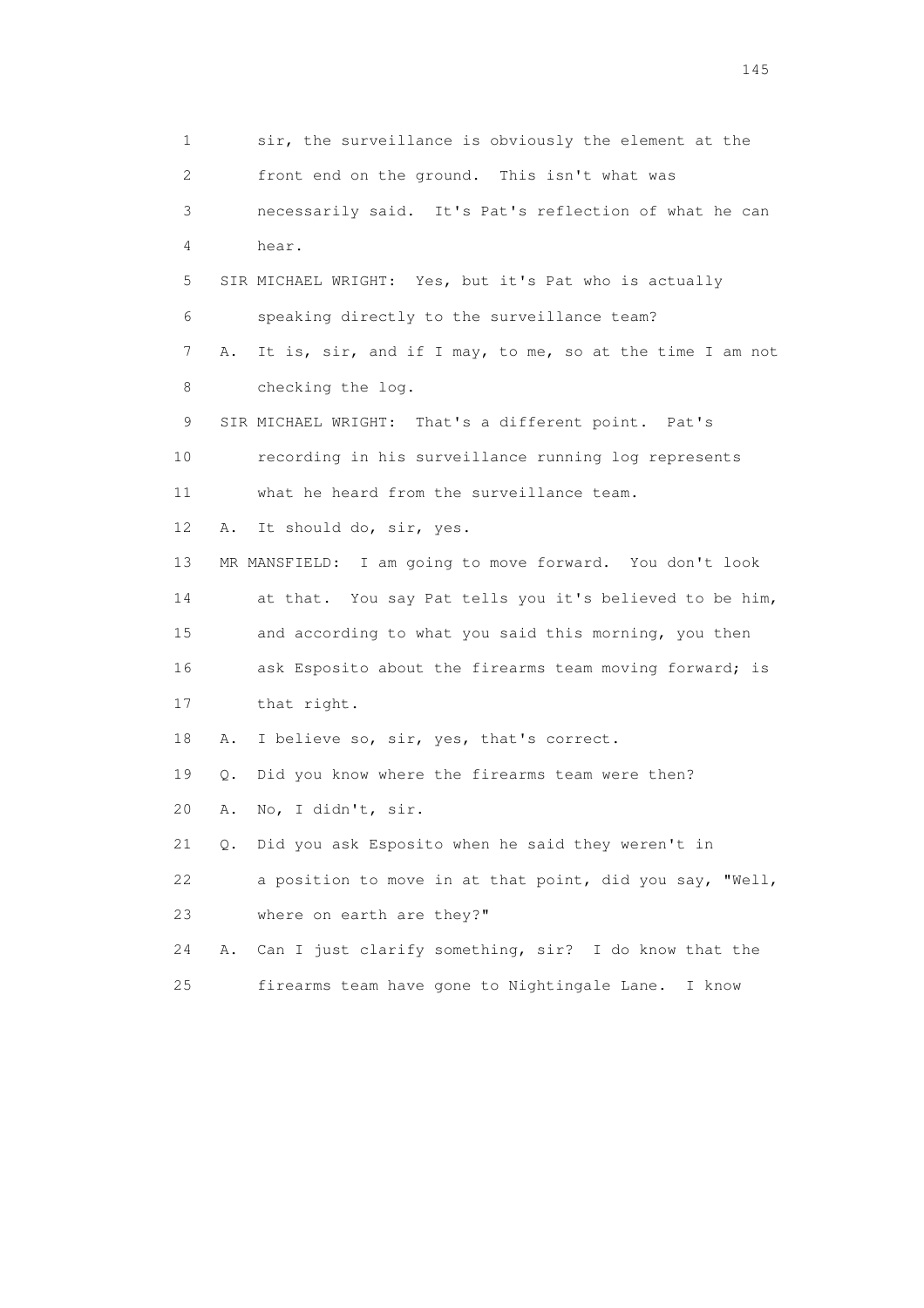| 1  |    | they are in the area. As to the fact where specifically    |
|----|----|------------------------------------------------------------|
| 2  |    | their cars are, I don't know. I know they are there,       |
| 3  |    | sir.                                                       |
| 4  | Q. | But, you see, we have been to the area. Knowing that       |
| 5  |    | they are in the area, I suggest to you, is just totally    |
| 6  |    | inadequate. If you are dealing with a team that might      |
| 7  |    | end up delivering a critical shot or at least some form    |
| 8  |    | of armed intervention, I suggest the control room needs    |
| 9  |    | to know exactly where they are if you are going to order   |
| 10 |    | them into action?                                          |
| 11 | Α. | I don't accept that, sir, at all, I really don't.<br>The   |
| 12 |    | important thing is that the team are in the locality and   |
| 13 |    | then running these operations and working in London with   |
| 14 |    | firearms deployments, you could be secreted anywhere,      |
| 15 |    | and for the operations room to be expected to know where   |
| 16 |    | each covert armed response vehicle is -- is beyond         |
| 17 |    | ambitious, sir.                                            |
| 18 | Q. | There is only three.                                       |
| 19 | Α. | For the number of teams that we have, $\sin$ --            |
| 20 | Q. | No, sorry, for Scotia Road, how many mobile teams?         |
| 21 | Α. | Teams, sir? You mean vehicles?                             |
| 22 | Q. | Yes.                                                       |
| 23 | Α. | In the team for Scotia Road, altogether the vehicles       |
| 24 |    | roughly numbered about five, I would have thought.         |
| 25 |    | SIR MICHAEL WRIGHT: No, you misunderstood. How many teams? |
|    |    |                                                            |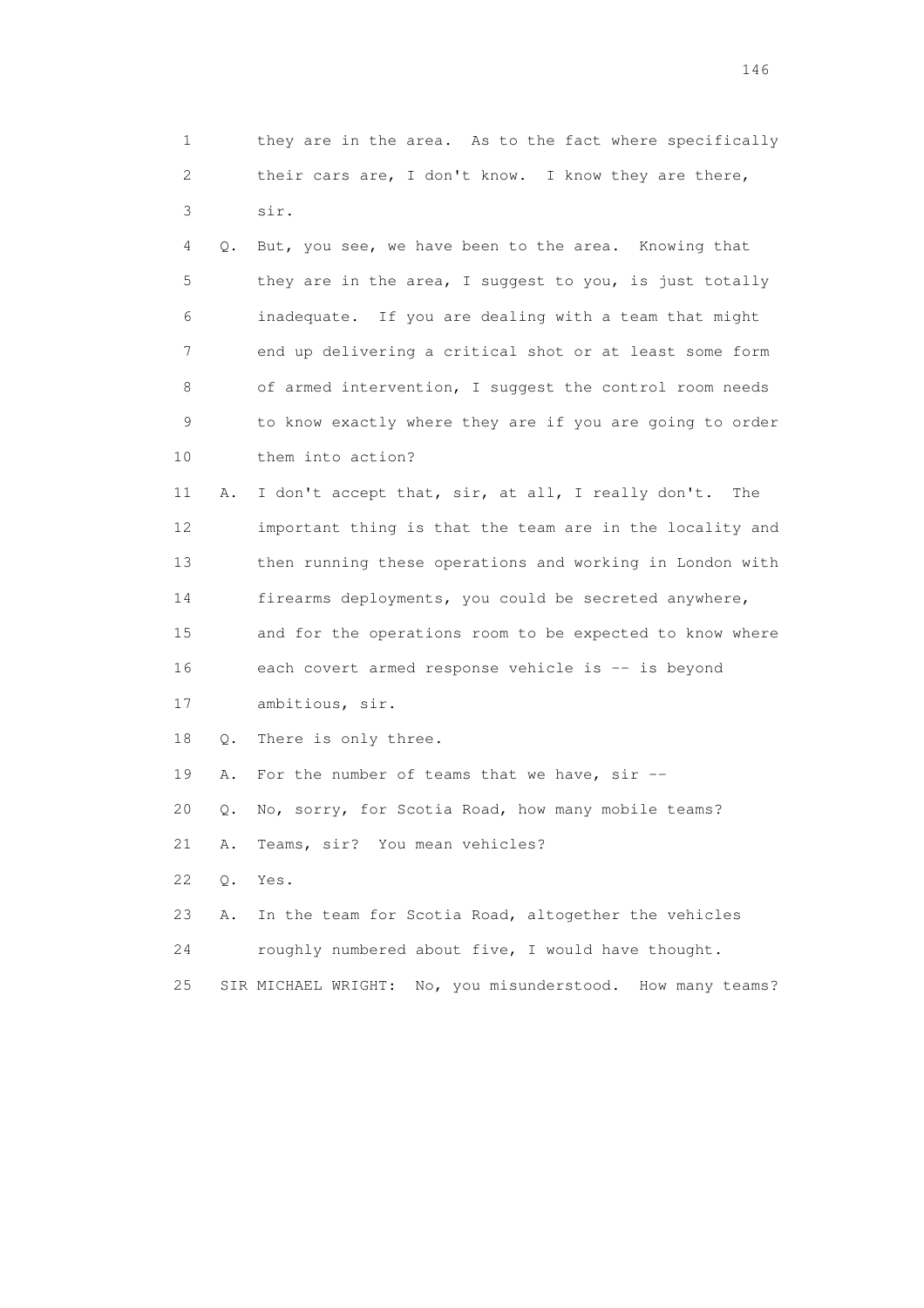1 There was the red surveillance team, the grey 2 surveillance team, and the black firearms team. They 3 were the ones involved. 4 A. They would each have five vehicles, sir. So my point is 5 that what you are asking, Mr Mansfield, is simply 6 unachievable. 7 MR MANSFIELD: I see, unachievable, but what you could have 8 asked, very simply, since it's unachievable, according 9 to you, to plot where the firearms team are, you don't 10 even say to Esposito: well, where are they. 11 A. I don't recall saying that, sir. 12 Q. Why not? 13 A. Because I knew they were going to be -- having again 14 been in the operation, sir, they are going to be getting 15 into a position, making ground, to get with the 16 surveillance team. They might be very close to them. 17 Q. They might be anywhere, mightn't they, and in fact as we 18 will come to in a moment, you made a very serious 19 misassumption as to where the stop was going to take 20 place, didn't you? 21 A. I believed it would take place in the mouth of the tube 22 station, sir. 23 Q. Why did you believe that? 24 A. Because Esposito said they were in a position to do it, 25 sir.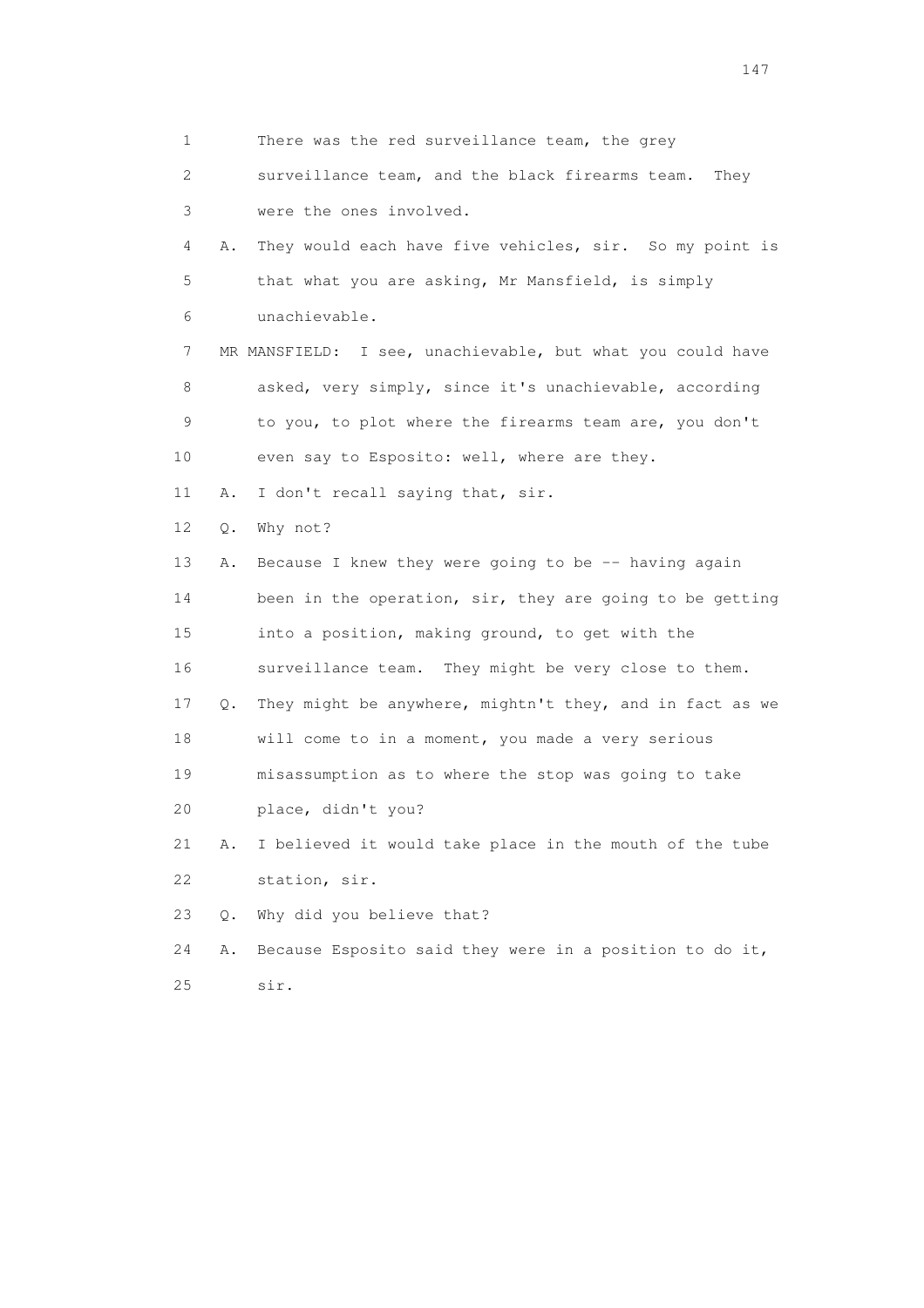1 Q. What did that convey to you? Because you didn't know 2 where they were? 3 A. No, I didn't, sir, but by that comment from Mr Esposito, 4 I assessed that the team were going to be in a position 5 to conduct the arrest, which means they are there to do 6 it. 7 Q. This is something else that went wrong; they weren't in 8 a position, you know that now? 9 A. I know that now, sir. 10 Q. That went wrong, didn't it? 11 A. Again, sir, you can't have -- the arrest team can't sit 12 on top of the surveillance team. There is always going 13 to be a period of time, and without, you know, we 14 know -- 15 SIR MICHAEL WRIGHT: The trouble is this -- sorry, 16 Mr Mansfield -- you accept that when Commander Dick was 17 told that the firearms team was in a position to make 18 the stop. 19 A. Yes, sir. 20 SIR MICHAEL WRIGHT: That was wrong. 21 A. Yes, sir. 22 SIR MICHAEL WRIGHT: If Commander Dick had not been given 23 that information, she would not have changed her 24 instructions, would she? 25 A. No, sir. Yes, sir.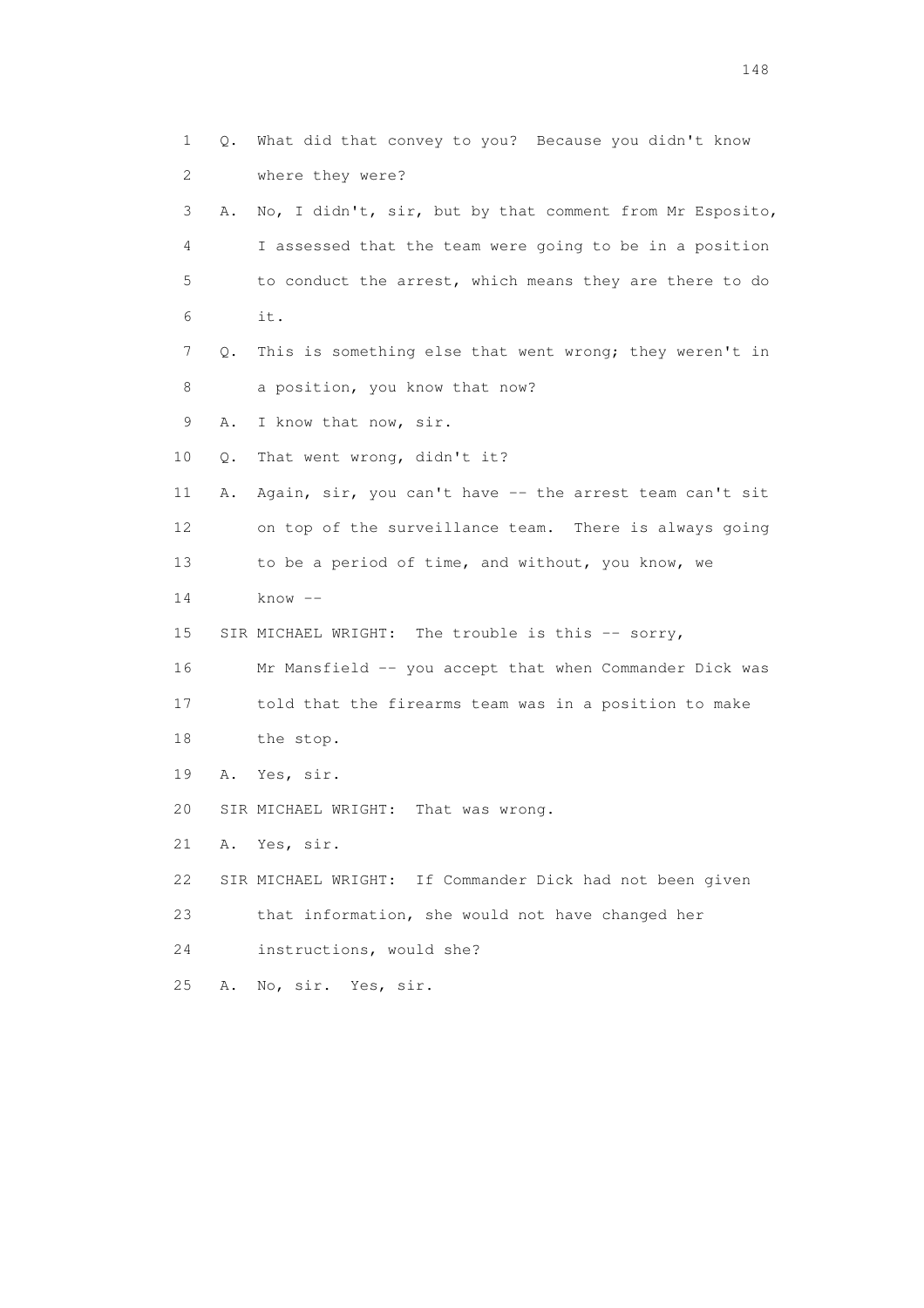1 MR MANSFIELD: You said no and yes. I am not sure which bit 2 you are saying it to. 3 If we have got to the stage at which she is being 4 told that the firearms team are in a position -- 5 A. Yes, sir. 6 Q. -- her instructions, actually your suggestion, remember, 7 your suggestion has been firstly they are not in 8 a position, so therefore we had better use surveillance 9 officers? 10 A. That's correct, sir, yes. 11 Q. And an order goes out, surveillance? 12 A. That's correct, sir. 13 Q. Right? And if in fact you had been properly informed at 14 that point that the armed officers were not in 15 a position to do anything, then the armed surveillance, 16 having been given the order, and they had asked if they 17 could do that as well. Did you know that? 18 A. I am aware of that subsequently, sir. 19 Q. They asked if they could do it. Have you seen the 20 compilation video that the jury have seen or film of the 21 sequence of events leading up to -- 22 A. No, sir. 23 Q. You have not seen it. Can I very quickly put to you 24 that what that compilation demonstrates very clearly is 25 that the surveillance officers, Ivor and so on, Ken, are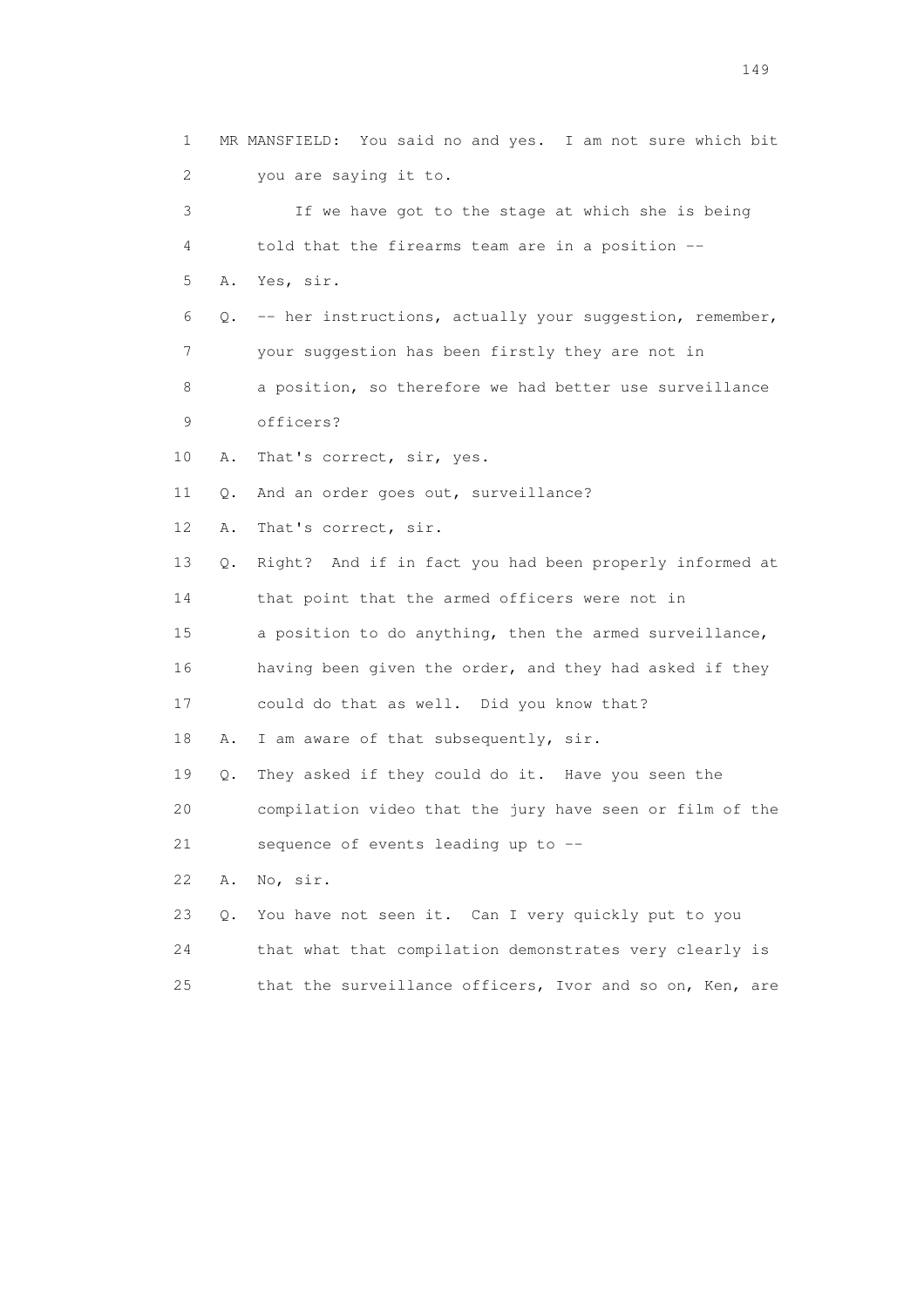| 1  |           | there in the position you imagined that the armed        |
|----|-----------|----------------------------------------------------------|
| 2  |           | officers were, they were there to do the stop but they   |
| 3  |           | were prevented from doing it through misinformation?     |
| 4  | Α.        | Yes, sir, I see that.                                    |
| 5  | Q.        | Right. Now that went wrong, didn't it?                   |
| 6  | Α.        | Yes, sir, I see. I agree with that.                      |
| 7  | Q.        | Now, I just want to do the final order that comes from   |
| 8  |           | Cressida Dick, you have made very clear, was not the     |
| 9  |           | delivery of a critical shot but was to detain,           |
| 10 |           | effectively?                                             |
| 11 |           | A. Yes, sir.                                             |
| 12 | Q.        | I am sorry to ask you again, but are you able to help,   |
| 13 |           | was it the word "detain" or was it the word "stop" or    |
| 14 |           | you do not know?                                         |
| 15 | Α.        | I can't recall now.                                      |
| 16 | $\circ$ . | Anyway a word to that effect?                            |
| 17 | Α.        | Yes.                                                     |
| 18 | Q.        | Another problem here was, of course, what those          |
| 19 |           | listening to the order may think she means?              |
| 20 | Α.        | Potentially, sir, yes.                                   |
| 21 |           | Q. Potentially. Now, I just want to rewind for a moment. |
| 22 |           | So we have firearms officers who were actually not in    |
| 23 |           | a position and they have to rush over the barriers and   |
| 24 |           | down the escalator and so on. Going back to their        |
| 25 |           | briefing?                                                |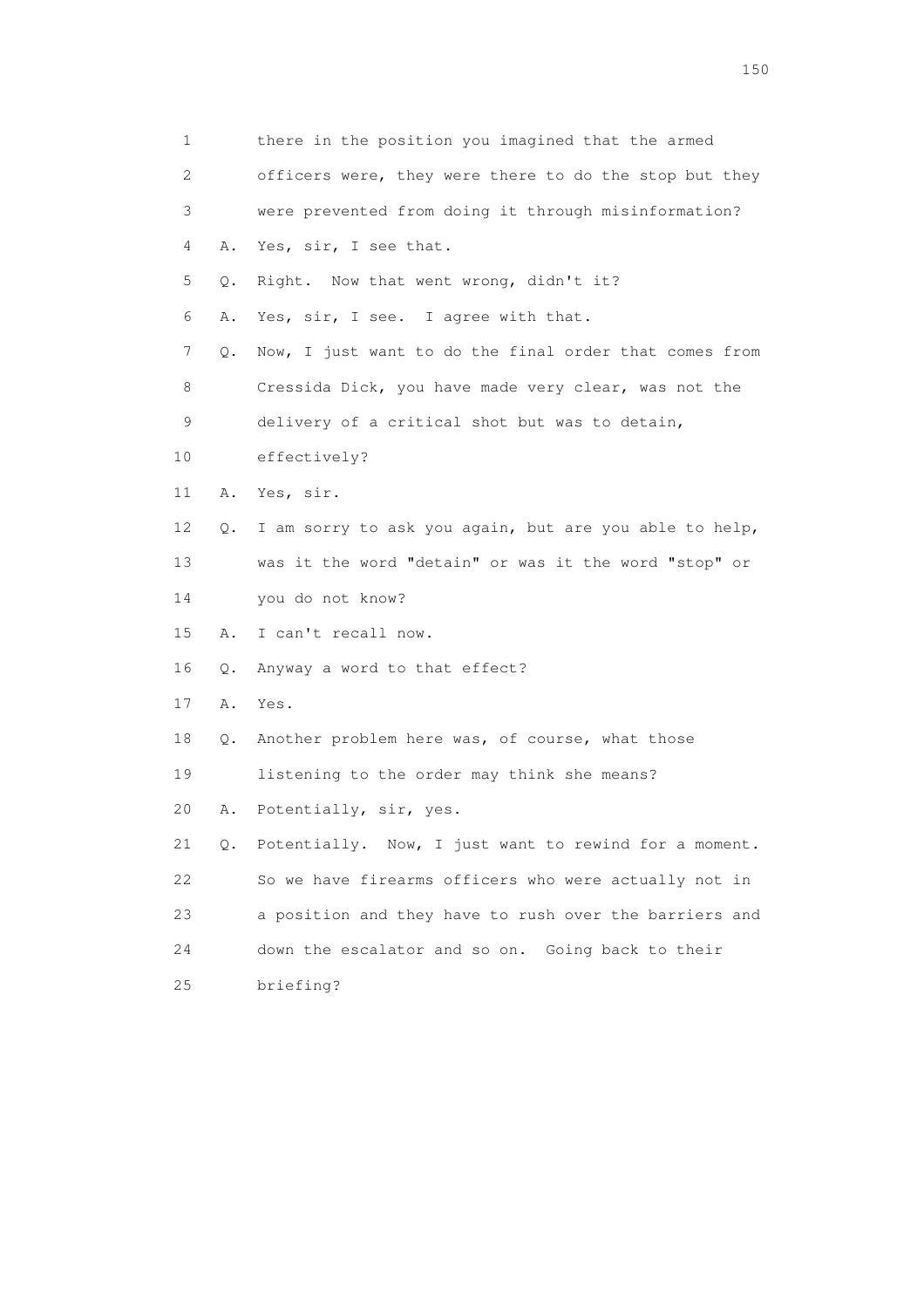1 A. Yes, sir.

| 2  | Q.    | You were not there, but elements of it you do know about   |
|----|-------|------------------------------------------------------------|
| 3  |       | because you were a party to the decisions.                 |
| 4  |       | First of all, what they know is, from the briefing,        |
| 5  |       | that a DSO is handling this whole operation?               |
| 6  | Α.    | Yes, they should have, sir, yes.                           |
| 7  | Q.    | Of course they should. Do you know whether in fact         |
| 8  |       | anyone at the briefing said: although there is a DSO,      |
| 9  |       | this is actually rather novel; we have not had a DSO       |
| 10 |       | handle the whole operation; it doesn't mean there is       |
| 11 |       | a suicide bomber, but it means that she is handling it     |
| 12 |       | or he, whoever is the DSO, start to finish, not just the   |
| 13 |       | critical shot. That's what they should be told?            |
| 14 | Α.    | I wasn't at the briefing, Mr Mansfield, so I can't help    |
| 15 |       | on that.                                                   |
| 16 |       | Q. But you appreciate the problem here, that if a firearms |
| 17 |       | officer is told that the DSO is handling it and the DSO    |
| 18 |       | says stop, when a DSO normally, in the other, you know,    |
| 19 |       | exercises before, is only employed in a Clydesdale         |
| 20 |       | $set-up?$                                                  |
| 21 | Α.    | Clydesdale and Kratos, sir.                                |
| 22 | $Q$ . | Well, not Kratos.                                          |
| 23 | Α.    | No, they are, sir.                                         |
| 24 | Q.    | They are now, but then?                                    |
| 25 | Α.    | They were actually before as well, sir. Kratos People,     |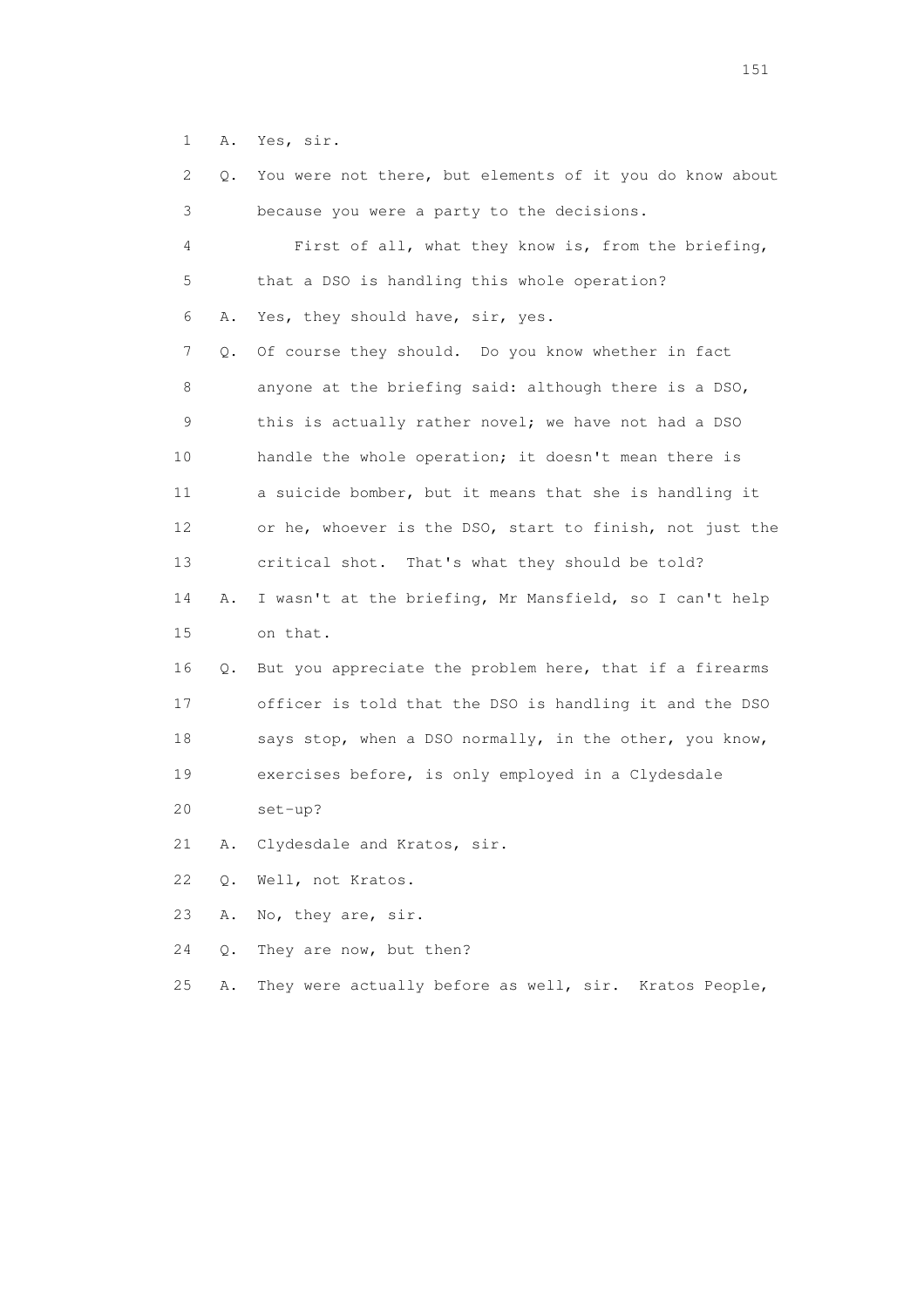1 Kratos Vehicles.

 2 Q. I appreciate Kratos sometimes gets elided into both. 3 I will use the term across the board. What they would 4 know then is that a DSO is associated with 5 a Kratos/Clydesdale operation? 6 A. They would, sir, yes. 7 Q. Besides that, as it were, influence on their thinking, 8 there is another important difference on this occasion; 9 that the ammunition being used and authorised was 10 exceptional, wasn't it? 11 A. It was, sir, yes. 12 Q. You were a party to that. When that was authorised, 13 were you aware that in fact it had not in fact been 14 authorised by the Home Office? 15 A. No, I was informed that it was approved ammunition and 16 it's the, forgive me, the expertise in this area, sir, 17 but it's the chief officer who authorises the ammunition 18 for the police force, so the chief officer for the Met 19 would have authorised it. 20 Q. That element of whether it was authorised or whether it 21 was lawful, that didn't enter your thinking at all? 22 A. It did, because I spoke to [name redacted] about that. 23 That is why I clarified that -- 24 Q. Did anybody say to you there could be a human rights 25 problem?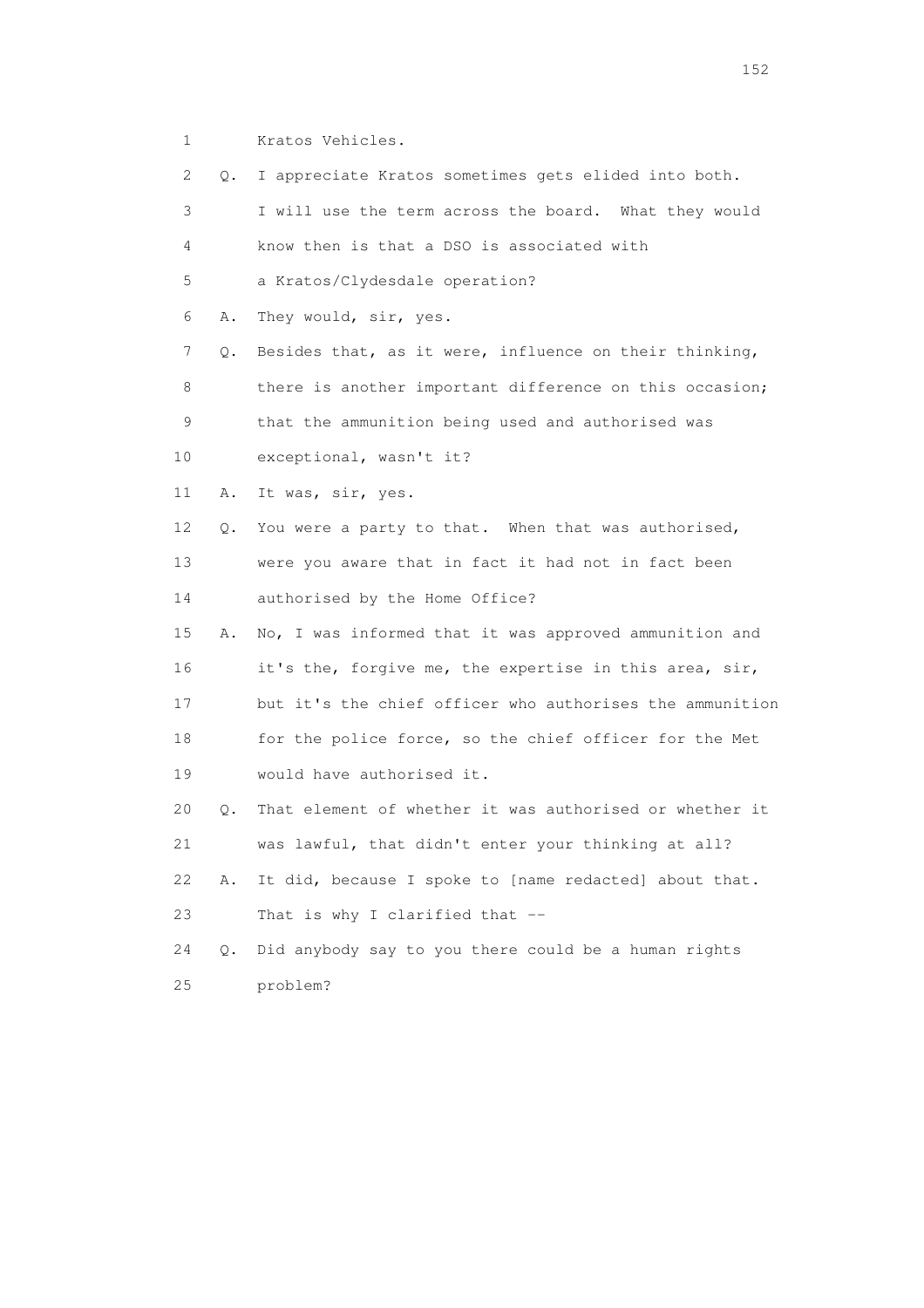1 A. Absolutely not, sir, no.

2 Q. Because it may cause unnecessary suffering?

|  |  |  |                      |  |  | 3 A. No, sir, not at all. I think I have rationalised why we |  |
|--|--|--|----------------------|--|--|--------------------------------------------------------------|--|
|  |  |  | used the ammunition. |  |  |                                                              |  |

 5 Q. I fully understand why you used the ammunition and your 6 reasoning. But of course that being the reasoning, 7 that's another powerful factor for a firearms officer,

8 and some of them refuse to take it. Did you know that?

- 9 A. I didn't, sir, no.
- 10 Q. It's a powerful factor that they have got a DSO on
- 11 board, controlling the whole thing?
- 12 A. Yes, sir.
- 13 Q. From about 7.15 onwards, and they are being given
- 14 specialised ammunition?
- 15 A. They are, sir.
- 16 Q. Now, in addition to that, I want to ask you about
- 17 a number of factors before that sequence 9.34 onwards,
- 18 and that this is the period, so it's clear to you, and
- 19 you can go backwards, I said I would go backwards in
- 20 your statement, effectively?
- 21 A. Thank you, sir.
- 22 Q. When you come back on duty at 7 in the morning?
- 23 A. Yes, sir, 7.10, sir.
- 24 Q. And you have been at a nearby hotel?
- 25 A. Yes, sir.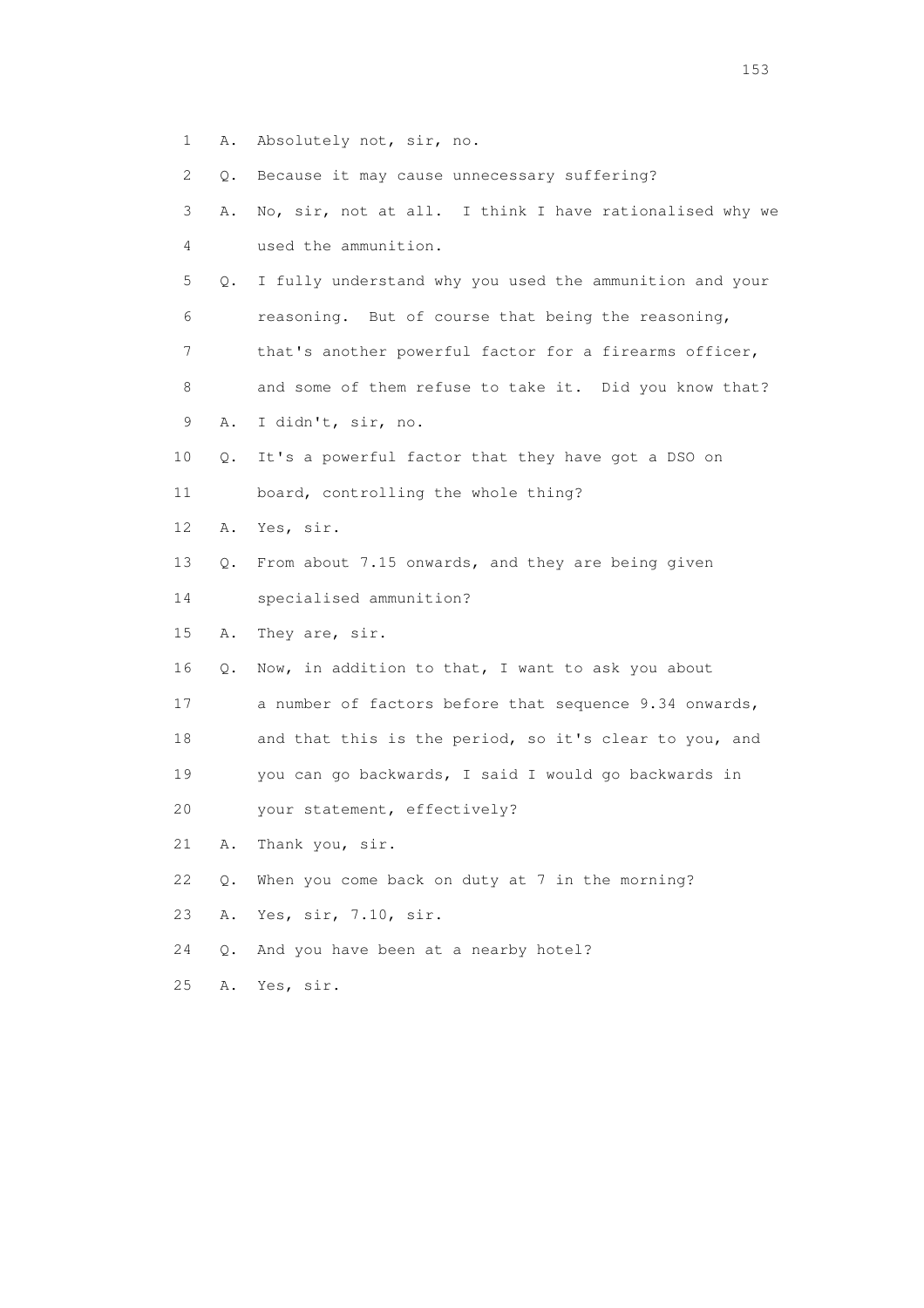| $\mathbf 1$ | Q. | The paragraph that I am dealing with is paragraph 16     |
|-------------|----|----------------------------------------------------------|
| 2           |    | onwards. I am sorry, the jury don't have the statement.  |
| 3           | Α. | Thank you.                                               |
| 4           | Q. | They are just points. First of all, when you came back,  |
| 5           |    | were you surprised that no-one had telephoned you at the |
| 6           |    | hotel, because you had asked to be telephoned, if there  |
| 7           |    | were developments, that no-one had telephoned you at the |
| 8           |    | hotel with the information about identity which was      |
| 9           |    | something which you would be interested in. Were you     |
| 10          |    | surprised at that?                                       |
| 11          | Α. | I was surprised not to be called, sir.                   |
| 12          | Q. | Were you even more surprised to discover that while you  |
| 13          |    | were writing out the firearms authority before you went  |
| 14          |    | to the hotel, that the loggist for Mr McDowall had noted |
| 15          |    | that Scotia Road was related to a gym card found in      |
| 16          |    | a rucksack?                                              |
| 17          | Α. | Yes, sir.                                                |
| 18          | Q. | Because what should have happened here is you should     |
| 19          |    | have been told, before you went off duty: we have got    |
| 20          |    | a gym card with this address and this name.              |
| 21          | Α. | Yes, sir.                                                |
| 22          | Q. | I asked Mr Forteath what he did with it, and he wasn't   |
| 23          |    | really able to help us about what he did with it, but he |
| 24          |    | certainly didn't give it to you. If you had been told    |
| 25          |    | at, let us say, 2.20 am when you were still at New       |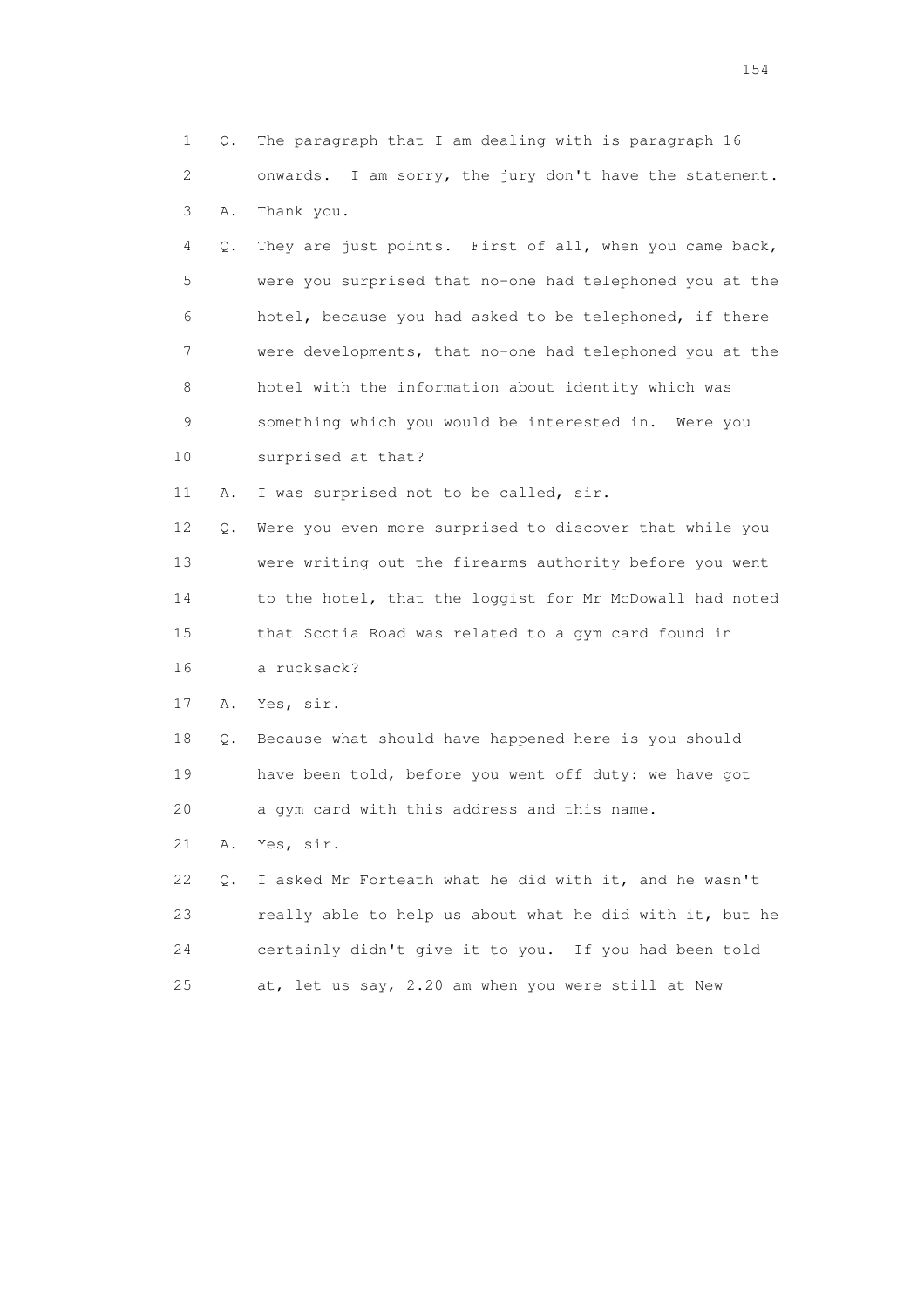1 Scotland Yard that they had a gym card, would you have 2 decided to stay? 3 A. Yes, sir. 4 Q. Right. Now, that's quite important, I suggest to you, 5 because if you had stayed, you would have fast-tracked 6 quite a lot of intelligence leads in relation to that 7 name, and so on, wouldn't you? 8 A. I wasn't there, sir. I believe that was done in my 9 absence. 10 Q. Yes. 11 A. I wasn't there. 12 Q. I know you weren't there. 13 SIR MICHAEL WRIGHT: The information didn't actually come in 14 until 4.20. 15 MR MANSFIELD: No, sir, it was Forteath who said he had the 16 information at 2.15 about the card and the name. 17 SIR MICHAEL WRIGHT: All right. Oh yes, what they had not 18 got of course was the address, until they went to the 19 gym. 20 MR MANSFIELD: So it was a card and a name, then they go to 21 the gym. 22 Again I suggest, something else that's gone wrong, 23 you were not told about it, and I appreciate there are 24 other officers. 25 Were you, when you came back at 7.10, told that in

n 155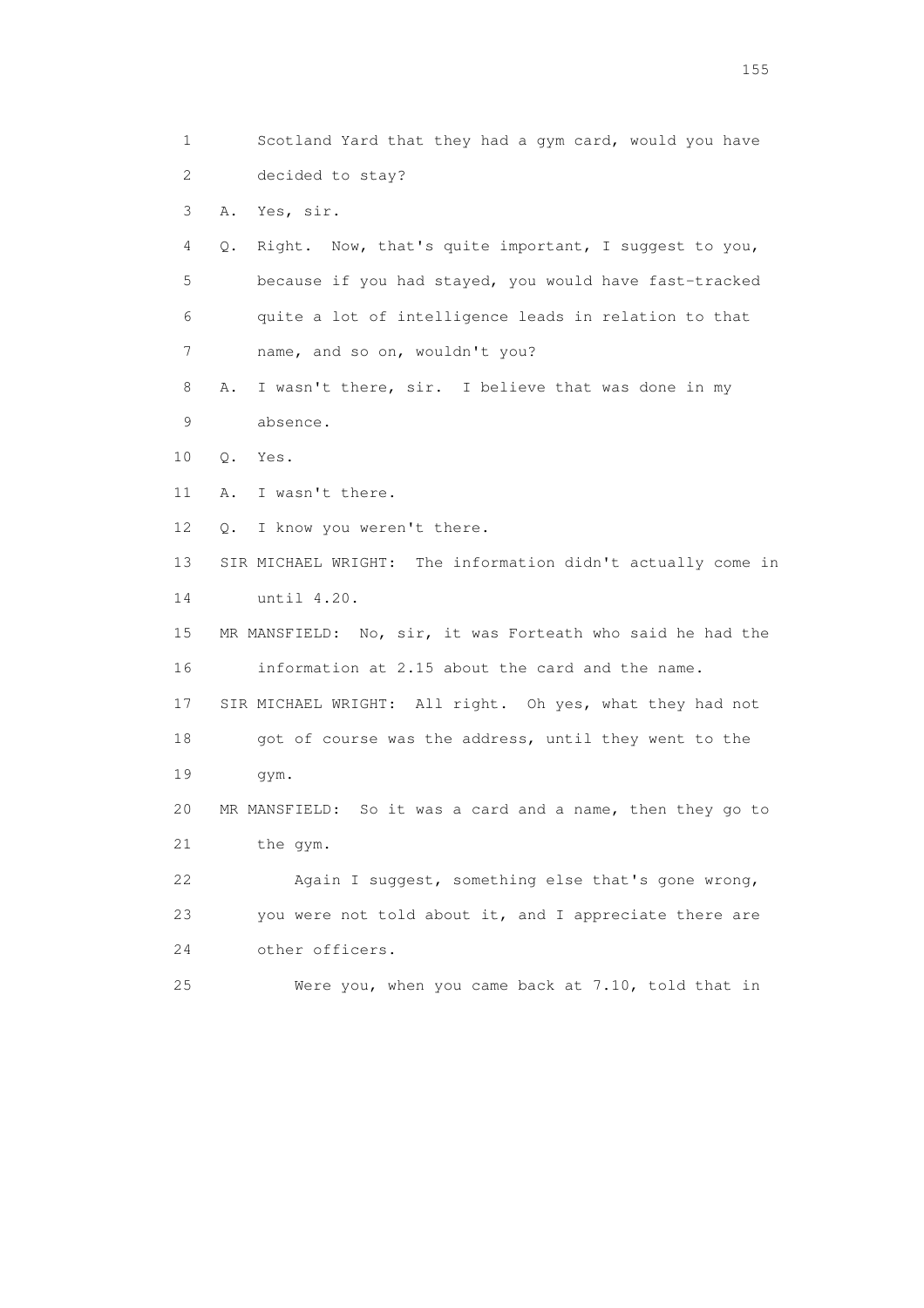1 fact, or alerted to the fact that besides the gym card 2 there was quite a lot of correspondence in the bag that 3 related to the name Osman, and amongst the torn-up 4 correspondence were torn-up photographs? 5 A. I wasn't, sir, no. 6 Q. Mr Macbrayne, who may be dealing with this, you know him 7 quite as well? 8 A. I know Mr Macbrayne, sir. 9 Q. When you came back at 7.10, did you see him at all, do 10 you remember? 11 A. I am sure I did, sir. 12 Q. So on no occasion after you came back did he say, look, 13 actually -- the jury have them in their bundle and I am 14 not going to put them to you because you didn't see 15 them. He didn't even tell you that there were other 16 photographs in the rucksack? 17 A. I didn't know about the photographs. 18 Q. Yes. That's something else that went wrong, because 19 even though it may or may not have helped, you should 20 have been told about that, shouldn't you? 21 A. The fact of the photographs I would like to have known, 22 sir, but I don't think it would have affected the event. 23 Q. That's another point. You should have been told about 24 the existence of other photographs; you agree? 25 A. Yes, sir.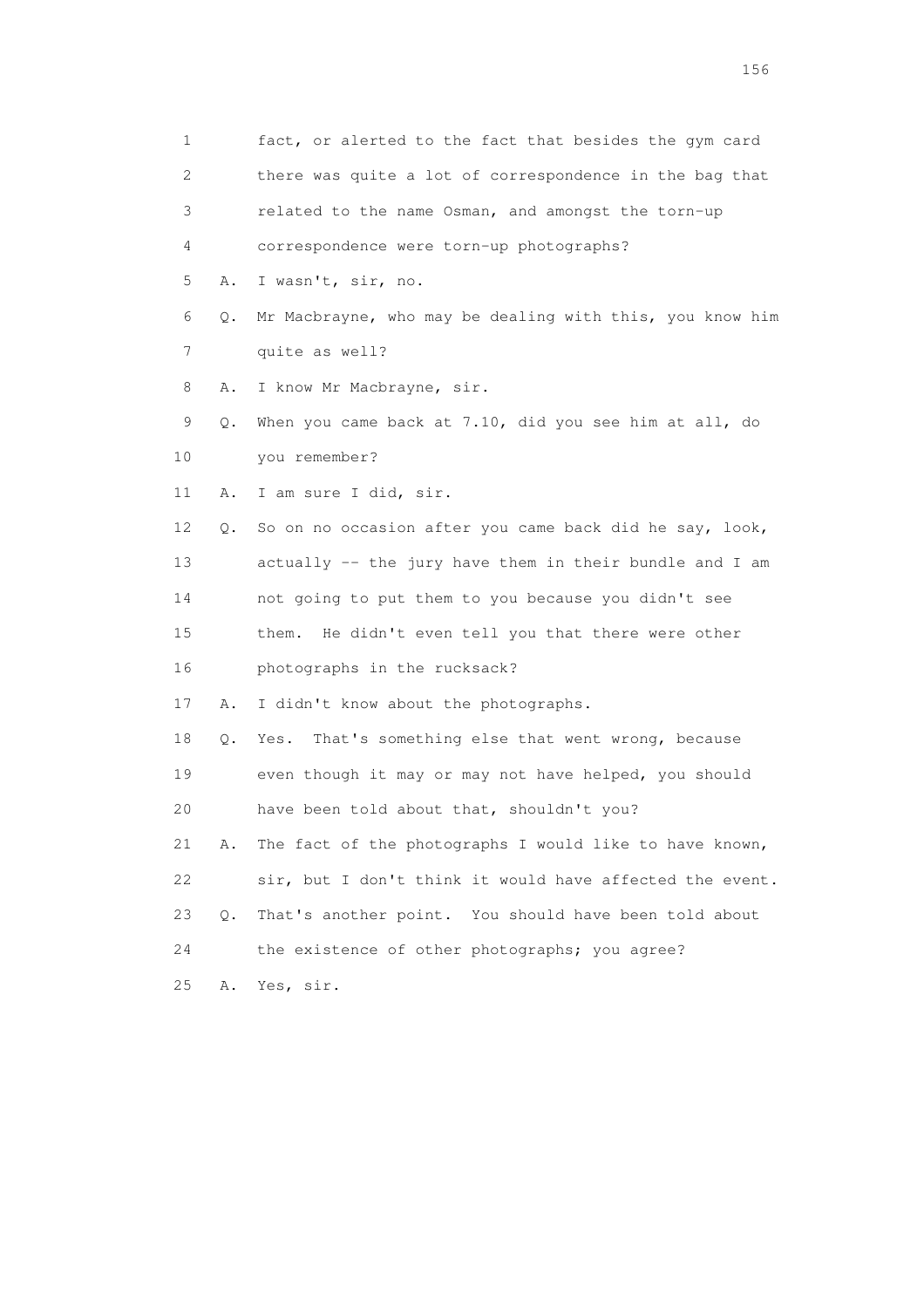| $\mathbf{1}$ | Q. | Right. Next stage. In your absence, who was the         |
|--------------|----|---------------------------------------------------------|
| 2            |    | Silver, I am going to call them the in-house Silver,    |
| 3            |    | I think you may understand that. You were a Silver?     |
| 4            | Α. | There is a firearms command system, sir, with Gold,     |
| 5            |    | Silvers and Bronzes. If you like, I am referred to      |
| 6            |    | Silver in some people's explanations of the structure,  |
| 7            |    | but it's sort of Silver investigation.                  |
| 8            | Q. | All right, Silver investigation.                        |
| 9            | Α. | Yes.                                                    |
| 10           | Q. | Really what I am after is, because Mr McDowall sets     |
| 11           |    | a strategy at 4.55, you know that now?                  |
| 12           | Α. | I do now, sir.                                          |
| 13           | Q. | Were you surprised when you got back that nobody had    |
| 14           |    | told you about that during the night?                   |
| 15           | Α. | That was the event, sir, that we talked about with the  |
| 16           |    | card I would have stayed, I think it's all continuing,  |
| 17           |    | really.                                                 |
| 18           | Q. | Sorry, the short answer is, leave aside the card for    |
| 19           |    | a moment, you should have been told about that, you     |
| 20           |    | should have been telephoned about the strategy at 4.55, |
| 21           |    | shouldn't you?                                          |
| 22           | Α. | And the address at Scotia, yes.                         |
| 23           | О. | You should have been and that was something else that   |
| 24           |    | went wrong. You weren't told?                           |
| 25           | Α. | I don't agree it went wrong in a way, sir. It is        |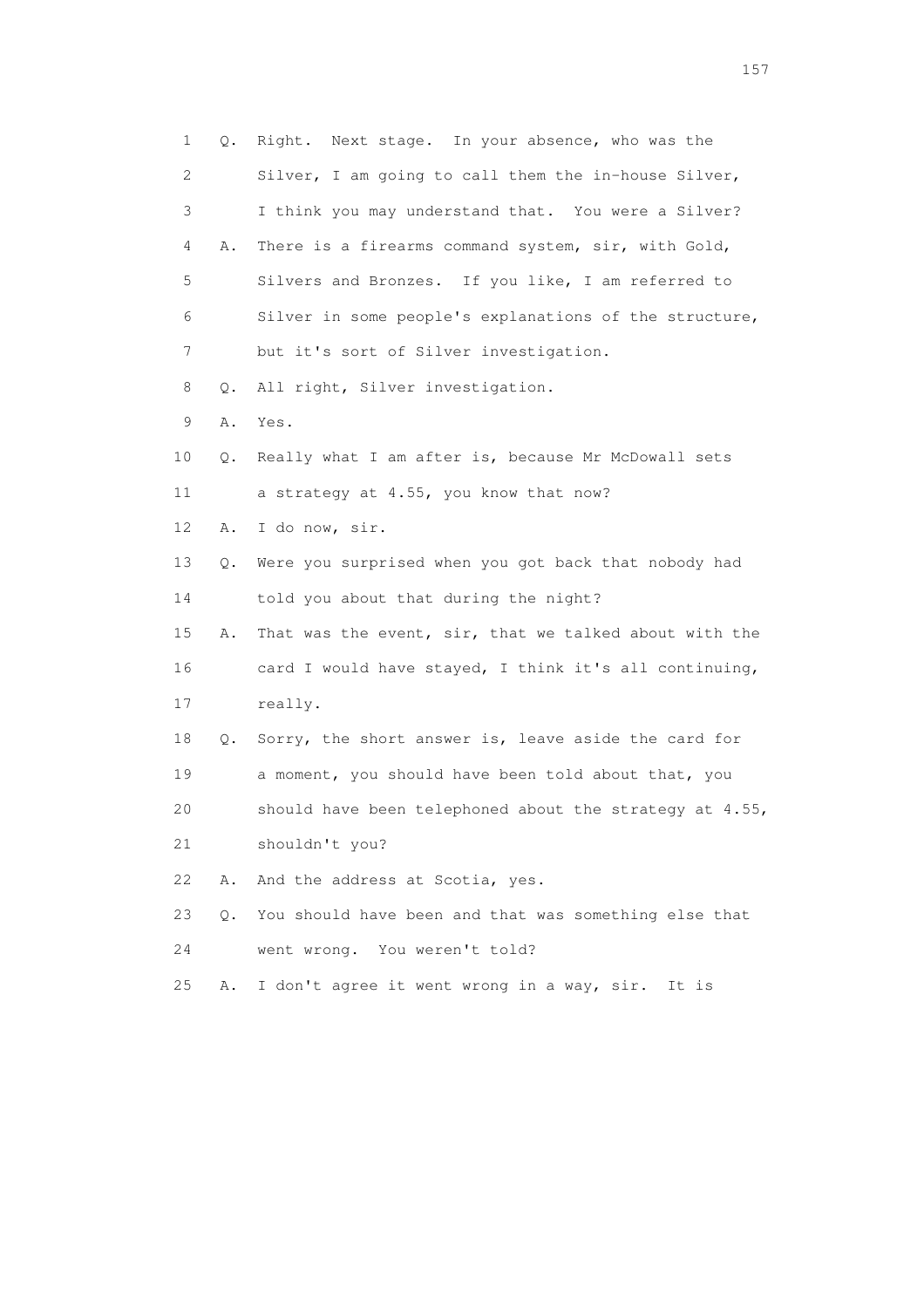| 1  |    | frustrating for me I didn't know until later, but it        |
|----|----|-------------------------------------------------------------|
| 2  |    | didn't change the events. Other police officers are         |
| 3  |    | there dealing with it.                                      |
| 4  | Q. | I will suggest how it affected events. So that at           |
| 5  |    | 3 o'clock -- I am taking that time because that's when      |
| 6  |    | you said in fact you left the Yard because you had been     |
| 7  |    | writing up the firearms authority?                          |
| 8  | Α. | I have got that on the firearms --                          |
| 9  | Q. | Yes, I will accept the time, that's fine. So at             |
| 10 |    | 3 o'clock; who is the firearms Silver at 4.55 who is        |
| 11 |    | going to implement the Gold strategy set by Mr McDowall?    |
| 12 | Α. | There was no firearms Silver allocated at that stage.       |
| 13 |    | I had allocated when I left Silvers for the morning.        |
| 14 |    | Any emergency deployment for anything overnight, I had      |
| 15 |    | had a conversation certainly with Mr Mellody, and you       |
| 16 |    | have -- and I was aware of his position in the ops room.    |
| 17 |    | The ops room is then run by the ops co-ordinator and the    |
| 18 |    | deputy ops co-ordinator, and the deputy ops                 |
| 19 |    | co-ordinator, who I think is Alan, could perform that       |
| 20 |    | role and indeed did for the surveillance.                   |
| 21 |    | Q. Yes, I am leaving surveillance out of it for the moment, |
| 22 |    | because I'm going to suggest something else that went       |
| 23 |    | wrong here, and I have already asked Mr McDowall about      |
| 24 |    | this $--$                                                   |
| 25 | Α. | Sir.                                                        |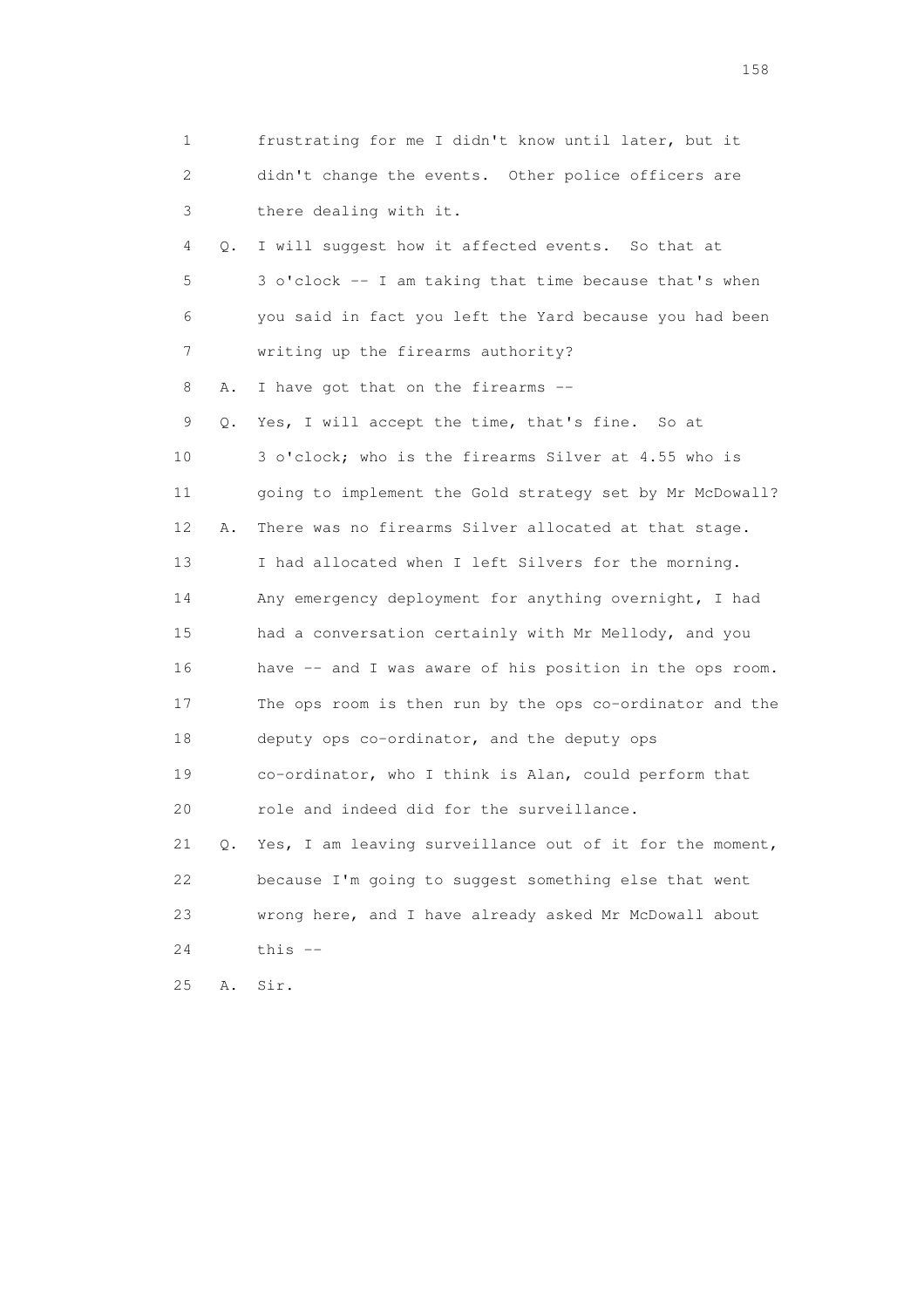1 Q. -- is that the firearms authority was asking your 2 deputy -- I am talking about the document, you went 3 through it this morning, do you remember? 4 A. Yes, sir. 5 Q. The firearms authority at 11.50 the night before? 6 A. Yes, sir. 7 Q. You wrote out, I think, a paragraph in which 8 Angela Scott had been tasked with the job of identifying 9 Silver and briefing, that's the word in there? 10 A. I did explain briefing as in explaining that they are 11 going to be the Silvers for two different teams in the 12 morning. 13 Q. Did she go round and talk to them all and say: you could 14 be a Silver in the morning? 15 A. I don't know how she did it. I left her to arrange 16 that. 17 Q. She didn't say she did that, you see. She said she 18 wasn't asked to brief, so we will leave that to one -- 19 A. By brief I do mean explain they are going to be -- 20 because there is nothing to brief at that stage. They 21 are just going to be allocated. 22 Q. You need to alert people that they might be on the job, 23 and of course it's not just the teams at 7; there is the 24 overnight team that will need a Silver? 25 A. Well, they are not deployed, sir, so they don't need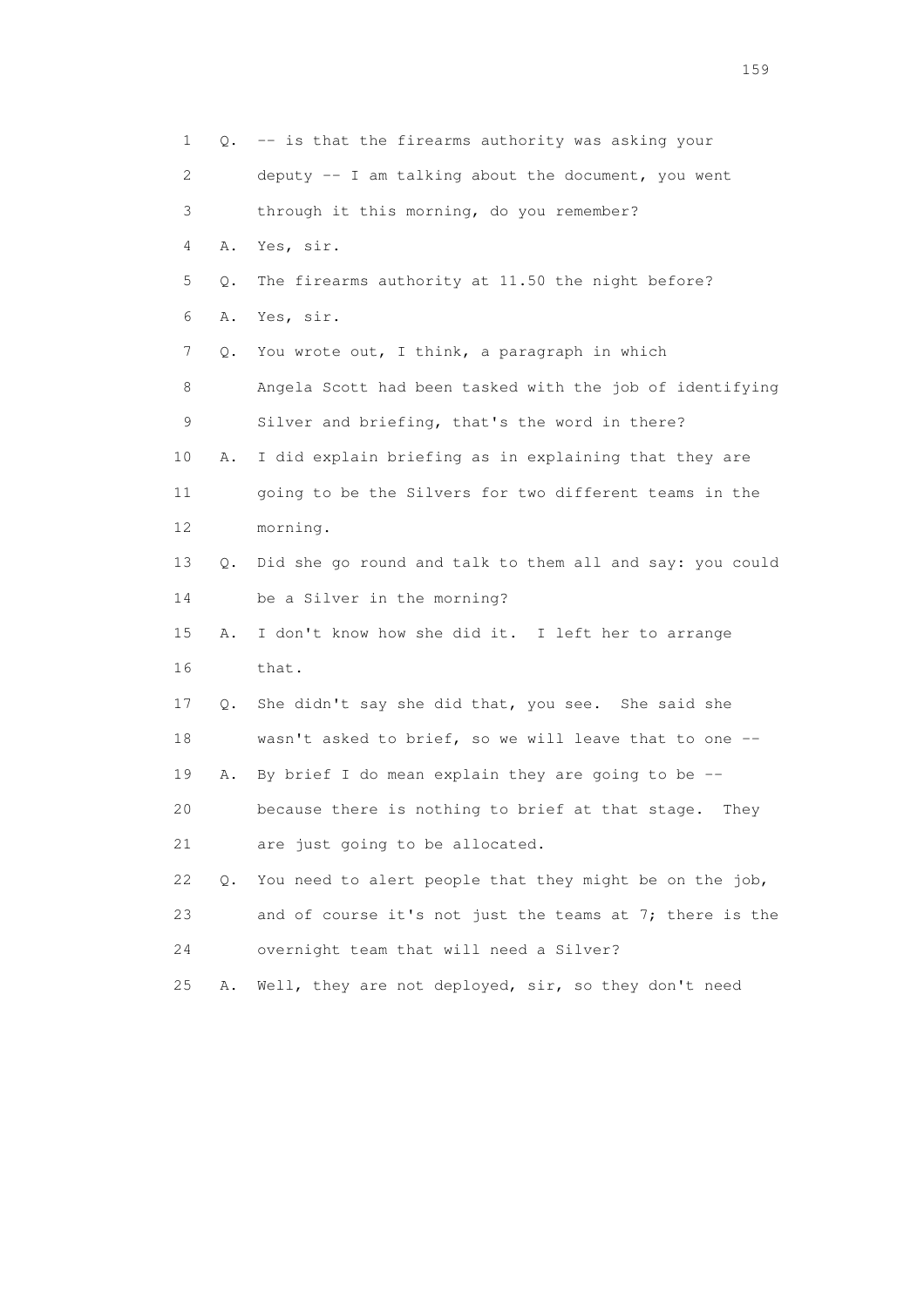| 1  |           | a team. The teams are going out.                         |
|----|-----------|----------------------------------------------------------|
| 2  | Q.        | We will get to deployment in one second. Do you know     |
| 3  |           | now what in fact McDowall said in relation to his        |
| 4  |           | strategy at 4.55?                                        |
| 5  | Α.        | I couldn't comment on that, sir.                         |
| 6  | Q.        | I'm not asking you for a comment. Do you know what he    |
| 7  |           | You have come back at 7.10. Do you know what he<br>said? |
| 8  |           | has already said at 4.55?                                |
| 9  | Α.        | Not now, sir, no --                                      |
| 10 | Q.        | What he said, I'll go to it quickly, was mobile          |
| 11 |           | surveillance, effectively, with armed support, but the   |
| 12 |           | way he put it was he wanted the address, controlled by   |
| 13 |           | obviously surveillance and challenge and so forth, and   |
| 14 |           | he wanted back-up by a firearms team as soon as possible |
| 15 |           | and a reconnaissance?                                    |
| 16 | Α.        | Right, sir.                                              |
| 17 | Q.        | Do you know that?                                        |
| 18 | Α.        | I do now, sir.                                           |
| 19 | $\circ$ . | Well, that's something else that's wrong because the     |
| 20 |           | reason I say it's important: did you realise when you    |
| 21 |           | came on at 7.10 that a red team had already got to       |
| 22 |           | Scotia Road at 6 o'clock in the morning and were         |
| 23 |           | unsupported by a firearms team because the standby team  |
| 24 |           | had not been sent?                                       |
| 25 | Α.        | I was aware that the red team had deployed shortly after |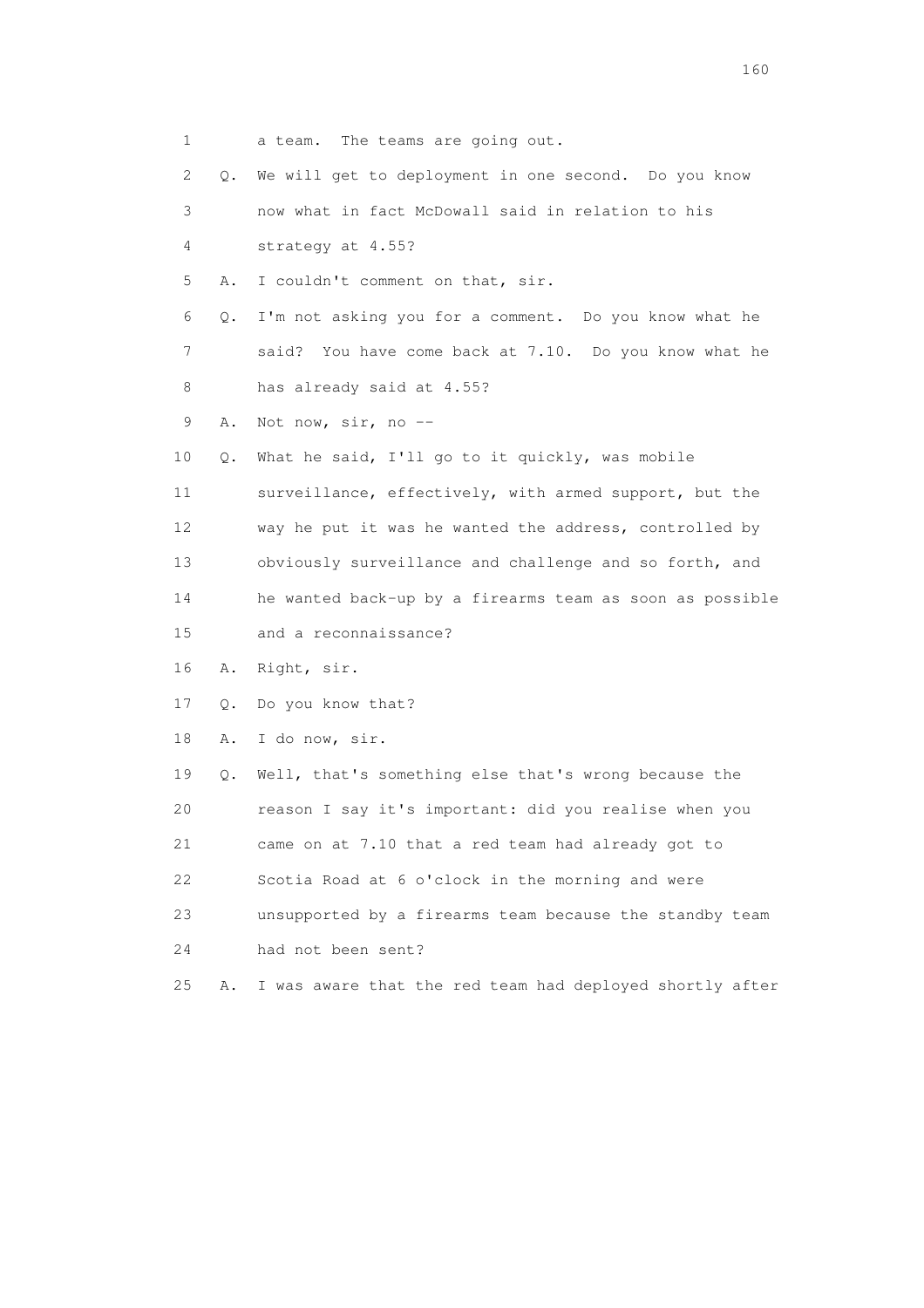1 6, but there will be that gap, sir, for the firearms 2 team to -- 3 Q. The gap in this case, as you agreed during the trial 4 last year, and I'm putting it at its minimum, was from 5 6 o'clock in the morning right the way through to 6 9 o'clock and that's the tightest gap, three hours, 7 surveillance was carried out at Scotia Road with no 8 armed support? 9 You agree? 10 A. My understanding is that's correct, sir. 11 Q. Did you know that at the time? 12 A. At 7.10 when I came in, sir, I realised there was no 13 armed support there because the Silvers were there, 14 I think as I have explained, so the firearms teams 15 should be located with the Silvers and they have just 16 come out of that meeting. 17 Q. Yes, so you must have said to somebody, look here, this 18 is not an acceptable situation and we had better get 19 somebody down there? 20 A. In the 8.15 meeting we talk about, sir, it was making 21 sure the firearms teams were being deployed with the 22 team. 23 Q. Yes, it's all too late, you see, because we have heard 24 that to get the team kitted up, briefed and down there 25 takes two hours, maybe two and a half, from 7 o'clock,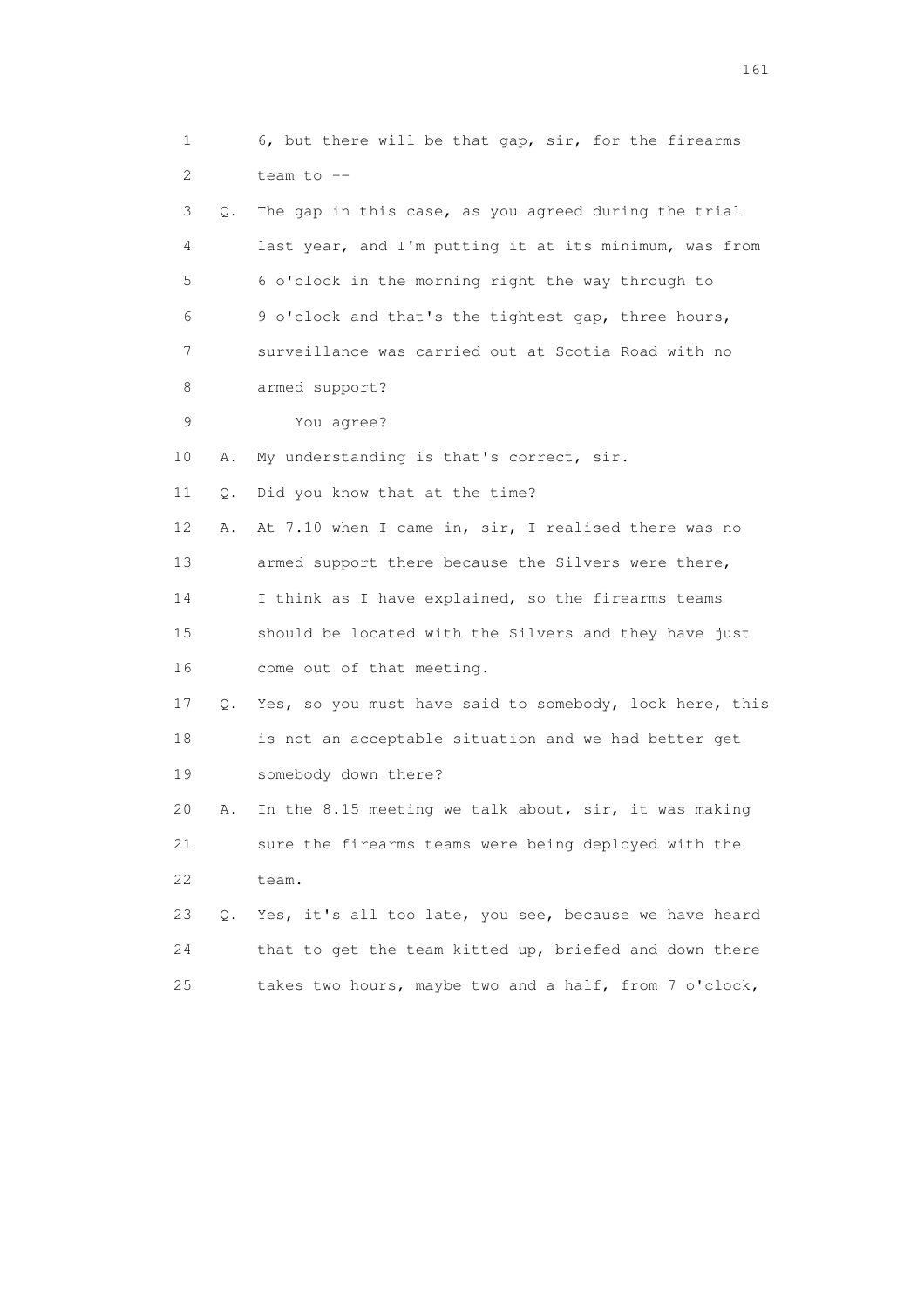1 the time they come on?

| 2. | I would expect it to take about an hour and a half from<br>Α. |
|----|---------------------------------------------------------------|
| 3  | my experience, but at 7.10 when I come on, sir, that          |
| 4  | process is evolving. I have seen the Silvers, I have          |
| 5  | checked the photographs and I know that is then               |
| 6  | happening.                                                    |
| 7  | Did you ask why the standby team haven't been asked to<br>Q.  |
| 8  | go down there by anybody tasked by Mr McDowall?               |
| 9  | I didn't, sir, no.<br>Α.                                      |
| 10 | Why not?<br>$Q$ .                                             |
| 11 | There was a hive of activity and my view, sir, is that<br>Α.  |
| 12 | the early turn teams were going down there with the           |
| 13 | early turn Silvers to do a long deployment which was          |
| 14 | what this was going to be, and that was proportionate to      |
| 15 | what we knew about the addresses.                             |
| 16 | MR MANSFIELD: Sir, it's extremely hot, if I may say so.       |
| 17 | I was wondering if we could have a short break for fresh      |
| 18 | air.                                                          |
| 19 | SIR MICHAEL WRIGHT: By all means, we will do that.<br>That    |
| 20 | wouldn't be an inconvenient moment to have it, actually.      |
| 21 | Ten minutes, ladies and gentlemen.                            |
| 22 | $(3.00 \text{ pm})$                                           |
| 23 | (A short break)                                               |
| 24 | $(3.15 \text{ pm})$                                           |
| 25 | (In the presence of the jury)                                 |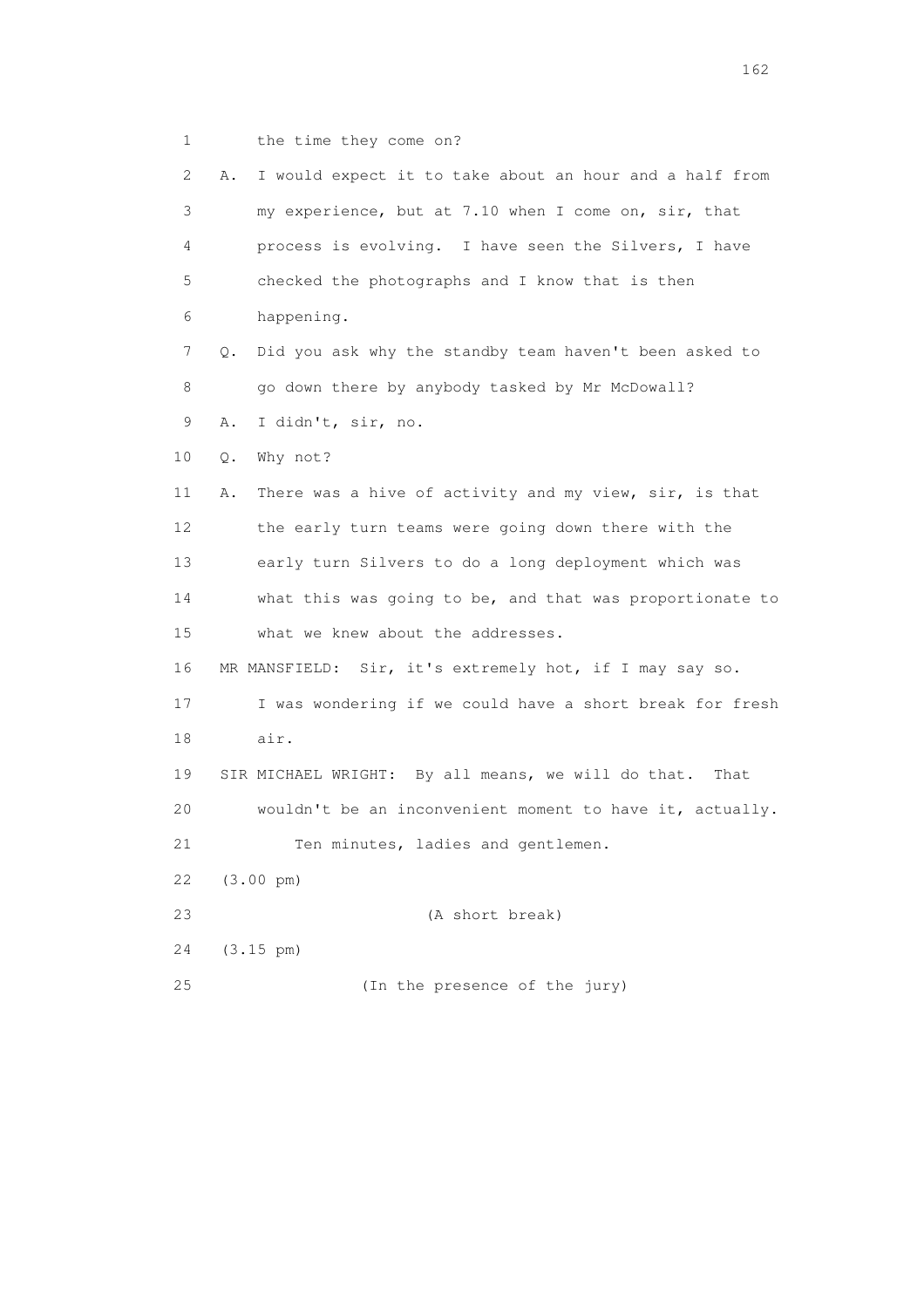1 SIR MICHAEL WRIGHT: Yes.

| $\mathbf{2}^{\mathsf{I}}$ |    | MR MANSFIELD: I hope it's a little bit cooler.             |
|---------------------------|----|------------------------------------------------------------|
| 3                         |    | SIR MICHAEL WRIGHT: I am a bit worried about the lady on   |
| 4                         |    | the jury who suffers from the cold. Just let me know if    |
| 5                         |    | it's unbearable. Yes, Mr Mansfield.                        |
| 6                         |    | MR MANSFIELD: I am dealing with a situation where you come |
| 7                         |    | back from the break and you are back at New Scotland       |
| 8                         |    | Yard at 7.10, and I am dealing with specifically, you      |
| 9                         |    | may not have known of it. Did you know the standby team    |
| 10                        |    | overnight was called orange?                               |
| 11                        | Α. | Subsequently, sir, not then.                               |
| 12                        | Q. | I'm not expecting you to know the name of it. The point    |
| 13                        |    | is I have identified the minimum gap where surveillance    |
| 14                        |    | wasn't covered by armed support, but I want to deal with   |
| 15                        |    | that orange team on standby. We now know that in fact      |
| 16                        |    | a whole structure was in place so that they could          |
| 17                        |    | deploy, by which I mean go to the location, having been    |
| 18                        |    | briefed?                                                   |
| 19                        | Α. | Yes, sir.                                                  |
| 20                        | Q. | There is an overnight DSO in fact has been identified.     |
| 21                        |    | There are plenty of people who could have been the         |
| 22                        |    | Silvers to go with them and so on?                         |
| 23                        | Α. | Yes.                                                       |
| 24                        | Q. | The question I have for you if you<br>So it's all there.   |
| 25                        |    | can help is: who had the responsibility, as a firearms     |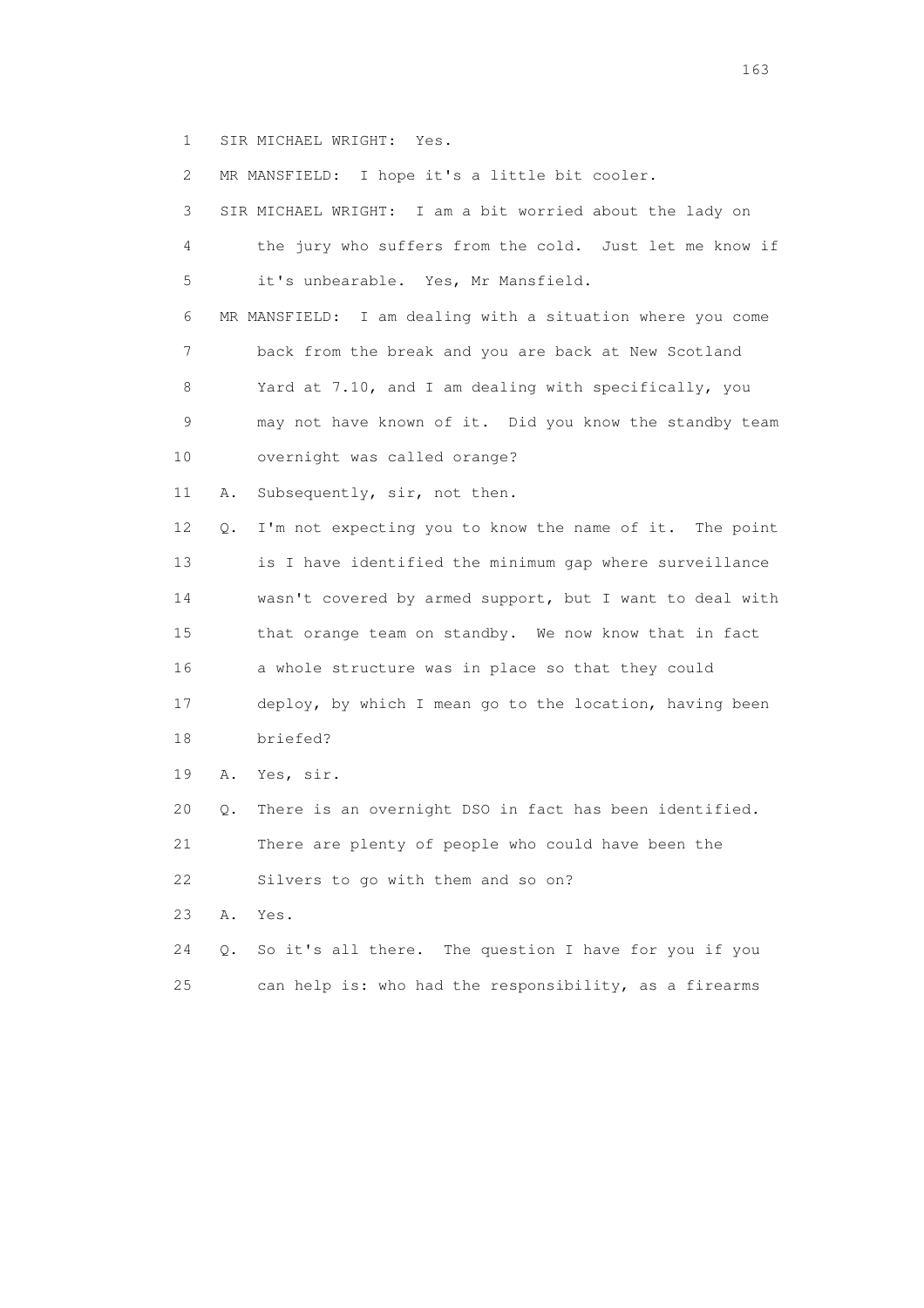| 1  |    | Silver at 4.55, to implement McDowall's policy, ie get  |
|----|----|---------------------------------------------------------|
| 2  |    | them down there as soon as possible to support          |
| 3  |    | surveillance?                                           |
| 4  | Α. | I don't know who had taken that role, sir.              |
| 5  | Q. | Even in retrospect you can't help us which of the many  |
| 6  |    | possible Silver rank officers, and we have heard about  |
| 7  |    | Mellody, Macbrayne, who we have already mentioned, and  |
| 8  |    | Alan is not really a firearms, but he could probably    |
| 9  |    | $do --$                                                 |
| 10 | Α. | He could be a Silver, sir.                              |
| 11 | Q. | He could be a Silver. So we have potentials but you     |
| 12 |    | don't know which one it was?                            |
| 13 | Α. | No, sir.                                                |
| 14 | Q. | Right. But you do appreciate at least this now, that    |
| 15 |    | had they been briefed, because they were all kitted up  |
| 16 |    | and ready?                                              |
| 17 | Α. | Right, sir.                                             |
| 18 | Q. | And I don't know whether you knew this, they had        |
| 19 |    | actually, one witness will say, been brought to New     |
| 20 |    | Scotland Yard?                                          |
| 21 | Α. | I learnt that very recently, sir.                       |
| 22 | Q. | So if that's right, and we will await and see whether   |
| 23 |    | that is right, if the orange team are kitted up and at  |
| 24 |    | New Scotland Yard, what's needed is plainly a briefing? |
| 25 | Α. | Yes, sir.                                               |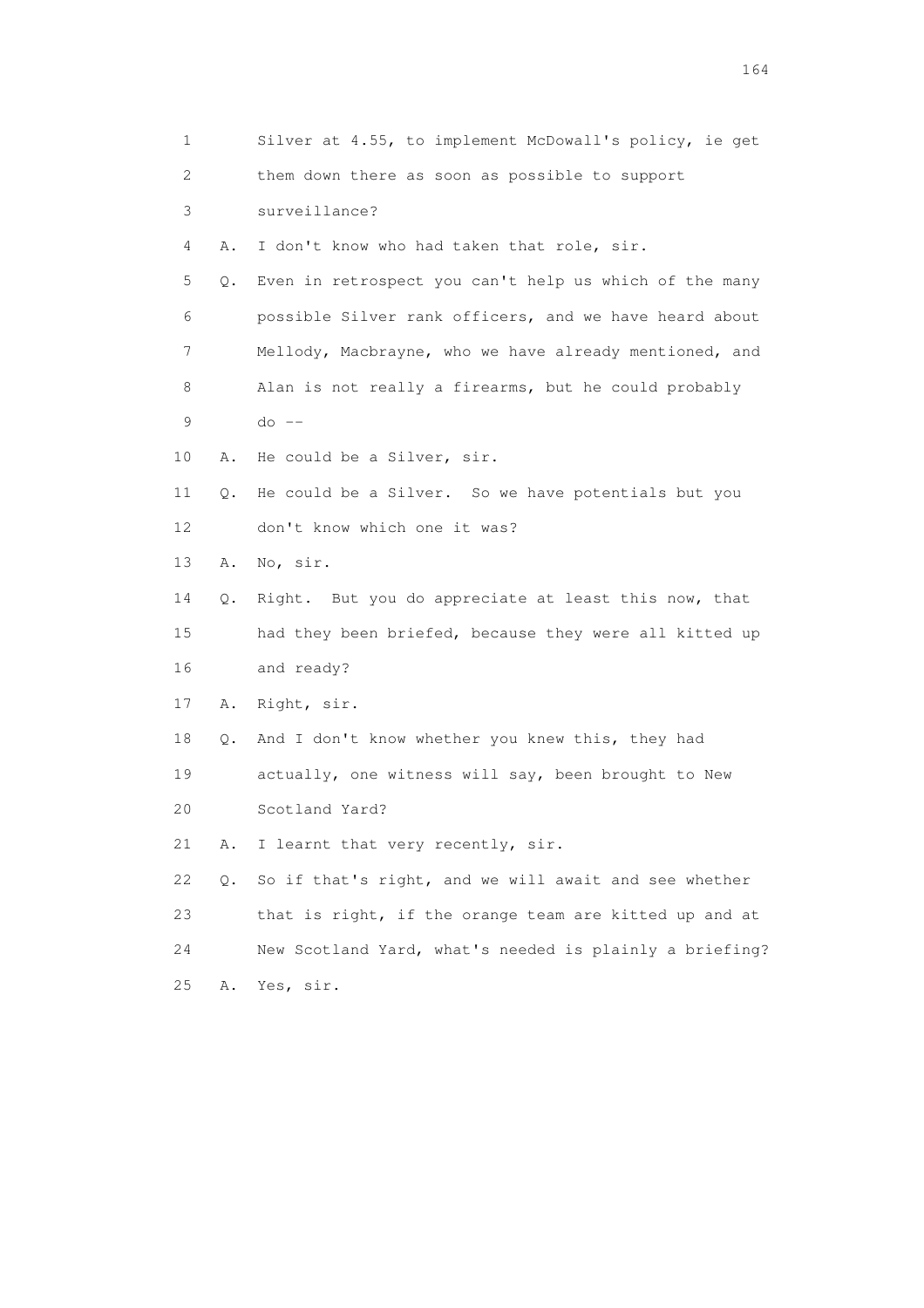1 Q. Then they have to zoom down to, and it would at that 2 stage be, well, if the order goes out at 5 o'clock in 3 the morning, they could have been, the standby team, at 4 Scotia Road or the vicinity of it rather than obviously 5 the road itself, by 6.30, couldn't they? 6 A. Potentially, sir, but I wasn't there. 7 Q. Potentially, they could. I'm suggesting to you when you 8 look back on it, that's something that went wrong, isn't 9 it? 10 A. I wouldn't agree it went wrong, sir. I can't comment 11 because I wasn't there. There may have been reasons and 12 decisions taken but I wasn't there. 13 Q. You see, there is no document available indicating: 14 well, we won't send them down; what we have is the order 15 to get a team down there. We have no information as to 16 why they weren't sent, do you follow? 17 A. I do, sir. 18 Q. When you come back at 7.10, you plainly discuss, if you 19 didn't know all the details of the strategy overnight, 20 you have to catch up rather quickly as to what the 21 strategy is going to be? 22 A. Yes, sir. 23 Q. Did you know first of all exactly what Cressida Dick, 24 who is in a sense working alongside you, isn't she? 25 A. Yes, sir.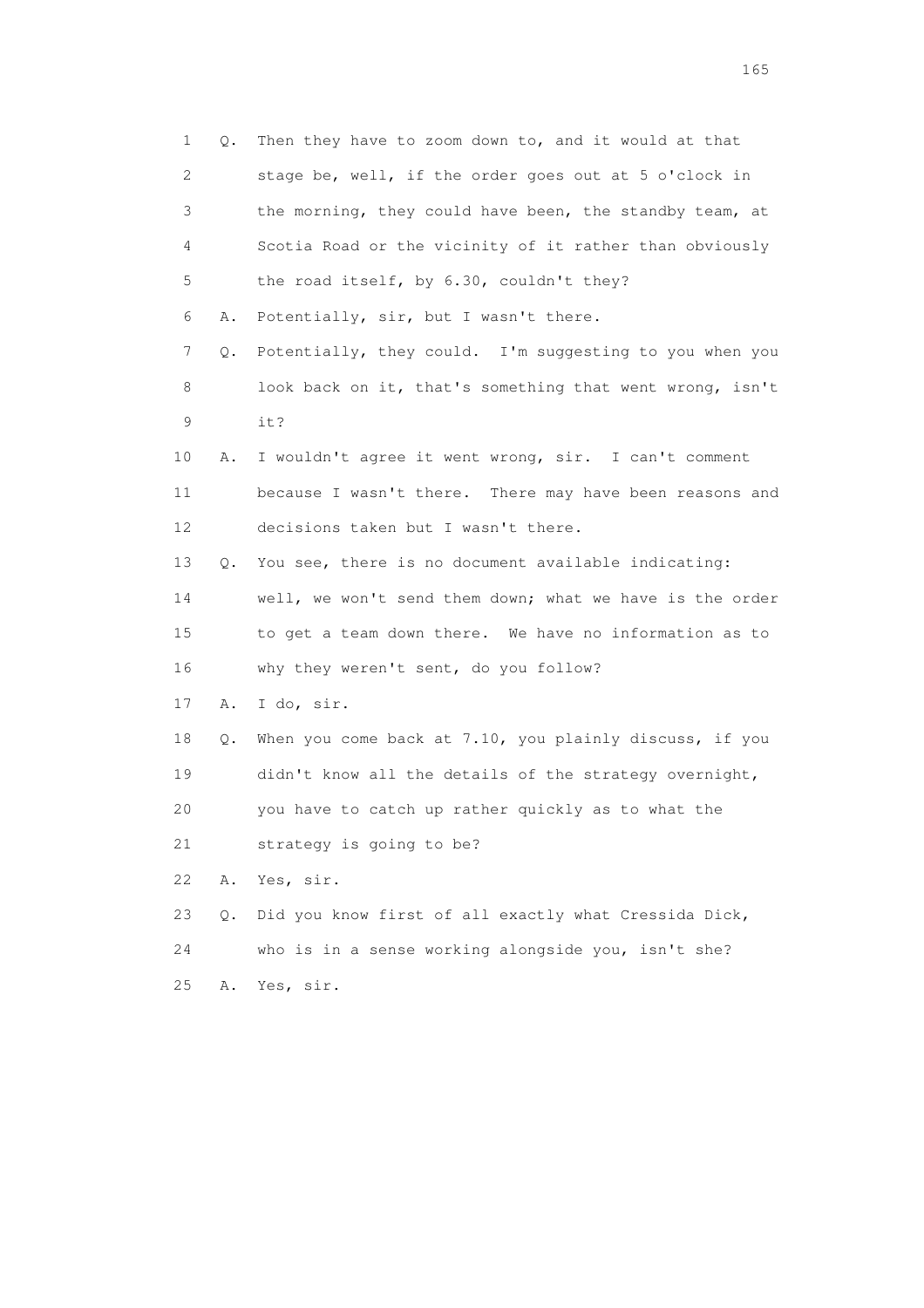1 Q. Although she is taking the decisions, you have to be 2 there to help. Did you know what strategist decision 3 she had noted down? 4 A. In her notebook, sir? 5 Q. Yes. 6 A. No, sir. 7 Q. What did she tell you the strategy was in relation -- 8 I am going to concentrate, leave aside the people who 9 are not suspects? 10 A. Yes, sir. 11 Q. We know there is that aspect of it. But in relation to 12 suspects who may or are, all right? 13 A. Yes, sir. 14 Q. What was her strategy over that? 15 A. It was as was put on the wall, sir, I think which 16 I referred to earlier, which was in the decision log 17 entry. 18 Q. Yes, you have already mentioned that. That's the one 19 you think was written up by Mr Johnston on a board? 20 A. Yes, sir. 21 Q. I want to go a bit further than that, and so that we 22 don't waste time on it, I am going to ask for the 23 document to be put before you. You don't have it there. 24 It is in fact Cressida Dick's decision log timed at 25 7.30, although she wrote it up much later on the same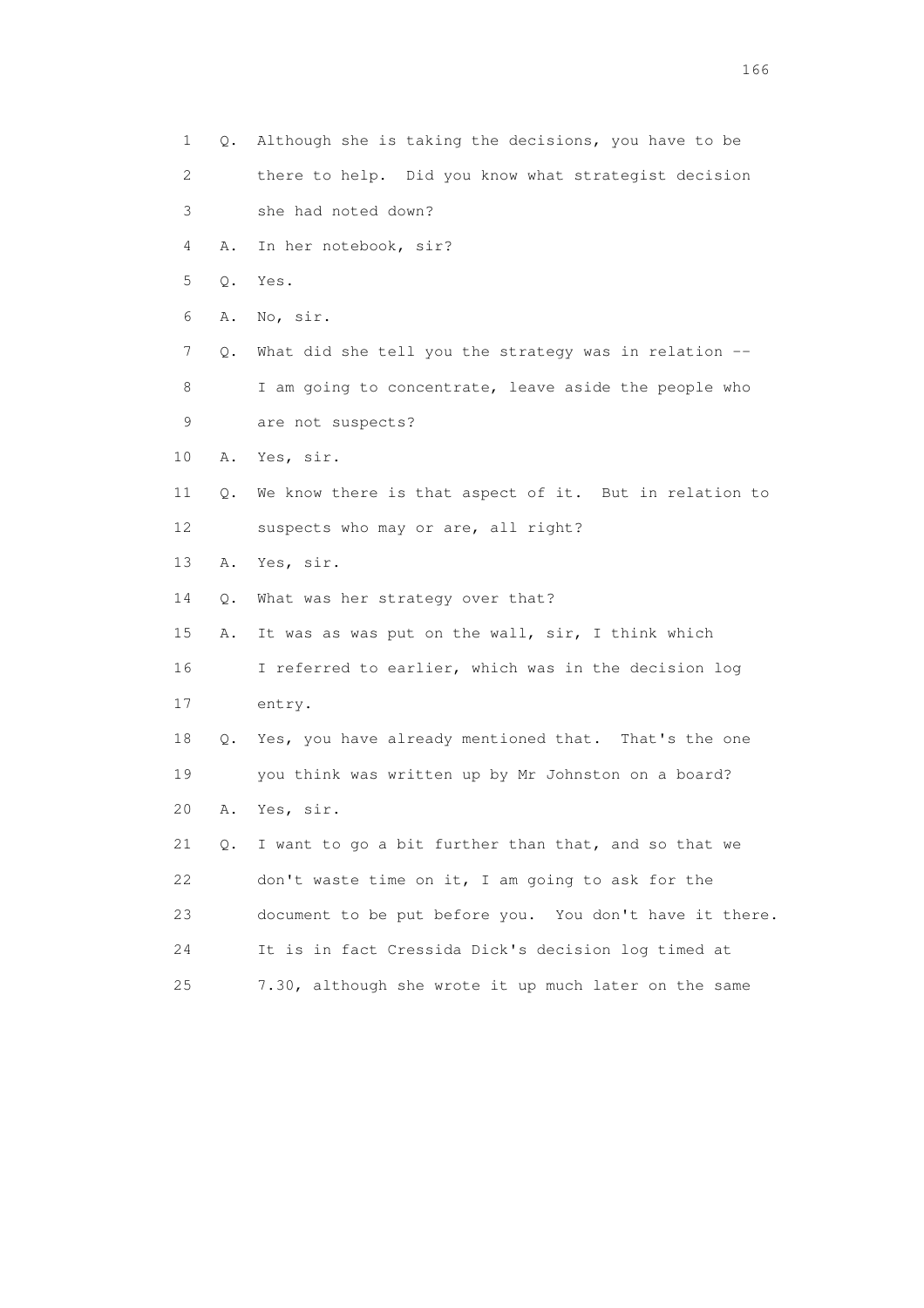1 day. 2 Could we have document 1718, please. Have you ever 3 seen this before? 4 A. No, sir. 5 Q. You haven't. I am going to take it slowly because 6 I want to ask you whether you knew that this was what 7 was in her mind. The reason I am going to ask you this 8 is that if you didn't know about this, it's possible 9 that those on the ground didn't know it either. That's 10 why I want to ask. Do you follow? 11 A. I do, sir. 12 Q. So the -- 13 MR PERRY: Sir, I am very sorry, to Mr Mansfield, I am very 14 sorry. This document which is currently on the 15 screen -- 16 SIR MICHAEL WRIGHT: I was looking it up in the bundle, 17 actually. 18 MR PERRY: I am very sorry, I hope this is helpful. This 19 document which is currently on the screen is 20 an inaccurate version that was prepared and was not 21 checked by Commander Dick. The correct document is 22 document 419, and the decision is at page 72. It's just 23 that this other document caused some confusion, and 24 I see Mr Hilliard agrees. 25 SIR MICHAEL WRIGHT: Page what?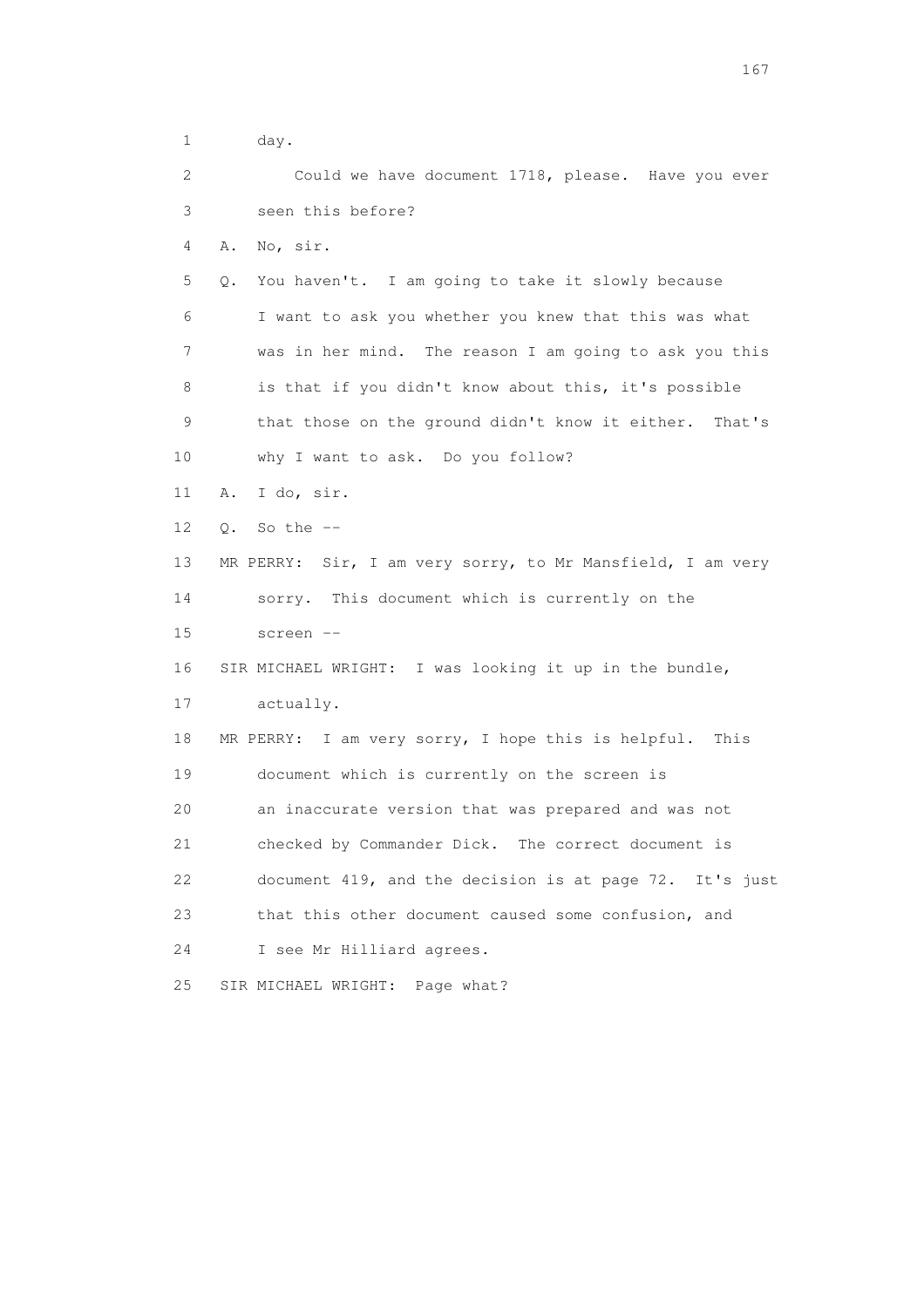1 MR PERRY: Sir, it's document 419, and it's page 72. The 2 document that was put on the screen was not in fact 3 created by -- 4 SIR MICHAEL WRIGHT: Have a look at that one. 5 MR PERRY: That's the correct document which is now on the 6 screen. 7 SIR MICHAEL WRIGHT: Very well. 8 MR MANSFIELD: That's decision 10, I am looking for decision 9 3. 10 MR PERRY: Decision 3 is page 65. 11 MR MANSFIELD: Thank you very much. I'll read it off there. 12 I understand there may be some differences. One 13 document was used in the Health and Safety trial and one 14 wasn't. 15 So decision 3. I am not sure whether this one has 16 the time of the decision. Could we go up a bit. 17 SIR MICHAEL WRIGHT: 8 o'clock. 18 A. 8 am, sir. 19 MR MANSFIELD: 8 am, right. So we have the time, this is 20 a decision she takes at 8 am and you are meeting her 21 during this period, are you not? 22 A. 8.15, sir, we had the meeting, do you remember in the 23 forward intelligence. 24 Q. That's what I mean. Shortly after this, you have the 25 meeting. I am concentrating on suspects. If we can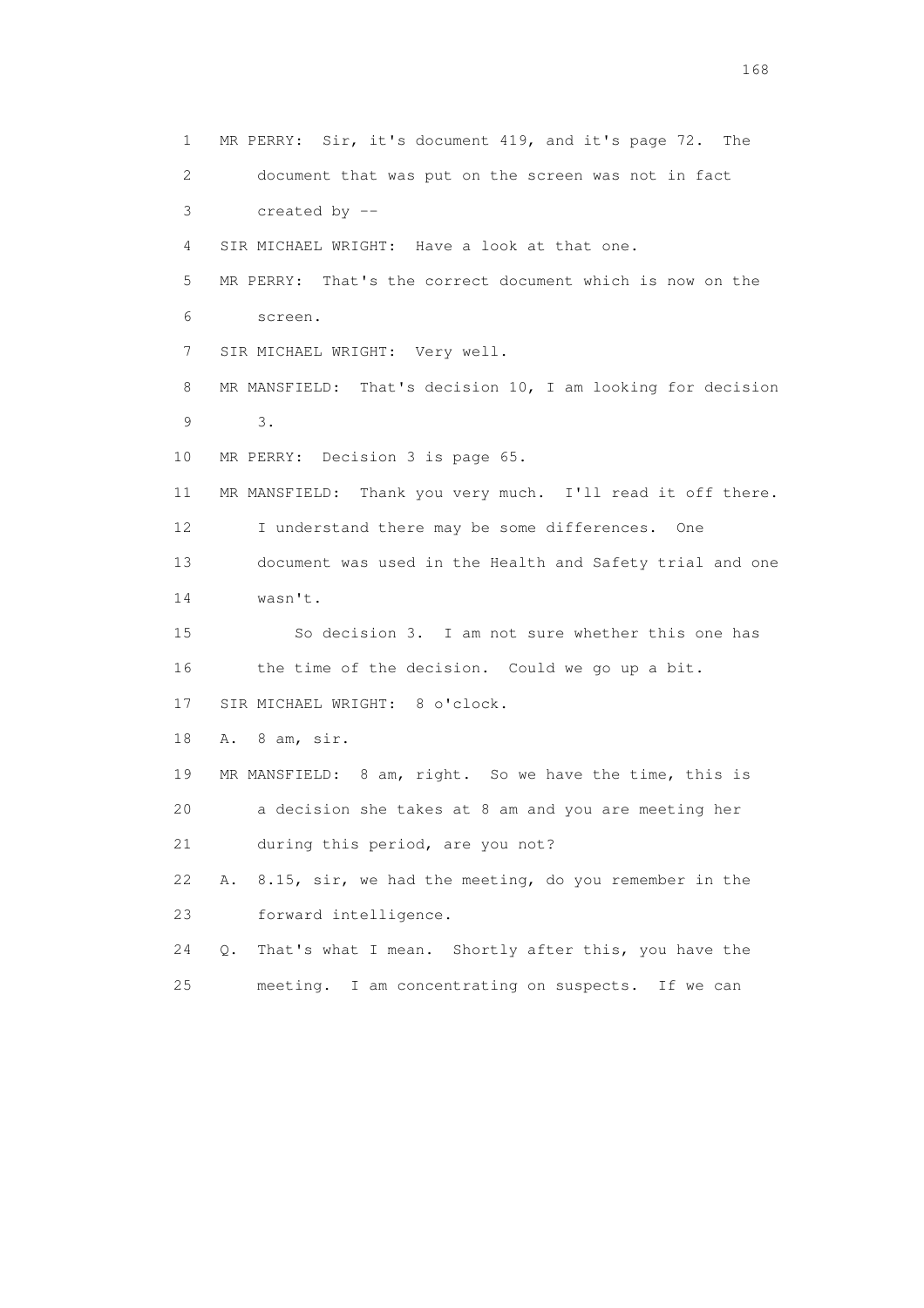1 read: 2 "Strategy I have agreed with Commander McDowall is 3 that..." 4 It's number 2: 5 "We seek to arrest any of the subjects..." 6 Can I insert "suspects" because that's really what 7 it's meaning, is that right? 8 A. Yes, sir. 9 Q. "... near or at the addresses." 10 Did you know that? 11 A. I have not seen this document before, sir. 12 Q. I appreciate that. Sorry, I am taking it slowly. Did 13 you know on the morning before 9.30 or 9.34 that what 14 had been agreed by Cressida Dick and Commander McDowall 15 who had set the Gold strategy, that the object was to 16 arrest any of the suspects near or at the addresses? 17 A. No, sir. 18 Q. Well, that is rather important, isn't it? 19 A. Well, it's important that Commander Dick informs the 20 Silver Commanders which she did of the strategy, she 21 spoke to them directly, but I didn't know about at the 22 addresses, sir, no. 23 Q. Do you know what she told the Silvers about this? 24 A. No, sir. She spoke to them on the telephone. I heard 25 her talking to them but I did not recall the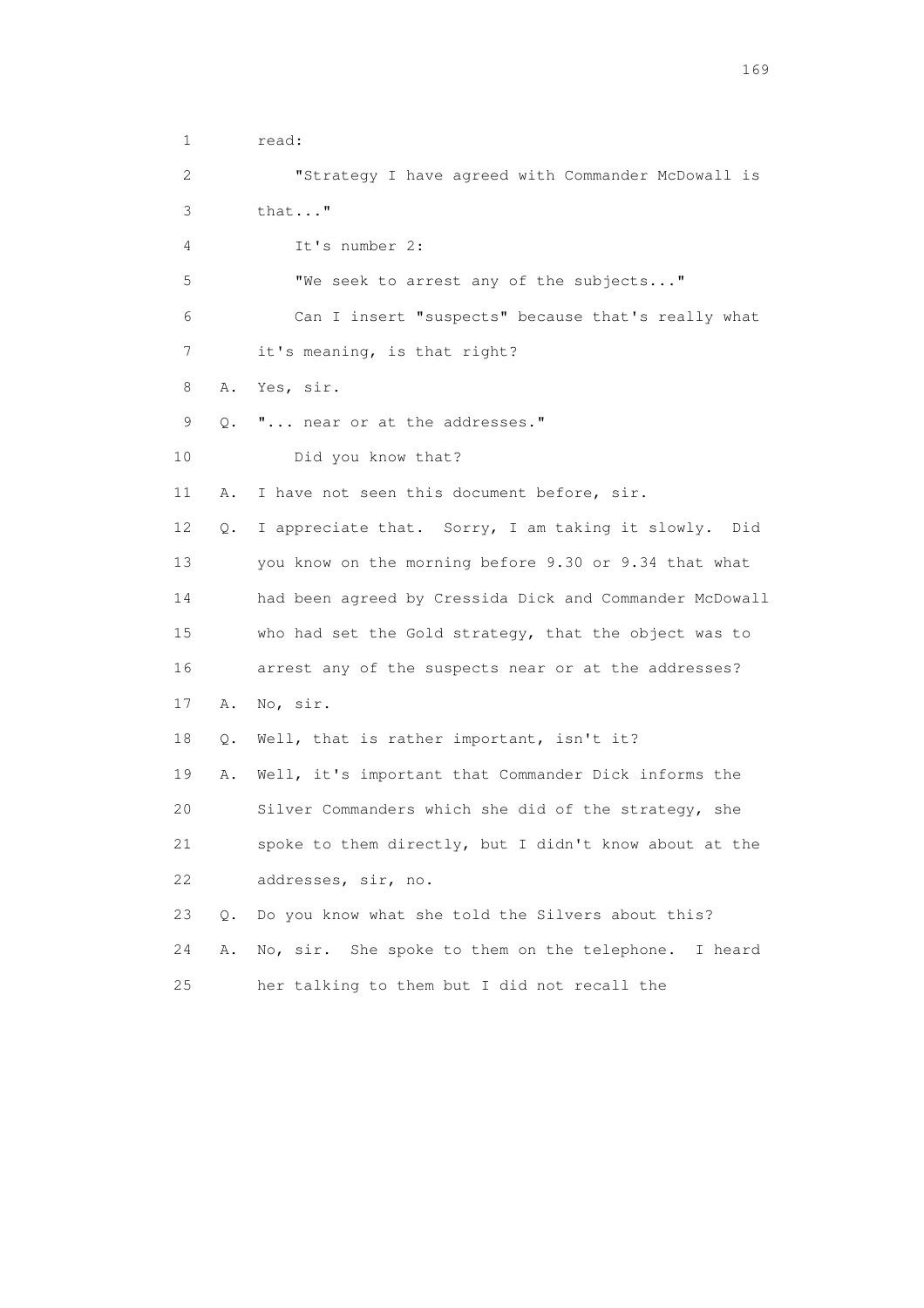1 conversation she had with them. She spoke to them after 2 the 8.15 meeting.

 3 Q. Right. Did she tell you at the 8.15 meeting that -- 4 well, from what you are saying, she didn't. So at the 5 8.15 meeting, 15 minutes after this decision, that was 6 one of the objectives, and if you look in the reasons? 7 A. Yes, sir.

 8 Q. I'll read it since you have not seen it before: 9 "The subjects [suspects] are believed to have made 10 serious attempt to detonate explosives on public 11 transport yesterday. I have seen a video on train of 12 one of these. It is believed they are at large and may 13 still have capacity to cause explosions. They are 14 clearly capable of causing mass murder and do not, or 15 did not yesterday, care if they die. The risks they 16 pose to Londoners is very considerable."

17 Then you see this:

 18 "We cannot [emphasised in capital letters] therefore 19 allow them to travel far even under surveillance if 20 sighted as I cannot guarantee we will not have 21 a surveillance loss which could be catastrophic." 22 Did you know that that was part of the reasoning for

23 arresting them near or at the address?

24 A. I have not seen that, sir, no.

25 Q. You can't help as to whether that -- you can read the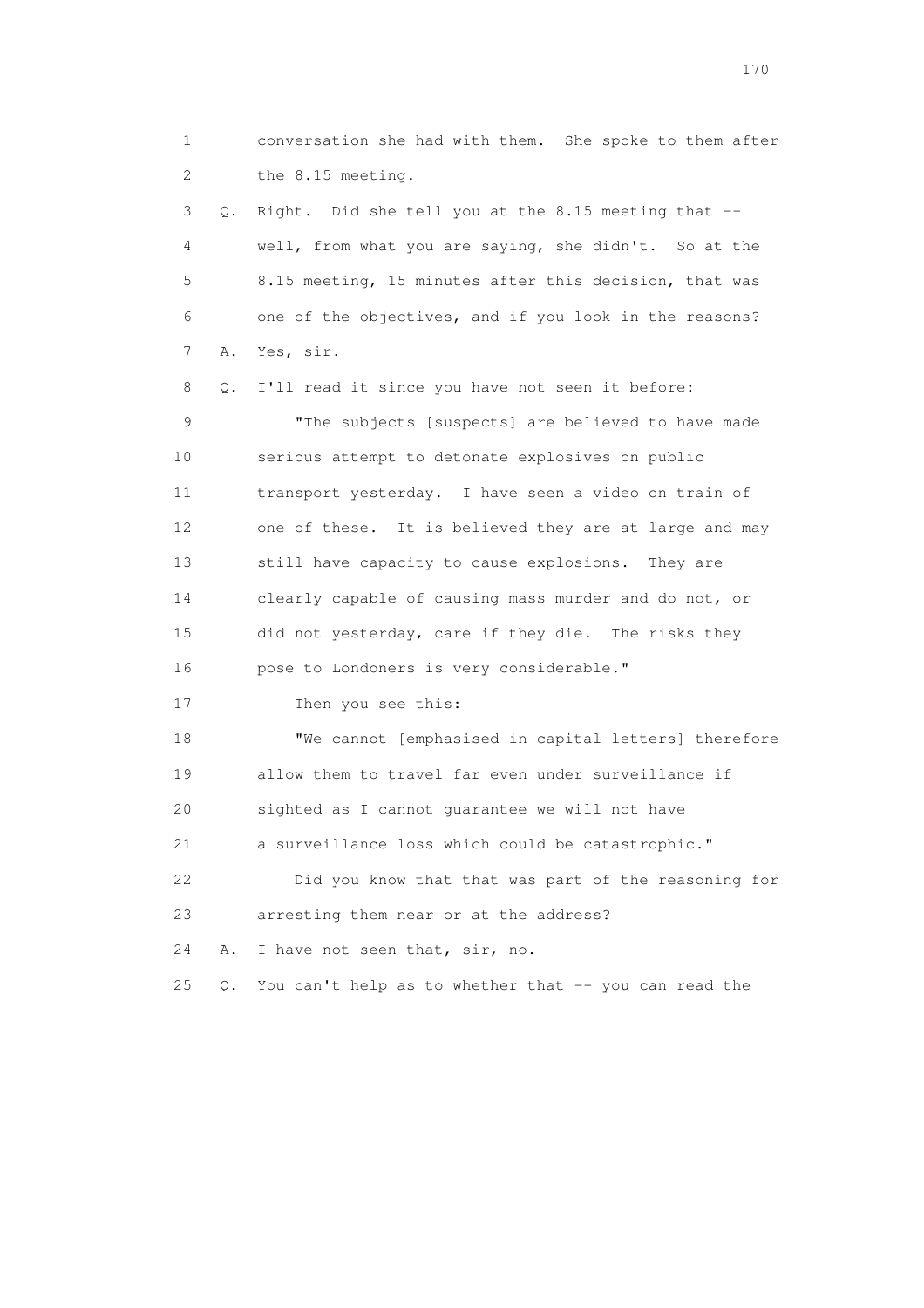1 rest if you wish, I am not going to the rest. She is 2 talking about risk inside the premises and so on, and 3 one appreciates the Madrid context? 4 A. Yes, sir. 5 Q. The real point I want to put across to you is the core 6 of her strategy agreed with McDowall was arrest near or 7 at the address. I think there may be just another 8 section -- no, there isn't in that version, I'll 9 concentrate on that version. 10 So that's the first point. 11 SIR MICHAEL WRIGHT: It was near rather than at, as has been 12 spelt out in the reasons. 13 MR MANSFIELD: Yes, it's near rather than at. 14 Because you want a safe distance away from the 15 property so that you don't alert the people in it. We 16 have been over that ground. 17 A. Yes, absolutely. 18 Q. Right. Were you aware that in fact by the time she has 19 set that agreed objective, can I call it that, as well 20 as strategy, were you aware nobody had in fact done 21 a reconnaissance of the location? 22 A. I wasn't, sir, no. 23 Q. A reconnaissance is very important, isn't it? 24 A. Well, again, sir, that depends on the context. You 25 mentioned earlier, I think, that Mr McDowall had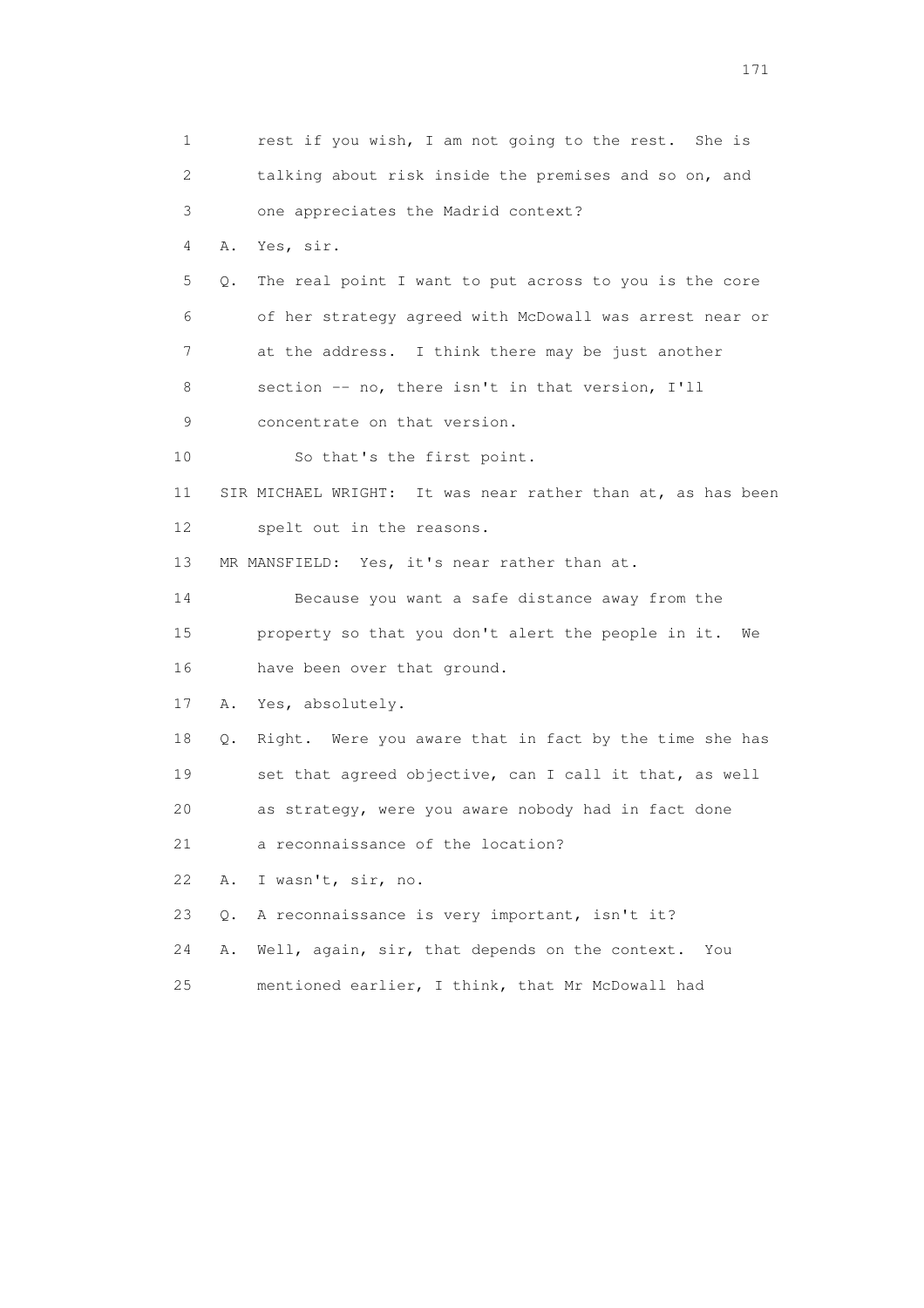1 requested one.

2 Q. Yes?

| 3  | Α. | That would be discussed between Mr McDowall and the      |
|----|----|----------------------------------------------------------|
| 4  |    | tactical adviser, whoever was present, with regards to   |
| 5  |    | the ability to do a reconnaissance in the area.          |
| 6  |    | Normally, you would do that before, like a containment   |
| 7  |    | and call-out, so you would really get to know the detail |
| 8  |    | (inaudible) the doors, windows, that sort of stuff.      |
| 9  | Q. | Absolutely.                                              |
| 10 | Α. | When you know someone is at the address.<br>Mv           |
| 11 |    | understanding, at this stage when I came in the morning, |
| 12 |    | that it was a MASTS deployment, as you have described,   |
| 13 |    | so it was to support the surveillance, so you would not  |
| 14 |    | therefore be exposing the firearms officers in and       |
| 15 |    | around the address doing a reconnaissance. I understand  |
| 16 |    | Mr McDowall asked for it.                                |
| 17 | Q. | McDowall asked for it and the problem we have here is    |
| 18 |    | that Andrew, the senior tactical adviser who you have    |
| 19 |    | talked about before, didn't know about this. Did you     |
| 20 |    | know about that?                                         |
| 21 | Α. | Sorry, didn't know about this document?                  |
| 22 | Q. | Sorry, didn't know about the strategy which involved     |
| 23 |    | sending a firearms as soon as possible with              |
| 24 |    | a reconnaissance?                                        |
| 25 | Α. | Well, I find that difficult to understand because Andrew |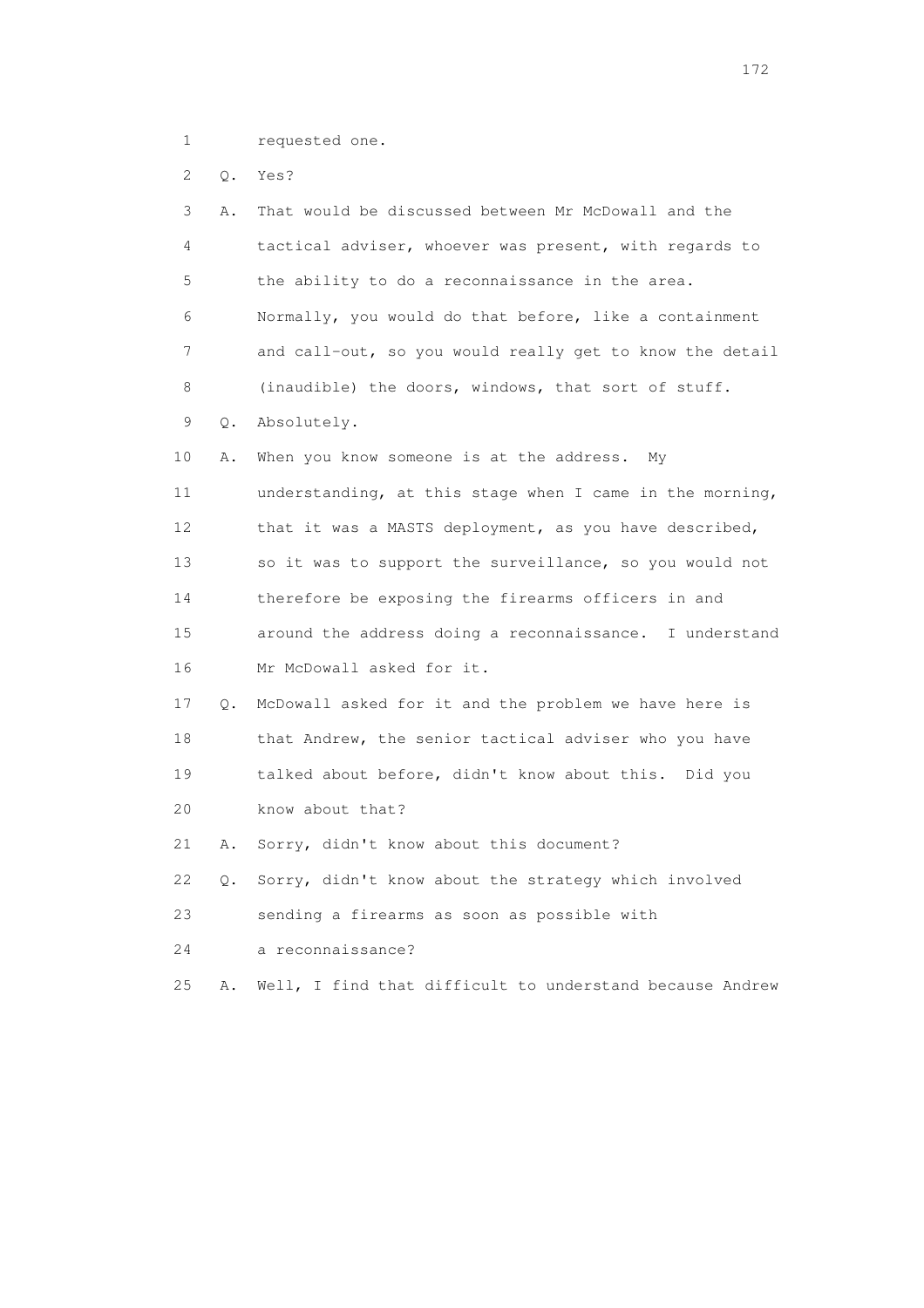| 1                         |    | was the night duty tactical adviser and I understand     |
|---------------------------|----|----------------------------------------------------------|
| $\mathbf{2}^{\mathsf{I}}$ |    | Mr McDowall was in during the night, so I can't answer   |
| 3                         |    | that, sir.                                               |
| 4                         | Q. | All right. Just on a question of location for a moment,  |
| 5                         |    | one isn't expecting the moon, as it were, in order to    |
| 6                         |    | say to an operations room as soon as you have an address |
| 7                         |    | and an area: find out as much as we can about the area;  |
| 8                         |    | that's not difficult, is it?                             |
| 9                         | Α. | The surveillance team, initially, sir, would --          |
| 10                        | Q. | Even before you send anybody down there, if you are      |
| 11                        |    | an officer in charge of an operation being run from      |
| 12                        |    | an operations room, never mind a map of the whole area,  |
| 13                        |    | it's pretty easy, isn't it, for the operations room to   |
| 14                        |    | say: I need to know where that address is.               |
| 15                        | Α. | Forgive me, sir, intelligence-wise, yes, that would be   |
| 16                        |    | done.                                                    |
| 17                        | Q. | It's a bit more than that. You just get a map up on the  |
| 18                        |    | screen, as it were, showing you the road and the type of |
| 19                        |    | facilities in the road; that's not difficult, is it?     |
| 20                        | Α. | It's not difficult, sir, no, I am sure that would have   |
| 21                        |    | been done.                                               |
| 22                        | Q. | As I understand it, so far, nobody has suggested it was  |
| 23                        |    | Do you remember seeing anybody consulting any<br>done.   |
| 24                        |    | kind of map or diagram -- I'll concentrate on            |
| 25                        |    | Scotia Road -- of Scotia Road showing the blocks and the |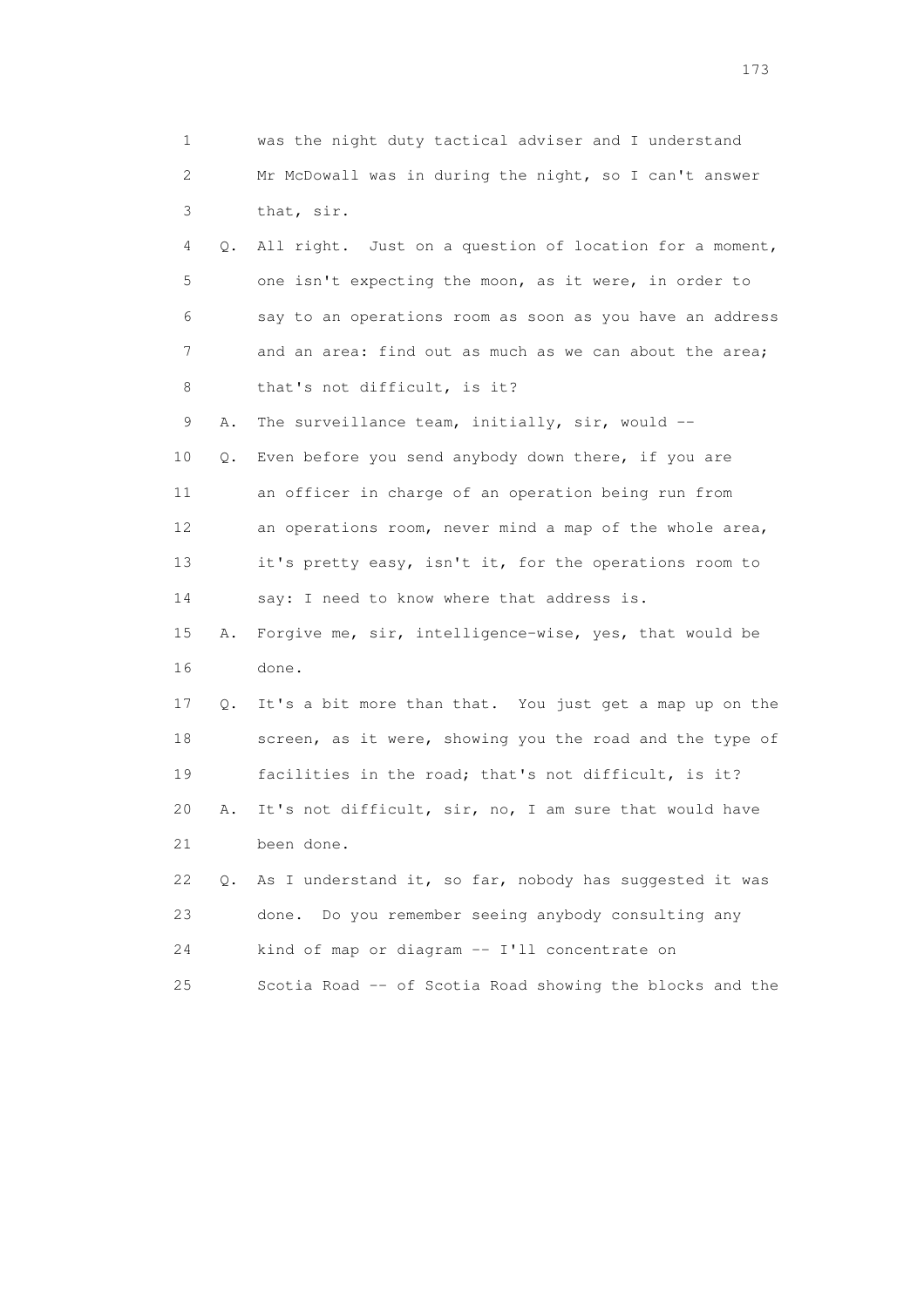| houses? |
|---------|
|         |

| 2  | Α. | We are at odds, sir, again. For the control room to do     |
|----|----|------------------------------------------------------------|
| 3  |    | that, I don't think necessarily that's important. For      |
| 4  |    | the firearms teams to do that before they go down there,   |
| 5  |    | they might well do that, and the tactical advisers.<br>But |
| 6  |    | with regards to the control room, I don't think it's       |
| 7  |    | key.                                                       |
| 8  | Q. | All right. You think it is not key but you think it        |
| 9  |    | would be for firearms?                                     |
| 10 | Α. | I think they would normally have a look at where they      |
| 11 |    | are going to go.                                           |
| 12 | Q. | All right, I'll leave that for firearms. That's one        |
| 13 |    | aspect of the strategy set at 8 o'clock?                   |
| 14 | Α. | Yes, sir.                                                  |
| 15 | Q. | In agreement with Mr McDowall. I want to do another        |
| 16 |    | aspect of the strategy. What happens either just before    |
| 17 |    | 8 o'clock or the 8.15 meeting or just after is that the    |
| 18 |    | strategy is amended, the overall strategy is amended to    |
| 19 |    | deal with Scotia Road; in other words we are only going    |
| 20 |    | to tackle, I am going to use that word, suspects, forget   |
| 21 |    | about the rest?                                            |
| 22 | Α. | Yes, sir.                                                  |
|    |    |                                                            |
| 23 | Q. | Right?                                                     |
| 24 | Α. | Yes, sir.                                                  |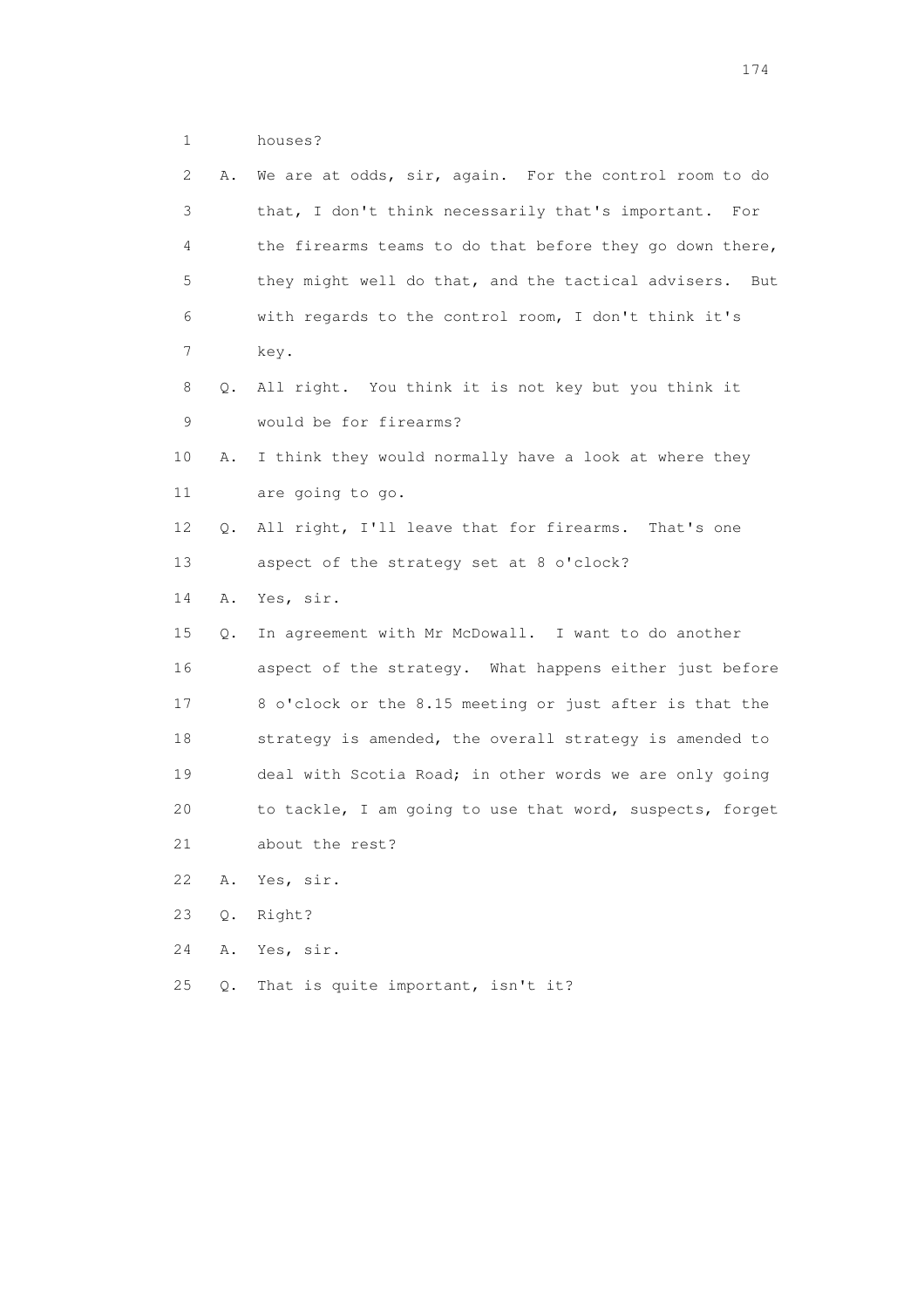| 1<br>Α.  | Well, again, sir, the strategy remained people from 21   |  |
|----------|----------------------------------------------------------|--|
| 2        | but we didn't have control of the door. So the strategy  |  |
| 3        | was still the same, I think it's possibly language, to   |  |
| 4        | stop people coming out of 21 if they were non-suspects,  |  |
| 5        | but we didn't have control of the front door and we were |  |
| 6        | working towards it, obviously.                           |  |
| 7<br>Q.  | I understand that point. Was this amendment noted        |  |
| 8        | anywhere?                                                |  |
| 9<br>Α.  | I believed at the time it was written down by            |  |
| 10       | Commander Dick but I subsequently believe now that it    |  |
| 11       | wasn't.                                                  |  |
| 12<br>Q. | In fact it wasn't recorded anywhere, was it?             |  |
| 13<br>Α. | That's my understanding, sir, yes.                       |  |
| 14<br>Q. | Nor was it amended on the white board in the control     |  |
| 15       | room?                                                    |  |
| 16<br>Α. | I could understand that, sir. I think the strategy       |  |
| 17       | remained the people from 21 and everybody was aware      |  |
| 18       | there was a communal door, that I did believe that       |  |
| 19       | myself or Commander Dick had made a note of that,        |  |
| 20       | I thought it was Commander Dick, but it hadn't been      |  |
| 21       | done.                                                    |  |
| 22<br>О. | Rather as I suggested on the other matter of this        |  |
| 23       | strategy, was this change communicated to the            |  |
| 24       | surveillance officers on the ground?                     |  |
| 25<br>Α. | Again, sir, they had already been allowing people to     |  |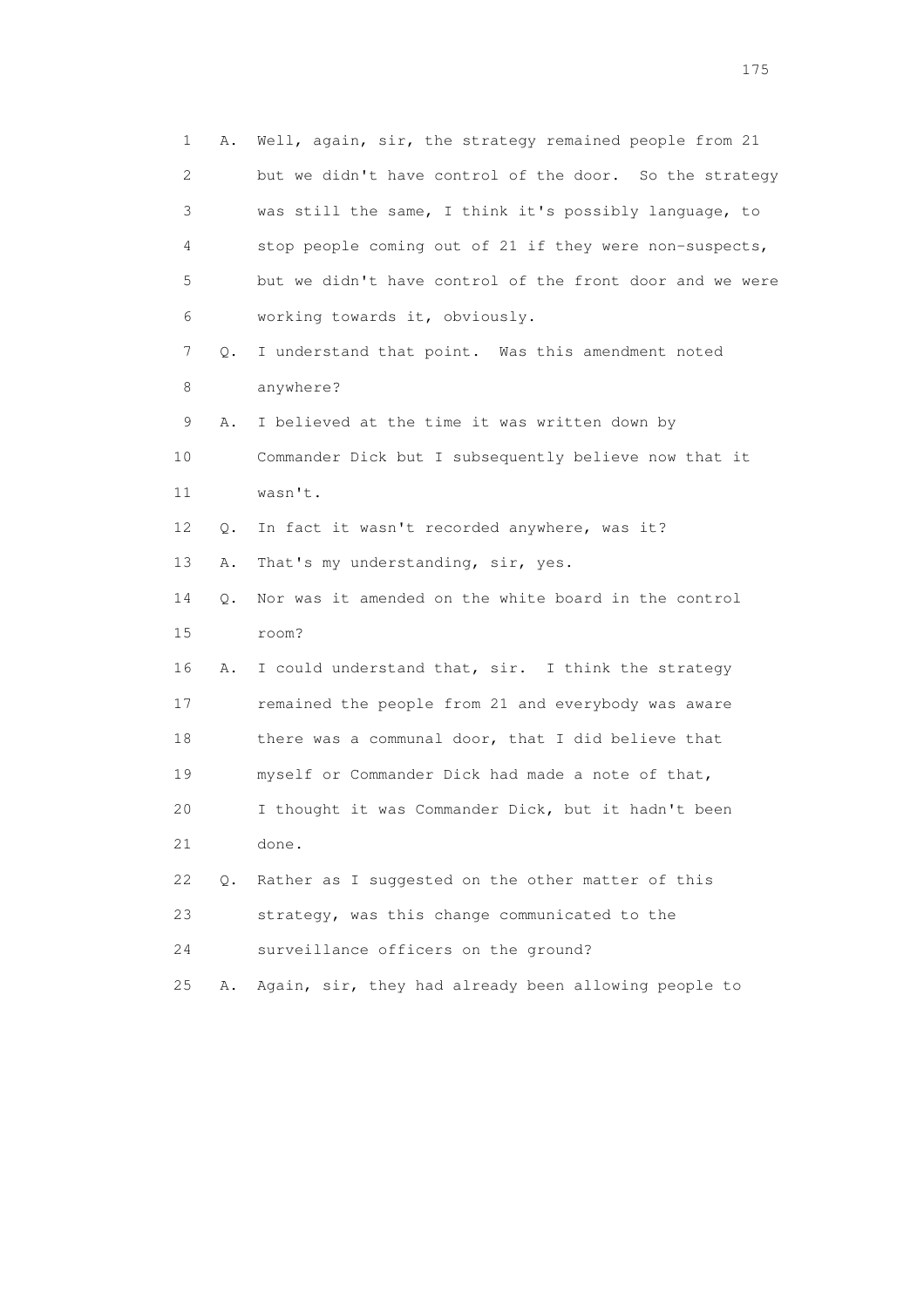| 1               |    | leave because of the communal door.                       |
|-----------------|----|-----------------------------------------------------------|
| 2               | Q. | They had already been asking what are we to do; did you   |
| 3               |    | know that?                                                |
| 4               | Α. | I didn't know that, sir, no.                              |
| 5               | Q. | Who is the surveillance inspector who you have            |
| 6               |    | mentioned, and if it's a name that can't be mentioned --  |
| 7               |    | you said you were sure there was a surveillance           |
| 8               |    | inspector, do you remember?                               |
| 9               | Α. | Yes, sir. For the Special Branch, teams there was         |
| 10              |    | a surveillance inspector, who $-$ I believe I can say $-$ |
| 11              |    | is Mr Whiddett, and then there is also a superintendent,  |
| 12 <sup>°</sup> |    | sir, who was Mr Connell, Superintendent Joe Connell.      |
| 13              | Q. | Can I just follow this through. We will hear that         |
| 14              |    | a team leader, surveillance team leader was               |
| 15              |    | communicating with the control room about concerns about  |
| 16              |    | the buses, about the distance that the firearms team      |
| 17              |    | were away, so they must be by this stage at               |
| 18              |    | Nightingale Lane, so we are talking about 8.45 onwards?   |
| 19              | Α. | Right, sir.                                               |
| 20              | Q. | The distance they were away, and also of course the       |
| 21              |    | question of the communal door and do they stop women and  |
| 22              |    | children; do you follow, these concerns?                  |
| 23              | Α. | Right, sir.                                               |
| 24              | Q. | Did you hear about any of those?                          |
| 25              | Α. | No, sir, I didn't.                                        |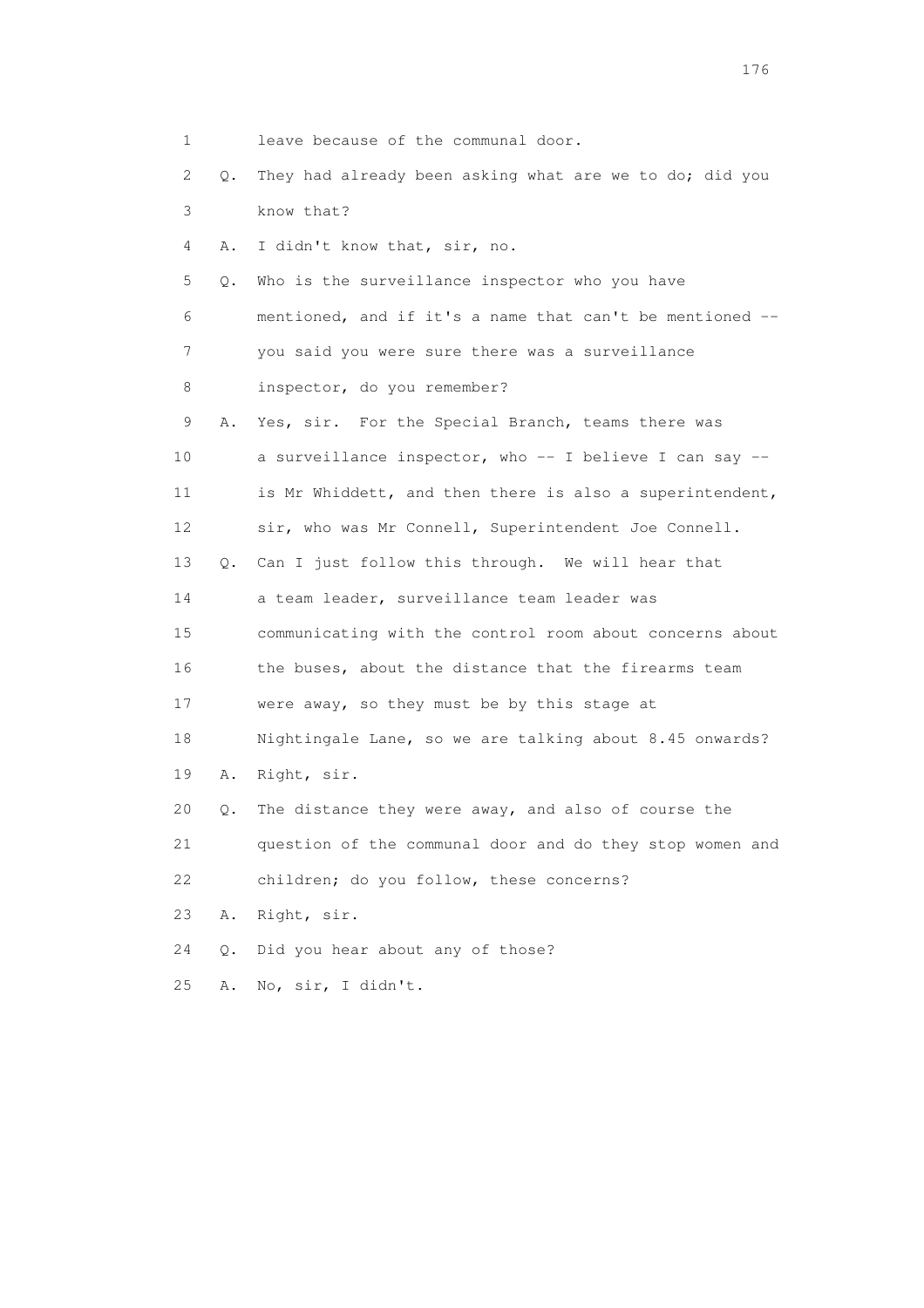1 Q. Did you hear about anybody saying and talking about 2 Mr Whiddett talking about this?

| 3  | Α. | No, sir, I would expect them to be recorded in the ops    |
|----|----|-----------------------------------------------------------|
| 4  |    | If those concerns were coming into the ops room,<br>room. |
| 5  |    | what would normally happen, either the monitor or the     |
| 6  |    | inspector or in this case we had a superintendent in      |
| 7  |    | there as well. Or even to add to your confusion, there    |
| 8  |    | is an ops room manager in there, normally a sergeant,     |
| 9  |    | that they would be recorded by one of those people as to  |
| 10 |    | the fact: these are the concerns, how are we going to     |
| 11 |    | address them.                                             |
| 12 | 0. | Yes, so there are plenty of people in the ops room who    |
| 13 |    | are in a position to record these concerns; is that       |
| 14 |    | right, is that fair?                                      |
| 15 | Α. | Yes.                                                      |
| 16 | Q. | I just want to move on from that, because what I am       |
| 17 |    | wanting to suggest here is quite a lot of important       |
| 18 |    | decisions taken at the centre are just not getting        |
| 19 |    | through to the people on the ground and what the people   |
| 20 |    | on the ground are concerned about is just not getting     |
| 21 |    | through to the ops room. Do you follow?                   |
| 22 | Α. | I understand your point, sir, yes.                        |
| 23 | О. | Can I just go back one stage to the exercise. All of      |
| 24 |    | this was anticipated in the exercise on the 15th, wasn't  |

25 it?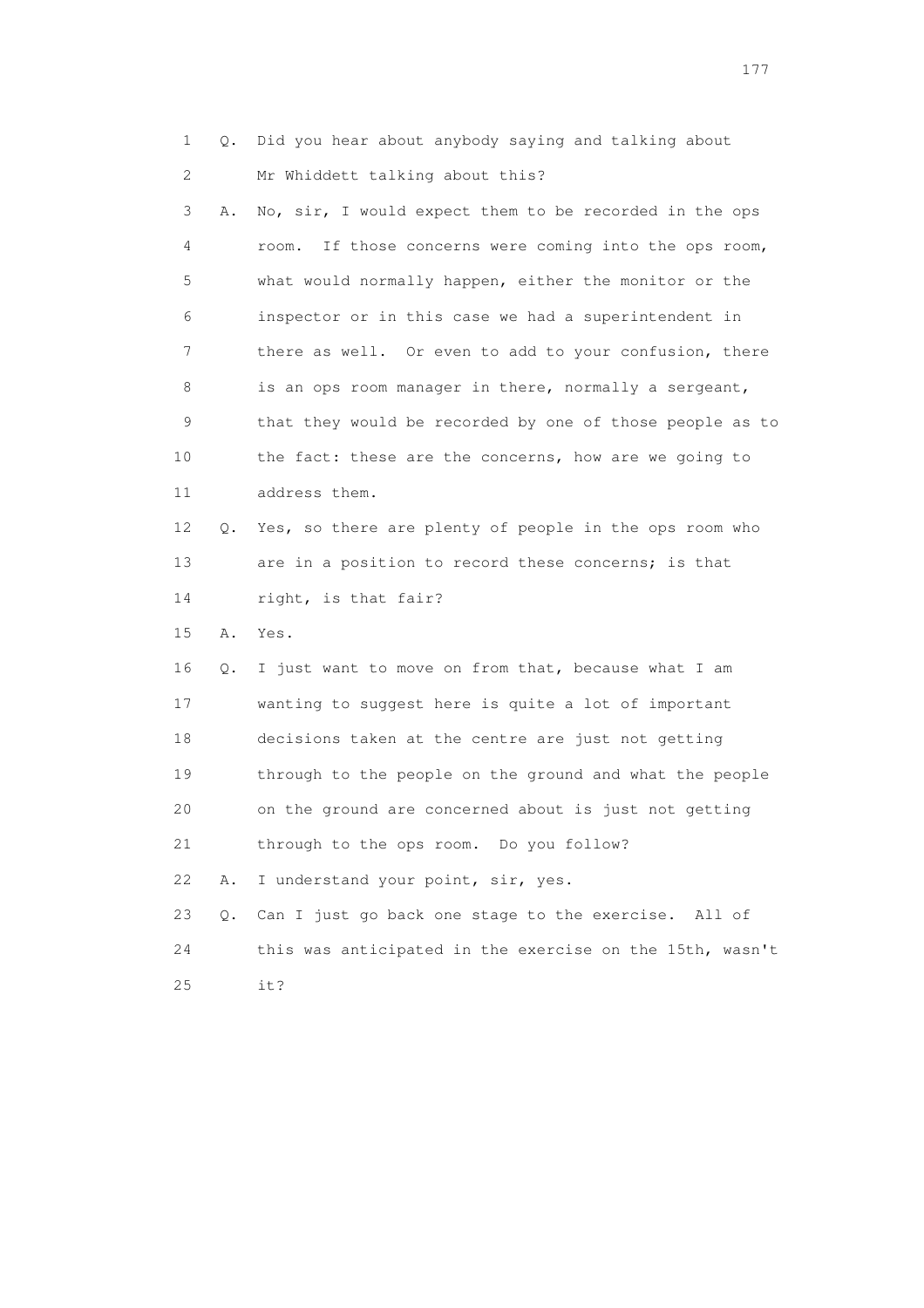1 A. I haven't seen the document recently, sir, and I wasn't 2 part of the exercise. I did read it. 3 SIR MICHAEL WRIGHT: Operation Catto. 4 A. Yes, sir. 5 MR MANSFIELD: As it's been introduced through you, can 6 I ask for it to come back up to deal with the headings 7 at least. It's document 7797. 8 A. I have it, sir. 9 Q. The operations room has already -- that section has 10 been, as it were, read out about confusing picture and 11 so on. 12 I am not going through that section as it's been 13 read. What hasn't been read is the bit below that. On 14 the next page, all of this has in fact been at least 15 submitted by Pat, the very man who was on the 16 surveillance monitor desk. 17 SIR MICHAEL WRIGHT: You mean he wrote this report? 18 MR MANSFIELD: I can't say whether he wrote it, but his name 19 appears under the word "submitted" on the next page, 20 there. There could be more than one Pat but as 21 a codename, I doubt it, so I am assuming that that 22 Pat -- 23 MR HORWELL: I assume it is, yes. 24 MR MANSFIELD: -- is the same one that sat on the desk. 25 As I say, I don't know whether he wrote it but he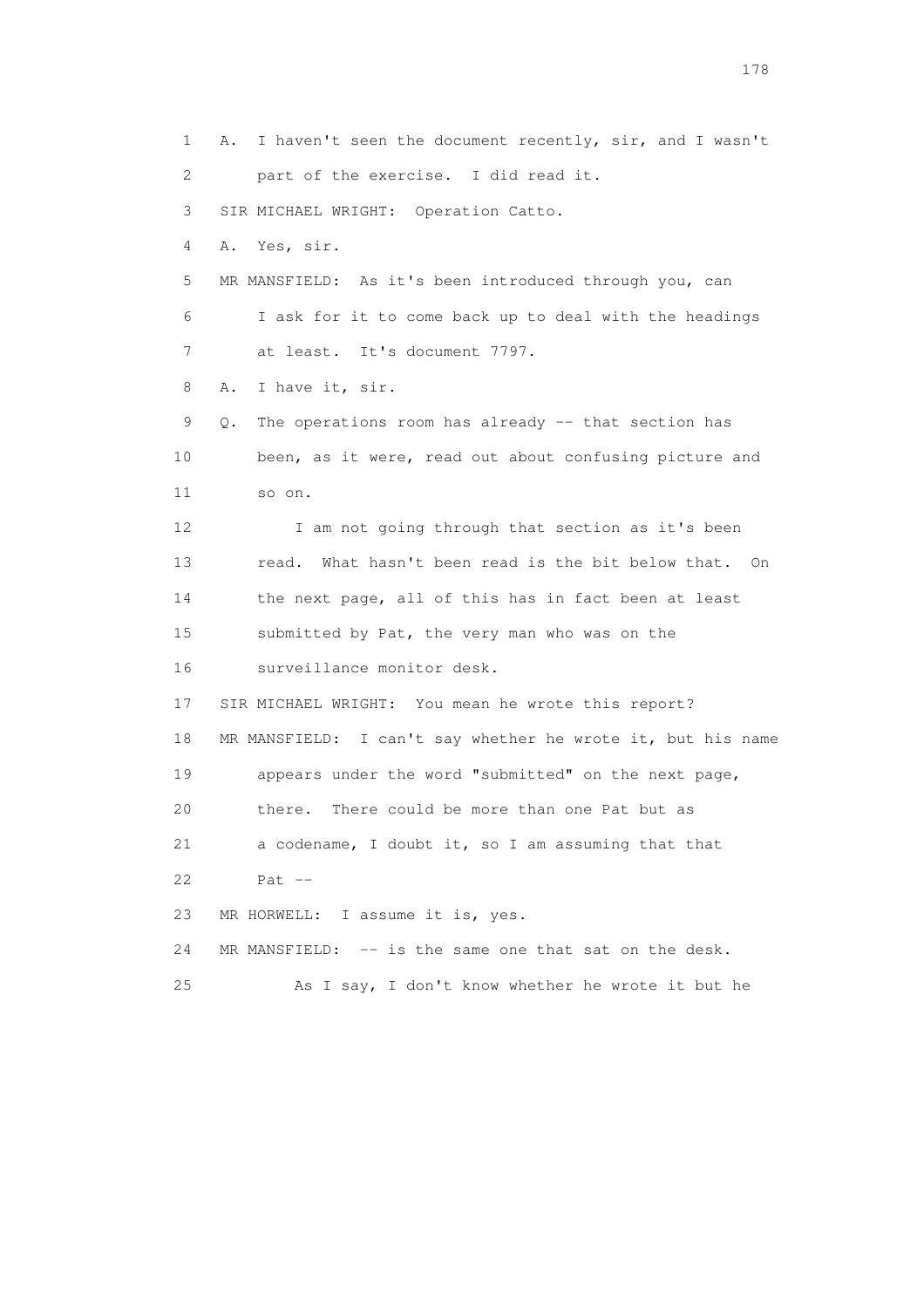1 certainly put his name to it?

2 A. Yes, sir.

| 3               | Q.    | Let us assume for the moment he did write it. But in      |
|-----------------|-------|-----------------------------------------------------------|
| 4               |       | any event, communications, you see this next bit:         |
| 5               |       | "Throughout the exercise there were a number of           |
| 6               |       | problems with virtually all of the communications         |
| 7               |       | systems in place. Some were easily rectified, whilst      |
| 8               |       | a reliance on mobile telephones ensured the operation     |
| 9               |       | continued. A basic need for new headsets and even more    |
| 10              |       | radio terminals, along with audible speakers for crucial  |
| 11              |       | decisions just prior to executive action were agreed      |
| 12 <sup>°</sup> |       | upon. Due to the distances travelled during the day and   |
| 13              |       | despite the previous reassurances, the Cougar system      |
| 14              |       | failed to deliver clear relays."                          |
| 15              |       | Then there is other technical failures?                   |
| 16              | Α.    | Yes, sir.                                                 |
| 17              | Q.    | In fact on the day, this day, the operation was           |
| 18              |       | beleaguered by all sorts of malcommunication, wasn't it?  |
| 19              | Α.    | I don't know malcommunication. I can see those comments   |
| 20              |       | there and we updated with the Airwave radio.<br>This was  |
| 21              |       | on 15 July, I believe, sir.                               |
| 22              | $Q$ . | Yes, it was?                                              |
| 23              | Α.    | The events occurred on the 21st. I don't know when this   |
| 24              |       | document was created in actual fact, either.<br>Would you |
| 25              |       | be able to help me with that?                             |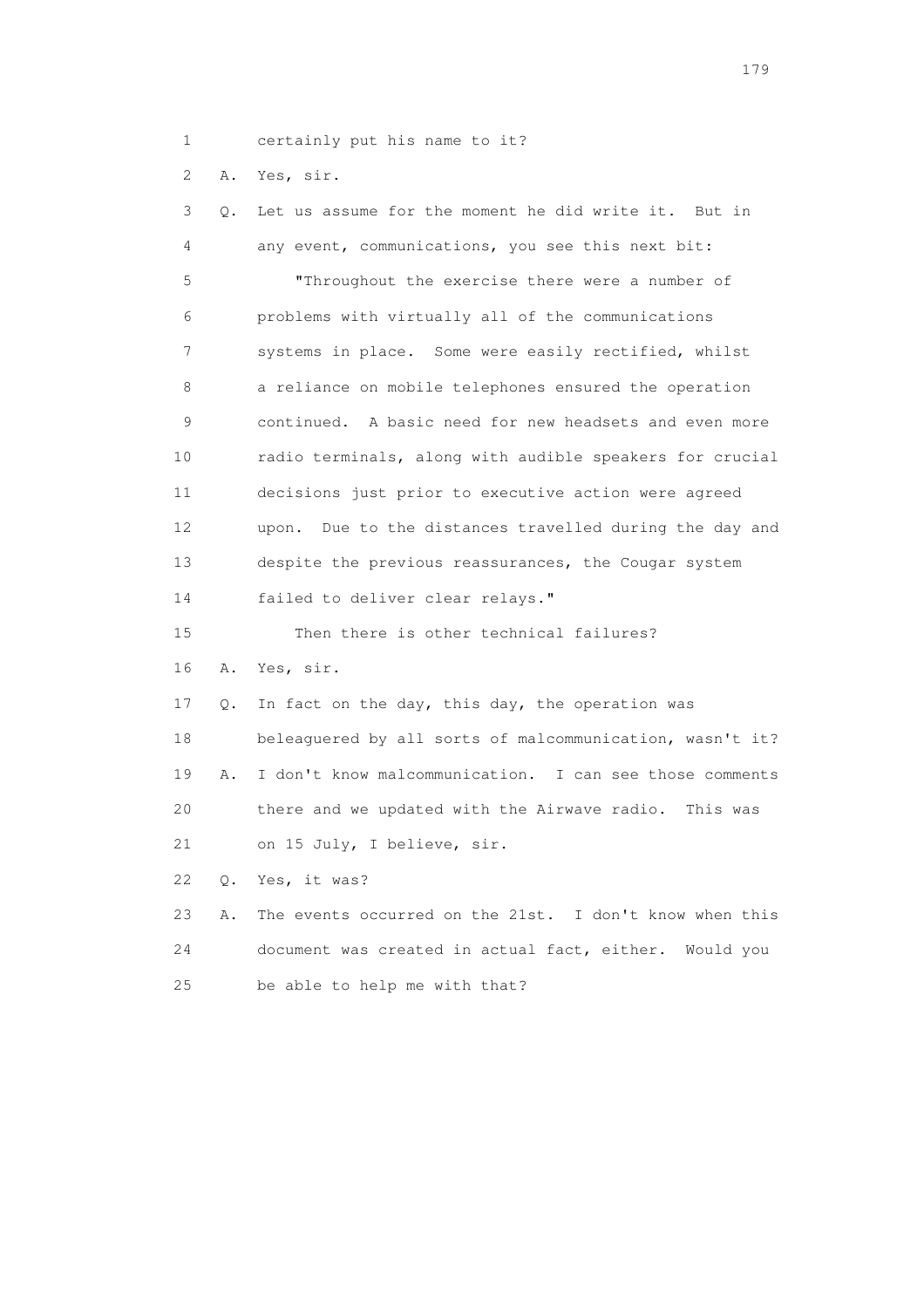1 Q. I can't help you because we only got it this morning. 2 A. I am aware the document may have been created after the 3 events of the 22nd. I am not sure about that, though, 4 sir. 5 Q. There was due to be -- I'll just shoot on, I don't know 6 whether it helps -- at the end of this, just above the 7 word "Pat", next page, sorry, just for a moment. It 8 says there was going to be a fuller debrief on Tuesday, 9 Wednesday, 19th/20th do you see that? 10 A. Yes, sir. 11 Q. I don't know whether that helps? 12 A. I don't know who got this document and when to actually 13 act upon it. I think the best person to speak to, who 14 I had asked to, because this was something I actually 15 put in track, if that makes sense, sir, the operation to 16 exercise things, is Superintendent Connell, who was in 17 the ops room that morning. 18 Q. Yes. If we can go back to an earlier page quickly, 19 7770, we see the list of people who at least were 20 intending to be there, whether they turned up I don't 21 know, but the attendees will include, and there is 22 Allison, who's DSO potential? 23 A. That's correct, sir, yeah. 24 Q. He was on duty on the 21st, McDowall we have heard 25 about, he was on duty, and Connell there,

180 and 180 and 180 and 180 and 180 and 180 and 180 and 180 and 180 and 180 and 180 and 180 and 180 and 180 and 180 and 180 and 180 and 180 and 180 and 180 and 180 and 180 and 180 and 180 and 180 and 180 and 180 and 180 an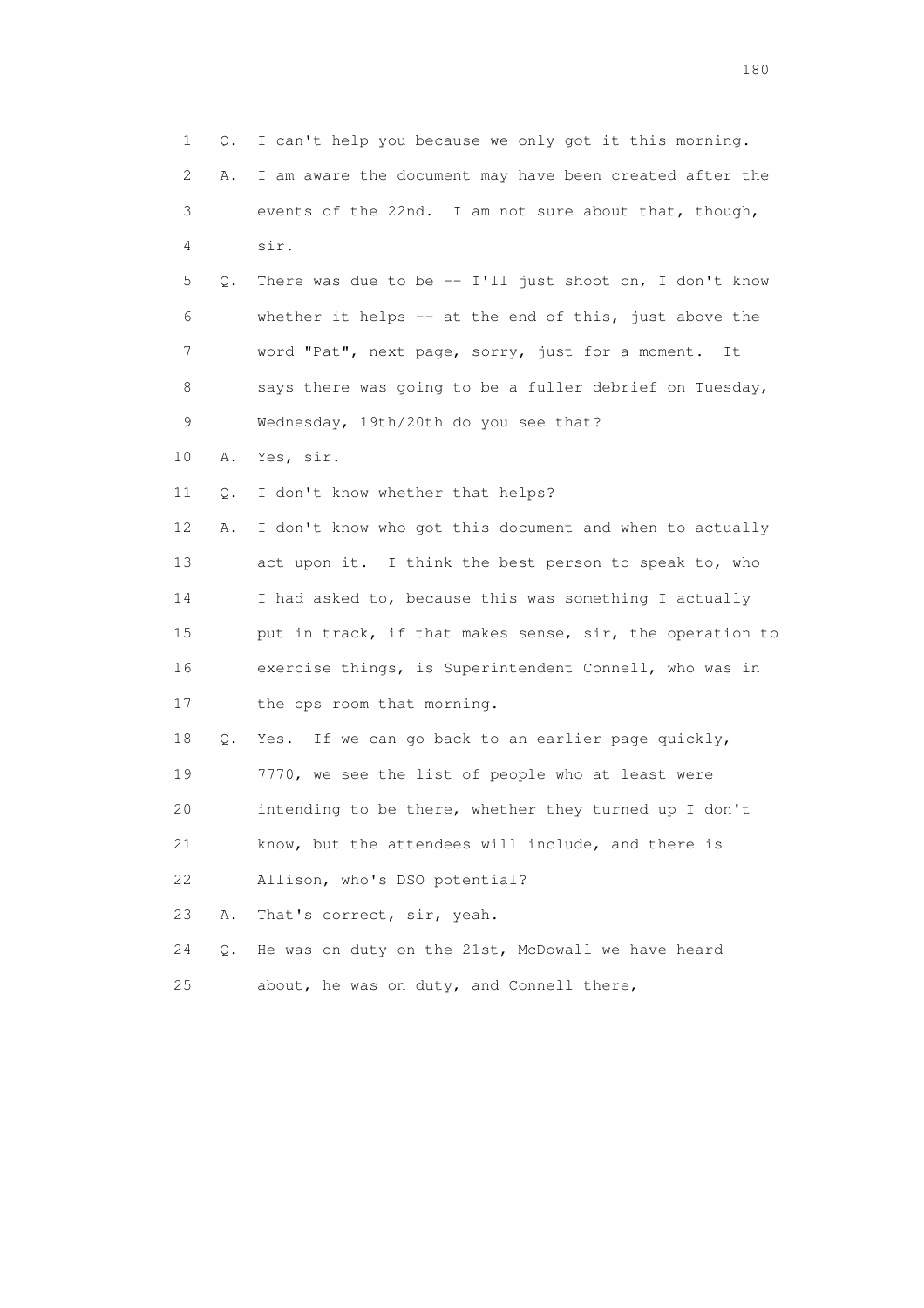1 Detective Superintendent, was there?

2 A. Yes, sir.

| 3               | Q.        | I can certainly defer any further questions in detail to    |
|-----------------|-----------|-------------------------------------------------------------|
| 4               |           | others, but if we just go to 7798 for the final heading,    |
| 5               |           | on what was going wrong even during the exercise, you       |
| 6               |           | see it's headed, top of the page, "Structure":              |
| 7               |           | "It quickly became apparent that the command                |
| 8               |           | structure was not equipped to deal with the                 |
| 9               |           | ever-changing picture and that the decision-making          |
| 10              |           | process in respect of responsibility was confused.<br>This  |
| 11              |           | was resolved and a clearer configuration evolved which      |
| 12 <sup>°</sup> |           | seemed to reduce the levels of command. It seemed that      |
| 13              |           | a sole SIO [senior investigating officer] in possession     |
| 14              |           | of all the available intelligence and his tactical          |
| 15              |           | advisers from SO19 [and then military] on either side       |
| 16              |           | based in the main operations room would be the best way     |
| 17              |           | of making fast-time decisions."                             |
| 18              | Α.        | Or so it was suggested.                                     |
| 19              | $\circ$ . | Yes.                                                        |
| 20              |           | SIR MICHAEL WRIGHT: This is not in the jury bundle, I don't |
| 21              |           | know whether anybody wants it.                              |
| 22              |           | MR MANSFIELD: No I appreciate, we have only got it          |
| 23              |           | ourselves today.                                            |
| 24              |           | SIR MICHAEL WRIGHT: I am not suggesting necessarily that it |
| 25              |           | should be.                                                  |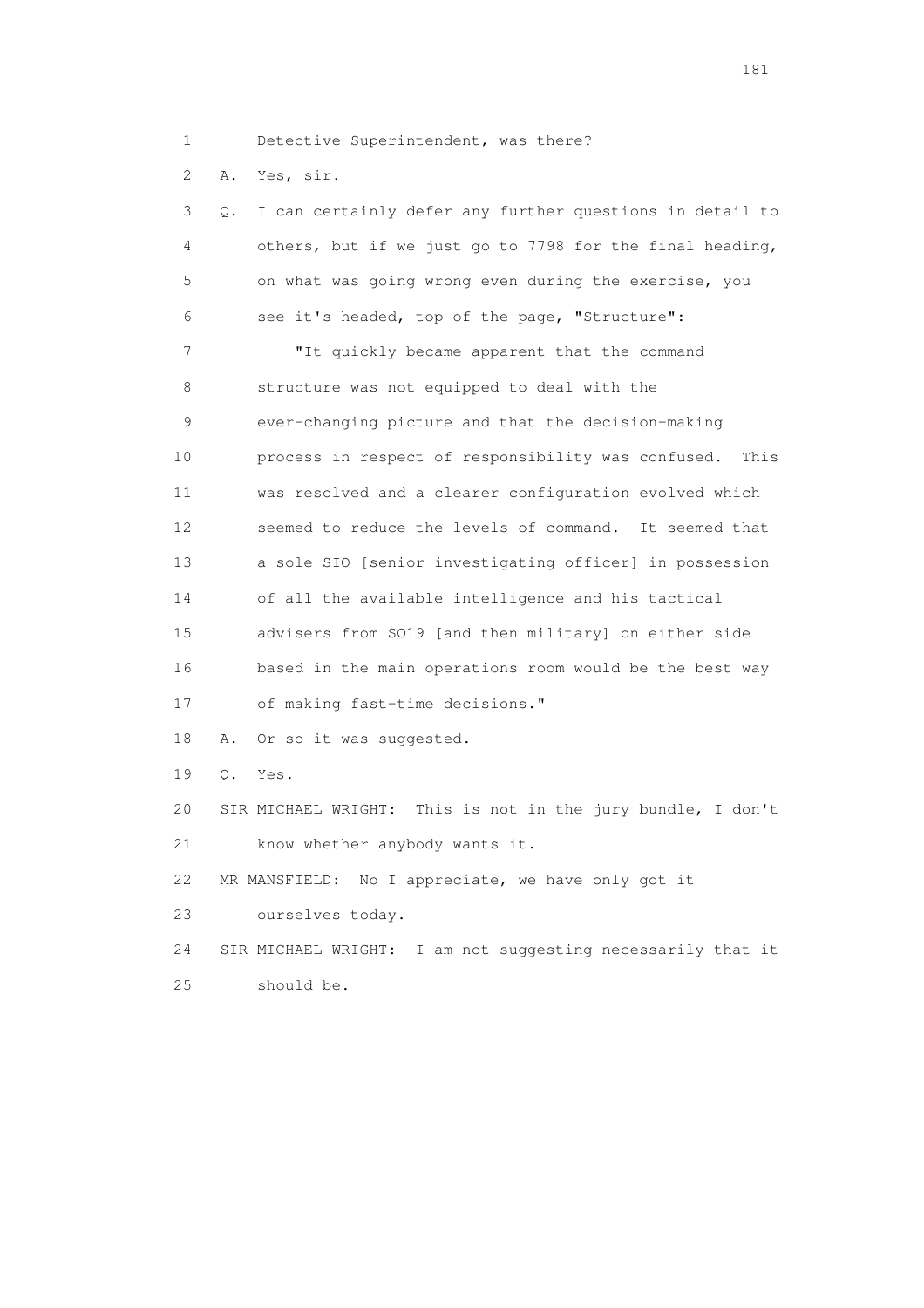1 MR MANSFIELD: Not for the moment. I think it's perhaps 2 more appropriate when there is somebody like Mr Connell 3 or possibly Mr Mellody. I don't know who will be in 4 a position to deal with these identified problems. 5 Now, finally, this: I want to ask you about another 6 document which I believe, well, I don't know, I am going 7 to ask you if you ever saw it. That is a very important 8 document was provided to you at about the time of the 9 firearms authority. I don't know whether you remember 10 that or not? 11 A. Which document, sir, sorry? 12 Q. It's a tactical options document. 13 A. By Andrew, sir? 14 Q. That's right. Well, it was by two officers, and we have 15 seen, and the jury have, I think, a particular page of 16 this, and if we could have section 10 just to give you 17 some idea of it, section 10, which is behind tab 42. 18 A lot of it has been redacted, but this is just to, one 19 part of it? 20 A. Yes, sir. 21 Q. Do you remember receiving this? 22 A. I do, sir, yes, late on the evening, I think, of the 23 21st. 24 Q. Yes. Did you take any notice of it? 25 A. Well, I was doing a lot of things, sir, I certainly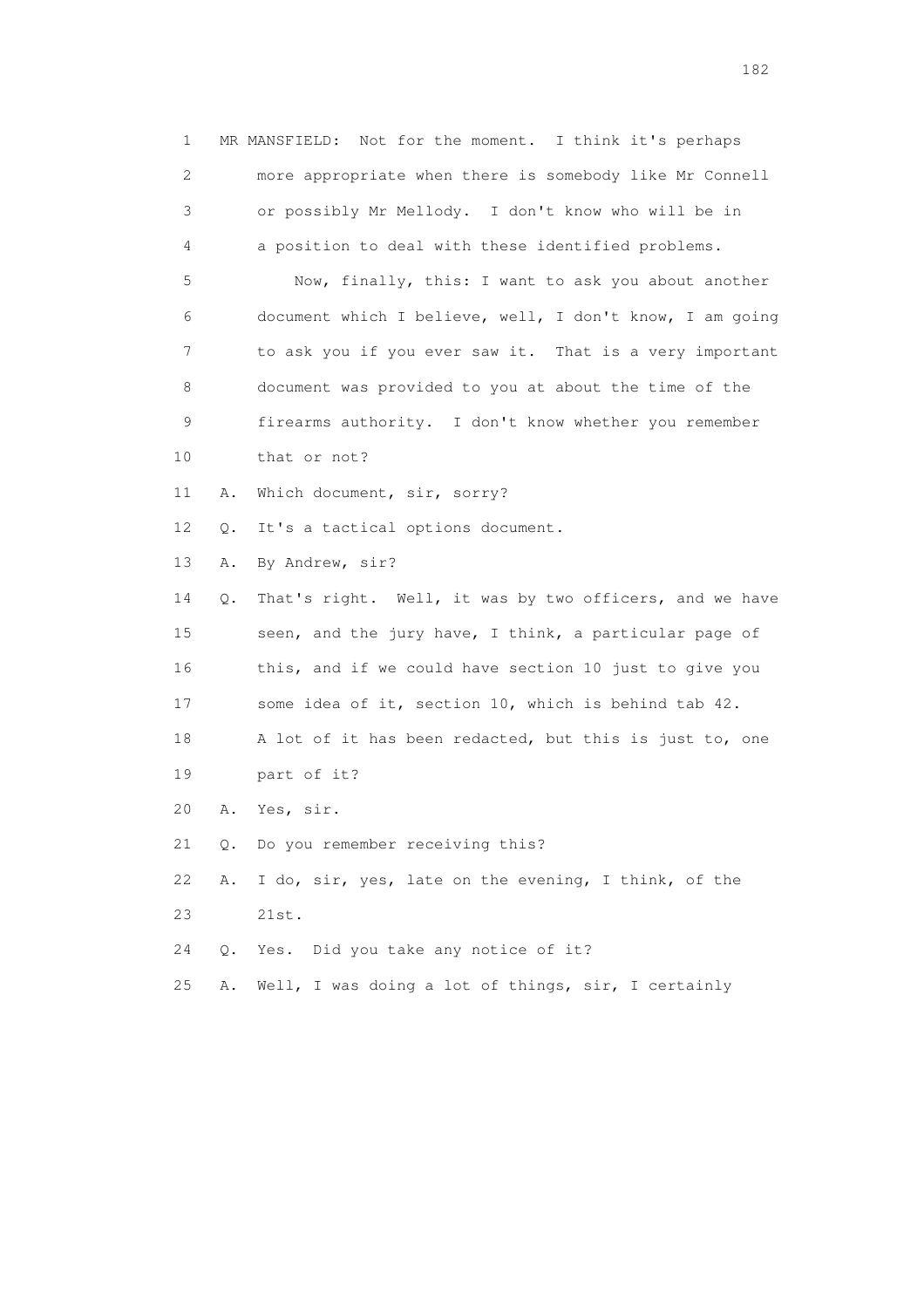|    | 1       | looked at it. It was a document that had been provided   |
|----|---------|----------------------------------------------------------|
|    | 2       | by, I think, Andrew and Esposito.                        |
|    | 3<br>Q. | If I can put it generally, it's 34 pages long. This is   |
|    | 4       | just one bit of it?                                      |
|    | 5<br>Α. | Yes, sir.                                                |
|    | 6<br>Q. | They had gone to a lot of trouble, had they not, to lay  |
|    | 7       | out in generic, general terms what was available and     |
|    | 8       | what tactics were available, hadn't they?                |
|    | 9<br>Α. | Yeah, I think it wasn't a definitive document but it     |
| 10 |         | tried to encompass a number of firearms tactics, sir.    |
| 11 | Q.      | Yes, firearms tactics and also resources, bearing in     |
| 12 |         | mind training, Kratos, Clydesdale, it was embracing      |
| 13 |         | everything and saying to the senior officers: look, this |
| 14 |         | is from two tactical officers, Esposito and Andrew, this |
| 15 |         | is our combined information, wisdom and so on, of the    |
| 16 |         | moment; if you need to act during the night, you now     |
| 17 |         | know what's possible.                                    |
| 18 | Α.      | They did produce the document, sir, but more important   |
|    | 19      | for me, we had Esposito in the day and we had Andrew at  |
| 20 |         | night, so we had the officers who -- I think it was      |
| 21 |         | a joint document between the two.                        |
| 22 | $Q$ .   | What I want to suggest to you, like some of the<br>Yes.  |
| 23 |         | other aspects of this, you really didn't bother with it  |
| 24 |         | very much, did you?                                      |
| 25 | Α.      | Well, I looked at the document, they discussed the       |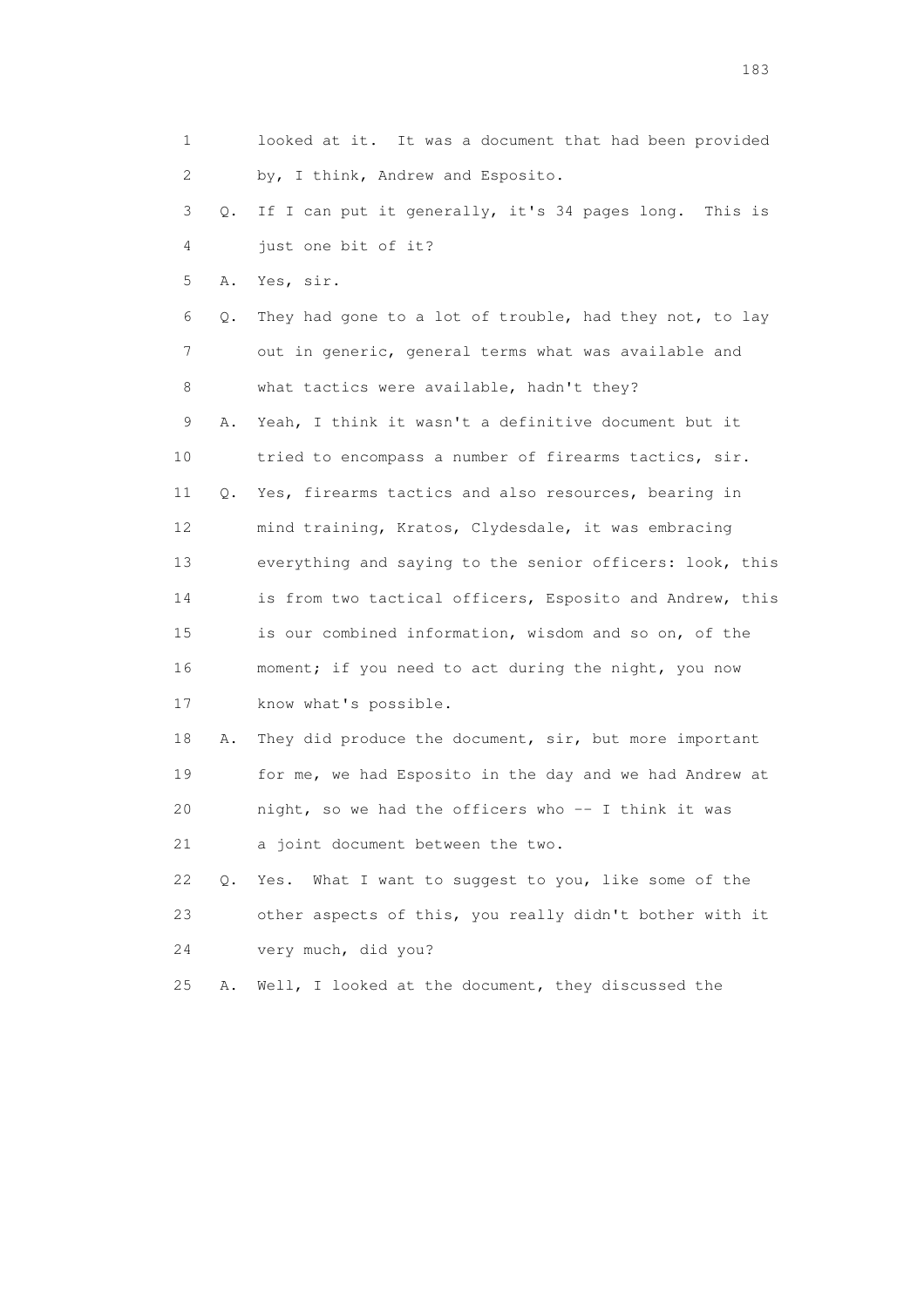1 document with me, the number of pages, sir, and what 2 I was doing, I didn't go into it in any great detail 3 that evening, but importantly the two officers who 4 authored it were advising us. 5 Q. You see, the reason I ask you is you make no reference 6 to this document in any of your red book notes, decision 7 logs or anything else, do you? 8 A. I don't know, sir. 9 Q. Would you take it from me, you don't make any reference 10 to being given this generic tactical options document? 11 A. I accept that, sir. 12 Q. You make no reference to the fact that you looked at it 13 or gained any information from it or whatever. Was it 14 a situation it just came in, is this fair, comes in: oh 15 yes, they are here, I don't need to read this. Was that 16 the situation? 17 A. Not quite, it's a reference document, sir, but the 18 people who wrote it are advising me, and this will not 19 answer many of the questions that people with the skills 20 and the knowledge will, who were with me in the ops 21 room. 22 Q. Dealing with that specific, those people who are with 23 you, when it comes to the actual possibility of 24 deployment, what you need is a tailored tactical options 25 for what you are then facing?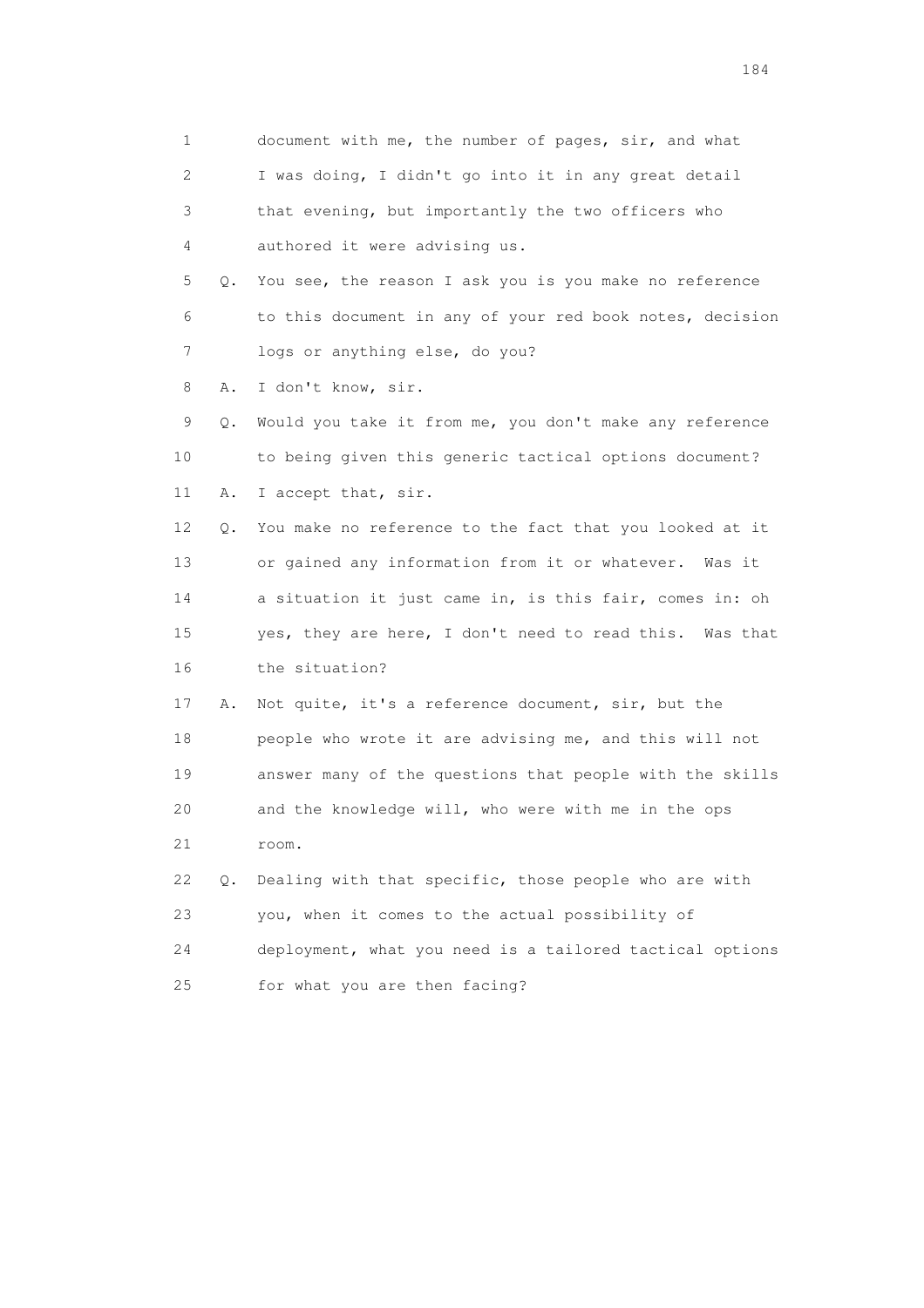1 A. Potentially, sir, yes.

| 2  | Q. | What should happen is the senior tactical adviser on       |
|----|----|------------------------------------------------------------|
| 3  |    | overnight, if he knows, should then draft a series of      |
| 4  |    | tailored options, for Scotia Road, this is what we can     |
| 5  |    | do; and then the officer who is implementing the 4.55      |
| 6  |    | policy at 5 o'clock looks through the specified tailored   |
| 7  |    | options and ticks or crosses them off. That's what         |
| 8  |    | should happen?                                             |
| 9  | Α. | No, I don't agree with that, Mr Mansfield. I have not      |
| 10 |    | seen a document like this before. I think it had been      |
| 11 |    | sensibly prepared by Andrew and Mr Esposito.<br>They are   |
| 12 |    | there to provide, and they are outstanding senior          |
| 13 |    | tactical advisers, to provide the advice that is           |
| 14 |    | required in the circumstances of whatever challenges we    |
| 15 |    | You don't then look at this document to tick them<br>have. |
| 16 |    | off.                                                       |
| 17 | Q. | No, not this document?                                     |
| 18 | Α. | Forgive me, sir.                                           |
| 19 | Q. | I have moved one stage on. This is generic. This gives     |
| 20 |    | those on duty overnight some overview and you have not     |
| 21 |    | seen one of these before. However, when it gets close      |
| 22 |    | to the action, ie strategy, 4.55, surveillance and armed   |
| 23 |    | support, down to Scotia Road or Portnall, as came on       |
| 24 |    | stream?                                                    |
| 25 | Α. | Sir.                                                       |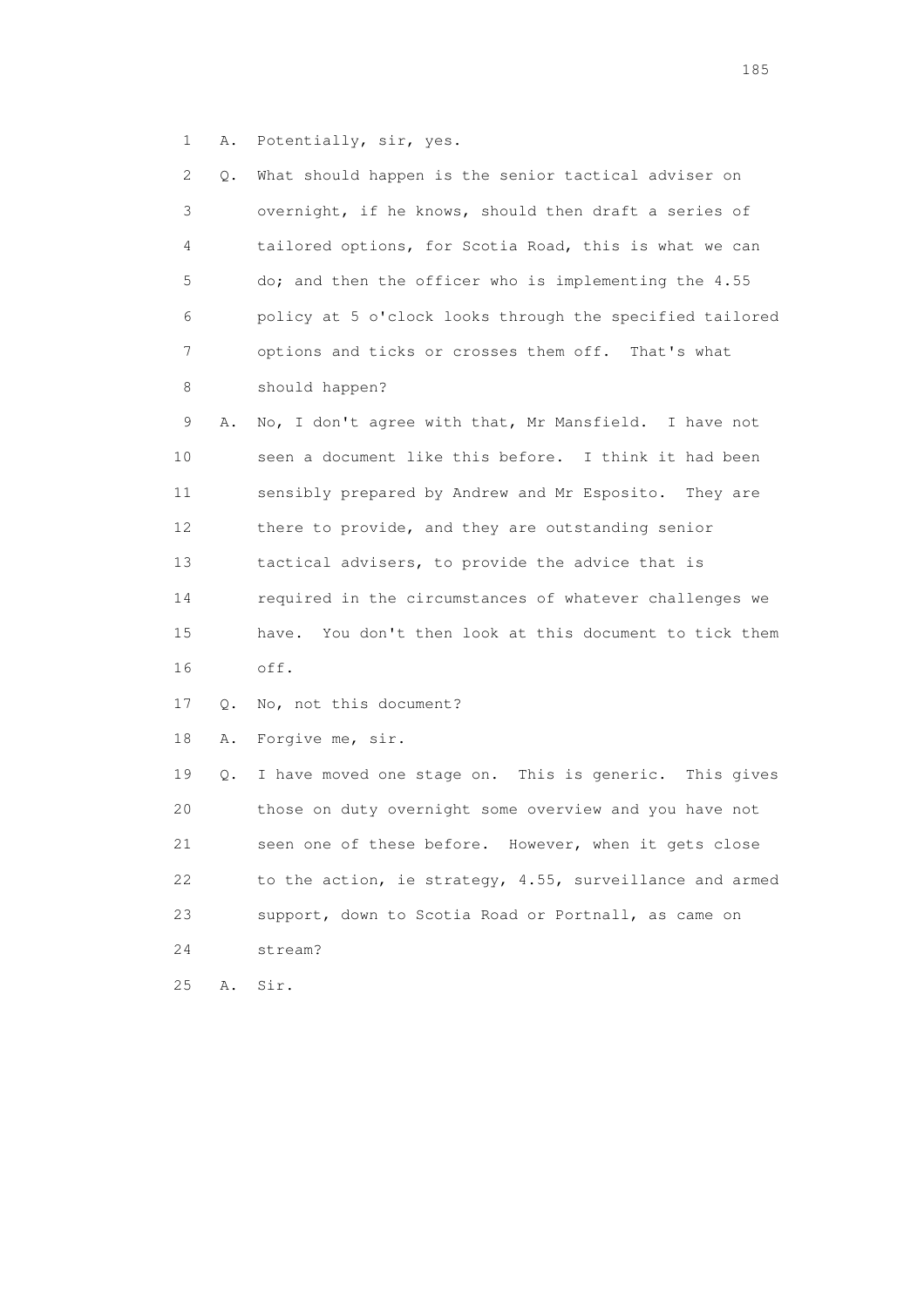1 Q. Right? At that point, what I suggest would normally 2 happen in a firearms operation, if the tactical adviser 3 knows about it, is they give oral advice as to what 4 tactics are open and they give written advice? 5 A. They certainly give oral advice. In the dynamic 6 situations, written advice can follow much later, sir. 7 Q. In which obviously the senior officer is then in 8 a position to decide which he is going to adopt and 9 which he is going to reject? 10 A. Yes, sir. Often that's just on that verbal explanation. 11 Q. Then it's noted up later. Did you know that that didn't 12 happen on this occasion during the night? 13 A. I wasn't there, sir. 14 SIR MICHAEL WRIGHT: Thank you. Yes, Mr Gibbs. 15 Questions from MR GIBBS 16 MR GIBBS: Sir, may I ask some questions about surveillance? 17 I represent the red and grey surveillance teams. 18 A. Sir. 19 Q. Can I keep it very simple. We know that when the man 20 came out of Scotia Road, he was described at one time as 21 being worth a second look? 22 A. Yes, sir. 23 Q. We know that he was later described as being a possible 24 or a good possible for Nettle Tip, which was the 25 codename given to Hussain Osman; yes?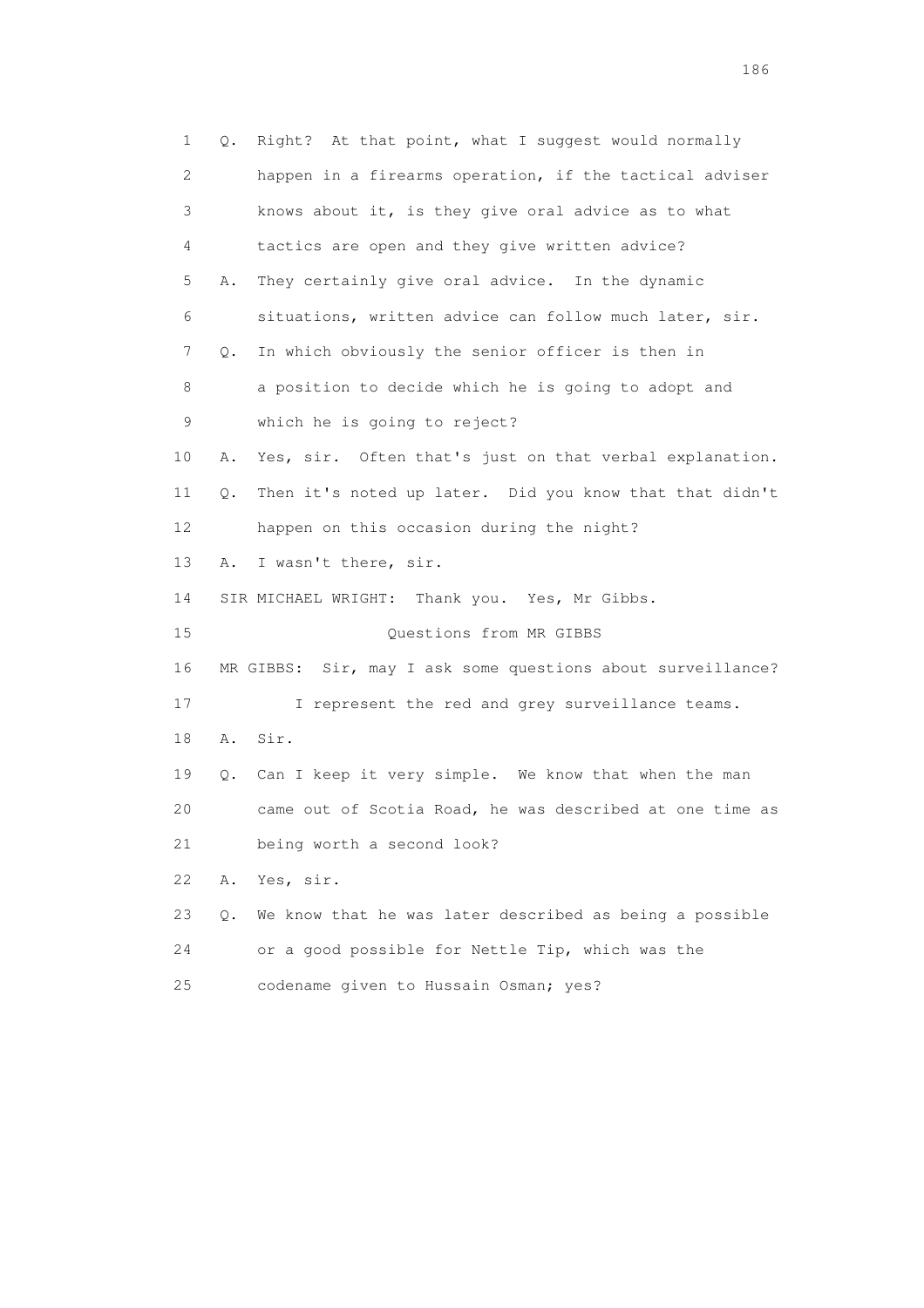1 A. Yes, sir.

| $\mathbf{2}^{\mathsf{I}}$ | О. | Did you hear both of those things: that is the "worth    |
|---------------------------|----|----------------------------------------------------------|
| 3                         |    | a second look" and the "possible" or the "good possible" |
| 4                         |    | in the control room?                                     |
| 5                         | Α. | No, sir. As I think I have explained, the person         |
| 6                         |    | listening is purely Pat to the surveillance channel.     |
| 7                         |    | SIR MICHAEL WRIGHT: He is using headphones.              |
| 8                         | Α. | He is using headphones, sir, yes.                        |
| 9                         |    | MR GIBBS: So you realised at some point that there was   |
| 10                        |    | a man who had come out at a particular time who was      |
| 11                        |    | being described as a possible?                           |
| 12                        | Α. | Yes, sir.                                                |
| 13                        | О. | Then you later got the impression that this man was      |
| 14                        |    | definitely not Nettle Tip?                               |
| 15                        | Α. | That's correct, sir, yes.                                |
| 16                        | Q. | You got that impression from something which Mr Esposito |
| 17                        |    | said?                                                    |
| 18                        | Α. | That's correct, yes.                                     |
| 19                        | Q. | Was he in contact with anyone on the ground?             |
| 20                        | Α. | Yes, sir, he was.                                        |
| 21                        | Q. | Who was that?                                            |
| 22                        | Α. | His tactical adviser on the ground, sir --               |
| 23                        | Q. | Is that someone we are calling Trojan 84?                |
| 24                        | Α. | I believe it will be, sir, but he would have to give     |
| 25                        |    | that, he would have to confirm that.                     |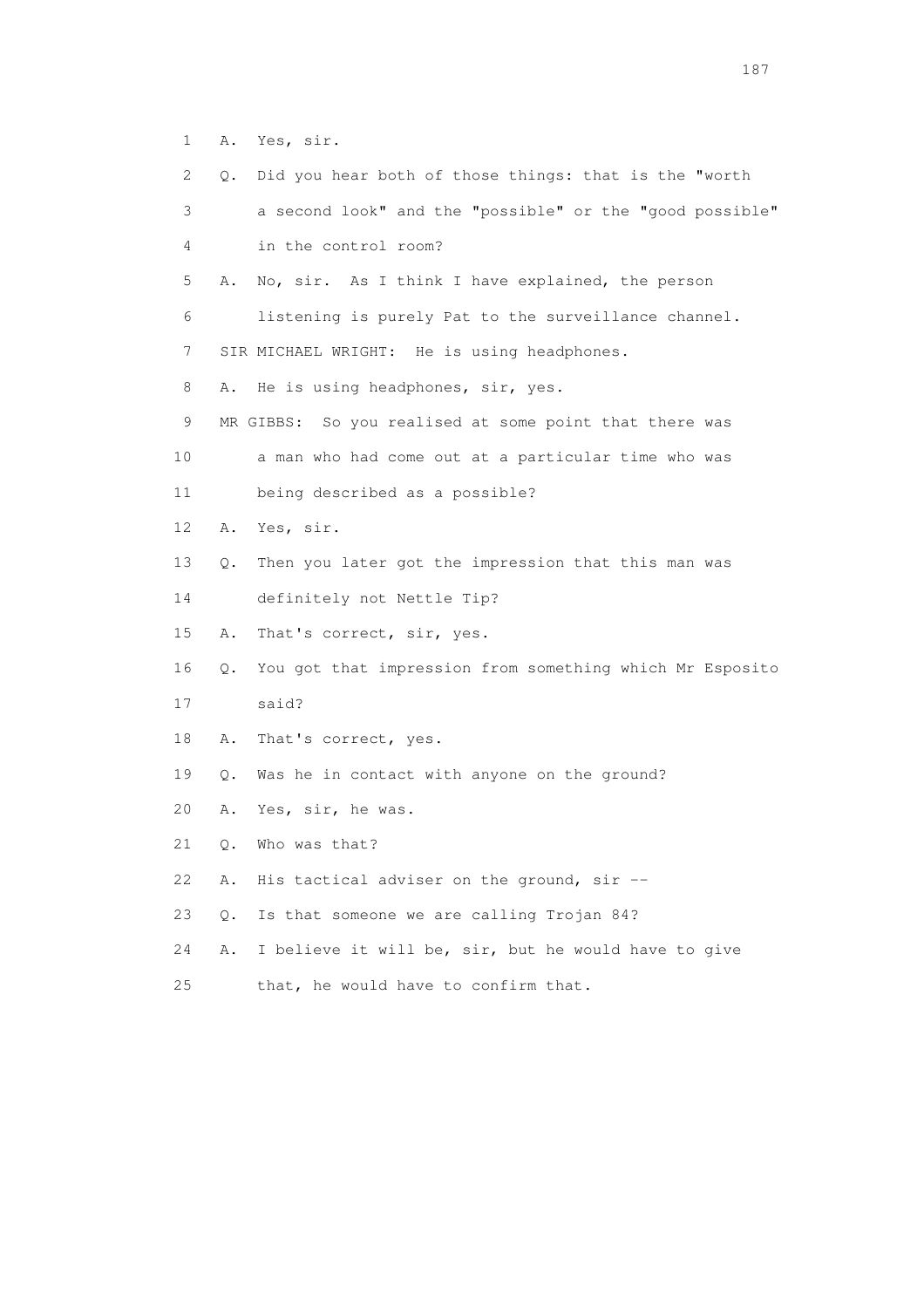- 1 Q. That person was the tactical adviser to Mr Purser?
- 2 A. That would be correct, sir, yes.
- 3 Q. Would they have been in the same car?
- 4 A. They would, sir, yes.
- 5 Q. Then later you realised, did you, that the surveillance 6 team were still following the man?
- 7 A. Yes, sir.
- 8 Q. And that they were still working on the basis that he 9 was a possible or something like that?
- 10 A. No, sir, that's not my understanding. It was that he 11 had come out of the address and it was possibly
- 12 Mr Osman, and then through Mr Esposito I was told it
- 13 wasn't. So through Pat, obviously it's three years ago, 14 but Pat must have been in agreement, otherwise he would
- 15 have said no, they are still saying it's him. You can't 16 use the non-armed officers.
- 17 SIR MICHAEL WRIGHT: How could Pat have a view on it? He 18 was merely the conduit, wasn't he?
- 19 A. No, sir, but Pat -- we are all in a very close area -- 20 Pat became aware that Dingemans was going and Dingemans 21 should have been in contact and I know was with the 22 surveillance team leader to go and try and stop the 23 person when he got off the bus.
- 24 SIR MICHAEL WRIGHT: Sorry, it may be my fault. I thought 25 you said, and I'm reading the script: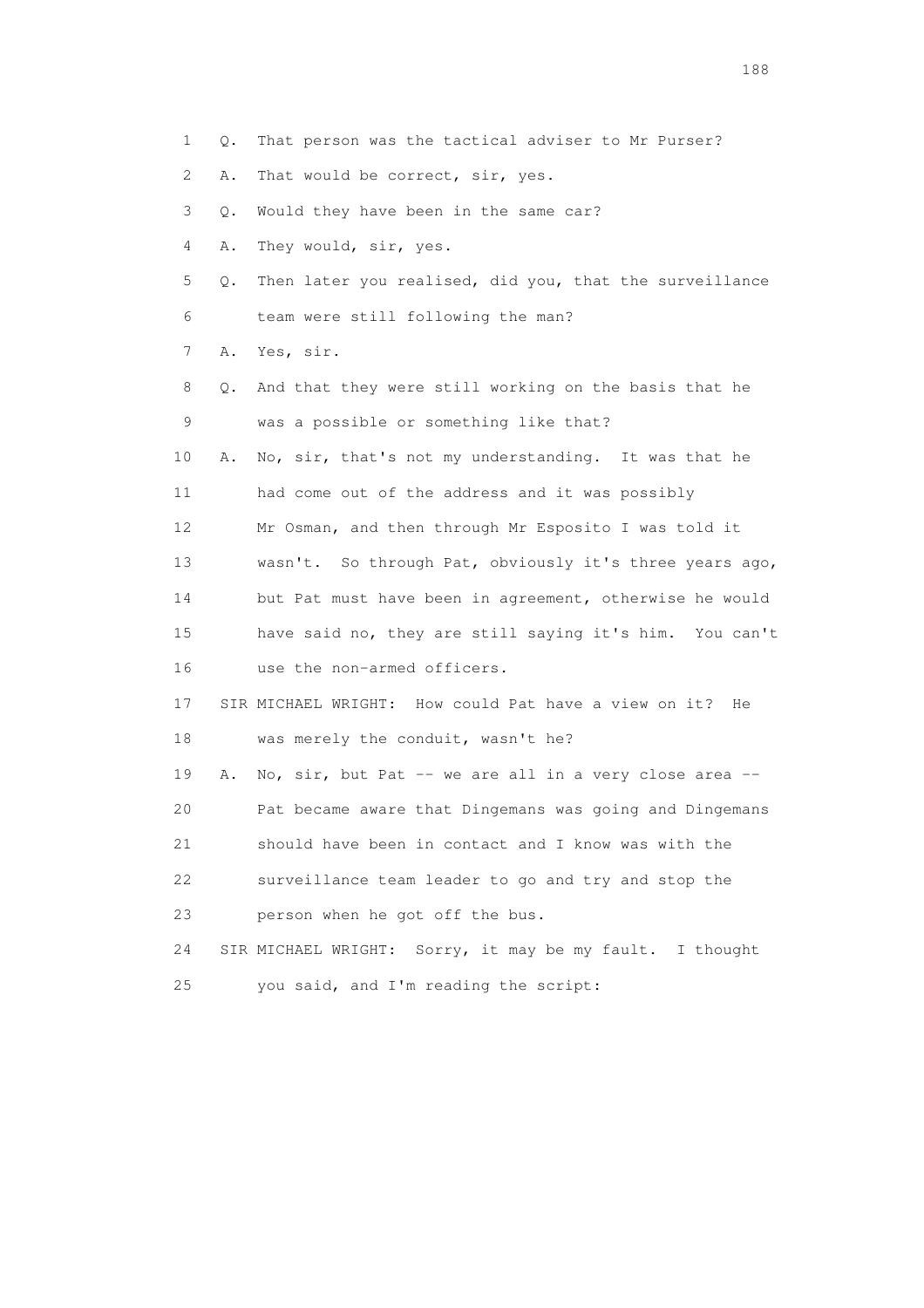1 "It was that he had come out of the address and it 2 was possibly Mr Osman, and then through Mr Esposito I 3 was told it wasn't. So through Pat... Pat must have 4 been in agreement..." 5 How could Pat have been in agreement? He didn't 6 have the faintest idea. 7 A. If I could explain, sir, Pat is there, so if, for any 8 reason, the subject is then still believed to be 9 Mr Osman. 10 SIR MICHAEL WRIGHT: Pat wouldn't have a view about it one 11 way or the other, would he? 12 A. He is listening to the surveillance channel. 13 SIR MICHAEL WRIGHT: No, but all he is doing is he is 14 repeating what he is being told. 15 A. Yes, but I am probably making this very badly, but the 16 point is that I am sure Pat would have made me aware if, 17 and others in the room, we had actually been told some 18 wrong information by Mr Esposito. 19 SIR MICHAEL WRIGHT: How would Pat know? 20 A. We are all there, sir. You can hear what's happening 21 quite clearly. 22 SIR MICHAEL WRIGHT: All right. 23 MR GIBBS: It may be that the best thing would be for us 24 simply to ask Pat. 25 A. I think so, sir, yes.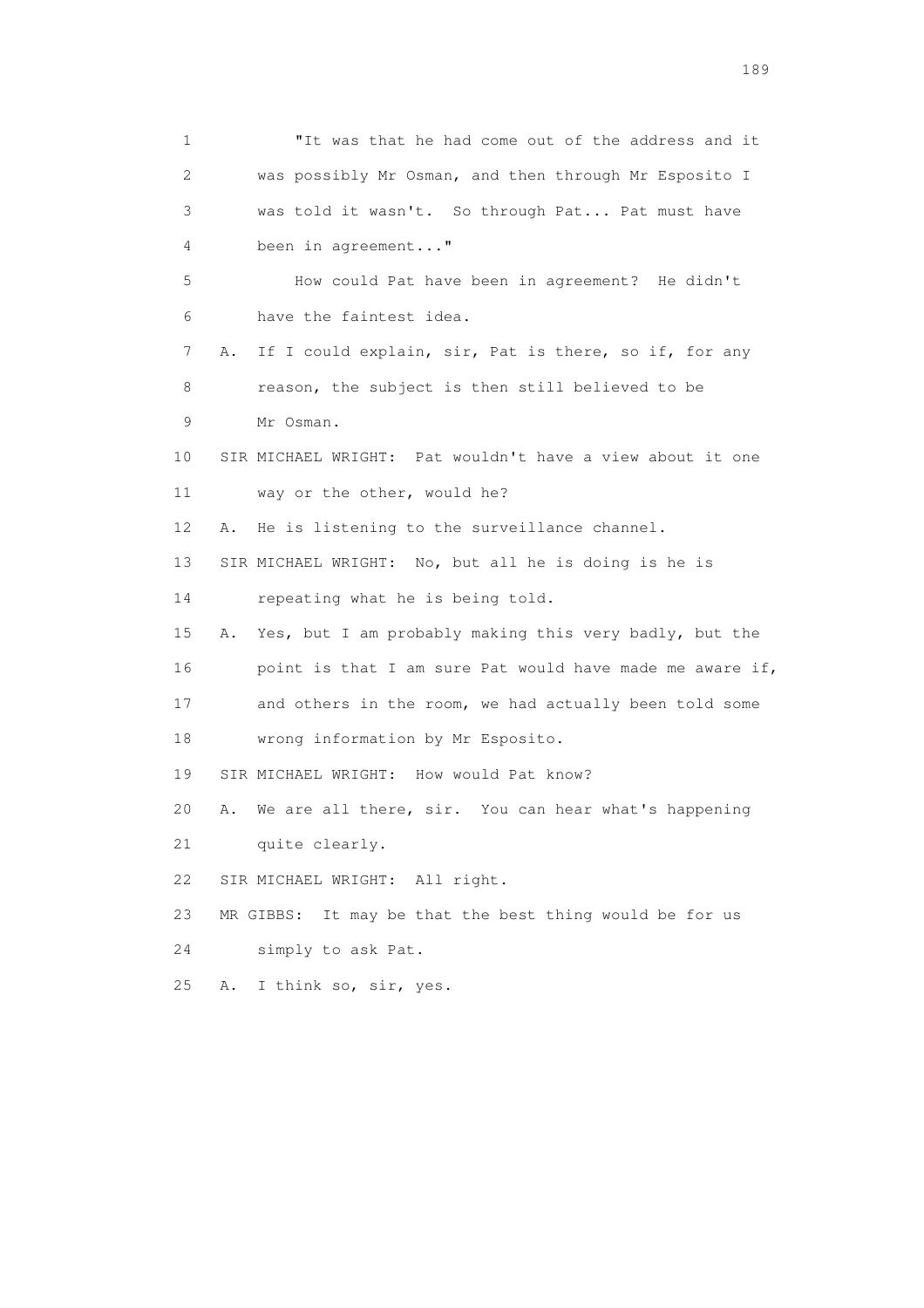- 1 Q. And he will know, won't he?
- 2 A. Yes, sir, I agree.

| 3  | Q. | As you described it, unless I have got it wrong, he has  |
|----|----|----------------------------------------------------------|
| 4  |    | his headphones on and he is not listening to what        |
| 5  |    | Mr Esposito is saying?                                   |
| 6  | Α. | No, sir, but I am standing right in the middle, I think  |
| 7  |    | I have shown you where I am, and it was my belief that   |
| 8  |    | Pat was aware.                                           |
| 9  | Q. | I see. You had the advantage of knowing both what Pat    |
| 10 |    | was saying and what Mr Esposito was saying?              |
| 11 | Α. | I would agree with that, sir, yes.                       |
| 12 | Q. | Then at some later time you ask for a percentage         |
| 13 |    | identification. You ask Pat to pass that message on?     |
| 14 | Α. | I did, sir, yes.                                         |
| 15 | Q. | You asked more than once?                                |
| 16 | Α. | A couple of times, I think, sir, maybe even three.       |
| 17 | Q. | But you were never given a percentage?                   |
| 18 | Α. | No, and I understand that's very difficult.              |
| 19 | Q. | Then you believed from what Pat said to you that this    |
| 20 |    | was Osman?                                               |
| 21 | Α. | Yes, sir.                                                |
| 22 | Q. | Did he say words to the effect of "they think it's him"? |
| 23 | Α. | My recollection is, sir, and it is three years ago, Pat  |
| 24 |    | said, "They are saying it's him", but I think I have     |
| 25 |    | already explained, I was somewhat cautious because of    |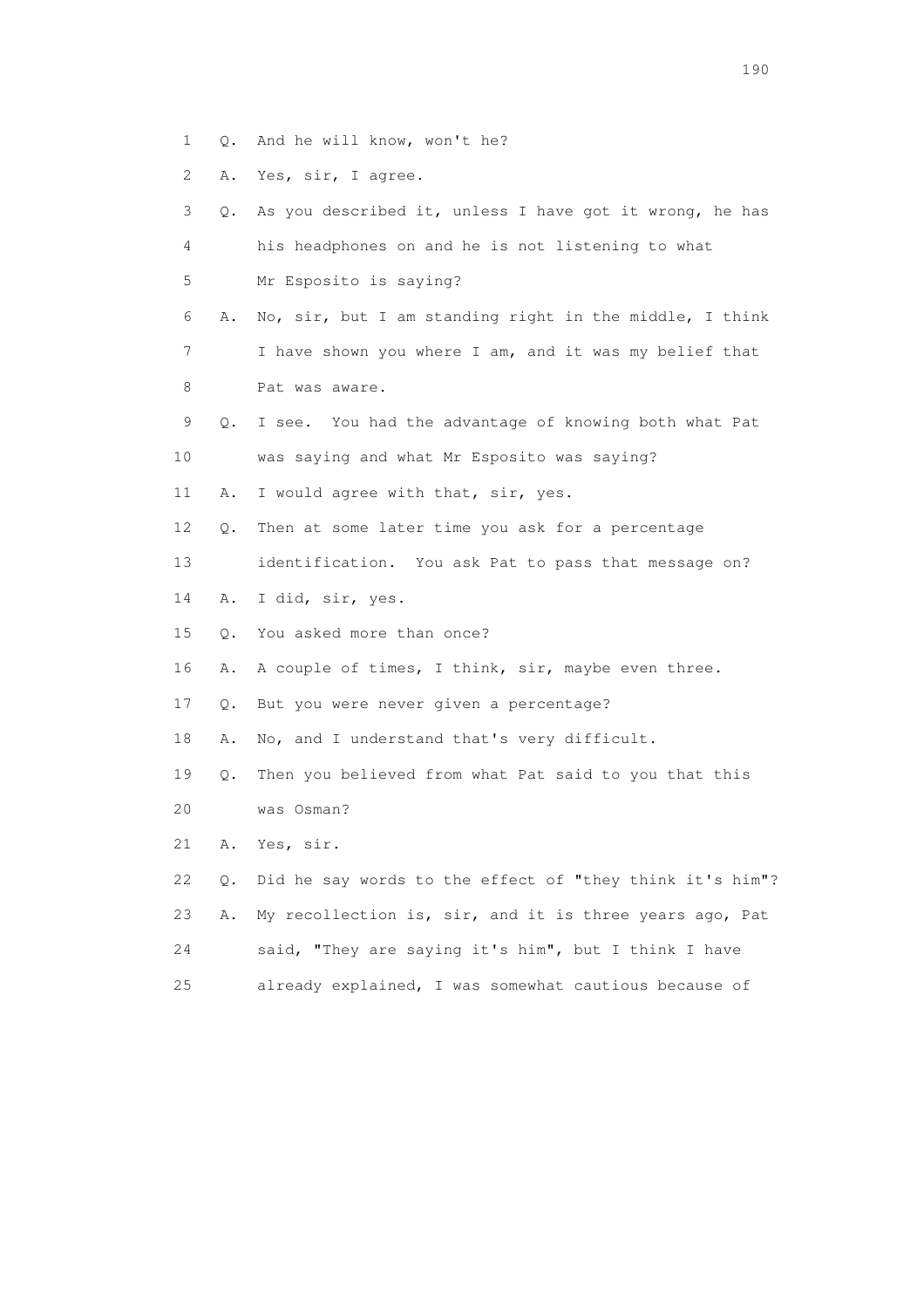1 the first morning of an operation and how difficult that 2 would be.

 3 Q. Could you just explain in surveillance terms what the 4 significance of it being the first morning is? 5 A. Well, people have got to orientate their way around the 6 actual location, very challenging in that area anyway 7 for the surveillance team because of compromise. It's 8 an area where police officers are often identified in 9 plain clothes, both armed response vehicles and 10 surveillance teams, so it's particularly difficult in 11 that area to remain covert for a long period of time. 12 Additionally for the surveillance team, it's the 13 first morning of an operation, it's not something they 14 have been doing for many days so they become familiar 15 with the people involved who they are following. That 16 first identification is really challenging, and I think 17 that sums it up, sir, really, very difficult. 18 O. You took all that into account? 19 A. Yes, sir. 20 Q. But your impression was, if I have understood your 21 evidence right, from what Pat said, and I think you told 22 the learned Coroner this before lunch, that you were 23 getting the impression that this was a good likeness? 24 A. There are three terms we now use, "positive", "possible"

25 and "negative", and I would have summed it now as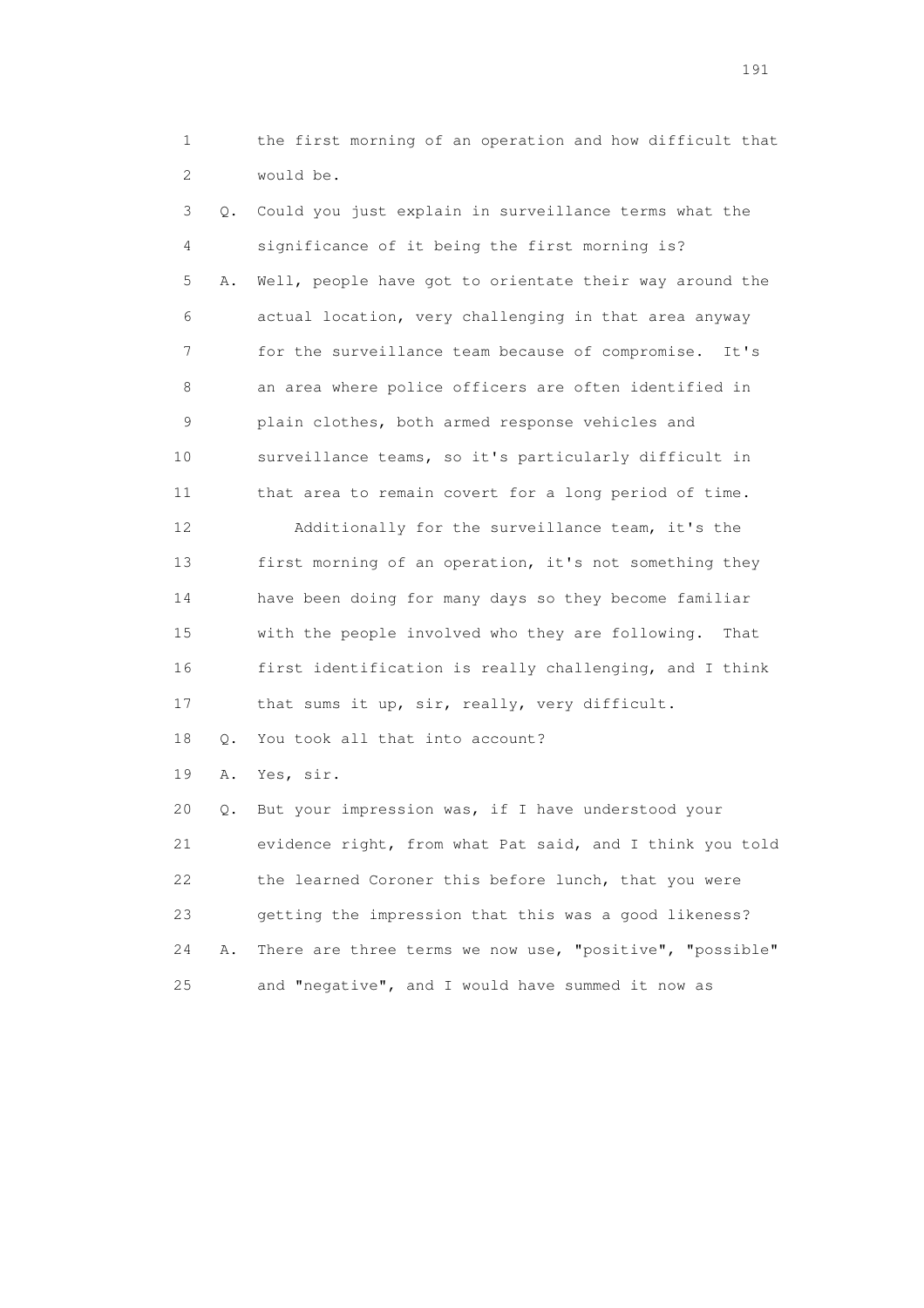1 a possible. That was my personal view.

 2 Q. Can I ask you what your understanding of the plan was? 3 Was the plan that, if someone came out and was 4 definitely not one of the subjects, then he or she might 5 be stopped and spoken to by Mr Dingemans' team? 6 A. Subject to Commander Dick's instructions, sir. 7 Q. Of course. And that if somebody came out and he was 8 definitely one of the subjects, if he was definitely one 9 of the suicide bombers, then he would be stopped by the 10 serious(sic) firearms officer team? 11 A. Can I just say, a likeness or above, at that stage to 12 say definitely, I think is extremely ambitious. 13 Q. Thank you. That in fact was my third question. If 14 someone came out who was a possible or a likeness for 15 a man who the day before had tried to murder a lot of 16 people on the Underground system, would he have been 17 stopped by an SFO team? 18 A. Yes, sir, he would. 19 Q. In terms of information which is coming into the control 20 room, am I right in thinking that there is an important 21 distinction to be drawn between the raw information from 22 those who are on the ground, and conclusions which may 23 be drawn from that information? 24 A. I think I follow, sir, yes. 25 Q. So that a surveillance officer on the ground may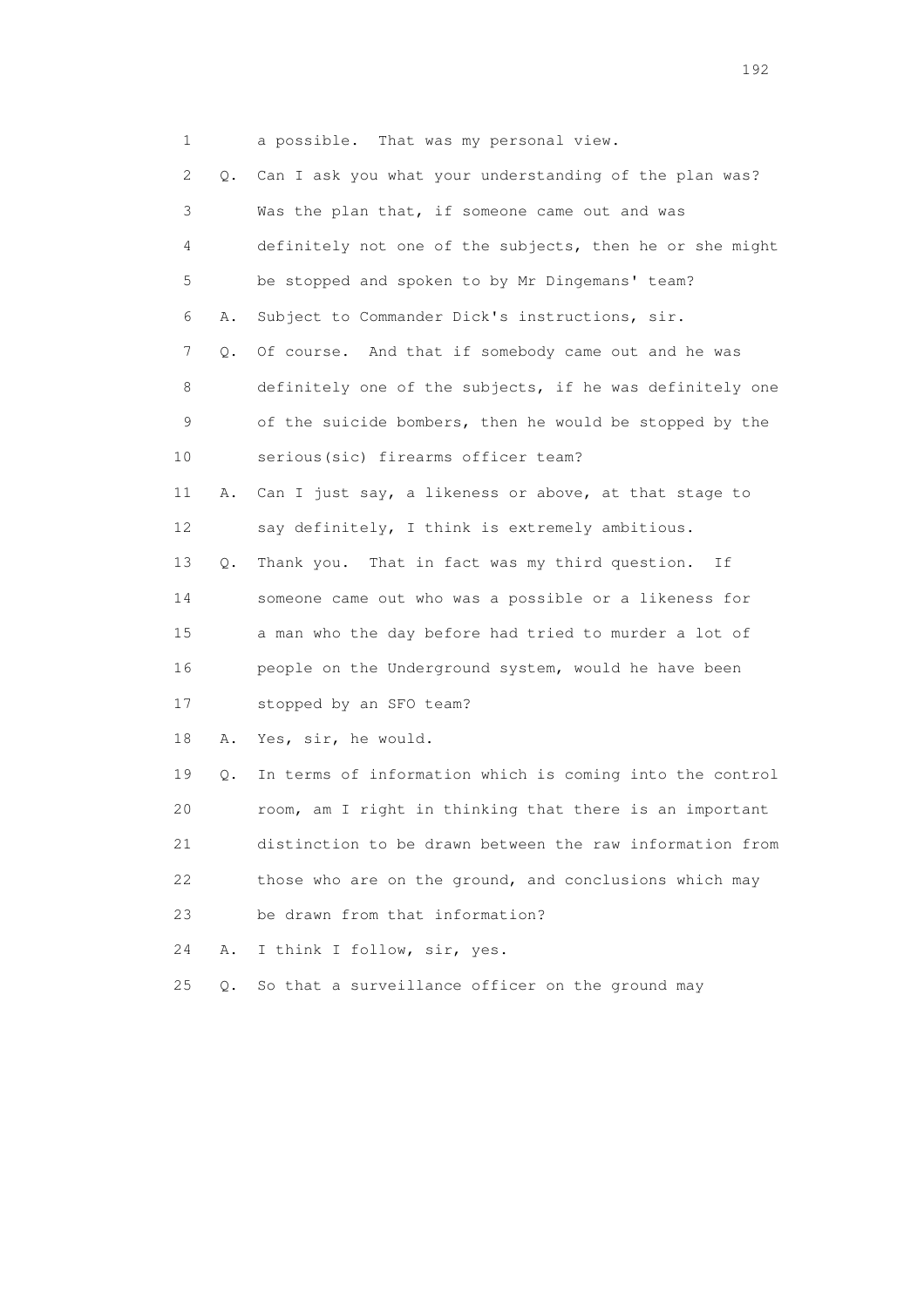| 1  | describe what a person is wearing or what he looks like,      |
|----|---------------------------------------------------------------|
| 2  | or what he is doing, and the control room may draw            |
| 3  | conclusions from that description?                            |
| 4  | That's possible, sir.<br>Α.                                   |
| 5  | In drawing conclusions, the control room will have<br>Q.      |
| 6  | access to other sources of information?                       |
| 7  | Yes, sir.<br>Α.                                               |
| 8  | It may be from more than one surveillance team?<br>Q.         |
| 9  | Yes, indeed, sir.<br>Α.                                       |
| 10 | It may be from technical support in the forward<br>Q.         |
| 11 | intelligence cell in the next door room?                      |
| 12 | Yes, sir.<br>Α.                                               |
| 13 | It may be from other officers or intelligence which has<br>О. |
| 14 | already been received?                                        |
| 15 | From various sources, sir.<br>Α.                              |
| 16 | So there is a distinction to be drawn between those who<br>Q. |
| 17 | provide raw information and those who draw conclusions        |
| 18 | from it?                                                      |
| 19 | Yes, sir.<br>Α.                                               |
| 20 | Thank you very much.<br>MR GIBBS:                             |
| 21 | SIR MICHAEL WRIGHT: Thank you, Mr Gibbs. Mr Stern.            |
| 22 | Questions from MR STERN                                       |
| 23 | Mr Boutcher, I think you had an opportunity of<br>MR STERN:   |
| 24 | seeing the London Underground CCTV clips of the               |
| 25 | terrorists of 21 July?                                        |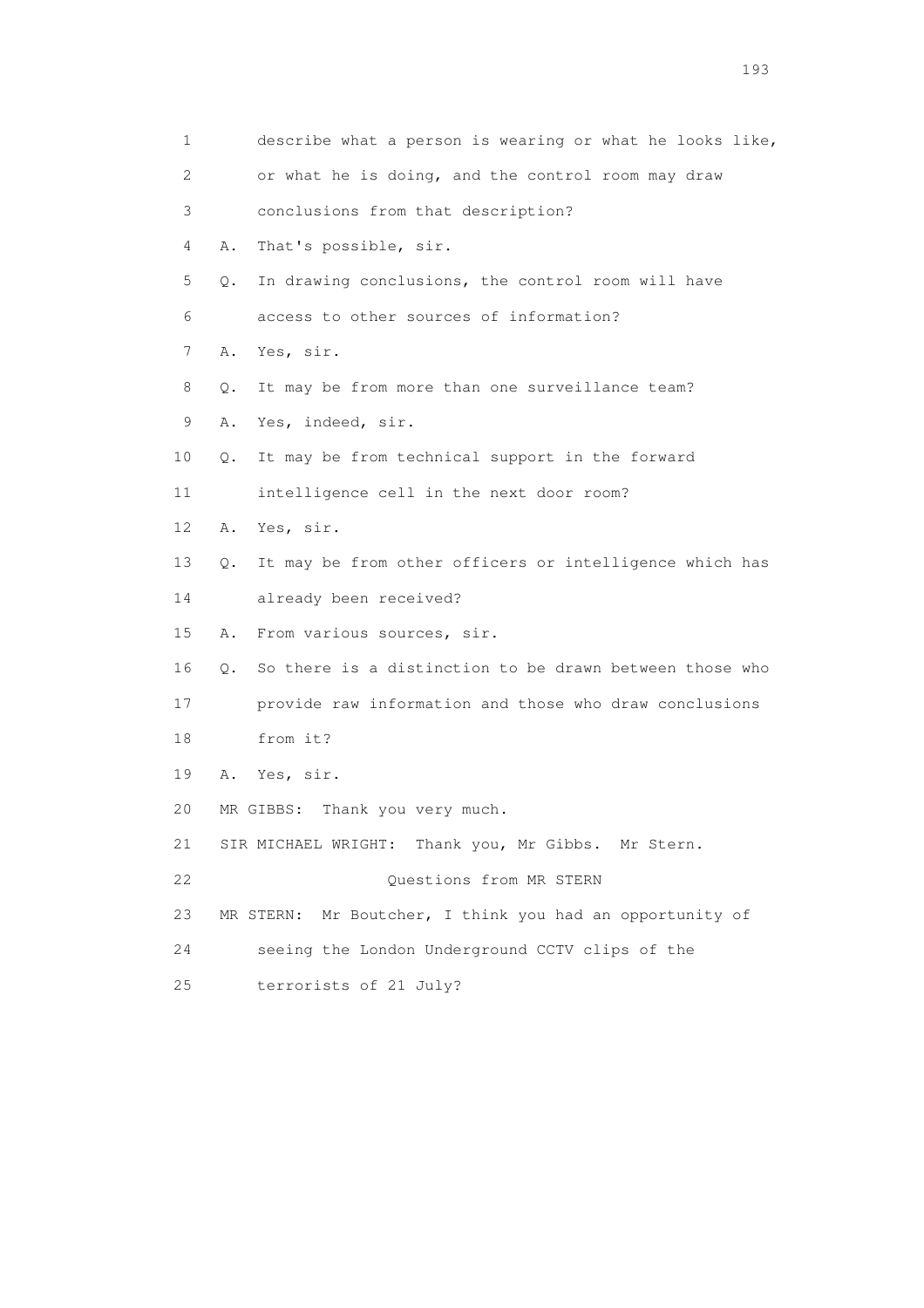1 A. I have seen those, sir, yes.

| $\mathbf{2}^{\mathsf{I}}$ | 0. | They were caught on CCTV on their way to wreak the       |
|---------------------------|----|----------------------------------------------------------|
| 3                         |    | devastation and death to those on the Underground?       |
| 4                         | Α. | Yes, sir.                                                |
| 5                         | Q. | Looking at those clips, were there any clues in their    |
| 6                         |    | behaviour in those individuals that they were to act in  |
| 7                         |    | the way that they intended?                              |
| 8                         | Α. | None whatsoever, sir, in fact the opposite.              |
| 9                         | Q. | What do you mean, the opposite?                          |
| 10                        | Α. | They all seemed very relaxed. The only information I     |
| 11                        |    | had ever previously read about suicide operatives was    |
| 12 <sup>°</sup>           |    | signals like sweating a lot, nervous, but those four men |
| 13                        |    | seemed very relaxed as they walked to conduct those      |
| 14                        |    | atrocities.                                              |
| 15                        | Q. | Was there any way of distinguishing those four           |
| 16                        |    | individuals from the normal members of the public who    |
| 17                        |    | were using the London Transport system perfectly         |
| 18                        |    | legitimately that day?                                   |
| 19                        | Α. | Absolutely none whatsoever, sir, no.                     |
| 20                        |    | MR STERN:<br>Thank you.                                  |
| 21                        |    | SIR MICHAEL WRIGHT:<br>Thank you. Ms Leek.               |
| 22                        |    | Sir, before I ask questions, I wonder if my<br>MS LEEK:  |
| 23                        |    | learned friend, Mr Mansfield, might identify those       |
| 24                        |    | operatives whom he says refused to take the ammunition   |
| 25                        |    | with them on the day, because he put to this officer     |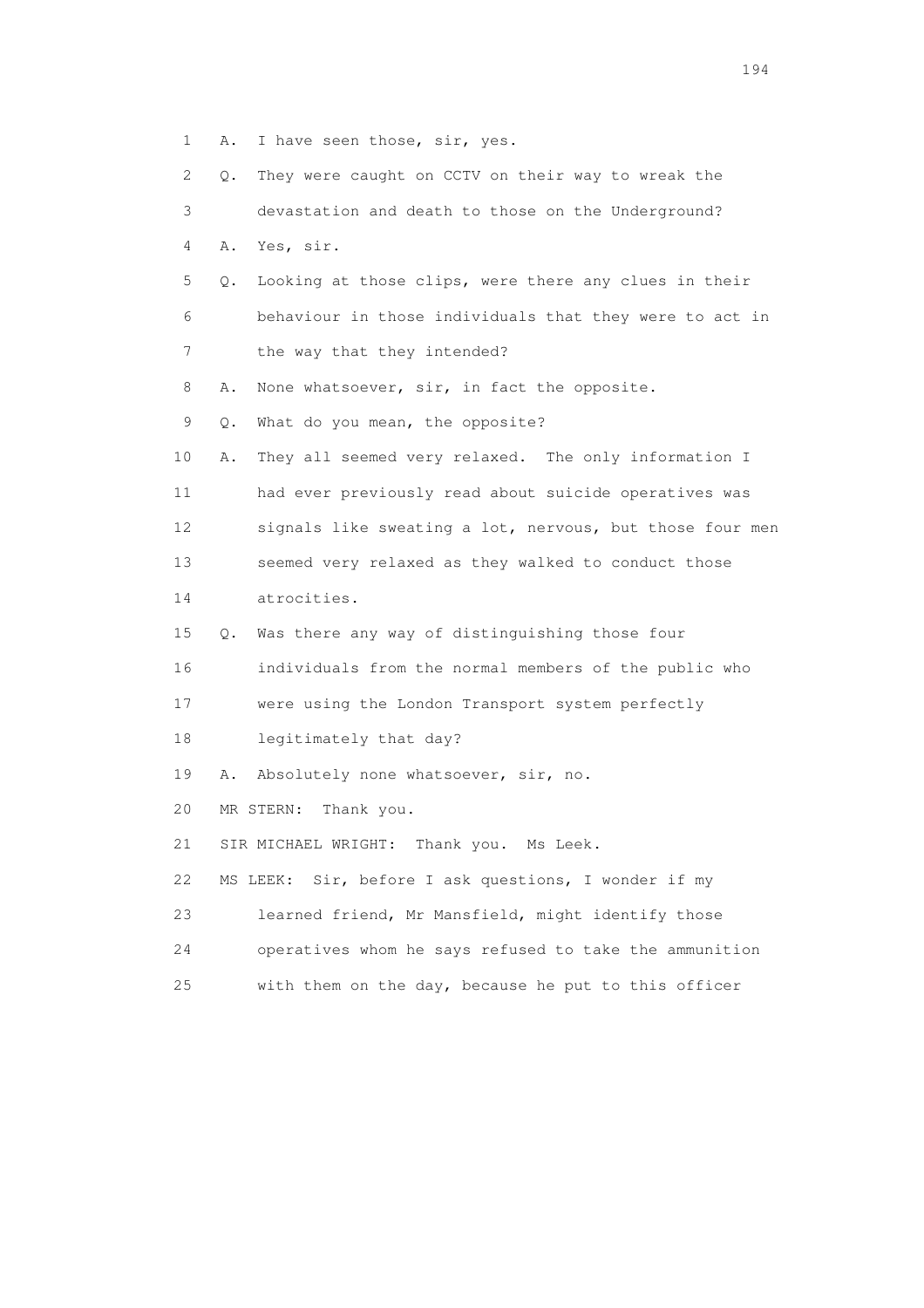1 that some of the officers refused to take that 2 ammunition, and so far as I am aware, none of the 3 officers did in fact refuse. 4 SIR MICHAEL WRIGHT: Can you help? 5 MR MANSFIELD: Yes, we are doing a trawl. I have been asked 6 to do that. I distinctly remember one officer, Delta 4 7 we've come up with at the moment, but I will -- 8 SIR MICHAEL WRIGHT: You have heard the request. No doubt 9 it can be dealt with in due course. Yes, Ms Leek. 10 Questions from MS LEEK 11 MS LEEK: Thank you, sir. 12 Mr Boutcher, I ask questions on behalf of CO19 13 officers who are separately represented, including 14 Andrew, Inspector ZAJ and Trojan 84, and the remaining 15 CO19 officers on the ground who are not represented by 16 Mr Stern. 17 I just have a few questions for you. As 18 I understand it, you don't have an independent log of 19 timings or a contemporaneous log of timings of matters 20 that were happening between 9.30 and 10 o'clock? 21 A. No, I don't. 22 Q. Neither were you on the phone to any of the officers on 23 the ground, Silver and Trojan 84? 24 A. That's correct. 25 Q. So you are unable to say exactly where they were when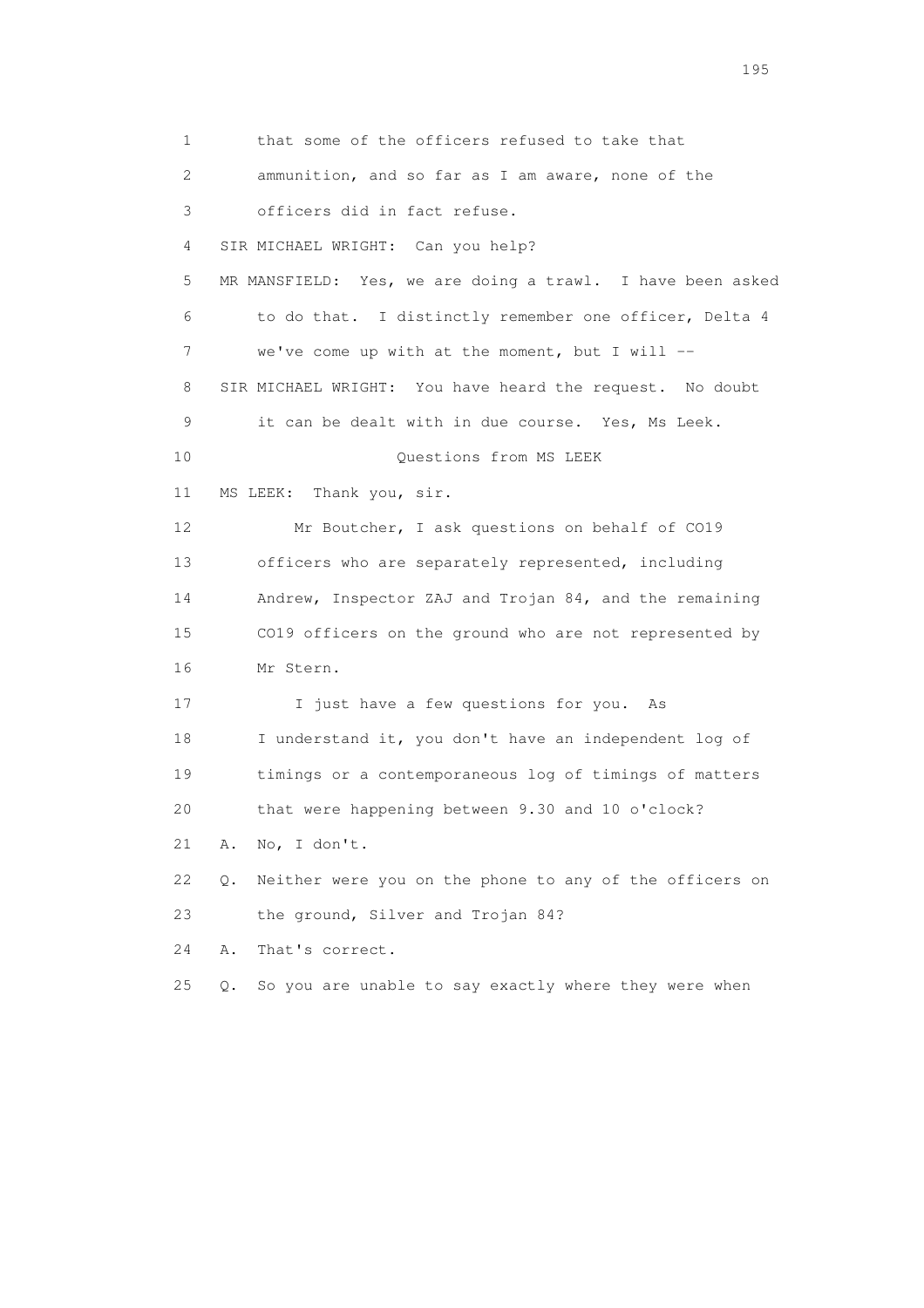| 1               |       | orders were given to get behind the bus and when orders     |
|-----------------|-------|-------------------------------------------------------------|
| 2               |       | were given to stop Mr de Menezes getting on the tube?       |
| 3               | Α.    | That's correct, yes.                                        |
| 4               | $Q$ . | That evidence will have to come from other people?          |
| 5               | Α.    | Indeed, yes.                                                |
| 6               | Q.    | Because certain timings have been put to you, and I want    |
| 7               |       | to get it absolutely straight: those aren't your            |
| 8               |       | recollections of timings; we have to listen to what         |
| 9               |       | other people say about that?                                |
| 10              | Α.    | Yes, that's correct.                                        |
| 11              | Q.    | As far as briefings are concerned, you have said that       |
| 12 <sup>°</sup> |       | you didn't think that the various suspects would be         |
| 13              |       | likely to be at the addresses that had been ascertained?    |
| 14              | Α.    | It was my view that it was unlikely that they would be      |
| 15              |       | at obvious addresses.                                       |
| 16              |       | Q. You would accept, however, that it's extremely important |
| 17              |       | that officers on the ground are told that these             |
| 18              |       | individuals may well be at the addresses?                   |
| 19              | Α.    | I absolutely agree. There are three levels in my            |
| 20              |       | thinking: firstly that they would have gone to              |
| 21              |       | an address that we would find challenging to identify;      |
| 22              |       | secondly, to reorganise and attack us; secondly(sic),       |
| 23              |       | that they may simply have fled out of panic because         |
| 24              |       | their aims had not been achieved; or thirdly, indeed        |
| 25              |       | they could, there was a possibility that they could have    |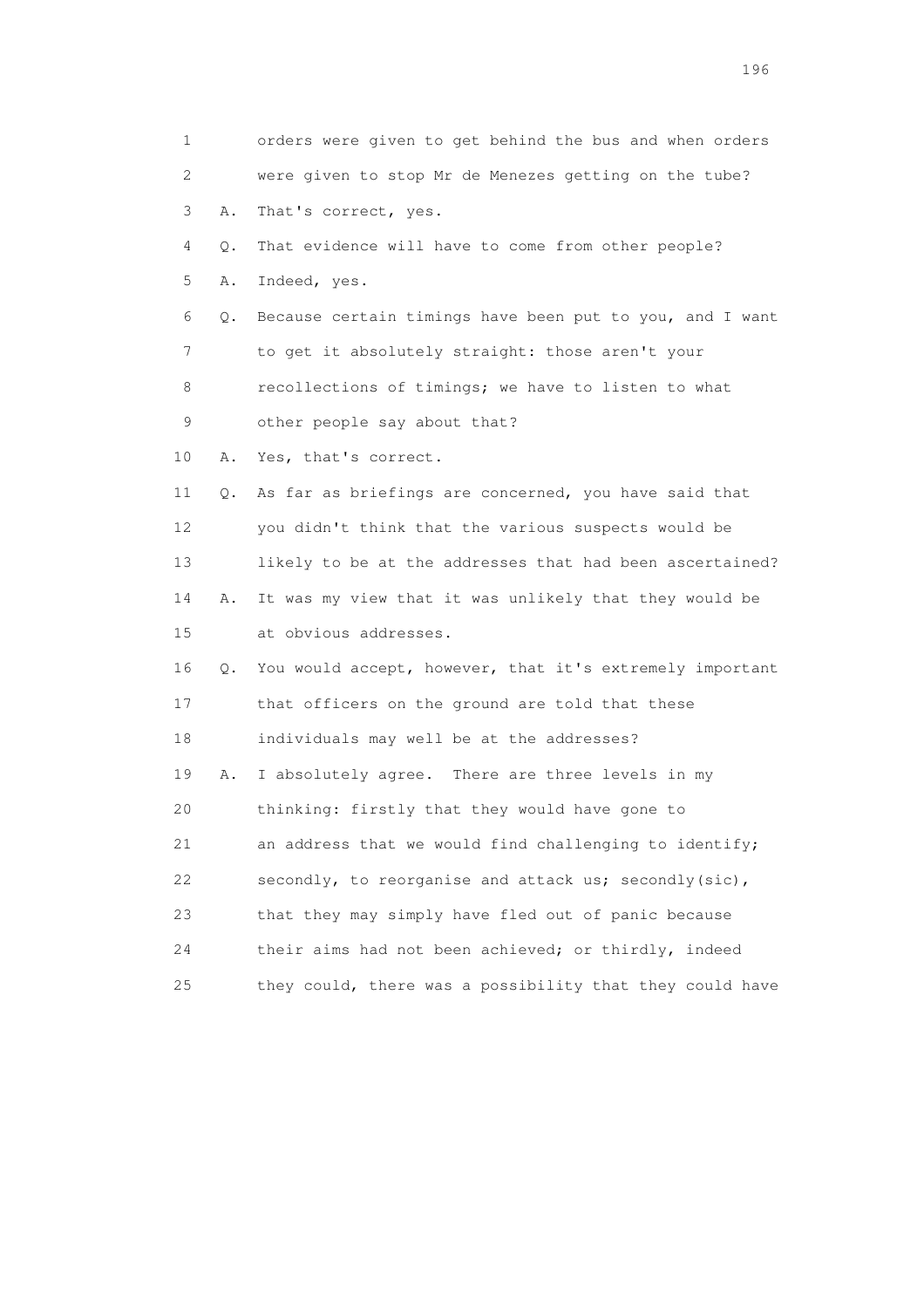1 been back to, if you like, known address, footprint 2 addresses, to wait for some sort of police activity and 3 to do an atrocity there. 4 SIR MICHAEL WRIGHT: That's the Madrid scenario, isn't it, 5 or something very like it? 6 A. Not quite, sir. Madrid they were found through 7 enquiries and compromised, and then they actually seemed 8 to change their intentions. The indications of Madrid 9 were that they were going to conduct further attacks 10 because of the materials that were found there, but then 11 decided to conduct that suicide bombing as the police 12 entered. 13 MS LEEK: So what we are saying is that it is in fact 14 extremely important that officers on the ground, 15 particularly in a novel situation as this was, are fully 16 prepared for what they might have to confront. 17 A. That's absolutely correct, and have a very full briefing 18 with regards to everything that's known. 19 Q. It's also important for them to be told that they have 20 to trust the information that's come in from the control 21 room, from the command team? 22 A. Yes. 23 Q. Because they will not be in possession of the totality 24 of the information? 25 A. No, I mean, they listen to the surveillance channels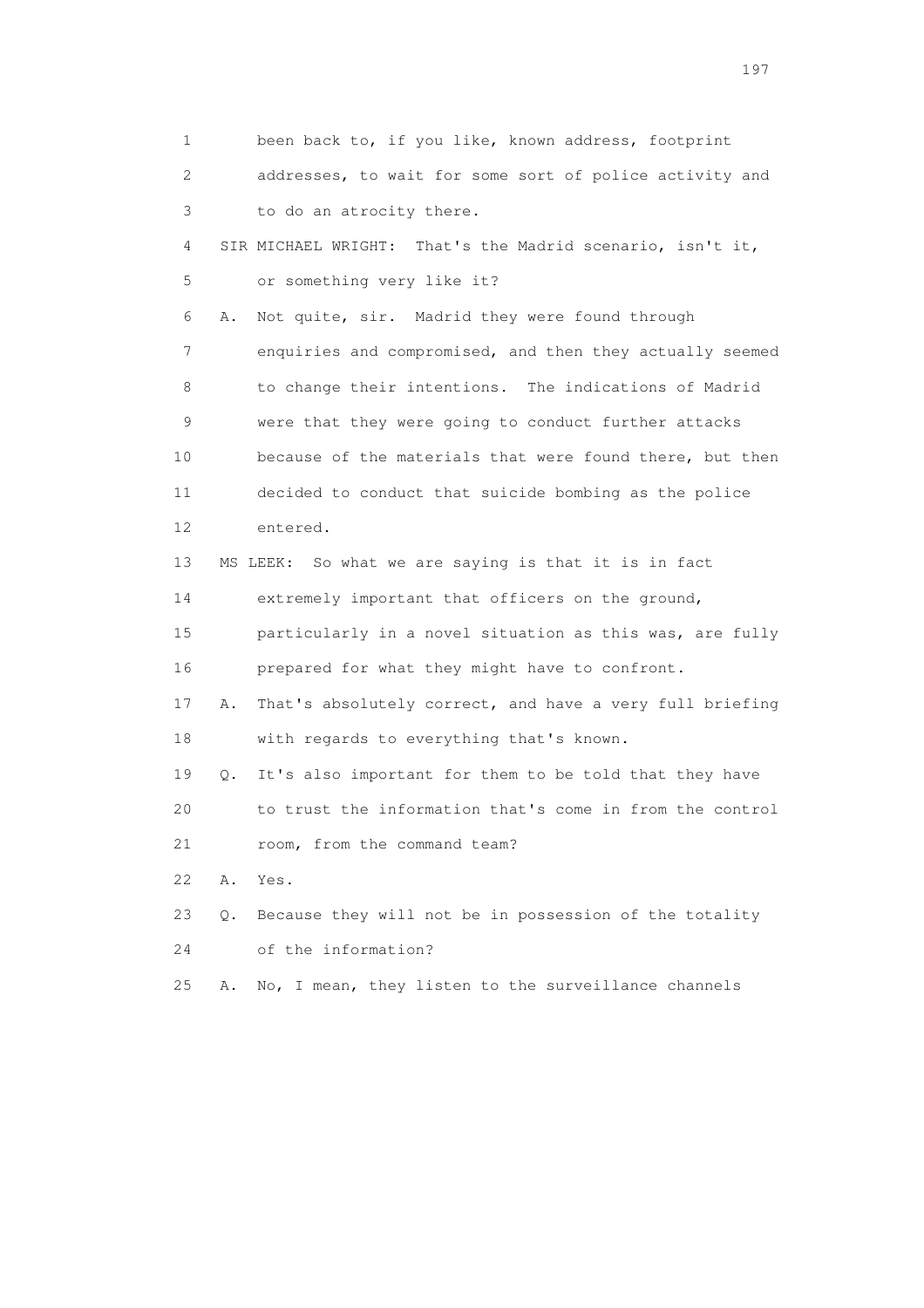- 1 obviously but yes, that's fair.
- 2 Q. That's particularly important of course for the firearms 3 officers, that they are told: you have to trust what's 4 coming from on high. 5 A. Yes, we tell them everything that they need to know, 6 certainly. 7 Q. As far as identification is concerned, various questions 8 have been asked about identifying Osman, identifying the 9 man. In fact he was being referred to by a codename 10 over these surveillance channels; is that right? 11 A. Yeah, the codename was Nettle Tip. 12 Q. And the codename for one of the other suspects was Omar? 13 A. No, that's the name, ma'am. 14 Q. Sorry, it was Regal Wave. Of course the other suspect, 15 Omar, the codename was Regal Wave? 16 A. That's correct. 17 Q. So individual officers then had to translate what they 18 were hearing into which suspect it was? 19 A. Yes, that's correct. 20 Q. You were also asked about the number of vehicles that 21 were available in the vicinity. Did you know at any 22 stage how many vehicles were around? 23 A. I had had a discussion with Andrew and effectively there 24 are six SFO teams that -- or that had been made into 25 four.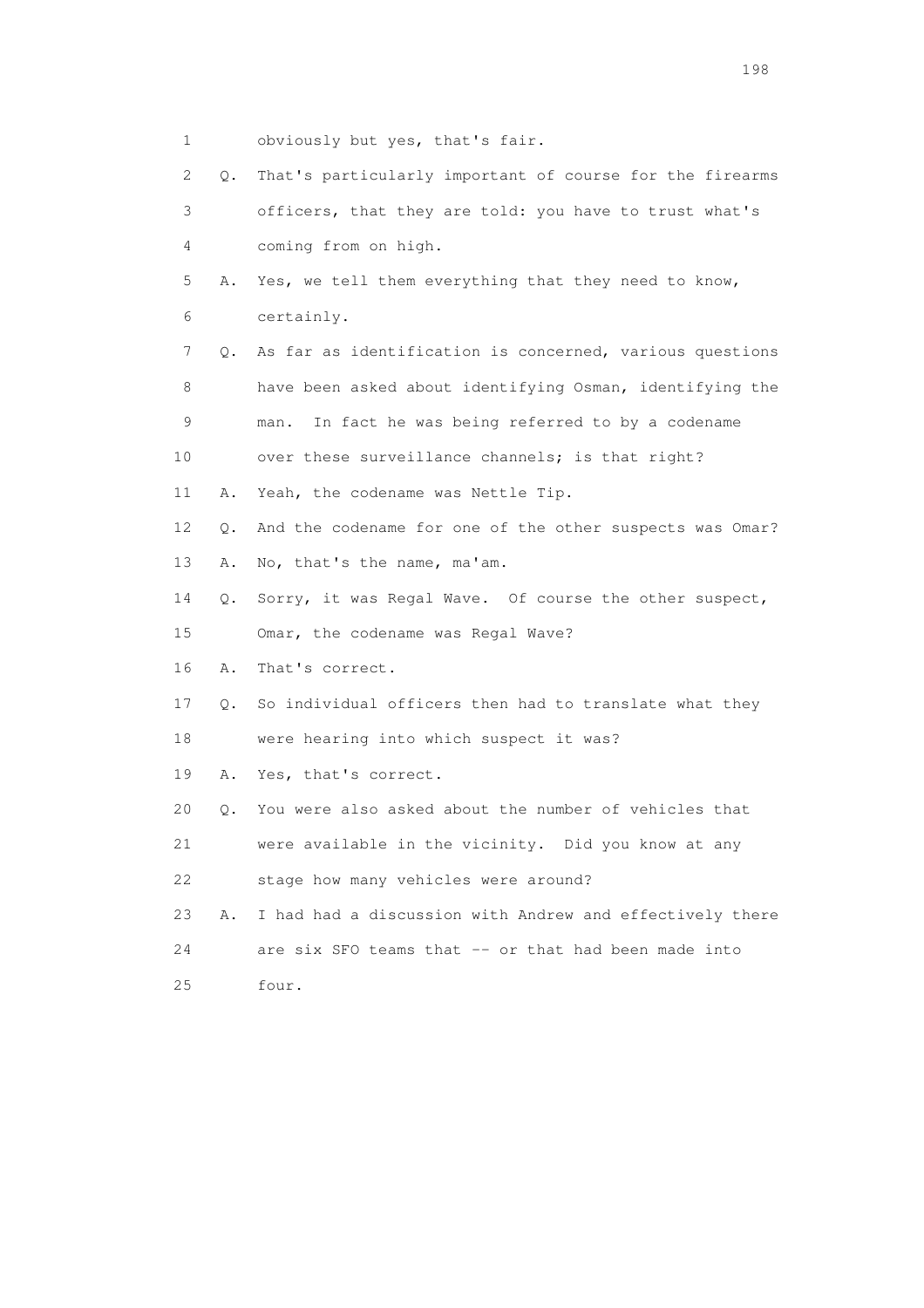| 1  | Q. | I want to stop you when you talk about six SFO teams.    |
|----|----|----------------------------------------------------------|
| 2  |    | Are you talking about teams or are you talking about     |
| 3  |    | vehicles?                                                |
| 4  | Α. | I am talking about teams, the coloured teams, and they   |
| 5  |    | had enhanced those teams into four teams with annual     |
| 6  |    | leave and because of the threats we faced, Andrew and    |
| 7  |    | I believe Mr Esposito had presented four teams able to   |
| 8  |    | deal with the challenges that obviously we faced.        |
| 9  | Q. | But as far as vehicles were concerned, were you aware of |
| 10 |    | the number of vehicles that deployed to the vicinity of  |
| 11 |    | Scotia Road? If not, say so.                             |
| 12 | Α. | My understanding, there would be around four, five       |
| 13 |    | vehicles in that team.                                   |
| 14 | Q. | We will hear from somebody who did know exactly how      |
| 15 |    | many. You were not, as I understand it, privy to         |
| 16 |    | conversations between Trojan 80 and Trojan 84 as to the  |
| 17 |    | precise location of where the vehicles were?             |
| 18 | Α. | No, and I didn't need to be.                             |
| 19 |    | SIR MICHAEL WRIGHT: Can I just interrupt you a moment,   |
| 20 |    | Ms Leek, there is a couple of questions: one I think we  |
| 21 |    | have been told the answer to but I'll confirm it.        |
| 22 |    | Once the surveillance or the firearms teams for that     |
| 23 |    | matter had gone down the escalator, they were out of     |
| 24 |    | communication?                                           |
| 25 | Α. | Yes, sir.                                                |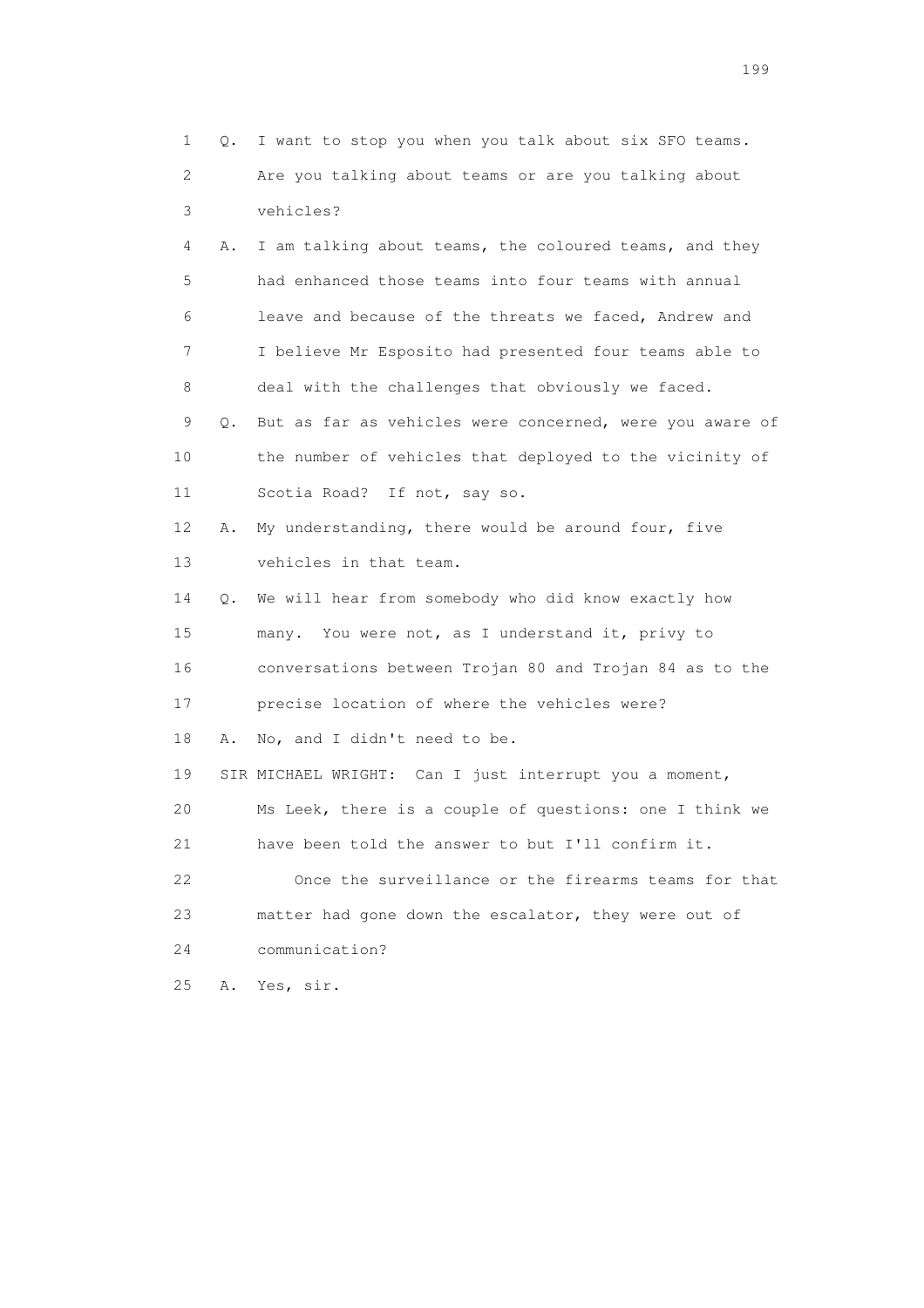1 SIR MICHAEL WRIGHT: There was no radio or mobile telephone 2 link that could be established? 3 A. Nothing worked at the time, sir, we have addressed that 4 now but nothing at the time. 5 SIR MICHAEL WRIGHT: That's what I thought. 6 The other one is, and this I would be interested to 7 know the answer to, why did the suspects Osman and Omar, 8 why did they have codenames? 9 A. It's an inherited system with regards to the 10 counter-terrorism operations to try to make sure we 11 don't reveal the identity of the people we are looking 12 at because of lossage of documents so we try and avoid 13 names on things so it really comes -- 14 SIR MICHAEL WRIGHT: Also presumably so the public shouldn't 15 hear what their names are. 16 A. No, of course, any attempt to sort of get into our 17 communications systems, all that sort of thing. 18 SIR MICHAEL WRIGHT: Yes. It's a question of 19 confidentiality. 20 A. Security, sir, really. 21 SIR MICHAEL WRIGHT: Security in the first initial stages 22 and if there is subsequently an arrest and trial, if 23 their real names had been bandied about in the press, 24 that might have compromised that as well. 25 A. And associates, because sometimes we have operations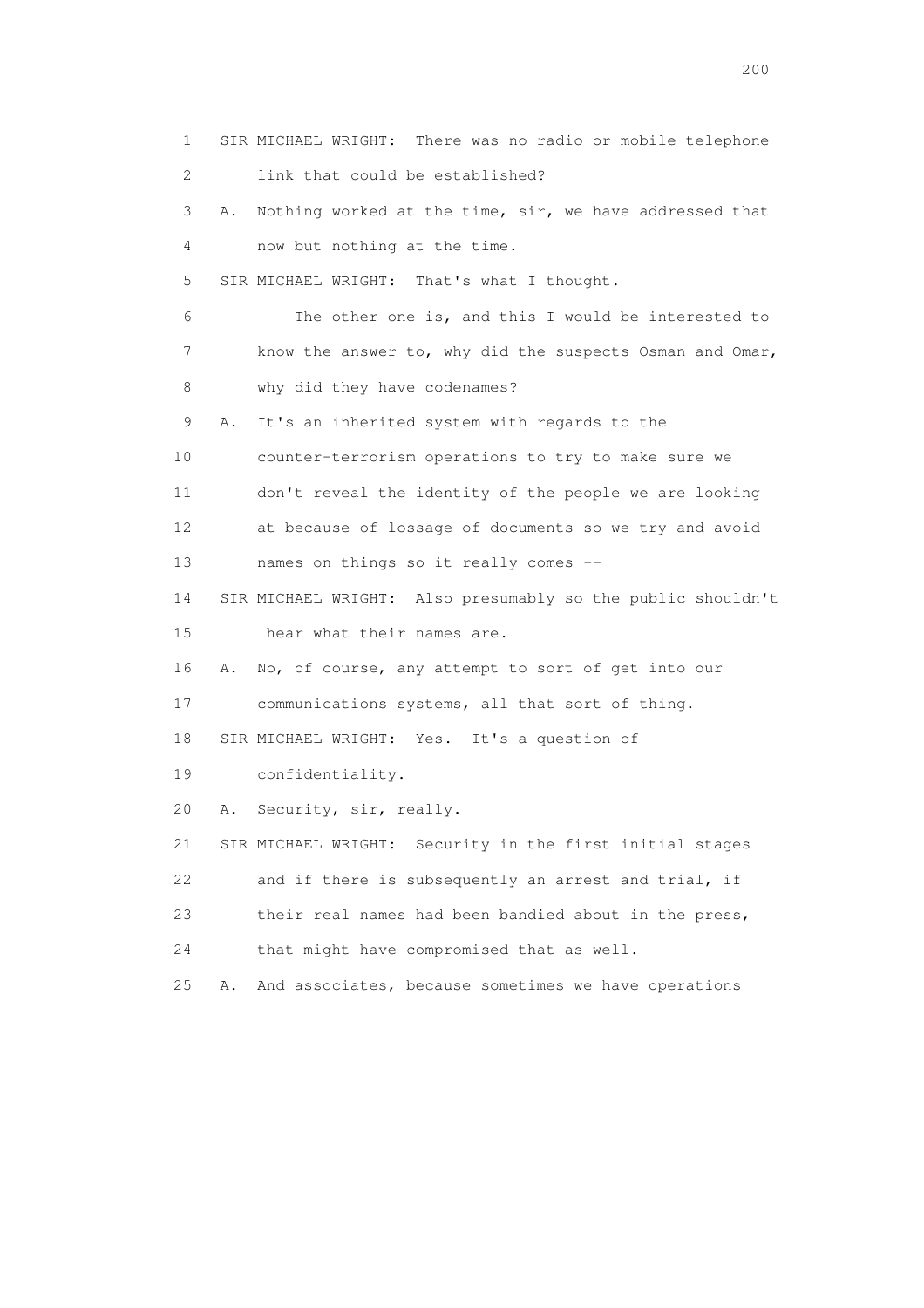1 where we will split things off so it is easier to have 2 code names. 3 SIR MICHAEL WRIGHT: And associates might know then who is 4 being pursued. Very well. Yes. 5 MS LEEK: Just picking up from that, Officer, is it because 6 despite the fact that some of the channels are 7 encrypted, the capability of terrorists to hack into 8 encrypted systems is not entirely known. 9 A. No, that's fair. 10 MS LEEK: Thank you. 11 SIR MICHAEL WRIGHT: Thank you. Now, Mr Perry, how much are 12 you going to need? 13 MR PERRY: Sir, I think I can finish in about ten minutes, 14 I hope, ten or 15 minutes. I have actually got, famous 15 last words, only nine points, but I hope it doesn't 16 expand. 17 SIR MICHAEL WRIGHT: How much do you have, Mr Horwell? 18 MR HORWELL: This is the principal interest, principal 19 witness whose interests I represent. 20 SIR MICHAEL WRIGHT: Don't misunderstand me. 21 MR HORWELL: I know. I would anticipate certainly an hour, 22 and possibly at most an hour and a half. 23 SIR MICHAEL WRIGHT: I don't know how you are going to do it 24 other than by telepathy at the moment, but I ask that 25 you and Mr Perry, because your interests are extremely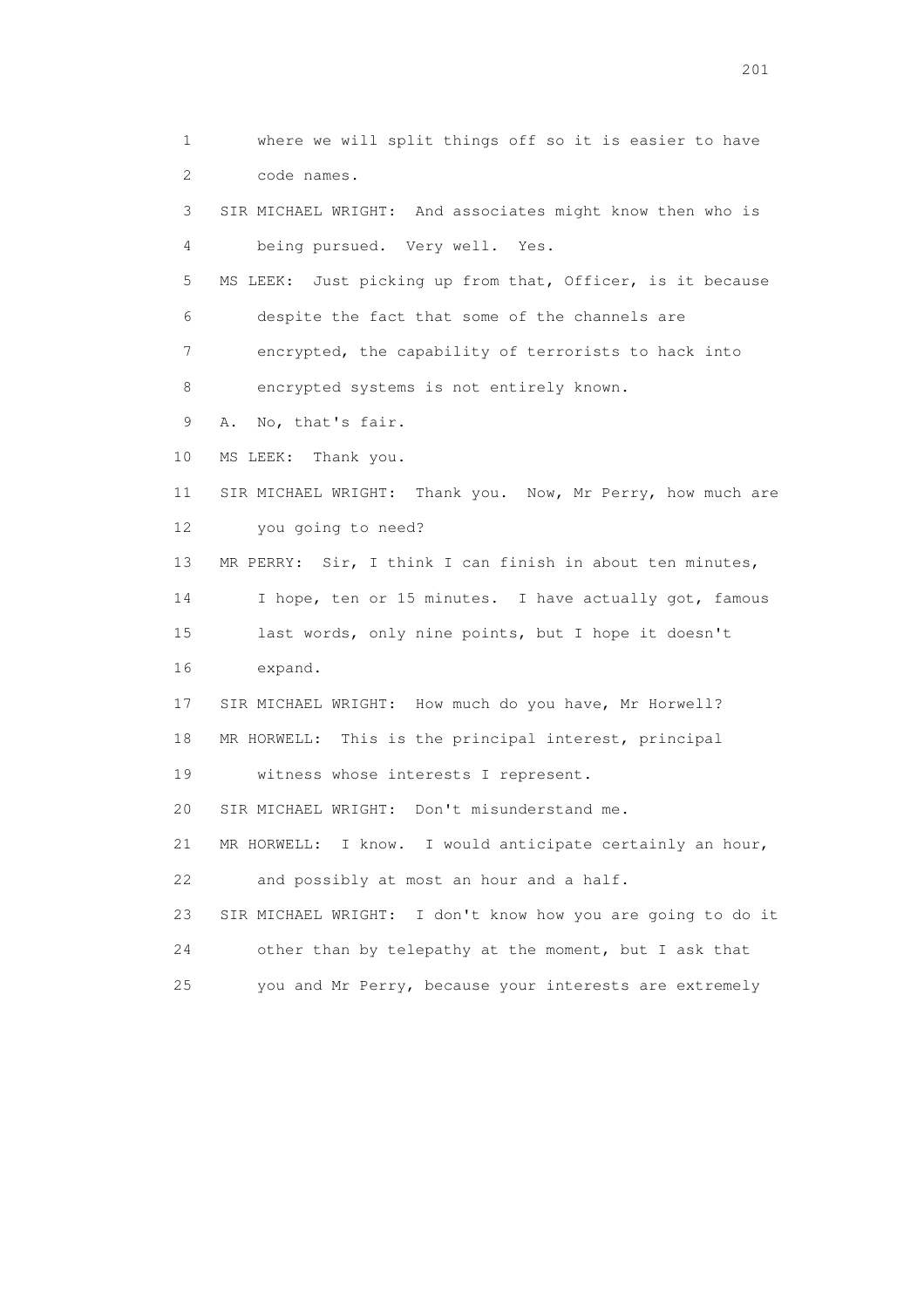1 close, try not to overlap each other. 2 MR HORWELL: There is no doubt that that will not happen, 3 and if Mr Perry cross-examines tonight and I start 4 tomorrow morning, it will not happen. 5 SIR MICHAEL WRIGHT: Right. Is that a threat or a promise! 6 MR HORWELL: Both. 7 SIR MICHAEL WRIGHT: Mr Perry, nine points. 8 MR PERRY: Thank you very much, sir. Apologies to 9 Mr Horwell if I trespass on his points, but I know he 10 will do them very well, much better than I. 11 Ouestions from MR PERRY 12 MR PERRY: Mr Boutcher, I am David Perry and I represent 13 Commander McDowall, Cressida Dick, Chief Inspector 14 Esposito and Detective Chief Inspector Purser. I have 15 nine points, as you probably know. I hope I can count 16 properly. 17 Let us start, anyway. The first thing I want to 18 just explore with you very, very briefly, Mr Boutcher, 19 is the question of stopping or diverting public 20 transport and in particular in this case the buses in 21 the Tulse Hill area. May I please just ask you to have, 22 and for us all to have on the screen, page 94 of the 23 documents which we don't have in hard copy. We will 24 have it in due course, but it's something that I showed 25 to Detective Chief Inspector Angela Scott yesterday.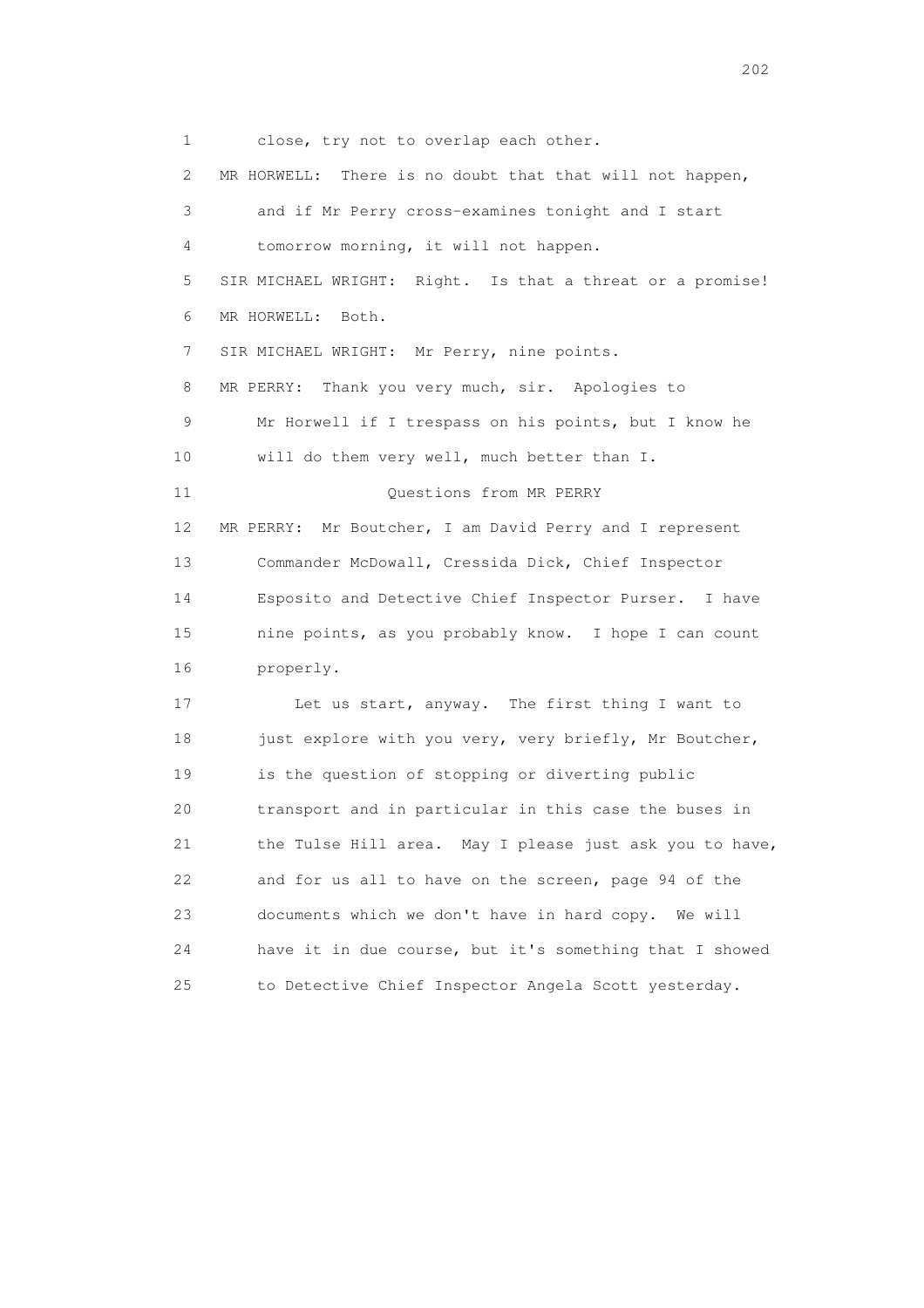1 It's from Cressida Dick's decision log and it's decision 2 32.

 3 I just want to ask you about this. There are going 4 to be two points but before I come on to them, just see 5 the decision. It's out of order because Cressida Dick, 6 as we can see from the bottom of this document, says the 7 decision is made at 11.10 am on the 22nd but it's 8 written at 8 pm on the 23rd.

9 In the reasoning it says:

 10 "This is something I considered earlier on. It was 11 suggested as an option by DCI Angie Scott. The issue 12 was raised as the premises at Scotia Road were 13 identified early on to be 'near' a bus stop. I have 14 been unable to ascertain how far away. But clearly it 15 is likely that a person coming out of the premises might 16 walk directly to the bus stop making it more difficult 17 for surveillance and, in particular intervention at 18 an early stage. But to stop the buses and divert them 19 will draw attention to the area and potentially alert 20 suspects. I decided then and again after the police 21 shooting at Stockwell where the man came from premises 22 and got on bus that will not do so because of risk. To 23 be kept under review."

 24 The two things I want to ask you are these: first of 25 all, can you recall the discussion about this sometime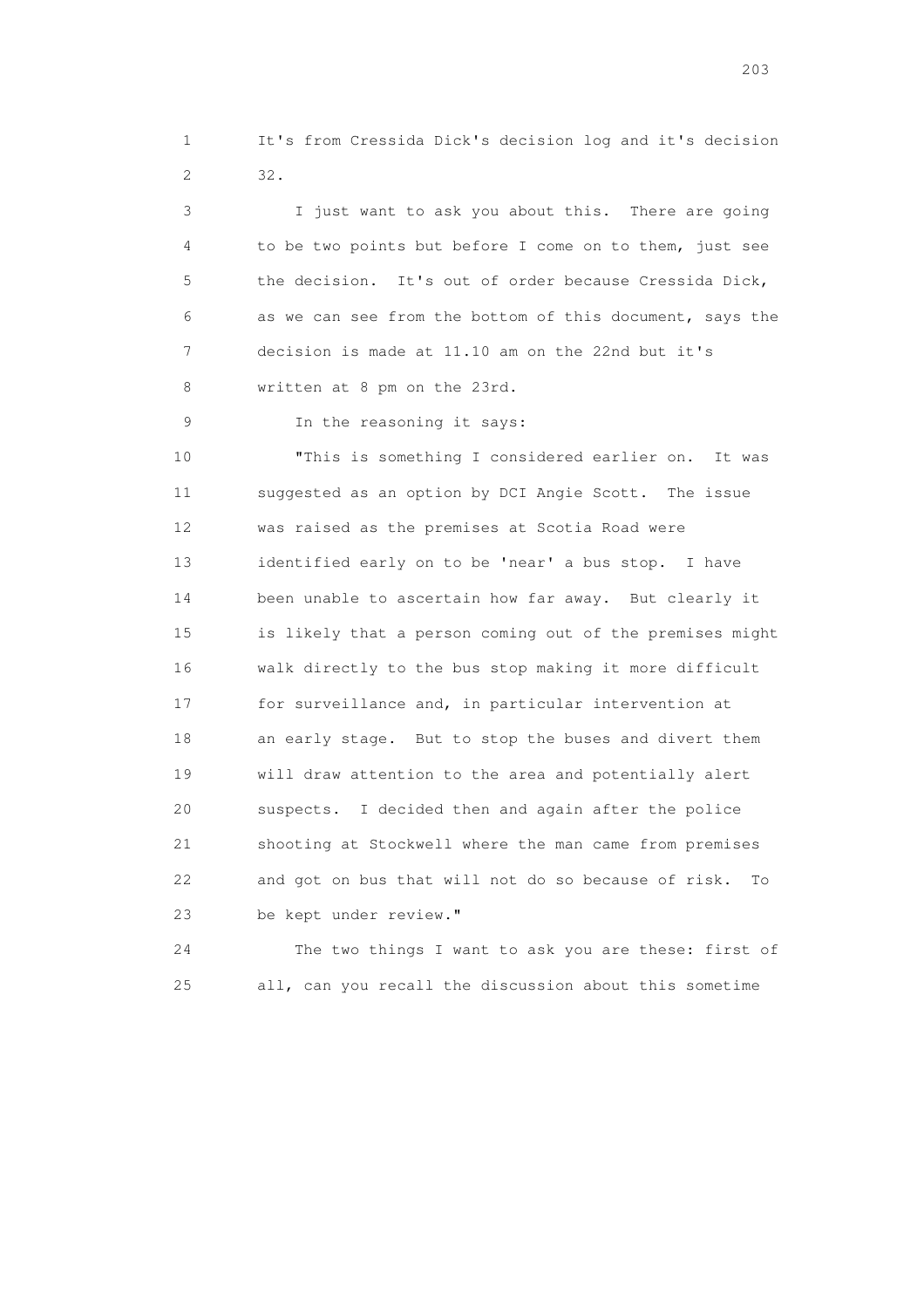1 around about 8.30?

2 A. I don't recall it now, sir, I am afraid.

 3 Q. You don't recall it. Thank you very much for that, 4 Mr Boutcher. I just want to ask you this, and this is 5 the second point. By the way, this is still in my first 6 point of the nine points. I do not want to lose my 7 points.

 8 The second aspect of this is this: you of course 9 remained in the operations room throughout until 10 1 August?

11 A. That's correct.

 12 Q. When as you told us this morning the operation was 13 successfully concluded with the arrest not only of the 14 four suspects but also of those who had been responsible 15 for aiding and abetting them in their activities?

 16 A. Yes, sir. 17 Q. We see from this decision it's to be kept under review. 18 Was there ever at any stage a decision to stop or divert 19 buses either at the Scotia Road address or at the 20 Portnall Road address or any other address? 21 A. No. I agree with the decision. I don't recall being 22 part of it because it would have potentially led to 23 compromise. Our activity was already being tracked by 24 the media. If we start stopping bus stops and bus 25 routes everywhere we were operating, it would be soon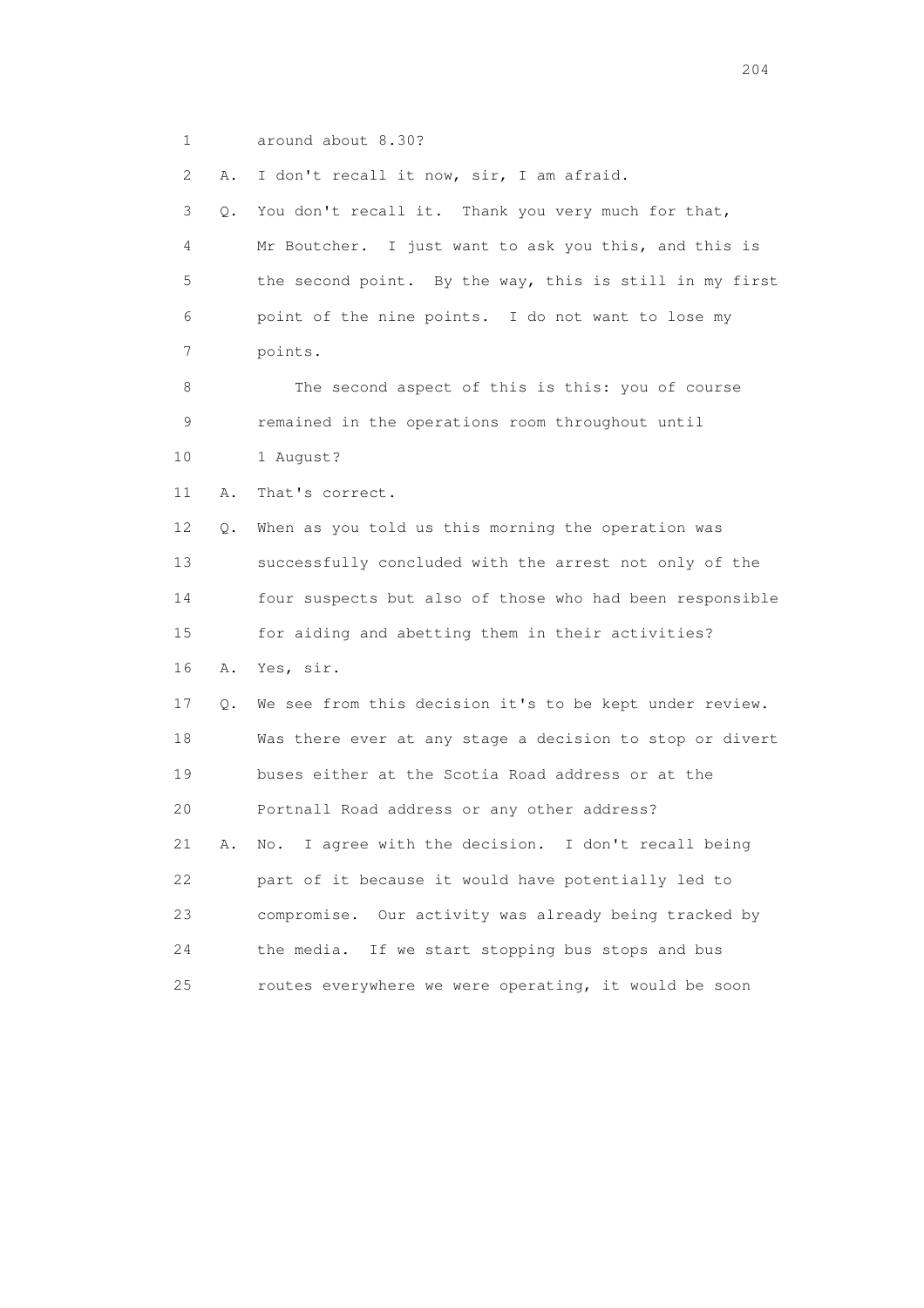1 quite clear to everybody where we were. So we never did 2 that. 3 Q. Would you agree with this, Mr Boutcher: that this type 4 of decision, this type of tactical decision is 5 a difficult decision requiring the exercise of judgment 6 on the part of the senior officer? 7 A. Without doubt, sir, bearing in mind the history of the 8 7th and the 21st and the nature of the attacks. But 9 it's the proportionate and right decision, I think is 10 not to stop the bus stops. 11 Q. Thank you. The second point I want to go on to, and 12 I hope I can deal with this very briefly so we don't 13 have to look at any documents. You were asked about the 14 briefing of firearms officers. May I just put the 15 question I am going to ask you in context. You were 16 asked the question as to whether specialist firearms 17 officers have to be in the mindset that they might be or 18 might not be required to confront a suicide bomber? 19 A. Yes, sir. 20 Q. I am just going to ask these questions in relation to 21 briefings. Would it in your opinion be important that 22 any risks that a firearms officer, whether specialist or 23 otherwise, is going to confront are explained honestly 24 and openly?

25 A. Absolutely, sir, yes.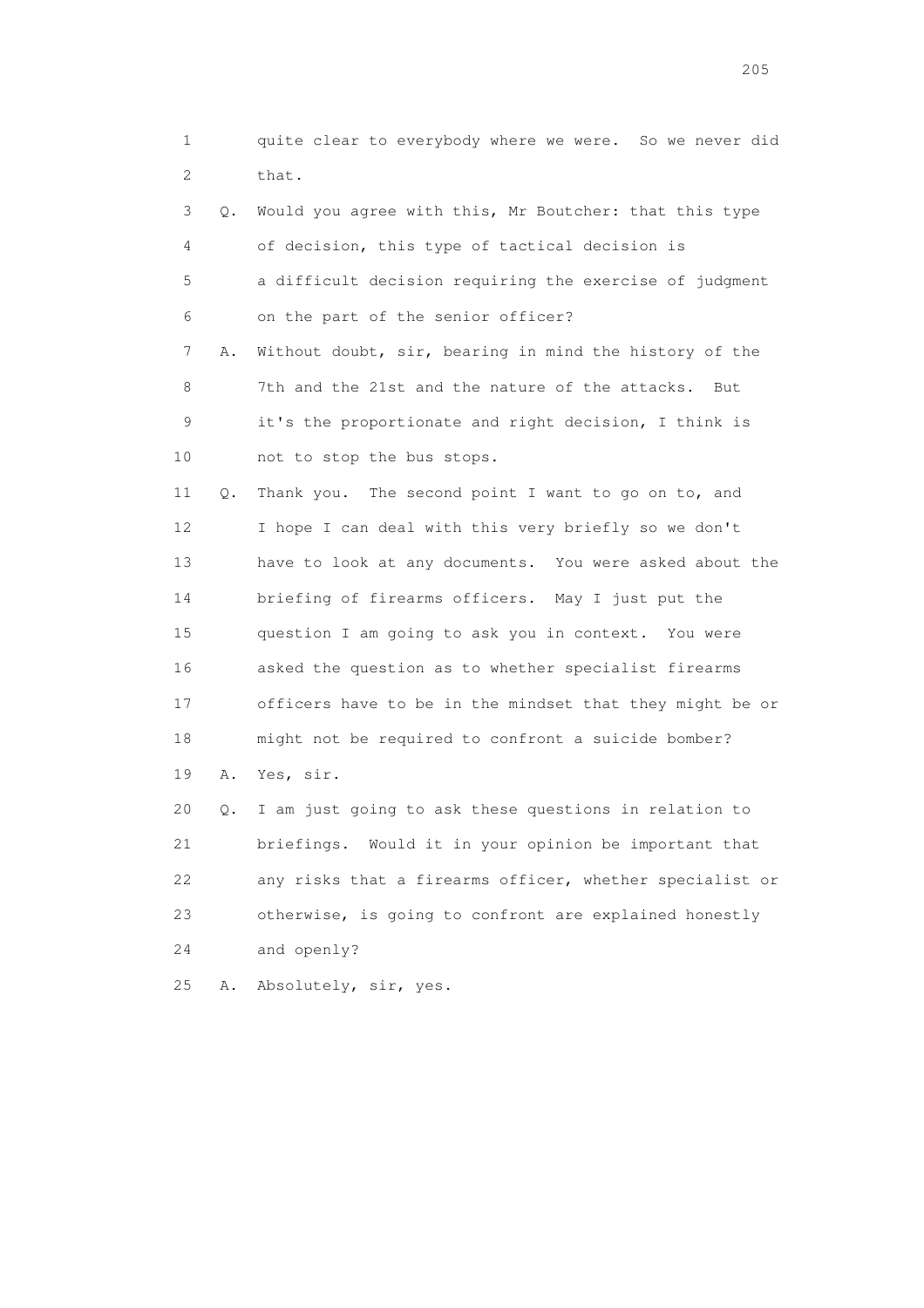| 1  | Q. | Presumably the reason for that -- well, let me ask you.     |
|----|----|-------------------------------------------------------------|
| 2  |    | What is the reason for explaining honestly and openly       |
| 3  |    | the risks that they might be expected to confront?          |
| 4  | Α. | They are the officers who have the ultimate                 |
| 5  |    | responsibility in dealing with these high risk arrests.     |
| 6  |    | They need to be aware of all the facts, whatever history    |
| 7  |    | has occurred, whatever learning may have occurred, so       |
| 8  |    | that they can have a clear understanding of what type of    |
| 9  |    | operation and deployment they are going to be involved      |
| 10 |    | And care and time has to be taken to do that.<br>in.<br>You |
| 11 |    | would not want to put the firearms team out unless it       |
| 12 |    | was an emergency, and we knew that we had, for instance,    |
| 13 |    | one of the suicide bombers in an address now, without       |
| 14 |    | proper structured and careful briefing.                     |
| 15 | Q. | Again, what goes into the briefing, that's a question of    |
| 16 |    | balance on the part of the briefing officer, trying to      |
| 17 |    | get the right balance?                                      |
| 18 | Α. | It is, sir, yes.                                            |
| 19 | Q. | Because what you don't want to do is to say, "Well, you     |
| 20 |    | are definitely not going to confront a suicide bomber",     |
| 21 |    | because that might affect them, or that "You are            |
| 22 |    | definitely going to confront", because that might affect    |
| 23 |    | them, but to get the balance right between the two?         |
| 24 | Α. | You have to have an even tone and give them the facts,      |
|    |    |                                                             |

25 with an even tone.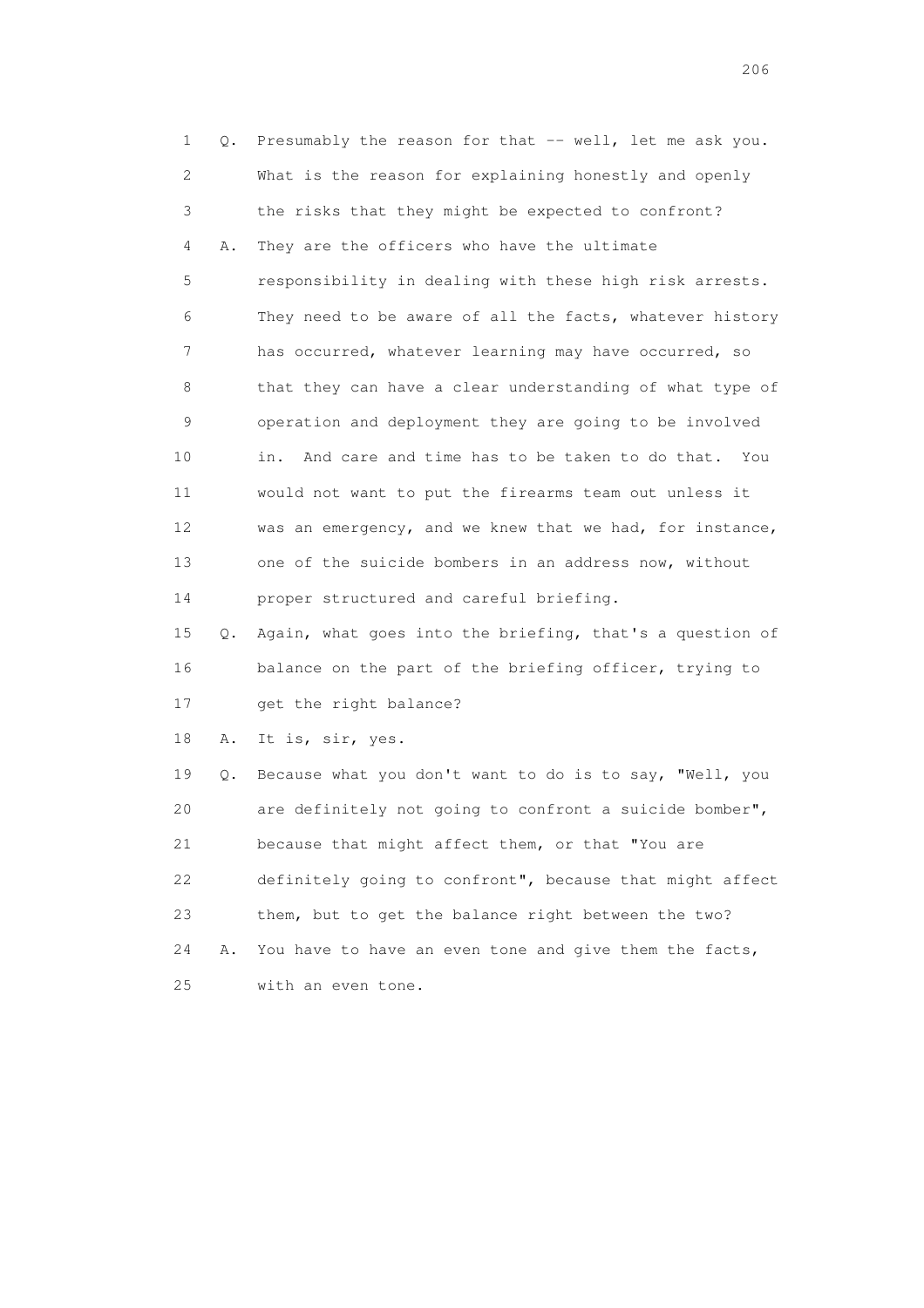1 Q. Thank you. The third point, this is just a very short 2 question, I hope. You have told us that you have been 3 involved in many, many operations? 4 A. Sir. 5 Q. I think you have described them as, what I think you 6 have said, crime in action situations? 7 A. Yes. 8 Q. That's the sort of thing where someone is kidnapped, 9 lives are at stake, operations are run from New Scotland 10 Yard to try to release kidnap victims; not only in this 11 country but, as I understand it, the operations run from 12 New Scotland Yard operate in all countries across the 13 world where Scotland Yard is called in to assist police 14 forces around the world? 15 A. Yeah, both with regard to the Metropolitan Police and 16 the National Crime Squad, sir. 17 Q. You are running an operation in effect from London? 18 A. Yes, sir. 19 Q. Telling people in other countries what to do in order to 20 save lives? 21 A. And in many countries sometimes, sir. In the 22 counter-terrorism aspect that we do now, they are 23 co-ordinated with a number of different countries who we 24 have found to be our -- very much to be our new partners 25 and friends in recent years.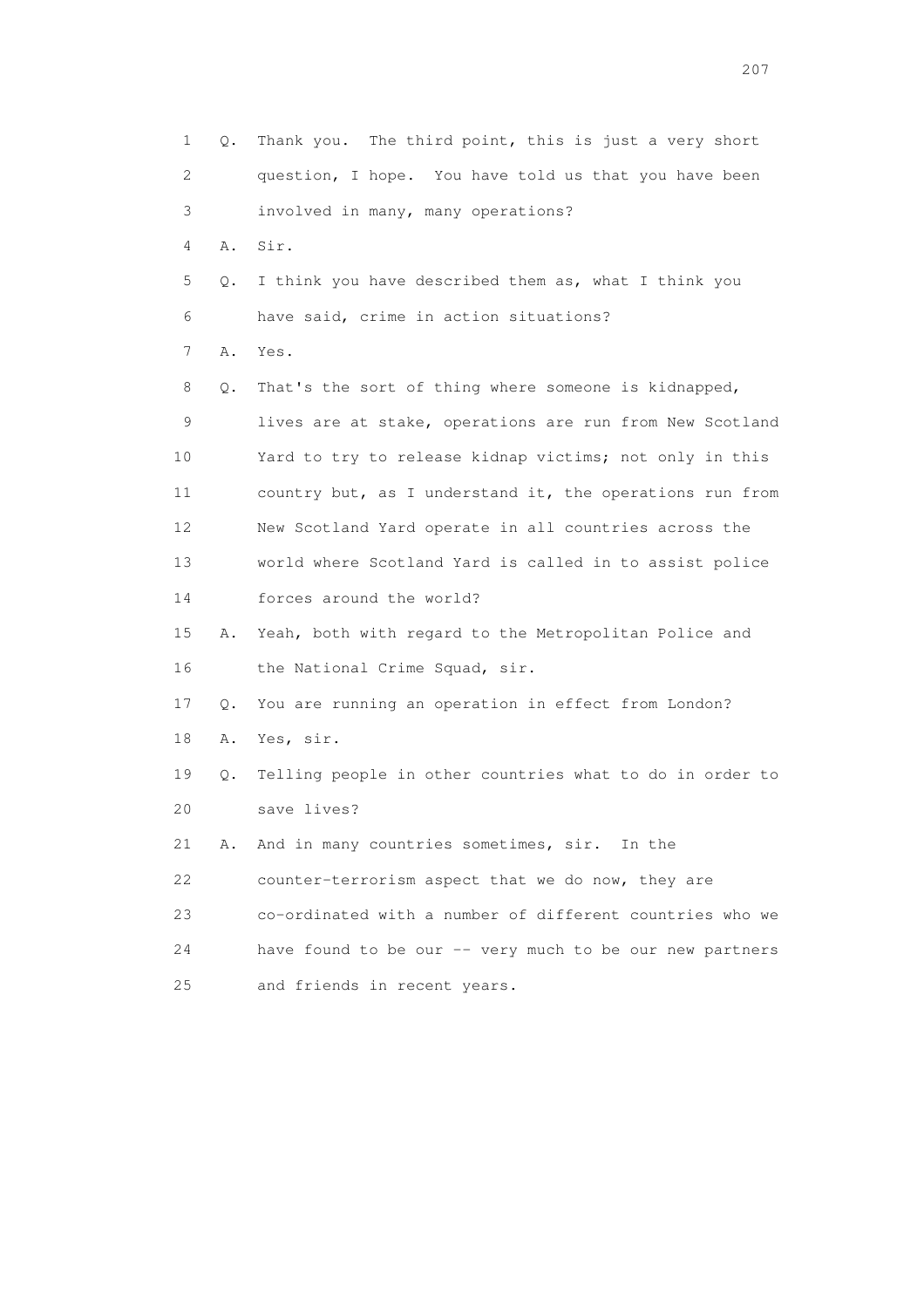- 1 Q. Using all your background experience, how difficult 2 would you assess for this operation on 21 and 3 22 July 2005 to be?
- 4 A. It was immensely difficult because we had not faced it 5 before, even though the Metropolitan Police had planned 6 for suicide operations, with Kratos People and Vehicle 7 and Clydesdale, this had not been anticipated that we 8 would be looking for failed suicide attackers. What 9 I think we managed to achieve was have the best possible 10 people to deal with it there at the time, and in effect 11 the model that we adopted that did successfully arrest 12 those people responsible is what now serves as, if you 13 like, the standing operating procedure, the model; with 14 some amendments and finessing, but principally it's the 15 model that we now adopt to deal with that sort of 16 operation.
- 17 Q. Thank you. The fourth point: you were asked about Pat, 18 and you were told something about what Pat may or may 19 not say. We have yet to hear from Pat.
- 20 A. Yes, sir.
- 21 Q. You were told about what Pat may or may not say, to do 22 with shouting across the room?
- 23 A. Yes.
- 24 Q. The operations room. You said absolutely not?
- 25 A. Unequivocally not, sir.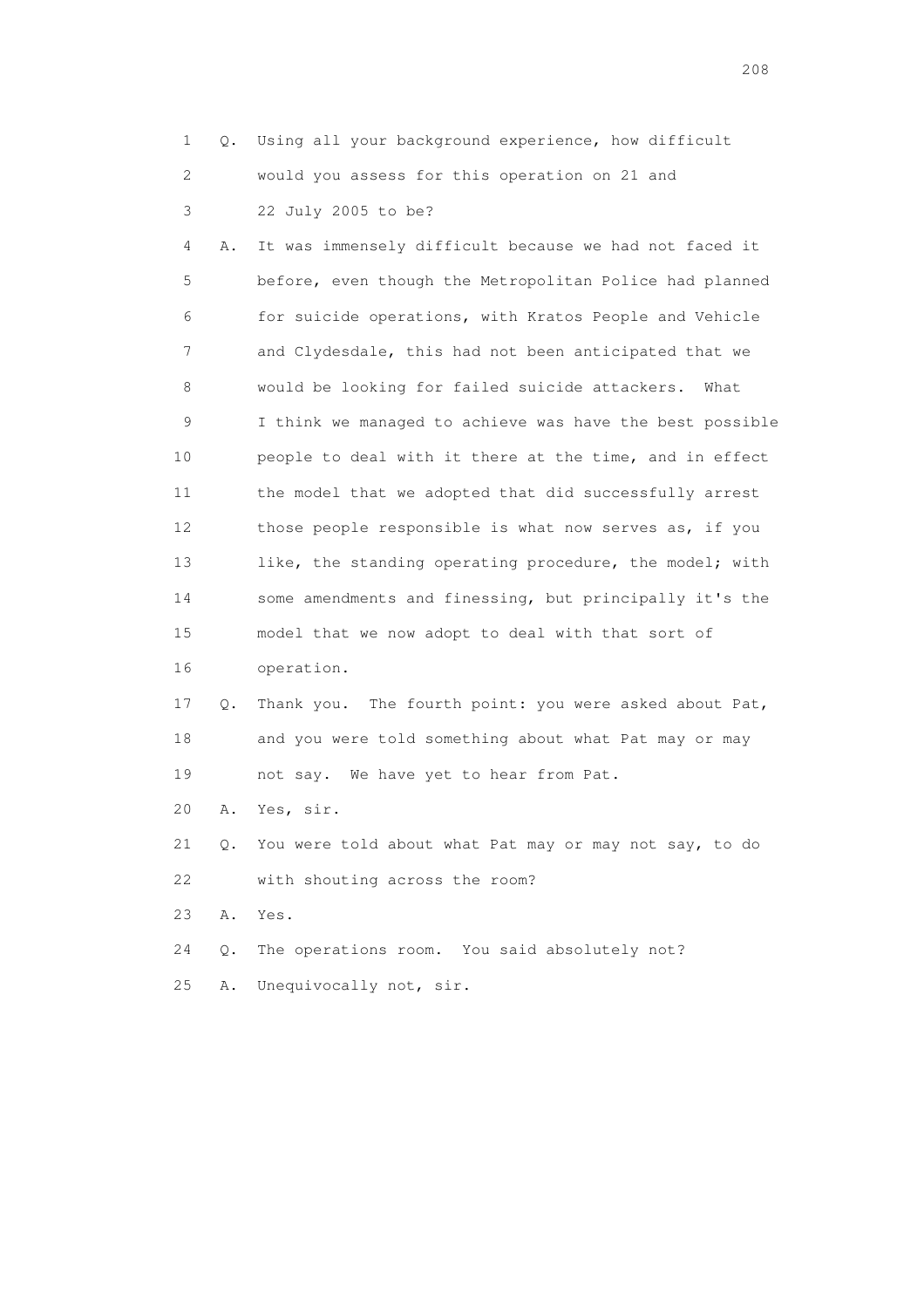| 1  | Q. | May I just ask you this -- we heard yesterday from       |
|----|----|----------------------------------------------------------|
| 2  |    | Angie Scott, so I can tell you what she actually said.   |
| 3  | Α. | Yes, sir.                                                |
| 4  | Q. | She said that she was standing just a few feet away from |
| 5  |    | How many feet away from Pat were you?<br>Pat.            |
| 6  | Α. | I was actually between Pat and Cressida Dick, moving     |
| 7  |    | between the two, so when I needed to speak to Pat        |
| 8  |    | I would simply step towards him, but even without that   |
| 9  |    | I could hear him very clearly.                           |
| 10 | Q. | Just tell us, Mr Boutcher, because the explanation you   |
| 11 |    | have given us is very vivid, but just tell us in         |
| 12 |    | distance terms?                                          |
| 13 | Α. | Two or three feet, sir.                                  |
| 14 | Q. | Was Angie Scott closer to Pat than you were?             |
| 15 | Α. | I can't recall now, sir.                                 |
| 16 | Q. | How far was Cressida Dick from you? Give us it in feet.  |
| 17 | Α. | Again two or three feet the other way, sir.              |
| 18 | Q. | The fifth point I want to ask you about is the gym card, |
| 19 |    | because it was put to you that if you had known that the |
| 20 |    | gym card with an address had been found, would you have  |
| 21 |    | stayed? Would you have stayed at New Scotland Yard?      |
| 22 | Α. | Sir.                                                     |
| 23 | Q. | Well, we have to be very careful about this.<br>Yes.     |
| 24 |    | A gym card with an address wasn't found, you see.        |
| 25 | Α. | Right, sir.                                              |
|    |    |                                                          |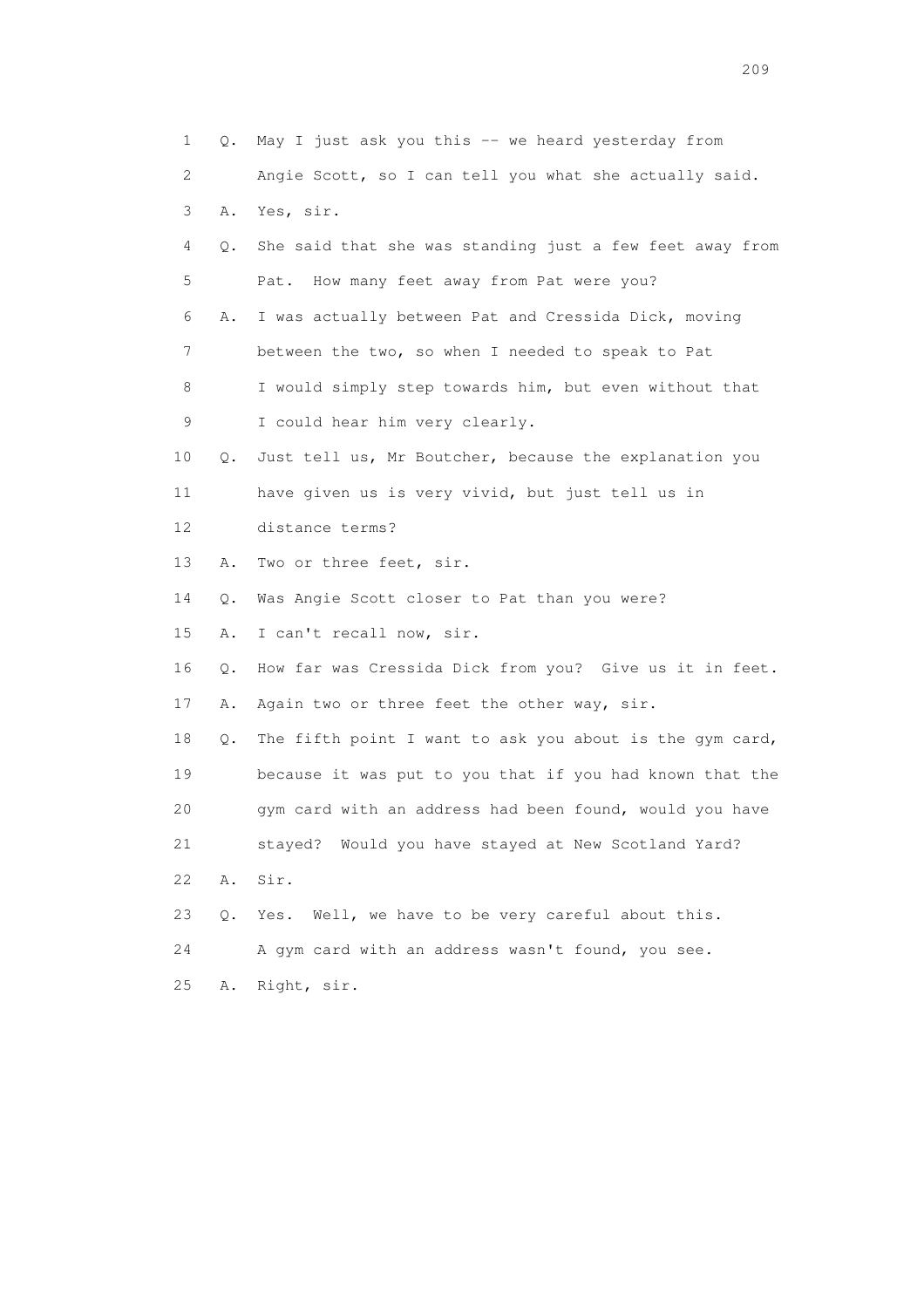1 Q. A gym card was found that had no address on it, and that 2 was at 2.15. Now, how long had you been on duty by 3 2.15? 4 A. I was probably on -- I'm normally on at 7 am each 5 morning, so probably, almost certainly from 7 am the 6 morning before. 7 Q. So we are getting on for 20 hours? 8 A. Yes, sir. 9 Q. If you had been told that a gym card had been found but 10 in fact it was being researched as quickly as possible 11 and efforts were being made to contact the owners of the 12 gym club to find out the details of the individual whose 13 name appeared on the gym card, if you had known all that 14 was going on, would you have stayed or would you have 15 taken your rest? 16 A. If I had known all that, sir, it was all in hand, 17 I would have gone. 18 Q. The sixth point -- we are getting there -- the standby 19 team, the orange specialist firearms team, you were 20 asked questions about that. It was put to you, as 21 though it was something that could easily be done, "let 22 us get this orange team down to Scotia Road". 23 Let me just ask you this: if the orange team had 24 gone down to Scotia Road, who would have been covering 25 Portnall Road?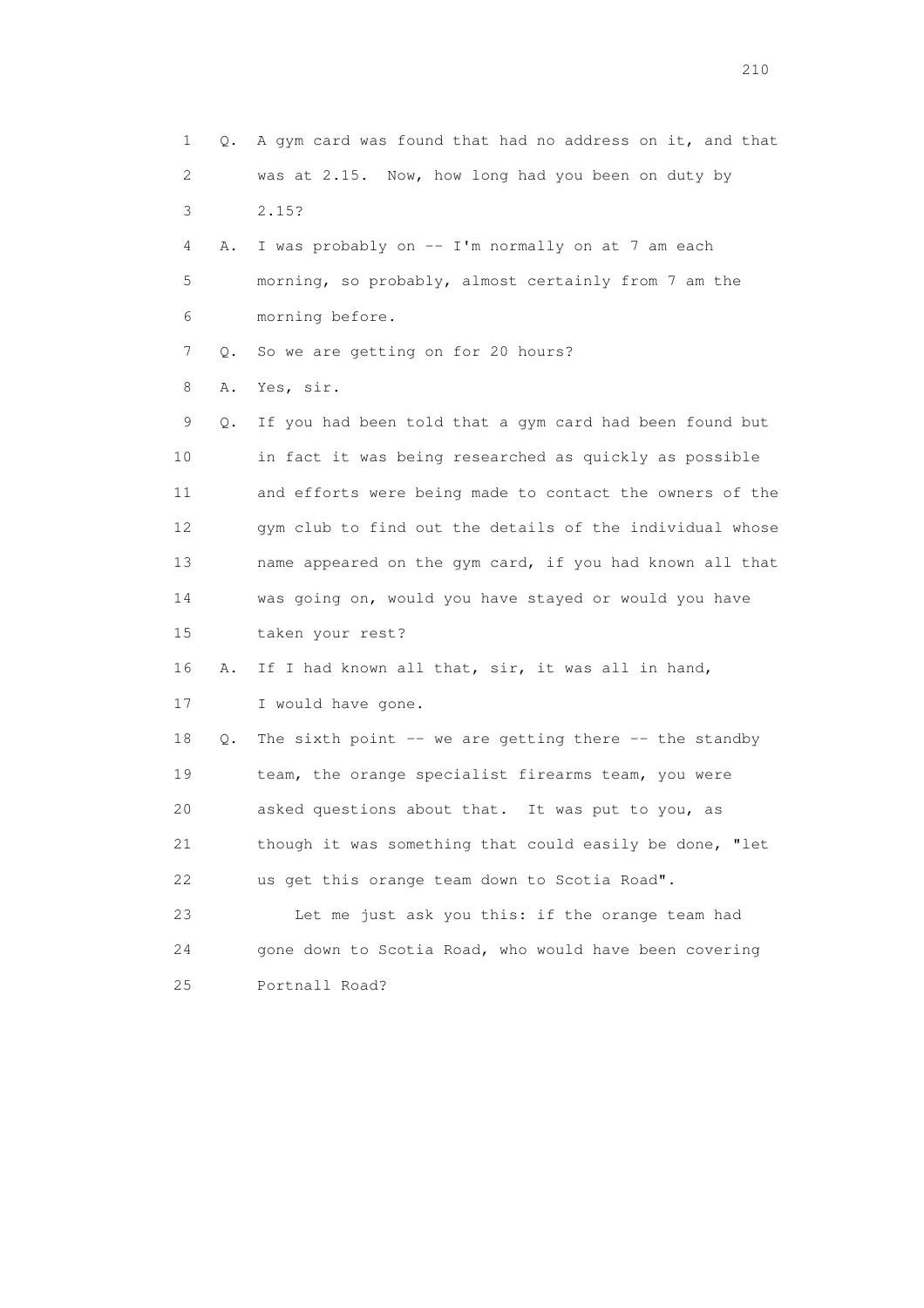1 A. There would have been no team covering Portnall Road. 2 Q. Who would have been covering Corfe House? 3 A. Again, no team, sir. 4 Q. Who would have been covering Blair House? 5 A. No team, sir. 6 Q. Who would have been covering the rest of London? 7 A. They were the only available team, sir; that was it. 8 Nobody. 9 Q. So far as you were concerned, would it have been 10 a sensible decision to send the orange team to 11 Scotia Road on the basis of the intelligence that you 12 then had, with the possibility of further intelligence 13 developments through the morning? 14 A. I think I've previously made my view very clear, sir, 15 that conscious of Mr McDowall's strategy, I think 16 I would have done effectively what happened: the Silvers 17 coming on at 7 o'clock, the tactical advisers coming on 18 at 7 o'clock, so that you have got two teams that can 19 exist for a significant amount of time, because the 20 deployments are going to go on for many days and I am 21 aware of that very likelihood. So that's the position 22 I would have taken. 23 Q. Yes, and one thing you were not reminded of, but I will

 24 remind you of it now, is that Mr McDowall had said that 25 his strategy was to be flexible and adaptable depending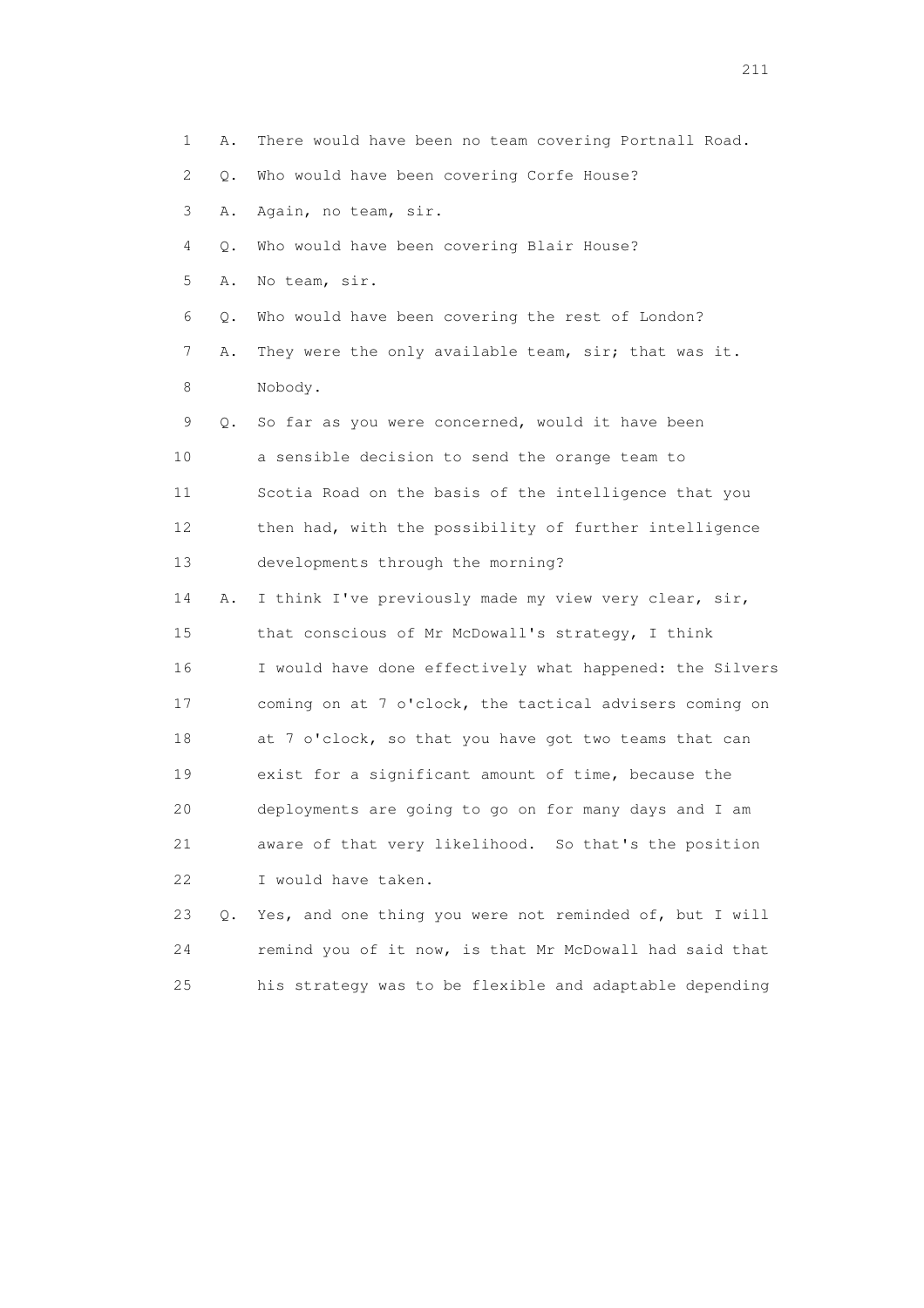1 upon intelligence as it was updated.

 2 Do you consider that what was done on the morning of 3 22 July was consistent with Mr McDowall's strategy? 4 A. I do, sir. Everybody has clearly been working to ensure 5 that the coverage was put at the addresses. There seems 6 some gap in information, I'm quite confident I'd have 7 spoken to Mr McDowall, informed him those firearms teams 8 are going to go down from 7 o'clock, and that would have 9 been a proportionate response to the information we had. 10 Q. The seventh point, you have been asked about 11 Operation Catto. May we just have page 7797 up on the 12 screen, please? It's just one thing I wanted to ask you 13 about. Do you see under "Communications"? 14 A. Yes, sir. 15 Q. It's only this, so that we have an understanding, it's 16 the final sentence of that paragraph: 17 "An opinion that Airwave would be the answer to this 18 problem was muted ..." 19 This is a reference to Airwave, and it says: 20 "It remains both an untested system in this arena 21 and some way off in the mid-term (18 months)." 22 Could you just explain to us, please, what Airwave 23 radio is? 24 A. Airwave radio is a new national system, so in effect we 25 can communicate. Under the old Cougar system we had to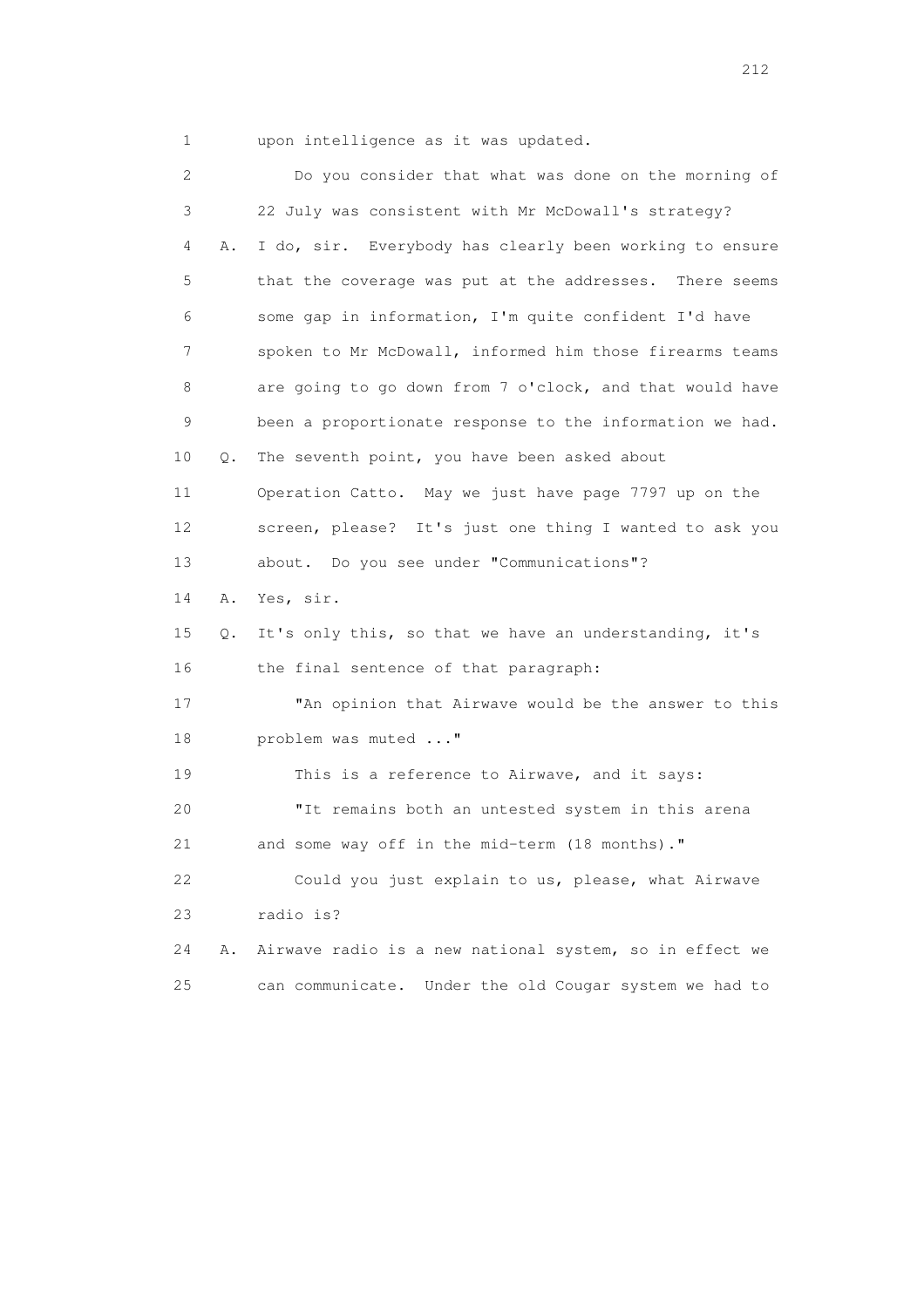1 have local encryption; with this system we can hear 2 communications from teams in Birmingham, Manchester, 3 wherever. We are able to use it on the Underground 4 system almost wholly now, it's only a couple of stations 5 we can't. It's far more clear than Cougar system. All 6 the surveillance teams now have it. And they have 7 separate operating channels in which to operate on as 8 well. So it's a far better system than the Cougar 9 system. 10 Q. Did some of the teams working on the 22nd actually have 11 Airwave? 12 A. Not to my knowledge, sir, no. None of them. 13 Q. Thank you very much for that, Mr Boutcher. 14 The eighth point, the tactical options document. 15 I am not going to look at it with you, but you have told 16 us it was written by Chief Inspector Andrew and Chief 17 Inspector Esposito, and you described them as 18 outstanding tactical advisers. 19 My question is this: were there any more experienced 20 tactical advisers than those two gentlemen in the 21 Metropolitan Police? 22 A. No, sir, I have worked with them for a number of years 23 on previous operations and they are quite simply the 24 best that we have. 25 Q. The ninth and final point: you were telling us a few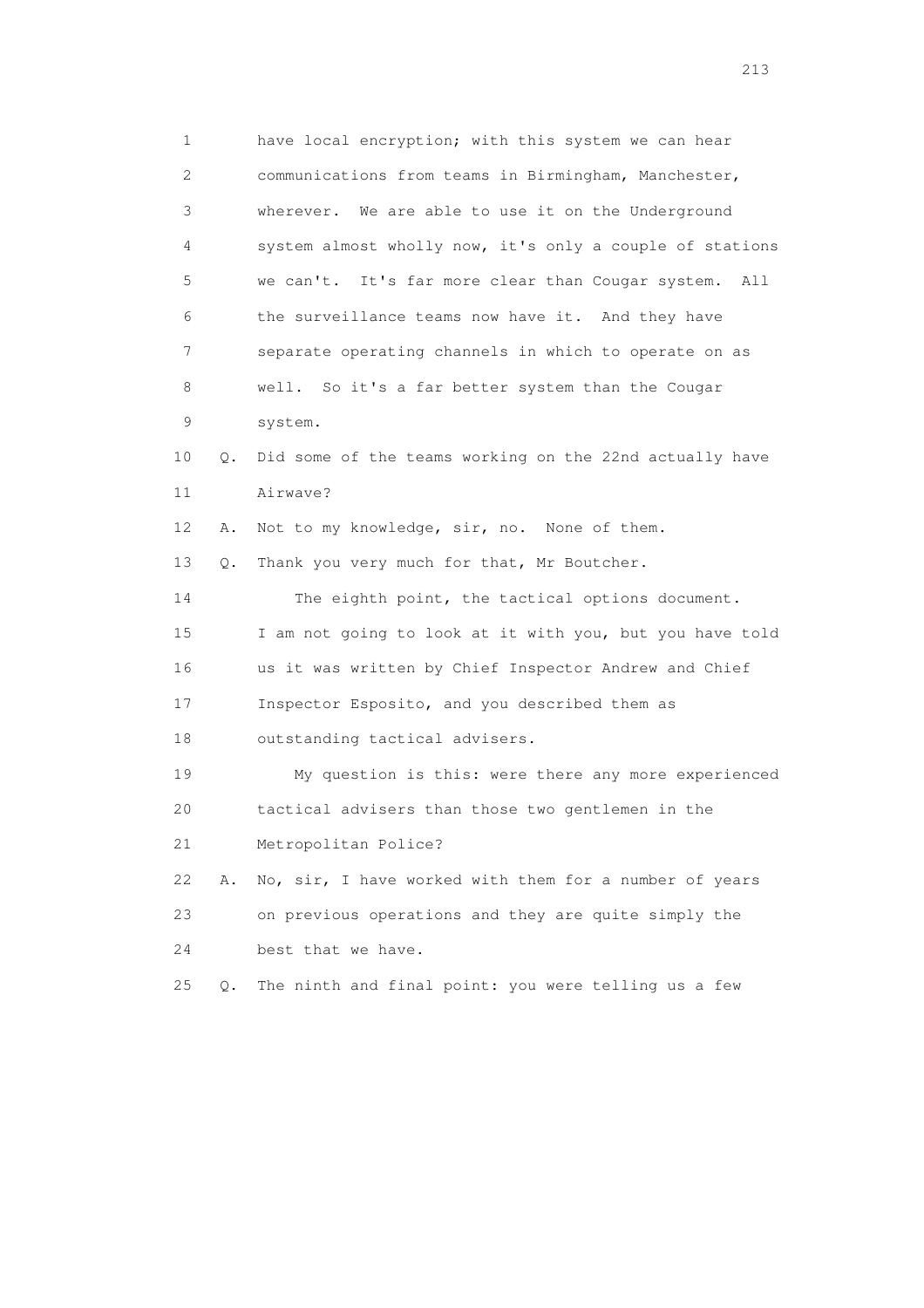1 minutes ago, in answer to my learned friend Ms Leek, 2 about suspects going back to footprint addresses knowing 3 that the police will go there. I just want to explore 4 that, because it was suggested that that was a Madrid 5 type situation and you said "no"? 6 A. Not quite. 7 Q. I just want to understand what this is, because the 8 Madrid situation, the distinction with the Madrid 9 situation is there the police, through investigation and 10 surveillance, came upon an address? 11 A. That's correct, sir. 12 Q. But the suspects hadn't left any footprint that they 13 would be at that address, it was just dogged police work 14 that led the police to those particular premises? 15 A. Yes, sir, they didn't expect the police to be there, to 16 find those premises. 17 Q. But the point that you are making, if I have understood 18 it correctly -- and tell me if I've got it wrong -- is 19 where terrorists have failed to set off bombs but they 20 have left information as to where they might be found, 21 the risk is that they know that the police will be onto 22 them and that the game might be up, and therefore they 23 might be planning an atrocity against police officers 24 because they know that the police are likely to -- 25 A. At some point arrive.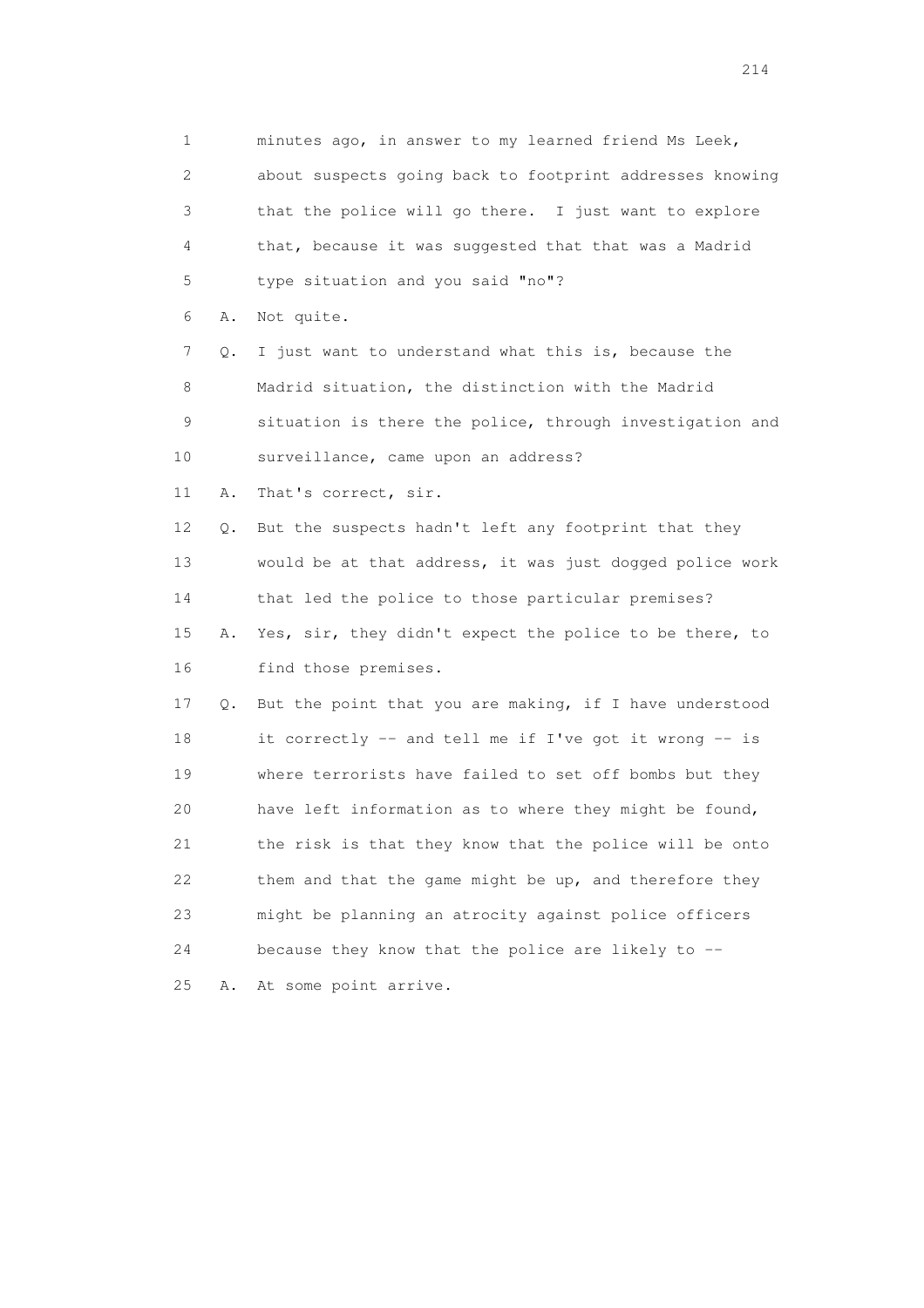1 Q. -- at some point or other turn up at these addresses, 2 the footprint addresses? 3 A. That's exactly the point, sir. This is a whole new 4 challenge for us in policing, that we have never seen 5 before, completely different from the experiences we've 6 had in terrorism before with the Irish threat, and you 7 literally have to try and forecast and continge for 8 everything. But for me there was a chance that these 9 people will have simply gone back somewhere to wait for 10 us. 11 MR PERRY: Thank you very much, indeed. 12 SIR MICHAEL WRIGHT: I am not sure that I follow that 13 because it seemed to me that there were two different 14 things. Your initial reaction which you told Mr Perry 15 about and also Mr -- I am not sure. Your original view 16 was that it was unlikely that any of the four would have 17 gone back to any of the footprint addresses, simply for 18 the ordinary banal reason that they would not want to be 19 caught. 20 A. Yes, sir. There is three levels of thinking. 21 SIR MICHAEL WRIGHT: As you say, the second level, if you 22 like, is: well, that might be wrong, they might have 23 gone back to the footprint addresses deliberately in 24 order to give them the opportunity for another atrocity.

25 A. Yes, sir.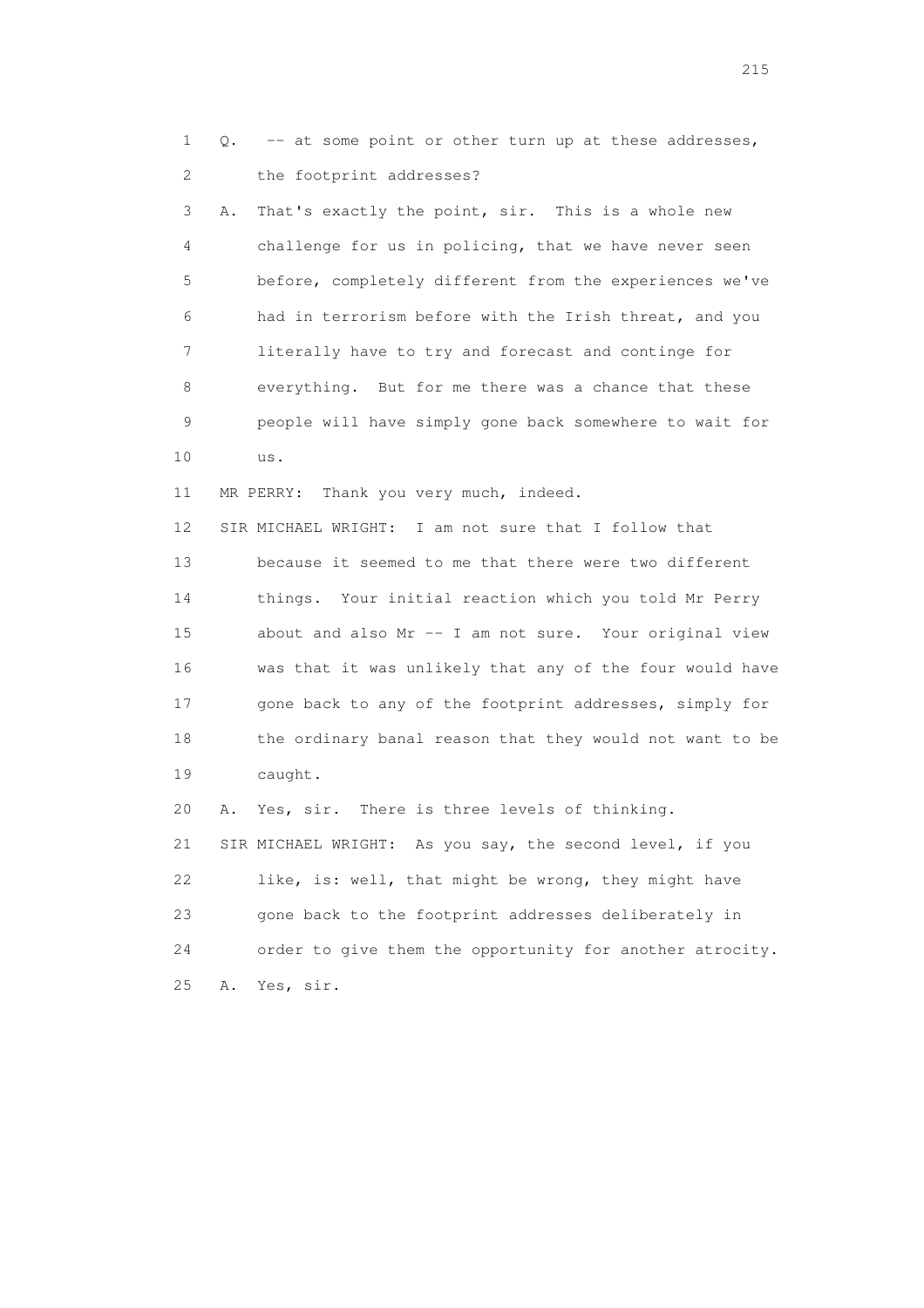1 SIR MICHAEL WRIGHT: That's really the -- 2 A. When the police arrived there. 3 SIR MICHAEL WRIGHT: Very well, thank you. 4 That's it, Mr Perry? 5 MR PERRY: Thank you very much, sir. 6 SIR MICHAEL WRIGHT: Well, nine and a half, I suppose. 7 Would that be a convenient moment? All right. 8 MR HILLIARD: Sir, after the jury have gone, can I mention 9 timing? 10 SIR MICHAEL WRIGHT: Yes, please, I was thinking about that. 11 Ladies and gentlemen, we will let you go and would 12 you like to be back, please, at 10 o'clock tomorrow. 13 Thank you. 14 (In the absence of the jury) 15 Discussion re: timetabling 16 MR HILLIARD: It's only to say that, tomorrow, at the minute 17 on the list appears Mr Boutcher to finish and Mr Horwell 18 has indicated that he will be between an hour and 19 an hour and a half. Then there is Mr Johnston, who is 20 on the list to come. Plainly we are going to need more 21 than that to fill the day, so it's really just to 22 indicate that we are going to try to see if Mr Whiddett 23 and Mr Lewindon are available tomorrow, which will then 24 give us a full day tomorrow. 25 Then, given that we are sitting Friday, in fact we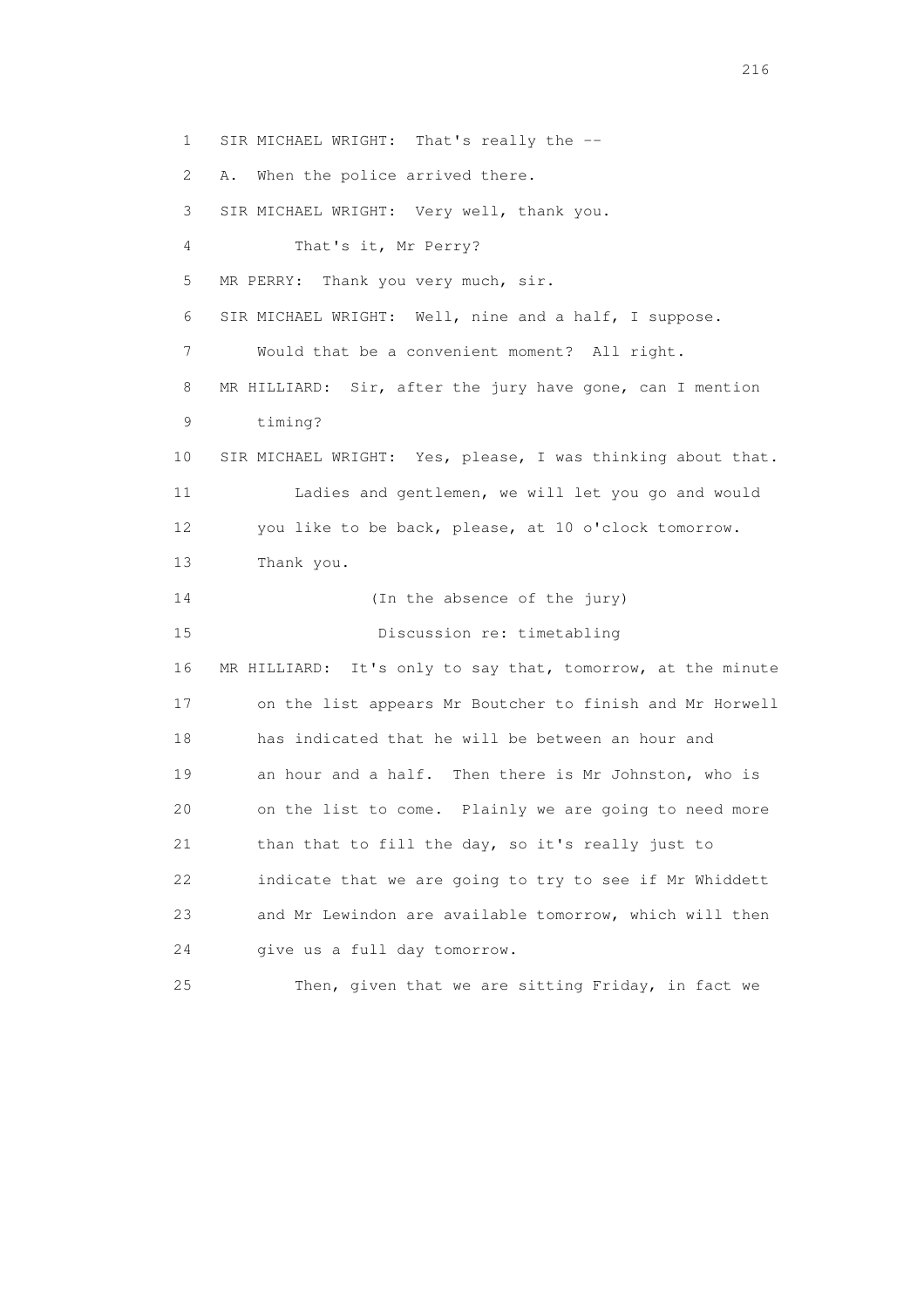1 will not be so far off track after all.

 2 SIR MICHAEL WRIGHT: You have about another four to pick up. 3 MR HILLIARD: I think what will happen is that by the end of 4 Friday we will be Inspector ZAJ and Inspector Rose 5 adrift. That's a lot better than it looked at some 6 stages. 7 SIR MICHAEL WRIGHT: All right. Can I simply pick up what 8 I raised with Mr Horwell and Mr Perry: I would be 9 grateful if certainly those representing the various 10 police interests could bear in mind that, because their 11 interests are -- not entirely but to some extent -- 12 identical or at least similar, to try between yourselves 13 to distribute the burden of cross-examination, simply so 14 that overlapping can be avoided. 15 The one thing I do want to avoid is people asking 16 the same questions over and over again from what is, for 17 practical purposes, the same point of view. 18 MR HILLIARD: Plainly that has obviously not happened today 19 at all. 20 SIR MICHAEL WRIGHT: I would be most grateful to everybody 21 if you could bear that in mind. 22 MR HILLIARD: Yes. 23 SIR MICHAEL WRIGHT: Thank you very much. 10 o'clock 24 tomorrow. 25 (4.30 pm)

217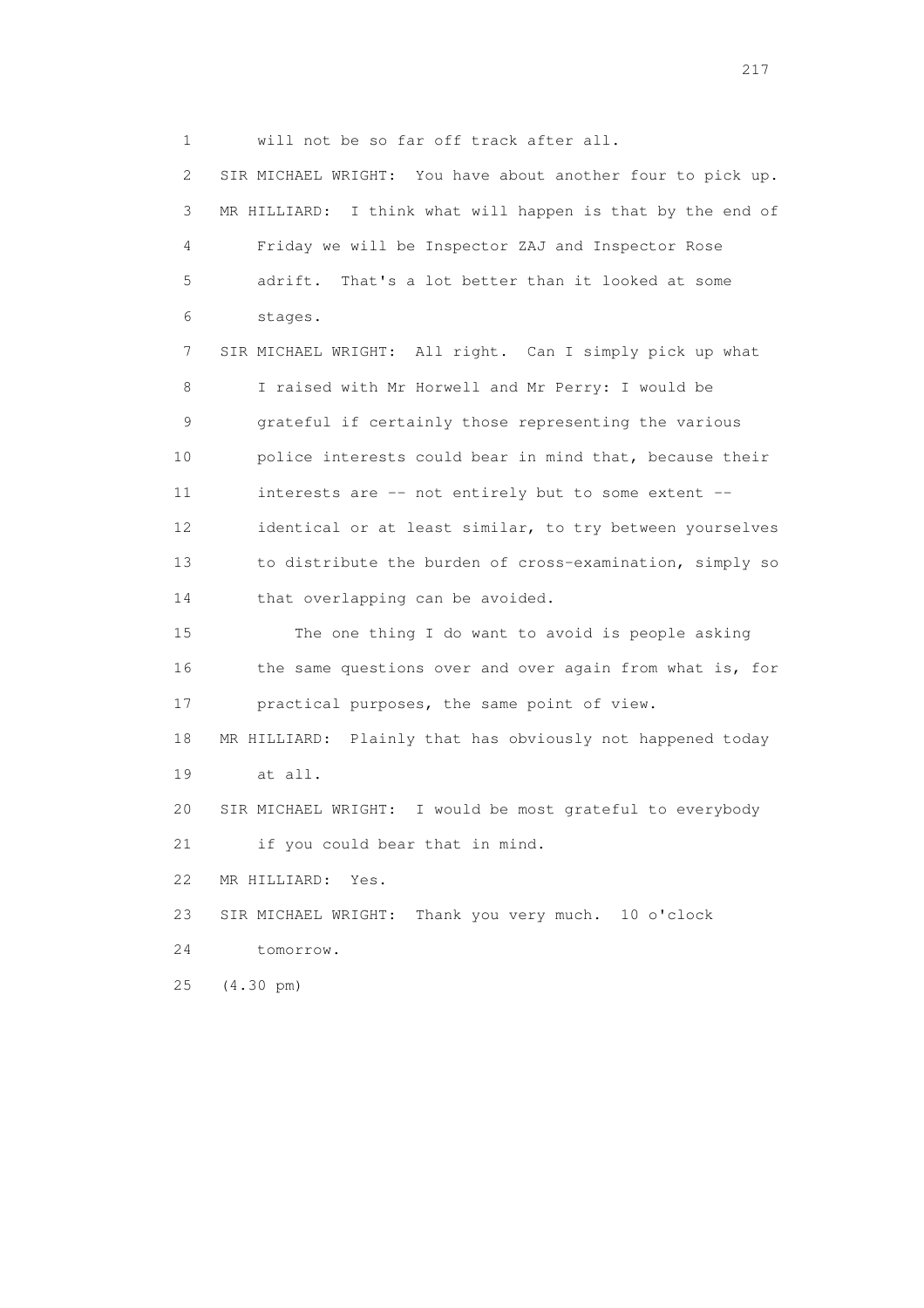| $1\,$            | (The court adjourned until 10.00 am on |
|------------------|----------------------------------------|
| $\sqrt{2}$       | Thursday, 2 October 2008)              |
| $\mathfrak{Z}$   |                                        |
| $\sqrt{4}$       |                                        |
| $\mathsf S$      |                                        |
| $\sqrt{6}$       |                                        |
| $\boldsymbol{7}$ |                                        |
| $\,8\,$          |                                        |
| $\mathcal{G}$    |                                        |
| $1\,0$           |                                        |
| $11\,$           |                                        |
| $12\,$           |                                        |
| $13\,$           |                                        |
| $1\,4$           |                                        |
| $1\,5$           |                                        |
| $1\,6$           |                                        |
| $17\,$           |                                        |
| $1\,8$           |                                        |
| 19               |                                        |
| $2\,0$           |                                        |
| $2\sqrt{1}$      |                                        |
| $2\sqrt{2}$      |                                        |
| 23               |                                        |
| 24               |                                        |
| 25               |                                        |